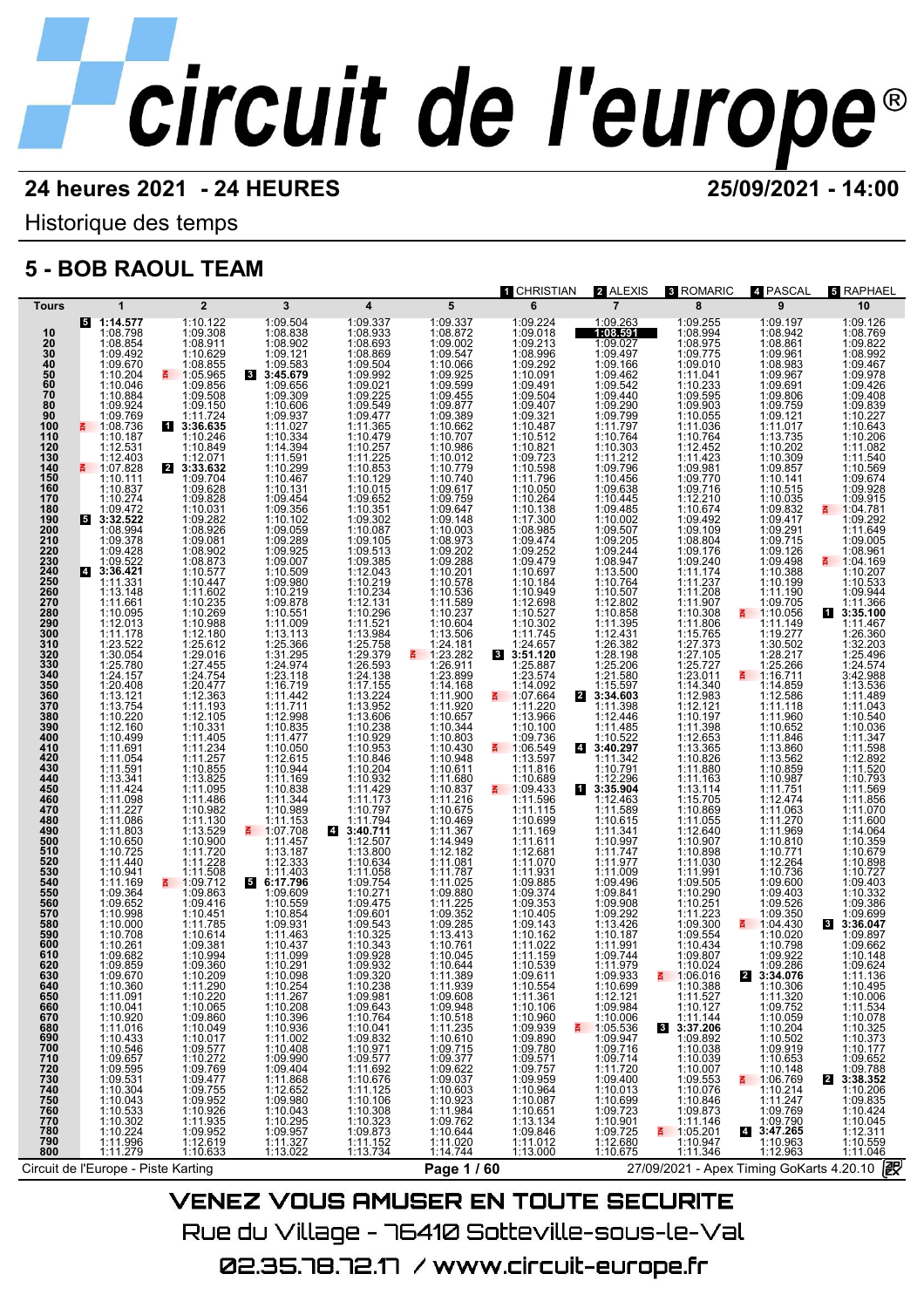## **24 heures 2021 - 24 HEURES 25/09/2021 - 14:00**

## Historique des temps

| Tours        |                      | $\mathbf{2}$               | 3                    | 4                          | 5                    | 6                    |                      | 8                    | 9                    | 10                   |
|--------------|----------------------|----------------------------|----------------------|----------------------------|----------------------|----------------------|----------------------|----------------------|----------------------|----------------------|
| 810          | 1:10.982             | 1:11.318                   | 1:11.647             | 1:13.261                   | 1:11.761             | 1:12.219             | 1:14.083             | 1:15.451             | 1:13.005             | 1:11.997             |
| 820          | 1:11.099             | 1:10.471                   | 1:10.373             | 1:11.984                   | 1:11.130             | 1:11.558             | 1:10.834             | 1:11.021             | 1:12.237             | 1:10.744             |
| 830          | 1:11.111             | 1:10.841                   | 1:12.524             | 1:10.387                   | 1:06.922             | 11<br>3:35.253       | 1:11.565             | 1:11.742             | 1:10.999             | 1:11.296             |
| 840          | 1:11.770             | 1:11.274                   | 1:10.510             | 1:10.977                   | 1:11.885             | 1:11.470             | 1:10.868             | 1:10.830             | 1:11.043             | 1:11.699             |
| 850          | 1:10.455             | 1:11.512                   | 1:11.902             | 1:10.683                   | 1:10.992             | 1:10.640             | 1:10.917             | 1:10.749             | 1:12.690             | 1:10.997             |
| 860<br>870   | 1:11.785<br>1:13.089 | 1:10.643<br>1:10.839       | 1:10.850<br>1:10.703 | 1:10.365<br>1:10.430       | 1:10.744<br>1:10.863 | 1:10.336<br>1:10.934 | 1:11.574             | 1:11.541<br>1:10.941 | 1:10.555<br>1:10.417 | 1:10.810<br>1:10.700 |
| 880          | 1:10.138             | 1:10.310                   | 1:10.891             | 1:07.653<br>3              | 3:36.207<br><b>3</b> | 1:10.986             | 1:10.715<br>1:10.731 | 1:10.100             | 1:11.730             | 1:09.911             |
| 890          | 1:09.771             | 1:11.156                   | 1:10.100             | 1:09.896                   | 1:09.431             | 1:09.768             | 1:09.583             | 1:09.424             | 1:10.013             | 1:09.433             |
| 900          | 1:09.625             | 1:11.707                   | 1:10.630             | 1:09.606                   | 1:09.574             | 1:09.597             | 1:09.992             | 1:09.633             | 1:10.036             | 1:09.535             |
| 910          | 1:09.876             | 1:09.523                   | 1:10.897             | 1:11.358                   | 1:09.624             | 1:09.638             | 1:09.400             | 1:09.338             | 1:10.393             | 1:09.636             |
| 920          | 1:10.089             | 1:10.259                   | 1:09.745             | 1:09.618                   | 1:09.435             | 1:09.371             | 1:09.557             | 1:09.782             | 1:09.691             | 1:10.942             |
| 930          | 1:10.483             | 1:09.375                   | 1:09.769             | 1:09.476                   | 1:09.582             | 1:11.513             | 1:09.641             | 1:09.752             | 1:09.555             | 1:04.169<br>3.       |
| 940          | 3:35.656<br>6        | 1:09.801                   | 1:09.478             | 1:09.570                   | 1:09.990             | 1:09.670             | 1:09.444             | 1:09.981             | 1:09.349             | 1:10.201             |
| 950          | 1:09.480             | 1:10.035                   | 1:09.169             | 1:09.863                   | 1:09.333             | 1:09.215             | 1:09.394             | 1:09.341             | 1:09.571             | 1:09.184             |
| 960          | 1:09.447             | 1:09.251                   | 1:09.166             | 1:09.352                   | 1:10.006             | 1:09.248             | 1:09.078             | 1:09.215             | 1:09.240             | 1:09.103             |
| 970<br>980   | 1:08.840<br>1:09.100 | 1:08.757<br>1:09.846       | 1:08.955<br>1:10.525 | 1:09.376<br>1:09.261       | 1:08.811             | 1:09.175             | 1:09.527             | 1:09.125             | 1:09.387<br>1:09.715 | 1:09.126             |
| 990          | 1:04.700             | 3:36.922<br>$\overline{4}$ | 1:10.412             | 1:11.926                   | 1:09.013<br>1:11.114 | 1:09.830<br>1:10.594 | 1:09.195<br>1:10.792 | 1:09.041<br>1:11.280 | 1:10.395             | 1:10.274<br>1:10.215 |
| 1000         | 1:06.846             | 3:40.790                   | 1:10.719             | 1:07.609<br>š.             | 3:41.487             | 1:13.010             | 1:11.951             | 1:11.735             | 1:12.007             | 1:11.262             |
| 1010         | 1:11.427             | 1:11.657                   | 1:12.253             | 1:11.039                   | 1:11.386             | 1:11.397             | 1:13.269             | 1:11.901             | 1:11.224             | 1:11.344             |
| 1020         | 1:11.706             | 1:05.546                   | 3:39.203             | $\mathbf{1}$<br>3:34.961   | 1:11.306             | 1:11.211             | 1:10.571             | 1:10.224             | 1:11.249             | 1:10.399             |
| 1030         | 1:10.562             | 1:10.631                   | 1:10.518             | 1:10.685                   | 1:11.482             | 1:10.408             | 1:10.056             | 1:10.818             | 1:10.424             | 1:11.870             |
| 1040         | 1:10.654             | 1:10.827                   | 1:10.753             | 1:11.395                   | 1:06.476<br>3.       | 3:35.105             | 1:16.391             | 1:11.580             | 1:06.490<br>z.       | 3:35.532             |
| 1050         | 1:10.532             | 1:11.377                   | 1:08.807             | $\overline{2}$<br>3:33.582 | 1:10.918             | 1:11.017             | 1:10.483             | 1:11.524             | 1:10.267             | 1:10.490             |
| 1060         | 1:10.138             | 1:09.932                   | 1:09.995             | 1:09.940                   | 1:10.082             | 1:09.744             | 1:11.471             | 1:11.466             | 1:09.870             | 1:10.674             |
| 1070         | 1:10.955             | 1:10.862<br>1:10.782       | 1:10.017             | 1:11.044                   | 1:12.280             | 1:10.973             | 1:09.572             | 1:09.893             | 1:09.858             | 1:10.070             |
| 1080<br>1090 | 1:09.847<br>1:12.209 | 1:11.872                   | 1:09.752<br>1:10.084 | 1:09.769<br>1:10.415       | 1:10.371<br>1:11.335 | 1:09.941<br>1:09.917 | 1:10.169<br>1:10.319 | 1:10.429<br>1:09.646 | 1:10.509<br>1:10.114 | 1:10.524<br>1:11.592 |
| 1100         | 1:10.182             | 1:04.076                   | 3:34.251             | 1:09.447                   | 1:10.218             | 1:09.701             | 1:13.699             | 1:10.104             | 1:09.913             | 1:09.476             |
| 1110         | 1:09.825             | 1:09.324                   | 1:09.438             | 1:09.406                   | 1:09.189             | 1:09.334             | 1:09.353             | 1:10.992             | 1:11.132             | 1:09.614             |
| 1120         | 1:09.514             | 1:09.545                   | 1:09.444             | 1:09.590                   | 1:09.405             | 1:09.439             | 1:09.737             | 1:10.260             | 1:09.912             | 1:09.665             |
| 1130         | 1:09.763             | 1:10.574                   | 1:09.985             | 1:09.779                   | 1:09.541             | 1:09.629             | 1:10.597             | 1:09.782             | 1:09.775             | 1:09.264             |
| 1140         | 1:11.022             | 1:09.758                   | 1:09.904             | 1:09.691                   | 1:09.415             | 1:10.455             | 1:11.012             | 1:09.764             | 1:09.792             | 1:09.760             |
| 1150         | 1:09.773             | 1:10.448                   |                      |                            |                      |                      |                      |                      |                      |                      |

Circuit de l'Europe - Piste Karting **Page 2 / 60** Page 2 / 60 27/09/2021 - Apex Timing GoKarts 4.20.10 图

## **VENEZ VOUS AMUSER EN TOUTE SECURITE**

Rue du Village – 76410 Sotteville-sous-le-Val

02.35.78.72.17 /www.circuit-europe.fr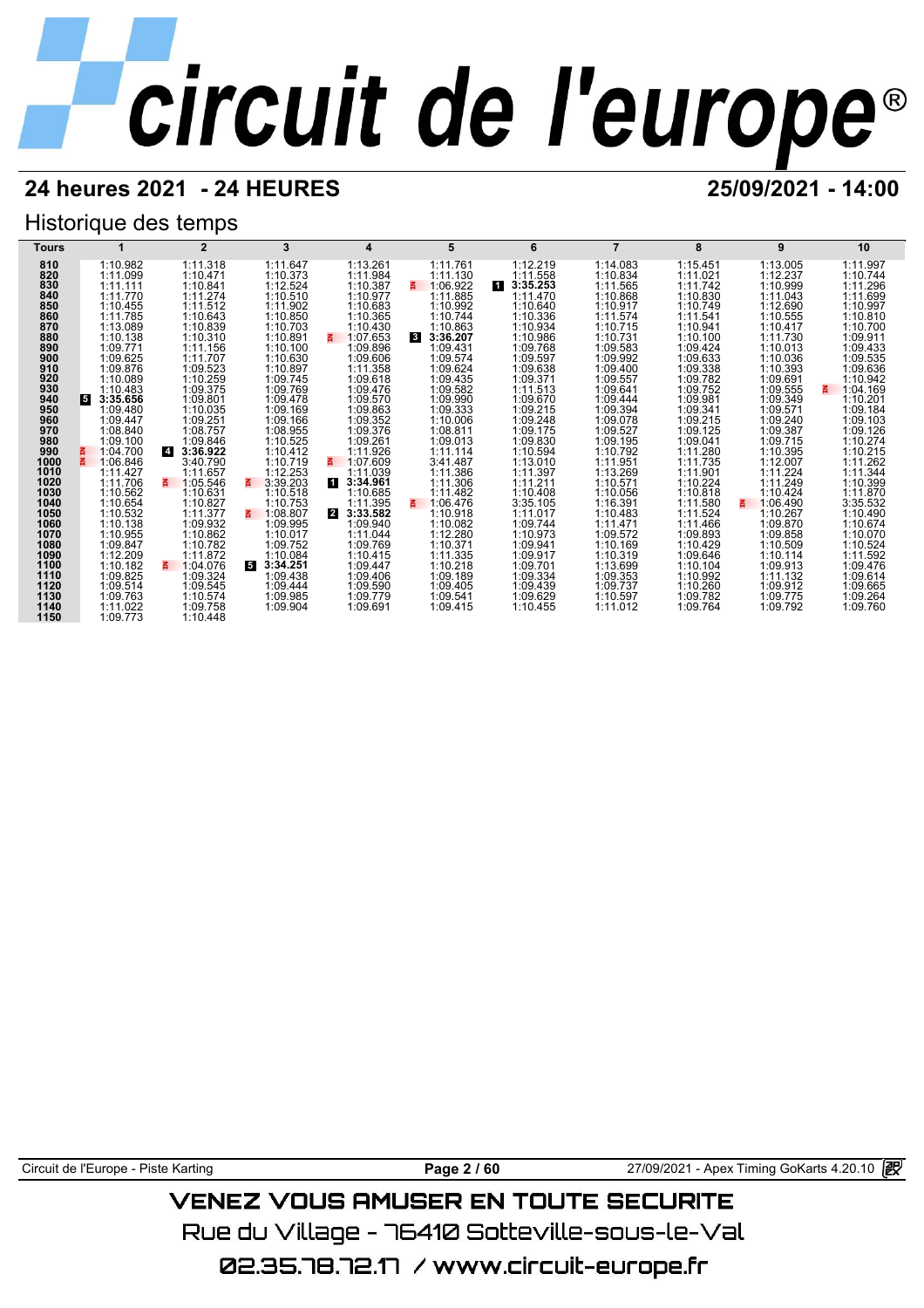## **24 heures 2021 - 24 HEURES 25/09/2021 - 14:00**

Historique des temps

## **6 - LES RESCAPES**



Rue du Village – 76410 Sotteville-sous-le-Val 02.35.78.72.17 / www.circuit-europe.fr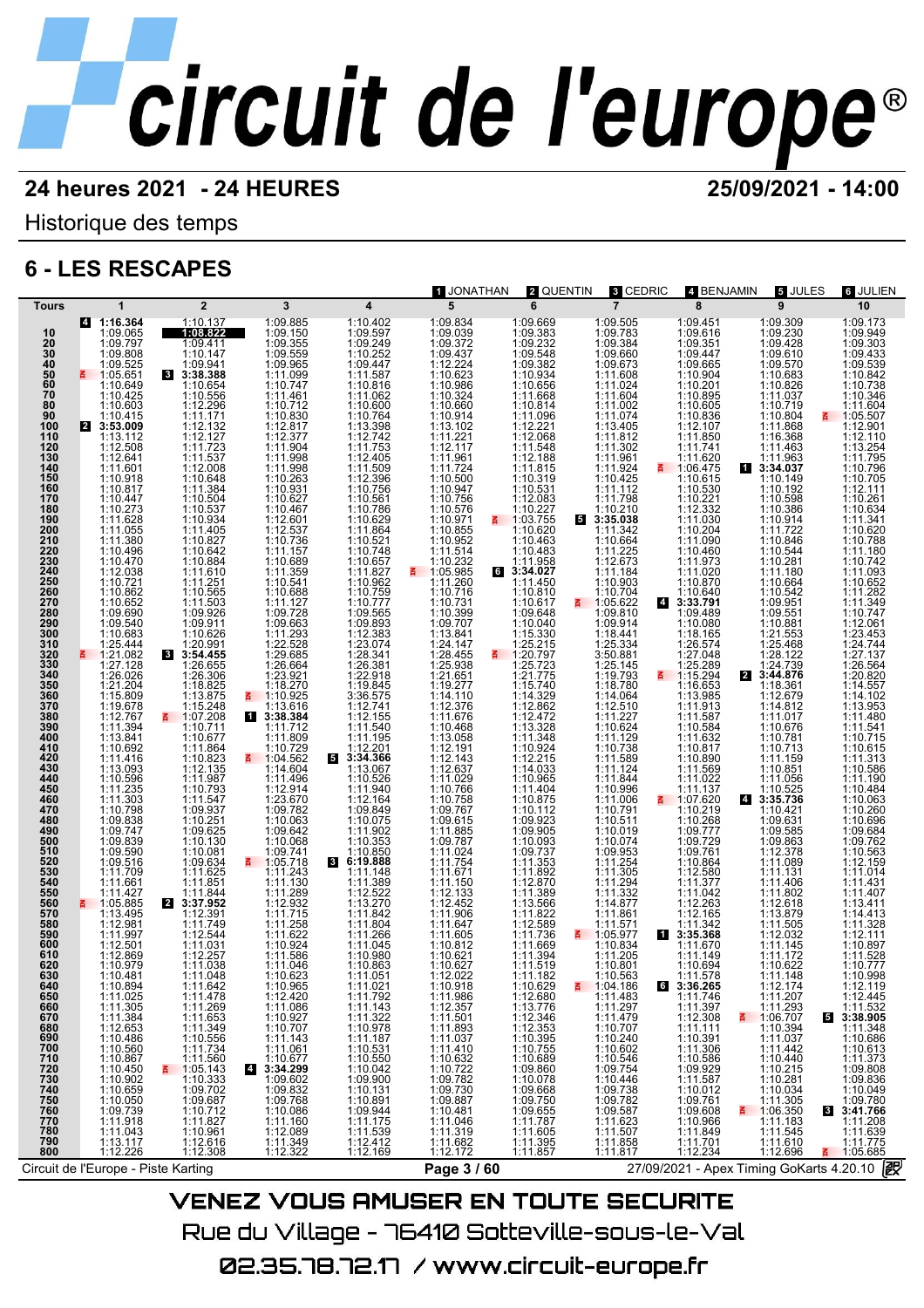## **24 heures 2021 - 24 HEURES 25/09/2021 - 14:00**

## Historique des temps

| Tours        |                      | $\mathbf{2}$                           | 3                    | 4                    | 5                    | 6                    |                      | 8                    | 9                    | 10                       |
|--------------|----------------------|----------------------------------------|----------------------|----------------------|----------------------|----------------------|----------------------|----------------------|----------------------|--------------------------|
| 810          | 3:35.847<br>2        | 1:11.474                               | 1:13.365             | 1:12.353             | 1:12.532             | 1:12.345             | 1:13.683             | 1:12.056             | 1:12.166             | 1:12.224                 |
| 820          | 1:12.013             | 1:12.064                               | 1:11.339             | 1:12.227             | 1:11.726             | 1:12.996             | 1:11.739             | 1:12.241             | 1:12.898             | 1:12.112                 |
| 830          | 1:11.788             | 1:11.344                               | 1:11.548             | 1:11.688             | 1:11.631             | 1:11.640             | 1:12.312             | 1:11.976             | 1:12.017             | 1:11.744                 |
| 840          | 1:13.057             | 1:11.933                               | 1:11.909             | 1:05.859<br>3.       | И<br>3:34.139        | 1:11.973             | 1:11.003             | 1:11.101             | 1:10.937             | 1:10.437                 |
| 850          | 1:11.608             | 1:10.673                               | 1:10.561             | 1:10.479             | 1:10.602             | 1:11.036             | 1:10.373             | 1:10.462             | 1:11.249             | 1:11.081                 |
| 860<br>870   | 1:10.911             | 1:10.631<br>1:10.735                   | 1:10.372             | 1:10.535             | 1:10.261             | 1:10.867<br>1:10.514 | 1:10.331             | 1:13.090             | 1:10.832<br>1:10.327 | 1:10.627                 |
| 880          | 1:10.454<br>1:10.259 | 1:10.336                               | 1:10.777<br>1:10.663 | 1:10.543<br>1:10.492 | 1:10.350<br>1:10.704 | 1:10.348             | 1:04.400<br>1:10.381 | 3:34.120<br>1:10.304 | 1:10.296             | 1:10.107<br>1:10.530     |
| 890          | 1:10.394             | 1:10.299                               | 1:10.282             | 1:10.362             | 1:10.395             | 1:10.110             | 1:11.510             | 1:11.705             | 1:10.427             | 1:03.555<br>3.           |
| 900          | 5<br>3:36.002        | 1:10.902                               | 1:11.966             | 1:13.986             | 1:11.036             | 1:10.448             | 1:10.599             | 1:10.574             | 1:10.877             | 1:11.466                 |
| 910          | 1:10.284             | 1:11.579                               | 1:11.543             | 1:11.789             | 1:11.284             | 1:12.279             | 1:10.779             | 1:11.155             | 1:10.808             | 1:10.916                 |
| 920          | 1:12.180             | 1:11.495                               | 1:11.682             | 1:12.765             | 1:12.486             | 1:13.066             | 1:10.482             | 1:11.358             | 1:10.348             | 1:11.368                 |
| 930          | 1:11.120             | 1:10.664                               | 1:10.147             | 1:10.153             | 1:11.668             | 1:10.708             | 1:10.361             | 1:09.961             | 1:10.667             | 1:04.232<br>3.           |
| 940          | 3:34.946<br><b>2</b> | 1:11.336                               | 1:11.304             | 1:11.678             | 1:11.353             | 1:11.173             | 1:11.284             | 1:11.116             | 1:10.783             | 1:11.033                 |
| 950          | 1:11.405             | 1:11.290                               | 1:11.417             | 1:11.592             | 1:11.175             | 1:06.616<br>3.       | 6<br>3:35.326        | 1:10.889             | 1:10.689             | 1:11.067                 |
| 960          | 1:10.639             | 1:10.719                               | 1:11.242             | 1:10.257             | 1:10.531             | 1:10.539             | 1:11.335             | 1:10.728             | 1:10.740             | 1:10.751                 |
| 970<br>980   | 1:10.574<br>1:10.743 | 1:10.647<br>1:11.238                   | 1:10.678<br>1:10.736 | 1:11.328<br>1:12.245 | 1:11.771<br>1:11.088 | 1:10.830<br>1:11.326 | 1:11.238<br>1:10.706 | 1:10.923<br>1:11.077 | 1:11.266<br>1:10.871 | 1:10.808<br>1:12.173     |
| 990          | 1:10.713             | 1:10.702                               | 1:10.629             | 1:10.575             | 1:10.548             | 1:11.881             | 1:10.597             | 1:11.834             | 1:06.028<br>3.       | 3:36.041<br>$\mathbf{3}$ |
| 1000         | 1:11.261             | 1:10.997                               | 1:10.744             | 1:11.096             | 1:11.237             | 1:10.700             | 1:10.821             | 1:10.916             | 1:10.658             | 1:10.877                 |
| 1010         | 1:10.796             | 1:11.174                               | 1:10.770             | 1:10.766             | 1:11.159             | 1:10.871             | 1:10.767             | 1:11.155             | 1:10.980             | 1:10.964                 |
| 1020         | 1:04.100             | и<br>3:35.234                          | 1:10.438             | 1:10.364             | 1:10.303             | 1:10.809             | 1:10.095             | 1:11.261             | 1:10.376             | 1:10.475                 |
| 1030         | 1:10.633             | 1:10.414                               | 1:10.514             | 1:10.346             | 1:10.048             | 1:11.556             | 1:10.952             | 1:16.129             | 1:10.905             | 1:11.052                 |
| 1040         | 1:10.883             | 1:12.197                               | 1:10.592             | 1:11.120             | 1:10.677             | 1:10.477             | 1:10.257             | 1:11.179             | 1:10.822             | 1:10.558                 |
| 1050         | 1:10.263             | 1:10.433                               | 1:10.319             | 1:10.316             | 1:11.613             | 1:10.537             | 1:10.281             | 1:10.536             | 1:10.756             | 1:11.108                 |
| 1060         | 1:10.558             | 1:10.395                               | E.<br>1:04.859       | 5<br>3:38.258        | 1:11.414             | 1:10.911             | 1:10.455             | 1:11.658             | 1:10.124             | 1:10.660                 |
| 1070<br>1080 | 1:10.338             | 1:10.551                               | 1:10.615             | 1:10.537             | 1:10.449             | 1:10.233             | 1:10.557             | 1:10.562             | 1:10.378             | 1:10.715                 |
| 1090         | 1:10.540<br>1:04.445 | 1:10.738<br>$\overline{4}$<br>3:34.178 | 1:11.594<br>1:10.393 | 1:10.609<br>1:10.061 | 1:12.125<br>1:11.591 | 1:10.554<br>1:10.194 | 1:10.320<br>1:09.807 | 1:11.732<br>1:09.835 | 1:11.142<br>1:10.565 | 1:10.684<br>1:11.564     |
| 1100         | 1:09.541             | 1:09.940                               | 1:09.923             | 1:10.394             | 1:09.724             | 1:09.552             | 1:09.812             | 1:09.653             | 1:09.534             | 1:09.931                 |
| 1110         | 1:09.688             | 1:10.472                               | 1:10.688             | 1:09.473             | 1:09.600             | 1:09.724             | 1:09.596             | 1:09.605             | 1:09.719             | 1:10.375                 |
| 1120         | 1:10.202             | 1:09.947                               | 1:09.847             | 1:09.770             | 1:10.047             | 1:09.996             | 1:09.835             | 1:10.262             | 1:09.794             | 1:09.502                 |
| 1130         | 1:10.224             | 1:10.015                               | 1:11.126             | 1:09.626             | 1:09.662             | 1:09.786             | 1:09.638             | 1:09.666             | 1:09.560             | 1:10.152                 |
| 1140         | 1:10.335             | 1:10.383                               | 1:09.816             | 1:09.729             | 1:09.858             |                      |                      |                      |                      |                          |

Circuit de l'Europe - Piste Karting **Page 4 / 60** Page 4 / 60 27/09/2021 - Apex Timing GoKarts 4.20.10 **图** 

## **VENEZ VOUS AMUSER EN TOUTE SECURITE**

Rue du Village – 76410 Sotteville-sous-le-Val

02.35.78.72.17 /www.circuit-europe.fr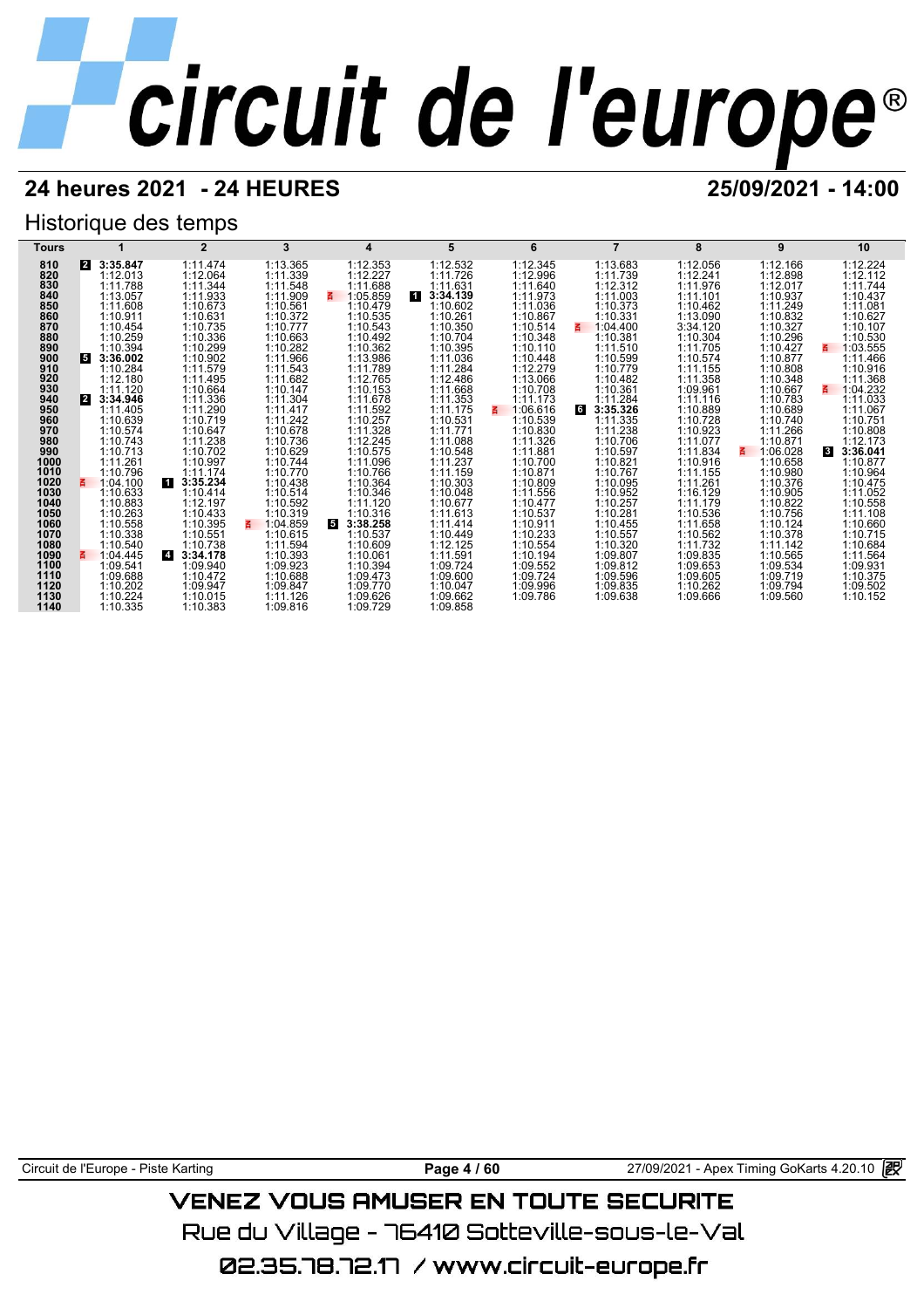NICOLAS **2** STEVEN **3** FABIEN **4** GILLES **5** GUILLAUME

Historique des temps

## **25 - RACING STAGE 1**

| Tours                           | $\mathbf 1$                                                                      | $\overline{2}$                                                                                           | 3                                                                                                                                                                                                                                                                                | 4                                                                                                                                              | 5                                                                                | 6                      | $\overline{7}$                                                                                      | 8                                                                                                                                                                                       | 9                                                                                | 10                                                                                                                                       |
|---------------------------------|----------------------------------------------------------------------------------|----------------------------------------------------------------------------------------------------------|----------------------------------------------------------------------------------------------------------------------------------------------------------------------------------------------------------------------------------------------------------------------------------|------------------------------------------------------------------------------------------------------------------------------------------------|----------------------------------------------------------------------------------|------------------------|-----------------------------------------------------------------------------------------------------|-----------------------------------------------------------------------------------------------------------------------------------------------------------------------------------------|----------------------------------------------------------------------------------|------------------------------------------------------------------------------------------------------------------------------------------|
| 10                              | 1:14.090<br>1:09.428                                                             | 1:10.577<br>1:09.590                                                                                     | 1:09.881<br>1:09.297                                                                                                                                                                                                                                                             | 1:09.710<br>1:09.518                                                                                                                           | 1:09.784<br>1:09.571                                                             | 1:09.558<br>1:09.440   | 1:10.861<br>1:09.230                                                                                | 1:09.778<br>1:09.967                                                                                                                                                                    | 1:09.622<br>1:09.400                                                             | 1:09.372<br>1:09.693                                                                                                                     |
| $\frac{20}{30}$                 | 1:09.864                                                                         | 1:09.669                                                                                                 | 1:10.708                                                                                                                                                                                                                                                                         | 1:09.734                                                                                                                                       | 1:09.499                                                                         | 1:09.367               | 1:09.031                                                                                            | 1:09.049                                                                                                                                                                                | 1:09.353                                                                         | 1:09.047<br>1:09.488                                                                                                                     |
| 40                              | 1:09.820<br>1:09.355                                                             | 1:09.464<br>1:09.409                                                                                     | 1:09.570<br>1:10.380                                                                                                                                                                                                                                                             | 1:11.207<br>1:09.727                                                                                                                           | 1:09.430<br>1:12.029                                                             | 1:10.008<br>1:09.888   | 1:10.471<br>1:10.336                                                                                | 1:10.863<br>1:09.764                                                                                                                                                                    | 1:09.915<br>1:10.258                                                             | 1:09.705                                                                                                                                 |
| 50<br>60                        | 1:09.928<br>1:11.134                                                             | 1:09.804<br>1:11.310                                                                                     | 1:09.756<br>1:10.637                                                                                                                                                                                                                                                             | 1:09.780<br>1:11.479                                                                                                                           | 1:10.195<br>1:11.028                                                             | 1:10.870<br>1:11.252   | ₹ 1:04.909<br>1:11.374                                                                              | 3<br>3:35.530<br>1:10.606                                                                                                                                                               | 1:11.287<br>1:10.844                                                             | 1:11.692<br>1:10.636                                                                                                                     |
| 70<br>80                        | 1:10.690                                                                         | 1:10.829                                                                                                 | 1:11.774                                                                                                                                                                                                                                                                         | 1:10.894                                                                                                                                       | 1:11.262                                                                         | 1:10.742               | 1:11.137                                                                                            | 1:11.418                                                                                                                                                                                | 1:11.213                                                                         | 1:10.927                                                                                                                                 |
| 90                              | 1:12.922<br>1:12.179                                                             | 1:11.504<br>1:11.458                                                                                     | 1:11.816<br>1:11.231                                                                                                                                                                                                                                                             | 1:11.363<br>1:11.571                                                                                                                           | 1:10.920<br>1:10.837                                                             | 1:11.030<br>1:10.972   | 1:10.621<br>1:11.893                                                                                | 1:12.533<br>1:10.993                                                                                                                                                                    | 1:11.215<br>1:11.083                                                             | 1:11.077<br>1:11.495                                                                                                                     |
| 100<br>110                      | 1:11.835<br>1:10.902                                                             | 1:11.510<br>1:11.776                                                                                     | 1:11.776<br>1:10.822                                                                                                                                                                                                                                                             | 1:11.251<br>1:11.467                                                                                                                           | 1:11.791<br>1:10.500                                                             | 1:10.976<br>1:11.684   | 1:11.104<br>1:10.553                                                                                | $\frac{2}{9}$ 1:06.433<br>1:12.809                                                                                                                                                      | 53:41.064<br>1:10.692                                                            | 1:12.610<br>1:10.747                                                                                                                     |
| 120<br>130                      | 1:10.347                                                                         | 1:10.400                                                                                                 | 1:10.472                                                                                                                                                                                                                                                                         | 1:11.196                                                                                                                                       | 1:10.307                                                                         | 1:10.673               | 1:11.643                                                                                            | 1:12.277<br>1:10.528                                                                                                                                                                    | 1:11.977                                                                         | 1:10.960                                                                                                                                 |
| 140                             | 1:11.003<br>1:10.281                                                             | 1:10.478<br>1:10.782                                                                                     | 1:10.700<br>1:11.656                                                                                                                                                                                                                                                             | 1:10.782<br>1:10.296                                                                                                                           | 1:11.241<br>1:10.631                                                             | 1:11.115<br>1:10.219   | 1:10.670<br>1:11.181                                                                                | 1:11.057                                                                                                                                                                                | 1:10.511<br>1:11.244                                                             | 1:10.907<br>1:10.500                                                                                                                     |
| 150<br>160                      | 1:10.432<br>3:35.707<br><b>14</b>                                                | 1:10.285<br>1:11.415                                                                                     | 1:10.796<br>1:11.524                                                                                                                                                                                                                                                             | 1:10.319<br>1:10.711                                                                                                                           | 1:10.242<br>1:11.002                                                             | 1:10.737<br>1:11.037   | 1:10.656<br>1:11.044                                                                                | 1:13.307<br>1:10.730                                                                                                                                                                    | 1:11.066<br>1:11.682                                                             | <b>M</b> 1:08.281<br>1:10.833                                                                                                            |
| 170<br>180                      | 1:10.806                                                                         | 1:10.948                                                                                                 | 1:10.938<br>1:10.721                                                                                                                                                                                                                                                             | 1:12.950<br>1:10.511                                                                                                                           | 1:10.763                                                                         | 1:10.727<br>1:11.174   | 1:10.882                                                                                            | 1:10.867<br>1:10.533                                                                                                                                                                    | 1:11.429                                                                         | 1:10.979                                                                                                                                 |
| 190                             | 1:11.601<br>1:10.613                                                             | 1:10.989<br>1:11.144                                                                                     | 1:10.668                                                                                                                                                                                                                                                                         | 1:10.560                                                                                                                                       | 1:11.075<br>1:10.551                                                             | 1:12.275<br>1:12.222   | 1:10.851<br>1:10.829                                                                                | 1:11.234                                                                                                                                                                                | 1:10.534<br>1:10.883                                                             | 1:11.242<br>1:10.828                                                                                                                     |
| 200<br>210                      | 1:10.543<br>1:10.671                                                             | 1:10.306<br>1:10.804                                                                                     | 1:10.471<br>1:10.300                                                                                                                                                                                                                                                             | 1:11.013<br>1:10.524                                                                                                                           | 1:13.830<br>1:11.712                                                             | 1:11.132               | 1:10.403<br>1:05.940                                                                                | 1:11.020<br>2<br>3:34.212                                                                                                                                                               | 1:11.082<br>1:09.835                                                             | 1:10.412<br>1:09.918                                                                                                                     |
| 220<br>230                      | 1:09.919                                                                         | 1:10.139                                                                                                 | 1:09.842                                                                                                                                                                                                                                                                         | 1:10.374<br>1:10.100                                                                                                                           | 1:09.873                                                                         | 1:09.912<br>1:09.769   | 1:10.135<br>1:09.666                                                                                | 1:09.831                                                                                                                                                                                | 1:10.050<br>1:09.776                                                             | 1:09.817                                                                                                                                 |
| 240                             | 1:09.845<br>1:10.109                                                             | 1:09.627<br>1:11.033                                                                                     | 1:09.733<br>1:10.790                                                                                                                                                                                                                                                             | 1:12.006                                                                                                                                       | 1:11.419<br>1:09.790                                                             | 1:10.004               | 1:09.793                                                                                            | 1:09.704<br>1:09.652                                                                                                                                                                    | 1:09.657                                                                         | 1:11.872<br>1:10.319                                                                                                                     |
| 250<br>260                      | 1:10.320<br>1:09.906                                                             | 1:10.923<br>1:09.410                                                                                     | 1:09.696<br>1:11.013                                                                                                                                                                                                                                                             | 1:09.875<br>1:09.629                                                                                                                           | 1:09.796<br>1:09.549                                                             | 1:09.391<br>1:09.991   | 1:10.609<br>1:09.621                                                                                | 1:11.017<br>1:10.155                                                                                                                                                                    | 1:11.013<br>1:09.644                                                             | 1:09.640<br>1:11.801                                                                                                                     |
| 270<br>280                      | 1:10.616<br>1:10.769                                                             | 1:11.568<br>1:11.202                                                                                     | $\frac{2}{9}$ 1:06.629<br>1:12.388                                                                                                                                                                                                                                               | 8 3:35.962<br>1:11.352                                                                                                                         | 1:11.845<br>1:10.766                                                             | 1:11.080<br>1:10.761   | 1:11.601<br>1:11.211                                                                                | 1:10.978<br>1:11.298                                                                                                                                                                    | 1:11.277<br>1:12.053                                                             | 1:10.927<br>1:11.161                                                                                                                     |
| 290                             | 1:10.596                                                                         | 1:11.147                                                                                                 | 1:11.053                                                                                                                                                                                                                                                                         | 1:11.109                                                                                                                                       | 1:12.217                                                                         | 1:11.328<br>1:12.377   | 1:11.464                                                                                            | 1:11.491                                                                                                                                                                                | 1:12.356                                                                         | 1:11.204                                                                                                                                 |
| 300<br>310                      | 1:11.841<br>■ 1:21.010                                                           | 1:11.970<br>3:56.317                                                                                     | 1:12.563<br>1:26.529                                                                                                                                                                                                                                                             | 1:12.444<br>1:24.848                                                                                                                           | 1:12.657<br>1:29.820                                                             | 1:30.504               | 1:14.425<br>1:30.234                                                                                | 1:16.542<br>1:30.642                                                                                                                                                                    | $1:23.107$<br>1:22.571                                                           | 1:25.176<br>1 3:55.488                                                                                                                   |
| 320<br>330                      | 1:28.619<br>1:26.565                                                             | 1:27.649<br>1:24.609                                                                                     | 1:27.951<br>1:25.668                                                                                                                                                                                                                                                             | 1:26.367<br>1:25.594                                                                                                                           | 1:26.241<br>1:25.756                                                             | 1:27.244<br>1:25.495   | 1:25.857<br>1:18.879<br>š.                                                                          | 1:26.023<br>3:47.078                                                                                                                                                                    | 1:26.658<br>1:27.315                                                             | 1:26.119<br>1:23.957                                                                                                                     |
| 340                             | 1:22.493                                                                         | 1:21.630                                                                                                 | 1:20.994                                                                                                                                                                                                                                                                         | 1:21.364                                                                                                                                       | 1:19.551<br>1:14.477                                                             | 1:19.828               | 1:19.449                                                                                            | 1:19.889                                                                                                                                                                                | 1:17.861                                                                         | 1:17.404                                                                                                                                 |
| 350<br>360                      | 1:15.846<br>1:12.095                                                             | 1:15.430<br>1:15.670                                                                                     | 1:14.956<br>1:13.410                                                                                                                                                                                                                                                             | 1:13.760<br>1:11.554                                                                                                                           | 1:11.357                                                                         | 1:14.718               | 1:18.630<br>$\frac{2}{9}$ 1:08.585                                                                  | 1:27.402<br>5<br>3:38.271                                                                                                                                                               | 1:17.059<br>1:13.516                                                             | 1:12.923<br>1:12.827                                                                                                                     |
| 370<br>380                      | 1:12.016<br>1:13.029                                                             | 1:11.920<br>1:14.532                                                                                     | 1:12.375<br>1:14.522                                                                                                                                                                                                                                                             | 1:13.040<br>$\frac{2}{1}$ 1:15.335                                                                                                             | 1:11.198<br>3:53.746                                                             | 1:11.007<br>1:11.722   | 1:10.610<br>1:13.033                                                                                | 1:13.343<br>1:10.972                                                                                                                                                                    | 1:13.406<br>1:11.677                                                             | 1:12.569<br>1:10.999                                                                                                                     |
| 390<br>400                      | 1:10.500<br>1:11.490                                                             | 1:11.347<br>1:11.066                                                                                     | 1:12.919<br>1:11.253                                                                                                                                                                                                                                                             | 1:13.711                                                                                                                                       | 1:13.914                                                                         | $\frac{2}{1}$ 1:10.865 | 3:34.577<br>1:11.018                                                                                | 1:11.102                                                                                                                                                                                | 1:10.396                                                                         | 1:11.987<br>1:11.036                                                                                                                     |
| 410                             | 1:11.236                                                                         | 1:10.955                                                                                                 | 1:10.713                                                                                                                                                                                                                                                                         | 1:10.578<br>1:11.596                                                                                                                           | 1:10.794<br>1:11.117                                                             | 1:10.805<br>1:08.601   | 2 3:33.896                                                                                          | 3:36.873<br>1:09.966                                                                                                                                                                    | 1:11.213<br>1:10.216                                                             | 1:09.753                                                                                                                                 |
| 420<br>430                      | 1:09.887<br>1:10.275                                                             | 1:10.284<br>1:11.114                                                                                     | 1:10.240                                                                                                                                                                                                                                                                         | 1:10.221<br>1:10.920                                                                                                                           | 1:10.383<br>1:10.637                                                             | 1:10.727<br>1:09.787   | 1:13.909<br>1:09.513                                                                                | 1:11.158<br>1:10.237                                                                                                                                                                    | 1:10.002<br>1:10.103                                                             | 1:10.159<br>1:11.039                                                                                                                     |
| 440<br>450                      | 1:09.461<br>1:09.509                                                             | 1:09.727<br>1:09.681                                                                                     | 1:11.684<br>1:09.925<br>1:10.020                                                                                                                                                                                                                                                 | 1:10.249<br>1:12.278                                                                                                                           | 1:10.732<br>1:09.769                                                             | 1:10.009<br>1:10.063   | 1:10.175<br>1:10.749                                                                                | 1:09.747<br>1:10.308                                                                                                                                                                    | 1:10.470<br>1:11.892                                                             | 1:10.977<br>1:11.310                                                                                                                     |
| 460                             | 1:09.715                                                                         | 1:12.280                                                                                                 | 1:10.436                                                                                                                                                                                                                                                                         | 1:10.865                                                                                                                                       | 1:09.925                                                                         | 1:09.725               | 1:10.069                                                                                            | 1:09.880                                                                                                                                                                                | ₹ 1:05.953                                                                       | 4 3:35.502                                                                                                                               |
| 470<br>480                      | 1:12.764<br>1:11.009                                                             | 1:11.527<br>1:10.950                                                                                     | 1:11.309<br>1:10.692                                                                                                                                                                                                                                                             | 1:11.969<br>1:10.638                                                                                                                           | 1:11.075<br>1:10.727                                                             | 1:12.062<br>1:10.392   | 1:11.999<br>1:10.575                                                                                | 1:11.392<br>1:10.460                                                                                                                                                                    | 1:10.964<br>1:11.178                                                             | 1:10.538<br>1:11.357                                                                                                                     |
| 490<br>500                      | 1:11.386<br>1:11.058                                                             | 1:11.363<br>1:10.576                                                                                     | 1:11.245<br>1:10.825                                                                                                                                                                                                                                                             | 1:11.159<br>1:10.683                                                                                                                           | 1:10.756<br>1:10.513                                                             | 1:10.369<br>1:10.839   | 1:10.536<br>1:10.732                                                                                | 1:12.188<br>1:10.424                                                                                                                                                                    | 1:10.252<br>1:10.402                                                             | 1:11.077<br>1:10.772                                                                                                                     |
| 510                             | 1:11.248                                                                         | 1:10.213                                                                                                 | 1:10.617                                                                                                                                                                                                                                                                         | 1:10.912<br>1:09.656                                                                                                                           | 1:10.389                                                                         | 1:10.241               | 1:12.117                                                                                            | 1:10.631                                                                                                                                                                                | 1:10.820                                                                         | 1:10.423                                                                                                                                 |
| 520<br>530                      | 1:05.945<br>昌<br>1:10.658                                                        | 6:15.575<br>1:10.954                                                                                     | 1:10.862<br>1:10.263                                                                                                                                                                                                                                                             | 1:10.031                                                                                                                                       | 1:10.826<br>1:09.745                                                             | 1:09.734<br>1:10.028   | 1:11.773<br>1:09.896                                                                                | 1:10.369<br>1:10.914                                                                                                                                                                    | 1:09.758<br>1:09.555                                                             | 1:10.593<br>1:10.270                                                                                                                     |
| 540<br>550                      | 1:10.625<br>1:11.453                                                             | 1:09.762<br>1:09.851                                                                                     | 1:09.724<br>1:10.149                                                                                                                                                                                                                                                             | 1:10.001<br>1:10.017                                                                                                                           | 1:09.876<br>1:10.325                                                             | 1:11.436<br>1:10.130   | 1:09.891<br>1:11.207                                                                                | 1:09.958<br>1:10.084                                                                                                                                                                    | 1:10.841<br>1:10.010                                                             | 1:10.809<br>1:10.578                                                                                                                     |
| 560<br>570                      | 1:11.520<br>1:10.557                                                             | 1:10.896<br>1:10.876                                                                                     | 1:11.298<br>1:09.766                                                                                                                                                                                                                                                             | 1:10.268<br>1:10.493                                                                                                                           | 1:09.918<br>$\frac{2}{9}$ 1:04.645                                               | 1:10.414<br>8 3:40.092 | 1:09.924<br>1:13.528                                                                                | 1:10.124<br>1:11.935                                                                                                                                                                    | 1:10.120<br>1:11.746                                                             | 1:09.997<br>1:12.451                                                                                                                     |
| 580                             | 1:11.300                                                                         | 1:10.824                                                                                                 | 1:12.163                                                                                                                                                                                                                                                                         | 1:11.538                                                                                                                                       | 1:10.706                                                                         | 1:10.927               | 1:11.023                                                                                            | 1:11.291                                                                                                                                                                                | 1:11.310                                                                         | 1:11.135                                                                                                                                 |
| 590<br>600                      | 1:11.084<br>1:10.768                                                             | 1:11.062<br>1:10.556                                                                                     | 1:11.959<br>1:11.191                                                                                                                                                                                                                                                             | 1:10.940<br>1:12.021                                                                                                                           | 1:13.792<br>1:11.899                                                             | 1:10.870<br>1:11.210   | 1:11.224<br>1:11.037                                                                                | 1:11.624<br>1:10.690                                                                                                                                                                    | 1:10.975<br>1:10.652                                                             | 1:10.995<br>1:11.029                                                                                                                     |
| 610<br>620                      | 1:12.497<br>1:11.817                                                             | 1:10.872<br>1:11.196                                                                                     | 1:11.720<br>1:10.948                                                                                                                                                                                                                                                             | 1:11.031<br>1:11.127                                                                                                                           | 1:10.859<br>1:13.494                                                             | 1:12.011<br>1:11.926   | 1:11.799<br>1:12.176                                                                                | 1:11.161<br>1:11.228                                                                                                                                                                    | 1:11.961<br>1:12.178                                                             | 1:12.969<br>1:12.299                                                                                                                     |
| 630                             | 1:12.676                                                                         | 1:11.990                                                                                                 | 1:12.026                                                                                                                                                                                                                                                                         | 1:12.494                                                                                                                                       | $\frac{2}{5}$ 1:06.931                                                           | 53:48.426              | 1:11.432                                                                                            | 1:11.952                                                                                                                                                                                | 1:11.069                                                                         | 1:11.151                                                                                                                                 |
| 640<br>650<br>660               | 1:12.405                                                                         | 1:11.341                                                                                                 | 1:12.269                                                                                                                                                                                                                                                                         | 1:10.893                                                                                                                                       | 1:11.876<br>1:10.959                                                             | 1:11.035               | 1:11.478<br>1:11.021                                                                                | 1:11.625                                                                                                                                                                                | 1:10.745                                                                         | 1:10.744                                                                                                                                 |
| 670                             |                                                                                  |                                                                                                          |                                                                                                                                                                                                                                                                                  | 1:10.981<br>1:10.612<br>1:11.165                                                                                                               | 1:10.995<br>1:10.447<br>1:10.598                                                 |                        |                                                                                                     |                                                                                                                                                                                         |                                                                                  |                                                                                                                                          |
| 680<br>690                      | $1:10.999$<br>$1:12.438$<br>$1:11.612$<br>$1:11.368$<br>$1:10.845$<br>$1:11.093$ | 1:10.880<br>1:11.376<br>1:11.719<br>1:06.959<br>1:11.095                                                 |                                                                                                                                                                                                                                                                                  |                                                                                                                                                |                                                                                  |                        | $\begin{array}{r} 1:11.185 \\ 1:11.433 \\ 1:10.666 \\ 1:11.317 \\ 1:10.835 \\ 1:44.330 \end{array}$ |                                                                                                                                                                                         | $1:10.898$<br>$1:13.036$<br>$1:10.747$<br>$1:12.095$<br>$1:11.629$<br>$1:10.878$ | $1:10.856$<br>$1:10.677$<br>$1:11.868$<br>$1:12.249$<br>$1:11.149$<br>$1:10.977$                                                         |
| $\overline{200}$                |                                                                                  |                                                                                                          |                                                                                                                                                                                                                                                                                  | 1:11.611<br>1:11.579<br>1:11.452                                                                                                               | 1:11.474<br>1:12.438<br>1:11.373                                                 |                        |                                                                                                     |                                                                                                                                                                                         |                                                                                  |                                                                                                                                          |
| 710                             |                                                                                  | 1:11.937                                                                                                 |                                                                                                                                                                                                                                                                                  |                                                                                                                                                | 1:10.562                                                                         |                        | 1:11.390                                                                                            |                                                                                                                                                                                         | 1:10.589                                                                         |                                                                                                                                          |
| 720<br>730<br>740<br>750<br>750 |                                                                                  |                                                                                                          |                                                                                                                                                                                                                                                                                  |                                                                                                                                                | 1:10.932                                                                         |                        |                                                                                                     |                                                                                                                                                                                         | 1:10.343                                                                         |                                                                                                                                          |
|                                 |                                                                                  |                                                                                                          |                                                                                                                                                                                                                                                                                  |                                                                                                                                                |                                                                                  |                        |                                                                                                     |                                                                                                                                                                                         |                                                                                  |                                                                                                                                          |
| 760<br>770                      | $1:10.369$ $1:10.437$ $1:12.508$ $1:10.418$ $1:09.868$ $1:09.817$ $1:06.67$      |                                                                                                          |                                                                                                                                                                                                                                                                                  |                                                                                                                                                |                                                                                  |                        |                                                                                                     |                                                                                                                                                                                         |                                                                                  |                                                                                                                                          |
| 780<br>790                      | 1:10.668<br>1:09.573                                                             |                                                                                                          |                                                                                                                                                                                                                                                                                  |                                                                                                                                                | $1:10.493$<br>$1:10.500$<br>$1:10.132$<br>$1:10.352$<br>$1:10.148$<br>$3:35.879$ |                        |                                                                                                     | $\begin{array}{l} 1:10.842 \\ 1:11.475 \\ 1:11.345 \\ 1:12.350 \\ 1:11.248 \\ 1:11.248 \\ 1:11.363 \\ 1:10.613 \\ 1:10.003 \\ 1:11.189 \\ 1:11.989 \\ 1:10.030 \\ 1:11.188 \end{array}$ | 1:06.044<br>1:11.195<br>1:10.574<br>1:10.026<br>1:10.144<br>1:10.231<br>1:11.363 |                                                                                                                                          |
| 800                             | 1:11.186                                                                         | 1:10.300<br>1:10.300<br>1:10.693<br>1:10.904<br>1:09.928<br>1:10.176<br>1:10.216<br>1:09.793<br>1:11.076 | 1:12.269<br>1:11.990<br>1:10.953<br>1:10.653<br>3:35.6 <b>05</b><br>1:10.532<br>1:11.288<br>1:10.338<br>1:10.338<br>1:10.338<br>1:10.338<br>1:10.338<br>1:10.338<br>1:10.338<br>1:10.338<br>1:10.338<br>1:10.338<br>1:10.338<br>1:10.026<br>1:10.519<br>1:10.519<br>1:10.519<br> | $1:10.728$ $1:10.268$ $1:10.922$ $2:12.025$ $1:10.872$ $1:10.699$ $1:10.637$ $1:10.637$ $1:10.637$ $1:10.637$ $1:10.637$ $1:10.637$ $1:12.986$ | 1:11.406                                                                         |                        | 1:11.390<br>1:10.724<br>1:10.723<br>1:09.963<br>1:09.900<br>1:11.531<br>1:11.531<br>1:11.531        | 1:11.469                                                                                                                                                                                |                                                                                  | $1:10.377$<br>$1:11.161$<br>$1:10.312$<br>$3:34.768$<br>$1:10.308$<br>$1:10.628$<br>$1:10.628$<br>$1:10.350$<br>$1:10.989$<br>$1:11.937$ |
|                                 | Circuit de l'Europe - Piste Karting                                              |                                                                                                          |                                                                                                                                                                                                                                                                                  |                                                                                                                                                | Page 5 / 60                                                                      |                        |                                                                                                     | 27/09/2021 - Apex Timing GoKarts 4.20.10 图                                                                                                                                              |                                                                                  |                                                                                                                                          |
|                                 |                                                                                  |                                                                                                          |                                                                                                                                                                                                                                                                                  |                                                                                                                                                |                                                                                  |                        |                                                                                                     |                                                                                                                                                                                         |                                                                                  |                                                                                                                                          |

VENEZ VOUS AMUSER EN TOUTE SECURITE Rue du Village – 76410 Sotteville-sous-le-Val 02.35.78.72.17 / www.circuit-europe.fr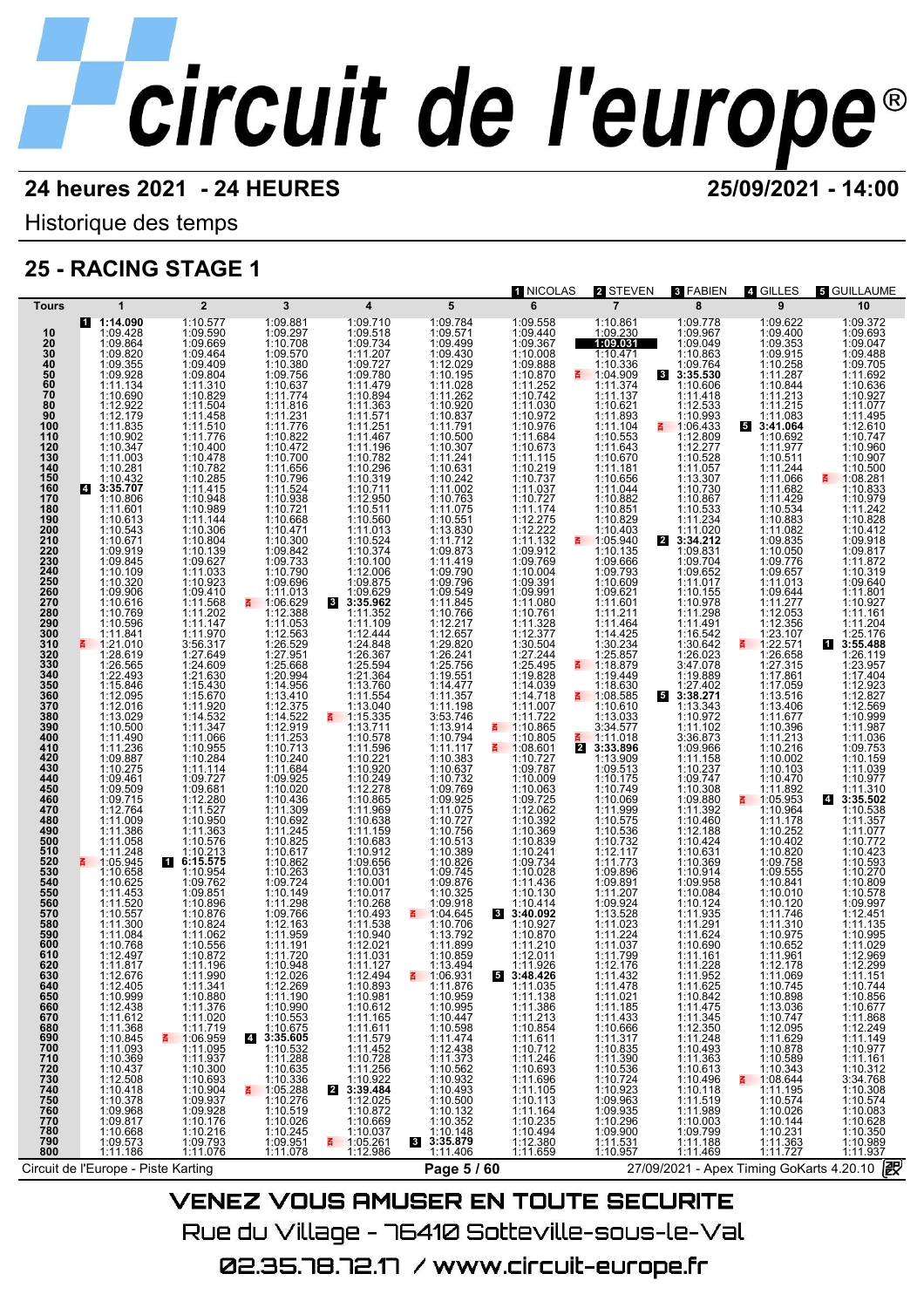## **24 heures 2021 - 24 HEURES 25/09/2021 - 14:00**

## Historique des temps

| Tours        |                            | $\overline{2}$       | 3                    | 4                    | 5                          | 6                          |                             | 8                    | 9                    | 10                   |
|--------------|----------------------------|----------------------|----------------------|----------------------|----------------------------|----------------------------|-----------------------------|----------------------|----------------------|----------------------|
| 810          | 1:11.179                   | 1:11.464             | 1:11.347             | 1:11.065             | 1:11.337                   | 1:11.785                   | 1:11.179                    | 1:11.379             | 1:12.261             | 1:12.081             |
| 820          | 1:11.349                   | 1:11.433             | 1:11.431             | 1:11.266             | 1:11.115                   | 1:12.076                   | 1:11.483                    | 1:11.481             | 1:11.294             | 1:11.353             |
| 830          | 1:11.485                   | 1:11.575             | 1:11.369             | 1:11.207             | 1:10.573                   | 1:11.540                   | 1:11.324                    | 1:11.130             | 1:11.085             | 1:11.481             |
| 840          | 1:11.214                   | 1:12.059             | 1:11.416             | 1:11.283             | 1:05.931<br>$\mathbf{z}$   | и.<br>3:36.274             | 1:10.786                    | 1:10.185             | 1:10.197             | 1:10.348             |
| 850          | 1:10.281                   | 1:11.255             | 1:09.878             | 1:09.658             | 1:10.228                   | 1:10.180                   | 1:10.619                    | 1:11.735             | 1:09.933             | 1:09.796             |
| 860<br>870   | 1:09.834                   | 1:09.738             | 1:10.070             | 1:10.121             | 1:09.998                   | 1:10.367                   | 1:10.206                    | 1:09.587             | 1:09.582             | 1:10.218             |
| 880          | 1:09.707<br>1:09.743       | 1:09.574<br>1:09.397 | 1:09.772<br>1:10.951 | 1:10.258<br>1:10.417 | 1:09.849<br>1:10.266       | 1:09.636<br>1:10.392       | 1:09.726<br>1:09.948        | 1:09.861<br>1:09.994 | 1:09.793<br>1:09.826 | 1:09.966<br>1:09.881 |
| 890          | 1:09.902                   | 1:10.007             | 1:10.808             | 1:11.217             | 1:09.777                   | 1:09.459                   | 1:09.638                    | 1:09.589             | 1:09.800             | 1:09.760             |
| 900          | 1:09.814                   | 1:10.598             | 1:09.735             | 1:04.951             | 5.<br>3:36.609             | 1:11.140                   | 1:11.164                    | 1:10.786             | 1:11.366             | 1:10.617             |
| 910          | 1:10.842                   | 1:10.694             | 1:11.913             | 1:10.863             | 1:10.628                   | 1:10.330                   | 1:10.689                    | 1:10.441             | 1:10.606             | 1:10.450             |
| 920          | 1:10.372                   | 1:10.729             | 1:10.712             | 1:10.778             | 1:10.247                   | 1:10.302                   | 1:10.451                    | 1:10.784             | 1:11.493             | 1:11.804             |
| 930          | 1:11.588                   | 1:10.962             | 1:11.756             | 1:11.123             | 1:11.626                   | 1:10.617                   | 1:10.623                    | 1:10.365             | 1:10.523             | 1:11.703             |
| 940          | 1:10.310                   | 1:10.419             | 1:10.361             | 1:10.610             | 1:10.224                   | 1:10.988                   | 1:10.420                    | 1:10.594             | 1:10.864             | 1:10.351             |
| 950          | 1:10.749                   | 1:12.646             | 1:10.386             | 1:11.539             | 1:11.259                   | 1:13.302                   | 1:13.296                    | 2<br>3:34.800        | 1:10.949             | 1:10.334             |
| 960          | 1:10.186                   | 1:09.980             | 1:10.038             | 1:09.962             | 1:10.575                   | 1:10.082                   | 1:10.046                    | 1:09.828             | 1:09.978             | 1:10.854             |
| 970          | 1:09.887                   | 1:09.709             | 1:09.957             | 1:10.464             | 1:10.779                   | 1:09.707                   | 1:09.842                    | 1:09.945             | 1:10.029             | 1:10.009             |
| 980          | 1:09.891                   | 1:10.158             | 1:09.960             | 1:11.214             | 1:09.944                   | 1:10.203                   | 1:10.014                    | 1:09.982             | 1:09.957             | 1:10.819             |
| 990<br>1000  | 1:09.638<br>1:10.140       | 1:10.118<br>1:09.737 | 1:10.149<br>1:10.582 | 1:10.597<br>1:10.020 | 1:09.788<br>1:10.034       | 1:10.424<br>1:10.285       | 1:10.581<br>1:10.107        | 1:10.049<br>1:10.006 | 1:09.720<br>1:10.492 | 1:10.453<br>1:10.987 |
| 1010         | 1:09.782                   | 1:09.907             | 1:10.964             | 1:05.052             | $\overline{4}$<br>3:44.521 | 1:11.915                   | 1:11.251                    | 1:10.850             | 1:12.393             | 1:11.500             |
| 1020         | 1:10.534                   | 1:10.724             | 1:10.540             | 1:10.709             | 1:10.648                   | 1:10.631                   | 1:10.429                    | 1:11.777             | 1:10.871             | 1:12.159             |
| 1030         | 1:11.742                   | 1:10.813             | 1:11.214             | 1:10.817             | 1:10.540                   | 1:10.993                   | 1:10.516                    | 1:10.569             | 1:11.491             | 1:10.641             |
| 1040         | 1:10.814                   | 1:10.756             | 1:10.590             | 1:10.972             | 1:12.186                   | 1:10.972                   | 1:11.475                    | 1:10.505             | 1:11.032             | 1:10.560             |
| 1050         | 1:10.817                   | 1:10.237             | 1:11.387             | 1:10.012             | 1:11.358                   | 1:10.689                   | 1:10.544                    | 1:10.332             | 1:11.286             | 1:10.695             |
| 1060         | 1:05.073                   | 3:41.749             | 1:12.128             | 1:05.427<br>3.       | И<br>2:37.640              | 1:10.585                   | 1:10.282                    | 1:11.161             | 1:10.121             | 1:10.234             |
| 1070         | 1:11.265                   | 1:10.492             | 1:10.443             | 1:10.206             | 1:10.164                   | 1:10.029                   | 1:10.071                    | 1:09.985             | 1:10.153             | 1:09.962             |
| 1080         | 1:10.138                   | 1:10.100             | 1:09.961             | 1:10.394             | 1:09.561                   | 1:06.140                   | $5\overline{5}$<br>3:37.484 | 1:11.255             | 1:10.863             | 1:10.940             |
| 1090         | 1:10.822                   | 1:11.370             | 1:11.598             | 1:10.683             | 1:10.994                   | 1:10.967                   | 1:11.455                    | 1:11.087             | 1:11.418             | 1:06.167<br>吾        |
| 1100<br>1110 | 3:35.964<br>12<br>1:10.045 | 1:10.624<br>1:09.643 | 1:10.414<br>1:09.713 | 1:10.038<br>1:09.724 | 1:10.539<br>1:10.504       | 1:14.153<br>1:09.892       | 1:09.996<br>1:10.224        | 1:10.119<br>1:10.439 | 1:10.423<br>1:10.553 | 1:10.547<br>1:10.253 |
| 1120         | 1:09.801                   | 1:09.600             | 1:09.907             | 1:10.155             | 1:10.041                   | 1:10.212                   | 1:10.442                    | 1:10.356             | 1:10.158             | 1:10.126             |
| 1130         | 1:10.221                   | 1:10.122             | 1:09.947             | 1:10.383             | 1:04.416                   | 3:35.814<br>$\overline{4}$ | 1:10.647                    | 1:10.886             | 1:11.752             | 1:10.910             |
| 1140         | 1:10.709                   | 1:10.360             | 1:10.505             | 1:10.865             | 1:10.559                   | 1:10.648                   | 1:10.702                    | 1:11.268             | 1:10.940             |                      |

Circuit de l'Europe - Piste Karting **Page 6 / 60** Page 6 / 60 27/09/2021 - Apex Timing GoKarts 4.20.10 **图** 

## **VENEZ VOUS AMUSER EN TOUTE SECURITE**

Rue du Village – 76410 Sotteville-sous-le-Val

02.35.78.72.17 /www.circuit-europe.fr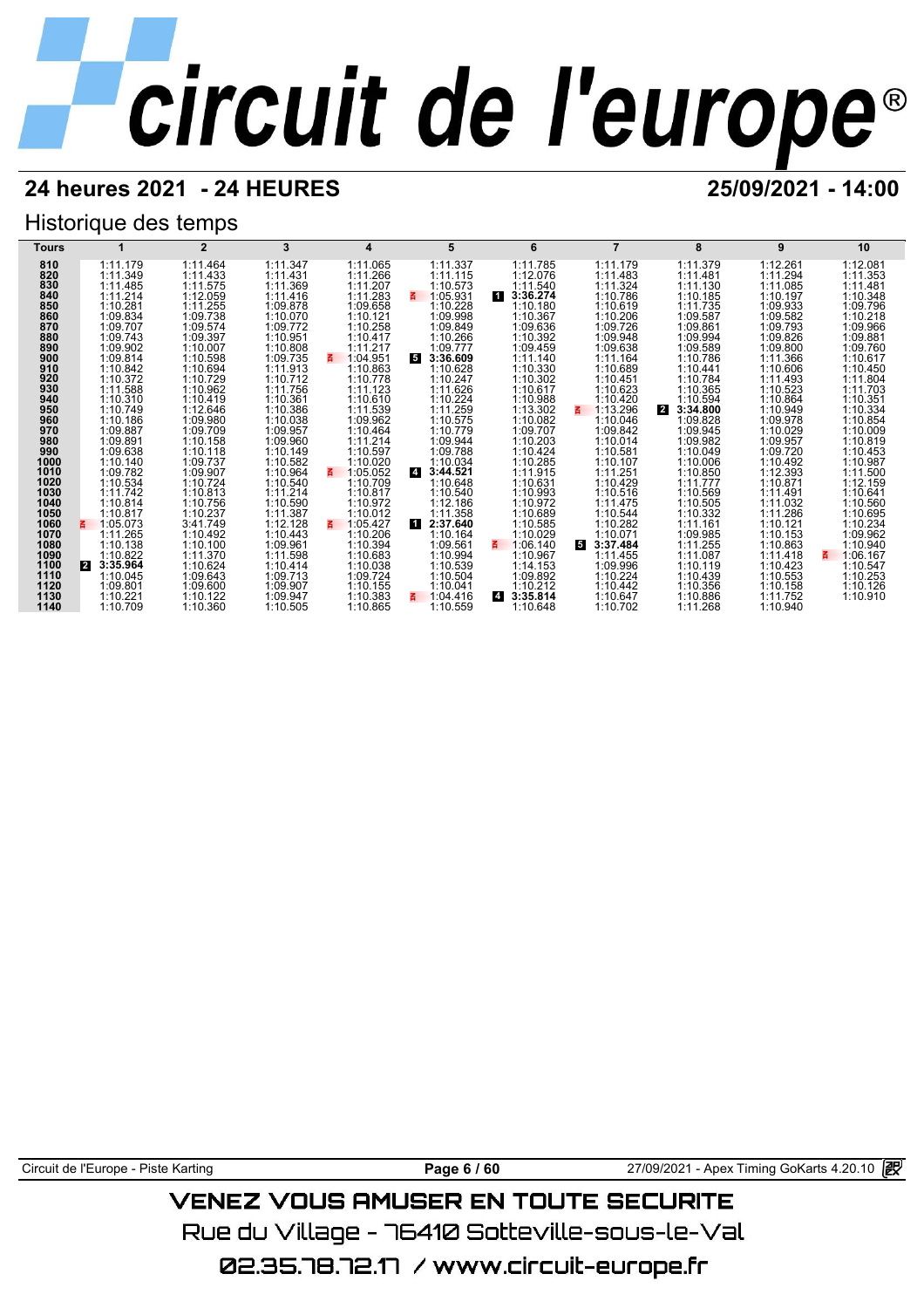Historique des temps

## **22 - TEAM KART LDI**

|                       |                                                          |                                                                                                                                        |                                                                                                                                                                                                                                                                                                              |                                                                                                                                                                                                                                                                                                        |                                                                                                                                                              | 1 JULIEN                                                                                                             | 2 KEVIN                                                                                 | <b>8 FLORIAN</b>                                                                                                                      | 4 ALEXANDRE                                                                                            | 5 DAVID                                                            |
|-----------------------|----------------------------------------------------------|----------------------------------------------------------------------------------------------------------------------------------------|--------------------------------------------------------------------------------------------------------------------------------------------------------------------------------------------------------------------------------------------------------------------------------------------------------------|--------------------------------------------------------------------------------------------------------------------------------------------------------------------------------------------------------------------------------------------------------------------------------------------------------|--------------------------------------------------------------------------------------------------------------------------------------------------------------|----------------------------------------------------------------------------------------------------------------------|-----------------------------------------------------------------------------------------|---------------------------------------------------------------------------------------------------------------------------------------|--------------------------------------------------------------------------------------------------------|--------------------------------------------------------------------|
| Tours                 | 1                                                        | $\overline{2}$                                                                                                                         | 3                                                                                                                                                                                                                                                                                                            | $\overline{\mathbf{4}}$                                                                                                                                                                                                                                                                                | 5                                                                                                                                                            | 6                                                                                                                    | $\overline{7}$                                                                          | 8                                                                                                                                     | 9                                                                                                      | 10                                                                 |
| 10                    | $5 - 1:14.654$<br>1:09.939                               | 1:11.325<br>1:10.007                                                                                                                   | 1:11.064                                                                                                                                                                                                                                                                                                     | 1:11.120<br>1:10.174                                                                                                                                                                                                                                                                                   | 1:11.417<br>1:10.530<br>1:11.361<br>1:10.221<br>1:10.248                                                                                                     | 1:11.105<br>1:09.936                                                                                                 | 1:10.091<br>1:10.485                                                                    | 1:11.023                                                                                                                              | 1:10.687<br>1:10.157                                                                                   | 1:10.213<br>1:10.103                                               |
| $\frac{20}{30}$<br>40 | 1:10.193<br>1:10.210                                     | 1:10.282<br>1:10.525<br>1:10.151                                                                                                       | $\begin{array}{c} 1:10.130 \\ 1:10.266 \\ 1:10.547 \\ 1:10.287 \end{array}$                                                                                                                                                                                                                                  | 1:10.733<br>1:11.862<br>1:10.439                                                                                                                                                                                                                                                                       |                                                                                                                                                              | 1:10.229                                                                                                             | $\frac{1:10.207}{1:06.595}$                                                             | $1:10.974$<br>$1:10.694$<br>$3:32.024$<br>$\mathbf{2}$                                                                                | $\begin{array}{c} 1:10.331 \\ 1:10.611 \\ 1:11.884 \end{array}$                                        | 1:11.027<br>1:10.760                                               |
|                       | 1:10.211<br>1:10.125                                     | 1:10.774                                                                                                                               | 1:10.693                                                                                                                                                                                                                                                                                                     |                                                                                                                                                                                                                                                                                                        |                                                                                                                                                              | 1:10.151                                                                                                             | 1:10.852                                                                                | 1:10.338<br>1:10.640                                                                                                                  | 1:10.443                                                                                               | 1:10.252<br>1:10.138                                               |
| $\frac{50}{60}$       | 1:10.424                                                 | 1:10.556                                                                                                                               | 1:10.164                                                                                                                                                                                                                                                                                                     | 1:10.656<br>1:10.263                                                                                                                                                                                                                                                                                   |                                                                                                                                                              | 1:10.288<br>1:10.355                                                                                                 | 1:10.012                                                                                | 1:10.134                                                                                                                              | 1:10.583                                                                                               | 1:10.042                                                           |
| $\frac{70}{80}$       | 1:10.248<br>1:10.673                                     | 1:10.218<br>1:10.554<br>1:10.420                                                                                                       | $\begin{array}{r}\n 1.101.104 \\  - 1.04.875 \\  1.10.744 \\  1.11.637 \\  1.10.409\n \end{array}$                                                                                                                                                                                                           | $\begin{array}{r} 61 \quad 3:35.357 \\ 1:10.589 \\ 1:10.545 \end{array}$                                                                                                                                                                                                                               | $1:10.248$<br>1:10.409<br>1:11.308<br>1:11.308<br>1:10.532<br>1:11.373<br>3:34.702<br>1:12.176                                                               | $1:10.824$ $1:10.640$ $1:10.741$ $1:10.781$                                                                          | 1:10.908<br>1:11.491<br>1:10.705                                                        | $1:10.134$<br>$1:10.682$<br>$1:10.742$<br>$1:10.404$<br>$1:11.044$<br>$1:10.053$<br>$1:10.905$<br>$1:10.343$                          | $1:10.420$<br>$1:10.635$<br>$1:10.652$                                                                 | $1:10.416$<br>$1:11.548$<br>$1:10.864$                             |
| 90<br>100             | 1:10.546                                                 | 1:10.661                                                                                                                               |                                                                                                                                                                                                                                                                                                              | 1:12.592                                                                                                                                                                                                                                                                                               |                                                                                                                                                              |                                                                                                                      | 1:10.864                                                                                |                                                                                                                                       | 1:10.641                                                                                               | 1:12.079                                                           |
| 110                   | $1:11.215$<br>$1:10.802$                                 | 1:10.758                                                                                                                               | $\begin{array}{r} 1:11.011 \\ 1:10.835 \\ 1:10.963 \\ 1:10.110 \end{array}$                                                                                                                                                                                                                                  | $\frac{2}{5}$ 1:06.125                                                                                                                                                                                                                                                                                 |                                                                                                                                                              | 1:10.739<br>1:10.726                                                                                                 | 1:10.636<br>1:10.195                                                                    |                                                                                                                                       | $\begin{array}{r} 1.10.265 \\ 1.10.834 \\ 1.10.944 \\ 1.10.013 \\ 1.11.263 \end{array}$                | 1:11.064                                                           |
| 120<br>130            | 1:10.715<br>1:10.224<br>1:10.384                         | 1:10.330<br>1:10.323                                                                                                                   |                                                                                                                                                                                                                                                                                                              |                                                                                                                                                                                                                                                                                                        |                                                                                                                                                              | 1:10.107                                                                                                             | 1:10.069                                                                                |                                                                                                                                       |                                                                                                        | 1:10.499<br>1:10.186                                               |
| 140<br>150            | 1:09.975                                                 | 1:10.146<br>1:10.157                                                                                                                   | 1:10.588                                                                                                                                                                                                                                                                                                     | $1:10.567$<br>1:12.507<br>1:03.869                                                                                                                                                                                                                                                                     | $1:10.723$<br>1:10.995<br>3:39.186                                                                                                                           | 1:10.216<br>1:12.230                                                                                                 | 1:09.756<br>1:11.376                                                                    | 1:11.373                                                                                                                              |                                                                                                        | 1:10.262<br>1:11.342                                               |
| 160<br>170            | 1:11.304<br>1:11.717                                     | 1:13.358<br>1:10.939                                                                                                                   | 1:12.290<br>1:10.926                                                                                                                                                                                                                                                                                         | 1:11.258<br>1:11.845                                                                                                                                                                                                                                                                                   | 1:11.243<br>1:11.211                                                                                                                                         | $1:13.437$<br>$1:11.054$                                                                                             | 1:11.311<br>1:11.372                                                                    | 1:11.064<br>1:12.351                                                                                                                  | 1:10.547<br>1:11.455                                                                                   | 1:10.792<br>1:11.242                                               |
| 180                   | $\frac{1:10.928}{3:37.490}$                              | 1:11.192                                                                                                                               |                                                                                                                                                                                                                                                                                                              | 1:11.162                                                                                                                                                                                                                                                                                               |                                                                                                                                                              | 1:10.784                                                                                                             | 1:12.334<br>1:10.805                                                                    | $1:12.351$<br>$1:11.067$<br>$1:10.149$<br>$1:09.867$<br>$1:10.632$<br>$1:10.394$<br>$1:10.273$                                        | 1:10.969                                                                                               | ₹ 1:07.046                                                         |
| 190<br>200            | 1:10.836                                                 | $1:11.545$<br>$1:10.286$<br>$1:10.201$                                                                                                 |                                                                                                                                                                                                                                                                                                              | $\begin{array}{c} 1:10.921 \\ 1:10.697 \\ 1:09.921 \end{array}$                                                                                                                                                                                                                                        | $\begin{array}{r} 1:11.053 \\ 1:10.635 \\ 1:10.197 \\ 1:10.013 \end{array}$                                                                                  |                                                                                                                      |                                                                                         |                                                                                                                                       | 1:10.421<br>1:10.476<br>1:10.599                                                                       | 1:10.804<br>1:09.991                                               |
| 210                   | 1:10.905<br>1:11.529                                     | 1:11.067                                                                                                                               | $1:11.069$<br>$1:10.909$<br>$1:10.373$<br>$1:10.031$<br>$1:09.996$<br>$1:10.163$                                                                                                                                                                                                                             | 1:10.143                                                                                                                                                                                                                                                                                               |                                                                                                                                                              | 1:11.180<br>1:10.037<br>1:09.735                                                                                     | 1:11.697<br>1:10.159<br>1:10.036                                                        |                                                                                                                                       | 1:10.086                                                                                               | 1:09.986<br>1:10.035                                               |
| 220<br>230            | 1:10.223<br>1:10.328                                     | 1:10.443                                                                                                                               |                                                                                                                                                                                                                                                                                                              | 1:10.161                                                                                                                                                                                                                                                                                               | 1:11.028<br>1:10.017                                                                                                                                         | 1:10.638                                                                                                             | 1:10.219                                                                                |                                                                                                                                       | 1:11.338                                                                                               | 1:10.269                                                           |
| 240<br>250<br>260     | 1:10.288                                                 | 1:10.171<br>1:10.224<br>1:09.864                                                                                                       | ■ 1:04.537<br>1:10.418                                                                                                                                                                                                                                                                                       | 2 3:35.081<br>1:10.368<br>1:10.252                                                                                                                                                                                                                                                                     | 1:10.521<br>1:10.634                                                                                                                                         | 1:11.844<br>1:10.323<br>1:10.857                                                                                     | 1:10.571<br>$1:10.221$<br>$1:10.305$                                                    |                                                                                                                                       | 1:10.906<br>1:11.332                                                                                   | 1:10.176<br>1:09.944                                               |
|                       | 1:10.462<br>1:10.036                                     |                                                                                                                                        | 1:10.174                                                                                                                                                                                                                                                                                                     | 1:10.277                                                                                                                                                                                                                                                                                               | 1:10.095<br>1:11.081                                                                                                                                         |                                                                                                                      | 1:10.978                                                                                | 1:10.873<br>1:10.108                                                                                                                  | 1:10.060                                                                                               | 1:10.111<br>1:10.777                                               |
| 270<br>280<br>290     | 1:11.044                                                 | 1:10.551<br>1:10.598<br>8 3:36.017                                                                                                     | $1:10.134$<br>$1:10.853$<br>$1:10.245$<br>$1:12.203$                                                                                                                                                                                                                                                         | 1:10.472                                                                                                                                                                                                                                                                                               | 1:10.511                                                                                                                                                     | $\begin{array}{c} 1:10.148 \\ 1:10.330 \\ 1:10.644 \\ 1:22.111 \end{array}$                                          | 1:10.256<br>1:10.552                                                                    | 1:12.077<br>1:11.044<br>1:23.823                                                                                                      | 1:11.406<br>1:10.234<br>1:11.044                                                                       | 1:10.465<br>1:12.279                                               |
| 300                   | $\frac{2}{5}$ 1:04.455                                   | 1:11.446                                                                                                                               |                                                                                                                                                                                                                                                                                                              |                                                                                                                                                                                                                                                                                                        | 1:10.736<br>1:16.674                                                                                                                                         |                                                                                                                      | 1:19.435                                                                                |                                                                                                                                       |                                                                                                        | 1:26.278                                                           |
| 310<br>320<br>330     | 1:25.001<br>1:27.474                                     | 1:23.008<br>1:26.261                                                                                                                   | 1:27.066<br>1:27.284                                                                                                                                                                                                                                                                                         | 1:10.680<br>1:14.562<br>1:26.825<br>1:26.719                                                                                                                                                                                                                                                           | 1:27.807<br>1:26.876                                                                                                                                         | 1:29.997<br>1:26.409                                                                                                 | 1:28.299<br>1:27.713                                                                    | 1:26.851<br>1:26.219                                                                                                                  | $1:24.891$ $1:27.294$ $1:26.717$                                                                       | 1:28.224<br>1:27.067                                               |
|                       | 1:26.235<br><b>M</b> 1:19.096                            | 1:25.760                                                                                                                               | 1:25.920                                                                                                                                                                                                                                                                                                     | 1:27.811                                                                                                                                                                                                                                                                                               | ₹ 1:20.462                                                                                                                                                   | 43:52.000                                                                                                            | 1:26.852<br>1:20.788                                                                    | 1:26.687<br>1:18.448<br>1:19.548                                                                                                      | 1:26.698<br>1:19.042                                                                                   | 1:28.574                                                           |
| 340<br>350            | 1:15.182<br>1:13.719                                     | 4:00.220<br>1:15.718<br>1:13.171                                                                                                       | 1:23.101<br>1:14.330                                                                                                                                                                                                                                                                                         | $\begin{array}{r} 1:19.691 \\ 1:15.325 \\ 1:13.387 \\ 1:11.639 \end{array}$                                                                                                                                                                                                                            | 1:20.427<br>1:15.457                                                                                                                                         | 1:20.551<br>1:14.599<br>1:14.940                                                                                     | 1:16.168                                                                                |                                                                                                                                       | 1:13.905<br>1:12.402                                                                                   | 1:17.614<br>1:14.563                                               |
| 360<br>370            | 1:11.667                                                 | 1:11.167                                                                                                                               |                                                                                                                                                                                                                                                                                                              |                                                                                                                                                                                                                                                                                                        |                                                                                                                                                              | 1:11.759                                                                                                             | 1:12.124<br>1:11.325                                                                    | 1:11.341<br>1:11.117                                                                                                                  | 1:10.614                                                                                               | $\frac{2}{5}$ 1:05.644                                             |
| 380<br>390            | 13:38.204<br>1:13.128                                    | 1:12.546<br>1:14.348                                                                                                                   |                                                                                                                                                                                                                                                                                                              | 1:12.677<br>1:13.649                                                                                                                                                                                                                                                                                   |                                                                                                                                                              | $1:14.884$<br>$1:13.955$<br>$1:11.073$                                                                               | 1:11.439<br>1:13.523                                                                    |                                                                                                                                       | 1:13.522<br>1:11.895                                                                                   | 1:14.499<br>1:11.234                                               |
| 400<br>410            | 1:12.270<br>1:10.825                                     | 1:11.125<br>1:11.636                                                                                                                   | 1:13.654<br>1:10.747<br>1:13.007<br>1:14.557<br>1:11.019<br>1:11.562                                                                                                                                                                                                                                         | 1:13.157<br>1:12.684                                                                                                                                                                                                                                                                                   | $1:12.974$ $1:12.176$ $1:13.340$ $1:12.294$ $1:13.327$ $1:14.266$                                                                                            | 1:11.441                                                                                                             | 1:11.060<br>1:11.451                                                                    | $\begin{array}{r} 1:12.946 \\ 1:11.210 \\ 1:11.766 \\ 1:11.394 \\ \end{array}$                                                        | $1:10.918$<br>$1:11.595$                                                                               | 1:13.635<br>1:11.370                                               |
|                       | ₹ 1:07.627                                               | 53:37.655                                                                                                                              | 1:13.125<br>1:11.134                                                                                                                                                                                                                                                                                         | 1:11.467                                                                                                                                                                                                                                                                                               | 1:11.266<br>1:11.585                                                                                                                                         | 1:10.575<br>1:14.607                                                                                                 | 1:10.643<br>1:13.387                                                                    | 1:10.461                                                                                                                              | 1:11.189                                                                                               | 1:10.345                                                           |
| 420<br>430<br>440     | 1:10.478<br>1:11.115                                     | 1:10.546<br>1:10.540<br>1:11.142                                                                                                       |                                                                                                                                                                                                                                                                                                              | $1:10.488$ $1:10.440$ $1:10.326$ $1:10.242$ $1:10.502$ $1:10.513$ $1:10.513$ $1:28.575$                                                                                                                                                                                                                |                                                                                                                                                              |                                                                                                                      | 1:12.047<br>1:10.033                                                                    | 1:10.890<br>1:10.761<br>1:10.953<br>1:11.256<br>1:10.770                                                                              | 1:11.706<br>1:11.771                                                                                   | 1:10.792<br>1:10.351                                               |
| 450<br>460            | 1:10.998                                                 | 1:10.460                                                                                                                               | $\begin{array}{c} 1:11.186 \\ 1:10.517 \\ 1:10.345 \end{array}$                                                                                                                                                                                                                                              |                                                                                                                                                                                                                                                                                                        | $1:10.251$ $1:10.282$ $1:11.518$ $1:10.863$ $1:10.863$                                                                                                       | $1:10.401$ $1:10.671$ $1:10.664$ $1:11.046$ $1:11.522$                                                               | 1:10.656                                                                                |                                                                                                                                       | 1:11.458<br>1:11.029                                                                                   | 1:11.461<br>1:10.247                                               |
| 470<br>480            | 1:10.667<br>1:10.744<br>1:10.530                         | ₹ 1:12.699<br>1:10.412                                                                                                                 | 3:38.657<br>$\mathbf{2}$<br>1:10.456                                                                                                                                                                                                                                                                         |                                                                                                                                                                                                                                                                                                        |                                                                                                                                                              |                                                                                                                      | 1:10.991<br>1:10.566                                                                    | 1:10.523                                                                                                                              | 1:10.613<br>1:10.929                                                                                   | 1:10.852<br>1:10.643                                               |
| 490<br>500            | 1:11.627<br>1:10.434                                     | 1:10.514<br>1:10.458                                                                                                                   | 1:10.557<br>1:10.558                                                                                                                                                                                                                                                                                         |                                                                                                                                                                                                                                                                                                        | 1:10.752<br>1:10.032                                                                                                                                         | 1:11.219<br>1:11.045                                                                                                 | 1:11.084<br>1:10.586                                                                    | 1:10.508<br>1:10.116                                                                                                                  | 1:10.673                                                                                               | 1:10.449<br>1:10.454                                               |
| 510                   | 1:11.703                                                 | 1:10.373                                                                                                                               | ₹ 1:05.499                                                                                                                                                                                                                                                                                                   | 8 3:39.575                                                                                                                                                                                                                                                                                             | 1:10.992<br>1:11.320                                                                                                                                         | 1:10.787<br>1:11.006                                                                                                 | 1:10.593                                                                                | 1:11.875<br>1:12.388                                                                                                                  | 1:10.782<br>1:10.712                                                                                   | 1:11.458                                                           |
| 520<br>530            | 1:11.117<br>1:11.164                                     | 1:11.249                                                                                                                               | 1:11.007                                                                                                                                                                                                                                                                                                     | 1:11.107<br>1:11.141                                                                                                                                                                                                                                                                                   |                                                                                                                                                              | 1:11.084                                                                                                             | 1:11.116                                                                                | 1:11.446                                                                                                                              | 1:11.274                                                                                               | 1:10.791<br>1:10.743                                               |
| 540<br>550            | $1:11.534$<br>$1:11.568$                                 | 1:10.835<br>1:10.879<br>1:10.808                                                                                                       | $1:11.066$<br>$1:10.798$<br>$1:10.798$<br>$1:11.423$<br>$1:10.734$<br>$1:10.303$<br>$1:12.801$<br>$1:11.643$<br>$1:11.643$<br>$1:11.643$<br>$1:11.643$                                                                                                                                                       | $1:11.144$<br>$1:10.663$                                                                                                                                                                                                                                                                               | 1:11.275<br>1:10.794<br>1:10.961                                                                                                                             | 1:10.756<br>1:10.993                                                                                                 | $\begin{array}{r} 1:11.351 \\ 4:104.618 \\ 1:10.136 \end{array}$                        | $\overline{4}$<br>3:39.682<br>1:11.361                                                                                                | $1:11.017$<br>$1:11.830$                                                                               | 1:12.519<br>1:10.852                                               |
| 560<br>570            | 1:10.381                                                 | 1:09.921                                                                                                                               |                                                                                                                                                                                                                                                                                                              | 1:11.129                                                                                                                                                                                                                                                                                               | 1:11.431                                                                                                                                                     | 1:10.548                                                                                                             | 1:10.452                                                                                | 1:10.552<br>1:10.263                                                                                                                  | 1:10.349<br>1:10.645                                                                                   | 1:10.209                                                           |
| 580                   | 1:10.697<br>1:12.068                                     | 1:12.449<br>$1:11.246$<br>1:12.843                                                                                                     |                                                                                                                                                                                                                                                                                                              | 1:12.500<br>$\frac{11.05.653}{1.11.609}$                                                                                                                                                                                                                                                               | 1:10.273                                                                                                                                                     |                                                                                                                      | 1:10.999<br>1:11.711                                                                    | 1:12.128                                                                                                                              |                                                                                                        | 1:10.804<br>1:11.942<br>1:11.351                                   |
| 590<br>600            | 1:11.969                                                 |                                                                                                                                        |                                                                                                                                                                                                                                                                                                              |                                                                                                                                                                                                                                                                                                        | $\begin{array}{r} 6:22.598 \\ 1:11.538 \\ 1:12.310 \end{array}$                                                                                              | 1:12.910<br>1:11.676<br>1:11.710                                                                                     | 1:11.492<br>1:12.740<br>1:11.883                                                        | 1:11.556                                                                                                                              | $1:11.702$<br>$1:13.292$<br>$1:12.085$<br>$1:11.334$                                                   |                                                                    |
| 610<br>620            | 1:11.577<br>1:11.853<br>1:11.960                         | 1:11.848<br>1:14.755                                                                                                                   | 1:12.716                                                                                                                                                                                                                                                                                                     | $1:13.150$<br>1:11.184<br>1:11.622                                                                                                                                                                                                                                                                     | 1:12.013                                                                                                                                                     | 1:11.963<br>₹ 1:06.126                                                                                               | 53:38.624                                                                               | 1:11.657<br>1:13.474<br>1:11.353                                                                                                      | 1:11.077                                                                                               | 1:12.348<br>1:11.498<br>1:11.619                                   |
| 630                   | 1:15.252                                                 | 1:11.625                                                                                                                               | 1:11.421                                                                                                                                                                                                                                                                                                     | 1:11.674                                                                                                                                                                                                                                                                                               | 1:11.942<br>1:10.716                                                                                                                                         | 1:11.313                                                                                                             | 1:11.053                                                                                | 1:11.191                                                                                                                              | 1:11.206                                                                                               | 1:10.948                                                           |
|                       | 1:11.189<br>1:11.129                                     | 1:11.725<br>1:11.583<br>1:10.774                                                                                                       |                                                                                                                                                                                                                                                                                                              |                                                                                                                                                                                                                                                                                                        | 1:11.884<br>1:10.540<br>1:11.595                                                                                                                             | $1:10.548$<br>$1:10.595$<br>$1:11.172$                                                                               | $\begin{array}{c} 1:11:398 \\ 1:10.698 \\ 1:11.226 \\ 1:10.592 \end{array}$             | 1:11.007<br>1:04.997<br>1:10.653                                                                                                      | 1:10.591<br>3:35.026<br>$\overline{2}$                                                                 | 1:10.535<br>1:11.457                                               |
|                       | 1:11.207                                                 |                                                                                                                                        |                                                                                                                                                                                                                                                                                                              |                                                                                                                                                                                                                                                                                                        |                                                                                                                                                              |                                                                                                                      | 1:10.502                                                                                | 1:10.702                                                                                                                              | 1:12.713                                                                                               | 1:10.447<br>1:11.333<br>1:11.799                                   |
|                       | 1:10.542                                                 |                                                                                                                                        |                                                                                                                                                                                                                                                                                                              |                                                                                                                                                                                                                                                                                                        | 1:10.530<br>1:10.469                                                                                                                                         | $\begin{array}{c} 1:11.079 \\ 1:10.725 \\ 1:10.728 \\ 1:11.003 \\ 1:14.466 \end{array}$                              | 1:10.482<br>1:10.825<br>1:11.146                                                        |                                                                                                                                       | 1:10.448<br>3:34.772<br>3                                                                              |                                                                    |
|                       | 1:11.814<br>1:11.200                                     |                                                                                                                                        |                                                                                                                                                                                                                                                                                                              |                                                                                                                                                                                                                                                                                                        | 1:11.059                                                                                                                                                     |                                                                                                                      |                                                                                         |                                                                                                                                       |                                                                                                        | 1:10.942<br>1:11.103                                               |
|                       |                                                          |                                                                                                                                        |                                                                                                                                                                                                                                                                                                              |                                                                                                                                                                                                                                                                                                        |                                                                                                                                                              |                                                                                                                      |                                                                                         |                                                                                                                                       |                                                                                                        |                                                                    |
|                       | $1:11.652$ $1:10.463$ $1:10.405$ $1:11.187$              |                                                                                                                                        |                                                                                                                                                                                                                                                                                                              |                                                                                                                                                                                                                                                                                                        |                                                                                                                                                              |                                                                                                                      | $\begin{array}{r} 1:11.508 \\ 1:11.199 \\ 1:10.495 \\ 1:10.764 \\ 1:11.172 \end{array}$ |                                                                                                                                       |                                                                                                        | $1:10.570$<br>$1:11.394$<br>$1:10.514$<br>$1:11.446$<br>$1:11.150$ |
|                       |                                                          | 1:10.774<br>1:10.940<br>1:11.005<br>1:10.630<br>1:10.639<br>1:10.593<br>1:10.593<br>1:10.5771<br>1:11.12.76<br>1:10.5771<br>1:11.12.76 | П                                                                                                                                                                                                                                                                                                            |                                                                                                                                                                                                                                                                                                        |                                                                                                                                                              |                                                                                                                      |                                                                                         |                                                                                                                                       | 3.3477<br>1:10.875<br>1:10.730<br>1:10.954<br>1:10.386<br>1:10.562<br>1:11.583<br>1:11.583<br>1:11.910 |                                                                    |
|                       |                                                          |                                                                                                                                        |                                                                                                                                                                                                                                                                                                              |                                                                                                                                                                                                                                                                                                        |                                                                                                                                                              |                                                                                                                      | $1:12.431$<br>$1:12.275$<br>$1:11.343$                                                  |                                                                                                                                       |                                                                                                        | 1:12.244<br>1:11.696                                               |
| 780<br>790            | 1:11.048<br>1:12.643<br>1:11.363<br>1:11.678<br>1:12.110 | 1:11.851<br>1:11.289<br>1:12.116                                                                                                       | 1:10.932<br>1:10.839<br>1:10.839<br>1:10.839<br>1:10.887<br>1:10.887<br>1:11.020<br>1:10.87<br>1:10.87<br>1:11.02<br>1:11.0730<br>1:11.0730<br>1:11.0730<br>1:11.07<br>1:11.07<br>1:11.07<br>1:11.07<br>1:11.07<br>1:11.07<br>1:11.07<br>1:11.07<br>1:11.07<br>1:11.07<br>1:11.07<br>1:11.07<br>1:11.07<br>1 |                                                                                                                                                                                                                                                                                                        | $\begin{array}{rl} 111.407 \\ 111.407 \\ 3:45.740 \\ 1:11.249 \\ 1:11.260 \\ 1:11.626 \\ 1:11.625 \\ 1:11.678 \\ 1:12.310 \\ 1:12.042 \\ \hline \end{array}$ | 1:11.003<br>1:11.169<br>1:11.705<br>1:12.290<br>1:10.822<br>1:12.433<br>1:11.973<br>1:11.888<br>1:13.779<br>1:12.518 | 1:12.149<br>1:05.934                                                                    | $1:05.732$ $1:00.701$ $1:11.116$ $1:10.745$ $1:10.745$ $1:10.745$ $1:10.6358$ $1:11.6838$ $1:11.695$ $1:12.333$ $3:35.786$ $1:12.333$ | 1:11.510<br>1:12.486<br>1:12.165                                                                       | 1:11.341<br>1:11.520<br>1:11.491                                   |
| 800                   | Circuit de l'Europe - Piste Karting                      |                                                                                                                                        |                                                                                                                                                                                                                                                                                                              | 1:11.674<br>1:10.461<br>1:10.461<br>1:11.903<br>1:11.324<br>1:11.240<br>1:11.2240<br>1:11.2240<br>1:12.092<br>1:12.2480<br>1:12.480<br>1:12.480<br>1:12.364<br>1:12.364<br>1:13.364<br>1:12.480<br>1:13.364<br>1:13.364<br>1:13.364<br>1:13.364<br>1:13.364<br>1:13.364<br>1:13.364<br>1:13.364<br>1:1 | Page 7 / 60                                                                                                                                                  |                                                                                                                      |                                                                                         |                                                                                                                                       | 27/09/2021 - Apex Timing GoKarts 4.20.10 2                                                             |                                                                    |
|                       |                                                          |                                                                                                                                        |                                                                                                                                                                                                                                                                                                              |                                                                                                                                                                                                                                                                                                        |                                                                                                                                                              |                                                                                                                      |                                                                                         |                                                                                                                                       |                                                                                                        |                                                                    |
|                       |                                                          |                                                                                                                                        |                                                                                                                                                                                                                                                                                                              |                                                                                                                                                                                                                                                                                                        |                                                                                                                                                              | <b>VENEZ VOUS AMUSER EN TOUTE SECURITE</b>                                                                           |                                                                                         |                                                                                                                                       |                                                                                                        |                                                                    |

Rue du Village – 76410 Sotteville-sous-le-Val 02.35.78.72.17 / www.circuit-europe.fr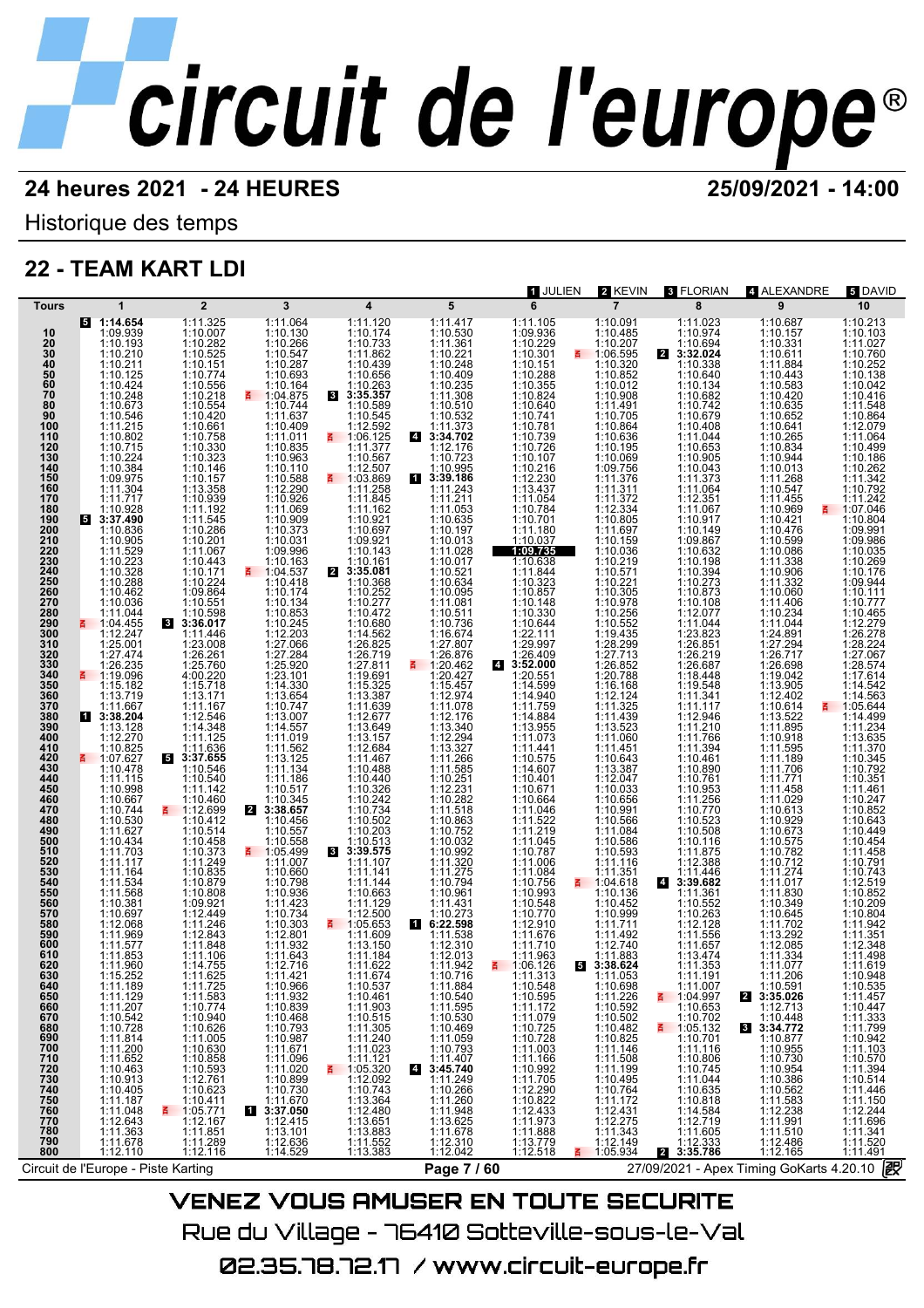## **24 heures 2021 - 24 HEURES 25/09/2021 - 14:00**

## Historique des temps



Circuit de l'Europe - Piste Karting **Page 8 / 60** 27/09/2021 - Apex Timing GoKarts 4.20.10

## VENEZ VOUS AMUSER EN TOUTE SECURITE

Rue du Village – 76410 Sotteville-sous-le-Val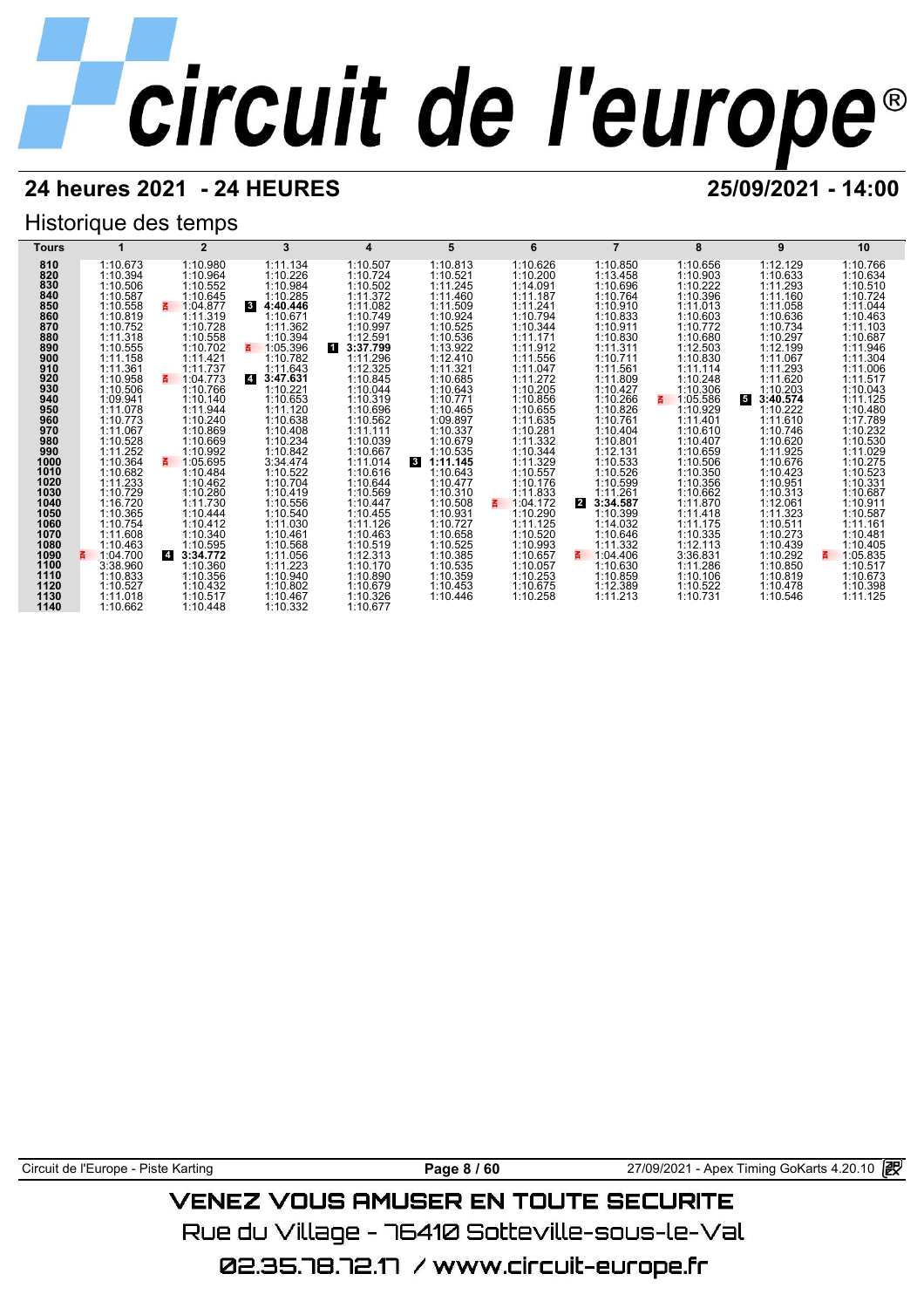Historique des temps

## **14 - MILF ATTACK**

| <b>Tours</b>                                                                                                                                                                                                                                                                                                                                                                                                                                                 | $\mathbf{1}$                                                                                                                                                                                                                                                                                                                                                                                                                                                                                                                                                                                                                      |                                                                                                                                                                                                                                                                                                                                                                                                                                                                                                                      |                                                                                                                                                                                                                                    |                                                                                                                                                                                                    |                                                                                                                                                                                                                                           |                                                                                                                                                                                                        |                                                                                                                                                                                              |                                                                                                                                                                                                                    |                                                                                                                                                                                                                        |                                                                                                                                                                                                                                                                                                                                                                                                                                                                                                                                                                                                                                                                                                                                                                                                                                                                                                                                                        |
|--------------------------------------------------------------------------------------------------------------------------------------------------------------------------------------------------------------------------------------------------------------------------------------------------------------------------------------------------------------------------------------------------------------------------------------------------------------|-----------------------------------------------------------------------------------------------------------------------------------------------------------------------------------------------------------------------------------------------------------------------------------------------------------------------------------------------------------------------------------------------------------------------------------------------------------------------------------------------------------------------------------------------------------------------------------------------------------------------------------|----------------------------------------------------------------------------------------------------------------------------------------------------------------------------------------------------------------------------------------------------------------------------------------------------------------------------------------------------------------------------------------------------------------------------------------------------------------------------------------------------------------------|------------------------------------------------------------------------------------------------------------------------------------------------------------------------------------------------------------------------------------|----------------------------------------------------------------------------------------------------------------------------------------------------------------------------------------------------|-------------------------------------------------------------------------------------------------------------------------------------------------------------------------------------------------------------------------------------------|--------------------------------------------------------------------------------------------------------------------------------------------------------------------------------------------------------|----------------------------------------------------------------------------------------------------------------------------------------------------------------------------------------------|--------------------------------------------------------------------------------------------------------------------------------------------------------------------------------------------------------------------|------------------------------------------------------------------------------------------------------------------------------------------------------------------------------------------------------------------------|--------------------------------------------------------------------------------------------------------------------------------------------------------------------------------------------------------------------------------------------------------------------------------------------------------------------------------------------------------------------------------------------------------------------------------------------------------------------------------------------------------------------------------------------------------------------------------------------------------------------------------------------------------------------------------------------------------------------------------------------------------------------------------------------------------------------------------------------------------------------------------------------------------------------------------------------------------|
| 10<br>20<br>30<br>40<br>50<br>50<br>70<br>70<br>80<br>$\frac{90}{100}$<br>110<br>120<br>130<br>140<br>150<br>150<br>170<br>180<br>200<br>210<br>220<br>230<br>240<br>250<br>250<br>260<br>270<br>280<br>290<br>300<br>$\begin{array}{c} 310 \\ 320 \\ 330 \\ 340 \\ 350 \\ 360 \\ 370 \\ 380 \\ 400 \\ 410 \\ 440 \\ 440 \\ 450 \\ 490 \\ 490 \\ 500 \end{array}$<br>510<br>520<br>530<br>530<br>540<br>550<br>560<br>570<br>600<br>610<br>610<br>620<br>630 | 1 1:13.969<br>1:09.653<br>1:00.690<br>1:10.690<br>1:00.691<br>1:00.691<br>1:00.691<br>1:00.691<br>1:10.386<br>1:10.386<br>1:10.386<br>1:10.386<br>1:10.386<br>1:10.386<br>1:10.463<br>1:10.463<br>1:10.99.94<br>1:11.736<br>1:11.736<br>1:11.736<br>1:11.736<br>1:11.736<br>1:11.736<br>1:11.736<br>1:11.736<br>1:11.736<br>1:1<br>1:09.951<br>110.1361<br>1110.1361<br>1111.1600<br>1111.500<br>1111.500<br>1111.500<br>1111.500<br>1111.500<br>1111.500<br>1111.500<br>1111.500<br>1111.500<br>1111.500<br>1111.522<br>1111.177734<br>1111.17774<br>1111.17961<br>1111.17961<br>1111.17961<br>1111.17961<br>1111.17961<br>1111. | $\overline{2}$<br>$1:0.731\n1:09.304\n1:09.947\n1:09.947\n1:09.947\n1:09.947\n1:09.947\n1:09.947\n1:09.875\n1:09.875\n1:09.875\n1:09.875\n1:09.875\n1:09.875\n1:09.875\n1:09.875\n1:09.875\n1:09.875\n1:09.875\n1:09.875\n1:09.875\n1:09.875\n1:09.875\n1:09.875\n1:09.$<br>NI. NI<br>$1:24.497\,1:13.580\,0.580\,0.580\,0.580\,0.580\,0.580\,0.580\,0.580\,0.432\,0.432\,0.580\,0.580\,0.580\,0.580\,0.580\,0.580\,0.580\,0.580\,0.580\,0.580\,0.580\,0.580\,0.580\,0.580\,0.580\,0.580\,0.580\,0.580\,0.580\,0.58$ | 3<br>1:10.002 1:10.3872 1:11.2005 8372 1:2008 1:11.42 1:12.389 1:12.476 1:10.000 1:10.000 1:10.38877 1:10.3887 1:10.3887 1:10.3887 1:10.3887 1:10.3887 1:10.3887 1:10.3887 1:11.4215 0:300 4:11.11.12.2015 1:11.4215 0:300 4:11.11 | 4<br>1:09.745                                                                                                                                                                                      | 1 JULIEN<br>$\overline{5}$<br>1:10.145<br>1:09.166                                                                                                                                                                                        | 2 ALAN<br>6                                                                                                                                                                                            | <b>3 ROMARIC</b>                                                                                                                                                                             | 4 JEREMY<br>8                                                                                                                                                                                                      | <b>5 MATHIEU</b><br>$\overline{9}$                                                                                                                                                                                     | <b>6 ALEXIS</b><br>10<br>1:09.380<br>1:09.379<br>$1:09.632$<br>$1:09.663$<br>$\overline{.} 1:06.182$<br>$1:09.692$<br>$1:09.928$<br>$1:10.307$<br>$1:10.445$<br>$1:14.618$<br>$1:12.345$<br>$1:11.918$<br>$111.918\n1:12.28\n1:10.643\n1:09.880\n1:10.615\n1:10.419\n1:06.475\n1:10.930\n1:11.11.412\n1:09.863\n1:10.930\n1:10.930$<br>1:11:12<br>1:09.863<br>1:10.270<br>1:11.297<br>1:12.138<br>1:11.654<br>$1:10.966$<br>$1:12.739$<br>$\overline{5}$ $1:25.144$<br>$1:25.144$<br>$1:26.095$<br>$1:21.512$<br>$1:11.5279$<br>$1:11.3744$<br>$1:11.30710$<br>$1:11.588$<br>$1:11.383$<br>$1:10.764$<br>$1:11.588$<br>$1:11.383$<br>$1:10.764$<br>$1:11.415$<br>1:11.415<br>1:11.369<br>$1:11.389$<br>$1:11.433$<br>$1:10.876$<br>$1:11.123$<br>$1:10.450$<br>$1:10.327$<br>3:33.820<br>$\begin{array}{r} 1:10.340 \\ 1:10.255 \\ 1:10.803 \\ 1:10.152 \end{array}$<br>$1:10.973$ $1:10.973$ $1:11.882$ $1:11.116$ $1:11.309$<br>1:12.190<br>1:15.058 |
| 640<br>650<br>660<br>670<br>680<br>690<br>700<br>710<br>720<br>730<br>740<br>750<br>760<br>770<br>780<br>790<br>800                                                                                                                                                                                                                                                                                                                                          | 1:12.851<br>1:12.306<br>1:12.487<br>1:12.577<br>1:11.125<br>1:11.629<br>1:09.961<br>1:12.296<br>1:10.278<br>$1:10.116$<br>$1:10.781$<br>$1:10.674$<br>$1:10.986$<br>1:10.530<br>1:10.330<br>1:09.881<br>1:10.487                                                                                                                                                                                                                                                                                                                                                                                                                  | 1:13.387<br>1:11.869<br>$\begin{array}{r} 1:11.851 \\ 1:12.516 \\ 1:11.518 \\ 1:08.860 \\ \end{array}$<br>1:10.841<br>1:11.413<br>1:11.358<br>1:10.735<br>1:10.608<br>1:10.530<br>1:10.569<br>1:10.842<br>1:09.482<br>$\frac{2}{1}$ 1:05.340<br>1:10.650                                                                                                                                                                                                                                                             | 1:12.996<br>1:13.435<br>1:11.299<br>1:11.672<br>$4:11.823$<br>3:51.471<br>1:10.490<br>1:10.980<br>1:10.820<br>1:10.297<br>1:10.146<br>1:10.475<br>1:10.018<br>1:10.345<br>1:10.186<br>2 3:33.817<br>1:10.731                       | 1:13.156<br>1:12.165<br>1:12.100<br>1:12.359<br>1:12.359<br>1:12.166<br>1:11.327<br>1:10.040<br>1:11.134<br>1:10.961<br>1:10.040<br>$1:10.705$<br>$1:10.126$<br>$1:09.671$<br>1:11.079<br>1:10.254 | 1:13.129<br>1:12.020<br>$1:12.757$<br>1:11.393<br>1:11.389<br>1:11.003<br>1:11.947<br>1:11.344<br>1:10.199<br>$\begin{array}{r} 1.10.542 \\ 1.10.837 \\ 1.11.199 \\ 1.12.568 \\ 1.09.975 \end{array}$<br>1:11.862<br>1:11.242<br>1:10.195 | 1:12.976<br>1:12.291<br>$1:13.106$ $1:12.174$ $1:11.905$ $1:10.768$ $1:11.601$<br>1:10.482<br>1:10.596<br>1:10.754<br>1:10.849<br>1:10.414<br>1:11.775<br>1:10.608<br>1:10.907<br>1:11.142<br>1:10.623 | 1:12.362<br>1:12.725<br>1:12.231<br>1:11.618<br>1:11.738<br>1:10.735<br>1:10.244<br>1:11.130<br>1:11.130<br>1:11.027<br>1:11.027<br>1:10.111<br>1:10.113<br>1:10.219<br>1:10.219<br>1:10.596 | 1:12.377<br>1:11.626<br>1:12.532<br>1:11.725<br>$1:12.378$ $1:10.637$ $1:10.269$ $1:10.273$ $1:10.472$<br>$1:10.389$<br>$1:10.662$<br>$1:10.096$<br>$1:09.812$<br>$1:10.263$<br>$1:09.689$<br>1:10.604<br>1:11.388 | 1:13.018<br>1:11.557<br>1:12.733<br>1:12.181<br>1:11.947<br>1:10.397<br>1:10.319<br>1:11.206<br>1:10.458<br>$\frac{2}{5}$ 1:08.158<br>1:10.046<br>1:10.211<br>1:11.025<br>1:10.132<br>1:09.818<br>1:10.445<br>1:11.874 | 1:14.332<br>1:11.841<br>1:12.336<br>1:12.221<br>1:11.526<br>1:10.468<br>1:10.397<br>$\begin{array}{r}\n 1:10.413 \\  1:10.449 \\  \hline\n 5:32.717\n \end{array}$<br>1:10.296<br>1:10.189<br>1:10.355<br>1:10.966<br>1:10.199<br>1:10.387<br>1:10.786                                                                                                                                                                                                                                                                                                                                                                                                                                                                                                                                                                                                                                                                                                 |
|                                                                                                                                                                                                                                                                                                                                                                                                                                                              | Circuit de l'Europe - Piste Karting                                                                                                                                                                                                                                                                                                                                                                                                                                                                                                                                                                                               |                                                                                                                                                                                                                                                                                                                                                                                                                                                                                                                      |                                                                                                                                                                                                                                    |                                                                                                                                                                                                    | Page 9 / 60                                                                                                                                                                                                                               |                                                                                                                                                                                                        |                                                                                                                                                                                              |                                                                                                                                                                                                                    | 27/09/2021 - Apex Timing GoKarts 4.20.10                                                                                                                                                                               | 毆                                                                                                                                                                                                                                                                                                                                                                                                                                                                                                                                                                                                                                                                                                                                                                                                                                                                                                                                                      |
|                                                                                                                                                                                                                                                                                                                                                                                                                                                              |                                                                                                                                                                                                                                                                                                                                                                                                                                                                                                                                                                                                                                   |                                                                                                                                                                                                                                                                                                                                                                                                                                                                                                                      |                                                                                                                                                                                                                                    |                                                                                                                                                                                                    |                                                                                                                                                                                                                                           |                                                                                                                                                                                                        |                                                                                                                                                                                              |                                                                                                                                                                                                                    |                                                                                                                                                                                                                        |                                                                                                                                                                                                                                                                                                                                                                                                                                                                                                                                                                                                                                                                                                                                                                                                                                                                                                                                                        |
|                                                                                                                                                                                                                                                                                                                                                                                                                                                              |                                                                                                                                                                                                                                                                                                                                                                                                                                                                                                                                                                                                                                   |                                                                                                                                                                                                                                                                                                                                                                                                                                                                                                                      |                                                                                                                                                                                                                                    |                                                                                                                                                                                                    | \/=\!=ㅋ \/^! !^ ^\! !^=^ =\! ?^! !?~ ^=^! !^!?=                                                                                                                                                                                           |                                                                                                                                                                                                        |                                                                                                                                                                                              |                                                                                                                                                                                                                    |                                                                                                                                                                                                                        |                                                                                                                                                                                                                                                                                                                                                                                                                                                                                                                                                                                                                                                                                                                                                                                                                                                                                                                                                        |

VENEZ VOUS AMUSER EN TOUTE SECURITE Rue du Village – 76410 Sotteville-sous-le-Val 02.35.78.72.17 / www.circuit-europe.fr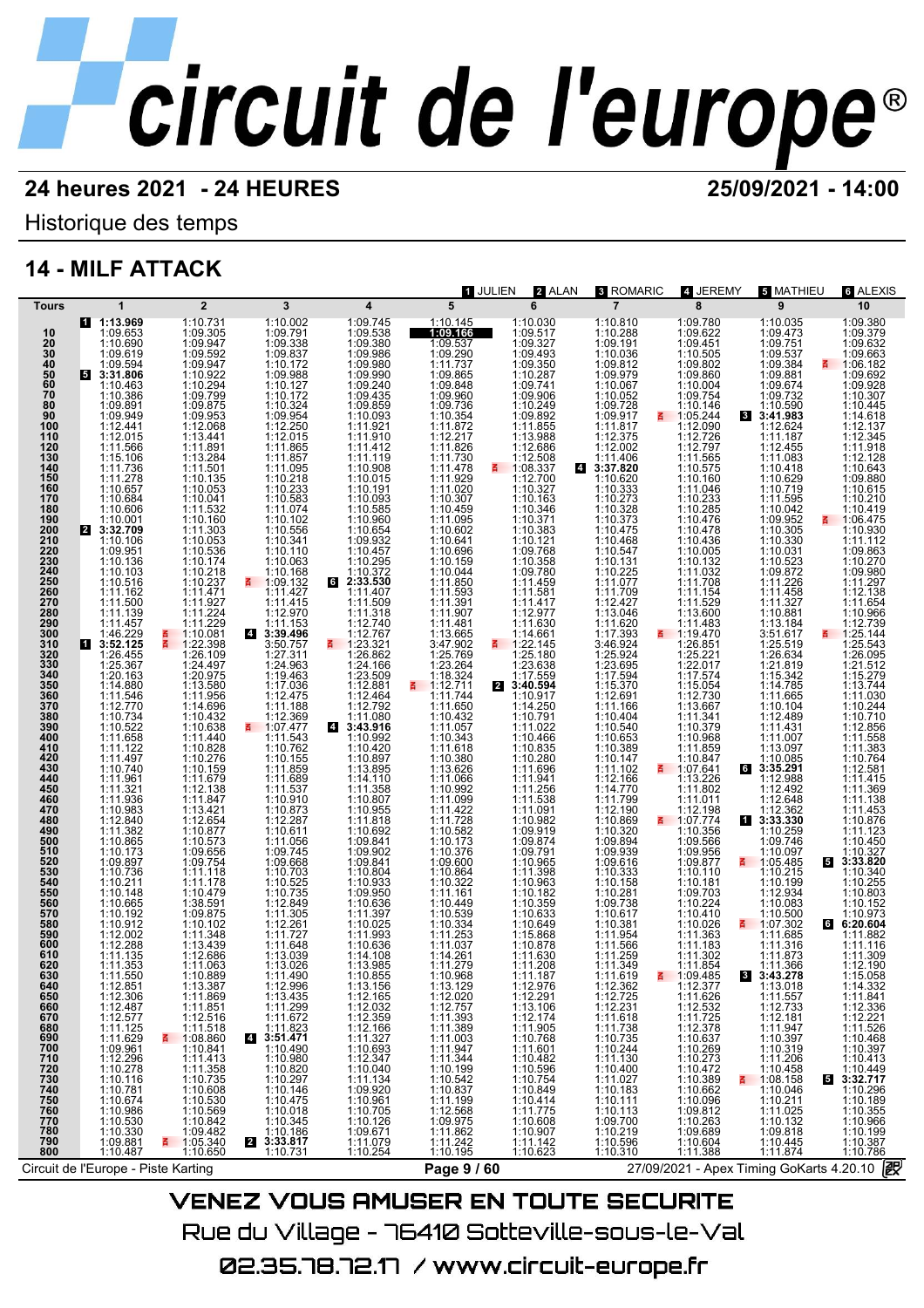## **24 heures 2021 - 24 HEURES 25/09/2021 - 14:00**

## Historique des temps

| Tours        |                      | $\overline{2}$           | 3                    | 4                    | 5                    | 6                    |                           | 8                          | 9                    | 10                         |
|--------------|----------------------|--------------------------|----------------------|----------------------|----------------------|----------------------|---------------------------|----------------------------|----------------------|----------------------------|
| 810          | 1:10.595             | 1:10.324                 | 1:10.355             | 1:10.495             | 1:10.376             | 1:11.111             | 1:10.037                  | 1:10.115                   | 1:10.102             | 1:10.589                   |
| 820          | 1:10.589             | 1:10.232                 | 1:10.452             | 1:11.091             | 1:09.987             | 1:10.244             | 1:10.020                  | 1:10.149                   | 1:10.595             | 1:09.935                   |
| 830          | 1:10.302             | 1:10.610                 | 1:10.441             | 1:10.522             | 1:10.336             | 1:11.675             | 1:10.274                  | 1:13.509                   | 1:11.146             | 1:10.470                   |
| 840          | 1:37.162             | 1:13.426                 | 1:10.470             | 1:11.119             | 1:10.733             | 1:10.625             | 1:05.728<br>z             | $\overline{4}$<br>3:33.540 | 1:10.547             | 1:10.307                   |
| 850<br>860   | 1:11.538             | 1:09.877                 | 1:10.330             | 1:10.841             | 1:10.752             | 1:11.904             | 1:10.707                  | 1:11.724                   | 1:10.300             | 1:10.679                   |
| 870          | 1:09.982<br>1:10.145 | 1:10.391<br>1:10.214     | 1:10.076<br>1:10.011 | 1:10.564<br>1:10.651 | 1:11.427<br>1:10.608 | 1:10.755<br>1:09.826 | 1:09.992<br>1:10.334      | 1:10.104<br>1:10.136       | 1:10.417<br>1:11.304 | 1:10.321<br>1:10.351       |
| 880          | 1:09.653             | 1:10.049                 | 1:10.088             | 1:10.098             | 1:15.644             | 1:10.259             | 1:10.011                  | 1:10.042                   | 1:09.878             | 1:10.012                   |
| 890          | 1:10.061             | 1:10.497                 | 1:10.057             | 1:09.857             | 1:05.550<br>3.       | 6<br>3:34.669        | 1:11.860                  | 1:11.017                   | 1:11.647             | 1:11.539                   |
| 900          | 1:11.426             | 1:11.645                 | 1:11.430             | 1:10.933             | 1:11.371             | 1:10.956             | 1:11.424                  | 1:12.492                   | 1:11.803             | 1:11.554                   |
| 910          | 1:10.715             | 1:11.215                 | 1:10.594             | 1:11.014             | 1:11.185             | 1:11.333             | 1:10.584                  | 1:13.747                   | 1:11.291             | 1:10.923                   |
| 920          | 1:05.006             | $\mathbf{3}$<br>3:37.340 | 1:11.823             | 1:12.165             | 1:12.249             | 1:11.125             | 1:12.053                  | 1:12.120                   | 1:12.082             | 1:12.201                   |
| 930          | 1:11.553             | 1:11.243                 | 1:11.411             | 1:11.283             | 1:12.578             | 1:11.677             | 1:11.371                  | 1:11.603                   | 1:11.555             | 1:11.601                   |
| 940          | 1:10.936             | 1:12.384                 | 1:11.365             | 1:11.368             | 1:11.981             | 1:11.261             | 1:11.340                  | 1:11.271                   | 1:11.251             | 1:11.144                   |
| 950          | 1:11.536             | 1:11.623                 | 1:11.447             | 1:11.503             | 1:11.220             | 1:11.139             | 1:10.896                  | 1:11.666                   | 1:10.683             | 1:10.892                   |
| 960          | 1:10.929             | 1:11.046                 | 1:11.366             | 1:10.888             | 1:11.143             | 1:11.375             | 1:11.252                  | 1:11.049                   | 1:11.157             | 1:11.515                   |
| 970<br>980   | 1:11.427             | 1:12.376                 | 1:12.129             | 1:11.696             | 1:10.676             | 1:11.372             | 1:10.884                  | 1:11.131                   | 1:11.207             | 1:11.215                   |
| 990          | 1:11.278<br>1:11.779 | 1:11.276<br>1:10.803     | 1:11.183<br>1:11.037 | 1:10.965<br>1:10.792 | 1:11.767<br>1:11.144 | 1:10.731<br>1:14.137 | 1:11.071<br>И<br>3:55.370 | 1:11.495<br>1:07.289       | 1:10.835<br>3:32.804 | 1:11.431<br>1:05.241<br>3. |
| 1000         | 3:32.607             | 1:10.131                 | 1:10.221             | 1:10.185             | 1:10.168             | 1:10.035             | 1:10.015                  | 1:09.919                   | 1:10.751             | 1:10.228                   |
| 1010         | 1:09.818             | 1:09.574                 | 1:09.764             | 1:09.939             | 1:09.871             | 1:09.748             | 1:10.156                  | 1:09.674                   | 1:09.389             | 1:10.013                   |
| 1020         | 1:09.626             | 1:09.551                 | 1:10.310             | 1:10.068             | 1:11.346             | 1:09.963             | 1:09.417                  | 1:09.633                   | 1:09.827             | 1:10.301                   |
| 1030         | 1:09.649             | 1:09.379                 | 1:09.561             | 1:09.499             | 1:10.895             | 1:11.415             | 1:09.768                  | 1:09.973                   | 1:10.328             | 1:10.138                   |
| 1040         | 1:09.694             | 1:10.971                 | 1:09.563             | 1:09.632             | 1:10.109             | 1:09.884             | 1:09.751                  | 1:10.281                   | 1:04.241<br>3.       | 3:32.758<br>$\mathbf{2}$   |
| 1050         | 1:10.398             | 1:10.695                 | 1:10.947             | 1:10.602             | 1:11.285             | 1:11.129             | 1:10.567                  | 1:10.386                   | 1:10.578             | 1:10.556                   |
| 1060         | 1:10.225             | 1:11.966                 | 1:10.353             | 1:11.037             | 1:10.553             | 1:11.189             | 1:10.678                  | 1:10.638                   | 1:10.514             | 1:10.530                   |
| 1070         | 1:10.459             | 1:10.699                 | 1:10.585             | 1:11.098             | 1:10.312             | 1:10.709             | 1:10.725                  | 1:10.406                   | 1:10.564             | 1:10.536                   |
| 1080<br>1090 | 1:10.606<br>1:10.343 | 1:12.037<br>1:10.506     | 1:10.686<br>1:10.422 | 1:10.415<br>1:10.205 | 1:10.197<br>1:10.298 | 1:10.315<br>1:10.348 | 1:12.441<br>1:10.240      | 1:10.579<br>1:10.647       | 1:11.131<br>1:10.709 | 1:10.371<br>1:10.756       |
| 1100         | 1:12.404             | 1:10.369                 | 1:10.799             | 1:10.621             | 1:11.158             | 1:10.699             | 1:09.020                  | 5<br>3:33.357              | 1:06.867<br>z.       | 3:36.783                   |
| 1110         | 1:12.339             | 1:10.831                 | 1:11.322             | 1:10.005             | 1:09.874             | 1:10.260             | 1:10.037                  | 1:10.026                   | 1:09.856             | 1:10.098                   |
| 1120         | 1:10.108             | 1:10.152                 | 1:10.509             | 1:10.194             | 1:10.143             | 1:10.071             | 1:11.174                  | 1:10.158                   | 1:10.262             | 1:09.872                   |
| 1130         | 1:10.011             | 1:10.329                 | 1:10.074             | 1:10.958             | 1:10.300             | 1:09.998             | 1:10.114                  | 1:09.977                   | 1:10.189             | 1:10.019                   |
| 1140         | 1:09.800             | 1:09.937                 | 1:10.752             | 1:09.984             | 1:10.619             | 1:09.810             | 1:10.136                  |                            |                      |                            |

Circuit de l'Europe - Piste Karting **Page 10 / 60** Page 10 / 60 27/09/2021 - Apex Timing GoKarts 4.20.10 图

## **VENEZ VOUS AMUSER EN TOUTE SECURITE**

Rue du Village – 76410 Sotteville-sous-le-Val

02.35.78.72.17 / www.circuit-europe.fr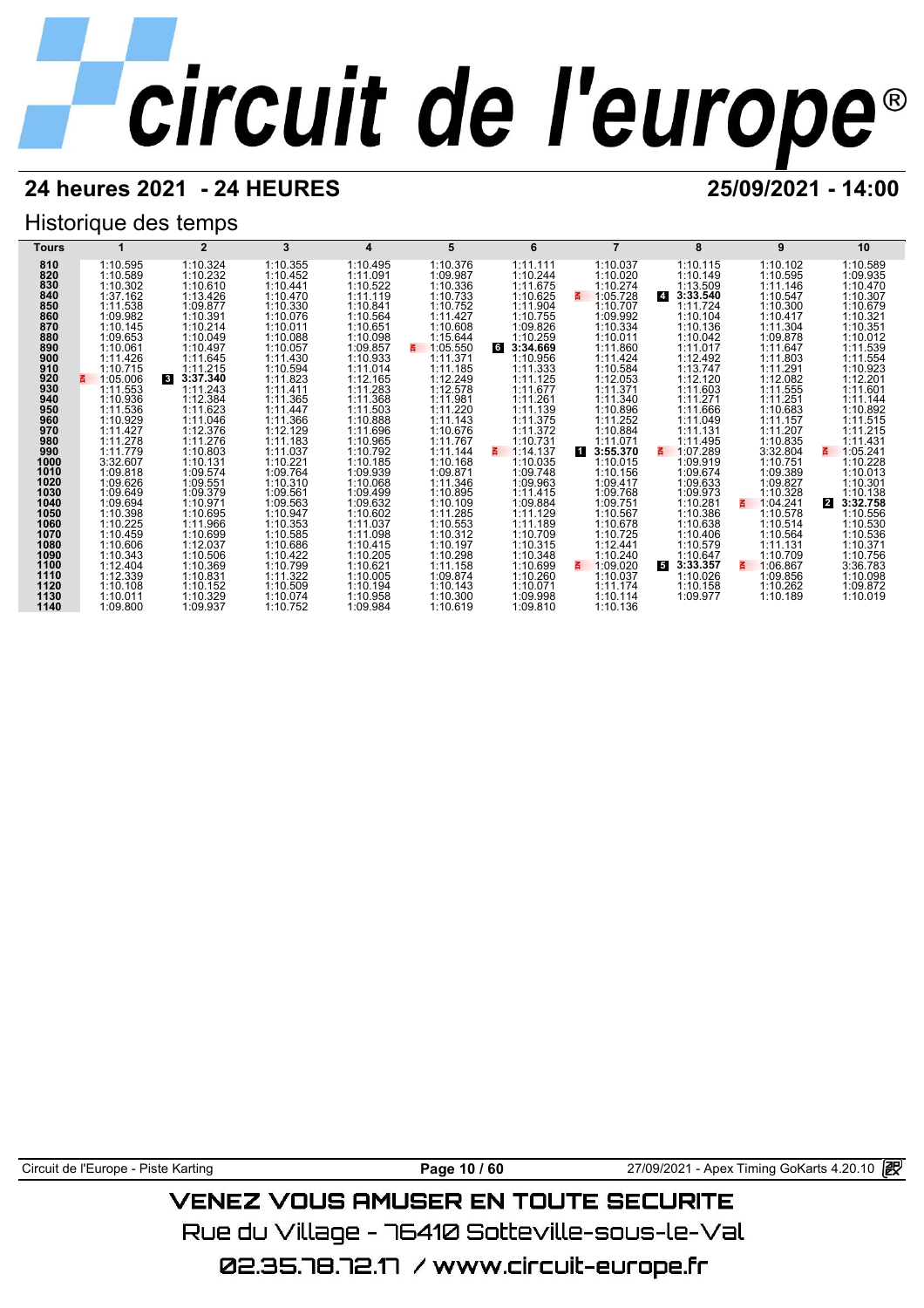Historique des temps

## **33 - TEAM JFC NORMANDIE**

| 1:10.721<br>1:09.498<br>1:09.756<br>1:09.650<br>1:10.827<br>1:09.737<br>1:09.820<br>1:09.603<br>1:09.490<br>1:10.752<br>1:09.595<br>1:09.564<br>1:09.352<br>1:10.865<br>1:10.724<br>1:10.305<br>3:33.781<br>1:10.968<br>1:09.968<br>1:11.940<br>1:10.245<br>1:09.738<br>1:09.384<br>1:09.732<br>1:09.454<br>8 1:14.042<br>1:10.023<br>1:09.683<br>1:09.581<br>1:09.347<br>1:09.287<br>1:09.348<br>$1:09.363$<br>$1:09.363$<br>$1:10.363$<br>$1:11.184$<br>$1:11.790$<br>$1:11.792$<br>$1:10.583$<br>$1:10.504$<br>$1:10.504$<br>$1:10.533$<br>$1:12.435$<br>$1:12.731$<br>$1:11.6992$<br>$1:13.3597$<br>$1:12.665$<br>$1:15.999$<br>$1:13.3157$<br>$1:12.665$<br>$1:15.898$<br>$1:07.806$<br>10<br>$1:09.228$<br>$1:10.838$<br>$1:10.981$<br>1:09.072<br>1:10.117<br>1:08.974<br>1:09.392<br>$4:09.271$<br>3:37.294<br>20<br>30<br>40<br>50<br>50<br>70<br>80<br>1:11.140<br>1:09.909<br>1:10.451<br>1:10.590<br>1:11.116517<br>1:11.116517<br>1:10.530<br>1:10.050<br>1:10.050<br>1:11.2002<br>1:11.705<br>1:11.705<br>1:11.705<br>1:11.705<br>1:11.11.705<br>1:10.293<br>1:10.436<br>1:10.018<br>1:10.315<br>$\begin{array}{r} 1.10.901 \\ 1.11.013 \\ 1.11.141 \\ 1.10.387 \\ 1.09.988 \\ 1.10.636 \end{array}$<br>$1:10.831$<br>1:10.994<br>1:05.837<br>$1:10.018$<br>$1:11.397$<br>$1:10.643$<br>$1:10.459$<br>$1:10.465$<br>$1:11.364$<br>$1:11.398$<br>$1:11.552$<br>$1:12.319$<br>$1:11.657$<br>$1:11.615$<br>$1:11.615$<br>1:10.573<br>1:10.419<br>1:10.560<br>1:10.333<br>1:10.712<br>1:10.731<br>1:10.384<br>1:12.497<br>1:14.411<br>1:14.411<br>1:09.974<br>$1:10.162$<br>$1:10.660$<br>$1:12.069$<br>1:10.432<br>1:10.582<br>1:10.582<br>1:10.293<br>1:10.293<br>1:12.882<br>1:12.87<br>1:12.84<br>1:12.84<br>1:12.84<br>1:12.84<br>1:12.84<br>1:12.84<br>1:12.84<br>1:12.84<br>1:12.84<br>1:12.84<br>1:12.84<br>1:12.84<br>1:12.84<br>1:12.84<br>1:12.84<br>1:10.399<br>1:10.210<br>1:10.125<br>1:10.106<br>1:10.029<br>1:10.386<br>1:11.794<br>1:10.521<br>1:10.521<br>1:11.838<br>1:11.338<br>1:12.068<br>1:11.754<br>1:11.754<br>1:11.754<br>1:11.785<br>1:12.490<br>1:10.785<br>1:12.490<br>1:12.490<br>1:12.490<br>90<br>1:10.303<br>100<br>1:10.773<br>1:10.081<br>1:10.073<br>1:10.043<br>1:20.901<br>1:10.73<br>1:11.513<br>1:11.513<br>1:11.826<br>1:13.256<br>1:13.279<br>1:11.735<br>1:11.735<br>1:11.336<br>1:11.336<br>1:11.336<br>1:11.735<br>$\begin{array}{r} 5 \ \ 3:37.789 \\ 1:11.389 \end{array}$<br>110<br>1:37.308<br>120<br>130<br>1:11.739<br>1:12.268<br>1:11.389<br>1:12.66576<br>1:12.6767<br>1:11.707<br>1:11.707<br>1:11.707<br>1:11.807<br>1:10.8666<br>1:09.599<br>1:09.382<br>3:35.975<br>1:10.89<br>1:10.89<br>1:10.89<br>1:10.89<br>1:10.89<br>1:10.89<br>1:10.89<br>1:10.89<br>1:10.89<br>1:10.89<br>1:10.89<br>1:10.89<br><br>1:11.866<br>140<br>1:08.305<br>150<br>$\begin{array}{r}\n 3:37.895 \\  1:12.110 \\  1:12.376\n \end{array}$<br>$\begin{array}{c} 1:14.101 \\ 1:12.620 \\ 1:12.801 \\ 1:12.416 \end{array}$<br>1:13.398<br>160<br>1:12.520<br>170<br>a<br>106.5669<br>110.734<br>110.734<br>110.742<br>110.951<br>109.565<br>110.954<br>109.565<br>109.742<br>109.742<br>110.346<br>110.346<br>110.346<br>110.346<br>110.342<br>110.540<br>112.32<br>287<br>112.32<br>287<br>112.542<br>112.54<br>112.54<br>112.54<br>112.54<br>112.54<br>112.54<br>112.54<br>112.54<br>112.5<br>1:11.515<br>1:11.623<br>1:11.623<br>1:11.523<br>1:11.523<br>1:00.637<br>1:10.620<br>1:10.622<br>1:10.822<br>1:10.822<br>1:11.638<br>1:10.82<br>1:11.622<br>1:11.622<br>1:11.622<br>1:11.622<br>1:11.622<br>1:11.622<br>1:11.622<br>63:36.263<br>1:11.313<br>180<br>1:11.859<br>1:10.877<br>1:10.799<br>1:11.103<br>1:12.974<br>190<br>$1:11.604$<br>$1:12.117$<br>$1:10.761$<br>1:11.531<br>200<br>210<br>$1:12.681$<br>1:11.318<br>$1:11.692$<br>3:32.770<br>1:12.555<br>1:09.585<br>1:10.949<br>1:09.549<br>220<br>230<br>$\begin{array}{l} 1.12.164 \\ 1.10.222 \\ 1.09.791 \\ 1.09.547 \\ 1.10.703 \end{array}$<br>1:11.318<br>1:09.340<br>1:09.340<br>1:10.664<br>1:11.057<br>1:11.382<br>3:35.754<br>1:21.650<br>1:21.30.32<br>1:11.222<br>1:09.408<br>$1.09.976$<br>$1.09.487$<br>$1.09.474$<br>$1.03217$<br>$1.1374$<br>$1.10.317$<br>$1.12.296$<br>$1.24.766$<br>$1.24.766$<br>$1.24.766$<br>$1.24.766$<br>$1.24.766$<br>$1.24.766$<br>$1.24.766$<br>$1.24.766$<br>$1.24.766$<br>$1.26.476$<br>$1.2884$<br>$1.11.827$<br>$1.11.626$<br>$1.11.$<br>$1:09.683$<br>$1:09.683$<br>$1:10.717$<br>$1:10.908$<br>$1:10.713$<br>$1:10.470$<br>1:09.389<br>1:10.074<br>240<br>1:09.501<br>1:09.604<br>250<br>1:10.230<br>260<br>1:12.090<br>1:10.656<br>1:10.367<br>270<br>280<br>1:13.062<br>1:10.360<br>$\begin{array}{c} 1:10.426 \\ 1:12.067 \\ 1:27.585 \end{array}$<br>1:10.542<br>1:10.582<br>$1:10.501$<br>$1:24.762$<br>$1:24.762$<br>$1:24.762$<br>$1:24.203$<br>$1:24.203$<br>$1:24.203$<br>$1:12.7568$<br>$1:12.722$<br>$1:13.3306$<br>$1:12.2833$<br>$1:12.2804$<br>$1:12.773$<br>$1:12.562$<br>$1:12.562$<br>$1:12.562$<br>$1:12.562$<br>$1:12.562$<br>$1:12.562$<br>$1:12.56$<br>1:10.700<br>290<br>300<br>$\frac{2}{5}$ 1:06.468<br>1:11.110<br>1:14.818<br>1:22.848<br>1:26.146<br>310<br>320<br>320<br>330<br>340<br>350<br>1:27.008<br>1:27.829<br>1:26.324<br>1:20.902<br>1:14.803<br>1:30.323<br>1:26.434<br>1:24.969<br>1:19.495<br>1:14.309<br>1:15.913<br>$1:26.929$<br>1:20.678<br>1:26.772<br>1:24.702<br>1:23.270<br>1:16.117<br>1:14.877<br>1:14.866<br>1:14.082<br>1:26.457<br>1:25.502<br>1:22.583<br>1:16.198<br>1:26.096<br>1:24.427<br>$\begin{smallmatrix} 1.24.717\\ 1.24.8784\\ 1.120.947\\ 1.14.8786\\ 1.14.479282\\ 1.14.479223\\ 1.14.479233\\ 1.14.479235\\ 1.11.2587\\ 1.11.986\\ 1.11.0961\\ 1.11.0961\\ 1.11.0961\\ 1.10.5501\\ 1.10.511\\ 1.11.011\\ 1.11.011\\ 1.11.0101\\ 1.11.0101\\ 1$<br>1:21.791<br>1:14.831<br>E.<br>1:16.198<br>1:13.357<br>1:13.357<br>1:13.569<br>1:13.569<br>1:13.564<br>1:11.086<br>1:13.564<br>1:11.086<br>1:11.084<br>3:39.936<br>5<br>360<br>1:18.489<br>1:13.115<br>$1:13.250$<br>$1:14.989$<br>$1:15.511$<br>$1:13.563$<br>370<br>1:12.114<br>1:13.465<br>380<br>390<br>1:13.479<br>$1:14.200$<br>3:39.009<br>1:13.460<br>$\begin{array}{c} 1.18.421 \\ 1.13.084 \\ 1.12.714 \end{array}$<br>1:13.043<br>400<br>3:39.0092<br>1:17.948<br>1:17.948<br>1:12.513<br>1:11.360<br>1:11.490<br>1:11.0972<br>1:11.432<br>1:11.433<br>1:14.513<br>410<br>1:13.114<br>1:12.020<br>1:12.904<br>1:13.108<br>420<br>430<br>$\begin{array}{r}\n 1:12.714 \\  \hline\n 1:12.016 \\  \hline\n 5:107.597 \\  1:11.090 \\  1:10.482\n \end{array}$<br>1:13.031<br>1:11.097<br>440<br>1:10.788<br>1:10.827<br>1:13.785<br>1:12.562<br>1:11.175<br>1:13.650<br>1:12.055<br>1:11.942<br>1:10.758<br>1:10.612<br>1:10.925<br>1:10.13<br>1:11.058<br>450<br>1:12.698<br>$\overline{2}$ 1:12.534<br>3:36.345<br>1:10.988<br>1:11.109<br>1:11.10846<br>1:11.329<br>1:11.158<br>1:10.572<br>1:11.978<br>460<br>1:10.842<br>$1:12.584$<br>$1:12.556$<br>$1:10.556$<br>$1:10.921$<br>$1:10.680$<br>$1:11.435$<br>$1:11.055$<br>$1:10.694$<br>1:11.505<br>470<br>480<br>$\frac{2}{5}$ 1:07.054<br>1:10.703<br>1:11.302<br>490<br>500<br>$\begin{array}{c} 1.10.906 \\ 1.10.455 \\ 1.11.219 \\ 1.10.793 \end{array}$<br>1:11.433<br>1:10.895<br>1:10.681<br>1:10.741<br>1:09.878<br>1:10.931<br>1:09.726<br>$\begin{array}{r} 1:11.143 \\ 1:12.098 \\ 1:11.356 \\ 1:10.585 \end{array}$<br>1:11.149<br>1:11.233<br>1:10.092<br>510<br>520<br>530<br>1:10.456<br>$1:11.565$<br>$1:12.266$<br>$1:10.249$<br>$1:10.996$<br>1:06.460<br>1:10.038<br>$1:11.489$<br>6:14.574<br>$\begin{array}{r} 1:11.035 \\ 1:10.226 \\ 1:09.557 \\ 1:10.035 \end{array}$<br>1:11.1/8<br>1:09.942<br>1:09.942<br>1:09.599<br>1:10.322<br>1:11.029<br>1:11.029<br>3:38.447<br>1:12.184<br>1:12.184<br>1:10.131<br>1:11.118<br>540<br>$1:09.830$ $1:09.579$ $1:05.759$ $1:12.668$<br>1:10.013<br>550<br>1:09.332<br>$1:09.694$<br>3:34.206<br>1:09.760<br>560<br>1:09.633<br>1:10.929<br>1:09.918<br>1:10.211<br>1:10.212<br>1:10.170<br>1:09.332<br>1:10.216<br>1:10.863<br>1:10.385<br>1:12.935<br>1:12.075<br>1:12.075<br>1:09.567<br>1:10.209<br>1:14.095<br>1:12.569<br>1:09.595<br>1:09.877<br>1:09.776<br>1:10.348<br>1:12.192<br>1:11.784<br>570<br>$\begin{array}{l} 1.10.176 \\ 1.10.283 \\ 1.10.887 \\ 1.09.863 \\ 1.10.085 \\ 1.12.421 \end{array}$<br>1:10.927<br>580<br>590<br>$1:10.288$<br>$1:09.857$<br>$1:13.082$<br>$1:13.329$<br>1:10.113<br>1:10.042<br>$\begin{array}{r}\n 1:10.691 \\  - 1:05.554 \\  \hline\n 1:12.315\n \end{array}$<br>$\begin{array}{c} 1:10.528 \\ 1:12.238 \\ 1:11.771 \end{array}$<br>1:09.775<br>600<br>1:12.184<br>610<br>1:12.635<br>1:11.828<br>1:11.883<br>1:12.193<br>1:12.689<br>1:11.721<br>1:12.306<br>620<br>1:13.340<br>1:11.432<br>$4:12.512$<br>3:33.365<br>630<br>1:12.568<br>1:12.219<br>1:12.613<br>1:13.680<br>₹ 1:12.326<br>1:12.142<br>1:11.920<br>1:13.823<br>640<br>1:10.611<br>1:10.093<br>1:10.088<br>1:10.405<br>1:10.143<br>1:10.031<br>1:10.539<br>1:09.669<br>1:09.742<br>$1:10.482\n1:12.213\n1:10.229\n3:37.733\n1:12.463\n1:11.881$<br>1:09.847<br>1:11.013<br>1:09.666<br>650<br>1:10.373<br>1:09.669<br>1:11.175<br>1:10.477<br>1:09.794<br>1:11.119<br>1:10.042<br>1:10.042<br>1:12.403<br>1:12.087<br>1:13.238<br>1:11.260<br>1:10.724<br>1:12.479<br>1:11.941<br>1:13.095<br>1:11.500<br>$1:10.290$ $1:02.909$ $1:12.495$ $1:12.768$ $1:14.674$ $1:14.679$ $1:11.0795$ $1:10.752$ $1:11.633$ $1:10.752$ $1:11.638$ $1:13.195$<br>1:09.685<br>1:10.021<br>1:12.420<br>1:11.702<br>1:11.782<br>1:09.598<br>1:09.009<br>1:10.149<br>1:12.560<br>1:12.365<br>1:12.580<br>1:12.580<br>$1.09.722$<br>$1.05.123$<br>$1.12.506$<br>$1.11.756$<br>$1.11.798$<br>$1.12.808$<br>$1.13.493$<br>$3.37.279$<br>$1.10.937$<br>1:10.371<br>1:12.499<br>660<br>$1:10.162$ $1:12.426$ $1:11.957$ $1:12.534$ $3:35.610$ $1:00.770$<br>670<br>680<br>1:10.152<br>$\begin{array}{r} 1.12.736 \\ 1.13.136 \\ 1.08.598 \\ 1.13.275 \\ 1.11.627 \\ \end{array}$<br>$1:11.876$ $1:11.829$ $1:12.423$ $1:13.202$ $1:11.446$<br>690<br>700<br>$\begin{array}{c} 1:11.881 \\ 1:12.727 \\ 1:13.244 \\ 1:12.178 \end{array}$<br>1<br>710<br>720<br>730<br>1:13.657<br>1:13.263<br>1:12.697<br>1:14.898<br>1:12.578<br>1:11.538<br>1:11.701<br>1:29.279<br>1:12.628<br>1:13.974<br>1:13.342<br>1:12.771<br>1:11.541<br>1:12.304<br>1:13.778<br>1:11.601<br>740<br>$\begin{array}{c} 1:11.192 \\ 1:11.218 \\ 1:10.441 \\ 1:11.002 \end{array}$<br>1:12.281<br>1:10.301<br>1:12.218<br>1:11.089<br>1:18.906<br>1:10.958<br>$\begin{array}{r} 1.12.77 \\ -1.12.77 \\ 1:10.644 \\ 1:11.143 \\ 1:11.335 \\ \hline \textbf{5} & 1:07.666 \\ 1:12.147 \\ 1:11.403 \end{array}$<br>1:11.401<br>1:11.943<br>1:11.136<br>1:11.818<br>1:10.352<br>1:11.017<br>1:10.638<br>1:10.696<br>750<br>760<br>1:10.937<br>1:11.193<br>1:10.839<br>1:10.615<br>1:11.358<br>770<br>1:11.104<br>1:10.700<br>780<br>1:11.090<br>13:34.331<br>790<br>1:14.739<br>1:11.320<br>1:11.442<br>1:12.607<br>800 |       |              |                                  |   |                                                          | 1 MANON                                 | 2 OLIVIER | 3 EMILIEN      | 4 BENJAMIN                                   | 5 FRANCIS                                    | 6 MICHEL                              |
|------------------------------------------------------------------------------------------------------------------------------------------------------------------------------------------------------------------------------------------------------------------------------------------------------------------------------------------------------------------------------------------------------------------------------------------------------------------------------------------------------------------------------------------------------------------------------------------------------------------------------------------------------------------------------------------------------------------------------------------------------------------------------------------------------------------------------------------------------------------------------------------------------------------------------------------------------------------------------------------------------------------------------------------------------------------------------------------------------------------------------------------------------------------------------------------------------------------------------------------------------------------------------------------------------------------------------------------------------------------------------------------------------------------------------------------------------------------------------------------------------------------------------------------------------------------------------------------------------------------------------------------------------------------------------------------------------------------------------------------------------------------------------------------------------------------------------------------------------------------------------------------------------------------------------------------------------------------------------------------------------------------------------------------------------------------------------------------------------------------------------------------------------------------------------------------------------------------------------------------------------------------------------------------------------------------------------------------------------------------------------------------------------------------------------------------------------------------------------------------------------------------------------------------------------------------------------------------------------------------------------------------------------------------------------------------------------------------------------------------------------------------------------------------------------------------------------------------------------------------------------------------------------------------------------------------------------------------------------------------------------------------------------------------------------------------------------------------------------------------------------------------------------------------------------------------------------------------------------------------------------------------------------------------------------------------------------------------------------------------------------------------------------------------------------------------------------------------------------------------------------------------------------------------------------------------------------------------------------------------------------------------------------------------------------------------------------------------------------------------------------------------------------------------------------------------------------------------------------------------------------------------------------------------------------------------------------------------------------------------------------------------------------------------------------------------------------------------------------------------------------------------------------------------------------------------------------------------------------------------------------------------------------------------------------------------------------------------------------------------------------------------------------------------------------------------------------------------------------------------------------------------------------------------------------------------------------------------------------------------------------------------------------------------------------------------------------------------------------------------------------------------------------------------------------------------------------------------------------------------------------------------------------------------------------------------------------------------------------------------------------------------------------------------------------------------------------------------------------------------------------------------------------------------------------------------------------------------------------------------------------------------------------------------------------------------------------------------------------------------------------------------------------------------------------------------------------------------------------------------------------------------------------------------------------------------------------------------------------------------------------------------------------------------------------------------------------------------------------------------------------------------------------------------------------------------------------------------------------------------------------------------------------------------------------------------------------------------------------------------------------------------------------------------------------------------------------------------------------------------------------------------------------------------------------------------------------------------------------------------------------------------------------------------------------------------------------------------------------------------------------------------------------------------------------------------------------------------------------------------------------------------------------------------------------------------------------------------------------------------------------------------------------------------------------------------------------------------------------------------------------------------------------------------------------------------------------------------------------------------------------------------------------------------------------------------------------------------------------------------------------------------------------------------------------------------------------------------------------------------------------------------------------------------------------------------------------------------------------------------------------------------------------------------------------------------------------------------------------------------------------------------------------------------------------------------------------------------------------------------------------------------------------------------------------------------------------------------------------------------------------------------------------------------------------------------------------------------------------------------------------------------------------------------------------------------------------------------------------------------------------------------------------------------------------------------------------------------------------------------------------------------------------------------------------------------------------------------------------------------------------------------------------------------------------------------------------------------------------------------------------------------------------------------------------------------------------------------------------------------------------------------------------------------------------------------------------------------------------------------------------------------------------------------------------------------------------------------------------------------------------------------------------------------------------------------------------------------------------------------------------------------------------------------------------------------------------------------------------------------------------------------------------------------------------------------------------------------------------------------------------------------------------------------------------------------------------------------------------------------------------------------------------------------------------------------------------------------------------------------------------------------------------------------------------------------------------------------------------------------------------------------------------------------------------------------------------------------------------------------------------------------------------------------------------------------------------------------------------------------------------------------------------------------------------------------------------------------------------------------------------------------------------------------------------------------------------------------------------------------------------------------------------------------------------------------------------------------------------------------------------------------------------------------------------------------------------------------------------------------------------------------------------------------------------------------------------------------------------------------------------------------------------------------------------------------------------------------------------------------------------------------------------------------------------------------------------------------------------------------------------------------------------------------------------------------------------------------------------------------------------------------------------------------------------------------------------------------------------------------------------------------------------------------------------------------------------------------------------------------------------------------------------------------------------------------------------------------------------------------------------------|-------|--------------|----------------------------------|---|----------------------------------------------------------|-----------------------------------------|-----------|----------------|----------------------------------------------|----------------------------------------------|---------------------------------------|
|                                                                                                                                                                                                                                                                                                                                                                                                                                                                                                                                                                                                                                                                                                                                                                                                                                                                                                                                                                                                                                                                                                                                                                                                                                                                                                                                                                                                                                                                                                                                                                                                                                                                                                                                                                                                                                                                                                                                                                                                                                                                                                                                                                                                                                                                                                                                                                                                                                                                                                                                                                                                                                                                                                                                                                                                                                                                                                                                                                                                                                                                                                                                                                                                                                                                                                                                                                                                                                                                                                                                                                                                                                                                                                                                                                                                                                                                                                                                                                                                                                                                                                                                                                                                                                                                                                                                                                                                                                                                                                                                                                                                                                                                                                                                                                                                                                                                                                                                                                                                                                                                                                                                                                                                                                                                                                                                                                                                                                                                                                                                                                                                                                                                                                                                                                                                                                                                                                                                                                                                                                                                                                                                                                                                                                                                                                                                                                                                                                                                                                                                                                                                                                                                                                                                                                                                                                                                                                                                                                                                                                                                                                                                                                                                                                                                                                                                                                                                                                                                                                                                                                                                                                                                                                                                                                                                                                                                                                                                                                                                                                                                                                                                                                                                                                                                                                                                                                                                                                                                                                                                                                                                                                                                                                                                                                                                                                                                                                                                                                                                                                                                                                                                                                                                                                                                                                                                                                                                                                                                                                                                                                                                                                                                                                                                                                                                                                                                                                                                                                                                                                                                                                                                                                                                                                                                                                                                                                                                                                                                                                                                                                                                                                                                                                                                                                                                                                                                                                                                                                                                            | Tours | $\mathbf{1}$ |                                  |   |                                                          |                                         |           |                |                                              |                                              |                                       |
|                                                                                                                                                                                                                                                                                                                                                                                                                                                                                                                                                                                                                                                                                                                                                                                                                                                                                                                                                                                                                                                                                                                                                                                                                                                                                                                                                                                                                                                                                                                                                                                                                                                                                                                                                                                                                                                                                                                                                                                                                                                                                                                                                                                                                                                                                                                                                                                                                                                                                                                                                                                                                                                                                                                                                                                                                                                                                                                                                                                                                                                                                                                                                                                                                                                                                                                                                                                                                                                                                                                                                                                                                                                                                                                                                                                                                                                                                                                                                                                                                                                                                                                                                                                                                                                                                                                                                                                                                                                                                                                                                                                                                                                                                                                                                                                                                                                                                                                                                                                                                                                                                                                                                                                                                                                                                                                                                                                                                                                                                                                                                                                                                                                                                                                                                                                                                                                                                                                                                                                                                                                                                                                                                                                                                                                                                                                                                                                                                                                                                                                                                                                                                                                                                                                                                                                                                                                                                                                                                                                                                                                                                                                                                                                                                                                                                                                                                                                                                                                                                                                                                                                                                                                                                                                                                                                                                                                                                                                                                                                                                                                                                                                                                                                                                                                                                                                                                                                                                                                                                                                                                                                                                                                                                                                                                                                                                                                                                                                                                                                                                                                                                                                                                                                                                                                                                                                                                                                                                                                                                                                                                                                                                                                                                                                                                                                                                                                                                                                                                                                                                                                                                                                                                                                                                                                                                                                                                                                                                                                                                                                                                                                                                                                                                                                                                                                                                                                                                                                                                                                                            |       |              | $\overline{2}$                   | 3 | $\overline{\mathbf{4}}$                                  | 5                                       | 6         | $\overline{7}$ | 8                                            | 9                                            | 10                                    |
|                                                                                                                                                                                                                                                                                                                                                                                                                                                                                                                                                                                                                                                                                                                                                                                                                                                                                                                                                                                                                                                                                                                                                                                                                                                                                                                                                                                                                                                                                                                                                                                                                                                                                                                                                                                                                                                                                                                                                                                                                                                                                                                                                                                                                                                                                                                                                                                                                                                                                                                                                                                                                                                                                                                                                                                                                                                                                                                                                                                                                                                                                                                                                                                                                                                                                                                                                                                                                                                                                                                                                                                                                                                                                                                                                                                                                                                                                                                                                                                                                                                                                                                                                                                                                                                                                                                                                                                                                                                                                                                                                                                                                                                                                                                                                                                                                                                                                                                                                                                                                                                                                                                                                                                                                                                                                                                                                                                                                                                                                                                                                                                                                                                                                                                                                                                                                                                                                                                                                                                                                                                                                                                                                                                                                                                                                                                                                                                                                                                                                                                                                                                                                                                                                                                                                                                                                                                                                                                                                                                                                                                                                                                                                                                                                                                                                                                                                                                                                                                                                                                                                                                                                                                                                                                                                                                                                                                                                                                                                                                                                                                                                                                                                                                                                                                                                                                                                                                                                                                                                                                                                                                                                                                                                                                                                                                                                                                                                                                                                                                                                                                                                                                                                                                                                                                                                                                                                                                                                                                                                                                                                                                                                                                                                                                                                                                                                                                                                                                                                                                                                                                                                                                                                                                                                                                                                                                                                                                                                                                                                                                                                                                                                                                                                                                                                                                                                                                                                                                                                                                                            |       |              |                                  |   |                                                          |                                         |           |                |                                              |                                              |                                       |
|                                                                                                                                                                                                                                                                                                                                                                                                                                                                                                                                                                                                                                                                                                                                                                                                                                                                                                                                                                                                                                                                                                                                                                                                                                                                                                                                                                                                                                                                                                                                                                                                                                                                                                                                                                                                                                                                                                                                                                                                                                                                                                                                                                                                                                                                                                                                                                                                                                                                                                                                                                                                                                                                                                                                                                                                                                                                                                                                                                                                                                                                                                                                                                                                                                                                                                                                                                                                                                                                                                                                                                                                                                                                                                                                                                                                                                                                                                                                                                                                                                                                                                                                                                                                                                                                                                                                                                                                                                                                                                                                                                                                                                                                                                                                                                                                                                                                                                                                                                                                                                                                                                                                                                                                                                                                                                                                                                                                                                                                                                                                                                                                                                                                                                                                                                                                                                                                                                                                                                                                                                                                                                                                                                                                                                                                                                                                                                                                                                                                                                                                                                                                                                                                                                                                                                                                                                                                                                                                                                                                                                                                                                                                                                                                                                                                                                                                                                                                                                                                                                                                                                                                                                                                                                                                                                                                                                                                                                                                                                                                                                                                                                                                                                                                                                                                                                                                                                                                                                                                                                                                                                                                                                                                                                                                                                                                                                                                                                                                                                                                                                                                                                                                                                                                                                                                                                                                                                                                                                                                                                                                                                                                                                                                                                                                                                                                                                                                                                                                                                                                                                                                                                                                                                                                                                                                                                                                                                                                                                                                                                                                                                                                                                                                                                                                                                                                                                                                                                                                                                                                            |       |              | $1:11.554$ $1:12.527$ $1:13.762$ |   | 1:11.701<br>1:14.314<br>1:10.695<br>1:11.514<br>1:12.647 | 1:11.375<br>1:11.358<br><u>1:12.223</u> |           |                | 1:11.813<br>1:13.410<br>1:11.629<br>1:11.627 | 1:10.649<br>1:12.692<br>1:11.695<br>1:11.361 | 1:13.246<br>1:11.523<br>1:12.513<br>毆 |
| Page 11 / 60<br>27/09/2021 - Apex Timing GoKarts 4.20.10<br>Circuit de l'Europe - Piste Karting                                                                                                                                                                                                                                                                                                                                                                                                                                                                                                                                                                                                                                                                                                                                                                                                                                                                                                                                                                                                                                                                                                                                                                                                                                                                                                                                                                                                                                                                                                                                                                                                                                                                                                                                                                                                                                                                                                                                                                                                                                                                                                                                                                                                                                                                                                                                                                                                                                                                                                                                                                                                                                                                                                                                                                                                                                                                                                                                                                                                                                                                                                                                                                                                                                                                                                                                                                                                                                                                                                                                                                                                                                                                                                                                                                                                                                                                                                                                                                                                                                                                                                                                                                                                                                                                                                                                                                                                                                                                                                                                                                                                                                                                                                                                                                                                                                                                                                                                                                                                                                                                                                                                                                                                                                                                                                                                                                                                                                                                                                                                                                                                                                                                                                                                                                                                                                                                                                                                                                                                                                                                                                                                                                                                                                                                                                                                                                                                                                                                                                                                                                                                                                                                                                                                                                                                                                                                                                                                                                                                                                                                                                                                                                                                                                                                                                                                                                                                                                                                                                                                                                                                                                                                                                                                                                                                                                                                                                                                                                                                                                                                                                                                                                                                                                                                                                                                                                                                                                                                                                                                                                                                                                                                                                                                                                                                                                                                                                                                                                                                                                                                                                                                                                                                                                                                                                                                                                                                                                                                                                                                                                                                                                                                                                                                                                                                                                                                                                                                                                                                                                                                                                                                                                                                                                                                                                                                                                                                                                                                                                                                                                                                                                                                                                                                                                                                                                                                                                            |       |              |                                  |   |                                                          |                                         |           |                |                                              |                                              |                                       |

VENEZ VOUS AMUSER EN TOUTE SECURITE Rue du Village – 76410 Sotteville–sous–le–Val 02.35.78.72.17 / www.circuit-europe.fr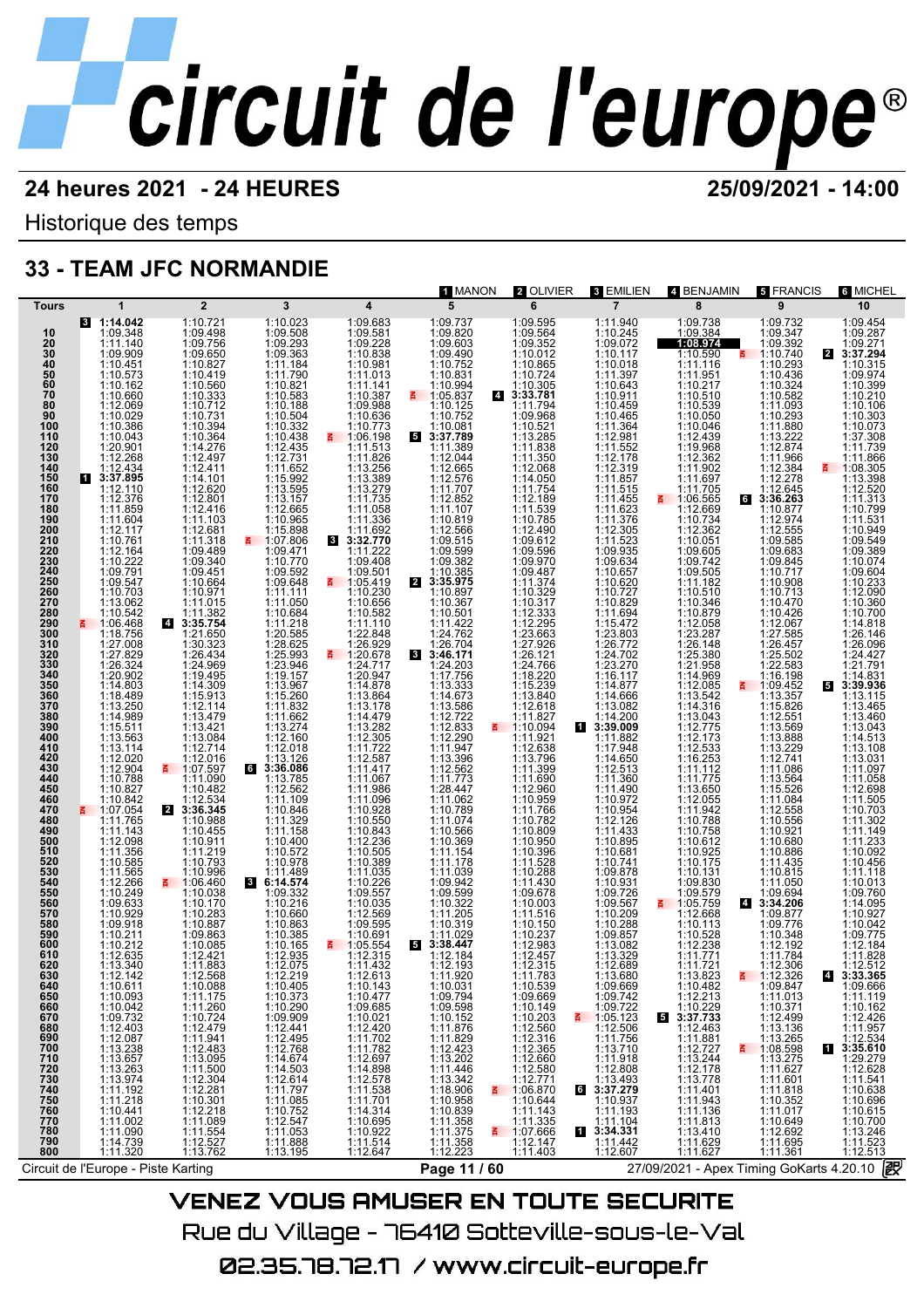## **24 heures 2021 - 24 HEURES 25/09/2021 - 14:00**

## Historique des temps

| Tours        |                      | $\mathbf{2}$         | 3                          | 4                                   | 5                        | 6                          |                      | 8                    | 9                        | 10                   |
|--------------|----------------------|----------------------|----------------------------|-------------------------------------|--------------------------|----------------------------|----------------------|----------------------|--------------------------|----------------------|
| 810          | 1:11.489             | 1:11.173             | 1:11.503                   | 1:13.080                            | 1:12.032                 | 1:12.287                   | 1:12.080             | 1:11.704             | 1:12.278                 | 1:12.514             |
| 820          | 1:13.869             | 1:11.647             | 1:16.797                   | 1:14.530                            | 1:09.124<br>3.           | 6<br>3:35.299              | 1:10.937             | 1:10.706             | 1:11.669                 | 1:11.434             |
| 830          | 1:11.527             | 1:12.705             | 1:10.648                   | 1:11.401                            | 1:10.924                 | 1:10.357                   | 1:10.887             | 1:12.321             | 1:12.910                 | 1:10.783             |
| 840          | 1:11.187             | 1:12.980             | 1:11.389                   | 1:10.779                            | 1:11.014                 | 1:11.088                   | 1:11.302             | 1:10.801             | 1:10.428                 | 1:10.590             |
| 850<br>860   | 1:11.154             | 1:10.301             | E.<br>1:07.545             | 3:31.833<br>$\overline{\mathbf{3}}$ | 1:09.457                 | 1:09.736                   | 1:10.240             | 1:09.361             | 1:09.167                 | 1:09.658             |
| 870          | 1:09.710<br>1:09.530 | 1:09.936<br>1:09.794 | 1:09.176<br>1:09.576       | 1:09.473<br>1:10.358                | 1:09.084<br>1:09.274     | 1:09.555<br>1:09.505       | 1:09.377<br>1:09.880 | 1:09.940<br>1:10.184 | 1:09.498<br>1:10.725     | 1:09.273<br>1:09.370 |
| 880          | 1:09.614             | 1:09.094             | 1:09.204                   | 1:09.211                            | 1:10.091                 | 1:09.052                   | 1:09.037             | 1:10.951             | 1:10.546                 | 1:09.204             |
| 890          | 1:09.654             | 1:05.070             | 3:35.238<br>$\overline{2}$ | 1:10.723                            | 1:11.865                 | 1:10.726                   | 1:11.003             | 1:10.597             | 1:10.289                 | 1:10.241             |
| 900          | 1:10.400             | 1:11.557             | 1:10.430                   | 1:10.719                            | 1:10.220                 | 1:12.257                   | 1:10.821             | 1:10.145             | 1:10.446                 | 1:10.166             |
| 910          | 1:10.896             | 1:10.693             | 1:10.443                   | 1:10.728                            | 1:10.973                 | 1:10.702                   | 1:10.029             | 1:10.568             | 1:10.010                 | 1:11.471             |
| 920          | 1:10.551             | 1:10.791             | 1:04.770                   | $\overline{a}$<br>3:32.817          | 1:10.184                 | 1:10.710                   | 1:10.169             | 1:09.756             | 1:09.931                 | 1:09.858             |
| 930          | 1:10.182             | 1:09.990             | 1:10.925                   | 1:09.899                            | 1:09.726                 | 1:10.239                   | 1:10.429             | 1:09.932             | 1:10.512                 | 1:10.115             |
| 940          | 1:10.393             | 1:10.324             | 1:09.838                   | 1:09.510                            | 1:09.745                 | 1:10.815                   | 1:10.309             | 1:09.776             | 1:09.987                 | 1:09.615             |
| 950          | 1:10.308             | 1:09.457             | 1:10.204                   | 1:09.742                            | 1:09.794                 | 1:09.847                   | 1:10.414             | 1:10.719             | 1:10.250                 | 1:09.813             |
| 960          | 1:10.260             | z.<br>1:04.677       | 3:32.598<br>$\mathbf{2}$   | 1:10.646                            | 1:11.210                 | 1:12.415                   | 1:11.218             | 1:10.394             | 1:09.904                 | 1:10.297             |
| 970<br>980   | 1:09.944<br>1:09.892 | 1:11.193<br>1:11.694 | 1:09.873<br>1:10.500       | 1:10.365<br>1:10.211                | 1:09.992<br>1:10.294     | 1:09.912<br>1:09.901       | 1:10.972<br>1:10.647 | 1:10.302<br>1:09.999 | 1:10.456<br>1:10.796     | 1:10.458<br>1:10.602 |
| 990          | 1:10.810             | 1:10.193             | 1:10.218                   | 1:10.685                            | 1:09.956                 | 1:10.039                   | 1:12.077             | 1:04.285<br>z        | $\mathbf{1}$<br>3:35.552 | 1:11.627             |
| 1000         | 1:11.878             | 1:13.072             | 1:12.811                   | 1:13.005                            | 1:12.080                 | 1:10.857                   | 1:12.097             | 1:13.284             | 1:11.954                 | 1:11.513             |
| 1010         | 1:11.075             | 1:11.616             | 1:10.887                   | 1:10.533                            | 1:10.670                 | 1:11.031                   | 1:10.735             | 1:13.956             | 1:11.236                 | 1:12.637             |
| 1020         | 1:12.135             | 1:10.855             | 1:11.918                   | 1:10.922                            | 1:12.546                 | 1:11.992                   | 1:11.289             | 1:11.320             | 1:11.043                 | 1:12.564             |
| 1030         | 1:12.554             | 1:12.356             | 1:04.839<br>3.             | 3:49.030<br>6                       | 1:18.242                 | 1:10.984                   | 1:11.015             | 1:11.657             | 1:11.009                 | 1:11.336             |
| 1040         | 1:11.369             | 1:11.181             | 1:11.237                   | 1:10.719                            | 1:11.101                 | 1:11.457                   | 1:13.651             | 1:11.719             | 1:11.178                 | 1:12.240             |
| 1050         | 1:12.163             | 1:12.253             | 1:10.952                   | 1:11.295                            | 1:10.294                 | 1:10.942                   | 1:11.076             | 1:12.482             | 1:11.977                 | 1:10.976             |
| 1060         | 1:11.046             | 1:10.918             | 1:10.988                   | 1:11.959                            | 1:10.860                 | 1:11.531                   | 1:12.048             | 1:11.554             | 1:11.920                 | 1:06.921<br>3.       |
| 1070         | 3:33.139<br><b>3</b> | 1:10.060             | 1:09.803                   | 1:09.530                            | 1:09.771                 | 1:09.889                   | 1:10.089             | 1:09.594             | 1:09.482                 | 1:09.927             |
| 1080<br>1090 | 1:09.432<br>1:09.575 | 1:10.326<br>1:10.429 | 1:09.426<br>1:09.386       | 1:09.325<br>1:09.671                | 1:09.581<br>1:09.226     | 1:09.345<br>1:09.262       | 1:09.954<br>1:09.882 | 1:09.642<br>1:09.406 | 1:09.287<br>1:10.366     | 1:09.661<br>1:10.721 |
| 1100         | 1:09.500             | 1:09.149             | 1:10.269                   | 1:09.534                            | 1:09.189                 | 1:09.691                   | 1:09.144             | 1:09.315             | 1:09.181                 | 1:09.266             |
| 1110         | 1:09.813             | 1:10.361             | 1:09.575                   | 1:09.055                            | 1:04.773<br>$\mathbf{g}$ | $\overline{4}$<br>3:33.310 | 1:10.639             | 1:10.075             | 1:09.687                 | 1:10.628             |
| 1120         | 1:09.782             | 1:09.909             | 1:10.496                   | 1:09.755                            | 1:09.748                 | 1:10.545                   | 1:09.732             | 1:10.109             | 1:10.432                 | 1:10.497             |
| 1130         | 1:10.010             | 1:10.046             | 1:09.556                   | 1:09.716                            | 1:09.842                 | 1:09.839                   | 1:09.977             | 1:09.771             | 1:11.306                 | 1:10.082             |
| 1140         | 1:09.804             | 1:09.934             |                            |                                     |                          |                            |                      |                      |                          |                      |

Circuit de l'Europe - Piste Karting **Page 12 / 60** Page 12 / 60 27/09/2021 - Apex Timing GoKarts 4.20.10 图

## **VENEZ VOUS AMUSER EN TOUTE SECURITE**

Rue du Village – 76410 Sotteville-sous-le-Val

02.35.78.72.17 /www.circuit-europe.fr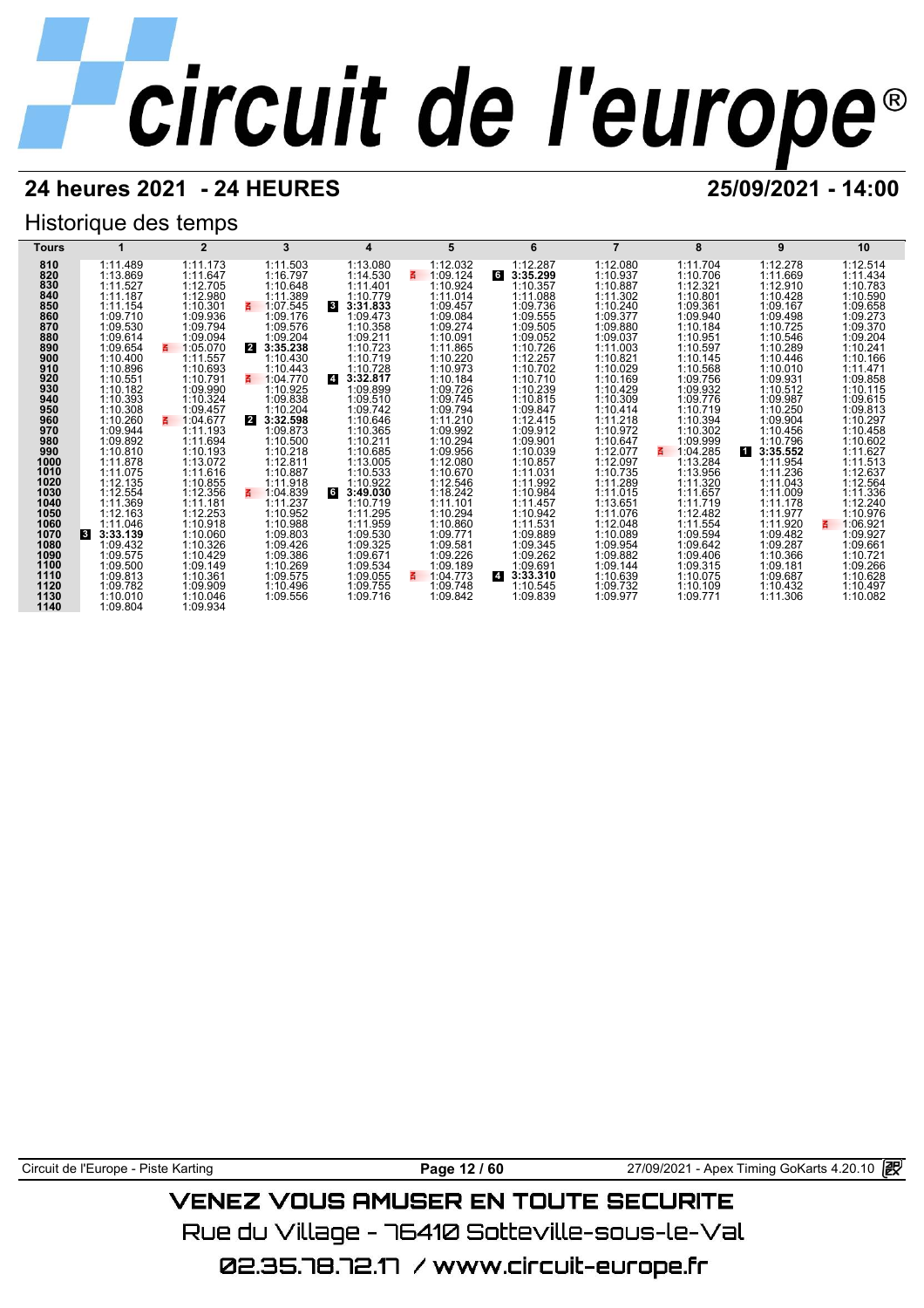## **24 heures 2021 - 24 HEURES 25/09/2021 - 14:00**

Historique des temps

## **7 - TOTAL CSE**



VENEZ VOUS AMUSER EN TOUTE SECURITE Rue du Village – 76410 Sotteville-sous-le-Val 02.35.78.72.17 / www.circuit-europe.fr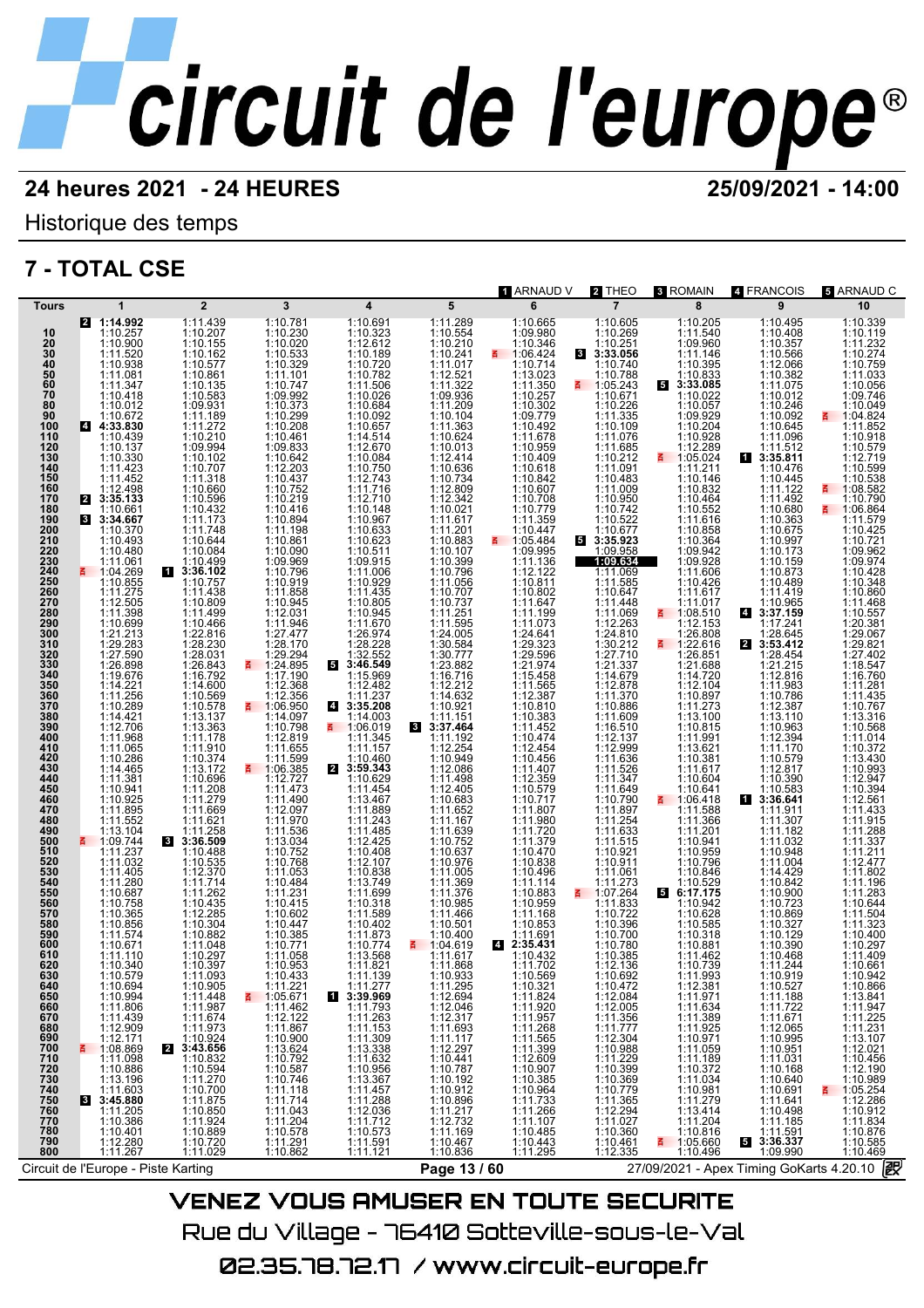## **24 heures 2021 - 24 HEURES 25/09/2021 - 14:00**

## Historique des temps

| Tours        |                      | $\mathbf{2}$         | 3                    | 4                    | 5                          | 6                                      |                      | 8                          | 9                          | 10                       |
|--------------|----------------------|----------------------|----------------------|----------------------|----------------------------|----------------------------------------|----------------------|----------------------------|----------------------------|--------------------------|
| 810          | 1:11.097             | 1:10.425             | 1:10.296             | 1:11.739             | 1:10.842                   | 1:10.409                               | 1:11.378             | 1:10.507                   | 1:12.203                   | 1:10.159                 |
| 820          | 1:10.435             | 1:10.209             | 1:10.190             | 1:10.367             | 1:10.343                   | 1:10.788                               | 1:10.928             | 1:10.327                   | 1:10.387                   | 1:10.253                 |
| 830          | 1:12.003             | 1:10.161             | 1:11.093             | 1:10.495             | 1:10.510                   | 1:10.395                               | 1:10.242             | 1:10.254                   | 1:10.341                   | 1:10.020                 |
| 840          | 1:10.220             | 1:10.217             | 1:09.953             | 1:10.667             | 1:10.089                   | 1:10.335                               | 1:04.091             | $\overline{4}$<br>3:34.850 | 1:10.738                   | 1:10.500                 |
| 850<br>860   | 1:10.168             | 1:10.086             | 1:10.289             | 1:10.254             | 1:11.372                   | 1:10.255                               | 1:12.648             | 1:10.255                   | 1:10.097                   | 1:10.268                 |
| 870          | 1:10.181<br>1:10.488 | 1:10.344<br>1:10.412 | 1:10.689<br>1:10.928 | 1:10.279<br>1:10.339 | 1:10.280<br>1:10.933       | 1:11.240<br>1:10.240                   | 1:09.944<br>1:10.942 | 1:11.844<br>1:10.313       | 1:10.397<br>1:10.312       | 1:10.470<br>1:10.265     |
| 880          | 1:10.077             | 1:10.449             | 1:10.957             | 1:10.902             | 1:11.084                   | 1:10.635                               | 1:10.186             | 1:10.408                   | 1:10.262                   | 1:11.194                 |
| 890          | 1:10.594             | 1:10.264             | 1:09.864             | 1:10.414             | 1:10.374                   | 1:04.984                               | 3:36.727<br>И.       | 1:13.092                   | 1:10.877                   | 1:10.986                 |
| 900          | 1:12.248             | 1:10.945             | 1:10.758             | 1:12.141             | 1:10.544                   | 1:10.631                               | 1:10.630             | 1:10.956                   | 1:10.572                   | 1:10.889                 |
| 910          | 1:11.544             | 1:11.297             | 1:11.300             | 1:11.094             | 1:11.104                   | 1:11.275                               | 1:10.306             | 1:10.950                   | 1:10.852                   | 1:11.344                 |
| 920          | 1:11.891             | 1:11.042             | 1:11.675             | 1:12.401             | 1:13.162                   | 1:13.307                               | 1:10.963             | 1:07.467                   | $\overline{2}$<br>3:45.982 | 1:11.634                 |
| 930          | 1:11.576             | 1:10.831             | 1:10.772             | 1:10.508             | 1:10.608                   | 1:10.564                               | 1:11.027             | 1:10.931                   | 1:10.489                   | 1:10.585                 |
| 940          | 1:10.384             | 1:10.253             | 1:10.402             | 1:10.344             | 1:10.138                   | 1:10.636                               | 1:10.884             | 1:10.797                   | 1:11.114                   | 1:10.463                 |
| 950          | 1:10.514             | 1:10.644             | 1:10.644             | 1:11.258             | 1:10.226                   | 1:11.011                               | 1:10.465             | 1:10.507                   | 1:05.134<br>$\mathbf{z}$   | 3:35.989<br>$\mathbf{3}$ |
| 960          | 1:10.732             | 1:12.003             | 1:10.691             | 1:10.820             | 1:10.533                   | 1:10.422                               | 1:11.088             | 1:10.561                   | 1:10.593                   | 1:12.740                 |
| 970<br>980   | 1:11.552             | 1:10.443<br>1:10.236 | 1:11.049<br>1:10.305 | 1:10.540             | 1:10.822                   | 1:10.446                               | 1:10.450             | 1:10.802                   | 1:10.527                   | 1:10.965                 |
| 990          | 1:10.830<br>1:05.907 | 5.<br>3:33.201       | 1:10.534             | 1:10.475<br>1:10.719 | 1:11.381<br>1:11.103       | 1:12.126<br>1:10.095                   | 1:10.436<br>1:10.070 | 1:10.481<br>1:10.014       | 1:10.848<br>1:09.734       | 1:11.391<br>1:10.068     |
| 1000         | 1:09.927             | 1:10.444             | 1:10.449             | 1:10.290             | 1:09.887                   | 1:09.896                               | 1:09.929             | 1:10.194                   | 1:10.190                   | 1:10.641                 |
| 1010         | 1:09.688             | 1:10.052             | 1:09.933             | 1:09.733             | 1:10.577                   | 1:09.945                               | 1:09.719             | 1:09.866                   | 1:09.857                   | 1:10.474                 |
| 1020         | 1:09.816             | 1:10.114             | 1:12.289             | 3.<br>1:04.684       | $\overline{4}$<br>3:33.726 | 1:11.066                               | 1:10.209             | 1:10.775                   | 1:10.527                   | 1:10.595                 |
| 1030         | 1:10.534             | 1:10.257             | 1:10.097             | 1:10.553             | 1:10.519                   | 1:12.044                               | 1:11.125             | 1:12.305                   | 1:10.521                   | 1:10.624                 |
| 1040         | 1:10.791             | 1:10.839             | 1:11.220             | 1:10.088             | 1:10.568                   | 1:10.696                               | 1:11.052             | 1:10.265                   | 1:10.592                   | 1:10.506                 |
| 1050         | 1:11.165             | 1:10.263             | 1:11.477             | 1:12.816             | 1:11.155                   | 1:11.079                               | 1:10.212             | 1:10.433                   | 1:10.190                   | 1:10.688                 |
| 1060         | 1:10.345             | 1:09.983             | 1:10.572             | 1:10.696             | 1:05.462<br>3.             | 3:41.063<br>П                          | 1:11.543             | 1:11.381                   | 1:11.077                   | 1:11.576                 |
| 1070         | 1:13.911             | 1:10.961             | 1:11.098<br>1:11.021 | 1:11.431             | 1:11.689                   | 1:11.504                               | 1:11.432             | 1:11.276                   | 1:10.963                   | 1:10.877                 |
| 1080         | 1:11.351             | 1:12.021             |                      | 1:10.788             | 1:10.930                   | 1:11.934                               | 1:11.014             | 1:11.557                   | 1:10.706                   | 1:10.914                 |
| 1090<br>1100 | 1:10.985<br>1:10.842 | 1:10.842<br>1:17.429 | 1:11.866<br>1:11.850 | 1:11.103<br>1:11.127 | 1:11.181<br>1:08.344<br>る  | 1:11.382<br>$\overline{2}$<br>3:34.595 | 1:12.290<br>1:10.884 | 1:10.717<br>1:10.613       | 1:10.699<br>1:10.362       | 1:10.518<br>1:10.788     |
| 1110         | 1:10.882             | 1:10.379             | 1:10.824             | 1:11.255             | 1:10.532                   | 1:10.834                               | 1:11.068             | 1:10.510                   | 1:10.765                   | 1:10.428                 |
| 1120         | 1:10.611             | 1:10.627             | 1:10.551             | 1:10.713             | 1:10.401                   | 1:10.384                               | 1:10.501             | 1:11.103                   | 1:11.248                   | 1:11.597                 |
| 1130         | 1:10.799             | 1:10.622             | 1:10.666             | 1:10.571             | 1:10.271                   | 1:10.355                               | 1:10.318             | 1:11.100                   | 1:10.446                   | 1:10.383                 |
| 1140         | 1:10.120             | 1:10.819             | 1:10.754             | 1:10.770             | 1:10.418                   |                                        |                      |                            |                            |                          |

Circuit de l'Europe - Piste Karting **Page 14 / 60** Page 14 / 60 27/09/2021 - Apex Timing GoKarts 4.20.10 图

## **VENEZ VOUS AMUSER EN TOUTE SECURITE**

Rue du Village – 76410 Sotteville-sous-le-Val

02.35.78.72.17 / www.circuit-europe.fr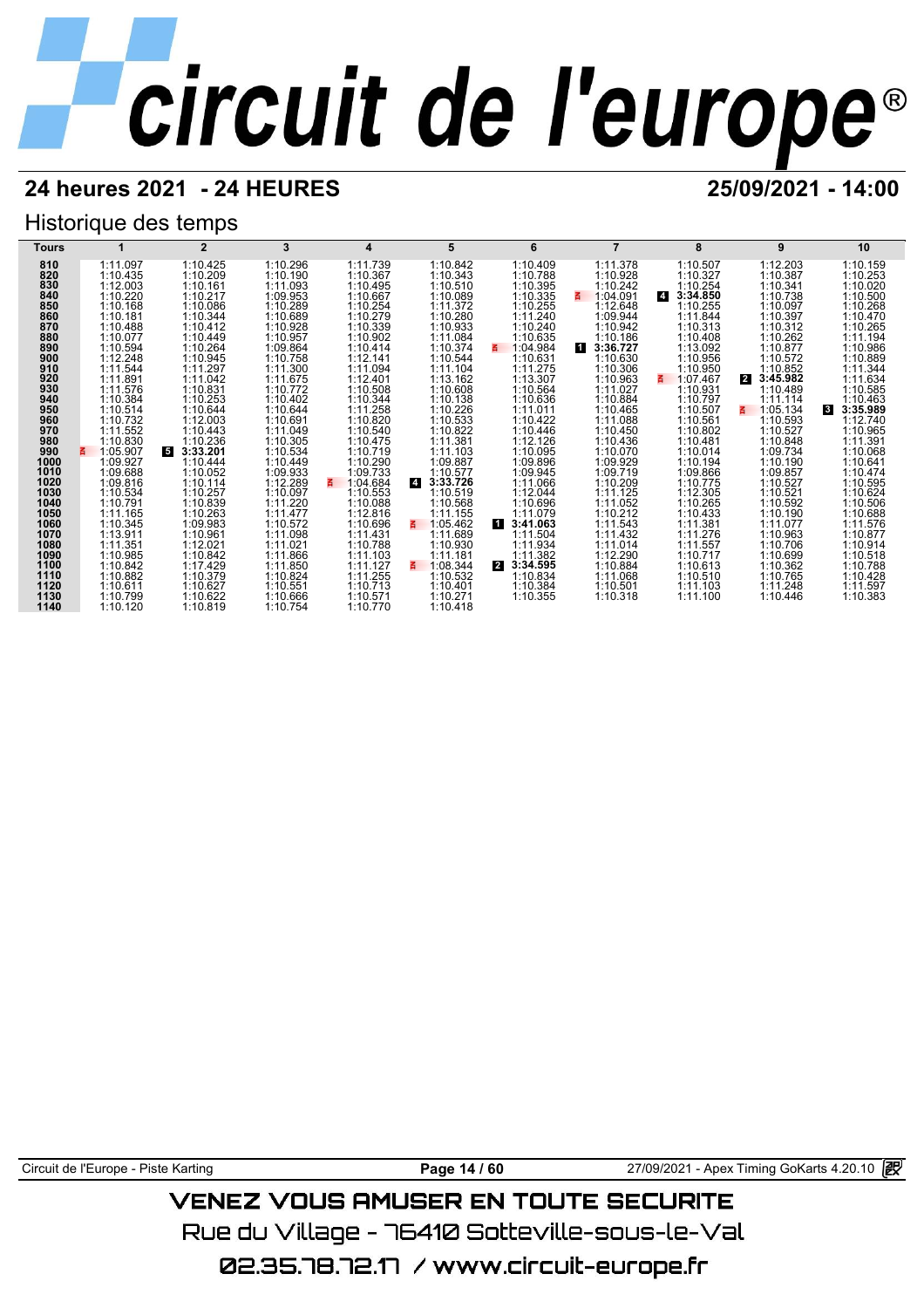## Historique des temps

## **2 - GET 51**

| Tours<br>10<br>20<br>30<br>40<br>50<br>50<br>70<br>80<br>90<br>100<br>110<br>120<br>130<br>140<br>150<br>160<br>170<br>180<br>190<br>200<br>210<br>220<br>230<br>240<br>250<br>260<br>270<br>280<br>290<br>300<br>310<br>320<br>330<br>340<br>350<br>360<br>370<br>380<br>390<br>400<br>410<br>420<br>430<br>440<br>450<br>460<br>470<br>480<br>490<br>500<br>510<br>520<br>530<br>540<br>550<br>560<br>570<br>580<br>590<br>600<br>610<br>620<br>630<br>640<br>650<br>660 | 1<br>1:16.160<br>1:10.148<br>1:10.517<br>1:10.601<br>1:10.120<br>₹ 1:07.169<br>1:13.243<br>1:11.858<br>1:13.648<br>1:12.527<br>64:08.987<br>1:10.830<br>1:10.958<br>1:11.558<br>1:11.541<br>1:11.584<br>3:38.305<br><b>14</b><br>1:13.760<br>1:12.170<br>1:13.219<br>$1:11.340$<br>$1:11.243$<br>$1:11.255$<br>1:12.577<br>1:10.990<br>1:11.743<br>1:12.595<br>1:12.316<br>1:11.982<br>1:12.228<br>1:25.037<br>1:29.478<br>1:27.548<br>1:25.500<br>1:18.217<br>1:13.736<br>1:13.643<br>₹ 1:09.895<br>1:12.857<br>1:13.487<br>1:13.449<br>1:11.946<br>1:11.242<br>1:11.897<br>1:10.838<br>1:11.911<br>1:12.835<br>1:12.685<br>1:12.405<br>$1:11.933$<br>1:11.985<br>₹ 1:08.612<br>1:12.172<br>1:12.339<br>1:13.855<br>1:12.258<br>1:11.047<br>1:11.231<br>1:11.650<br>2 3:42.973<br>1:12.005<br>1:11.434<br>■ 1:08.115<br>1:13.952<br>1:13.061<br>1:10.974 | $\overline{2}$<br>1:10.951<br>1:09.833<br>1:10.296<br>1:09.858<br>1:10.806<br>2<br>3:36.843<br>1:11.531<br>1:11.935<br>1:12.285<br>$1:1\overline{1}.972$<br>₹ 1:05.849<br>1:11.137<br>1:11.094<br>1:11.719<br>1:13.209<br>1:11.046<br>1:13.395<br>1:14.165<br>$1:12.130$<br>1:09.717<br>1:11.778<br>1:11.083<br>1:06.481<br>1:10.778<br>1:10.872<br>1:10.935<br>1:12.517<br>1:12.021<br>1:11.601<br>1:12.380<br>1:23.863<br>1:27.116<br>1:27.427<br>1:24.341<br>1:17.414<br>1:13.323<br>1:14.255<br>4 3:38.563<br>1:13.584<br>1:13.027<br>1:12.686<br>1:13.431<br>1:11.878<br>1:11.746<br>1:11.947<br>1:11.581<br>1:10.695<br>1:11.854<br>1:11.556<br>$1:12.184$<br>$1:12.225$<br>3:43.477<br>1:12.575<br>6<br>1:11.791<br>1:13.337<br>1:12.268<br>1:10.956<br>1:10.706<br>1:10.943<br>1:12.061<br>1:12.223<br>1:11.983<br>3:37.845<br>6<br>1:11.916<br>1:11.820<br>1:06.160 | $\mathbf{3}$<br>1:10.466<br>1:10.196<br>1:10.118<br>1:10.167<br>1:10.137<br>1:12.436<br>1:11.630<br>1:12.006<br>1:12.185<br>3:58.437<br>1:10.901<br>1:11.529<br>1:11.940<br>1:11.173<br>1:13.080<br>1:14.022<br>1:13.674<br>53:38.091<br>1:11.282<br>1:11.070<br>14:07.108<br>1:10.809<br>1:10.682<br>1:10.533<br>1:14.514<br>1:11.344<br>$1:13.208$<br>$1:12.717$<br>1:25.348<br>1:26.914<br>$\begin{array}{c} 1:23.711 \\ 1:16.645 \\ 1:13.073 \end{array}$<br>1:12.067<br>1:14.648<br>1:13.856<br>1:13.110<br>1:12.615<br>1:12.418<br>1:11.780<br>1:10.858<br>1:11.489<br>1:11.546<br>$1:11.770$<br>$1:12.559$<br>$1:12.526$<br>$1:11.635$<br>$\begin{array}{r} 1:11.745 \\ 1:40.862 \\ 1:12.364 \\ 1:11.900 \\ \end{array}$<br>1:11.591<br>1:10.783<br>1:12.364<br>1:12.023<br>1:12.905<br>1:11.857<br>1:12.109<br>$81.11.602$<br>3:39.546<br>1:11.081<br>1:10.934 | $\overline{\mathbf{4}}$<br>1:10.235<br>1:10.073<br>1:11.180<br>1:10.582<br>1:10.384<br>1:12.875<br>1:12.089<br>1:11.900<br>1:12.673<br>1:11.257<br>1:10.995<br>$1:11.422$<br>$1:11.773$<br>1:10.947<br>1:12.425<br>1:12.641<br>1:13.113<br>1:12.368<br>$\begin{array}{c} 1:11.217 \\ 1:11.317 \\ 1:10.745 \end{array}$<br>1:10.628<br>$\frac{1:10.780}{1:06.861}$<br>1:12.292<br>1:11.407<br>1:11.857<br>1:14.004<br>1:28.360<br>1:31.337<br>1:28.765<br>1:24.320<br>1:15.912<br>1:13.907<br>1:13.328<br>1:14.828<br>1:12.873<br>$\begin{array}{r}\n 1:13.212 \\  \hline\n 5:1:10.001 \\  \hline\n 1:11.286\n \end{array}$<br>1:11.170<br>3:36.789<br>1:10.861<br>1:11.769<br>$\frac{2}{9}$ 1:09.039<br>1:12.046<br>1:12.431<br>1:11.540<br>1:12.532<br>1:12.119<br>1:11.618<br>1:14.236<br>1:11.347<br>1:11.298<br>1:10.966<br>1:10.896<br>1:11.708<br>1:11.569<br>1:12.940<br>1:11.536<br>1:12.162 | 1 ROMAIN<br>5<br>1:11.305<br>1:10.380<br>1:10.750<br>$1:10.241$<br>$1:10.508$<br>1:11.826<br>1:11.782<br>$\begin{array}{r} 1:11.559 \\ 1:11.733 \\ 1:11.352 \\ 1:12.324 \end{array}$<br>$1:11.021$<br>1:12.827<br>1:11.749<br>1:10.961<br>1:11.264<br>1:13.303<br>1:13.490<br>1:12.490<br>1:12.199<br>1:12.245<br>1:12.018<br>1:10.672<br>1:11.747<br>$4:10.872$<br>3:40.686<br>1:11.755<br>1:11.708<br>₹ 1:08.673<br>1:15.148<br>1:27.731<br>1:51.091<br>1:23.423<br>1:17.038<br>1:14.629<br>1:11.580<br>1:15.023<br>1:13.335<br>1:13.328<br>5 3:39.529<br>1:11.463<br>1:11.552<br>1:11.373<br>1:10.962<br>1:11.150<br>2 3:44.032<br>1:11.412<br>1:12.592<br>1:11.614<br>1:12.400<br>1:12.230<br>1:11.572<br>$1:11.972$<br>$1:12.251$<br>1:11.756<br>1:10.762<br>1:10.773<br>1:11.277<br>1:14.380<br>1:13.164<br>1:12.332<br>1:11.789<br>1:11.541<br>1:11.845<br>1:11.765 | 2 BERTRAND<br>6<br>1:11.157<br>1:10.140<br>1:09.906<br>1:10.203<br>1:10.783<br>1:12.493<br>1:13.042<br>1:12.058<br>1:12.029<br>1:11.749<br>1:12.710<br>1:10.929<br>1:10.813<br>1:11.046<br>$1:11.970$<br>$1:10.966$<br>$1:12.255$<br>1:13.147<br>1:12.541<br>1:11.486<br>1:11.428<br>1:11.782<br>1:10.609<br>1:11.497<br>1:11.060<br>1:12.196<br>1:11.452<br>1:11.477<br>3:49.925<br>1:20.486<br>1:28.168<br>1:26.987<br>1:28.073<br>₹ 1:16.761<br>1:15.576<br>1:14.095<br>1:12.965<br>1:15.976<br>$1:14.046$<br>$1:12.248$<br>1:12.861<br>1:11.479<br>1:14.637<br>1:10.915<br>1:10.492<br>1:10.819<br>1:12.498<br>1:12.347<br>1:13.159<br>$1:11.724$<br>$1:11.704$<br>1:12.862<br>1:11.625<br>1:11.128<br>1:11.958<br>$\frac{11.05.953}{1.10.783}$<br>1:11.463<br>1:10.605<br>1:11.605<br>$1:11.812$<br>$1:11.324$<br>1:11.731<br>1:11.096 | <b>3 GUILLAUME</b><br>$\overline{7}$<br>1:10.165<br>1:10.327<br>1:10.001<br>1:10.037<br>1:10.780<br>1:12.394<br>1:12.060<br>1:11.666<br>1:12.003<br>1:11.416<br>1:11.936<br>1:11.124<br>1:11.722<br>$1:11.344$<br>$1:11.024$<br>1:11.139<br>1:13.746<br>1:12.360<br>1:12.164<br>1:11.409<br>$1:11.183$<br>$1:11.345$<br>1:11.436<br>1:12.411<br>1:10.808<br>1:11.565<br>1:12.608<br>1:11.493<br>1:12.216<br>1:22.029<br>1:31.122<br>1:27.361<br>1:26.865<br>4:01.273<br>1:16.338<br>3<br>1:12.882<br>1:11.647<br>$1:13.880$<br>$1:12.750$<br>$1:12.600$<br>$1:13.283$<br>$1:11.289$<br>$1:12.730$<br>1:10.991<br>1:10.550<br>1:11.068<br>1:12.205<br>1:17.891<br>1:11.891<br>$1:12.743$<br>$1:12.118$<br>1:12.074<br>1:11.721<br>1:11.423<br>1 6:17.852<br>1:11.120<br>1:10.525<br>1:10.385<br>1:11.628<br>$1:11.871$<br>$1:11.562$<br>1:12.255<br>1:11.344<br>1:11.552<br>1:11.788 | 4 NICOLAS<br>8<br>1:11.129<br>1:11.810<br>1:10.754<br>1:10.637<br>1:10.660<br>1:11.792<br>1:12.032<br>1:11.822<br>$1:11.541$<br>$1:12.533$<br>$1:11.223$<br>1:10.811<br>1:10.543<br>1:11.037<br>1:11.327<br>1:11.730<br>1:12.994<br>1:12.441<br>1:12.010<br>1:11.495<br>$1:11.281$<br>$1:11.301$<br>1:11.410<br>1:10.906<br>1:10.777<br>1:12.697<br>1:11.475<br>1:11.475<br>1:12.273<br>1:28.390<br>1:27.910<br>1:26.423<br>1:25.864<br>1:24.988<br>1:14.562<br>1:12.786<br>1:15.207<br>$1:14.011$ $1:12.798$ $1:12.772$ $1:12.246$<br>1:12.067<br>1:11.569<br>1:11.162<br>1:11.390<br>1:11.640<br>1:11.692<br>1:11.579<br>1:11.875<br>1:12.662<br>1:12.476<br>1:11.787<br>1:11.891<br>1:11.817<br>1:11.770<br>1:14.315<br>1:13.848<br>1:11.843<br>1:12.579<br>1:11.938<br>1:11.919<br>1:11.693<br>1:11.317 | 5 STEPHANE<br>9<br>1:10.583<br>1:09.824<br>1:10.336<br>1:10.305<br>1:10.774<br>1:12.728<br>1:11.797<br>1:11.454<br>1:11.977<br>1:11.863<br>1:12.242<br>1:10.907<br>₹ 1:04.590<br>1:11.304<br>1:11.466<br>1:11.353<br>1:13.114<br>1:12.577<br>1:15.758<br>1:11.610<br>1:11.109<br>1:12.102<br>1:10.444<br>1:10.805<br>1:10.449<br>1:12.159<br>1:13.100<br>1:12.572<br>1:28.252<br>1:28.023<br>1:27.113<br>1:26.957<br>1:20.543<br>1:13.441<br>1:12.671<br>1:14.423<br>1:12.609<br>1:12.568<br>1:13.184<br>1:11.180<br>1:12.472<br>1:10.848<br>1:14.120<br>1:11.946<br>1:11.914<br>1:11.725<br>1:11.739<br>1:11.774<br>1:11.524<br>1:12.105<br>1:11.491<br>1:11.413<br>1:11.267<br>1:11.259<br>1:10.680<br>1:10.653<br>1:10.774<br>1:11.376<br>1:11.854<br>1:11.267<br>1:11.709<br>1:12.068<br>1:11.943<br>1:11.517 | 6 VINCENT<br>10<br>1:10.366<br>1:09.872<br>1:11.514<br>1:10.556<br>1:11.177<br>1:11.585<br>1:11.904<br>1:11.986<br>1:12.693<br>4.12.992<br>1:11.825<br>1:11.194<br>8 3:37.995<br>1:12.858<br>1:12.879<br>$\frac{2}{9}$ 1:05.369<br>1:13.982<br>1:12.314<br>1:13.507<br>1:11.521<br>1:11.415<br>1:11.752<br>1:10.655<br>1:10.702<br>1:10.694<br>1:11.597<br>1:11.766<br>1:12.252<br>1:12.563<br>1:25.818<br>1:27.726<br>1:26.376<br>1:25.193<br>1:19.315<br>1:18.225<br>1:11.953<br>1:11.951<br>1:13.943<br>1:13.018<br>1:12.340<br>1:14.594<br>1:11.529<br>1:11.991<br>1:10.743<br>1:12.360<br>1:11.075<br>1:13.261<br>1:12.270<br>1:11.678<br>1:11.833<br>1:12.586<br>1:11.816<br>1:11.902<br>1:11.465<br>1:11.746<br>1:10.899<br>1:10.520<br>1:11.444<br>₹ 1:08.120<br>1:11.439<br>1:11.880<br>1:11.868<br>1:11.650<br>1:11.931<br>1:12.737<br>1:11.678<br>1:11.082 |
|----------------------------------------------------------------------------------------------------------------------------------------------------------------------------------------------------------------------------------------------------------------------------------------------------------------------------------------------------------------------------------------------------------------------------------------------------------------------------|-----------------------------------------------------------------------------------------------------------------------------------------------------------------------------------------------------------------------------------------------------------------------------------------------------------------------------------------------------------------------------------------------------------------------------------------------------------------------------------------------------------------------------------------------------------------------------------------------------------------------------------------------------------------------------------------------------------------------------------------------------------------------------------------------------------------------------------------------------------|------------------------------------------------------------------------------------------------------------------------------------------------------------------------------------------------------------------------------------------------------------------------------------------------------------------------------------------------------------------------------------------------------------------------------------------------------------------------------------------------------------------------------------------------------------------------------------------------------------------------------------------------------------------------------------------------------------------------------------------------------------------------------------------------------------------------------------------------------------------------------|------------------------------------------------------------------------------------------------------------------------------------------------------------------------------------------------------------------------------------------------------------------------------------------------------------------------------------------------------------------------------------------------------------------------------------------------------------------------------------------------------------------------------------------------------------------------------------------------------------------------------------------------------------------------------------------------------------------------------------------------------------------------------------------------------------------------------------------------------------------------|------------------------------------------------------------------------------------------------------------------------------------------------------------------------------------------------------------------------------------------------------------------------------------------------------------------------------------------------------------------------------------------------------------------------------------------------------------------------------------------------------------------------------------------------------------------------------------------------------------------------------------------------------------------------------------------------------------------------------------------------------------------------------------------------------------------------------------------------------------------------------------------------------|----------------------------------------------------------------------------------------------------------------------------------------------------------------------------------------------------------------------------------------------------------------------------------------------------------------------------------------------------------------------------------------------------------------------------------------------------------------------------------------------------------------------------------------------------------------------------------------------------------------------------------------------------------------------------------------------------------------------------------------------------------------------------------------------------------------------------------------------------------------------------|---------------------------------------------------------------------------------------------------------------------------------------------------------------------------------------------------------------------------------------------------------------------------------------------------------------------------------------------------------------------------------------------------------------------------------------------------------------------------------------------------------------------------------------------------------------------------------------------------------------------------------------------------------------------------------------------------------------------------------------------------------------------------------------------------------------------------------------------|-------------------------------------------------------------------------------------------------------------------------------------------------------------------------------------------------------------------------------------------------------------------------------------------------------------------------------------------------------------------------------------------------------------------------------------------------------------------------------------------------------------------------------------------------------------------------------------------------------------------------------------------------------------------------------------------------------------------------------------------------------------------------------------------------------------------------------------------------------------------------------------|-------------------------------------------------------------------------------------------------------------------------------------------------------------------------------------------------------------------------------------------------------------------------------------------------------------------------------------------------------------------------------------------------------------------------------------------------------------------------------------------------------------------------------------------------------------------------------------------------------------------------------------------------------------------------------------------------------------------------------------------------------------------------------------------------------------|-------------------------------------------------------------------------------------------------------------------------------------------------------------------------------------------------------------------------------------------------------------------------------------------------------------------------------------------------------------------------------------------------------------------------------------------------------------------------------------------------------------------------------------------------------------------------------------------------------------------------------------------------------------------------------------------------------------------------------------------------------------------------------------------------------------------|-----------------------------------------------------------------------------------------------------------------------------------------------------------------------------------------------------------------------------------------------------------------------------------------------------------------------------------------------------------------------------------------------------------------------------------------------------------------------------------------------------------------------------------------------------------------------------------------------------------------------------------------------------------------------------------------------------------------------------------------------------------------------------------------------------------------------------------------------------------------------|
| 670<br>680<br>690<br>700<br>710<br>720<br>730<br>730<br>740<br>750<br>760<br>770<br>780<br>790<br>800                                                                                                                                                                                                                                                                                                                                                                      | $\begin{array}{c} 1:11.180 \\ 1:14.502 \\ 1:12.661 \\ 1:11.256 \\ \end{array}$<br>4 3:37.654<br>1:12.992<br>1:14.084<br>1:14.078<br>1:14.579<br>1:10.668<br>1:13.162<br>1:10.547<br>₹ 1:06.836<br>1:11.544<br>1:11.447                                                                                                                                                                                                                                                                                                                                                                                                                                                                                                                                                                                                                                    | $1:11.088$<br>$1:11.944$<br>$1:10.838$<br>$1:11.001$<br>$1:13.457$<br>$1:12.532$<br>$1:12.632$<br>$1:12.602$<br>$1:11.986$<br>$1:10.755$<br>$1:13.246$<br>$1:10.687$<br><b>8.151.016</b><br>1:11.034<br>1:11.446                                                                                                                                                                                                                                                                                                                                                                                                                                                                                                                                                                                                                                                             | $1:10.886$<br>$1:12.168$<br>$1:13.348$<br>$1:12.762$<br>$1:12.258$<br>1:12.299<br>1:12.202<br>1:11.284<br>1:11.284<br>1:10.618<br>1:11.973<br>1:10.620<br>1:12.720                                                                                                                                                                                                                                                                                                                                                                                                                                                                                                                                                                                                                                                                                                     | 1:11.121<br>1:12.272<br>1:11.033<br>1:10.904<br>1:10.662<br>1:11.410<br>1:12.771<br>1:12.521<br>1:13.630<br>1:12.333<br>5<br>1:11.446<br>$1:11.446$<br>$1:10.719$<br>$1:10.652$<br>$1:11.170$<br>1:10.639<br>1:11.166                                                                                                                                                                                                                                                                                                                                                                                                                                                                                                                                                                                                                                                                                | $1:11.432$<br>$1:11.432$<br>$1:11.432$<br>$1:10.670$<br>$1:12.576$<br>$1:12.528$<br>$1:12.603$<br>$3:383.329$<br>$1:11.008$<br>1:11.008<br>$1:11.497$<br>$1:11.255$<br>1:11.631<br>1:11.052<br>1:10.982                                                                                                                                                                                                                                                                                                                                                                                                                                                                                                                                                                                                                                                                    | 1:11.886<br>1:11.753<br>1:11.753<br>1:11.7937<br>1:11.795<br>1:11.795<br>1:11.2021<br>1:11.381<br>1:11.381<br>1:11.381<br>1:11.381<br>1:11.381<br>1:11.381<br>1:11.381                                                                                                                                                                                                                                                                                                                                                                                                                                                                                                                                                                                                                                                                      | 1:11.788<br>1:11.506<br>1:11.505<br>1:11.665<br>1:11.065<br>1:12.284<br>1:12.283<br>1:11.222<br>1:11.763<br>1:11.763<br>1:11.763<br>1:11.0895<br>1:10.944<br>1:10.608                                                                                                                                                                                                                                                                                                                                                                                                                                                                                                                                                                                                                                                                                                               | 1:12.081<br>1:12.0882<br>1:11.566<br>1:10.884<br>1:10.884<br>1:11.3.560<br>1:11.3.104<br>1:11.484<br>1:11.484<br>1:11.484<br>1:11.484<br>1:10.990<br>1:10.912<br>1:11.178                                                                                                                                                                                                                                                                                                                                                                                                                                                                                                                                                                                                                                   | $1:11.917$<br>$1:11.402$<br>$1:11.897$<br>$1:10.919$<br>$1:11.962$<br>$1:13.117$<br>$1:13.563$<br>$1:12.999$<br>$1:10.607$<br>$1:10.382$<br>$1:10.607$<br>$1:11.42$<br>$1:10.883$<br>1:10.883<br>1:10.743                                                                                                                                                                                                                                                                                                                                                                                                                                                                                                                                                                                                         | $\begin{array}{r}\n 1:11.002 \\  1:14.721 \\  \hline\n 5:107.357 \\  1:13.821\n \end{array}$<br>1:13.332<br>1:13.478<br>$1:16.576$<br>$1:11.424$<br>$1:11.605$<br>$1:11.337$<br>$1:11.337$<br>1:11.471<br>1:11.414<br>1:11.809                                                                                                                                                                                                                                                                                                                                                                                                                                                                                                                                                                                                                                        |
|                                                                                                                                                                                                                                                                                                                                                                                                                                                                            |                                                                                                                                                                                                                                                                                                                                                                                                                                                                                                                                                                                                                                                                                                                                                                                                                                                           |                                                                                                                                                                                                                                                                                                                                                                                                                                                                                                                                                                                                                                                                                                                                                                                                                                                                              |                                                                                                                                                                                                                                                                                                                                                                                                                                                                                                                                                                                                                                                                                                                                                                                                                                                                        |                                                                                                                                                                                                                                                                                                                                                                                                                                                                                                                                                                                                                                                                                                                                                                                                                                                                                                      |                                                                                                                                                                                                                                                                                                                                                                                                                                                                                                                                                                                                                                                                                                                                                                                                                                                                            |                                                                                                                                                                                                                                                                                                                                                                                                                                                                                                                                                                                                                                                                                                                                                                                                                                             |                                                                                                                                                                                                                                                                                                                                                                                                                                                                                                                                                                                                                                                                                                                                                                                                                                                                                     |                                                                                                                                                                                                                                                                                                                                                                                                                                                                                                                                                                                                                                                                                                                                                                                                             |                                                                                                                                                                                                                                                                                                                                                                                                                                                                                                                                                                                                                                                                                                                                                                                                                   |                                                                                                                                                                                                                                                                                                                                                                                                                                                                                                                                                                                                                                                                                                                                                                                                                                                                       |
|                                                                                                                                                                                                                                                                                                                                                                                                                                                                            | Circuit de l'Europe - Piste Karting                                                                                                                                                                                                                                                                                                                                                                                                                                                                                                                                                                                                                                                                                                                                                                                                                       |                                                                                                                                                                                                                                                                                                                                                                                                                                                                                                                                                                                                                                                                                                                                                                                                                                                                              |                                                                                                                                                                                                                                                                                                                                                                                                                                                                                                                                                                                                                                                                                                                                                                                                                                                                        |                                                                                                                                                                                                                                                                                                                                                                                                                                                                                                                                                                                                                                                                                                                                                                                                                                                                                                      | Page 15 / 60                                                                                                                                                                                                                                                                                                                                                                                                                                                                                                                                                                                                                                                                                                                                                                                                                                                               |                                                                                                                                                                                                                                                                                                                                                                                                                                                                                                                                                                                                                                                                                                                                                                                                                                             |                                                                                                                                                                                                                                                                                                                                                                                                                                                                                                                                                                                                                                                                                                                                                                                                                                                                                     |                                                                                                                                                                                                                                                                                                                                                                                                                                                                                                                                                                                                                                                                                                                                                                                                             | 27/09/2021 - Apex Timing GoKarts 4.20.10 2                                                                                                                                                                                                                                                                                                                                                                                                                                                                                                                                                                                                                                                                                                                                                                        |                                                                                                                                                                                                                                                                                                                                                                                                                                                                                                                                                                                                                                                                                                                                                                                                                                                                       |
|                                                                                                                                                                                                                                                                                                                                                                                                                                                                            |                                                                                                                                                                                                                                                                                                                                                                                                                                                                                                                                                                                                                                                                                                                                                                                                                                                           |                                                                                                                                                                                                                                                                                                                                                                                                                                                                                                                                                                                                                                                                                                                                                                                                                                                                              | \/=\!=ㅋ \/^! !^ ^\! !^=^ =\! ?^! !?~ ^=^! !^!?=                                                                                                                                                                                                                                                                                                                                                                                                                                                                                                                                                                                                                                                                                                                                                                                                                        |                                                                                                                                                                                                                                                                                                                                                                                                                                                                                                                                                                                                                                                                                                                                                                                                                                                                                                      |                                                                                                                                                                                                                                                                                                                                                                                                                                                                                                                                                                                                                                                                                                                                                                                                                                                                            |                                                                                                                                                                                                                                                                                                                                                                                                                                                                                                                                                                                                                                                                                                                                                                                                                                             |                                                                                                                                                                                                                                                                                                                                                                                                                                                                                                                                                                                                                                                                                                                                                                                                                                                                                     |                                                                                                                                                                                                                                                                                                                                                                                                                                                                                                                                                                                                                                                                                                                                                                                                             |                                                                                                                                                                                                                                                                                                                                                                                                                                                                                                                                                                                                                                                                                                                                                                                                                   |                                                                                                                                                                                                                                                                                                                                                                                                                                                                                                                                                                                                                                                                                                                                                                                                                                                                       |

VENEZ VOUS AMUSER EN TOUTE SECURITE Rue du Village – 76410 Sotteville–sous–le–Val 02.35.78.72.17 / www.circuit-europe.fr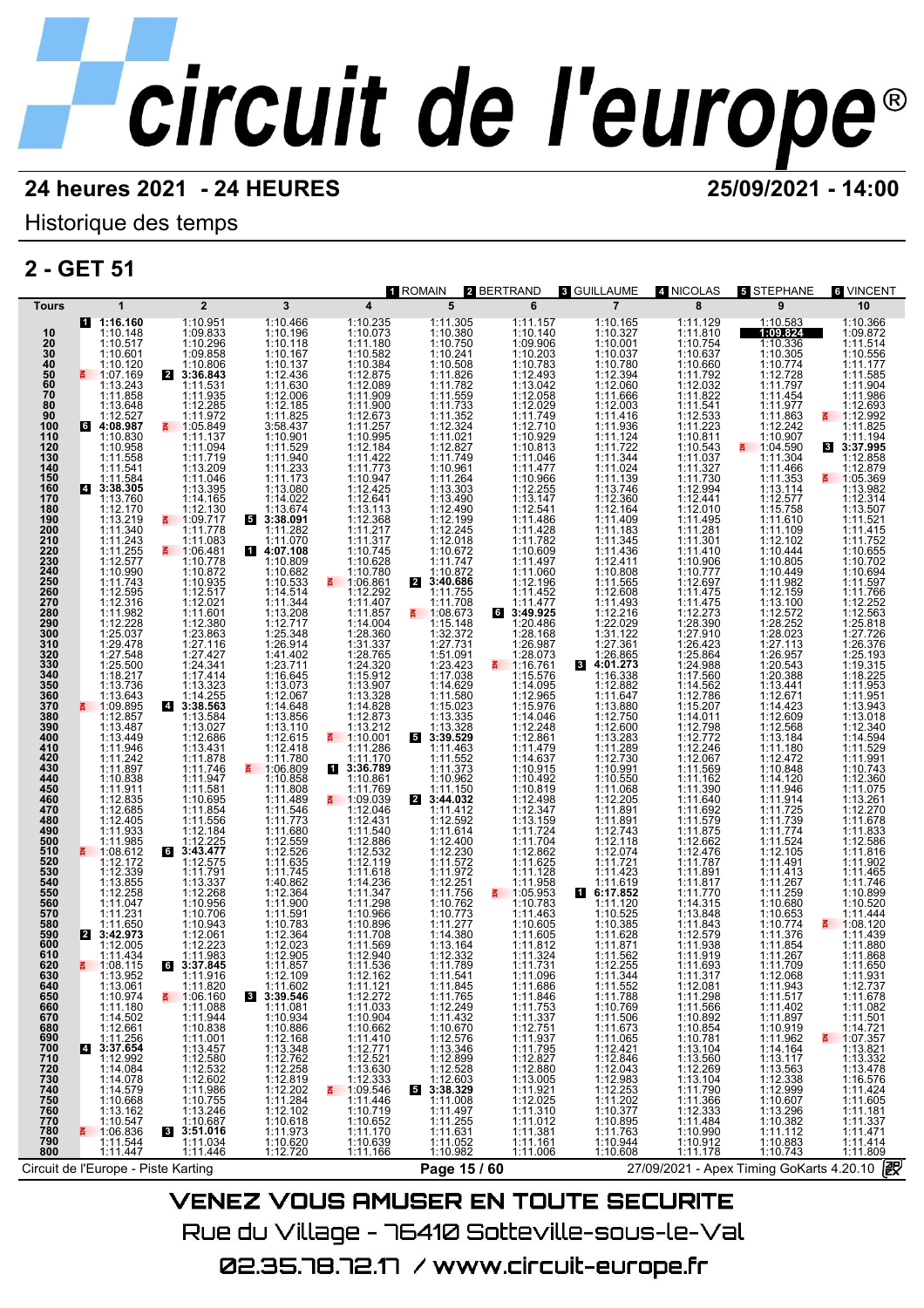## **24 heures 2021 - 24 HEURES 25/09/2021 - 14:00**

## Historique des temps

| Tours        |                      |                      | 3                          | 4                                    | 5                    | 6                    |                            | ឧ                          | 9                          | 10                               |
|--------------|----------------------|----------------------|----------------------------|--------------------------------------|----------------------|----------------------|----------------------------|----------------------------|----------------------------|----------------------------------|
| 810          | 1:10.827             | 1:11.342             | 1:10.776                   | 1:11.896                             | 1:10.685             | 1:10.603             | 1:05.868                   | 3:36.830<br>$\overline{a}$ | 1:13.890                   | 1:13.423                         |
| 820          | 1:12.750             | 1:12.566             | 1:12.158                   | 1:12.848                             | 1:12.189             | 1:12.130             | 1:12.641                   | 1:13.163                   | 1:13.676                   | 1:12.134                         |
| 830          | 1:12.641             | 1:12.788             | 1:12.711                   | 1:12.213                             | 1:13.503             | 1:13.976             | 1:12.128                   | 1:11.913                   | 1:11.781                   | 1:09.099                         |
| 840          | 3:40.577<br>15.      | 1:11.190             | 1:11.185                   | 1:11.967                             | 1:11.393             | 1:11.379             | 1:11.799                   | 1:11.380                   | 1:11.434                   | 1:11.154                         |
| 850<br>860   | 1:11.248<br>1:11.009 | 1:10.741<br>1:11.031 | 1:10.583<br>1:13.403       | 1:11.118<br>1:12.081                 | 1:11.541<br>1:10.527 | 1:11.249<br>1:14.329 | 1:10.804<br>1:11.215       | 1:10.679<br>1:13.399       | 1:12.006<br>1:10.522       | 1:10.490<br>1:11.167             |
| 870          | 1:10.728             | 1:11.657             | 1:10.933                   | 1:11.035                             | 1:10.492             | 1:10.825             | 1:10.871                   | 1:12.120                   | 1:12.758                   | 1:14.261                         |
| 880          | 1:12.278             | 1:12.321             | 1:11.018                   | 1:10.974                             | 1:11.169             | 1:10.847             | 1:10.846                   | 1:11.915                   | 1:12.256                   | 1:05.610<br>3.                   |
| 890          | 3:36.579<br>и        | 1:10.485             | 1:10.436                   | 1:11.286                             | 1:10.414             | 1:10.152             | 1:10.558                   | 1:10.981                   | 1:10.378                   | 1:11.234                         |
| 900          | 1:10.355             | 1:10.260             | 1:10.647                   | 1:12.670                             | 1:10.401             | 1:10.345             | 1:11.580                   | 1:10.242                   | 1:10.069                   | 1:10.761                         |
| 910          | 1:10.339             | 1:10.883             | 1:10.397                   | 1:11.216                             | 1:10.473             | 1:10.096             | 1:10.144                   | 1:11.736                   | 1:10.768                   | 1:10.218                         |
| 920<br>930   | 1:10.613<br>1:10.114 | 1:10.382<br>1:11.037 | 1:10.761<br>1:10.147       | 1:11.519<br>1:11.238                 | 1:10.233<br>1:10.384 | 1:11.860<br>1:09.998 | 1:10.188<br>1:10.129       | 1:10.257<br>1:10.995       | 1:11.122<br>1:06.193<br>3. | 1:10.255<br>3:36.736<br><b>2</b> |
| 940          | 1:11.683             | 1:11.119             | 1:12.795                   | 1:11.305                             | 1:10.996             | 1:11.114             | 1:12.120                   | 1:13.723                   | 1:11.949                   | 1:11.160                         |
| 950          | 1:11.115             | 1:11.059             | 1:11.495                   | 1:10.958                             | 1:11.049             | 1:10.819             | 1:10.709                   | 1:11.311                   | 1:11.467                   | 1:11.171                         |
| 960          | 1:11.451             | 1:11.055             | 1:10.823                   | 1:11.419                             | 1:11.305             | 1:11.526             | 1:11.209                   | 1:10.935                   | 1:11.515                   | 1:11.823                         |
| 970          | 1:11.140             | 1:06.939             | <b>G</b><br>3:36.858       | 1:11.010                             | 1:10.900             | 1:10.793             | 1:11.101                   | 1:11.162                   | 1:11.213                   | 1:11.504                         |
| 980          | 1:11.038             | 1:10.809             | 1:10.651                   | 1:10.685                             | 1:10.876             | 1:10.900             | 1:11.975                   | 1:11.606                   | 1:11.382                   | 1:11.568                         |
| 990          | 1:11.154             | 1:10.655             | 1:10.382                   | 1:10.531                             | 1:10.699             | 1:10.686             | 1:11.263                   | 1:12.515                   | 1:11.591                   | 1:10.680                         |
| 1000<br>1010 | 1:11.032<br>1:10.342 | 1:10.798<br>1:10.762 | 1:06.038<br>z.<br>1:10.355 | $\mathbf{3}$<br>3:37.315<br>1:10.272 | 1:10.908<br>1:10.963 | 1:11.547<br>1:10.825 | 1:10.441<br>1:10.566       | 1:10.583<br>1:10.700       | 1:10.705<br>1:11.614       | 1:10.513<br>1:11.342             |
| 1020         | 1:12.081             | 1:10.705             | 1:10.920                   | 1:10.626                             | 1:16.749             | 1:11.677             | 1:12.045                   | 1:11.616                   | 1:14.036                   | 1:11.393                         |
| 1030         | 1:12.810             | 1:12.737             | 1:10.341                   | 1:10.219                             | 1:11.566             | 1:05.252             | $\overline{4}$<br>3:36.737 | 1:13.256                   | 1:12.114                   | 1:12.022                         |
| 1040         | 1:12.252             | 1:12.767             | 1:12.495                   | 1:12.281                             | 1:12.925             | 1:13.004             | 1:12.810                   | 1:12.490                   | 1:12.801                   | 1:13.261                         |
| 1050         | 1:12.705             | 1:12.848             | 1:13.132                   | 1:12.320                             | 1:12.094             | 1:13.096             | 1:12.428                   | 1:13.111                   | 1:12.921                   | 1:12.054                         |
| 1060         | 1:12.643             | 1:12.059             | 1:12.909                   | 1:13.209                             | 1:11.666             | 1:11.836             | 1:11.857                   | 1:11.638                   | 1:13.221                   | 1:12.110                         |
| 1070<br>1080 | 1:15.126<br>1:13.515 | 1:11.962<br>1:07.054 | 1:11.732<br>5<br>3:41.782  | 1:12.203<br>1:11.571                 | 1:11.749<br>1:11.100 | 1:11.893<br>1:11.426 | 1:11.536<br>1:11.064       | 1:12.003<br>1:11.069       | 1:12.013<br>1:10.959       | 1:12.770<br>1:11.082             |
| 1090         | 1:12.855             | 1:10.495             | 1:10.222                   | 1:10.218                             | 1:10.936             | 1:12.269             | 1:11.073                   | 1:10.168                   | 1:10.604                   | 1:10.724                         |
| 1100         | 1:11.037             | 1:10.625             | 1:10.564                   | 1:10.760                             | 1:10.360             | 1:11.021             | 1:10.590                   | 1:12.774                   | 1:10.819                   | 1:10.612                         |
| 1110         | 1:11.127             | 1:10.838             | 1:10.901                   | 1:10.865                             | 1:11.355             | 1:10.743             | 1:10.790                   | 1:10.645                   | 1:10.543                   | 1:10.760                         |
| 1120         | 1:10.447             | 1:10.414             | 1:10.590                   | 1:11.584                             | 1:12.148             | 1:11.206             | 1:11.419                   | 1:10.354                   | 1:10.458                   | 1:10.774                         |

Circuit de l'Europe - Piste Karting **Page 16 / 60** Page 16 / 60 27/09/2021 - Apex Timing GoKarts 4.20.10 **图** 

## **VENEZ VOUS AMUSER EN TOUTE SECURITE**

Rue du Village – 76410 Sotteville-sous-le-Val

02.35.78.72.17 / www.circuit-europe.fr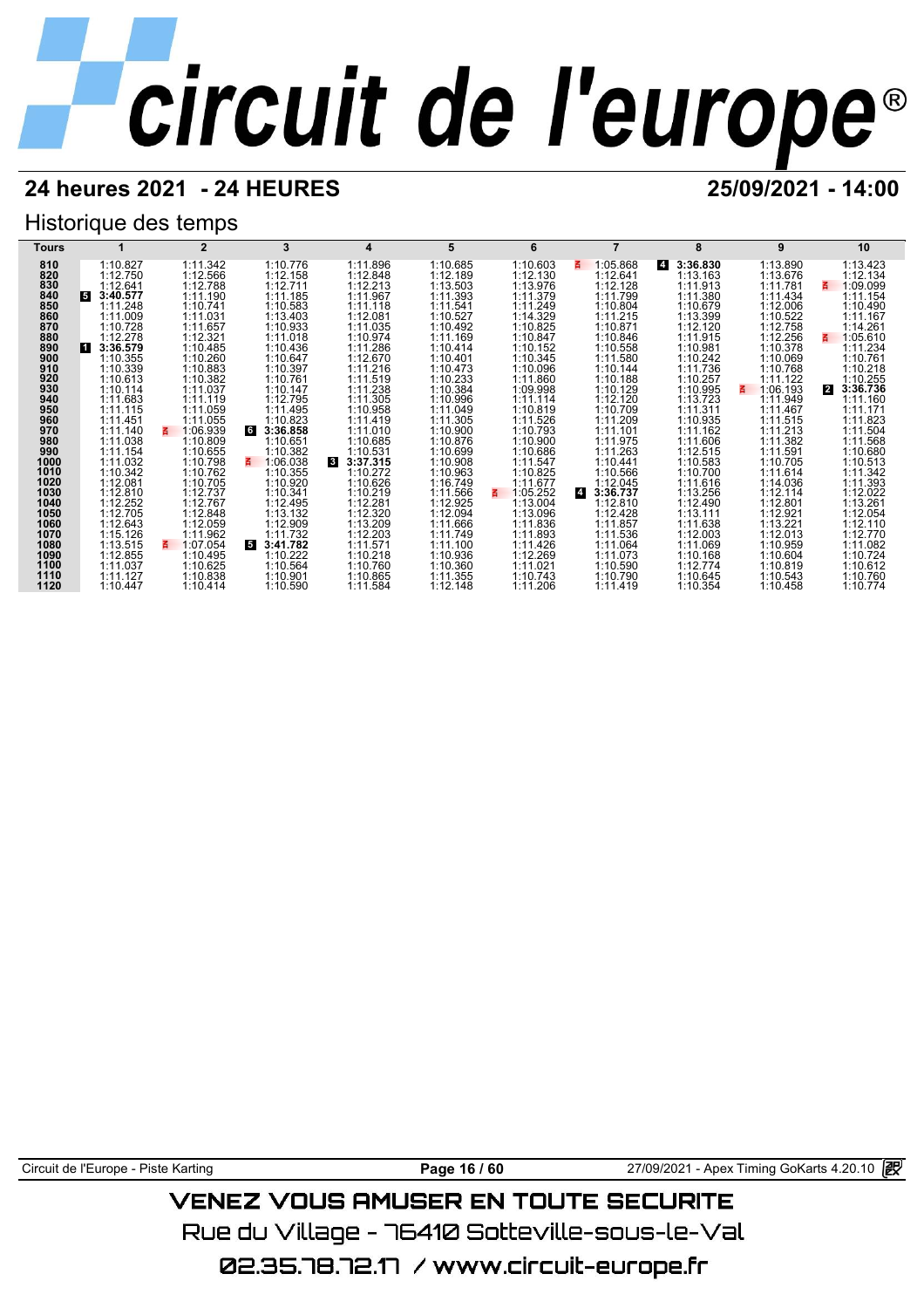## **24 heures 2021 - 24 HEURES 25/09/2021 - 14:00**

Historique des temps

## **27 - BLACK PEARL**



Rue du Village – 76410 Sotteville-sous-le-Val 02.35.78.72.17 / www.circuit-europe.fr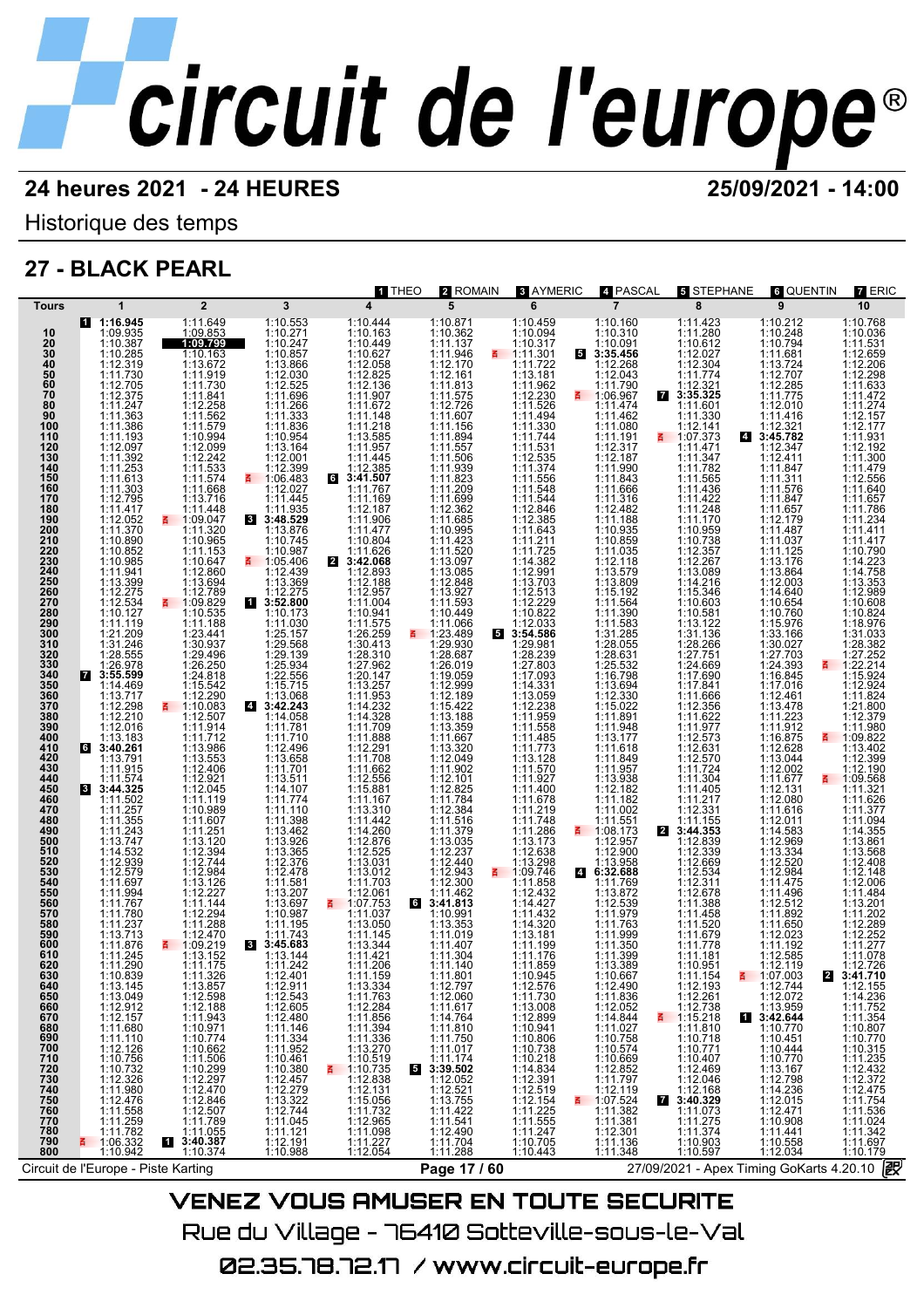## **24 heures 2021 - 24 HEURES 25/09/2021 - 14:00**

## Historique des temps



Circuit de l'Europe - Piste Karting **Page 18 / 60** 27/09/2021 - Apex Timing GoKarts 4.20.10

## VENEZ VOUS AMUSER EN TOUTE SECURITE

Rue du Village – 76410 Sotteville-sous-le-Val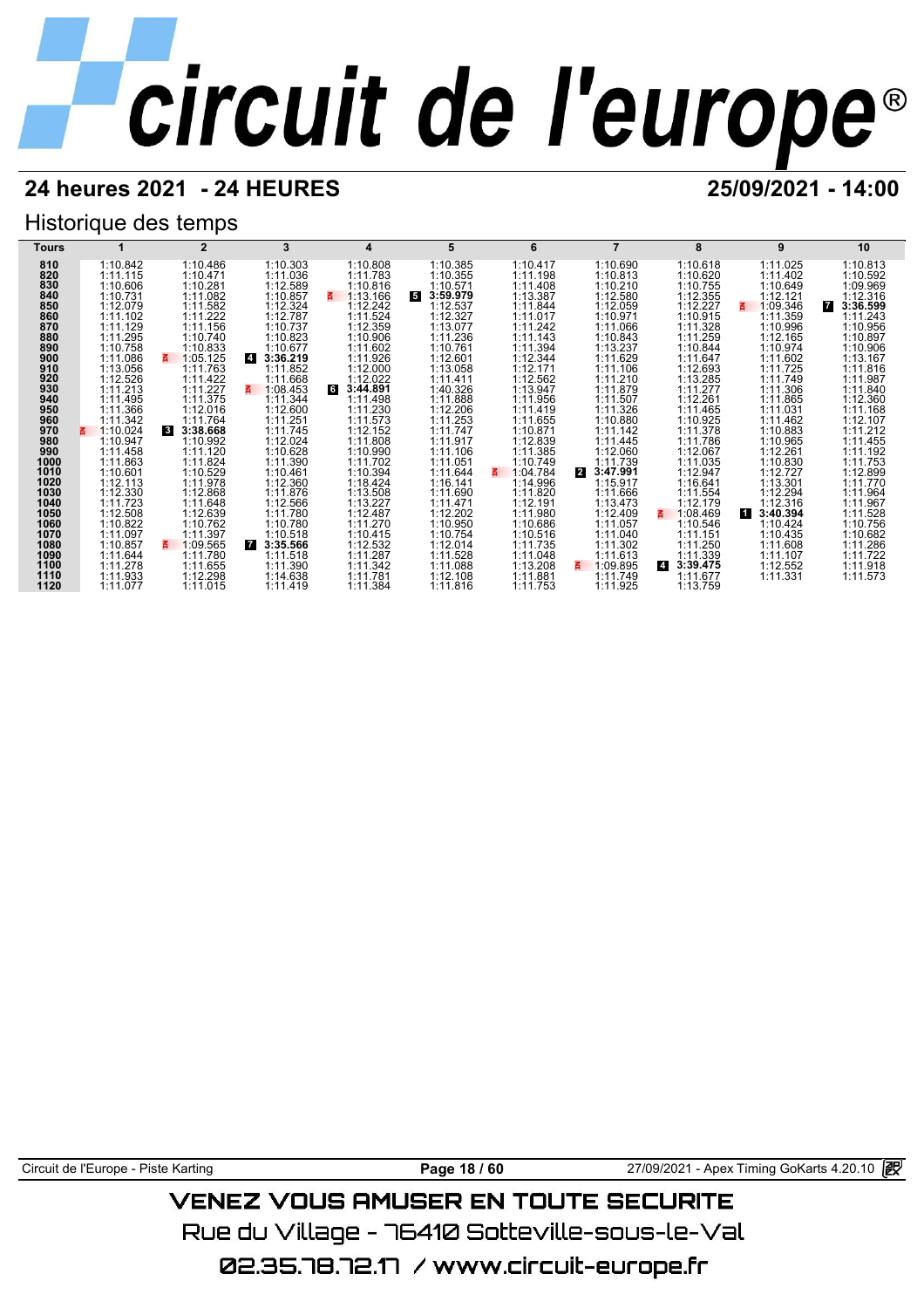## **24 heures 2021 - 24 HEURES 25/09/2021 - 14:00**

## Historique des temps

## **16 - MPI 1**

|                                                                                                                                                                                                                                                                                                                                                                                                                                                                            |                                                                                                                                                                                                                                                                                                                                                                                                                                                                                                                                                                                                                                                                                                                                                                                                                                                                                    |                                                                                                                                                                                                                                                                                                                                                                                                                                                                                                                                                                                                                                                                                                                                                                                                                                                                                                      |                                                                                                                                                                                                                                                                                                                                                                                                                                                                                                                                                                                                                                                                                                                                                                                                     |                                                                                                                                                                                                                                                                                                                                                                                                                                                                                                                                                                                                                                                                                                                                                                                                                                                                                                    |                                                                                                                                                                                                                                                                                                                                                                                                                                                                                                                                                                                                                                                                                                                                                                                                                                                                                                                                                            | <b>T</b> ANTOINE                                                                                                                                                                                                                                                                                                                                                                                                                                                                                                                                                                                                                                                                                                                                                                                                                          | 2 MATTHIEU                                                                                                                                                                                                                                                                                                                                                                                                                                                                                                                                                                                                                                                                                                                                                                                                                                                                      | <b>8 ANTHONY</b>                                                                                                                                                                                                                                                                                                                                                                                                                                                                                                                                                                                                                                                                                                                                                                                                                    | 4 JEROME                                                                                                                                                                                                                                                                                                                                                                                                                                                                                                                                                                                                                                                                                                                                                                                                                                                                                                                | <b>5 GREGORY</b>                                                                                                                                                                                                                                                                                                                                                                                                                                                                                                                                                                                                                                                                                                                                                                                                                                                                                         |
|----------------------------------------------------------------------------------------------------------------------------------------------------------------------------------------------------------------------------------------------------------------------------------------------------------------------------------------------------------------------------------------------------------------------------------------------------------------------------|------------------------------------------------------------------------------------------------------------------------------------------------------------------------------------------------------------------------------------------------------------------------------------------------------------------------------------------------------------------------------------------------------------------------------------------------------------------------------------------------------------------------------------------------------------------------------------------------------------------------------------------------------------------------------------------------------------------------------------------------------------------------------------------------------------------------------------------------------------------------------------|------------------------------------------------------------------------------------------------------------------------------------------------------------------------------------------------------------------------------------------------------------------------------------------------------------------------------------------------------------------------------------------------------------------------------------------------------------------------------------------------------------------------------------------------------------------------------------------------------------------------------------------------------------------------------------------------------------------------------------------------------------------------------------------------------------------------------------------------------------------------------------------------------|-----------------------------------------------------------------------------------------------------------------------------------------------------------------------------------------------------------------------------------------------------------------------------------------------------------------------------------------------------------------------------------------------------------------------------------------------------------------------------------------------------------------------------------------------------------------------------------------------------------------------------------------------------------------------------------------------------------------------------------------------------------------------------------------------------|----------------------------------------------------------------------------------------------------------------------------------------------------------------------------------------------------------------------------------------------------------------------------------------------------------------------------------------------------------------------------------------------------------------------------------------------------------------------------------------------------------------------------------------------------------------------------------------------------------------------------------------------------------------------------------------------------------------------------------------------------------------------------------------------------------------------------------------------------------------------------------------------------|------------------------------------------------------------------------------------------------------------------------------------------------------------------------------------------------------------------------------------------------------------------------------------------------------------------------------------------------------------------------------------------------------------------------------------------------------------------------------------------------------------------------------------------------------------------------------------------------------------------------------------------------------------------------------------------------------------------------------------------------------------------------------------------------------------------------------------------------------------------------------------------------------------------------------------------------------------|-------------------------------------------------------------------------------------------------------------------------------------------------------------------------------------------------------------------------------------------------------------------------------------------------------------------------------------------------------------------------------------------------------------------------------------------------------------------------------------------------------------------------------------------------------------------------------------------------------------------------------------------------------------------------------------------------------------------------------------------------------------------------------------------------------------------------------------------|---------------------------------------------------------------------------------------------------------------------------------------------------------------------------------------------------------------------------------------------------------------------------------------------------------------------------------------------------------------------------------------------------------------------------------------------------------------------------------------------------------------------------------------------------------------------------------------------------------------------------------------------------------------------------------------------------------------------------------------------------------------------------------------------------------------------------------------------------------------------------------|-------------------------------------------------------------------------------------------------------------------------------------------------------------------------------------------------------------------------------------------------------------------------------------------------------------------------------------------------------------------------------------------------------------------------------------------------------------------------------------------------------------------------------------------------------------------------------------------------------------------------------------------------------------------------------------------------------------------------------------------------------------------------------------------------------------------------------------|-------------------------------------------------------------------------------------------------------------------------------------------------------------------------------------------------------------------------------------------------------------------------------------------------------------------------------------------------------------------------------------------------------------------------------------------------------------------------------------------------------------------------------------------------------------------------------------------------------------------------------------------------------------------------------------------------------------------------------------------------------------------------------------------------------------------------------------------------------------------------------------------------------------------------|----------------------------------------------------------------------------------------------------------------------------------------------------------------------------------------------------------------------------------------------------------------------------------------------------------------------------------------------------------------------------------------------------------------------------------------------------------------------------------------------------------------------------------------------------------------------------------------------------------------------------------------------------------------------------------------------------------------------------------------------------------------------------------------------------------------------------------------------------------------------------------------------------------|
|                                                                                                                                                                                                                                                                                                                                                                                                                                                                            |                                                                                                                                                                                                                                                                                                                                                                                                                                                                                                                                                                                                                                                                                                                                                                                                                                                                                    |                                                                                                                                                                                                                                                                                                                                                                                                                                                                                                                                                                                                                                                                                                                                                                                                                                                                                                      |                                                                                                                                                                                                                                                                                                                                                                                                                                                                                                                                                                                                                                                                                                                                                                                                     |                                                                                                                                                                                                                                                                                                                                                                                                                                                                                                                                                                                                                                                                                                                                                                                                                                                                                                    |                                                                                                                                                                                                                                                                                                                                                                                                                                                                                                                                                                                                                                                                                                                                                                                                                                                                                                                                                            |                                                                                                                                                                                                                                                                                                                                                                                                                                                                                                                                                                                                                                                                                                                                                                                                                                           |                                                                                                                                                                                                                                                                                                                                                                                                                                                                                                                                                                                                                                                                                                                                                                                                                                                                                 |                                                                                                                                                                                                                                                                                                                                                                                                                                                                                                                                                                                                                                                                                                                                                                                                                                     |                                                                                                                                                                                                                                                                                                                                                                                                                                                                                                                                                                                                                                                                                                                                                                                                                                                                                                                         |                                                                                                                                                                                                                                                                                                                                                                                                                                                                                                                                                                                                                                                                                                                                                                                                                                                                                                          |
| Tours<br>10<br>20<br>30<br>40<br>50<br>60<br>70<br>80<br>90<br>100<br>110<br>120<br>130<br>140<br>150<br>160<br>170<br>180<br>190<br>200<br>210<br>220<br>230<br>240<br>250<br>260<br>270<br>280<br>290<br>300<br>310<br>320<br>330<br>340<br>350<br>360<br>370<br>380<br>390<br>400<br>410<br>420<br>430<br>440<br>450<br>460<br>470<br>480<br>490<br>500<br>510<br>520<br>530<br>540<br>550<br>560<br>570<br>580<br>590<br>600<br>610<br>620<br>630<br>640<br>650<br>660 | 1<br>1:20.385<br>1:10.920<br>1:10.277<br>1:13.508<br>1:11.911<br>1:10.904<br>1:12.022<br>1:12.186<br>1:11.552<br>1:11.159<br>1:11.371<br>1:12.564<br>1:11.143<br>1:12.184<br>1:11.361<br>1:12.545<br>1:12.437<br>1:11.733<br>1:11.243<br>1:12.131<br>1:10.562<br>1:10.659<br>1:11.468<br>1:10.723<br>1:11.172<br>1:10.704<br>1:11.098<br>1:11.017<br>1:11.416<br>1:12.604<br>1:32.098<br>1:31.493<br>1:30.779<br>1:26.158<br>1:18.659<br>1:14.246<br>1:12.670<br>1:14.638<br>1:14.477<br>1:13.062<br>1:12.981<br>1:12.062<br>1:12.347<br>1:11.400<br>1:14.633<br>1:12.113<br>1:11.728<br>1:13.479<br>1:12.507<br>1:11.942<br>1:12.118<br>1:12.020<br>8 7:30.366<br>1:13.451<br>1:11.672<br>1:12.241<br>1:12.460<br>1:11.001<br>1:10.395<br>1:12.419<br>1:11.964<br>1:12.507<br>1:12.122<br>1:12.778<br>3:47.929<br><b>4</b><br>1:11.119<br>1:11.717<br>1:11.173<br>$\leq$ 1:06.936 | $\overline{2}$<br>1:15.316<br>1:10.837<br>1:10.842<br>1:12.614<br>1:13.771<br>1:12.792<br>1:12.340<br>1:10.800<br>1:11.175<br>1:11.899<br>1:10.834<br>1:11.939<br>1:11.068<br>1:12.292<br>1:11.382<br>1:11.784<br>1:11.601<br>1:11.725<br>1:13.210<br>1:10.466<br>1:10.245<br>1:10.818<br>1:11.532<br>1:11.165<br>1:11.056<br>1:05.132<br>1:11.418<br>1:10.912<br>1:11.609<br>1:13.190<br>1:29.935<br>1:31.198<br>1:29.879<br>1:24.489<br>1:21.105<br>1:14.225<br>1:12.561<br>1:13.799<br>1:13.615<br>1:12.608<br>1:12.376<br>1:13.347<br>1:12.572<br>1:11.751<br>1:15.655<br>1:13.794<br>1:11.407<br>1:12.129<br>1:12.649<br>1:12.658<br>1:11.621<br>1:13.719<br>1:13.393<br>1:12.520<br>1:14.336<br>1:12.763<br>1:12.985<br>1:12.931<br>1:12.257<br>1:11.668<br>1:11.938<br>1:12.333<br>1:12.447<br>1:11.753<br>1:12.832<br>1:11.711<br>$1:11.357$<br>1:12.705<br>3:57.557<br>1:12.245<br>1:11.401 | 3<br>1:13.179<br>1:10.733<br>1:11.456<br>1:10.402<br>1:11.784<br>1:13.839<br>1:11.545<br>1:11.293<br>1:12.063<br>1:11.857<br>1:19.092<br>1:15.672<br>1:11.767<br>1:12.017<br>1:12.921<br>1:13.018<br>1:11.376<br>1:11.375<br>1:11.022<br>1:11.696<br>1:11.496<br>1:12.678<br>1:11.530<br>1:11.172<br>1:11.239<br>4 3:50.062<br>1:10.948<br>1:11.053<br>1:11.377<br>1:13.538<br>1:28.904<br>1:34.544<br>1:32.042<br>1:23.603<br>1:17.339<br>1:14.287<br>1:14.595<br>1:11.759<br>1:13.809<br>1:13.009<br>1:12.470<br>1:12.097<br>1:16.294<br>1:12.389<br>1:12.217<br>1:11.503<br>1:11.805<br>1:11.676<br>1:12.483<br>1:11.621<br>1:11.830<br>1:12.561<br>1:15.058<br>1:12.549<br>1:12.202<br>1:13.022<br>1:13.762<br>1:12.433<br>1:11.395<br>1:12.914<br>1:11.892<br>1:11.958<br>1:11.679<br>1:11.609 | 4<br>1:11.278<br>1:10.264<br>1:11.308<br>1:10.588<br>1:11.807<br>1:11.925<br>1:10.945<br>1:07.174<br>昌<br>1:12.381<br>1:11.703<br>1:11.492<br>1:12.213<br>1:11.972<br>1:11.614<br>1:07.424<br>1:12.719<br>1:12.435<br>1:14.271<br>1:12.615<br>1:10.770<br>1:11.951<br>1:12.110<br>1:10.969<br>1:12.128<br>1:10.910<br>1:11.322<br>1:11.552<br>1:11.030<br>1:10.934<br>1:13.110<br>1:30.417<br>1:31.574<br>1:29.130<br>1:23.845<br>1:18.322<br>1:16.621<br>1:15.512<br>1:13.568<br>1:17.558<br>1:13.898<br>1:12.353<br>1:12.381<br>1:12.987<br>1:11.616<br>1:12.475<br>1:13.893<br>1:11.359<br>1:12.080<br>1:12.677<br>1:13.562<br>1:12.892<br>1:13.028<br>1:11.953<br>1:13.582<br>1:11.151<br>1:11.171<br>1:16.130<br>1:11.031<br>1:10.850<br>1:10.959<br>1:11.712<br>1:15.739<br>1:12.490<br>1:11.085<br>1:12.416<br>1:12.024<br>1:11.400<br>$1:11.596$<br>$1:12.544$<br>$1:12.343$<br>$1:12.814$ | 5<br>1:10.403<br>1:10.539<br>1:10.577<br>1:10.775<br>1:11.884<br>1:12.102<br>1:10.897<br>4 3:38.426<br>1:11.277<br>1:11.510<br>1:12.422<br>1:12.683<br>1:14.255<br>1:11.106<br>83:37.118<br>1:10.950<br>1:11.857<br>1:11.445<br>1:12.945<br>1:11.951<br>1:11.270<br>1:10.290<br>1:11.304<br>1:10.984<br>1:12.554<br>1:11.395<br>1:11.331<br>1:10.959<br>1:10.885<br>1:13.407<br>1:35.581<br>$\frac{2}{9}$ 1:24.338<br>1:29.846<br>1:21.620<br>1:16.201<br>₹ 1:20.778<br>1:13.218<br>1:12.944<br>1:13.222<br>1:13.114<br>1:11.782<br>1:11.272<br>1:14.062<br>1:11.561<br>1:11.206<br>1:13.770<br>1:11.336<br>1:13.204<br>1:12.278<br>1:12.446<br>1:11.807<br>1:12.356<br>1:12.296<br>1:11.974<br>$\frac{1:12.301}{1:07.709}$<br>1:13.997<br>1:11.179<br>1:10.709<br>1:11.004<br>1:11.492<br>1:12.388<br>1:12.320<br>1:11.617<br>1:11.561<br>1:11.457<br>$\begin{array}{r} 1:11.651 \\ 1:11.545 \\ 1:12.916 \\ 1:12.262 \\ 1:11.938 \\ 1:13.348 \end{array}$ | 6<br>1:11.990<br>1:10.621<br>1:10.449<br>1:10.490<br>1:11.342<br>1:12.011<br>1:11.841<br>1:12.686<br>1:11.165<br>1:11.016<br>1:11.034<br>1:13.821<br>1:12.479<br>1:10.989<br>1:11.929<br>1:12.533<br>1:11.694<br>1:11.288<br>1:10.935<br>1:10.507<br>1:10.314<br>1:05.725<br>s.<br>1:11.730<br>1:11.576<br>1:12.244<br>1:10.838<br>1:11.057<br>1:11.114<br>1:11.548<br>1:13.979<br>1:27.449<br>4:01.857<br>$\mathbf{3}$<br>1:28.251<br>1:23.767<br>1:17.829<br>14:03.113<br>1:17.540<br>1:11.865<br>1:12.596<br>$\frac{2}{100}$ 1:08.781<br>1:12.236<br>1:11.396<br>1:12.226<br>1:12.256<br>1:11.737<br>1:11.797<br>1:12.072<br>1:11.933<br>1:12.170<br>1:11.987<br>1:12.166<br>1:12.196<br>1:12.473<br>1:12.038<br>1:12.544<br>13:44.560<br>1:10.937<br>1:10.848<br>1:10.902<br>1:11.565<br>1:11.891<br>1:12.200<br>1:11.799<br>1:15.026 | $\overline{7}$<br>1:11.393<br>1:10.378<br>1:10.550<br>1:10.545<br>1:10.807<br>1:11.705<br>1:11.179<br>1:11.324<br>1:11.126<br>1:11.576<br>1:11.635<br>1:12.788<br>1:13.112<br>1:11.441<br>1:12.223<br>1:12.897<br>1:12.407<br>1:12.484<br>1:11.196<br>1:10.531<br>1:10.103<br>3:37.381<br>$\overline{2}$<br>1:11.187<br>1:11.283<br>1:11.366<br>1:10.992<br>1:10.835<br>1:11.227<br>1:11.020<br>1:15.905<br>3:56.881<br>1:35.640<br>1:29.001<br>1:19.972<br>1:15.427<br>1:17.390<br>1:12.328<br>1:13.896<br>1:11.766<br>2 3:50.383<br>1:14.265<br>1:12.225<br>1:12.235<br>■ 1:07.301<br>1:12.768<br>1:12.954<br>1:13.278<br>$\leq$ 1:07.572<br>1:12.272<br>1:11.849<br>1:11.979<br>1:12.364<br>1:12.746<br>1:12.350<br>1:12.634<br>1:11.943<br>1:11.750<br>1:10.717<br>1:12.937<br>1:06.076<br>1:12.555<br>1:13.704<br>1:13.095<br>1:12.337<br>1:11.472<br>1:11.377<br>1:11.607 | 8<br>1:11.341<br>1:10.951<br>1:10.539<br>1:11.489<br>1:11.889<br>1:12.889<br>1:11.261<br>1:11.867<br>1:10.847<br>1:12.823<br>1:10.886<br>1:14.565<br>1:12.204<br>1:12.164<br>1:12.491<br>1:11.859<br>1:11.494<br>1:11.885<br>1:10.586<br>1:10.499<br>1:12.112<br>1:11.616<br>1:12.994<br>1:10.651<br>1:13.120<br>1:11.047<br>1:11.016<br>1:12.940<br>Ã<br>1:07.458<br>š.<br>1:14.573<br>1:34.918<br>1:32.966<br>1:27.847<br>1:19.620<br>1:15.559<br>1:16.151<br>1:14.229<br>1:13.845<br>1:11.388<br>1:13.273<br>1:13.168<br>1:14.923<br>1:13.163<br>4 3:49.614<br>1:12.662<br>1:11.530<br>1:12.292<br>3:38.757<br>5<br>1:14.833<br>1:12.632<br>1:12.117<br>1:12.233<br>1:12.297<br>1:13.247<br>1:11.944<br>1:12.497<br>1:12.749<br>1:10.947<br>1:11.962<br>$\mathbf{2}$<br>3:37.540<br>1:11.706<br>1:13.687<br>1:11.366<br>1:11.889 | 9<br>1:11.097<br>1:10.729<br>1:11.078<br>1:06.014<br>1:11.159<br>1:12.404<br>1:13.410<br>1:11.617<br>1:11.622<br>1:11.160<br>$\frac{2}{5}$ 1:06.694<br>1:12.489<br>1:12.895<br>1:11.229<br>1:11.775<br>1:10.929<br>1:11.313<br>$\leq$ 1:10.106<br>1:14.189<br>1:12.025<br>1:14.179<br>1:11.778<br>1:10.856<br>1:10.680<br>1:12.098<br>1:11.121<br>1:13.144<br>1:12.179<br>3:40.769<br>5<br>4:02.779<br>1:34.040<br>1:32.188<br>1:26.754<br>1:20.296<br>1:15.021<br>1:13.161<br>1:14.785<br>1:12.190<br>1:11.053<br>1:14.748<br>1:11.708<br>1:12.285<br>1:13.275<br>1:13.755<br>1:14.857<br>1:11.580<br>1:12.158<br>1:13.430<br>1:13.479<br>1:12.637<br>1:12.049<br>1:12.990<br>1:12.909<br>1:11.873<br>1:11.918<br>1:11.864<br>1:13.301<br>1:11.822<br>1:11.375<br>1:12.299<br>1:13.290<br>1:11.399<br>1:11.983<br>1:13.459<br>1:14.369<br>1:12.105<br>1:11.550<br>$1:11.695$<br>$1:12.576$<br>$1:11.567$<br>$1:13.074$ | 10<br>1:10.850<br>1:10.818<br>1:11.490<br>2 3:38.668<br>1:11.318<br>1:11.326<br>1:13.419<br>1:11.329<br>1:11.407<br>1:11.162<br>3:39.365<br>1:12.175<br>1:10.413<br>1:11.312<br>1:13.222<br>1:11.423<br>1:11.430<br>13:42.000<br>1:14.052<br>1:11.603<br>1:10.549<br>1:11.824<br>1:10.672<br>1:10.891<br>1:11.497<br>1:11.073<br>1:11.246<br>1:11.776<br>1:13.072<br>1:33.313<br>1:37.721<br>1:30.385<br>1:28.692<br>1:19.239<br>1:16.084<br>1:15.930<br>1:12.381<br>1:14.261<br>1:11.566<br>1:12.722<br>1:11.429<br>1:13.499<br>1:11.625<br>1:12.993<br>1:12.058<br>1:12.351<br>1:12.350<br>1:13.149<br>1:13.580<br>1:11.944<br>1:11.895<br>₹ 1:06.465<br>1:12.691<br>1:11.671<br>1:12.414<br>1:10.997<br>1:14.135<br>1:13.307<br>1:13.527<br>1:12.030<br>1:11.982<br>1:12.373<br>1:12.720<br>昌<br>1:06.661<br>1:12.360<br>1:11.634<br>1:11.119<br>$1:12.598$<br>$1:12.233$<br>$1:12.218$<br>$1:13.002$ |
| 670<br>680<br>690<br>700<br>710<br>720<br>730<br>740<br>750<br>760<br>770<br>780<br>790<br>800                                                                                                                                                                                                                                                                                                                                                                             | 1:08.930<br>1:12.117<br>1:11.311<br>1:12.753<br>1:12.468<br>1:12.439<br>1:11.2.433<br>1:11.641<br>$1:10.851$<br>$1:11.004$<br>$1:10.740$                                                                                                                                                                                                                                                                                                                                                                                                                                                                                                                                                                                                                                                                                                                                           | 1:11.401<br>1:13.328<br>1:33.362<br>1:12.543<br>1:12.543<br>1:07.020<br>1:12.472<br>1:12.841<br>1:11.313<br>1:11.217                                                                                                                                                                                                                                                                                                                                                                                                                                                                                                                                                                                                                                                                                                                                                                                 | 1:11.609<br>1:12.272<br>1:11.21820<br>1:11.3309<br>1:11.3.309<br>1:11.4040<br>1:11.746<br>1:11.746<br>3:49.322<br>1:11.523<br>1:11.523<br>1:11.523<br>1:11.523<br>1:11.523<br>1:11.523<br>1:11.523<br>1:11.523<br>1:11.523<br>1:10.916<br>1:12.776<br>1:10.968                                                                                                                                                                                                                                                                                                                                                                                                                                                                                                                                      | 1:13.106<br>1:15.043<br>1:12.924<br>1:12.868<br>1:15.239<br>1:11.740<br>1:13.303<br>1:10.848<br>1:06.782                                                                                                                                                                                                                                                                                                                                                                                                                                                                                                                                                                                                                                                                                                                                                                                           | 1:13.348<br>1:12.715<br>1:11.796<br>1:11.592<br>1:13.949<br>1:10.025<br>1:10.858<br>1:10.499<br>2 3:45.571                                                                                                                                                                                                                                                                                                                                                                                                                                                                                                                                                                                                                                                                                                                                                                                                                                                 | $\begin{array}{l} 1:11.267\\ 1:11.625\\ 1:12.782\\ 1:12.782\\ 1:12.899\\ 1:11.957\\ 1:14.163\\ 1:12.160\\ 1:12.835\\ 1:12.674\\ 1:12.371\\ 1:11.674\\ \end{array}$<br>1:10.523<br>1:10.965<br>1:11.856                                                                                                                                                                                                                                                                                                                                                                                                                                                                                                                                                                                                                                    | $1:11.607$<br>$1:12.487$<br>$1:12.487$<br>$1:11.715$<br>$1:11.805$<br>$1:12.656$<br>$1:11.693$<br>$1:12.750$<br>$1:12.750$<br>$1:12.982$<br>$1:11.643$<br>1:11.098<br>1:11.061<br>1:11.762                                                                                                                                                                                                                                                                                                                                                                                                                                                                                                                                                                                                                                                                                      | $\begin{array}{l} 1:12.757\\ 1:12.846\\ 1:12.846\\ 1:12.895\\ 1:11.679\\ 1:11.900\\ 1:11.904\\ 1:11.2206\\ 1:12.287\\ 1:11.659\\ 1:11.1244\\ 1:11.1244\\ 1:11.1248\\ 1:12.178 \end{array}$                                                                                                                                                                                                                                                                                                                                                                                                                                                                                                                                                                                                                                          | 1:11.763<br>1:12.698<br>1:11.935<br>1:12.266<br>1:13.263<br>1:11.347<br>1:10.913<br>1:10.801<br>1:11.437<br>1:14.713                                                                                                                                                                                                                                                                                                                                                                                                                                                                                                                                                                                                                                                                                                                                                                                                    | $1:15.466$<br>$1:13.666$<br>$1:12.493$<br>$1:11.919$<br>$1:13.436$<br>$1:12.501$<br>1:11.570<br>1:11.126<br>1:12.793<br>1:12.797                                                                                                                                                                                                                                                                                                                                                                                                                                                                                                                                                                                                                                                                                                                                                                         |
|                                                                                                                                                                                                                                                                                                                                                                                                                                                                            | Circuit de l'Europe - Piste Karting                                                                                                                                                                                                                                                                                                                                                                                                                                                                                                                                                                                                                                                                                                                                                                                                                                                |                                                                                                                                                                                                                                                                                                                                                                                                                                                                                                                                                                                                                                                                                                                                                                                                                                                                                                      |                                                                                                                                                                                                                                                                                                                                                                                                                                                                                                                                                                                                                                                                                                                                                                                                     |                                                                                                                                                                                                                                                                                                                                                                                                                                                                                                                                                                                                                                                                                                                                                                                                                                                                                                    | Page 19 / 60                                                                                                                                                                                                                                                                                                                                                                                                                                                                                                                                                                                                                                                                                                                                                                                                                                                                                                                                               |                                                                                                                                                                                                                                                                                                                                                                                                                                                                                                                                                                                                                                                                                                                                                                                                                                           |                                                                                                                                                                                                                                                                                                                                                                                                                                                                                                                                                                                                                                                                                                                                                                                                                                                                                 | 27/09/2021 - Apex Timing GoKarts 4.20.10 2                                                                                                                                                                                                                                                                                                                                                                                                                                                                                                                                                                                                                                                                                                                                                                                          |                                                                                                                                                                                                                                                                                                                                                                                                                                                                                                                                                                                                                                                                                                                                                                                                                                                                                                                         |                                                                                                                                                                                                                                                                                                                                                                                                                                                                                                                                                                                                                                                                                                                                                                                                                                                                                                          |
|                                                                                                                                                                                                                                                                                                                                                                                                                                                                            |                                                                                                                                                                                                                                                                                                                                                                                                                                                                                                                                                                                                                                                                                                                                                                                                                                                                                    |                                                                                                                                                                                                                                                                                                                                                                                                                                                                                                                                                                                                                                                                                                                                                                                                                                                                                                      |                                                                                                                                                                                                                                                                                                                                                                                                                                                                                                                                                                                                                                                                                                                                                                                                     |                                                                                                                                                                                                                                                                                                                                                                                                                                                                                                                                                                                                                                                                                                                                                                                                                                                                                                    |                                                                                                                                                                                                                                                                                                                                                                                                                                                                                                                                                                                                                                                                                                                                                                                                                                                                                                                                                            |                                                                                                                                                                                                                                                                                                                                                                                                                                                                                                                                                                                                                                                                                                                                                                                                                                           | <b>VENEZ VOUS AMUSER EN TOUTE SECURITE</b>                                                                                                                                                                                                                                                                                                                                                                                                                                                                                                                                                                                                                                                                                                                                                                                                                                      |                                                                                                                                                                                                                                                                                                                                                                                                                                                                                                                                                                                                                                                                                                                                                                                                                                     |                                                                                                                                                                                                                                                                                                                                                                                                                                                                                                                                                                                                                                                                                                                                                                                                                                                                                                                         |                                                                                                                                                                                                                                                                                                                                                                                                                                                                                                                                                                                                                                                                                                                                                                                                                                                                                                          |

Rue du Village – 76410 Sotteville-sous-le-Val 02.35.78.72.17 / www.circuit-europe.fr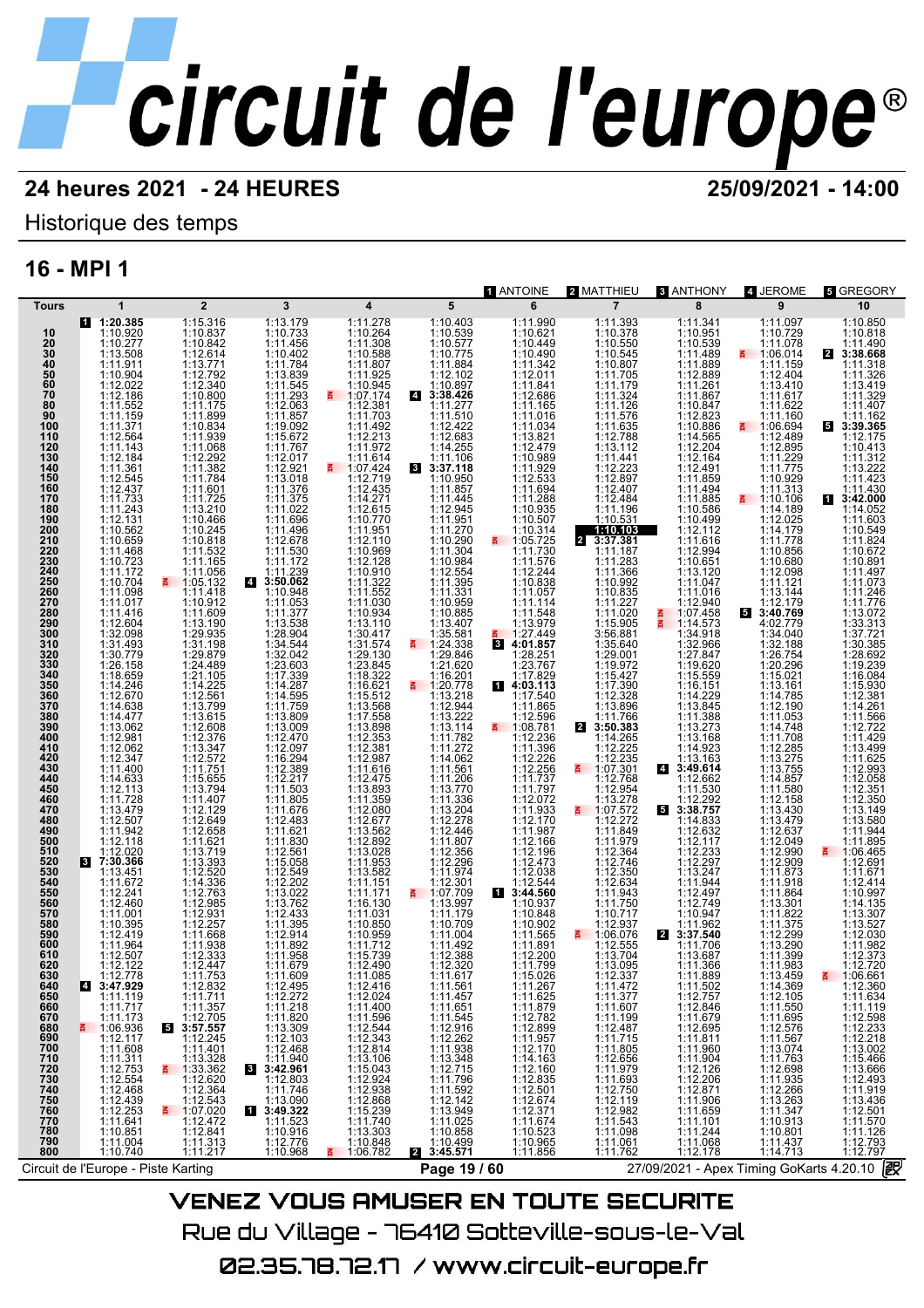## **24 heures 2021 - 24 HEURES 25/09/2021 - 14:00**

## Historique des temps

| Tours        |                      | $\overline{2}$       | 3                    | 4                          | 5                    | 6                    |                            | 8                    | 9                    | 10                               |
|--------------|----------------------|----------------------|----------------------|----------------------------|----------------------|----------------------|----------------------------|----------------------|----------------------|----------------------------------|
| 810          | 1:12.512             | 1:11.493             | 1:12.113             | 1:11.049                   | 1:11.153             | 1:11.667             | 1:11.601                   | 1:11.282             | 1:11.341             | 1:11.242                         |
| 820          | 1:11.628             | 1:12.573             | 1:11.401             | 1:11.234                   | 1:11.171             | 1:11.372             | 1:10.979                   | 1:11.047             | 1:11.317             | 1:11.437                         |
| 830          | 1:11.499             | 1:11.297             | 1:10.877             | 1:12.030                   | 1:10.894             | 1:11.367             | 1:12.234                   | 1:11.225             | 1:10.621             | 1:10.865                         |
| 840          | 1:10.886             | 1:11.670             | 1:11.659             | 1:11.754                   | 1:11.501             | 1:07.809             | 3:37.601<br>$\overline{4}$ | 1:12.345             | 1:11.963             | 1:11.577                         |
| 850          | 1:11.517             | 1:11.853             | 1:11.608             | 1:11.530                   | 1:11.281             | 1:11.274             | 1:11.944                   | 1:11.178             | 1:11.031             | 1:12.263                         |
| 860          | 1:10.931             | 1:11.195             | 1:10.993             | 1:13.316                   | 1:11.470             | 1:12.865             | 1:12.067                   | 1:10.951             | 1:11.434             | 1:11.506                         |
| 870          | 1:11.371             | 1:11.366             | 1:11.242             | 1:11.124                   | 1:11.892             | 1:10.824             | 1:11.030                   | 1:13.050             | 1:13.741             | 1:10.954                         |
| 880          | 1:10.795             | 1:11.447             | 1:12.046             | 1:11.585                   | 1:11.877             | 1:11.496             | 1:07.056                   | 5<br>3:37.143        | 1:12.375             | 1:12.548                         |
| 890          | 1:11.561             | 1:12.295             | 1:11.962             | 1:11.776                   | 1:12.183             | 1:11.627             | 1:11.448                   | 1:12.404             | 1:11.787             | 1:11.752                         |
| 900<br>910   | 1:12.600<br>1:10.995 | 1:11.391             | 1:11.555             | 1:12.294                   | 1:12.155             | 1:12.349             | 1:11.612                   | 1:12.010             | 1:15.266             | 1:11.638                         |
| 920          | 1:11.384             | 1:12.837<br>1:11.958 | 1:12.862<br>1:11.281 | 1:12.808<br>1:11.508       | 1:11.298<br>1:11.388 | 1:11.629<br>1:13.866 | 1:11.186<br>1:12.280       | 1:12.650<br>1:11.064 | 1:12.290<br>1:07.042 | 1:11.893<br>3:41.612<br><b>3</b> |
| 930          | 1:12.343             | 1:12.840             | 1:12.695             | 1:11.958                   | 1:11.369             | 1:12.387             | 1:11.963                   | 1:11.926             | 1:11.971             | 1:11.580                         |
| 940          | 1:11.710             | 1:11.988             | 1:12.451             | 1:11.296                   | 1:12.468             | 1:12.237             | 1:13.032                   | 1:11.295             | 1:12.002             | 1:12.110                         |
| 950          | 1:11.618             | 1:13.258             | 1:13.198             | 1:11.974                   | 1:11.728             | 1:12.028             | 1:11.883                   | 1:12.476             | 1:12.663             | 1:11.600                         |
| 960          | 1:13.276             | 1:12.327             | 1:11.699             | 1:11.469                   | 1:11.754             | 1:12.518             | 1:11.557                   | 1:11.874             | 1:12.304             | 1:08.021<br>3.                   |
| 970          | 3:38.591<br>l 1      | 1:11.273             | 1:11.115             | 1:10.973                   | 1:10.717             | 1:11.637             | 1:11.101                   | 1:11.072             | 1:13.193             | 1:12.766                         |
| 980          | 1:12.610             | 1:10.766             | 1:10.828             | 1:10.561                   | 1:12.166             | 1:11.481             | 1:10.325                   | 1:10.701             | 1:11.315             | 1:10.781                         |
| 990          | 1:12.271             | 1:11.842             | 1:10.315             | 1:11.300                   | 1:10.381             | 1:10.896             | 1:11.327                   | 1:11.165             | 1:11.773             | 1:11.226                         |
| 1000         | 1:11.970             | 1:12.625             | 1:12.231             | 1:12.231                   | 1:12.543             | 1:11.787             | 1:12.470                   | 1:10.907             | 1:12.420             | 1:12.003                         |
| 1010         | 1:11.331             | 1:11.224             | 1:05.872             | $\mathbf{2}$<br>3:35.928   | 1:11.523             | 1:11.867             | 1:12.012                   | 1:11.687             | 1:16.877             | 1:11.301                         |
| 1020         | 1:10.795             | 1:11.316             | 1:11.427             | 1:10.867                   | 1:10.799             | 1:11.069             | 1:10.999                   | 1:11.298             | 1:10.694             | 1:10.808                         |
| 1030         | 1:10.894             | 1:10.647             | 1:10.724             | 1:12.032                   | 1:11.038             | 1:11.135             | 1:10.979                   | 1:11.016             | 1:11.605             | 1:10.911                         |
| 1040         | 1:11.225             | 1:12.573             | 1:11.246             | 1:11.871                   | 1:11.128             | 1:10.798             | 1:11.584                   | 1:12.003             | 1:12.059             | 1:11.549                         |
| 1050         | 1:13.118             | 1:10.803             | 1:05.951<br>z.       | $\overline{4}$<br>3:37.413 | 1:11.510             | 1:11.402             | 1:11.298                   | 1:11.096             | 1:11.288             | 1:11.409                         |
| 1060         | 1:12.352             | 1:11.308             | 1:11.142             | 1:11.129                   | 1:10.988             | 1:11.660             | 1:11.016                   | 1:10.787             | 1:11.135             | 1:10.920                         |
| 1070<br>1080 | 1:10.820<br>1:11.353 | 1:12.143<br>1:11.655 | 1:11.115<br>1:10.832 | 1:11.146<br>1:11.939       | 1:10.680<br>1:11.581 | 1:10.785<br>1:11.111 | 1:11.197<br>1:11.172       | 1:11.218<br>1:11.168 | 1:11.395<br>1:12.434 | 1:10.957<br>1:10.847             |
| 1090         | 1:10.978             | 1:11.111             | 1:07.276<br>z.       | 5<br>3:38.452              | 1:11.588             | 1:11.360             | 1:11.609                   | 1:11.993             | 1:11.463             | 1:11.658                         |
| 1100         | 1:11.368             | 1:11.942             | 1:11.069             | 1:11.506                   | 1:11.363             | 1:12.175             | 1:11.631                   | 1:11.122             | 1:11.360             | 1:11.875                         |
| 1110         | 1:11.821             | 1:11.808             | 1:12.397             | 1:11.619                   | 1:11.520             | 1:11.371             | 1:11.220                   | 1:12.254             | 1:13.447             | 1:15.211                         |
| 1120         | 1:12.663             | 1:13.663             | 1:12.588             | 1:11.272                   | 1:11.612             |                      |                            |                      |                      |                                  |

Circuit de l'Europe - Piste Karting **Page 20 / 60** Page 20 / 60 27/09/2021 - Apex Timing GoKarts 4.20.10 图

## **VENEZ VOUS AMUSER EN TOUTE SECURITE**

Rue du Village – 76410 Sotteville-sous-le-Val

02.35.78.72.17 / www.circuit-europe.fr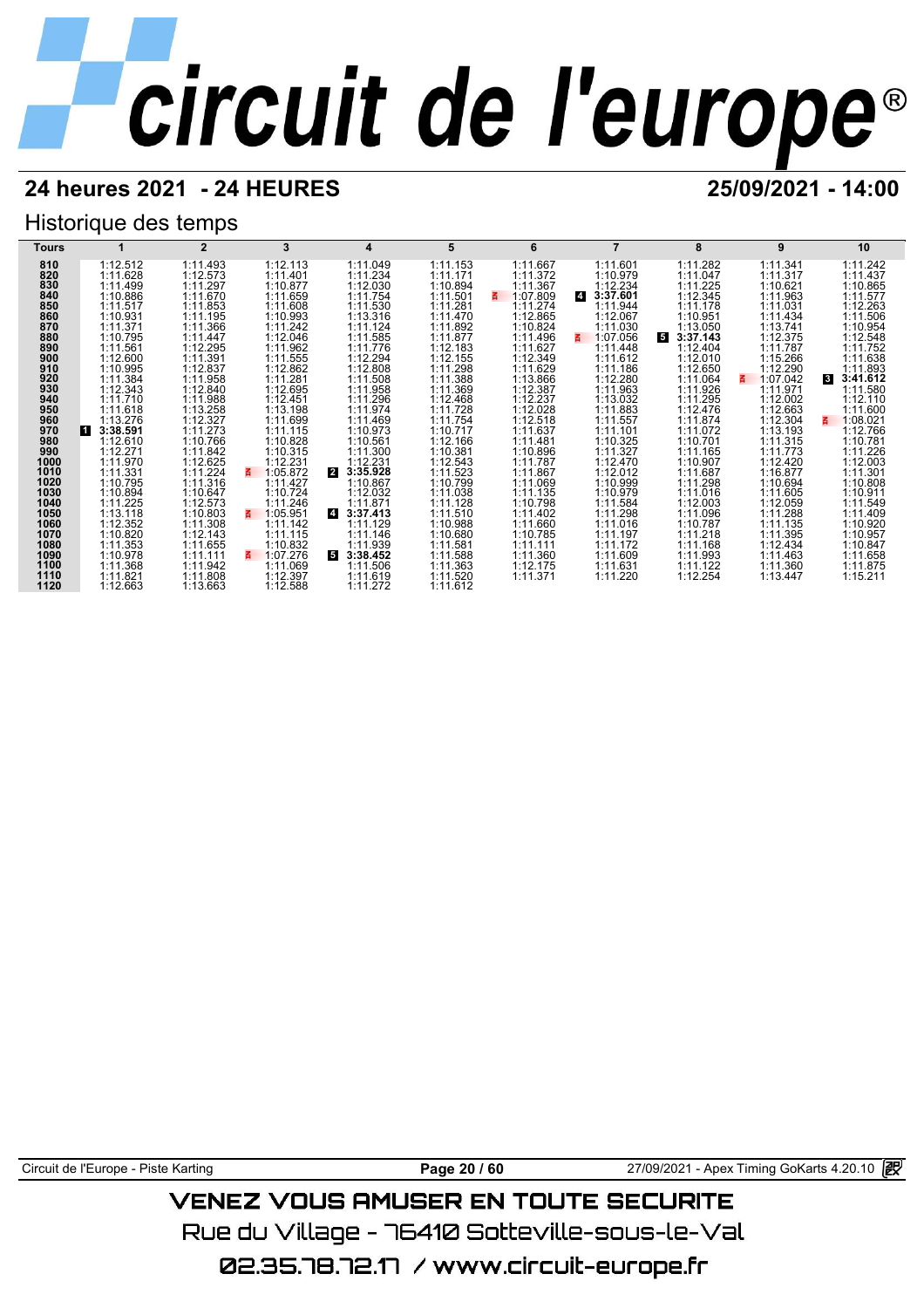Historique des temps

## **8 - LES GARAGISTES**

| <b>Tours</b>                                                                                                                                                                                                                                                                                                                                                                                                                                                                                 |                                                                                                                                                                                                                                                                                                                                                                                                                                                                                                                                                                                                                                                                                                                                                                                                                                                                                                                                                                                                      |                                                                                                                                                                                                                                                                                                                                                                                                                                                                                                                                                                                                                                                                                                                                                                                                                   |                                                                                                                                                                                                                                                                                                                                                                                                                                                                                                                                                                                                                                                                                                                                                                                                                                                                                                                                                    |                                                                                                                                                                                                                                                                                                                                                                                                                                                                                                                                                                                                                                                                                                                                                        |                                                                                                                                                                                                                                                                                                                                                                                                                                                                                                                                                                                                                                                                                                                                                                     |                                                                                                                                                                                                                                                                                                                                                                                                                                                                                                                                                                                                                                                                                                                                                                                                                                                                                                                                                                                           |                                                                                                                                                                                                                                                                                                                                                                                                                                                                                           |                                                                                                                                                                                                                                                                                                                                                                                                                                                                                                                                                                                                                                                                                                                                                                                                                                                                       |                                                                                                                                                                                                                                                                                                                                                                                                                                                                                                                                                                                                                                                                                                                                                                                                                              |                                                                                                                                                                                                                                                                                                                                                                                                                                                                                                                                                                                                                                                                                                                                                                                                                                                                                                                                |
|----------------------------------------------------------------------------------------------------------------------------------------------------------------------------------------------------------------------------------------------------------------------------------------------------------------------------------------------------------------------------------------------------------------------------------------------------------------------------------------------|------------------------------------------------------------------------------------------------------------------------------------------------------------------------------------------------------------------------------------------------------------------------------------------------------------------------------------------------------------------------------------------------------------------------------------------------------------------------------------------------------------------------------------------------------------------------------------------------------------------------------------------------------------------------------------------------------------------------------------------------------------------------------------------------------------------------------------------------------------------------------------------------------------------------------------------------------------------------------------------------------|-------------------------------------------------------------------------------------------------------------------------------------------------------------------------------------------------------------------------------------------------------------------------------------------------------------------------------------------------------------------------------------------------------------------------------------------------------------------------------------------------------------------------------------------------------------------------------------------------------------------------------------------------------------------------------------------------------------------------------------------------------------------------------------------------------------------|----------------------------------------------------------------------------------------------------------------------------------------------------------------------------------------------------------------------------------------------------------------------------------------------------------------------------------------------------------------------------------------------------------------------------------------------------------------------------------------------------------------------------------------------------------------------------------------------------------------------------------------------------------------------------------------------------------------------------------------------------------------------------------------------------------------------------------------------------------------------------------------------------------------------------------------------------|--------------------------------------------------------------------------------------------------------------------------------------------------------------------------------------------------------------------------------------------------------------------------------------------------------------------------------------------------------------------------------------------------------------------------------------------------------------------------------------------------------------------------------------------------------------------------------------------------------------------------------------------------------------------------------------------------------------------------------------------------------|---------------------------------------------------------------------------------------------------------------------------------------------------------------------------------------------------------------------------------------------------------------------------------------------------------------------------------------------------------------------------------------------------------------------------------------------------------------------------------------------------------------------------------------------------------------------------------------------------------------------------------------------------------------------------------------------------------------------------------------------------------------------|-------------------------------------------------------------------------------------------------------------------------------------------------------------------------------------------------------------------------------------------------------------------------------------------------------------------------------------------------------------------------------------------------------------------------------------------------------------------------------------------------------------------------------------------------------------------------------------------------------------------------------------------------------------------------------------------------------------------------------------------------------------------------------------------------------------------------------------------------------------------------------------------------------------------------------------------------------------------------------------------|-------------------------------------------------------------------------------------------------------------------------------------------------------------------------------------------------------------------------------------------------------------------------------------------------------------------------------------------------------------------------------------------------------------------------------------------------------------------------------------------|-----------------------------------------------------------------------------------------------------------------------------------------------------------------------------------------------------------------------------------------------------------------------------------------------------------------------------------------------------------------------------------------------------------------------------------------------------------------------------------------------------------------------------------------------------------------------------------------------------------------------------------------------------------------------------------------------------------------------------------------------------------------------------------------------------------------------------------------------------------------------|------------------------------------------------------------------------------------------------------------------------------------------------------------------------------------------------------------------------------------------------------------------------------------------------------------------------------------------------------------------------------------------------------------------------------------------------------------------------------------------------------------------------------------------------------------------------------------------------------------------------------------------------------------------------------------------------------------------------------------------------------------------------------------------------------------------------------|--------------------------------------------------------------------------------------------------------------------------------------------------------------------------------------------------------------------------------------------------------------------------------------------------------------------------------------------------------------------------------------------------------------------------------------------------------------------------------------------------------------------------------------------------------------------------------------------------------------------------------------------------------------------------------------------------------------------------------------------------------------------------------------------------------------------------------------------------------------------------------------------------------------------------------|
| 10<br>20<br>30<br>40<br>50<br>50<br>60<br>70<br>80<br>90<br>100<br>110<br>120<br>130<br>140<br>150<br>160<br>160<br>170<br>180<br>190<br>200<br>210<br>220<br>230<br>230<br>240<br>250<br>260<br>270<br>270<br>280<br>290<br>300<br>310<br>320<br>330<br>330<br>340<br>350<br>360<br>370<br>380<br>390<br>400<br>410<br>$\frac{420}{430}$<br>$\frac{430}{450}$<br>460<br>470<br>480<br>490<br>500<br>510<br>520<br>530<br>540<br>550<br>560<br>570<br>580<br>590<br>600<br>610<br>620<br>630 | $\mathbf{1}$<br>$5$ 1:21.725<br>1:10.245<br>$\begin{array}{r} 1:11.435 \\ 1:11.063 \\ 1:12.564 \\ 1:12.717 \end{array}$<br>$\begin{array}{r} 1:12.198 \\ 1:13.013 \\ 1:11.021 \\ 1:10.818 \\ 1:10.929 \end{array}$<br>1:11.431<br>1:10.719<br>1:10.719<br>1:10.911<br>1:11.069<br>1:11.454<br>1:12.528<br>1:12.506<br>1:13.532<br>1:12.409<br>$\overline{5}$ 1:13.387<br>1:11.019<br>1:10.555<br>$1:10.691$<br>$1:12.936$<br>$1:12.683$<br>$1:26.853$<br>$1:26.853$<br>1:26.858<br>1:32.464<br>1:32.464<br>1:32.464<br>1:32.464<br>1:14.155<br>1:11.546<br>1:11.932<br>1:11.932<br>3:54.75<br>1:11.932<br>3:14.56<br>1:11.932<br>3:14.56<br>1:14.55<br>2:54.75<br>1:11.932<br>3:14.55<br>$1:14.584$<br>$1:13.514$<br>$1:13.318$<br>$1:12.083$<br>1:11.238<br>$\begin{array}{c} 1:10.919 \\ 1:12.374 \\ 1:11.191 \\ 1:10.470 \end{array}$<br>1:11.667<br>1:05.398<br>1:13.129<br>1:12.148<br>1:12.148<br>1:11.294<br>1:11.786<br>1:11.717<br>1:11.717<br>1:11.717<br>1:11.717<br>1:11.717<br>1:12.020 | $\overline{2}$<br>1:12.542<br>1:11.762<br>1:11.762<br>1:11.800<br>1:11.800<br>1:11.920<br>1:11.351<br>1:11.950<br>1:12.418<br>1:11.562<br>1:11.562<br>1:11.562<br>$1:10.302$ $1:10.407$ $1:10.775$ $1:11.782$ $1:12.678$ $1:14.109$<br>1:14.1098<br>1:13.746<br>1:13.746<br>1:13.746<br>1:13.099<br>1:11.1572<br>1:10.551<br>1:13.900<br>1:12.959<br>1:31.275<br>1:31.98<br>1:31.13.275<br>$\begin{array}{c} 1.31.981 \\ 1.31.817 \\ 1.29.599 \\ 1.20.555 \end{array}$<br>1:14.519<br>1:11.596<br>1:13.168<br>1:12.390<br>1:12.409<br>1:13.202<br>1:17.549<br>1:14.480<br>1:15.369<br>1:13.371<br>1:11.193<br>1:11.188<br>1:11.188<br>1:11.384<br>1:10.868<br>$1:11.028$<br>6:27.102<br>6<br>1:12.360<br>$1:12.045$ $1:11.586$ $1:13.677$ $1:11.233$ $1:13.146$ $1:11.8524$<br>1:12.247<br>$\frac{2}{1}$ 1:07.714 | $\mathbf{3}$<br>1:12.495<br>1:11.064<br>1:11.099<br>1:12.462<br>$\begin{array}{rl} 1:12.838\\ 1:11.684\\ 1:11.670\\ 1:10.672\\ 1:11.442\\ 1:10.660\\ 1:10.767\\ 1:10.767\\ 1:10.767\\ 1:10.690\\ 1:11.2.234\\ 1:12.231\\ 1:12.073 \end{array}$<br>$\frac{1106.054}{1:13.649}$<br>$1:13.411$<br>$1:14.283$<br>$1:12.014$<br>$1:10.774$<br>$1:11.040$<br>$1:11.197$<br>$1:12.399$<br>$1:12.373$<br>$1:13.516$<br>$1:30.398$<br>1:31.040<br>1:32.545<br>1:26.436<br>1:19.560<br>1:12.733<br>1:14.789<br>1:10.949<br>1:11.782<br>1:11.782<br>1:11.782<br>1:11.789<br>1:11.593<br>1:11.44.205<br>1:11.44.205<br>1:11.490<br>1:11.490<br>1:11.490<br>1:11.490<br>1:11.490<br>1:11.490<br>1:10.980<br>$1:108.928$<br>$1:11.088$<br>$1:10.332$<br>$1:10.499$<br>$1:15.423$<br>$1:12.975$<br>$1:12.650$<br>$1:12.423$<br>$1:11.421$<br>$\begin{array}{r} 1:11.441 \\ 1:12.298 \\ 1:11.150 \\ 1:11.872 \\ 1:11.859 \\ \end{array}$<br>$4:12.503$<br>3:46.701 | $\overline{\mathbf{4}}$<br>1:11.009<br>1:10.648<br>$[ \begin{smallmatrix} 111.648 \\ 111.1207 \\ 111.207 \\ 111.258 \\ 111.258 \\ 111.258 \\ 1111.258 \\ 1111.258 \\ 1111.258 \\ 1111.351 \\ 1111.430 \\ 1111.430 \\ 1111.430 \\ 1111.430 \\ 1111.430 \\ 1111.414 \\ 1111.41 \\ 1111.416 \\ 1111.318 \\ 1111.80 \\ 1111.80 \\ 1111.80 \\ 1$<br>$[3.39.327]$ $[11.4/6]$ $[112.484]$ $[112.480]$ $[116.527]$ $[116.527]$ $[111.676]$ $[111.476]$ $[111.479]$ $[111.474]$ $[111.474]$ $[111.474]$ $[111.474]$<br>$3:41.743$<br>$1:11.656$<br>$1:11.656$<br>$1:12.406$<br>$1:12.406$<br>$1:12.428$<br>$1:12.428$<br>$1:11.413$<br>$1:12.997$<br>$1:11.2074$<br>$1:12.656$<br>$1:13.649$<br>$1:11.2613$<br>$1:12.313$<br>$1:12.358$<br>1:11.958<br>1:15.740 | 1 ALEXIS<br>5<br>1:11.067<br>1:10.639<br>$1:10.039$ $1:11.038$ $1:12.164$ $1:12.027$ $1:11.296$ $1:11.165$ $1:11.66$<br>1:11.540<br>$\frac{110.340}{1:10.823}$<br>1:10.823<br>1:11.802<br>1:11.331<br>$\frac{11.05.230}{1.11.908}$<br>1:11.574<br>1:11.574<br>1:12.2138<br>1:11.971<br>1:13.943<br>1:11.32468<br>1:11.954<br>1:11.954<br>1:11.2.305<br>1:11.3351<br>$\frac{1:13.351}{1:23.097}$<br>$1:23.0974$ $1:29.964$ $1:29.967$ $1:16.8470$ $1:11.645$ $1:11.2298$ $1:13.866$ $1:14.275$ $1:15.047$ $1:17.624$<br>1:17.628<br>В<br>$1:12.363$<br>$1:11.166$<br>$1:11.166$<br>$1:11.166$<br>$1:11.166$<br>$1:10.521$<br>$1:10.521$<br>$1:10.522$<br>$1:15.007$<br>$1:12.934$<br>$1:12.078$<br>$1:12.133$<br>$1:12.487$<br>3<br>1:12.487<br>1:12.141<br>1:16.455 | 2 DAMIEN<br>6<br>1:12.159<br>1:11.082<br>1:10.641<br>1:10.862<br>1:12.619<br>1:13.488<br>$1:12.482$<br>1:09.192<br>1:11.742<br>1:10.833<br>1:10.513<br>13:37.178<br>1:10.968<br>$1:10.968$<br>$1:10.395$<br>$1:10.395$<br>$3:36.985$<br>$1:11.968$<br>$1:11.9707$<br>$1:11.2.8143$<br>$1:11.2.3143$<br>$1:12.3143$<br>$1:12.343$<br>$1:12.343$<br>$1:12.343$<br>$1:12.343$<br>$1:12.349$<br>$1:29.497$<br>2 3:59.522<br>1:29.4939<br>1:31.029<br>1:31.029<br>1:4.444<br>1:14.444<br>1:14.3588<br>1:11.1551<br>1:12.0779<br>1:17.871<br>3:39.137<br>1:12.045<br>1:11.932<br>1:11.937<br>1:11.937<br>1:11.937<br>1:11.937<br>1:11.937<br>1:11.937<br>1:11.937<br>1:11.937<br>1:11.9<br>$1:11.904$<br>$1:11.450$<br>$1:11.450$<br>$1:11.540$<br>$1:10.723$<br>$1:10.537$<br>$1:11.3794$<br>$1:11.3794$<br>$1:11.3051$<br>$1:11.3051$<br>$1:11.301$<br>$1:11.301$<br>$1:11.301$<br>1:11.120<br>$\begin{array}{r}\n 1:12.942 \\  1:11.644 \\  1:12.195 \\  1:12.388\n \end{array}$<br>1:15.844 | <b>8 CHRISTOPHE</b><br>$\overline{7}$<br>1:12.738<br>1:11.155<br>$1:11.1998$<br>$1:10.593$<br>$1:13.330$<br>$1:11.484$<br>$1:11.609$<br>$3:39.530$<br>$1:11.7997$<br>$1:12.067$<br>$1:10.867$<br>$\mathbf{z}$<br>$\begin{array}{l} 1:11.331\\ 1:11.420\\ 1:11.310\\ 1:11.310\\ 1:11.679\\ 1:10.430\\ 1:10.822\\ 1:12.469\\ 1:11.622\\ 1:11.622\\ 1:11.622\\ 1:11.630\\ 1:11.251\\ 1:11.6362\\ 1:11.251\\ 1:11.652\\ 1:11.6362\\ 1:11.6362\\ 1:11.652\\ 1:11.652\\ 1:11.652\\$<br>1:14.109 | 4 RODNEY<br>8<br>1:11.782<br>1:11.600<br>$\begin{array}{r}\n 1:11.067 \\  - 1:08.824 \\  \hline\n 1:14.061\n \end{array}$<br>1:12.885<br>1:12.462<br>1:11.591<br>1:10.995<br>1:11.056<br>1:12.704<br>1:12.704<br>1:12.108 1:12.861<br>1:12.861<br>1:12.861<br>1:12.225<br>1:11.641<br>1:15.904<br>1:14.058<br>1:13.04<br>1:13.04<br>$1:13.043\n1:10.849\n1:10.667\n1:07.258\n1:12.275$<br>3.<br>1:12.190<br>1:20.845<br>$\begin{smallmatrix} 1.30.538\\ 1.29.240\\ 1.12.184\\ 1.15.726\\ 1.14.547\\ 1.14.547\\ 1.12.082\\ 1.11.2082\\ 1.11.887\\ 1.15.049\\ 1.13.561\\ 1.11.119\\ 1.11.463\\ \end{smallmatrix}$<br>11<br>$[ \begin{smallmatrix} 111.463\ 111.748\ 111.746\ 111.746\ 111.368\ 112.124\ 111.804\ 111.804\ 111.804\ 111.804\ 111.804\ 111.804\ 111.804\ 111.804\ 111.804\ 111.799\ 111.711\ 11.723\ 111.749\ 111.749\ 111.749\ 111.749\ 111.749\ 111.74$ | 5 EMRICK<br>9<br>1:11.530<br>1:11.234<br>1:10.693<br>1:12.107<br>1:11.748<br>1:11.568<br>1:11.568<br>1:11.565<br>1:11.203<br>1:12.745<br>1:11.203<br>1:12.745<br>$1:12.743$ $1:11.563$ $1:10.936$ $1:10.620$ $1:12.655$ $1:12.067$ $1:11.453$<br>$1:14.452$<br>$1:18.388$<br>$1:12.663$<br>$1:14.446\n1:10.546\n1:10.709\n1:10.824\n1:12.102\n1:12.102$<br>$\begin{smallmatrix} 1:13.283\\ 1:23.572\\ 1:33.467\\ 1:31.876\\ 1:29.038\\ 1:12.1906\\ 1:16.870\\ 1:11.516\\ 1:11.5176\\ 1:12.768\\ 1:13.948\\ 1:13.948\\ 1:16.753 \end{smallmatrix}$<br>$\mathbf{g}$<br>1:11.658<br>1:12.310<br>$1:10.817$<br>$1:11.452$<br>$1:12.628$<br>$1:10.644$<br>$1:10.725$<br>1:10.931<br>1:12.952<br>1:12.374<br>1:12.375<br>1:14.673<br>1:14.673<br>1:11.547<br>1:12.860<br>1:11.950<br>1:12.725<br>1:14.605<br>1:11.4065<br>1:14.605 | 6 FABIEN<br>10<br>1:11.549<br>1:11.203<br>1:10.564<br>1:12.440<br>1:12.632<br>1:12.049<br>1:11.085<br>1:11.800<br>1:10.682<br>1:11.583<br>1:13.208<br>1:10.692<br>1:10.657<br>1:10.273<br>$1:13.156$<br>$1:12.403$<br>$1:12.378$<br>$1:11.790$<br>$1:14.152$<br>1:13.966<br>1:12.523<br>$1:17.341$<br>$1:12.415$<br>$1:10.900$<br>$1:11.008$<br>$\overline{a}$<br>1:13.589<br>1:12.619<br>1:11.730<br>1:25.393<br>1:32.658<br>1:28.368<br>1:27.778<br>1:21.483<br>1:15.434<br>1:12.317<br>1:10.326<br>1:12.720<br>1:11.889<br>1:13.789<br>1:05.592<br>1:14.713<br>$1:15.761$<br>$1:13.957$<br>$1:12.150$<br>$1:11.047$<br>$\begin{array}{r} 1:11.840 \\ 1:11.612 \\ 1:12.247 \\ 1:10.608 \\ \hline \textbf{H0} \textbf{1} \textbf{1} \textbf{0} \end{array}$<br>1:10.560<br>1:12.772<br>$1:12.772$<br>$1:12.785$<br>$1:13.056$<br>$1:13.056$<br>$1:11.646$<br>$1:11.257$<br>$1:12.767$<br>$1:12.674$<br>$1:14.460$<br>1:14.460 |
|                                                                                                                                                                                                                                                                                                                                                                                                                                                                                              |                                                                                                                                                                                                                                                                                                                                                                                                                                                                                                                                                                                                                                                                                                                                                                                                                                                                                                                                                                                                      |                                                                                                                                                                                                                                                                                                                                                                                                                                                                                                                                                                                                                                                                                                                                                                                                                   |                                                                                                                                                                                                                                                                                                                                                                                                                                                                                                                                                                                                                                                                                                                                                                                                                                                                                                                                                    |                                                                                                                                                                                                                                                                                                                                                                                                                                                                                                                                                                                                                                                                                                                                                        |                                                                                                                                                                                                                                                                                                                                                                                                                                                                                                                                                                                                                                                                                                                                                                     |                                                                                                                                                                                                                                                                                                                                                                                                                                                                                                                                                                                                                                                                                                                                                                                                                                                                                                                                                                                           |                                                                                                                                                                                                                                                                                                                                                                                                                                                                                           |                                                                                                                                                                                                                                                                                                                                                                                                                                                                                                                                                                                                                                                                                                                                                                                                                                                                       |                                                                                                                                                                                                                                                                                                                                                                                                                                                                                                                                                                                                                                                                                                                                                                                                                              |                                                                                                                                                                                                                                                                                                                                                                                                                                                                                                                                                                                                                                                                                                                                                                                                                                                                                                                                |
| 640<br>650<br>660<br>670<br>680<br>690<br>700<br><b>710<br/>720<br/>730<br/>740<br/>750<br/>760</b><br>770<br>780<br>790<br>800                                                                                                                                                                                                                                                                                                                                                              | 1:14.886<br>1:20.643<br>1:13.917<br>1:12.497<br>1:11.043<br>1:11.336<br>1:12.225<br>1:13.479<br>1:12.671<br>$1:13.487$ $1:11.807$ $1:11.864$ $1:11.412$ $1:10.786$<br>1:10.944<br>1:11.393                                                                                                                                                                                                                                                                                                                                                                                                                                                                                                                                                                                                                                                                                                                                                                                                           | 1:14.821<br>1:20.107<br>$1:14.134$ $1:12.381$ $1:12.689$ $1:11.179$ $1:11.572$<br>1:11.887<br>1:12.520<br>1:12.628<br>1:13.350<br>1:13.350<br>1:12.006<br>1:11.752<br>1:08.251<br>1:11.356<br>1:10.727<br>1:12.632                                                                                                                                                                                                                                                                                                                                                                                                                                                                                                                                                                                                | 1:14.160<br>1:17.493<br>$1:15.212$ $1:11.582$ $1:11.134$ $1:10.712$ $1:11.049$ $1:14.933$<br>1:11.833<br>1:12.012<br>1:12.770<br>1:12.951<br>1:11.644<br>1:11.768<br>13:36.084<br>1:10.679<br>1:11.668<br>1:10.566                                                                                                                                                                                                                                                                                                                                                                                                                                                                                                                                                                                                                                                                                                                                 | 1:14.122<br>1:13.464<br>1:14.906<br>1:11.494<br>1:11.441<br>1:12.066<br>1:11.901<br>1:11.901<br>1:12.975<br>1:12.975<br>1:12.497<br>1:12.307<br>1:11.1654<br>1:11.149<br>1:11.149<br>1:11.149<br>1:11.043                                                                                                                                                                                                                                                                                                                                                                                                                                                                                                                                              | 1:13.937<br>1:13.449<br>$\begin{array}{r} 1:14.803 \\ 1:12.109 \\ 1:11.334 \\ 1:10.850 \\ 1:11.892 \end{array}$<br>1:11.814<br>1:12.719<br>1:14.616<br>3:37.167<br>$\overline{a}$<br>1:12.461<br>1:12.275<br>1:10.927<br>1:12.082<br>1:11.264<br>1:11.413                                                                                                                                                                                                                                                                                                                                                                                                                                                                                                           | 1:17.077<br>1:14.507<br>1:15.379<br>1:11.810<br>1:11.220<br>1:12.892<br>1:11.484<br>1:11.824<br>1:12.428<br>1:14.577<br>1:14.754<br>1:12.057<br>1:11.755<br>1:11.460<br>1:11.227<br>1:10.669<br>1:11.289                                                                                                                                                                                                                                                                                                                                                                                                                                                                                                                                                                                                                                                                                                                                                                                  | 1:13.563<br>1:14.492<br>1:14:492<br>1:16.319<br>1:10.752<br>1:12.320<br>1:07.762<br>$1:12.817$<br>1:12.804<br>1:13.650<br>1:11.951<br>1:11.894<br>1:11.242<br>1:11.242<br>1:11.894<br>1:11.134<br>1:10.962                                                                                                                                                                                                                                                                                | 1:14.088<br>1:14.572<br>1:13.498<br>$\frac{2}{1}$ 1:15.586<br>1:11.625<br>1:11.281<br>$\begin{array}{r}\n 1:11.917 \\  \hline\n 3:40.299 \\  1:13.060 \\  1:12.637\n \end{array}$<br>1:12.439<br>1:12.439<br>1:12.135<br>1:13.814<br>1:10.707<br>1:10.925<br>1:10.818<br>1:10.758                                                                                                                                                                                                                                                                                                                                                                                                                                                                                                                                                                                     | 1:14.253<br>1:14.199<br>$\begin{array}{r} 6 \ \ 1 \ \ 3:53.491 \ \ 1:11.169 \end{array}$<br>$1:11.443$ $1:12.129$ $1:13.691$ $1:12.144$ $1:12.590$ $1:13.6975$<br>$\begin{array}{c} 1:12.275 \\ 1:12.367 \\ 1:11.909 \end{array}$<br>$1:11.565$<br>$1:11.056$<br>$1:11.552$<br>1:11.996<br>1:10.377                                                                                                                                                                                                                                                                                                                                                                                                                                                                                                                          | 1:16.922<br>1:13.799<br>1:11.690<br>1:11.739<br>1:11.747<br>1:13.444<br>1:14.503<br>1:12.377<br>1:13.045<br>1:13.043<br>1:11.764<br>1:12.062<br>1:12.144<br>1:12.044<br>1:10.736<br>1:10.842<br>1:13.561                                                                                                                                                                                                                                                                                                                                                                                                                                                                                                                                                                                                                                                                                                                       |
|                                                                                                                                                                                                                                                                                                                                                                                                                                                                                              | Circuit de l'Europe - Piste Karting                                                                                                                                                                                                                                                                                                                                                                                                                                                                                                                                                                                                                                                                                                                                                                                                                                                                                                                                                                  |                                                                                                                                                                                                                                                                                                                                                                                                                                                                                                                                                                                                                                                                                                                                                                                                                   |                                                                                                                                                                                                                                                                                                                                                                                                                                                                                                                                                                                                                                                                                                                                                                                                                                                                                                                                                    |                                                                                                                                                                                                                                                                                                                                                                                                                                                                                                                                                                                                                                                                                                                                                        | Page 21 / 60                                                                                                                                                                                                                                                                                                                                                                                                                                                                                                                                                                                                                                                                                                                                                        |                                                                                                                                                                                                                                                                                                                                                                                                                                                                                                                                                                                                                                                                                                                                                                                                                                                                                                                                                                                           |                                                                                                                                                                                                                                                                                                                                                                                                                                                                                           | 27/09/2021 - Apex Timing GoKarts 4.20.10                                                                                                                                                                                                                                                                                                                                                                                                                                                                                                                                                                                                                                                                                                                                                                                                                              |                                                                                                                                                                                                                                                                                                                                                                                                                                                                                                                                                                                                                                                                                                                                                                                                                              | 毆                                                                                                                                                                                                                                                                                                                                                                                                                                                                                                                                                                                                                                                                                                                                                                                                                                                                                                                              |
|                                                                                                                                                                                                                                                                                                                                                                                                                                                                                              |                                                                                                                                                                                                                                                                                                                                                                                                                                                                                                                                                                                                                                                                                                                                                                                                                                                                                                                                                                                                      |                                                                                                                                                                                                                                                                                                                                                                                                                                                                                                                                                                                                                                                                                                                                                                                                                   |                                                                                                                                                                                                                                                                                                                                                                                                                                                                                                                                                                                                                                                                                                                                                                                                                                                                                                                                                    |                                                                                                                                                                                                                                                                                                                                                                                                                                                                                                                                                                                                                                                                                                                                                        |                                                                                                                                                                                                                                                                                                                                                                                                                                                                                                                                                                                                                                                                                                                                                                     |                                                                                                                                                                                                                                                                                                                                                                                                                                                                                                                                                                                                                                                                                                                                                                                                                                                                                                                                                                                           |                                                                                                                                                                                                                                                                                                                                                                                                                                                                                           |                                                                                                                                                                                                                                                                                                                                                                                                                                                                                                                                                                                                                                                                                                                                                                                                                                                                       |                                                                                                                                                                                                                                                                                                                                                                                                                                                                                                                                                                                                                                                                                                                                                                                                                              |                                                                                                                                                                                                                                                                                                                                                                                                                                                                                                                                                                                                                                                                                                                                                                                                                                                                                                                                |
|                                                                                                                                                                                                                                                                                                                                                                                                                                                                                              |                                                                                                                                                                                                                                                                                                                                                                                                                                                                                                                                                                                                                                                                                                                                                                                                                                                                                                                                                                                                      |                                                                                                                                                                                                                                                                                                                                                                                                                                                                                                                                                                                                                                                                                                                                                                                                                   |                                                                                                                                                                                                                                                                                                                                                                                                                                                                                                                                                                                                                                                                                                                                                                                                                                                                                                                                                    |                                                                                                                                                                                                                                                                                                                                                                                                                                                                                                                                                                                                                                                                                                                                                        | VENEZ VOLIE OMLIEED EN TOLITE EECLIDITE                                                                                                                                                                                                                                                                                                                                                                                                                                                                                                                                                                                                                                                                                                                             |                                                                                                                                                                                                                                                                                                                                                                                                                                                                                                                                                                                                                                                                                                                                                                                                                                                                                                                                                                                           |                                                                                                                                                                                                                                                                                                                                                                                                                                                                                           |                                                                                                                                                                                                                                                                                                                                                                                                                                                                                                                                                                                                                                                                                                                                                                                                                                                                       |                                                                                                                                                                                                                                                                                                                                                                                                                                                                                                                                                                                                                                                                                                                                                                                                                              |                                                                                                                                                                                                                                                                                                                                                                                                                                                                                                                                                                                                                                                                                                                                                                                                                                                                                                                                |

Rue du Village – 76410 Sotteville-sous-le-Val 02.35.78.72.17 / www.circuit-europe.fr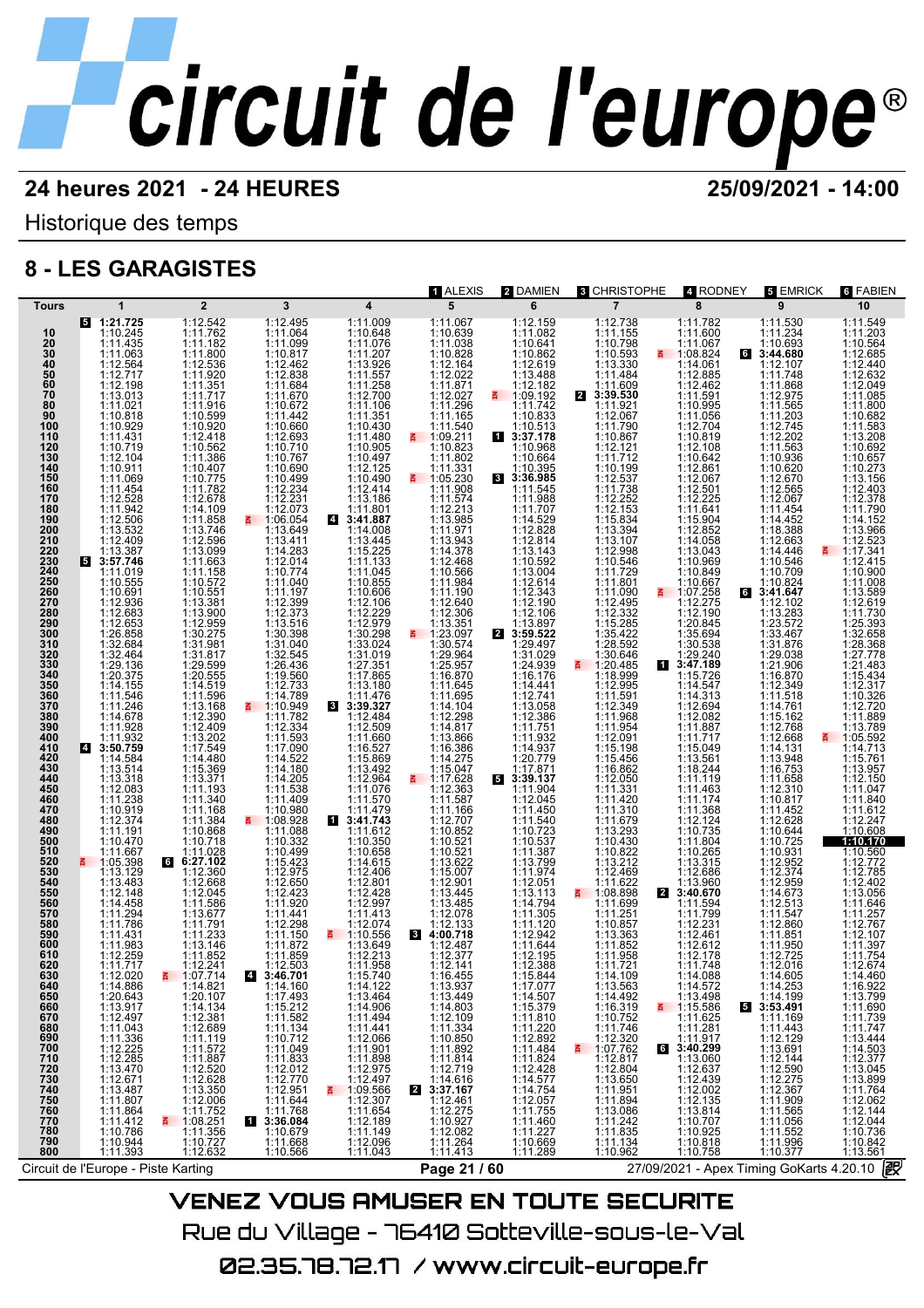## Historique des temps

| Tours        |                      | $\overline{2}$            | 3                    | 4                    | 5                    | 6                          |                          | 8                    | 9                    | 10                         |
|--------------|----------------------|---------------------------|----------------------|----------------------|----------------------|----------------------------|--------------------------|----------------------|----------------------|----------------------------|
| 810          | 1:07.248<br>3.       | 3<br>3:36.199             | 1:12.248             | 1:12.201             | 1:12.159             | 1:12.828                   | 1:12.301                 | 1:12.448             | 1:14.736             | 1:14.602                   |
| 820          | 1:12.478             | 1:11.905                  | 1:12.827             | 1:11.344             | 1:11.328             | 1:12.121                   | 1:12.074                 | 1:11.555             | 1:11.884             | 1:11.672                   |
| 830          | 1:11.350             | 1:11.775                  | 1:11.550             | 1:12.735             | 1:12.401             | 1:12.565                   | 1:12.028                 | 1:11.657             | 1:11.589             | 1:11.911                   |
| 840          | 1:10.926             | 1:10.979                  | 1:13.023             | 1:11.549             | 1:11.327             | 1:11.792                   | 1:11.929                 | 1:11.586             | 1:05.427             | 3:53.744<br>$\overline{4}$ |
| 850          | 1:13.914             | 1:15.794                  | 1:14.278             | 1:13.194             | 1:13.629             | 1:14.749                   | 1:13.238                 | 1:14.579             | 1:12.755             | 1:13.879                   |
| 860          | 1:12.915             | 1:13.550                  | 1:13.320             | 1:14.120             | 1:13.008             | 1:13.568                   | 1:13.336                 | 1:13.082             | 1:13.722             | 1:13.786                   |
| 870          | 1:12.742             | 1:13.299                  | 1:12.905             | 1:13.277             | 1:14.351             | 1:12.560<br>3.             | 5.<br>3:36.453           | 1:12.230             | 1:12.191             | 1:11.657                   |
| 880          | 1:11.105             | 1:11.396                  | 1:11.549             | 1:11.824             | 1:11.266             | 1:11.472                   | 1:11.353                 | 1:11.374             | 1:10.605             | 1:11.130                   |
| 890          | 1:11.634             | 1:11.474                  | 1:11.550             | 1:11.914             | 1:11.663             | 1:11.222                   | 1:11.853                 | 1:11.254             | 1:10.854             | 1:11.223                   |
| 900          | 1:11.806             | 1:11.866                  | 1:11.129             | 1:07.149<br>3.       | 3:41.536<br>6        | 1:12.336                   | 1:12.775                 | 1:11.887             | 1:12.538             | 1:12.267                   |
| 910          | 1:12.265             | 1:12.861                  | 1:12.480             | 1:12.433             | 1:12.532             | 1:12.327                   | 1:12.178                 | 1:12.596             | 1:12.181             | 1:12.579                   |
| 920          | 1:11.829             | 1:12.315                  | 1:12.136             | 1:12.076             | 1:13.034             | 1:13.289                   | 1:13.169                 | 1:13.493             | 1:11.924             | 1:12.005                   |
| 930          | 1:12.603             | 1:12.834                  | 1:12.372             | 1:12.456             | 1:11.714             | $\mathbf{3}$<br>3:35.789   | 1:12.587                 | 1:11.604             | 1:12.137             | 1:11.599                   |
| 940          | 1:11.376             | 1:12.440                  | 1:11.336             | 1:11.315             | 1:12.727             | 1:11.749                   | 1:11.559                 | 1:11.553             | 1:11.396             | 1:11.532                   |
| 950          | 1:11.982             | 1:12.560                  | 1:11.485             | 1:11.584             | 1:12.597             | 1:11.404                   | 1:10.976                 | 1:11.047             | 1:12.091             | 1:11.261                   |
| 960          | 1:11.315             | 1:11.257                  | 1:11.353             | 1:11.331             | 1:12.541             | 1:08.573                   | 11<br>3:37.739           | 1:11.736             | 1:11.250             | 1:10.954                   |
| 970          | 1:10.848             | 1:10.913                  | 1:10.829             | 1:11.066             | 1:12.684             | 1:11.463                   | 1:10.761                 | 1:10.997             | 1:11.161             | 1:11.183                   |
| 980          | 1:10.876             | 1:13.054                  | 1:11.497             | 1:11.360             | 1:11.073             | 1:10.691                   | 1:12.022                 | 1:11.289             | 1:11.330             | 1:11.047                   |
| 990          | 1:11.164             | 1:11.211                  | 1:11.139             | 1:11.254             | 1:11.057             | 1:10.928                   | 1:12.043                 | 1:13.479             | 1:11.011             | 1:11.212                   |
| 1000         | 1:11.510             | 1:10.853                  | 1:10.981             | 1:11.023             | 1:11.139             | 1:10.955                   | 1:10.858                 | 1:10.816             | 1:10.900             | 1:11.006                   |
| 1010         | 1:11.055             | 1:10.692                  | 1:10.955             | 1:10.839             | 1:05.963<br>3.       | 3:43.635<br>$\overline{4}$ | 1:16.832                 | 1:14.246             | 1:13.834             | 1:13.011                   |
| 1020         | 1:13.022<br>1:14.639 | 1:13.165                  | 1:18.780             | 1:12.842<br>1:11.513 | 1:14.795             | 1:15.227<br>1:11.122       | 1:15.217                 | 1:14.085<br>1:11.280 | 1:14.693<br>1:10.789 | 1:14.571<br>1:11.028       |
| 1030<br>1040 | 3.<br>1:11.279       | 5<br>3:39.551<br>1:11.627 | 1:12.041<br>1:11.102 | 1:11.389             | 1:12.433<br>1:11.393 | 1:10.831                   | 1:10.819<br>1:10.734     | 1:10.618             | 1:10.472             | 1:11.292                   |
| 1050         | 1:11.597             | 1:11.569                  | 1:11.669             | 1:10.679             | 1:10.394             | 1:11.290                   | 1:11.227                 | 1:11.098             | 1:10.870             | 1:11.016                   |
| 1060         | 1:11.319             | 1:11.281                  | 1:11.106             | 1:10.623             | 1:10.827             | 1:10.701                   | 1:10.724                 | 1:11.547             | 1:11.867             | 1:10.863                   |
| 1070         | 1:10.857             | 1:11.118                  | 1:10.779             | 1:11.308             | 1:11.889             | 1:06.350<br>3.             | $\mathbf{2}$<br>3:39.622 | 1:12.111             | 1:11.732             | 1:11.752                   |
| 1080         | 1:11.647             | 1:11.586                  | 1:11.449             | 1:11.709             | 1:11.341             | 1:11.404                   | 1:11.619                 | 1:12.063             | 1:11.691             | 1:12.337                   |
| 1090         | 1:11.761             | 1:11.152                  | 1:11.390             | 1:11.878             | 1:11.712             | 1:11.391                   | 1:11.841                 | 1:11.769             | 1:12.741             | 1:11.589                   |
| 1100         | 1:11.316             | 1:11.466                  | 1:11.856             | 1:11.593             | 1:11.752             | 1:11.691                   | 1:11.266                 | 1:12.730             | 1:12.047             | 1:11.895                   |
| 1110         | 1:11.359             | 1:11.433                  | 1:11.297             | 1:11.382             | 1:10.866             | 1:11.215                   | 1:11.051                 | 1:11.027             | 1:11.145             | 1:11.101                   |
| 1120         | 1:11.654             | 1:11.875                  | 1:11.150             |                      |                      |                            |                          |                      |                      |                            |

Circuit de l'Europe - Piste Karting **Page 22 / 60 Page 22 / 60** 27/09/2021 - Apex Timing GoKarts 4.20.10

## **VENEZ VOUS AMUSER EN TOUTE SECURITE**

Rue du Village – 76410 Sotteville-sous-le-Val

02.35.78.72.17 / www.circuit-europe.fr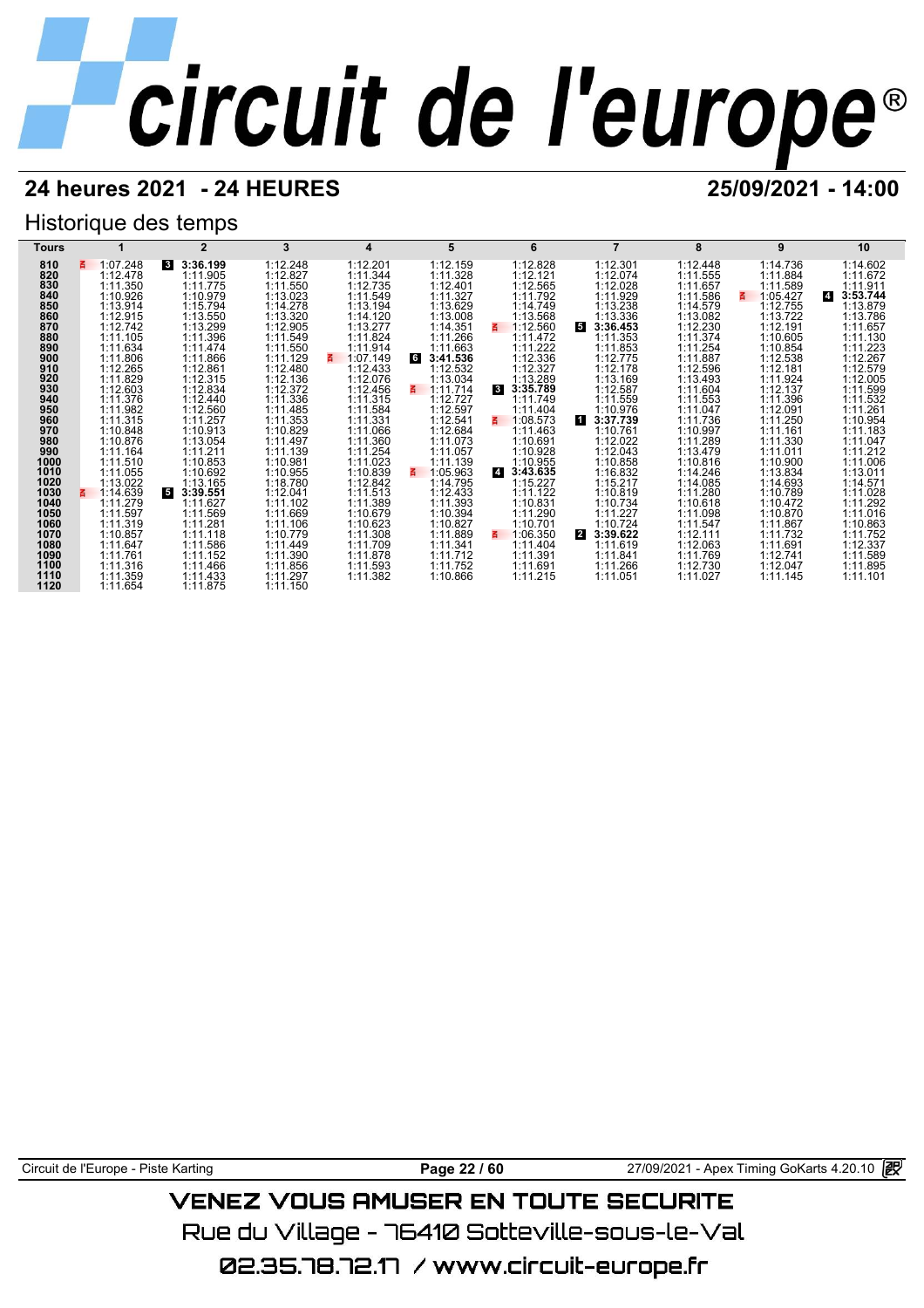LAURENT **2** THOMAS P **3** THOMAS B **4** EMMANUEL **5** MATHIAS

Historique des temps

## **32 - RACING STAGE 2**

| <b>Tours</b>                           | $\mathbf{1}$                                         | $\overline{2}$                                                                          | 3                                                                                                                                                      | $\overline{\mathbf{4}}$                                  | 5                                                  | --------<br>6                                                                                                | .<br>$\overline{7}$                                  | .v.v. .v u<br>8                                                                  | – דשר שיוויים<br>9                                                                                                   | ,,,,,,,,<br>10                                                                               |
|----------------------------------------|------------------------------------------------------|-----------------------------------------------------------------------------------------|--------------------------------------------------------------------------------------------------------------------------------------------------------|----------------------------------------------------------|----------------------------------------------------|--------------------------------------------------------------------------------------------------------------|------------------------------------------------------|----------------------------------------------------------------------------------|----------------------------------------------------------------------------------------------------------------------|----------------------------------------------------------------------------------------------|
| 10                                     | 2 1:17.244<br>1:10.845                               | 1:13.080<br>1:11.416                                                                    | 1:12.125<br>1:11.561                                                                                                                                   | 1:11.682<br>1:10.795                                     | 1:12.539<br>1:10.953                               | 1:12.409<br>1:11.118                                                                                         | 1:10.745<br>1:10.737                                 | 1:10.790<br>1:10.993                                                             | 1:11.078<br>1:10.728                                                                                                 | 1:10.767<br>1:10.879                                                                         |
| 20                                     | 1:10.678                                             | 1:11.288                                                                                | 1:11.541                                                                                                                                               | 1:11.325                                                 | 1:11.285                                           | 1:11.207                                                                                                     | 1:11.277                                             | 1:11.054                                                                         | 1:11.085                                                                                                             | 1:11.203                                                                                     |
| 30<br>40                               | 1:11.664<br>1:11.362                                 | 1:19.587<br>1:10.699                                                                    | 1:11.195<br>1:11.177                                                                                                                                   | 1:11.189<br>1:11.432                                     | 1:12.072<br>1:10.617                               | 1:12.142<br>1:18.190                                                                                         | 1:11.392<br>1:11.399                                 | 1:11.405<br>1:11.673                                                             | 1:11.409<br>$\frac{2}{5}$ 1:05.296                                                                                   | 1:11.632<br>3:37.972                                                                         |
| 50<br>60                               | 1:14.863<br>1:14.396                                 | 1:15.084<br>1:13.311                                                                    | 1:15.045                                                                                                                                               | 1:14.902<br>1:13.012                                     | 1:14.319                                           | 1:14.122                                                                                                     | 1:13.967<br>1:12.620                                 | 1:12.737                                                                         | 1:13.209<br>1:12.587                                                                                                 | 1:12.921<br>1:12.876                                                                         |
| 70<br>80                               | 1:12.444<br>1:12.102                                 | 1:11.803                                                                                | 1:12.733<br>1:12.638                                                                                                                                   | 1:12.404<br>1:12.385                                     | 1:12.842<br>1:12.999                               | 1:12.458<br>1:12.283<br>1:12.599                                                                             | 1:12.644                                             | 1:12.403<br>1:12.741<br>1:12.015                                                 | 1:12.189<br>1:12.987                                                                                                 | 1:12.240<br>1:12.891                                                                         |
| 90                                     | 1:12.285                                             | 1:13.163<br>1:12.528                                                                    | 1:12.060<br>1:12.364                                                                                                                                   | 1:12.762                                                 | $1:14.229$<br>1:09.638                             | 53:40.604                                                                                                    | 1:12.232<br>1:13.166                                 | 1:11.442                                                                         | 1:11.806                                                                                                             | 1:11.901                                                                                     |
| 100<br>110                             | 1:12.070<br>1:12.109                                 | 1:13.044<br>1:11.372                                                                    | 1:11.366<br>1:11.792                                                                                                                                   | 1:11.868<br>1:13.499                                     | 1:11.419<br>1:11.658                               | 1:12.221<br>1:12.032                                                                                         | 1:12.420<br>1:12.370                                 | 1:11.460<br>1:12.377                                                             | 1:12.931<br>1:12.436                                                                                                 | 1:13.161<br>1:11.412                                                                         |
| 120<br>130                             | 1:11.697<br>1:13.158                                 | 1:12.276<br>1:15.817                                                                    | 1:11.703<br>1:11.463                                                                                                                                   | 1:11.686<br>1:12.492                                     | 1:11.456<br>1:13.111                               | 1:10.890<br>1:11.576                                                                                         | 1:11.537<br>1:11.759                                 | 1:11.607<br>1:12.319                                                             | 1:12.337<br>1:11.573                                                                                                 | 1:11.850<br>1:13.098                                                                         |
| 140<br>150                             | $\frac{2}{5}$ 1:08.630<br>1:12.585                   | 8 3:39.961<br>1:13.505                                                                  | 1:14.112<br>1:12.950                                                                                                                                   | 1:14.882<br>1:13.391                                     | 1:13.438                                           | 1:13.147                                                                                                     | 1:12.690<br>1:12.555                                 | 1:13.411<br>1:12.741                                                             | 1:13.291<br>1:12.936                                                                                                 | 1:16.528<br>1:12.694                                                                         |
| 160                                    | 1:12.970                                             | 1:13.208                                                                                | 1:13.759                                                                                                                                               | 1:13.644                                                 | 1:13.370<br>1:13.201                               | 1:12.933<br>1:12.691                                                                                         | 1:13.021                                             | 1:16.140                                                                         | 1:14.843                                                                                                             | 1:14.244                                                                                     |
| 170<br>180                             | 1:14.350<br>1:12.424                                 | 1:18.991<br>1:12.594                                                                    | 1:11.904<br>1:13.960                                                                                                                                   | 1:11.941<br>1:11.988                                     | 1:12.323<br>1:12.628                               | 1:12.247<br>$\frac{2}{5}$ 1:09.048                                                                           | 1:11.965<br>4 3:38.744                               | 1:12.142<br>1:12.403                                                             | 1:12.622<br>1:12.233                                                                                                 | 1:12.211<br>1:12.523                                                                         |
| 190<br>200                             | 1:12.179<br>1:11.668                                 | 1:12.215<br>1:11.756                                                                    | 1:12.366<br>1:11.760                                                                                                                                   | 1:12.283<br>1:11.926                                     | 1:11.877<br>1:12.782                               | 1:12.180<br>1:12.645                                                                                         | 1:13.701<br>1:12.398                                 | 1:14.171<br>1:12.614                                                             | 1:14.130<br>1:11.565                                                                                                 | 1:12.073<br>1:12.016                                                                         |
| 210<br>220                             | 1:11.444<br>1:11.499                                 | 1:12.151<br>1:11.128                                                                    | 1:12.042<br>1:11.423                                                                                                                                   | 1:11.874<br>1:11.161                                     | 1:11.987<br>1:11.574                               | 1:11.603<br>1:11.833                                                                                         | 1:12.924                                             | 1:12.604<br>1:10.988                                                             | 1:12.089<br>1:11.393                                                                                                 | 1:11.731<br>1:11.477                                                                         |
| 230                                    | 1:11.802                                             | 1:12.852                                                                                | ₹ 1:07.997                                                                                                                                             | 3:37.904                                                 | 1:13.042                                           | 1:12.692                                                                                                     | $1:12.526$<br>1:12.551                               | 1:12.350                                                                         | 1:12.317                                                                                                             | 1:11.847                                                                                     |
| 240<br>250                             | 1:13.032<br>1:11.602                                 | 1:12.090<br>1:11.908                                                                    | 1:11.829<br>1:12.040                                                                                                                                   | 1:11.945<br>1:12.694                                     | 1:11.899<br>1:11.636                               | 1:12.320<br>1:11.814                                                                                         | 1:12.022<br>1:11.941                                 | 1:11.632<br>1:11.945                                                             | 1:11.682<br>1:12.265                                                                                                 | 1:12.057<br>1:11.890                                                                         |
| 260<br>270                             | 1:12.332<br>1:12.005                                 | 1:11.901<br>1:12.638                                                                    | 1:11.771<br>1:11.752                                                                                                                                   | 1:11.696<br>1:12.487                                     | 1:12.766<br>1:11.835                               | 1:14.839<br>1:11.626                                                                                         | 1:11.936<br>1:12.130                                 | 1:13.496<br>1:11.886                                                             | 1:13.863<br>1:11.952                                                                                                 | 1:13.415<br>₹ 1:06.284                                                                       |
| 280<br>290                             | 2 3:34.273<br>1:11.425                               | 1:12.035<br>1:11.331                                                                    | $\begin{array}{c} 1:11.961 \\ 1:12.267 \\ 1:29.878 \end{array}$                                                                                        | 1:11.452<br>1:12.124                                     | 1:11.902<br>1:11.937                               | 1:11.379<br>1:11.805                                                                                         | 1:11.399<br>1:11.824                                 | 1:11.361<br>1:13.769                                                             | 1:11.555<br>1:16.511                                                                                                 | 1:11.338<br><b>∄</b> 1:12.782                                                                |
| 300                                    | 3:49.703                                             | 1:34.445                                                                                | 1:34.261                                                                                                                                               | 1:29.554<br>1:31.397                                     | 1:28.458                                           | 1:32.067<br>1:30.151                                                                                         | 1:30.930<br>1:30.609                                 | 1:30.188                                                                         | 1:29.598                                                                                                             | 1:30.748                                                                                     |
| 310<br>320                             | 1:30.852<br>1:40.368                                 | 1:30.460<br>1:37.715                                                                    | 1:36.835                                                                                                                                               | 1:38.102                                                 | 1:30.182<br>1:36.377                               | 1:35.314                                                                                                     | 1:36.992                                             | 1:28.886<br>1:32.905                                                             | ₹ 1:21.662<br>1:34.159                                                                                               | 8 4:04.574<br>1:35.288                                                                       |
| 330<br>340                             | 1:35.365<br>1:24.520                                 | 1:30.540<br>$\frac{2}{1}$ 1:21.344                                                      | 1:30.700<br>3:46.119                                                                                                                                   | 1:29.567<br>1:24.981                                     | 1:34.502<br>1:27.347                               | 1:29.466<br>1:20.017                                                                                         | 1:28.968<br>1:18.534                                 | 1:27.019<br>1:20.283                                                             | 1:27.621<br>1:21.634                                                                                                 | 1:25.134<br>1:19.204                                                                         |
| 350<br>360                             | 1:18.201<br>1:12.645                                 | 1:18.828<br>1:14.639                                                                    | 1:18.216<br>1:13.772                                                                                                                                   | ₹ 1:14.507<br>1:13.496                                   | 3:39.425<br>1:14.435                               | 1:15.436<br>1:13.934                                                                                         | 1:14.844<br>1:14.303                                 | 1:15.024<br>1:14.364                                                             | 1:15.669<br>1:12.558                                                                                                 | 1:13.348<br>1:13.022                                                                         |
| 370<br>380                             | 1:12.326                                             | 1:12.436                                                                                | 1:13.124                                                                                                                                               | 1:11.790                                                 | 1:13.481                                           | 1:14.030                                                                                                     | 1:11.909                                             | 1:12.080                                                                         | 1:12.166                                                                                                             | 1:12.734                                                                                     |
| 390                                    | 1:12.312<br>1:12.793                                 | 1:11.681<br>1:13.807                                                                    | 1:13.391<br>1:12.509<br>1:13.650                                                                                                                       | 1:12.470<br>1:11.993<br>1:15.476                         | 1:12.555<br>1:11.714                               | 1:12.269<br>1:13.256<br>1:12.794                                                                             | 1:11.628<br>$1:11.742$<br>1:12.773                   | 1:12.634<br>1:12.123                                                             | 1:13.330<br>1:11.656                                                                                                 | 1:12.920<br>₹ 1:09.066                                                                       |
| 400<br>410                             | 4 3:42.510<br>1:13.281                               | 1:13.456<br>1:12.222                                                                    | 1:11.898<br>1:12.715                                                                                                                                   | 1:12.151                                                 | 1:12.791                                           | 1:12.176                                                                                                     |                                                      | 1:14.518<br>1:12.186                                                             | 1:13.598<br>1:13.435                                                                                                 | 1:13.713<br>1:12.227                                                                         |
| 420<br>430                             | 1:12.299<br>1:12.252                                 | 1:12.265<br>1:11.711                                                                    | 1:11.605                                                                                                                                               | 1:12.337<br>1:12.146                                     | 1:11.998<br>1:13.680<br>1:12.862                   | 1:12.287<br>1:12.622                                                                                         | 1:12.204<br>1:12.130<br>1:12.761                     | 1:12.497<br>1:12.475                                                             | 1:14.634<br>1:12.023                                                                                                 | 1:12.121<br>1:11.952                                                                         |
| 440<br>450                             | 1:12.773<br>1:12.557                                 | 1:12.596<br>1:12.318                                                                    | 1:12.743<br>1:12.561                                                                                                                                   | 1:12.035<br>1:12.240                                     | $1:12.248$<br>$1:13.115$                           | $\frac{2}{1}$ 1:09.644<br>1:13.075                                                                           | 13:38.632<br>1:12.931                                | 1:13.463<br>1:12.117                                                             | 1:13.386<br>1:13.411                                                                                                 | 1:12.888<br>1:13.131                                                                         |
| 460                                    | 1:12.339                                             | 1:13.287                                                                                | 1:13.129                                                                                                                                               | 1:12.312                                                 | 1:12.165                                           | 1:11.851                                                                                                     | 1:11.732                                             | 1:12.874                                                                         | 1:12.975                                                                                                             | 1:12.258                                                                                     |
| 470<br>480                             | 1:11.944<br>1:12.793                                 | 1:12.303<br>1:12.726                                                                    | 1:12.642<br>1:13.143                                                                                                                                   | 1:12.438<br>1:12.770                                     | 1:12.030<br>1:12.388                               | 1:13.053<br>1:12.397                                                                                         | 1:12.588<br>1:12.232                                 | 1:12.201<br>1:13.859                                                             | 1:13.265<br>1:16.438                                                                                                 | 1:12.668<br>1:12.895                                                                         |
| 490<br>500                             | 1:12.924<br>1:10.928                                 | 1:13.057<br>1:10.778                                                                    | ₹ 1:07.538<br>1:11.140                                                                                                                                 | $\mathbf{2}$<br>3:36.183<br>1:13.210                     | $1:11.474$<br>$1:11.296$<br>$1:11.441$             | 1:11.398<br>1:11.422                                                                                         | 1:13.132<br>1:11.981                                 | 1:13.464<br>1:11.661                                                             | 1:11.307                                                                                                             | 1:11.999<br>1:11.173                                                                         |
| 510<br>520                             | 1:11.151<br>1:11.308                                 | 1:11.217<br>1:11.366                                                                    | 1:11.324<br>1:11.440                                                                                                                                   | 1:12.384<br>1:11.744                                     |                                                    | 1:11.516<br>1:12.421                                                                                         | 1:11.385<br>1:12.932                                 | 1:11.730<br>1:12.207                                                             | 1:12.909<br>1:11.303                                                                                                 | 1:11.399<br>1:11.681                                                                         |
| 530<br>540                             | 1:12.001                                             | 1:11.948                                                                                | 1:11.179                                                                                                                                               | 1:11.212                                                 | 1:11.835<br>1:11.717                               | 1:11.363                                                                                                     | 1:11.663                                             | 1:11.885                                                                         | ₹ 1:07.072                                                                                                           | 5 6:39.064                                                                                   |
| 550                                    | 1:17.563<br>1:11.443                                 | 1:12.579<br>1:12.792                                                                    | 1:11.462<br>1:12.612                                                                                                                                   | 1:11.846<br>1:12.275                                     | 1:11.403<br>1:12.442                               | 1:11.884<br>1:12.323                                                                                         | 1:14.131<br>1:11.936                                 | 1:11.152<br>1:12.267                                                             | 1:14.969<br>1:11.552                                                                                                 | 1:11.894<br>1:13.156                                                                         |
| 560<br>570                             | 1:12.247<br>1:12.360                                 | 1:12.916<br>1:13.394                                                                    | 1:12.016<br>1:12.028                                                                                                                                   | 1:13.410<br>1:12.504                                     | 1:12.392<br>1:13.009                               | 1:13.448<br>1:11.694                                                                                         | 1:12.578<br>1:12.697                                 | 1:12.471<br>1:18.035                                                             | 1:11.593<br>1:11.688                                                                                                 | 1:12.040<br>1:11.506                                                                         |
| 580<br>590                             | 1:12.031<br>1:13.900                                 | 1:12.188<br>1:13.616                                                                    | $\frac{2}{1}$ 1:07.730                                                                                                                                 | 3:43.786<br>$\mathbf{3}$<br>1:14.221                     | 1:15.142                                           | 1:13.894<br>1:13.066                                                                                         | 1:14.186                                             | 1:13.589                                                                         | 1:16.009                                                                                                             | 1:13.781<br>1:15.621                                                                         |
| 600<br>610                             | 1:13.995<br>1:14.104                                 | 1:13.241<br>1:14.181                                                                    | 1:13.379<br>1:12.693<br>1:15.191                                                                                                                       | 1:12.435<br>1:15.700                                     | 1:15.278<br>1:12.606<br>1:15.318                   | 1:19.573<br>1:12.337                                                                                         | 1:13.148<br>1:13.733<br>1:12.531                     | 1:14.258<br>1:12.378<br>1:12.648                                                 | 1:15.461<br>1:12.757<br>1:13.969                                                                                     | 1:12.656<br>1:14.052                                                                         |
| 620                                    | 1:12.734                                             | 1:13.017                                                                                | 1:12.615                                                                                                                                               | 1:14.245                                                 | 1:15.726                                           | 1:13.637                                                                                                     | 1:13.285                                             | 1:13.246                                                                         | ■ 1:08.428                                                                                                           | 4 3:45.450                                                                                   |
| 630<br>640                             | 1:13.137                                             | 1:13.200<br>1:11.981                                                                    | 1:12.465                                                                                                                                               | 1:13.505<br>1:12.187                                     | 1:13.351<br>1:12.958                               | 1:12.573                                                                                                     | 1:15.403<br>1:12.324                                 | 1:11.655<br>1:12.591                                                             | 1:12.232<br>1:12.217                                                                                                 | 1:12.316<br>1:12.475                                                                         |
| 650<br>660<br>670                      | 1:12.272<br>1:12.203<br>1:12.355                     |                                                                                         |                                                                                                                                                        | 1:11.781<br>1:11.701                                     | $1:11.955$<br>1:11.580<br>3:38.676                 |                                                                                                              | $1:12.502$<br>$1:11.827$                             |                                                                                  | 1:11.709                                                                                                             |                                                                                              |
| 680                                    | 1:11.476                                             | $1:11.812$<br>$1:12.113$<br>$1:12.355$<br>$1:12.736$<br>$1:14.524$<br>$1:14.524$        | $1:12.282\n1:12.036\n1:11.402\n1:12.442\n1:13.124\n1:12.754\n1:14.742$                                                                                 | 1:07.464                                                 |                                                    | $1:12.355$<br>$1:12.353$<br>$1:11.545$<br>$1:13.263$<br>$1:12.098$<br>$1:12.098$<br>$1:11.758$               | 1:12.365                                             | 1:11.764<br>1:12.425<br>1:14.326<br>1:12.356<br>1:12.501<br>1:12.501             | $1:12.256$ $1:12.156$ $1:13.132$ $1:14.427$                                                                          | $1:12.685$ $1:13.335$ $1:12.141$ $1:12.892$ $1:12.794$ $1:11.748$                            |
| 690                                    | $1:11.918$<br>$1:12.321$<br>$1:12.549$               |                                                                                         |                                                                                                                                                        | 1:12.406<br>1:11.858<br>1:13.727                         | $1:12.189$<br>$1:11.947$<br>$1:11.914$             |                                                                                                              | 1:14.847<br>1:12.960<br>1:12.926                     |                                                                                  | 1:13.083                                                                                                             |                                                                                              |
|                                        |                                                      | 1:12.667                                                                                | 1:11.715                                                                                                                                               |                                                          |                                                    |                                                                                                              | 1:11.588                                             |                                                                                  |                                                                                                                      |                                                                                              |
| 700<br>710<br>720<br>730<br>740<br>740 | $1:11.836$<br>$1:11.968$<br>$1:10.985$<br>$1:11.234$ |                                                                                         |                                                                                                                                                        | 1:12.811<br><b>3:36.658</b><br>1:11.290<br>$\mathbf{z}$  |                                                    |                                                                                                              |                                                      |                                                                                  |                                                                                                                      |                                                                                              |
|                                        | 1:11.546                                             | $\begin{array}{c} 1:13.115 \\ 1:13.822 \\ 1:11.016 \\ 1:11.170 \\ 1:14.025 \end{array}$ |                                                                                                                                                        | 1:11.562<br>1:11.425                                     | $1:12.900\n1:11.723\n1:12.294\n1:11.249\n1:14.293$ |                                                                                                              | $1:11.508$<br>$1:13.238$<br>$1:11.395$<br>$1:10.964$ |                                                                                  |                                                                                                                      |                                                                                              |
| 750<br>760                             | 1:11.198                                             | 1:11.635                                                                                |                                                                                                                                                        |                                                          | 1:11.393<br>1:12.432<br>1:12.752                   |                                                                                                              | 3:37.657<br>5<br>1:11.916                            |                                                                                  |                                                                                                                      |                                                                                              |
| 770<br>780<br>790                      | 1:12.224<br>1:12.354                                 | 1:12.595<br>1:11.675                                                                    |                                                                                                                                                        |                                                          |                                                    | $1:11.758$<br>$1:11.658$<br>$1:13.888$<br>$1:13.849$<br>$1:11.151$<br>$1:06.820$<br>$1:14.069$<br>$1:11.808$ | 1:12.416                                             | 1:13.451<br>1:41.503<br>1:11.057<br>1:11.099<br>1:12.713<br>1:13.639<br>1:12.622 |                                                                                                                      |                                                                                              |
| 800                                    | 1:12.547<br>1:11.987                                 | $1:11.\overline{7}41$<br>1:11.790                                                       | $\begin{array}{r} 11.06643\\ \textbf{2} & 1.06643\\ 1:11.425\\ 1:13.630\\ 1:13.125\\ 1:12.077\\ 1:11.976\\ 1:12.077\\ 1:11.075\\ 1:12.993 \end{array}$ | 1:13.081<br>1:11.141<br>1:12.494<br>1:12.065<br>1:12.731 | 1:11.743<br>1:12.166                               | 1:11.846<br>1:12.071                                                                                         | 1:12.491<br>1:12.891                                 | 1:12.327                                                                         | 1:13.098<br>1:12.662<br>1:14.323<br>1:11.897<br>1:11.086<br>1:12.347<br>1:11.499<br>1:13.739<br>1:11.701<br>1:11.701 | 1.11.740<br>1.11.971<br>1.11.398<br>1.11.267<br>1.11.533<br>1.12.618<br>1.12.211<br>1.11.740 |
|                                        | Circuit de l'Europe - Piste Karting                  |                                                                                         |                                                                                                                                                        |                                                          | Page 23 / 60                                       |                                                                                                              |                                                      | 27/09/2021 - Apex Timing GoKarts 4.20.10 2                                       |                                                                                                                      |                                                                                              |
|                                        |                                                      |                                                                                         |                                                                                                                                                        |                                                          |                                                    |                                                                                                              | VENEZ VOUC OMLIGED EN TOUTE GECURITE                 |                                                                                  |                                                                                                                      |                                                                                              |

VENEZ VOUS AMUSER EN TOUTE SECURITE Rue du Village – 76410 Sotteville-sous-le-Val 02.35.78.72.17 / www.circuit-europe.fr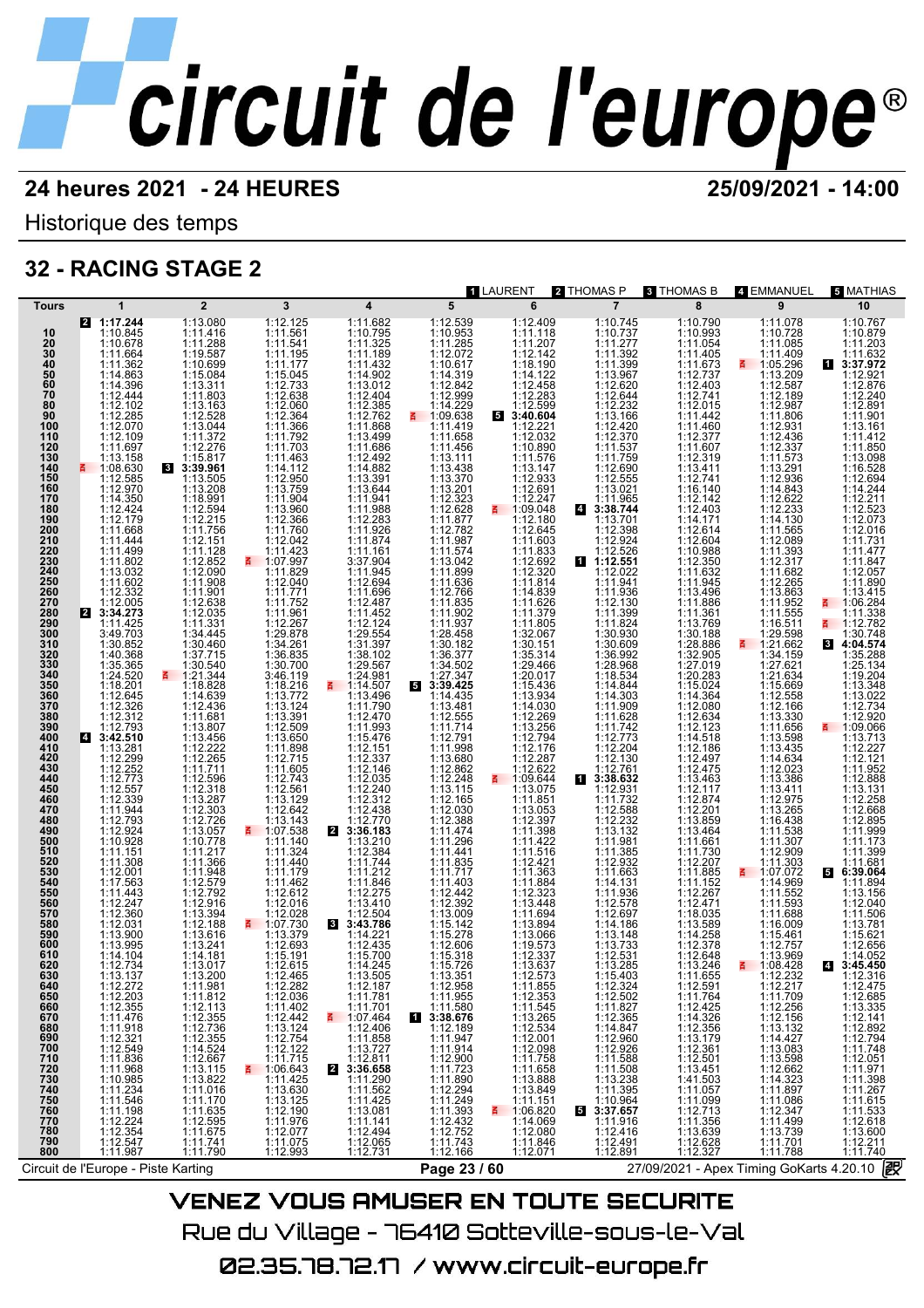## **24 heures 2021 - 24 HEURES 25/09/2021 - 14:00**

## Historique des temps



Circuit de l'Europe - Piste Karting **Page 24 / 60** 27/09/2021 - Apex Timing GoKarts 4.20.10 **P** 

## VENEZ VOUS AMUSER EN TOUTE SECURITE

Rue du Village – 76410 Sotteville-sous-le-Val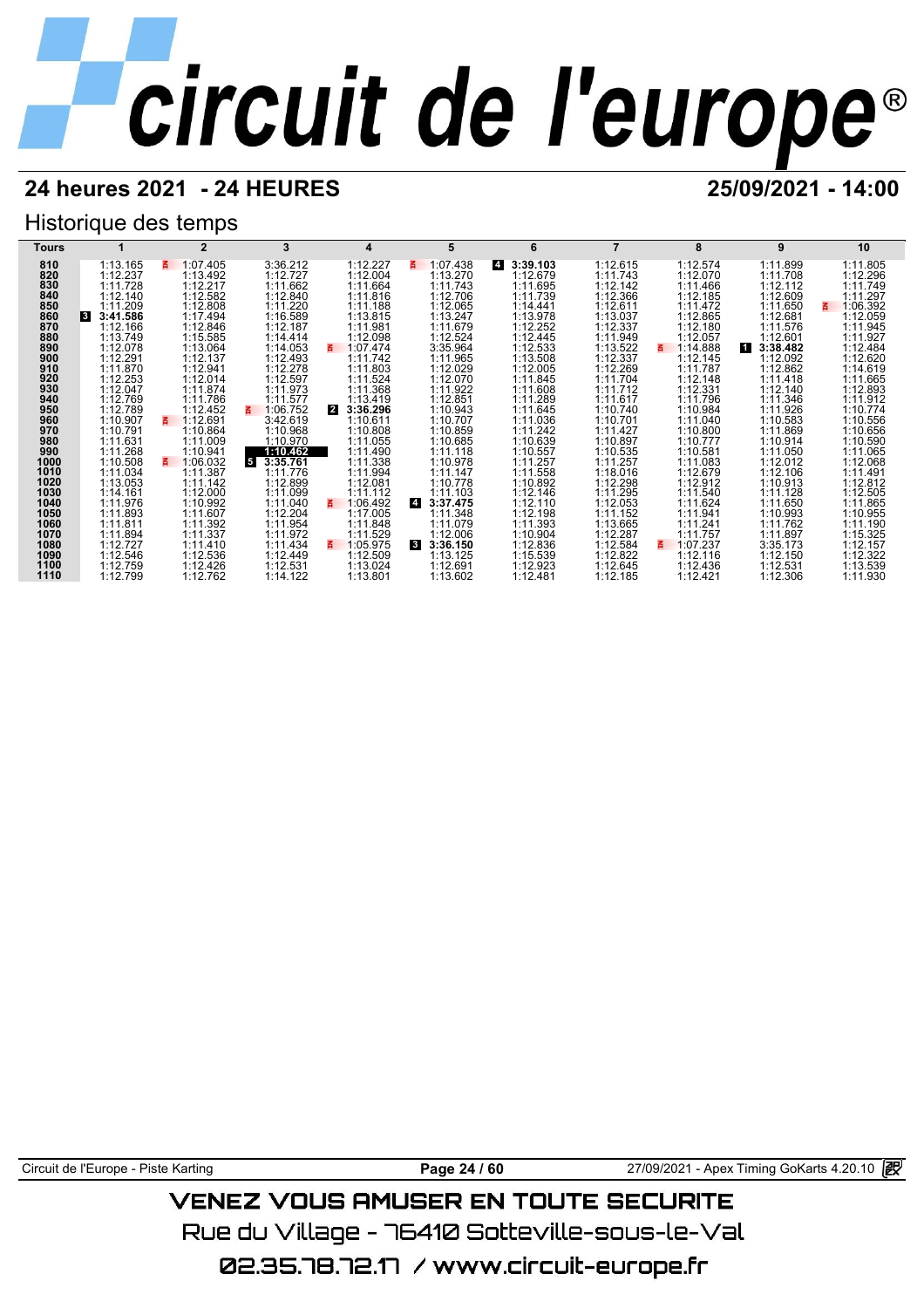Historique des temps

## **34 - TEAM VODKA REDBULL**

| Tours                                                                                                                                                                                                                                                                                                                                                                                                                                                     |                                                                                                                                                                                                                                                                                                                                                                                                                                                                                                                                                                                                                                                                                                                                                                                                                                                                                                        |                                                                                                                                                                                                                                                                                                                                                                                                                                                                                                                                                                                                                                                                                                                                                                                                                                                                                                                                      |                                                                                                                                                                                                                                                                                                                                                                                                                                                                                                                                                                                                                                                                                                                                                                                                                                                                  |                                                                                                                                                                                                                                                                                                                                                                                                                                                                                                                                                                                                                                                                                                                                                                                                                                                                                               |                                                                                                                                                                                                                                                                                                                                                                                                                                                                                                                                                                                                                                                                                                                                                                                                                                                                                                                                                                                                                       |                                                                                                                                                                                                                                                                                                                                                                                                                                                                                                                                                                                                                                                                                                                                                                                                                                                                                                                                                          |                                                                                                                                                                                                                                                                                                                                                                                                                                                                                                                                                                                                                                                                                                                                                                                                                                                                                                   |                                                                                                                                                                                                                                                                                                                                                                                                                                                                                                                                                                                                                                                                                                                                                                                                                                            |                                                                                                                                                                                                                                                                                                                                                                                                                                                                                                                                                                                                                                                                                                                                                                                                                                                                                                                   |                                                                                                                                                                                                                                                                                                                                                                                                                                                                                                                                                                                                                                                                                                                                                                                                                          |
|-----------------------------------------------------------------------------------------------------------------------------------------------------------------------------------------------------------------------------------------------------------------------------------------------------------------------------------------------------------------------------------------------------------------------------------------------------------|--------------------------------------------------------------------------------------------------------------------------------------------------------------------------------------------------------------------------------------------------------------------------------------------------------------------------------------------------------------------------------------------------------------------------------------------------------------------------------------------------------------------------------------------------------------------------------------------------------------------------------------------------------------------------------------------------------------------------------------------------------------------------------------------------------------------------------------------------------------------------------------------------------|--------------------------------------------------------------------------------------------------------------------------------------------------------------------------------------------------------------------------------------------------------------------------------------------------------------------------------------------------------------------------------------------------------------------------------------------------------------------------------------------------------------------------------------------------------------------------------------------------------------------------------------------------------------------------------------------------------------------------------------------------------------------------------------------------------------------------------------------------------------------------------------------------------------------------------------|------------------------------------------------------------------------------------------------------------------------------------------------------------------------------------------------------------------------------------------------------------------------------------------------------------------------------------------------------------------------------------------------------------------------------------------------------------------------------------------------------------------------------------------------------------------------------------------------------------------------------------------------------------------------------------------------------------------------------------------------------------------------------------------------------------------------------------------------------------------|-----------------------------------------------------------------------------------------------------------------------------------------------------------------------------------------------------------------------------------------------------------------------------------------------------------------------------------------------------------------------------------------------------------------------------------------------------------------------------------------------------------------------------------------------------------------------------------------------------------------------------------------------------------------------------------------------------------------------------------------------------------------------------------------------------------------------------------------------------------------------------------------------|-----------------------------------------------------------------------------------------------------------------------------------------------------------------------------------------------------------------------------------------------------------------------------------------------------------------------------------------------------------------------------------------------------------------------------------------------------------------------------------------------------------------------------------------------------------------------------------------------------------------------------------------------------------------------------------------------------------------------------------------------------------------------------------------------------------------------------------------------------------------------------------------------------------------------------------------------------------------------------------------------------------------------|----------------------------------------------------------------------------------------------------------------------------------------------------------------------------------------------------------------------------------------------------------------------------------------------------------------------------------------------------------------------------------------------------------------------------------------------------------------------------------------------------------------------------------------------------------------------------------------------------------------------------------------------------------------------------------------------------------------------------------------------------------------------------------------------------------------------------------------------------------------------------------------------------------------------------------------------------------|---------------------------------------------------------------------------------------------------------------------------------------------------------------------------------------------------------------------------------------------------------------------------------------------------------------------------------------------------------------------------------------------------------------------------------------------------------------------------------------------------------------------------------------------------------------------------------------------------------------------------------------------------------------------------------------------------------------------------------------------------------------------------------------------------------------------------------------------------------------------------------------------------|--------------------------------------------------------------------------------------------------------------------------------------------------------------------------------------------------------------------------------------------------------------------------------------------------------------------------------------------------------------------------------------------------------------------------------------------------------------------------------------------------------------------------------------------------------------------------------------------------------------------------------------------------------------------------------------------------------------------------------------------------------------------------------------------------------------------------------------------|-------------------------------------------------------------------------------------------------------------------------------------------------------------------------------------------------------------------------------------------------------------------------------------------------------------------------------------------------------------------------------------------------------------------------------------------------------------------------------------------------------------------------------------------------------------------------------------------------------------------------------------------------------------------------------------------------------------------------------------------------------------------------------------------------------------------------------------------------------------------------------------------------------------------|--------------------------------------------------------------------------------------------------------------------------------------------------------------------------------------------------------------------------------------------------------------------------------------------------------------------------------------------------------------------------------------------------------------------------------------------------------------------------------------------------------------------------------------------------------------------------------------------------------------------------------------------------------------------------------------------------------------------------------------------------------------------------------------------------------------------------|
| 10<br>20<br>30<br>40<br>50<br>50<br>60<br>70<br>80<br>90<br>100<br>110<br>120<br>130<br>140<br>150<br>160<br>170<br>180<br>190<br>200<br>210<br>220<br>230<br>240<br>250<br>260<br>270<br>280<br>290<br>300<br>310<br>320<br>320<br>330<br>340<br>350<br>360<br>370<br>380<br>390<br>400<br>410<br>420<br>430<br>440<br>450<br>460<br>470<br>480<br>490<br>500<br>510<br>520<br>540<br>550<br>560<br>570<br>580<br>590<br>600<br>610<br>620<br>630<br>640 | $\mathbf 1$<br>3 1:17.260<br>1:10.599<br>1:10.899<br>13:42.705<br>1:11.117<br>1:10.997<br>1:11.437<br>1:12.399<br>1:12.359<br>1:11.178<br>1:12.203<br>$1:29.904$<br>$1:11.544$<br>$1:12.248$<br>$1:13.821$<br>$\begin{array}{r} 1:12.608 \\ 1:10.990 \\ 1:14.833 \\ 1:12.149 \end{array}$<br>$1:14.312$<br>$1:31.049$<br>$1:11.647$<br>$1:10.553$<br>$1:11.689$<br>$1:11.234$<br>$1:11.234$<br>$1:11.268$<br>$1:11.269$<br>1:11.252<br>1:13.825<br>1:28.066<br>1:30.040<br>1:34.396<br>1:35.702<br>1:35.702<br>1:12.878<br>1:12.878<br>1:15.432<br>1:15.779<br>1:15.278<br>1:13.055<br>1:15.635<br>1:12.245<br>1:11.797<br>1:11.218<br>1:11.479<br>1:11.277<br>1:12.193<br>$\begin{array}{r} 1.12.180 \\ 1.13.280 \\ 1.11.682 \\ 1.11.685 \\ 1.12.828 \end{array}$<br>1:13.427<br>1:13.054<br>1:12.437<br>1:13.640<br>1:11.081<br>1:11.725<br>1:11.988<br>1:12.361<br>1:12.090<br>1:11.846<br>1:13.852 | $\overline{2}$<br>1:11.496<br>1:10.400<br>1:10.645<br>1:11.483<br>1:14.626<br>1:10.899<br>$\begin{array}{r} 1.11.673 \\ 1.11.673 \\ 1.12.267 \\ 1.12.833 \\ 1.12.482 \\ 1.12.482 \end{array}$<br>1:13.953<br>$1:11.647$ $1:12.367$ $1:11.123$ $1:11.539$<br>$\begin{array}{l} 111.539\\ 111.4201\\ 111.4203\\ 111.42054\\ 111.9554\\ 110.9384\\ 111.7787\\ 111.71.644\\ 111.4247\\ 111.4247\\ 111.4541\\ 111.4574\\ 112.5.738\\ 1133.110 \end{array}$<br>$1:30.718$<br>$1:33.110$<br>$1:26.347$<br>$1:18.745$<br>$1:14.905$<br>$1:12.667$<br>$1:13.824$<br>$1:14.762$<br>$1:14.762$<br>$1:15.880$<br>$1:12.472$<br>$1:11.201$<br>1:11.208<br>1:10.937<br>1:11.221<br>1:11.289<br>$1:12.113$<br>$1:13.306$<br>$1:11.939$<br>$1:11.477$<br>$1:12.620$<br>$1:12.123$<br>1:14.317<br>1:12.313<br>1:13.113<br>1:13.022<br>$\begin{array}{l} 1.19.022 \\ 1.11.869 \\ 1.12.651 \\ 1.12.052 \\ 1.12.023 \end{array}$<br>1:11.716<br>1:13.234 | 3<br>1:12.922<br>1:10.253<br>1:10.146<br>1:11.411<br>1:10.966<br>1:11.335<br>$1:12.991$<br>$1:12.416$<br>$1:11.482$<br>$1:12.240$<br>$1:11.551$<br>$1:13.156$<br>1:13.156<br>$\begin{array}{r} 1:11.582 \\ 1:11.862 \\ 1:11.223 \\ 1:12.051 \end{array}$<br>$\frac{2}{9}$ 1:13.312<br>1:13.657<br>1:11.924<br>8 3:35.997<br>1:11.347<br>1:10.835<br>1:10.739<br>1:10.944<br>1:12.388<br>1:10.681<br>$1:11.221$ $1:11.003$ $1:15.765$ $1:26.052$<br>$126.052$<br>$131.31692$<br>$132.244$<br>$125.594$<br>$117.852$<br>$1117.853$<br>$1117.3378$<br>$1117.31778$<br>$1111.2366$<br>$1111.2366$<br>$1111.236$<br>$1111.236$<br>$1111.236$<br>$1111.236$<br>$1111.739$<br>$1111.739$<br>1:11.732<br>1:12.2026<br>1:12.2026<br>1:13.626<br>1:12.733<br>1:11.587<br>1:14.741<br>1:13.329<br>1:12.297<br>1:12.297<br>1:12.297<br>1:12.297<br>1:12.483<br>1:12.784<br>5 | $\overline{\mathbf{4}}$<br>1:11.043<br>1:10.151<br>1:10.463<br>1:11.576<br>1:11.576<br>1:11.576<br>1:11.576<br>1:11.90<br>1:11.270<br>1:11.270<br>1:11.42<br>1:11.42<br>1:11.42<br>1:11.44<br>1:11.44<br>1:11.44<br>1:11.44<br>1:11.44<br>1:11.44<br>1:11.270<br>1:10.874<br>1:10.928<br>53:45.755<br>1:12.513<br>1:11.705<br>$1:11.703\n1:11.831\n1:10.850\n1:11.062\n1:10.364\n1:11.411\n1:14.410$<br>1:11.569<br>■ 1:11.779<br>1:14.111<br>1:30.906<br>$\begin{array}{l} 1.30.817\\ 1.33.162\\ 1.24.729\\ 1.18.879\\ 1.15.193\\ 1.13.248\\ 1.13.168\\ 1.13.781\\ 1.13.781\\ 1.13.781\\ 1.13.065\\ 1.15.452\\ 1.13.200\\ 1.10.989\\ \end{array}$<br>1:11.260<br>13:45.869<br>1:12.110<br>1:11.361<br>1:11.604<br>1:11.589<br>1:14.580<br>$1:14.580$<br>$1:12.483$<br>$1:12.483$<br>$1:14.752$<br>$1:11.707$<br>$1:12.633$<br>$1:13.030$<br>$1:12.480$<br>$1:14.423$<br>1:12.571<br>1:12.409 | 1 STEPHANE<br>5<br>1:10.788<br>1:10.425<br>$\begin{array}{r} 1111165 \\ 1111324 \\ 113368 \end{array}$<br>1:11.075<br>1:11.165<br>1:18.113<br>1:11.478<br>$1:12.117$ $1:14.306$ $1:11.414$ $3:46.447$<br>1:11.010<br>$1:11.108$<br>$1:11.108$<br>$1:11.108$<br>$1:12.204$<br>$1:13.537$<br>$1:11.332$<br>$1:11.344$<br>$1:10.670$<br>$1:10.359$<br>$\frac{11.06.829}{1.11.203}$<br>1:11.673<br>1:11.673<br><b>1:12.518</b><br><b>1:32.953</b><br>1:30.753<br>1:30.753<br>1:30.753<br>1:30.753<br>1:30.753<br>1:30.753<br>1:14.224<br>1:114.224<br>1:114.224<br>1:114.224<br>1:114.224<br>1:114.224<br>1:114.224<br>1:114.28<br>1:114.28<br>1:114.28<br>1:114.28<br>1:114.28<br>1<br>$\frac{111.345}{111.439}$<br>1:11.439<br>1:11.192<br>1:11.684<br>$\begin{array}{r} 1:11.962 \\ 1:12.680 \\ 1:12.785 \\ 1:11.586 \\ 1:11.743 \end{array}$<br><b>∄</b> 1:09.152<br>1:11.896<br>$1:11.897$<br>$1:13.779$<br>$1:13.799$<br>$1:13.620$<br>$1:15.292$<br>$1:13.237$<br>$1:11.943$<br>$1:12.401$<br>1:12.401<br>1:11.534 | 2 JULIEN<br>6<br>1:10.694<br>1:10.499<br>1:10.294<br>1:15.304<br>1:10.578<br>1:11.764<br>$\frac{11.09.940}{1.11.660}$<br>$1:12.547$<br>$1:12.342$<br>$1:12.604$<br>1:11.492<br>1:11.827<br>$1:11.827$<br>$1:11.762$<br>$1:11.752$<br>$1:11.433$<br>$1:13.097$<br>$1:12.899$<br>$1:13.669$<br>$1:11.750$<br>$1:11.799$<br>$1:11.638$ $1:10.870$ $3:41.027$ $1:11.101$<br>1:11.076<br>$\begin{array}{r} 1:11.418 \\ 1:12.456 \\ 1:20.255 \\ 1:31.239 \end{array}$<br>$1:31.239$<br>$1:30.097$<br>$1:23.444$<br>$1:14.972$<br>$1:14.972$<br>$1:14.974$<br>$1:14.974$<br>$1:12.334$<br>$1:12.334$<br>$1:12.304$<br>$1:12.304$<br>$1:12.304$<br>$1:12.304$<br>$1:11.230$<br>1:11.928<br>1:11.587<br>1:13.366<br>1:11.937<br>$1:12.387$<br>$1:11.874$<br>$6:23.074$<br>1:12.470<br>1:12.221<br>1:12.506<br>1:12.094<br>1:11.579<br>1:11.579<br>$\begin{array}{c} 1:13.469 \\ 1:11.897 \\ 1:11.998 \\ 1:11.714 \end{array}$<br>1:12.106<br>1:14.078<br>1:14.539 | <b>8 VALENTIN</b><br>$\overline{7}$<br>1:10.561<br>1:10.307<br>1:11.836<br>1:11.179<br>1:11.195<br>1:10.982<br>4 3:56.648<br>1:11.721<br>$\frac{1:11.298}{1:06.716}$<br>1:12.118<br>1:12.069<br>1:13.107330<br>1:13.108330<br>1:11.5894<br>1:11.5832<br>1:11.5632<br>1:12.3224<br>1:11.03225<br>1:11.0324<br>1:11.034<br>1:11.034<br>1:11.032<br>1:11.032<br>1:11.032<br>1:11.032<br>1:11.032<br>1:11.032<br>1:11.032<br>1:11.032<br>1:11.032<br>1:11.032<br>1:11.032<br>1:11.032<br>1:<br>1:25.160<br>E.<br>$1:24.245$<br>$1:20.713$<br>$1:13.535$<br>$1:16.898$<br>1:12.579<br>1:12.199<br>$1:13.010$<br>1:13.086<br>1:13.256<br>1:11.535<br>1:11.535<br>1:11.535<br>1:11.535<br>1:11.196<br>1:12.168<br>1:11.865<br>1:11.616<br>1:12.463<br>1:12.401<br>1:12.062<br>1:13.158<br>1:13.097<br>1:13.500<br>1:11.625<br>1:12.452<br>$\frac{115.918}{1:15.163}$<br>1:13.424<br>1:12.202<br>1:13.712 | 4 FREDERIC<br>8<br>1:10.227<br>1:10.408<br>1:10.756<br>1:11.009<br>1:11.757<br>$\begin{array}{c} 1.11.737 \\ 1.11.132 \\ 1.12.163 \\ 1.11.810 \\ 1.11.208 \\ \textbf{3:36.933} \end{array}$<br>2<br>1:10.939<br>1:13.196<br>$1:11.473$<br>$1:12.213$<br>$1:10.822$<br>1:12.903<br>1:11.225<br>1:13.273<br>1:13.900<br>1:44.748<br>1:10.974<br>$1:10.944$ $1:11.051$ $1:11.347$ $1:11.567$<br>$1:11.801$ $1:12.605$ $1:23.619$ $1:30.622$ $1:38.134$<br>$\mathbf{2}$<br>$1:38.136$ $1:17.594$ $1:14.485$ $1:12.292$ $1:12.514$ $1:12.788$ $1:12.509$ $1:13.519$ $1:11.781$ $1:11.744$<br>1:11.194<br>1:11.275<br>1:12.277<br>1:13.739<br>$1:11.310$<br>$1:11.310$<br>$1:12.533$<br>$1:12.076$<br>$1:13.726$<br>$1:12.266$<br>$1:13.555$<br>$1:12.949$<br>$1:11.539$<br>1:12.683<br>1:12.798<br>1:11.546<br>1:11.738<br>1:11.674<br>1:13.843 | ឆ THOMAS<br>9<br>1:10.374<br>1:10.718<br>$\begin{array}{c} 1101110 \\ 1111264 \\ 110.777 \\ 111.784 \end{array}$<br>1:11.331<br>1:12.077<br>1:12.07<br>1:11.250<br>1:12.564<br>1:12.061<br>1:11.760<br>$1:13.441$<br>$1:13.670$<br>$1:11.891$<br>$1:11.273$<br>$1:12.949$<br>1:12.474<br>$1:14.153$<br>$1:15.451$<br>$1:10.883$<br>1:10.777<br>$1:10.855$<br>$1:11.234$<br>$1:11.895$<br>$1:11.792$<br>$1:11.206$<br>$1:17.567$<br>1:12.445<br>1:27.406<br>1:30.810<br>1:37.891<br>1:31.705<br>1:20.478<br>1:13.604<br>1:16.357<br>1:17.023<br>53:49.898<br>1:14.751<br>1:13.648<br>1:12.262<br>1:14.278<br>1:11.493<br>1:11.439<br>1:11.648<br>1:13.997<br>1:12.959<br>$1:11.485$<br>$1:11.487$<br>$1:13.309$<br>$1:11.695$<br>$1:12.142$<br>$1:12.361$<br>₹ 1:09.160<br>1:11.533<br>1:14.152<br>$\begin{array}{r} 1.14.132 \\ 1.12.995 \\ 1.13.077 \\ 1.12.493 \\ 1.11.098 \end{array}$<br>1:13.089<br>1:14.396 | 6 NICOLAS<br>10<br>1:10.418<br>1:10.664<br>₹ 1:05.766<br>1:11.801<br>1:11.089<br>1:11.563<br>1:12.501<br>1:11.595<br>1:11.543<br>1:12.293<br>1:12.919<br>1:11.741<br>1:11.770<br>1:12.229<br>1:12.226<br>1:10.978<br>1:12.445<br>1:12.029<br>1:14.404<br>1:12.069<br>1:12.072<br>1:10.856<br>1:11.329<br>1:11.386<br>1:12.030<br>1:11.782<br>1:12.027<br>1:11.607<br>1:14.286<br>1:33.860<br>1:30.011<br>1:34.958<br>1:29.681<br>1:20.531<br>63:52.374<br>1:15.594<br>1:14.526<br>1:12.783<br>1:15.784<br>1:13.011<br>1:14.017<br>1:12.461<br>1:11.321<br>1:11.356<br>1:11.097<br>1:11.237<br>1:11.003<br>1:12.451<br>1:12.304<br>$1:11.194$<br>$1:12.032$<br>1:13.497<br>1:11.832<br>1:12.372<br>1:11.900<br>2 3:42.613<br>1:13.229<br>1:12.310<br>1:12.295<br>1:13.082<br>1:12.965<br>1:12.316<br>1:12.819<br>1:12.934 |
|                                                                                                                                                                                                                                                                                                                                                                                                                                                           |                                                                                                                                                                                                                                                                                                                                                                                                                                                                                                                                                                                                                                                                                                                                                                                                                                                                                                        |                                                                                                                                                                                                                                                                                                                                                                                                                                                                                                                                                                                                                                                                                                                                                                                                                                                                                                                                      |                                                                                                                                                                                                                                                                                                                                                                                                                                                                                                                                                                                                                                                                                                                                                                                                                                                                  |                                                                                                                                                                                                                                                                                                                                                                                                                                                                                                                                                                                                                                                                                                                                                                                                                                                                                               |                                                                                                                                                                                                                                                                                                                                                                                                                                                                                                                                                                                                                                                                                                                                                                                                                                                                                                                                                                                                                       |                                                                                                                                                                                                                                                                                                                                                                                                                                                                                                                                                                                                                                                                                                                                                                                                                                                                                                                                                          |                                                                                                                                                                                                                                                                                                                                                                                                                                                                                                                                                                                                                                                                                                                                                                                                                                                                                                   |                                                                                                                                                                                                                                                                                                                                                                                                                                                                                                                                                                                                                                                                                                                                                                                                                                            |                                                                                                                                                                                                                                                                                                                                                                                                                                                                                                                                                                                                                                                                                                                                                                                                                                                                                                                   |                                                                                                                                                                                                                                                                                                                                                                                                                                                                                                                                                                                                                                                                                                                                                                                                                          |
| 650<br>660<br>670<br>680<br>690<br>700<br><b>710<br/>720<br/>730<br/>740<br/>750<br/>760</b><br>770<br>780<br>790                                                                                                                                                                                                                                                                                                                                         | 1:12.874<br>1:13.454<br>$\begin{array}{r} 1:13.571 \\ 1:15.327 \\ 1:13.364 \\ 1:11.642 \\ 1:10.653 \end{array}$<br>$1:11.120$<br>$1:11.727$<br>3:42.712<br>И<br>1:12.770<br>1:12.073<br>1:12.229<br>1:12.955<br>1:11.370<br>1:13.028<br>1:11.423                                                                                                                                                                                                                                                                                                                                                                                                                                                                                                                                                                                                                                                       | 1:12.356<br>1:17.428<br>$1:13.845$ $1:12.614$ $1:13.864$ $1:10.747$ $1:11.893$<br>1:10.904<br>$1:12.840$<br>$1:12.060$<br>$1:12.615$<br>$1:11.687$<br>$1:13.465$ $1:11.563$ $1:11.767$ $1:11.741$                                                                                                                                                                                                                                                                                                                                                                                                                                                                                                                                                                                                                                                                                                                                    | $\frac{2}{1}$ 1:13.257<br>1:14.095<br>1:13.137<br>$\begin{array}{r}\n 1.15.137 \\  1.12.449 \\  \hline\n 4.109.142 \\  1.10.961 \\  1.10.721\n \end{array}$<br>1:11.391<br>1:10.696<br>1:12.771<br>1:12.094<br>1:11.276<br>1:11.405<br>3:47.036<br>1:11.528<br>1:12.698<br>1:12.053                                                                                                                                                                                                                                                                                                                                                                                                                                                                                                                                                                              | <b>3:41.534</b><br>1:16.531<br>$1:12.101$<br>1:15.005<br>3:39.339<br>1:11.457<br>1:11.700<br>1:11.700<br>1:11.254<br>1:12.407<br>1:12.407<br>1:11.529<br>1:11.205<br>1:12.440<br>1:12.440<br>1:12.724                                                                                                                                                                                                                                                                                                                                                                                                                                                                                                                                                                                                                                                                                         | 1:17.754<br>1:13.822<br>$1:12.373$ $1:14.183$ $1:12.485$ $1:10.765$ $1:10.704$<br>$1:10.704$<br>$1:11.735$<br>$1:14.393$<br>$1:11.782$<br>$1:11.947$<br>$1:12.375$<br>$1:11.814$<br>$1:11.849$<br>1:11.380<br>1:11.672                                                                                                                                                                                                                                                                                                                                                                                                                                                                                                                                                                                                                                                                                                                                                                                                | 1:14.408<br>1:12.063<br>1:13.030<br>1:12.024<br>1:11.234<br>1:11.700<br>$1:10.937$<br>$1:11.028$<br>$1:13.512$<br>$1:11.812$ $1:11.696$ $1:11.558$ $1:12.229$ $1:14.375$<br>1:11.775<br>1:11.230<br>1:11.654                                                                                                                                                                                                                                                                                                                                                                                                                                                                                                                                                                                                                                                                                                                                             | 1:13.477<br>1:23.864<br>$\begin{array}{r} 1.23.388 \\ 1.12.423 \\ 1.11.284 \\ 1.12.250 \\ 1.11.834 \\ \end{array}$<br>$1:10.334\n1:10.870\n1:12.388\n1:12.969\n1:11.728\n1:11.728\n1:12.556\n1:11.304\n1:11.304$<br>1:11.306<br>1:11.327                                                                                                                                                                                                                                                                                                                                                                                                                                                                                                                                                                                                                                                          | 1:13.882<br>$1:12.414$ $1:12.791$ $1:11.1084$ $1:11.084$<br>1:11.192<br>1:11.921<br>1:11.783<br>$\begin{array}{r} 1.11.338 \\ 1.11.338 \\ 1.12.075 \\ 1.11.436 \\ 1.11.633 \\ 1.11.633 \end{array}$<br>1:11.328<br>1:11.666                                                                                                                                                                                                                                                                                                                                                                                                                                                                                                                                                                                                                | 1:12.821<br>1:13.185<br>1:15.975<br>1:13.791<br>1:11.362<br>1:10.867<br>1:11.679<br>1:10.930<br>1:10.275<br>1:11.831<br>1:11.497<br>1:11.651<br>1:11.599<br>1:12.542<br>1:12.210<br>1:12.378<br>1:11.738                                                                                                                                                                                                                                                                                                                                                                                                                                                                                                                                                                                                                                                                                                          | 1:13.490<br>1:13.861<br>1:13.346<br>1:12.643<br>1:11.028<br>$1:11.341$<br>$1:13.075$<br>1:13.451<br>$\frac{2}{1}$ 1:06.908<br>1:11.281<br>1:11.654<br>1:11.791<br>1:12.379<br>1:11.357<br>1:12.872<br>1:12.064                                                                                                                                                                                                                                                                                                                                                                                                                                                                                                                                                                                                           |
| 800                                                                                                                                                                                                                                                                                                                                                                                                                                                       |                                                                                                                                                                                                                                                                                                                                                                                                                                                                                                                                                                                                                                                                                                                                                                                                                                                                                                        |                                                                                                                                                                                                                                                                                                                                                                                                                                                                                                                                                                                                                                                                                                                                                                                                                                                                                                                                      |                                                                                                                                                                                                                                                                                                                                                                                                                                                                                                                                                                                                                                                                                                                                                                                                                                                                  |                                                                                                                                                                                                                                                                                                                                                                                                                                                                                                                                                                                                                                                                                                                                                                                                                                                                                               |                                                                                                                                                                                                                                                                                                                                                                                                                                                                                                                                                                                                                                                                                                                                                                                                                                                                                                                                                                                                                       |                                                                                                                                                                                                                                                                                                                                                                                                                                                                                                                                                                                                                                                                                                                                                                                                                                                                                                                                                          |                                                                                                                                                                                                                                                                                                                                                                                                                                                                                                                                                                                                                                                                                                                                                                                                                                                                                                   |                                                                                                                                                                                                                                                                                                                                                                                                                                                                                                                                                                                                                                                                                                                                                                                                                                            |                                                                                                                                                                                                                                                                                                                                                                                                                                                                                                                                                                                                                                                                                                                                                                                                                                                                                                                   |                                                                                                                                                                                                                                                                                                                                                                                                                                                                                                                                                                                                                                                                                                                                                                                                                          |
|                                                                                                                                                                                                                                                                                                                                                                                                                                                           | Circuit de l'Europe - Piste Karting                                                                                                                                                                                                                                                                                                                                                                                                                                                                                                                                                                                                                                                                                                                                                                                                                                                                    |                                                                                                                                                                                                                                                                                                                                                                                                                                                                                                                                                                                                                                                                                                                                                                                                                                                                                                                                      |                                                                                                                                                                                                                                                                                                                                                                                                                                                                                                                                                                                                                                                                                                                                                                                                                                                                  |                                                                                                                                                                                                                                                                                                                                                                                                                                                                                                                                                                                                                                                                                                                                                                                                                                                                                               | Page 25 / 60                                                                                                                                                                                                                                                                                                                                                                                                                                                                                                                                                                                                                                                                                                                                                                                                                                                                                                                                                                                                          |                                                                                                                                                                                                                                                                                                                                                                                                                                                                                                                                                                                                                                                                                                                                                                                                                                                                                                                                                          |                                                                                                                                                                                                                                                                                                                                                                                                                                                                                                                                                                                                                                                                                                                                                                                                                                                                                                   | 27/09/2021 - Apex Timing GoKarts 4.20.10                                                                                                                                                                                                                                                                                                                                                                                                                                                                                                                                                                                                                                                                                                                                                                                                   |                                                                                                                                                                                                                                                                                                                                                                                                                                                                                                                                                                                                                                                                                                                                                                                                                                                                                                                   | 霰                                                                                                                                                                                                                                                                                                                                                                                                                                                                                                                                                                                                                                                                                                                                                                                                                        |
|                                                                                                                                                                                                                                                                                                                                                                                                                                                           |                                                                                                                                                                                                                                                                                                                                                                                                                                                                                                                                                                                                                                                                                                                                                                                                                                                                                                        |                                                                                                                                                                                                                                                                                                                                                                                                                                                                                                                                                                                                                                                                                                                                                                                                                                                                                                                                      | <b>VENEZ VOUS AMUSER EN TOUTE SECURITE</b>                                                                                                                                                                                                                                                                                                                                                                                                                                                                                                                                                                                                                                                                                                                                                                                                                       |                                                                                                                                                                                                                                                                                                                                                                                                                                                                                                                                                                                                                                                                                                                                                                                                                                                                                               |                                                                                                                                                                                                                                                                                                                                                                                                                                                                                                                                                                                                                                                                                                                                                                                                                                                                                                                                                                                                                       |                                                                                                                                                                                                                                                                                                                                                                                                                                                                                                                                                                                                                                                                                                                                                                                                                                                                                                                                                          |                                                                                                                                                                                                                                                                                                                                                                                                                                                                                                                                                                                                                                                                                                                                                                                                                                                                                                   |                                                                                                                                                                                                                                                                                                                                                                                                                                                                                                                                                                                                                                                                                                                                                                                                                                            |                                                                                                                                                                                                                                                                                                                                                                                                                                                                                                                                                                                                                                                                                                                                                                                                                                                                                                                   |                                                                                                                                                                                                                                                                                                                                                                                                                                                                                                                                                                                                                                                                                                                                                                                                                          |

Rue du Village – 76410 Sotteville-sous-le-Val 02.35.78.72.17 /www.circuit-europe.fr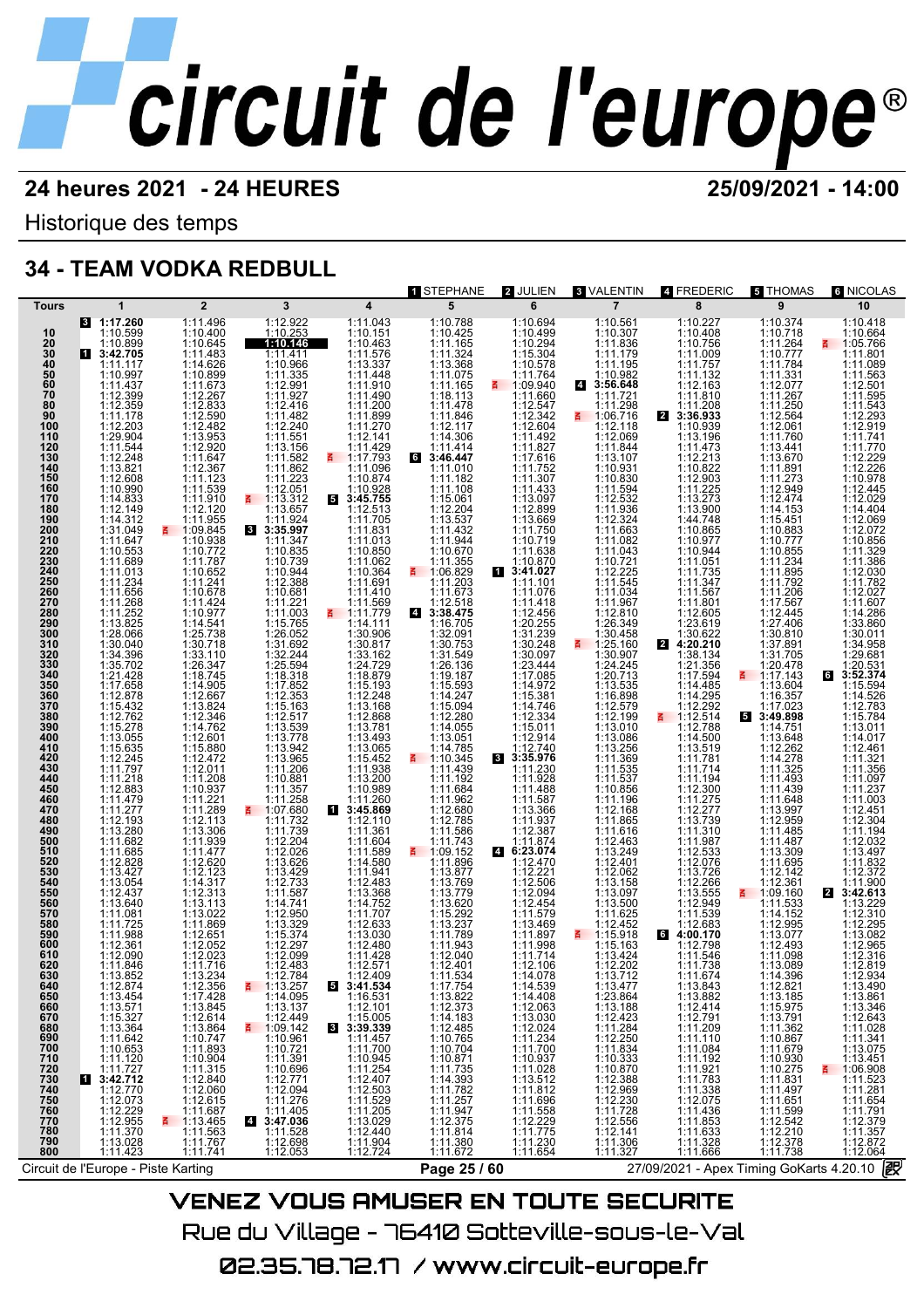## **24 heures 2021 - 24 HEURES 25/09/2021 - 14:00**

## Historique des temps

| Tours       |                      | $\overline{2}$             | 3                    | 4                    |                           | 6                                   |                          | 8                    | 9                    | 10                   |
|-------------|----------------------|----------------------------|----------------------|----------------------|---------------------------|-------------------------------------|--------------------------|----------------------|----------------------|----------------------|
| 810         | 1:11.478             | 1:13.258                   | 1:13.008             | 1:07.518<br>E.       | 4:08.348<br>2             | 1:14.866                            | 1:12.628                 | 1:12.325             | 1:12.208             | 1:11.749             |
| 820         | 1:13.115             | 1:14.100                   | 1:14.221             | 1:12.904             | 1:12.576                  | 1:11.535                            | 1:11.307                 | 1:12.352             | 1:12.907             | 1:11.944             |
| 830         | 1:11.255             | 1:11.801                   | 1:13.422             | 1:11.870             | 1:11.574                  | 1:11.720                            | 1:12.005                 | 1:11.562             | 1:12.106             | 1:12.402             |
| 840         | 1:14.342             | 1:12.615                   | 1:13.800             | 1:13.617             | 1:12.928                  | 1:12.461                            | 1:11.365                 | 1:11.046             | 1:11.910             | 1:11.341             |
| 850         | 1:11.421             | 1:13.257                   | 1:11.016             | 1:11.896             | 1:11.177                  | 1:17.428<br>$\overline{\mathbf{a}}$ | 53:44.478                | 1:12.935             | 1:14.563             | 1:16.094             |
| 860         | 1:16.502             | 1:14.880                   | 1:14.686             | 1:14.075             | 1:15.018                  | 1:12.153                            | 1:12.202                 | 1:13.524             | 1:15.643             | 1:12.989             |
| 870         | 1:12.522             | 1:12.617<br>1:12.779       | 1:12.754             | 1:12.923<br>1:12.755 | 1:12.451                  | 1:13.447                            | 1:12.858                 | 1:13.558             | 1:13.131             | 1:12.824             |
| 880<br>890  | 1:12.942<br>1:13.712 | 1:15.451                   | 1:12.563<br>1:13.508 | 1:07.616<br>z.       | 1:12.618<br>6<br>3:48.135 | 1:13.535<br>1:12.651                | 1:12.961<br>1:13.040     | 1:12.783<br>1:12.547 | 1:12.609<br>1:12.117 | 1:13.712<br>1:11.678 |
| 900         | 1:14.138             | 1:12.468                   | 1:13.678             | 1:15.069             | 1:11.754                  | 1:14.251                            | 1:11.957                 | 1:13.394             | 1:12.950             | 1:13.525             |
| 910         | 1:13.285             | 1:12.106                   | 1:11.208             | 1:11.847             | 1:12.631                  | 1:11.567                            | 1:11.838                 | 1:12.218             | 1:12.382             | 1:11.174             |
| 920         | 1:11.566             | 1:12.073                   | 1:11.400             | 1:11.586             | 1:12.615                  | 1:11.216                            | 1:12.273                 | 1:12.709             | 1:12.648             | 1:11.702             |
| 930         | 1:15.088             | $\overline{3}$<br>3:44.869 | 1:11.805             | 1:11.419             | 1:11.142                  | 1:11.830                            | 1:05.961                 | 3:34.912             | 1:10.970             | 1:11.235             |
| 940         | 1:11.103             | 1:12.362                   | 1:11.617             | 1:11.026             | 1:11.011                  | 1:11.713                            | 1:11.610                 | 1:11.526             | 1:11.463             | 1:11.032             |
| 950         | 1:11.404             | 1:11.099                   | 1:11.584             | 1:10.388             | 1:12.631                  | 1:11.936                            | 1:11.645                 | 1:12.501             | 1:11.035             | 1:10.842             |
| 960         | 1:11.079             | 1:11.176                   | 1:11.197             | 1:11.081             | 1:11.171                  | 1:10.859                            | 1:10.913                 | 1:10.540             | 1:11.324             | 1:11.386             |
| 970         | 1:13.041             | 1:11.703                   | 1:11.974             | 1:11.378             | 1:13.236                  | 1:13.225                            | 1:11.170                 | 1:11.275             | 1:10.817             | 1:11.146             |
| 980         | 1:24.517             | 1:09.858                   | и<br>3:38.689        | 1:11.433             | 1:11.583                  | 1:10.976                            | 1:11.113                 | 1:11.397             | 1:11.586             | 1:11.940             |
| 990<br>1000 | 1:11.311<br>1:10.609 | 1:10.990<br>1:10.825       | 1:10.993<br>1:10.726 | 1:11.848<br>1:11.488 | 1:10.860<br>1:12.887      | 1:11.140<br>1:10.854                | 1:11.902<br>1:10.957     | 1:12.164<br>1:11.019 | 1:10.834<br>1:10.598 | 1:10.859<br>1:11.403 |
| 1010        | 1:11.652             | 1:11.763                   | 1:12.411             | 1:11.855             | 1:07.269<br>$\mathbf{z}$  | $\overline{4}$<br>3:51.057          | 1:11.878                 | 1:11.802             | 1:11.544             | 1:12.507             |
| 1020        | 1:11.849             | 1:13.289                   | 1:11.611             | 1:11.406             | 1:11.445                  | 1:12.216                            | 1:11.957                 | 1:11.810             | 1:11.398             | 1:11.284             |
| 1030        | 1:11.509             | 1:11.179                   | 1:14.073             | 1:11.467             | 1:11.230                  | 1:12.792                            | 1:11.252                 | 1:10.989             | 1:11.200             | 1:11.843             |
| 1040        | 1:12.431             | 1:12.686                   | 1:12.621             | 1:12.691             | 1:11.574                  | 1:06.595<br>3.                      | $\mathbf{z}$<br>3:44.022 | 1:12.307             | 1:11.920             | 1:11.721             |
| 1050        | 1:11.386             | 1:11.645                   | 1:12.120             | 1:11.600             | 1:13.102                  | 1:12.329                            | 1:12.216                 | 1:12.153             | 1:11.637             | 1:11.763             |
| 1060        | 1:12.524             | 1:14.193                   | 1:11.086             | 1:11.442             | 1:11.922                  | 1:11.085                            | 1:11.384                 | 1:11.524             | 1:11.691             | 1:11.183             |
| 1070        | 1:11.419             | 1:12.372                   | 1:11.872             | 1:11.633             | 1:10.844                  | 5<br>3:41.571                       | 1:13.003                 | 1:13.050             | 1:12.304             | 1:11.767             |
| 1080        | 1:12.309             | 1:12.573                   | 1:12.836             | 1:11.971             | 1:12.275                  | 1:12.818                            | 1:11.994                 | 1:13.140             | 1:12.455             | 1:12.519             |
| 1090        | 1:11.874             | 1:12.666                   | 1:06.013<br>叾        | 3:39.197<br>6        | 1:12.616                  | 1:11.733                            | 1:11.520                 | 1:11.644             | 1:11.098             | 1:11.583             |
| 1100        | 1:11.243             | 1:11.295                   | 1:11.672             | 1:11.499             | 1:11.327                  | 1:11.284                            | 1:11.572                 | 1:11.504             | 1:11.295             | 1:11.218             |
| 1110        | 1:11.124             | 1:12.406                   | 1:11.608             | 1:11.488             | 1:11.403                  | 1:11.854                            | 1:11.841                 | 1:10.986             | 1:12.458             |                      |

Circuit de l'Europe - Piste Karting **Page 26 / 60 Page 26 / 60** 27/09/2021 - Apex Timing GoKarts 4.20.10 图

## **VENEZ VOUS AMUSER EN TOUTE SECURITE**

Rue du Village – 76410 Sotteville-sous-le-Val

02.35.78.72.17 / www.circuit-europe.fr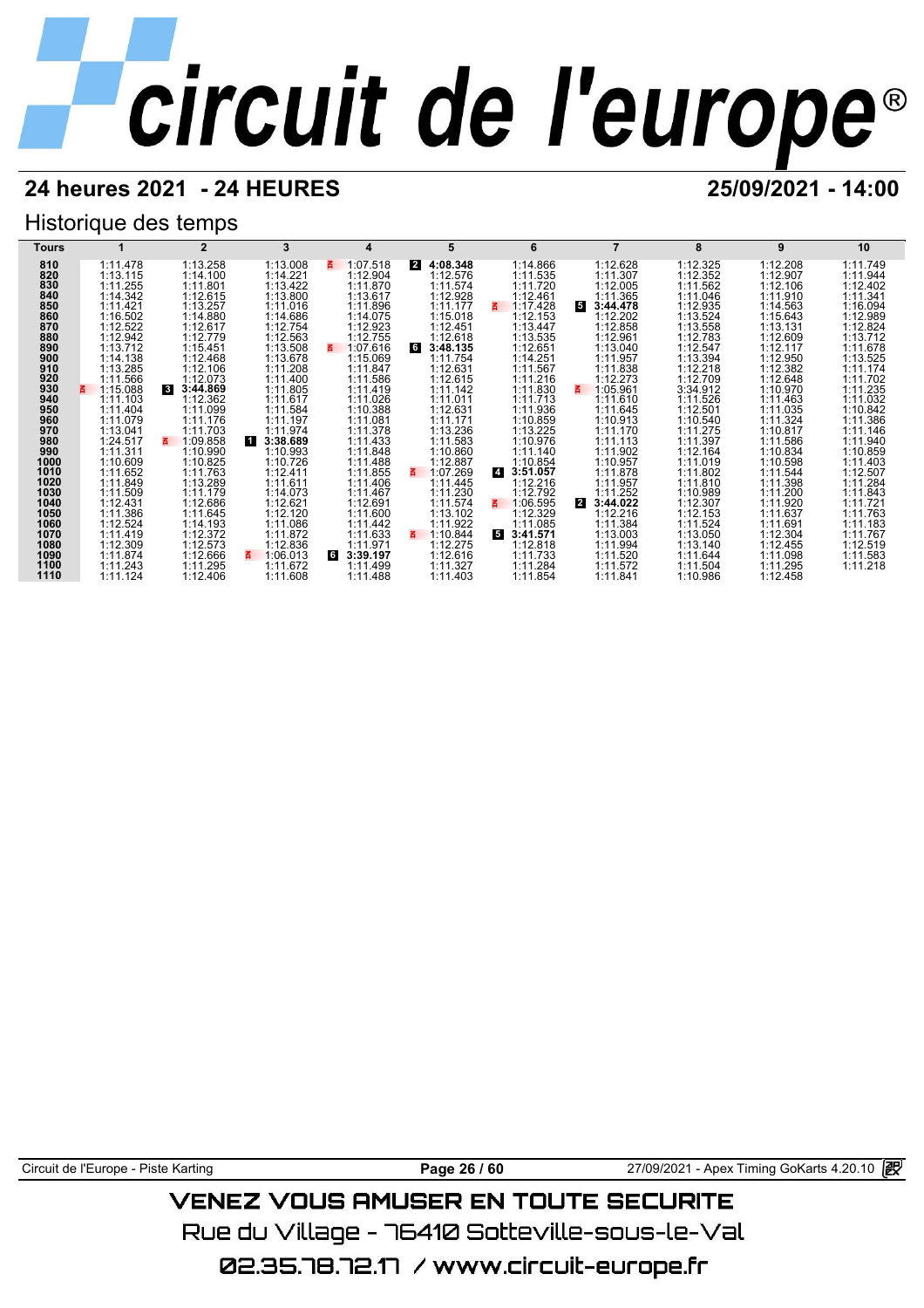Historique des temps

## **29 - LA FINE EQUIPE**

|                                        |                                                                                                                                                                                                                                           | <b>1 ANTHONY</b>                                                                                                                                                                                                                    | 2 LUDOVIC                                              | 3 DAMIEN                                                                                                                                                          | 4. GUY                                                                                                                                                                        | <b>5</b> GUILLAUME                                                             | <b>6 INGRID</b>                                                                                                                                                                            | <b>7 ANNE SOPHIE</b><br>8 LOU                                                                                                                  | <b>9 JAMES</b>                                                                                                                                                                                                                  |
|----------------------------------------|-------------------------------------------------------------------------------------------------------------------------------------------------------------------------------------------------------------------------------------------|-------------------------------------------------------------------------------------------------------------------------------------------------------------------------------------------------------------------------------------|--------------------------------------------------------|-------------------------------------------------------------------------------------------------------------------------------------------------------------------|-------------------------------------------------------------------------------------------------------------------------------------------------------------------------------|--------------------------------------------------------------------------------|--------------------------------------------------------------------------------------------------------------------------------------------------------------------------------------------|------------------------------------------------------------------------------------------------------------------------------------------------|---------------------------------------------------------------------------------------------------------------------------------------------------------------------------------------------------------------------------------|
| <b>Tours</b>                           | $\mathbf{1}$                                                                                                                                                                                                                              | $\overline{2}$                                                                                                                                                                                                                      | $\overline{\mathbf{3}}$                                | $\overline{\mathbf{4}}$                                                                                                                                           | 5 <sup>5</sup>                                                                                                                                                                |                                                                                | $\overline{7}$                                                                                                                                                                             | $\overline{\mathbf{8}}$<br>$\mathbf{9}$                                                                                                        | 10<br>1:09.404                                                                                                                                                                                                                  |
|                                        | 1:13.988<br>1:09.235<br>1:09.9292<br>1:10.5478 1:10.9438 2:228 9:228 2:228 2:238 1:09.929 1:10.5478 1:09.929<br>1:10.5478 1:11.2.720 1:11.886 4:228 2:238 1:12.234 1:238 2:238 1:11.12.234 1:12.234 1:12.234 1:12.234 1:12.234 1:12.234 1 | 1:09.735202714966744289277284589277112239787311112311112311112311112311112311112211112211112211122111221111231<br>1:09.871995719911112.14983744445474769921111233111233220276221112332202762211112.2005221112.20051224438341327<br> |                                                        |                                                                                                                                                                   |                                                                                                                                                                               |                                                                                | 1:10.579<br>1:09.802<br>1:09.072                                                                                                                                                           |                                                                                                                                                | $1:09.404$<br>$1:09.276$<br>$1:10.10623$<br>$1:10.1063$<br>$1:10.584$<br>$1:12.418$<br>$1:13.079$<br>$1:14.096$<br>$1:13.063$<br>$1:12.044$<br>$1:11.768$<br>$1:12.044$<br>$1:11.768$<br>$1:12.044$<br>$1:11.768$<br>$1:12.044$ |
|                                        |                                                                                                                                                                                                                                           |                                                                                                                                                                                                                                     |                                                        |                                                                                                                                                                   |                                                                                                                                                                               |                                                                                |                                                                                                                                                                                            |                                                                                                                                                |                                                                                                                                                                                                                                 |
|                                        |                                                                                                                                                                                                                                           |                                                                                                                                                                                                                                     |                                                        |                                                                                                                                                                   |                                                                                                                                                                               |                                                                                |                                                                                                                                                                                            |                                                                                                                                                |                                                                                                                                                                                                                                 |
|                                        |                                                                                                                                                                                                                                           |                                                                                                                                                                                                                                     |                                                        |                                                                                                                                                                   |                                                                                                                                                                               |                                                                                |                                                                                                                                                                                            |                                                                                                                                                |                                                                                                                                                                                                                                 |
|                                        |                                                                                                                                                                                                                                           |                                                                                                                                                                                                                                     |                                                        |                                                                                                                                                                   |                                                                                                                                                                               |                                                                                |                                                                                                                                                                                            |                                                                                                                                                |                                                                                                                                                                                                                                 |
|                                        |                                                                                                                                                                                                                                           |                                                                                                                                                                                                                                     |                                                        |                                                                                                                                                                   |                                                                                                                                                                               |                                                                                |                                                                                                                                                                                            |                                                                                                                                                |                                                                                                                                                                                                                                 |
|                                        |                                                                                                                                                                                                                                           |                                                                                                                                                                                                                                     |                                                        |                                                                                                                                                                   |                                                                                                                                                                               |                                                                                |                                                                                                                                                                                            |                                                                                                                                                |                                                                                                                                                                                                                                 |
|                                        |                                                                                                                                                                                                                                           |                                                                                                                                                                                                                                     |                                                        |                                                                                                                                                                   |                                                                                                                                                                               |                                                                                |                                                                                                                                                                                            |                                                                                                                                                |                                                                                                                                                                                                                                 |
|                                        |                                                                                                                                                                                                                                           |                                                                                                                                                                                                                                     |                                                        |                                                                                                                                                                   |                                                                                                                                                                               |                                                                                |                                                                                                                                                                                            |                                                                                                                                                |                                                                                                                                                                                                                                 |
|                                        |                                                                                                                                                                                                                                           |                                                                                                                                                                                                                                     |                                                        |                                                                                                                                                                   |                                                                                                                                                                               |                                                                                |                                                                                                                                                                                            |                                                                                                                                                |                                                                                                                                                                                                                                 |
|                                        |                                                                                                                                                                                                                                           |                                                                                                                                                                                                                                     |                                                        |                                                                                                                                                                   |                                                                                                                                                                               |                                                                                |                                                                                                                                                                                            |                                                                                                                                                |                                                                                                                                                                                                                                 |
|                                        |                                                                                                                                                                                                                                           |                                                                                                                                                                                                                                     |                                                        |                                                                                                                                                                   |                                                                                                                                                                               |                                                                                |                                                                                                                                                                                            |                                                                                                                                                |                                                                                                                                                                                                                                 |
|                                        |                                                                                                                                                                                                                                           |                                                                                                                                                                                                                                     |                                                        |                                                                                                                                                                   |                                                                                                                                                                               |                                                                                |                                                                                                                                                                                            |                                                                                                                                                | 1:12.049<br>1:13.824<br>1:12.898<br>1:12.274<br>1:11.947<br>1:12.167<br>1:10.914<br>1:10.914                                                                                                                                    |
|                                        |                                                                                                                                                                                                                                           |                                                                                                                                                                                                                                     |                                                        |                                                                                                                                                                   |                                                                                                                                                                               |                                                                                |                                                                                                                                                                                            |                                                                                                                                                |                                                                                                                                                                                                                                 |
|                                        |                                                                                                                                                                                                                                           |                                                                                                                                                                                                                                     |                                                        |                                                                                                                                                                   |                                                                                                                                                                               |                                                                                |                                                                                                                                                                                            |                                                                                                                                                |                                                                                                                                                                                                                                 |
|                                        |                                                                                                                                                                                                                                           |                                                                                                                                                                                                                                     |                                                        |                                                                                                                                                                   |                                                                                                                                                                               |                                                                                |                                                                                                                                                                                            |                                                                                                                                                |                                                                                                                                                                                                                                 |
|                                        |                                                                                                                                                                                                                                           |                                                                                                                                                                                                                                     |                                                        |                                                                                                                                                                   |                                                                                                                                                                               |                                                                                |                                                                                                                                                                                            |                                                                                                                                                |                                                                                                                                                                                                                                 |
|                                        |                                                                                                                                                                                                                                           |                                                                                                                                                                                                                                     |                                                        |                                                                                                                                                                   |                                                                                                                                                                               |                                                                                |                                                                                                                                                                                            |                                                                                                                                                | $1:10.811$ $1:10.839$ $1:11.438$ $1:25.921$ $1:27.799$ $3:46.958$                                                                                                                                                               |
|                                        |                                                                                                                                                                                                                                           |                                                                                                                                                                                                                                     |                                                        |                                                                                                                                                                   |                                                                                                                                                                               |                                                                                |                                                                                                                                                                                            |                                                                                                                                                | 1:22.527<br>1:17.106                                                                                                                                                                                                            |
|                                        |                                                                                                                                                                                                                                           |                                                                                                                                                                                                                                     |                                                        |                                                                                                                                                                   |                                                                                                                                                                               |                                                                                |                                                                                                                                                                                            |                                                                                                                                                | $\begin{array}{r} 1.11.591 \\ 1.14.706 \\ 1.13.892 \\ 1.11.963 \\ 1.12.131 \end{array}$                                                                                                                                         |
|                                        |                                                                                                                                                                                                                                           |                                                                                                                                                                                                                                     |                                                        |                                                                                                                                                                   |                                                                                                                                                                               |                                                                                |                                                                                                                                                                                            |                                                                                                                                                |                                                                                                                                                                                                                                 |
|                                        |                                                                                                                                                                                                                                           |                                                                                                                                                                                                                                     |                                                        |                                                                                                                                                                   |                                                                                                                                                                               |                                                                                |                                                                                                                                                                                            |                                                                                                                                                |                                                                                                                                                                                                                                 |
|                                        |                                                                                                                                                                                                                                           |                                                                                                                                                                                                                                     |                                                        |                                                                                                                                                                   |                                                                                                                                                                               |                                                                                |                                                                                                                                                                                            |                                                                                                                                                | 1:18.063<br>1:13.044<br>1:13.480<br>1:20.178                                                                                                                                                                                    |
|                                        |                                                                                                                                                                                                                                           |                                                                                                                                                                                                                                     |                                                        |                                                                                                                                                                   |                                                                                                                                                                               |                                                                                |                                                                                                                                                                                            |                                                                                                                                                |                                                                                                                                                                                                                                 |
|                                        |                                                                                                                                                                                                                                           |                                                                                                                                                                                                                                     |                                                        |                                                                                                                                                                   |                                                                                                                                                                               |                                                                                |                                                                                                                                                                                            |                                                                                                                                                |                                                                                                                                                                                                                                 |
|                                        |                                                                                                                                                                                                                                           |                                                                                                                                                                                                                                     |                                                        |                                                                                                                                                                   |                                                                                                                                                                               |                                                                                |                                                                                                                                                                                            |                                                                                                                                                |                                                                                                                                                                                                                                 |
|                                        |                                                                                                                                                                                                                                           |                                                                                                                                                                                                                                     |                                                        |                                                                                                                                                                   |                                                                                                                                                                               |                                                                                |                                                                                                                                                                                            |                                                                                                                                                |                                                                                                                                                                                                                                 |
|                                        |                                                                                                                                                                                                                                           |                                                                                                                                                                                                                                     |                                                        |                                                                                                                                                                   |                                                                                                                                                                               |                                                                                |                                                                                                                                                                                            |                                                                                                                                                |                                                                                                                                                                                                                                 |
|                                        |                                                                                                                                                                                                                                           |                                                                                                                                                                                                                                     |                                                        |                                                                                                                                                                   |                                                                                                                                                                               |                                                                                |                                                                                                                                                                                            |                                                                                                                                                |                                                                                                                                                                                                                                 |
|                                        |                                                                                                                                                                                                                                           |                                                                                                                                                                                                                                     |                                                        |                                                                                                                                                                   |                                                                                                                                                                               |                                                                                |                                                                                                                                                                                            |                                                                                                                                                |                                                                                                                                                                                                                                 |
|                                        |                                                                                                                                                                                                                                           |                                                                                                                                                                                                                                     |                                                        |                                                                                                                                                                   |                                                                                                                                                                               |                                                                                |                                                                                                                                                                                            |                                                                                                                                                |                                                                                                                                                                                                                                 |
|                                        |                                                                                                                                                                                                                                           |                                                                                                                                                                                                                                     |                                                        |                                                                                                                                                                   |                                                                                                                                                                               |                                                                                |                                                                                                                                                                                            |                                                                                                                                                |                                                                                                                                                                                                                                 |
|                                        |                                                                                                                                                                                                                                           |                                                                                                                                                                                                                                     |                                                        |                                                                                                                                                                   |                                                                                                                                                                               |                                                                                |                                                                                                                                                                                            |                                                                                                                                                |                                                                                                                                                                                                                                 |
|                                        |                                                                                                                                                                                                                                           |                                                                                                                                                                                                                                     |                                                        |                                                                                                                                                                   |                                                                                                                                                                               |                                                                                |                                                                                                                                                                                            |                                                                                                                                                |                                                                                                                                                                                                                                 |
|                                        |                                                                                                                                                                                                                                           |                                                                                                                                                                                                                                     |                                                        |                                                                                                                                                                   |                                                                                                                                                                               |                                                                                |                                                                                                                                                                                            |                                                                                                                                                | 1:09.613                                                                                                                                                                                                                        |
| 620<br>630                             |                                                                                                                                                                                                                                           |                                                                                                                                                                                                                                     |                                                        |                                                                                                                                                                   |                                                                                                                                                                               |                                                                                |                                                                                                                                                                                            |                                                                                                                                                | 1:10.742                                                                                                                                                                                                                        |
| 640<br>650                             | 1:10.084<br>1:11.699                                                                                                                                                                                                                      | 1:10.149<br>1:11.461                                                                                                                                                                                                                | 1:09.493<br>1:11.695                                   | 1:09.732<br>1:11.238                                                                                                                                              | 1:09.602<br>1:11.025                                                                                                                                                          | 1:10.028<br>1:11.997                                                           | 1:10.000<br>1:11.224                                                                                                                                                                       | $\frac{2}{1.06.274}$<br>1:11.233<br>1:10.121<br>$\mathbf{z}$<br>1:11.181                                                                       | 3:36.905<br>1:11.438                                                                                                                                                                                                            |
| 660<br>670                             | 1:10.672<br>1:10.997                                                                                                                                                                                                                      | 1:12.392<br>1:11.189                                                                                                                                                                                                                | 1:11.090<br>1:11.690                                   |                                                                                                                                                                   |                                                                                                                                                                               | 1:10.909<br>1:11.274                                                           |                                                                                                                                                                                            | 1:12.062<br>1:11.372                                                                                                                           | 1:11.315<br>1:11.005                                                                                                                                                                                                            |
| 680<br>690<br>700                      | $1:10.596$<br>$1:15.243$<br>$1:13.318$<br>$1:14.236$<br>$1:19.730$<br>$1:17.708$                                                                                                                                                          | 1:11.189<br>1:11.003<br>1:13.846<br>1:14.013<br>1:17.410<br>1:16.623<br>1:12.237<br>1:11.860<br>1:11.860                                                                                                                            | $1:11.023$<br>$1:13.875$<br>$1:12.771$<br>$1:15.944$   |                                                                                                                                                                   | 1:11.025<br>1:10.763<br>1:10.763<br>1:12.78<br>1:14.31798<br>1:13.798<br>1:15.55<br>1:11.55<br>1:11.55<br>1:11.55<br>1:11.55<br>1:11.55<br>1:11.55<br>1:11.55<br>1:11.55<br>1 | $\begin{array}{r} 1:11.399 \\ 1:14.098 \\ 1:13.576 \\ 1:13.051 \\ \end{array}$ | $1:11.224$<br>$1:12.772$<br>$1:07.605$<br>$1:13.096$<br>$1:13.044$<br>$1:13.20.044$<br>$1:19.078$<br>$1:11.522$<br>$1:11.642$<br>$1:11.642$<br>$1:11.642$<br>$1:11.642$<br>$1:11.642$<br>6 | $\begin{array}{r} 1:11.414 \\ 1:11.004 \\ 3:48.541 \\ 1:13.295 \\ 1:14.163 \end{array}$<br>$1:16.232\n1:13.423\n1:14.749\n1:108.185\n1:18.355$ | $1:15.628$ $1:12.983$ $1:13.078$ $3:43.618$ $1:20.076$                                                                                                                                                                          |
| 710                                    |                                                                                                                                                                                                                                           |                                                                                                                                                                                                                                     |                                                        |                                                                                                                                                                   |                                                                                                                                                                               |                                                                                |                                                                                                                                                                                            | 1:14.114                                                                                                                                       | $\overline{7}$                                                                                                                                                                                                                  |
|                                        |                                                                                                                                                                                                                                           |                                                                                                                                                                                                                                     | 1:17.744                                               |                                                                                                                                                                   |                                                                                                                                                                               | 1:17.997                                                                       |                                                                                                                                                                                            |                                                                                                                                                |                                                                                                                                                                                                                                 |
|                                        |                                                                                                                                                                                                                                           |                                                                                                                                                                                                                                     |                                                        |                                                                                                                                                                   |                                                                                                                                                                               | 1:19.418<br>1:15.952<br>1:11.888                                               |                                                                                                                                                                                            | 1:18.805                                                                                                                                       | 1:17.387                                                                                                                                                                                                                        |
| 720<br>730<br>740<br>750<br>750<br>760 | 1:17.065<br>3:43.735<br>1:11.182<br>19.                                                                                                                                                                                                   |                                                                                                                                                                                                                                     | $1:17.196$ $1:17.277$ $1:11.387$ $1:13.285$ $1:12.048$ |                                                                                                                                                                   |                                                                                                                                                                               | 1:11.276                                                                       |                                                                                                                                                                                            | $1:20.579$ $1:18.965$ $1:16.998$ $1:11.839$ $1:12.193$ $1:11.766$ $1:14.734$<br>1:17.019<br>1:11.830<br>1:12.070                               | $\frac{1109.515}{1:11.618}$<br>1:11.618                                                                                                                                                                                         |
| 770<br>780                             | 1:11.856                                                                                                                                                                                                                                  | 1:11.617                                                                                                                                                                                                                            |                                                        |                                                                                                                                                                   | 1:11.505                                                                                                                                                                      | 1:13.145                                                                       |                                                                                                                                                                                            | 1:11.965<br>1:11.731                                                                                                                           | $4:11.545$<br>3:47.344                                                                                                                                                                                                          |
| 790<br>800                             | 1:11.648<br>1:17.216<br>1:16.158                                                                                                                                                                                                          | 1:13.356<br>1:14.097                                                                                                                                                                                                                | 1:12.687<br>1:14.226<br>1:13.237                       | $\begin{array}{c} 1:11.311\\ 1:11.327\\ 1:10.672\\ 1:15.775\\ 1:14.007\\ 1:14.007\\ 1:17.483\\ 1:19.204\\ 1:18.1237\\ 1:11.696\\ 1:13.273\\ 1:13.479 \end{array}$ | 1:14.413<br>1:13.566                                                                                                                                                          | 1:12.450<br>1:13.270<br>1:13.771                                               | 1:13.441<br>1:13.685                                                                                                                                                                       | $\frac{1106.308}{1:12.726}$<br>1:13.889<br>$1:13.243$<br>$1:13.411$                                                                            | 1:13.757<br>1:13.143                                                                                                                                                                                                            |
|                                        | Circuit de l'Europe - Piste Karting                                                                                                                                                                                                       |                                                                                                                                                                                                                                     |                                                        |                                                                                                                                                                   | Page 27 / 60                                                                                                                                                                  |                                                                                |                                                                                                                                                                                            | 27/09/2021 - Apex Timing GoKarts 4.20.10                                                                                                       | 霰                                                                                                                                                                                                                               |
|                                        |                                                                                                                                                                                                                                           |                                                                                                                                                                                                                                     |                                                        |                                                                                                                                                                   |                                                                                                                                                                               |                                                                                |                                                                                                                                                                                            |                                                                                                                                                |                                                                                                                                                                                                                                 |
|                                        |                                                                                                                                                                                                                                           | VENEZ VOLIS OMLISER EN TOLITE SECLIRITE                                                                                                                                                                                             |                                                        |                                                                                                                                                                   |                                                                                                                                                                               |                                                                                |                                                                                                                                                                                            |                                                                                                                                                |                                                                                                                                                                                                                                 |

Rue du Village – 76410 Sotteville-sous-le-Val 02.35.78.72.17 / www.circuit-europe.fr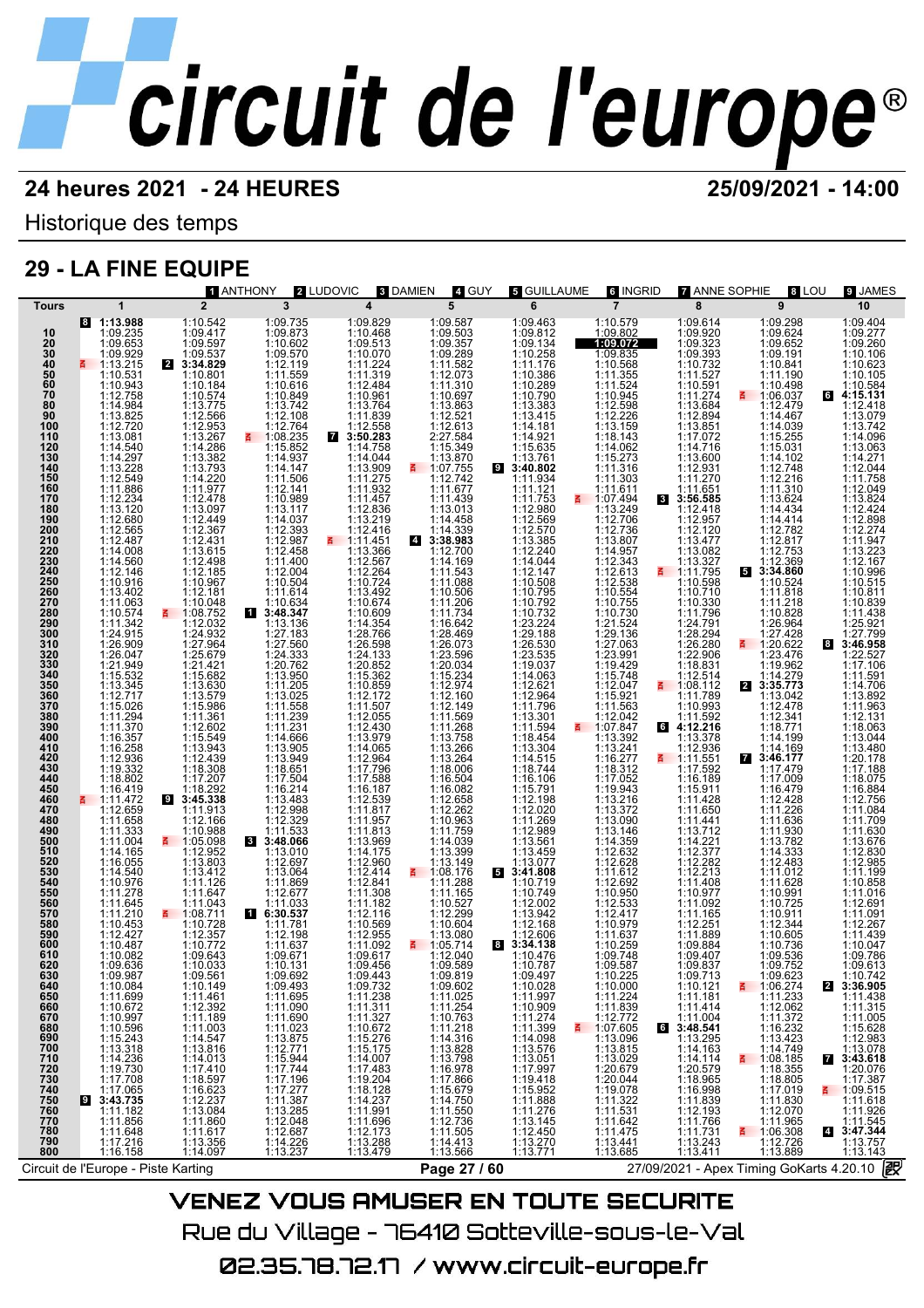## **24 heures 2021 - 24 HEURES 25/09/2021 - 14:00**

## Historique des temps



Circuit de l'Europe - Piste Karting **Page 28 / 60** 27/09/2021 - Apex Timing GoKarts 4.20.10

## VENEZ VOUS AMUSER EN TOUTE SECURITE

Rue du Village – 76410 Sotteville-sous-le-Val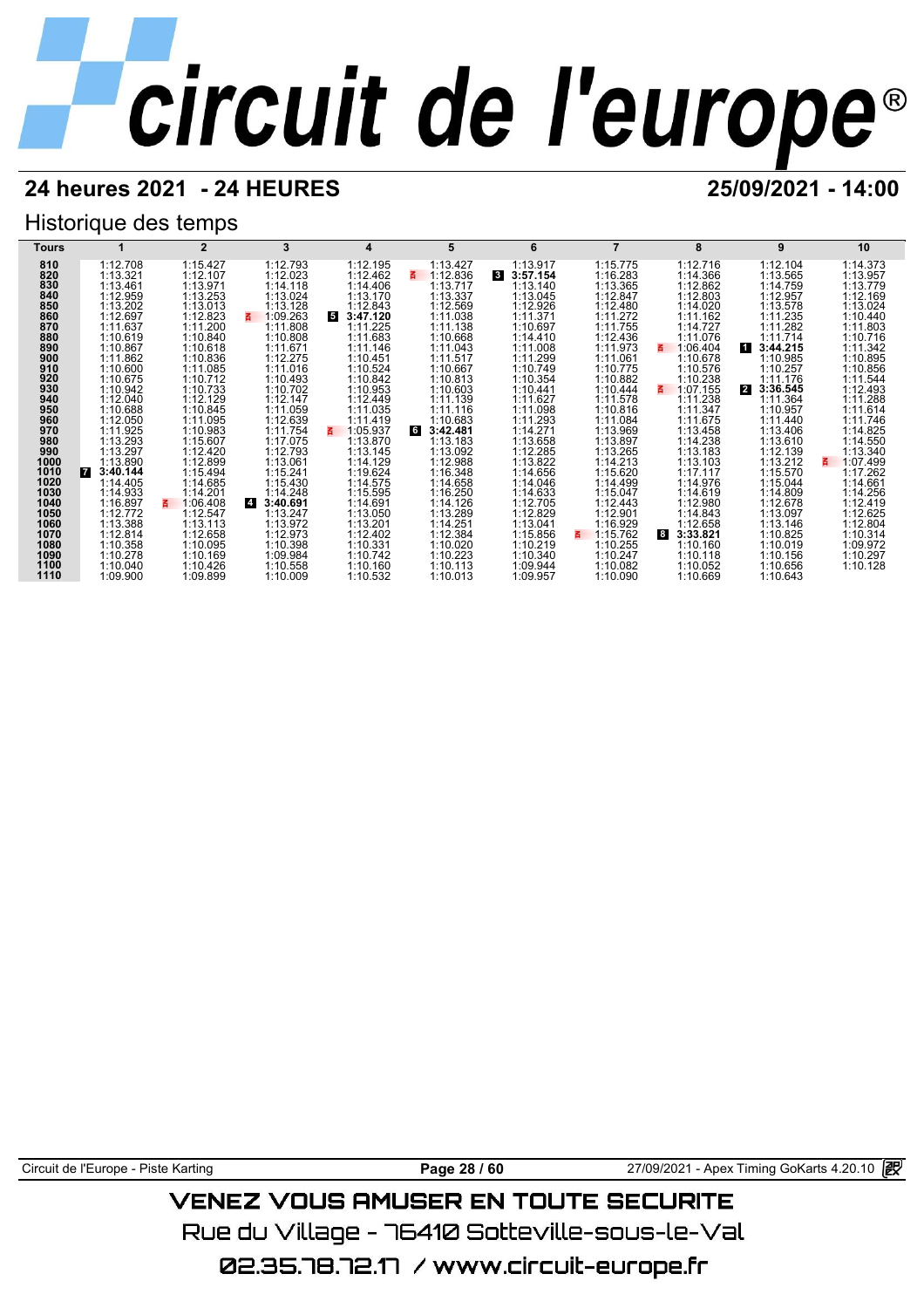## **24 heures 2021 - 24 HEURES 25/09/2021 - 14:00**

Historique des temps

## **20 - SORE LOSERS**



02.35.78.72.17 / www.circuit-europe.fr

Rue du Village – 76410 Sotteville-sous-le-Val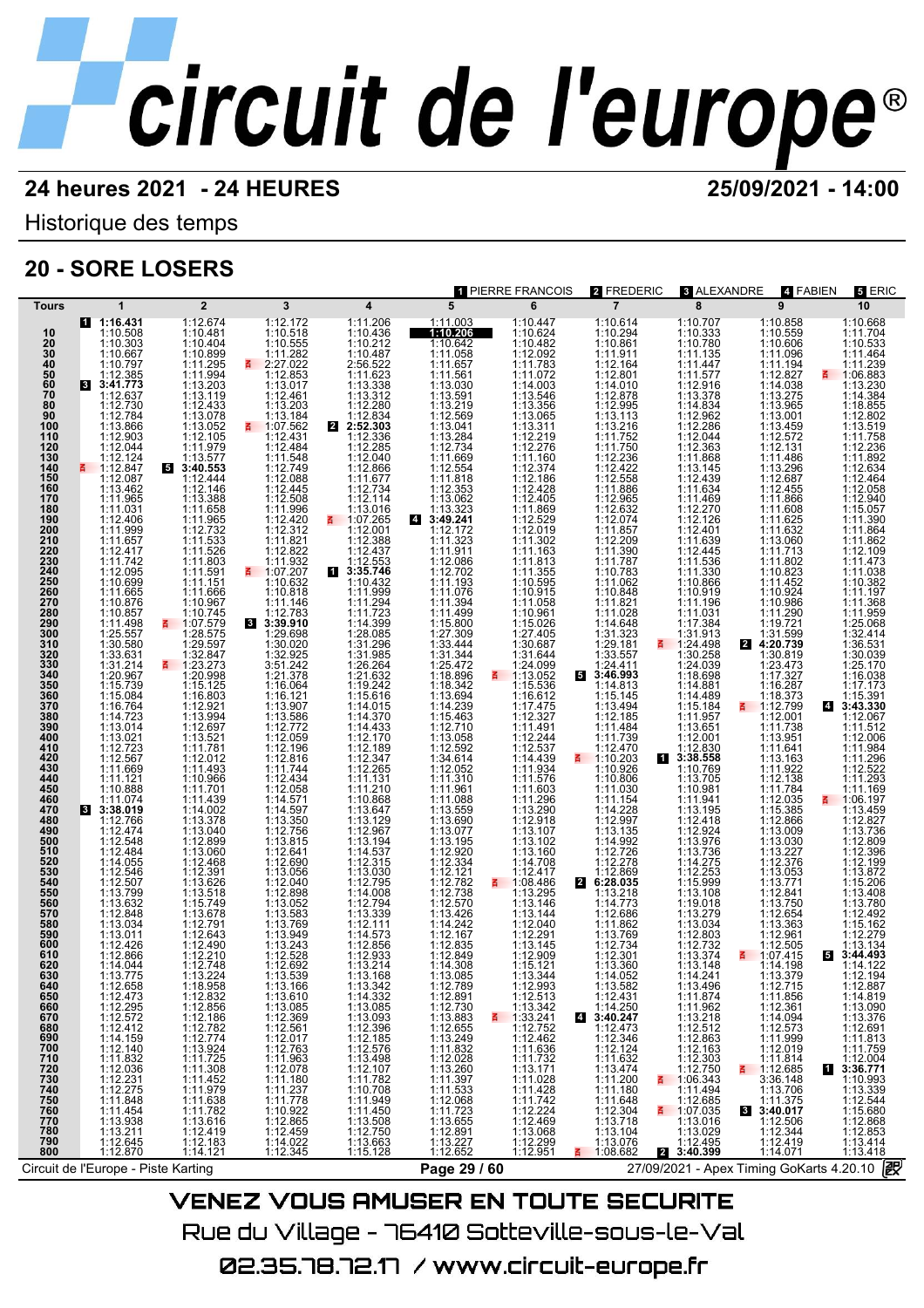## **24 heures 2021 - 24 HEURES 25/09/2021 - 14:00**

## Historique des temps

| Tours        |                          |                            | 3                          | 4                       | 5                    | 6                          |                           | 8                    | 9                    | 10                    |
|--------------|--------------------------|----------------------------|----------------------------|-------------------------|----------------------|----------------------------|---------------------------|----------------------|----------------------|-----------------------|
| 810          | 1:13.774                 | 1:13.655                   | 1:13.724                   | 1:13.822                | 1:13.400             | 1:13.467                   | 1:12.862                  | 1:12.479             | 1:08.865<br>ē.       | 3:38.917              |
| 820          | 1:12.988                 | 1:13.442                   | 1:13.697                   | 1:12.762                | 1:13.462             | 1:12.747                   | 1:13.260                  | 1:12.903             | 1:12.717             | 1:12.745              |
| 830          | 1:13.874                 | 1:12.941                   | 1:13.107                   | 1:12.518                | 1:12.652             | 1:13.185                   | 1:12.682                  | 1:13.000             | 1:07.728             | 3:40.088<br>$\vert$ 3 |
| 840          | 1:13.092                 | 1:12.581                   | 1:12.436                   | 1:12.205                | 1:12.851             | 1:12.361                   | 1:12.948                  | 1:12.324             | 1:12.161             | 1:12.572              |
| 850<br>860   | 1:12.440                 | 1:12.963                   | 1:12.698                   | 1:12.629                | 1:11.729             | 1:12.184                   | 1:11.907                  | 1:12.960             | 1:12.107             | 1:12.288              |
| 870          | 1:14.707<br>1:12.334     | 1:12.629<br>1:12.057       | 1:12.067<br>1:11.882       | 1:12.566<br>1:12.688    | 1:12.591<br>1:12.789 | 1:14.332<br>1:13.229       | 1:13.400<br>1:12.147      | 1:13.395<br>1:13.020 | 1:12.034<br>1:12.892 | 1:12.228<br>1:11.833  |
| 880          | 1:13.053                 | 1:12.220                   | 1:06.213                   | $5^{\circ}$<br>3:40.891 | 1:14.274             | 1:13.451                   | 1:12.964                  | 1:12.671             | 1:12.173             | 1:11.910              |
| 890          | 1:11.947                 | 1:12.055                   | 1:12.125                   | 1:12.095                | 1:13.512             | 1:12.341                   | 1:12.449                  | 1:12.748             | 1:12.115             | 1:13.037              |
| 900          | 1:13.750                 | 1:12.794                   | 1:16.469                   | 1:13.362                | 1:12.448             | 1:12.812                   | 1:12.099                  | 1:12.891             | 1:12.590             | 1:13.803              |
| 910          | 1:11.965                 | 1:17.140                   | 1:12.408                   | 1:12.388                | 1:14.356             | 1:12.547                   | 1:13.292                  | 1:12.212             | 1:11.832             | 1:13.608              |
| 920          | 1:11.938                 | 1:06.711                   | $\overline{4}$<br>3:39.986 | 1:12.954                | 1:12.902             | 1:12.789                   | 1:12.154                  | 1:12.255             | 1:11.429             | 1:12.364              |
| 930          | 1:12.261                 | 1:11.482                   | 1:11.373                   | 1:11.781                | 1:12.313             | 1:11.903                   | 1:12.561                  | 1:11.886             | 1:12.672             | 1:11.725              |
| 940<br>950   | 1:12.381<br>1:12.157     | 1:12.313<br>1:11.767       | 1:12.109<br>1:12.536       | 1:11.823<br>1:11.627    | 1:12.381<br>1:11.026 | 1:12.417<br>1:11.012       | 1:11.923<br>1:13.446      | 1:20.680<br>1:12.100 | 1:12.753<br>1:12.408 | 1:11.800<br>1:12.110  |
| 960          | 1:11.418                 | 1:07.143                   | И<br>3:36.187              | 1:11.151                | 1:11.613             | 1:11.335                   | 1:10.978                  | 1:11.589             | 1:10.851             | 1:11.156              |
| 970          | 1:11.990                 | 1:11.110                   | 1:11.434                   | 1:11.183                | 1:13.582             | 1:13.189                   | 1:11.247                  | 1:11.117             | 1:11.015             | 1:10.921              |
| 980          | 1:13.004                 | 1:11.297                   | 1:11.411                   | 1:10.918                | 1:11.662             | 1:11.794                   | 1:12.324                  | 1:11.270             | 1:10.878             | 1:11.885              |
| 990          | 1:12.786                 | 1:10.853                   | 1:11.180                   | 1:11.058                | 1:11.313             | 1:11.195                   | 1:11.245                  | 1:11.695             | 1:11.301             | 1:11.829              |
| 1000         | 1:07.181                 | $\overline{4}$<br>3:42.663 | 1:11.761                   | 1:11.520                | 1:11.406             | 1:11.470                   | 1:11.504                  | 1:11.566             | 1:11.369             | 1:11.121              |
| 1010         | 1:11.935                 | 1:12.007                   | 1:11.396                   | 1:11.837                | 1:12.004             | 1:11.023                   | 1:11.164                  | 1:18.613             | 1:12.008             | 1:12.051              |
| 1020<br>1030 | 1:11.292<br>1:12.957     | 1:13.454<br>1:12.420       | 1:11.573<br>1:13.244       | 1:12.523<br>1:12.030    | 1:11.491<br>1:12.277 | 1:06.721<br>3.<br>1:12.052 | 3:37.823<br>5<br>1:13.115 | 1:12.805<br>1:11.799 | 1:13.993<br>1:11.954 | 1:13.851<br>1:12.048  |
| 1040         | 1:12.331                 | 1:12.193                   | 1:12.579                   | 1:12.438                | 1:12.013             | 1:12.125                   | 1:12.015                  | 1:11.853             | 1:11.894             | 1:06.121              |
| 1050         | $\mathbf{2}$<br>3:40.066 | 1:13.367                   | 1:13.151                   | 1:13.800                | 1:13.051             | 1:12.834                   | 1:13.702                  | 1:12.743             | 1:12.951             | 1:12.968              |
| 1060         | 1:12.771                 | 1:12.763                   | 1:12.134                   | 1:12.634                | 1:12.106             | 1:12.795                   | 1:12.024                  | 1:12.830             | 1:12.606             | 1:13.017              |
| 1070         | 1:12.681                 | 1:09.017                   | 5<br>3:38.096              | 1:11.433                | 1:11.758             | 1:11.835                   | 1:12.609                  | 1:12.015             | 1:12.200             | 1:11.790              |
| 1080         | 1:11.909                 | 1:13.164                   | 1:11.953                   | 1:13.781                | 1:12.754             | 1:12.102                   | 1:12.414                  | 1:13.507             | 1:11.891             | 1:11.833              |
| 1090         | 1:12.035                 | 1:12.031                   | 1:11.964                   | 1:11.671                | 1:11.829             | 1:12.171                   | 1:11.836                  | 1:12.052             | 1:11.771             | 1:11.773              |
| 1100<br>1110 | 1:12.327                 | 1:06.630                   | 11<br>3:34.600             | 1:12.236                | 1:11.333             | 1:11.860                   | 1:11.229                  | 1:11.498             | 1:11.459             | 1:11.582              |
|              | 1:11.860                 | 1:11.473                   | 1:11.369                   | 1:11.449                | 1:11.277             | 1:11.917                   | 1:11.458                  | 1:11.537             | 1:12.065             |                       |

Circuit de l'Europe - Piste Karting **Page 30 / 60** Page 30 / 60 27/09/2021 - Apex Timing GoKarts 4.20.10 图

## **VENEZ VOUS AMUSER EN TOUTE SECURITE**

Rue du Village – 76410 Sotteville-sous-le-Val

02.35.78.72.17 /www.circuit-europe.fr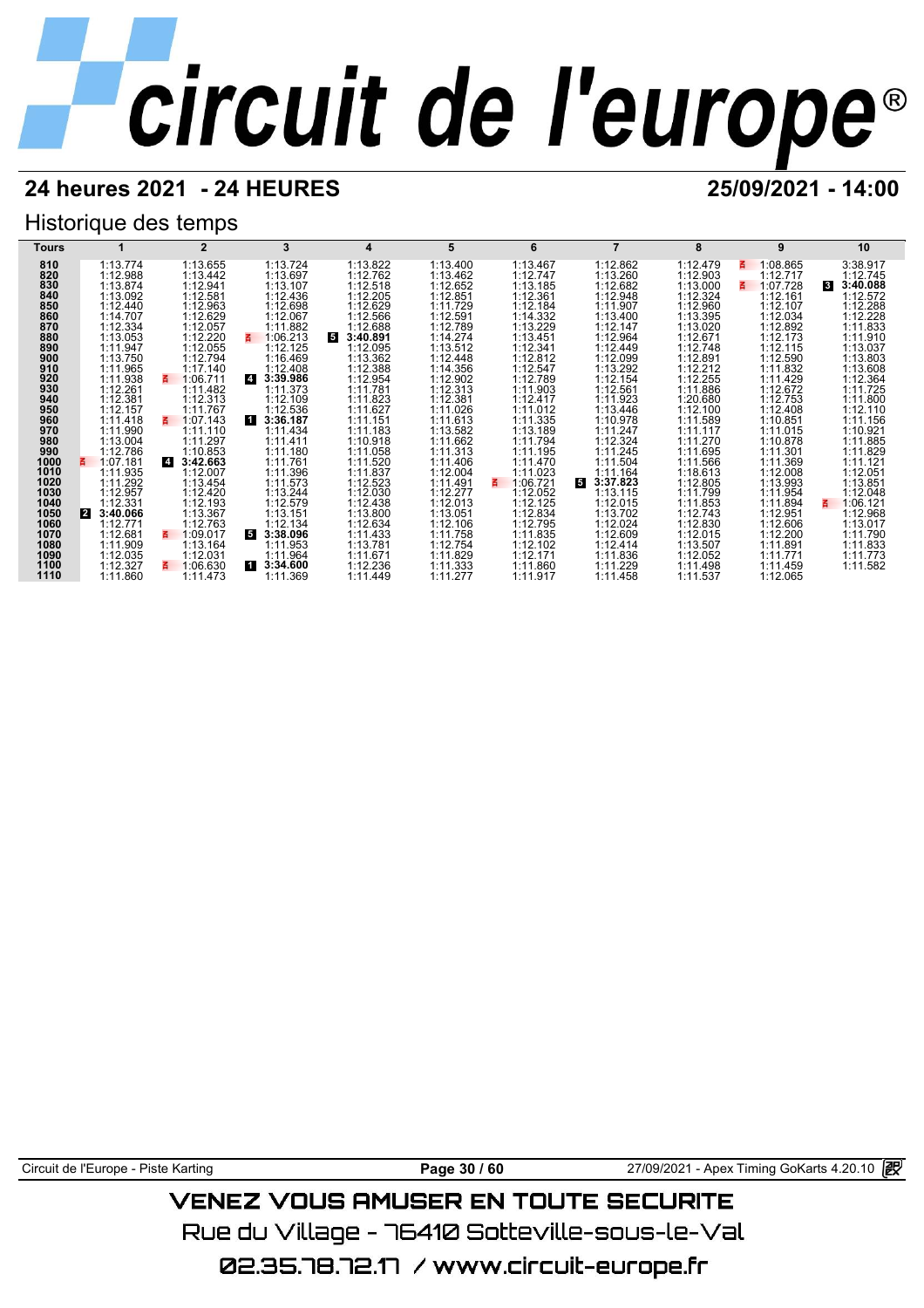## Historique des temps

## **3 - INAZUMA**

| <b>1 THOMAS</b>                                                                                                                                                                                                                                                                                          | <b>2</b> LOUIS<br><b>3 JULIEN</b>                                                | 4 PETER                                                                                                                                                                                                                                     | <b>5 EMMANUEL</b>                                                                       | <b>6 MATHIEU</b>                                                                                                     | <b>Z</b> CEDRIC                                                                                                                                                                                               | <b>8 BENJAMIN</b>                                                                                                                           | 9 FABIEN                                                                                                    | 10 DAVID                                                                                                                                                                                                                                                                    |
|----------------------------------------------------------------------------------------------------------------------------------------------------------------------------------------------------------------------------------------------------------------------------------------------------------|----------------------------------------------------------------------------------|---------------------------------------------------------------------------------------------------------------------------------------------------------------------------------------------------------------------------------------------|-----------------------------------------------------------------------------------------|----------------------------------------------------------------------------------------------------------------------|---------------------------------------------------------------------------------------------------------------------------------------------------------------------------------------------------------------|---------------------------------------------------------------------------------------------------------------------------------------------|-------------------------------------------------------------------------------------------------------------|-----------------------------------------------------------------------------------------------------------------------------------------------------------------------------------------------------------------------------------------------------------------------------|
| $\overline{2}$<br>$\mathbf{1}$<br>Tours                                                                                                                                                                                                                                                                  | 3                                                                                | 4                                                                                                                                                                                                                                           | 5                                                                                       | 6                                                                                                                    | $\overline{7}$                                                                                                                                                                                                | 8                                                                                                                                           | 9                                                                                                           | 10                                                                                                                                                                                                                                                                          |
| $6$ 1:16.034<br>1:13.866<br>1:10.833<br>1:10.789<br>10<br>1:10.047<br>$\frac{20}{30}$                                                                                                                                                                                                                    | 1:12.388<br>1:10.848<br>1:10.317                                                 | 1:12.545<br>1:10.580<br>1:10.403                                                                                                                                                                                                            | 1:10.844<br>1:10.270<br>1:10.567                                                        | 1:11.058<br>1:10.258<br>1:10.057                                                                                     | 1:10.765<br>1:10.347<br>1:10.713                                                                                                                                                                              | 1:10.711<br>$1:10.889$<br>1:10.209<br>3:41.233                                                                                              | 1:10.576<br>1:10.274<br>1:11.060                                                                            | 1:10.805<br>1:10.673<br>1:10.757<br>1:12.862                                                                                                                                                                                                                                |
| 1:10.557<br>1:10.275<br>1:12.216<br>1:13.049<br>$1:10.789\n1:13.382\n1:11.700\n1:12.123\n1:12.693\n1:11.988\n1:14.547$<br>40<br>50<br>60<br>1:14.131                                                                                                                                                     | 1:10.851<br>1:12.520<br>1:13.149<br>1:12.407                                     |                                                                                                                                                                                                                                             | $\begin{array}{c} 1:10.372 \\ 1:13.460 \\ 1:11.856 \\ 1:11.168 \end{array}$             | 1:11.300<br>1:12.900<br>1:11.588<br>1:11.522                                                                         | $\frac{1107.749}{112.227}$<br>1:12.226<br>1:12.178                                                                                                                                                            | 1:12.042<br>1:12.655<br>1:11.971                                                                                                            | 1:12.620<br>1:12.636<br>1:11.947<br>1:12.245                                                                | 1:11.828<br>1:12.440<br>1:12.540                                                                                                                                                                                                                                            |
| $\frac{2}{1}$ 1:05.853<br>1:11.089<br>100                                                                                                                                                                                                                                                                | $\begin{array}{r} 1.03.025 \\ 1.11.438 \\ 1.11.300 \end{array}$                  |                                                                                                                                                                                                                                             | 1:12.027<br>1:11.839<br>1:13.751                                                        | 1:11.506<br>1:11.239<br>1:10.422<br>1:11.392                                                                         | $\begin{array}{c} 1:12.249 \\ 1:14.117 \\ 1:12.644 \end{array}$<br>$\frac{2}{5}$ 1:11.225                                                                                                                     | 1:12.106<br>$1:11.052$<br>$1:11.552$<br>2 3:37.265                                                                                          | 1:11.853<br>1:12.023<br>1:11.354                                                                            | 1:11.445<br>1:12.689<br>1:11.947<br>1:12.588                                                                                                                                                                                                                                |
| 1:11.531<br>1:11.233<br>110<br>120<br>130<br>1:11.314                                                                                                                                                                                                                                                    |                                                                                  |                                                                                                                                                                                                                                             | 1:11.534<br>1:12.366<br>1:11.106                                                        | 1:11.123<br>1:11.368<br>1:11.119                                                                                     | 1:11.148                                                                                                                                                                                                      | 1:10.870<br>1:11.054<br>1:11.041                                                                                                            | 1:11.934<br>1:11.217<br>$1:11.299$ $1:10.966$ $3:49.456$ $1:13.073$                                         | 1:13.776<br>1:11.116                                                                                                                                                                                                                                                        |
| $1:12.047$ $1:11.512$ $1:11.744$ $1:10.782$ $1:13.887$ $1:13.887$ $1:12.391$ $1:12.391$<br>$\begin{array}{r} 1:11.314 \\ 1:11.042 \\ 1:14.859 \\ 1:12.886 \end{array}$<br>140<br>150<br>160<br>1:12.439<br>170                                                                                           | $1:11.300\n1:11.265\n1:10.994\n1:11.712\n1:11.404\n1:13.453\n1:12.001\n1:12.004$ | $\begin{array}{c} 1:10.583 \\ 1:11.723 \\ 1:12.700 \\ 1:12.701 \\ 1:11.893 \\ 1:12.324 \\ 1:11.264 \\ 1:11.264 \\ 1:11.650 \\ 1:11.304 \\ 1:11.304 \\ 1:11.304 \\ 1:12.144 \end{array}$                                                     | 1:11.100<br>1:11.142<br>1:12.957<br>1:13.137<br>1:12.379                                | 1:11.630<br>1:13.009<br>1:12.776<br>1:12.627                                                                         |                                                                                                                                                                                                               | $\frac{1110.326}{1.14.327}$<br>1:13.344<br>1:12.595                                                                                         | 1:12.291<br>$\frac{2}{1}$ 1:08.795                                                                          | 1:11.471<br>1:15.026<br>1:13.570<br>1:14.111                                                                                                                                                                                                                                |
| 1:11.799<br>180<br>1:12.199<br>190<br>200<br>1:12.480<br>1:11.608<br>1:11.778<br>1:10.940                                                                                                                                                                                                                | 1:11.864<br>$1:11.552$<br>$1:11.127$                                             | $1:12.784$<br>$1:12.114$<br>$1:13.387$                                                                                                                                                                                                      | 1:11.873<br>1:11.036<br>1:10.970                                                        | 1:13.242<br>1:12.262<br>1:11.444                                                                                     | 1:11.148<br>1:11.428<br>1:11.428<br>1:12.685<br>1:12.220<br>1:12.766<br>1:11.523<br>1:11.53                                                                                                                   | 1:11.442<br>1:11.439<br>1:11.705                                                                                                            | 1:11.397<br>1:11.685<br>1:11.421                                                                            | 3 3:43.529<br>1:13.669<br>1:11.718<br>1:12.984                                                                                                                                                                                                                              |
| 210<br>1:11.037<br>1:12.854<br>1:12.026<br>1:13.143<br>1:11.470<br>$1:11.857$ $1:11.857$ $1:11.656$ $1:12.475$ $1:11.713$<br>220<br>230                                                                                                                                                                  | 1:11.306<br>1:11.810<br>1:11.714                                                 |                                                                                                                                                                                                                                             | 1:12.116                                                                                | 1:11.053<br>1:12.017<br>1:12.046                                                                                     |                                                                                                                                                                                                               | $1:12.093$ $1:12.342$ $1:11.371$ $1:12.037$                                                                                                 | $\frac{2}{11}$ 1:07.373                                                                                     | 8 3:38.523<br>1:11.985<br>1:11.804                                                                                                                                                                                                                                          |
| 240<br>250<br>260<br>₹ 1:11.499<br>10<br>3:43.152<br>270<br>1:12.687                                                                                                                                                                                                                                     | 1:12.417<br>1:10.839<br>1:14.376<br>1:12.425                                     | $1:13.387$<br>$1:11.510$<br>$1:13.708$<br>$1:13.669$<br>$1:11.241$<br>$1:13.014$<br>$1:15.047$<br>$1:14.088$                                                                                                                                | 1:12.110<br>1:12.050<br>1:13.625<br>1:11.474<br>1:13.747<br>1:13.499                    | $1:11.984$<br>$1:12.704$<br>$1:13.714$<br>1:12.305                                                                   | $1:11.526$ $1:11.611$ $1:11.402$ $1:11.492$ $1:12.429$ $1:12.4245$                                                                                                                                            | 1:12.823<br>1:12.460                                                                                                                        | 1:11.648<br>1:11.225<br>1:12.504<br>1:12.799<br>1:12.248                                                    | 1:12.346<br>1:11.050<br>1:13.403<br>1:12.990                                                                                                                                                                                                                                |
| 1:13.222<br>1:12.406<br>280<br>290<br>1:13.502<br>$1:13.843$<br>$1:29.305$<br>1:15.191<br>1:28.453<br>300                                                                                                                                                                                                | $1:12.851$<br>$1:14.082$                                                         |                                                                                                                                                                                                                                             | 1:13.373<br>1:16.776                                                                    | $1:13.137$<br>$1:16.182$<br>1:30.880                                                                                 | 1:13.178                                                                                                                                                                                                      | $1:13.271$<br>3:48.432<br>1:34.548<br>1:28.669                                                                                              | 1:13.859<br>1:28.035<br>1:31.639                                                                            | 1:13.216<br>1:31.535<br>1:30.402                                                                                                                                                                                                                                            |
| 310<br>1:33.119<br>1:31.107<br>320<br>330<br>$1:30.520$<br>$1:27.367$<br>$1:18.524$<br>$1:14.121$<br>1:27.780<br>₹ 1:21.150                                                                                                                                                                              | $1:26.638$<br>$1:30.250$<br>$1:28.502$<br>73:58.440<br>1:19.294                  | $1:29.018$<br>$1:29.018$<br>$1:28.851$<br>$1:30.296$<br>$1:18.763$<br>$1:14.183$                                                                                                                                                            | $1:31.388$ $1:30.854$ $1:27.442$ $1:25.236$                                             | 1:30.402<br>1:26.805<br>1:26.724                                                                                     |                                                                                                                                                                                                               | 1:27.534<br>1:24.276                                                                                                                        | 1:29.519<br>1:27.423<br>1:21.169                                                                            | 1:29.118<br>1:26.444<br>1:20.190                                                                                                                                                                                                                                            |
| 340<br>350<br>$1:18.751$<br>$1:16.295$<br>$1:15.254$<br>360<br>1:15.268<br>1:14.155<br>370<br>$1:13.544$<br>$1:14.484$                                                                                                                                                                                   | 1:13.933                                                                         | 1:13.633<br>1:12.889                                                                                                                                                                                                                        | 1:17.159<br>1:15.760<br>1:11.879<br>1:12.575                                            | 1:19.290<br>1:15.804<br>1:13.973<br>1:13.801                                                                         |                                                                                                                                                                                                               | 1:18.685<br>$\frac{3}{2}$ 1:12.411<br>1:13.348                                                                                              | 1:16.409<br>1:13.119<br>3:55.496<br>1:13.223                                                                | $1:13.740$<br>$1:16.420$<br>1:14.014<br>1:14.091                                                                                                                                                                                                                            |
| 380<br>1:12.528<br>390<br>400<br>1:10.991<br>1:11.281<br>1:14.625<br>1:13.610<br>$1:11.492$<br>$1:11.438$<br>410                                                                                                                                                                                         | 1:18.251<br>1:18.251<br>1:14.929<br>1:11.867<br>1:11.268<br>1:13.378             | 1:13.900<br>1:13.881<br>1:12.625<br>1:13.703<br>1:11.655                                                                                                                                                                                    | 1:12.089<br>$1:10.925$ $1:12.255$ $1:13.730$ $1:11.897$                                 | 1:12.040<br>1:11.584<br>1:13.146                                                                                     | $1:14.178$<br>$1:32.360$<br>$1:22.948$<br>$1:22.948$<br>$1:22.948$<br>$1:22.948$<br>$1:21.163$<br>$1:12.1163$<br>$1:12.414$<br>$1:11.1725$<br>$1:11.1725$<br>$1:11.1727$<br>$1:11.1727$                       | 1:12.095<br>1:12.289<br>1:10.716                                                                                                            | 1:11.513<br>$\begin{array}{r}\n 1:10.895 \\  \hline\n 1:07.992\n \end{array}$<br>$\overline{a}$<br>1:13.963 | 1:11.751<br>1:11.548<br>3:46.848<br>1:12.984                                                                                                                                                                                                                                |
| $1:13.643$<br>$1:11.928$<br>$1:12.251$<br>$1:11.521$<br>420<br>430<br>$1:12.711$<br>$1:12.373$<br>440                                                                                                                                                                                                    | $1:13.263$<br>$1:12.368$<br>$1:12.742$                                           | 1:12.557<br>1:12.505                                                                                                                                                                                                                        | $1:12.837$<br>$1:12.093$<br>$1:11.124$                                                  | 1:13.542<br>$\begin{array}{r} 1:12.300 \\ 1:12.320 \\ 1:12.207 \\ 1:11.688 \end{array}$                              |                                                                                                                                                                                                               | 1:13.362<br>1:11.988<br>1:11.945                                                                                                            | 1:11.974<br>1:13.368<br>$\frac{2}{1}$ 1:08.380                                                              | 1:12.396<br>1:11.836<br>$9$ 3:47.294                                                                                                                                                                                                                                        |
| 450<br>$1:12.3/3$<br>1:11.366<br>1:11.370<br>1:11.422<br>1:11.428<br>1:11.347<br>1:11.347<br>1:13.47<br>1:13.47<br>1:13.47<br>1:12.335<br>460<br>1:11.991<br>470<br>1:10.863<br>1:12.016                                                                                                                 | $1:1\overline{1}.27\overline{3}$                                                 | 1:11.677<br>1:13.178<br>1:11.279                                                                                                                                                                                                            | 1:11.544<br>1:11.900                                                                    | 1:12.489<br>1:13.849                                                                                                 | $\begin{smallmatrix} 1:1771\\ 1:13.795\\ 1:14.475\\ 1:11.475\\ 1:11.4965\\ 1:11.4965\\ 1:11.3877\\ 1:11.7350\\ 1:11.7350\\ 1:15.804\\ 1:15.812\\ 1:15.856\\ 1:12.778\\ 1:11.977\\ 1:12.778 \end{smallmatrix}$ | 1:12.081<br>1:11.751<br>1:11.847<br>1:11.847                                                                                                | 1:12.166<br>1:11.487<br>1:11.580<br>$\frac{2}{5}$ 1:08.432                                                  | 1:17.009<br>1:11.377<br>$\frac{1:12.123}{3:37.969}$                                                                                                                                                                                                                         |
| 480<br>490<br>$1:11.549$<br>$1:11.068$<br>$1:10.805$<br>500<br>510                                                                                                                                                                                                                                       | $1:12.498$ $1:11.356$ $1:11.588$ $1:10.881$ $1:11.237$ $1:10.732$ $1:15.339$     | $\begin{array}{l} 1:13.043 \\ 1:10.787 \\ 1:11.596 \\ 1:11.426 \end{array}$                                                                                                                                                                 | $\begin{array}{l} 1.11.900 \\ 1.12.959 \\ 1.10.970 \\ 1.11.998 \\ 1.11.302 \end{array}$ | 1:11.872<br>1:10.945<br>1:11.302                                                                                     |                                                                                                                                                                                                               | 1:13.102<br>1:11.479<br>1:12.016                                                                                                            | $1:12.370$<br>$1:11.221$<br>1:11.733                                                                        | 1:11.558<br>1:11.104<br>1:11.929                                                                                                                                                                                                                                            |
| 1:10.831<br>520<br>530<br>56:25.368<br>540<br>1:13.832<br>1:13.390<br>550<br>1:12.874                                                                                                                                                                                                                    | 1:15.818<br>1:14.213<br>1:13.765                                                 | $1:11.140$<br>$1:15.016$<br>$1:14.942$<br>$1:13.847$                                                                                                                                                                                        | 1:11.546<br>1:15.647<br>1:14.610<br>1:14.265                                            | 1:10.715<br>1:15.607<br>1:13.031<br>1:13.402                                                                         |                                                                                                                                                                                                               | 1:10.861<br>1:14.242<br>1:15.855                                                                                                            | 1:11.479<br>1:14.429<br>1:13.765<br>1:13.368                                                                | 1:42.081<br>1:14.983<br>1:14.195<br>1:13.941                                                                                                                                                                                                                                |
| 560<br>1:14.163<br>1:12.622<br>570<br>1:20.025<br>1:14.065<br>580                                                                                                                                                                                                                                        | 1:12.517<br>1:12.606<br>1:14.104                                                 | 3                                                                                                                                                                                                                                           | 1:13.682<br>3:54.758                                                                    | 1:14.498<br>1:15.953<br>1:12.310<br>1:14.204                                                                         |                                                                                                                                                                                                               | 1:13.145<br>1:15.658                                                                                                                        | 1:13.075<br>1:14.701<br>1:14.080                                                                            | 1:12.825<br>1:13.759<br>1:14.299<br>1:12.835                                                                                                                                                                                                                                |
| $\begin{array}{c} 1:14.417 \\ 1:12.225 \\ 1:12.393 \end{array}$<br>1:15.215<br>1:14.486<br>1:12.836<br>590<br>600<br>1:12.923<br>1:13.225<br>1:12.270<br>610<br>1:12.194<br>620                                                                                                                          | 1:12.113<br>1:12.672<br>1:11.962<br>1:13.555                                     | $1:13.385$ $1:13.310$ $1:12.158$ $1:13.586$ $1:13.218$ $1:14.743$                                                                                                                                                                           | 1:12.553<br>1:13.098<br>1:12.473<br>1:13.013<br>1:12.048                                | 1:13.014<br>$\frac{2}{9}$ 1:08.199<br>1:11.644                                                                       | 8 3:45.900<br>1:11.848                                                                                                                                                                                        | 1:13.189<br>1:12.456<br>1:12.107<br>1:15.134<br>1:12.897                                                                                    | 1:13.450<br>1:12.265<br>1:13.602<br>1:14.533                                                                | 1:12.646<br>1:12.599<br>1:12.332                                                                                                                                                                                                                                            |
| 630<br>1:12.396<br>1:12.280<br>640<br>1:11.772<br>650                                                                                                                                                                                                                                                    | 1:11.391<br>1:11.773                                                             | 1:11.030                                                                                                                                                                                                                                    | 1:11.752<br>1:12.223<br>1:16.377                                                        | 1:11.529<br>1:12.423                                                                                                 | 1:11.590<br>E.                                                                                                                                                                                                | 1:11.842<br>1:11.32'<br>10<br>1:14.930                                                                                                      | 1:11.865<br>3:48.013                                                                                        | 1:13.460<br>1:15.678                                                                                                                                                                                                                                                        |
| $1:11.908$<br>$1:14.732$<br>$1:14.330$<br>$1:13.937$<br>$1:11.520$<br>$1:11.542$<br>660<br>670<br>680<br>690                                                                                                                                                                                             | $1:15.042\n1:16.647\n1:13.550\n1:13.553\n1:12.300\n1:11.596\n1:12.007$           | и                                                                                                                                                                                                                                           | $1:13.436$<br>$1:13.329$<br>$3:41.336$                                                  | $1:14.465$<br>1:13.692<br>1:15.186<br>1:13.002<br>1:12.128<br>1:11.130                                               |                                                                                                                                                                                                               |                                                                                                                                             | 1:16.050<br>1:13.271<br>1:14.998<br>1:12.779                                                                |                                                                                                                                                                                                                                                                             |
| 700<br>710<br>1:12.152                                                                                                                                                                                                                                                                                   | 1:12.097                                                                         |                                                                                                                                                                                                                                             | 1:13.198<br>1:11.801<br>1:11.757                                                        |                                                                                                                      |                                                                                                                                                                                                               |                                                                                                                                             | 1:12.084<br>1:11.760                                                                                        |                                                                                                                                                                                                                                                                             |
| 720<br>730<br>740<br>750<br>760<br>770<br>$112.132\n1:12.235\n1:11.880\n1:11.463\n1:11.906\n1:11.587\n1:14.587$                                                                                                                                                                                          | $1:13.277$<br>$1:11.511$<br>$1:12.525$<br>$1:11.950$                             | 1:11.846<br>1:15.607<br>1:14.268<br>1:15.607<br>1:14.268<br>1:09.368<br>1:12.89<br>1:11.282<br>1:11.282<br>1:11.752<br>1:11.752<br>1:11.752<br>1:11.752<br>1:11.755<br>1:11.755<br>1:11.755<br>1:11.755<br>1:11.755<br>1:11.755<br>1:11.755 | $1:11.757$ $1:14.467$ $1:11.534$ $1:11.625$ $1:12.371$ $1:14.470$                       |                                                                                                                      |                                                                                                                                                                                                               | 1:12.878<br>1:13.474<br>1:13.474<br>1:13.329<br>1:15.88<br>1:12.524<br>1:11.586<br>1:11.547<br>1:11.547<br>1:11.547<br>1:11.547<br>1:11.547 | $1:11.497$<br>$1:14.200$<br>$1:12.393$<br>$\overline{5}$ $1:08.142$                                         |                                                                                                                                                                                                                                                                             |
| $1:15.174\n1:14.203\n1:13.805\n1:13.477\n1:11.979\n1:11.595\n1:11.595\n1:11.595\n1:11.595\n1:11.598\n1:11.598\n1:11.598\n1:11.203\n1:11.203\n1:11.203\n1:11.203\n1:11.203\n1:11.203\n1:11.203\n1:11.203\n1:12.180\n1:12.508\n1:12.508\n1:12.508\n1:12$<br>780<br>790<br>1:11.694<br>1:08.761<br>1:12.184 | 1:12.432<br>1:11.849<br>$1:11.083$<br>3:52.852<br>$\overline{a}$                 | 1:11.516<br>1:14.462<br>1:11.774                                                                                                                                                                                                            | 1:11.551<br>1:13.981<br><u>1:13.031</u>                                                 | 1:11.130<br>1:12.864<br>1:13.757<br>1:13.757<br>1:12.218<br>1:12.391<br>1:10.940<br>1:11.406<br>1:12.567<br>1:13.086 | $\begin{array}{l} 1:1501\\ 1:15.42\\ 1:14.078\\ 1:14.078\\ 1:14.002\\ 1:17.755\\ 1:17.755\\ 1:11.836\\ 1:12.337\\ 1:11.344\\ 1:11.265\\ 1:12.443\\ 1:11.265\\ 1:12.443 \end{array}$                           | 1:11.700<br>1:14.445                                                                                                                        | 1:12.579<br>1:12.293<br>1:11.171<br>1:12.166<br>1:12.269                                                    | 1:15.678<br>1:13.474<br>1:13.474<br>1:14.042<br>1:12.487<br>1:12.487<br>1:11.700<br>1:11.700<br>3:43.575<br>1:11.839<br>1:11.839<br>1:11.89<br>1:11.89<br>1:11.89<br>1:11.89<br>1:11.89<br>1:11.89<br>1:11.89<br>1:11.89<br>1:11.89<br>1:11.89<br>1:11.89<br>1:11.89<br>1:1 |
| 800<br>Circuit de l'Europe - Piste Karting                                                                                                                                                                                                                                                               | 1:12.847                                                                         |                                                                                                                                                                                                                                             | Page 31 / 60                                                                            |                                                                                                                      |                                                                                                                                                                                                               | 1:11.933<br>27/09/2021 - Apex Timing GoKarts 4.20.10                                                                                        |                                                                                                             | 骰                                                                                                                                                                                                                                                                           |
|                                                                                                                                                                                                                                                                                                          | VENEZ VOLIE OMLIEED EN TOLITE EECLIDITE                                          |                                                                                                                                                                                                                                             |                                                                                         |                                                                                                                      |                                                                                                                                                                                                               |                                                                                                                                             |                                                                                                             |                                                                                                                                                                                                                                                                             |

Rue du Village – 76410 Sotteville-sous-le-Val 02.35.78.72.17 / www.circuit-europe.fr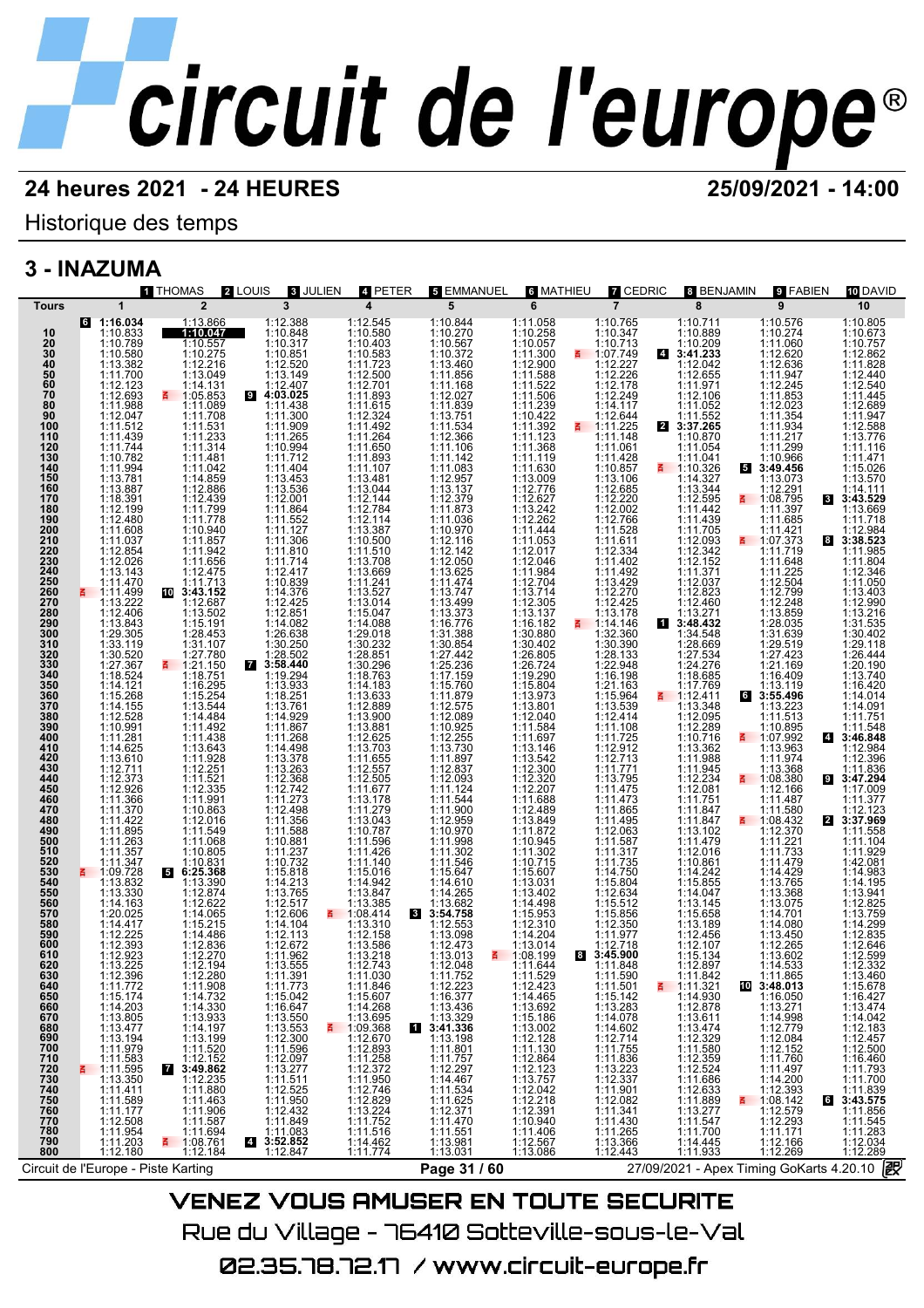## **24 heures 2021 - 24 HEURES 25/09/2021 - 14:00**

## Historique des temps



Circuit de l'Europe - Piste Karting **Page 32 / 60** 27/09/2021 - Apex Timing GoKarts 4.20.10

## VENEZ VOUS AMUSER EN TOUTE SECURITE

Rue du Village – 76410 Sotteville-sous-le-Val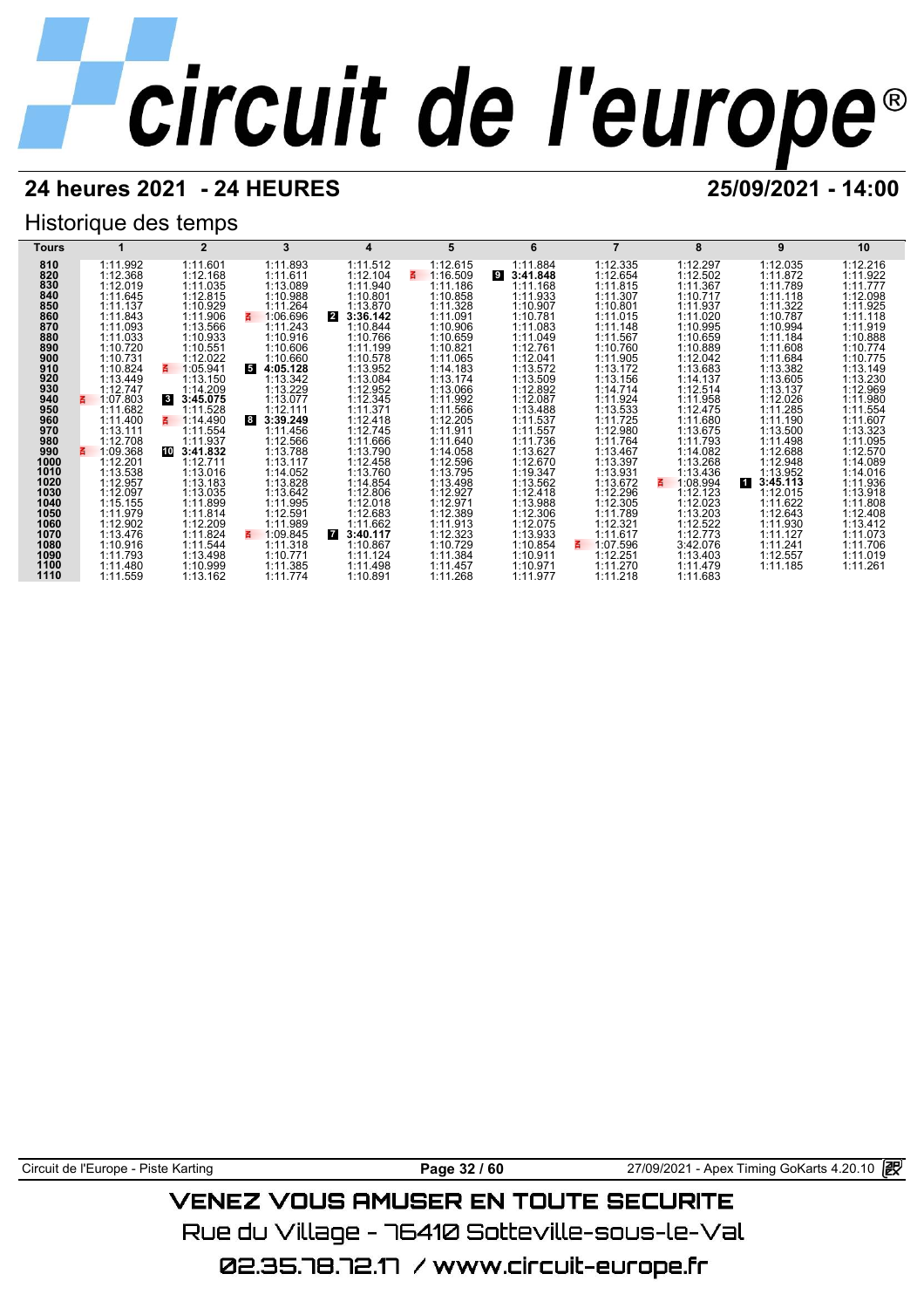## **24 heures 2021 - 24 HEURES 25/09/2021 - 14:00**

Historique des temps

## **18 - ZIG ZAG**



Rue du Village – 76410 Sotteville-sous-le-Val 02.35.78.72.17 / www.circuit-europe.fr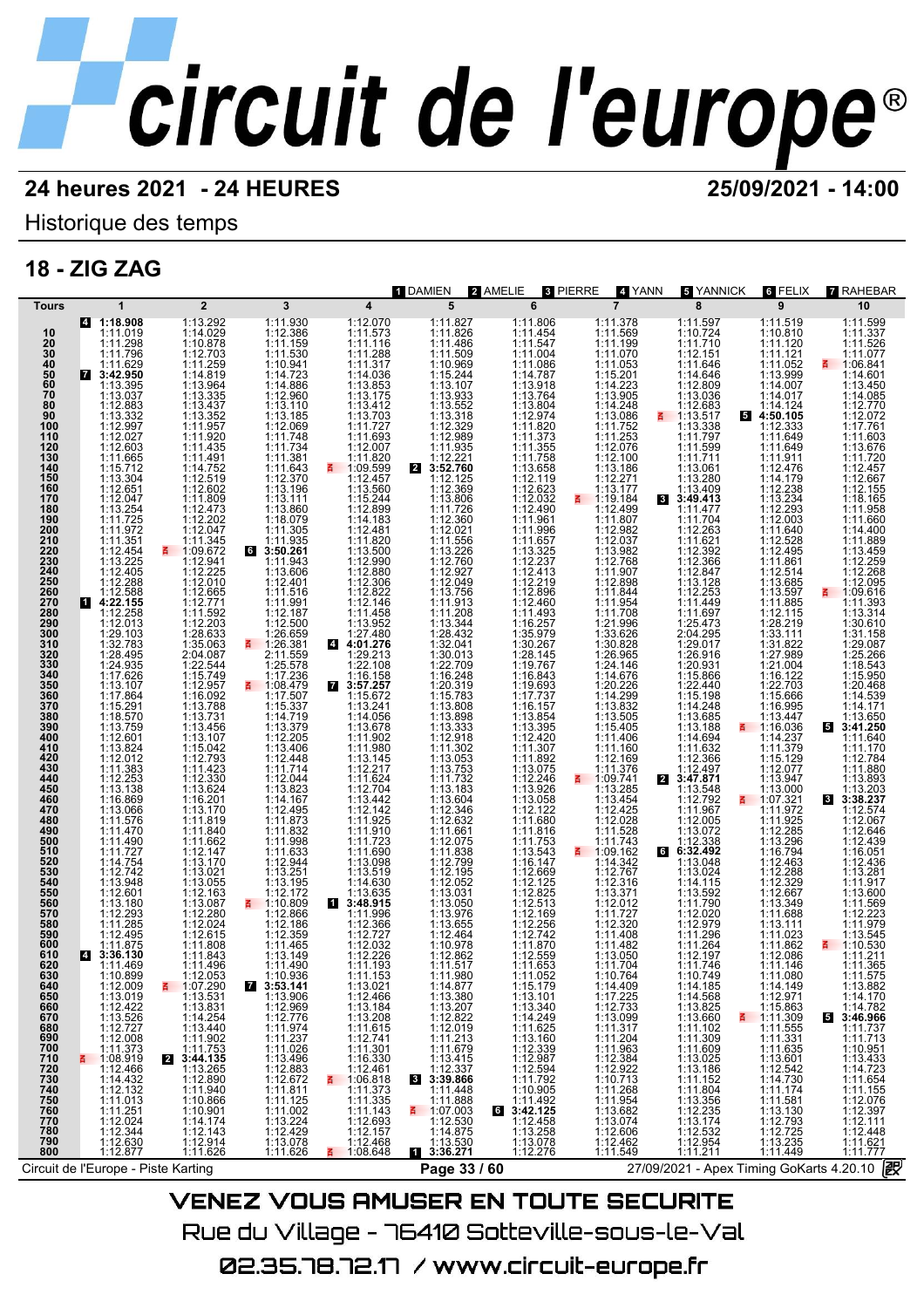## **24 heures 2021 - 24 HEURES 25/09/2021 - 14:00**

## Historique des temps



Circuit de l'Europe - Piste Karting **Page 34 / 60** 27/09/2021 - Apex Timing GoKarts 4.20.10

## VENEZ VOUS AMUSER EN TOUTE SECURITE

Rue du Village – 76410 Sotteville-sous-le-Val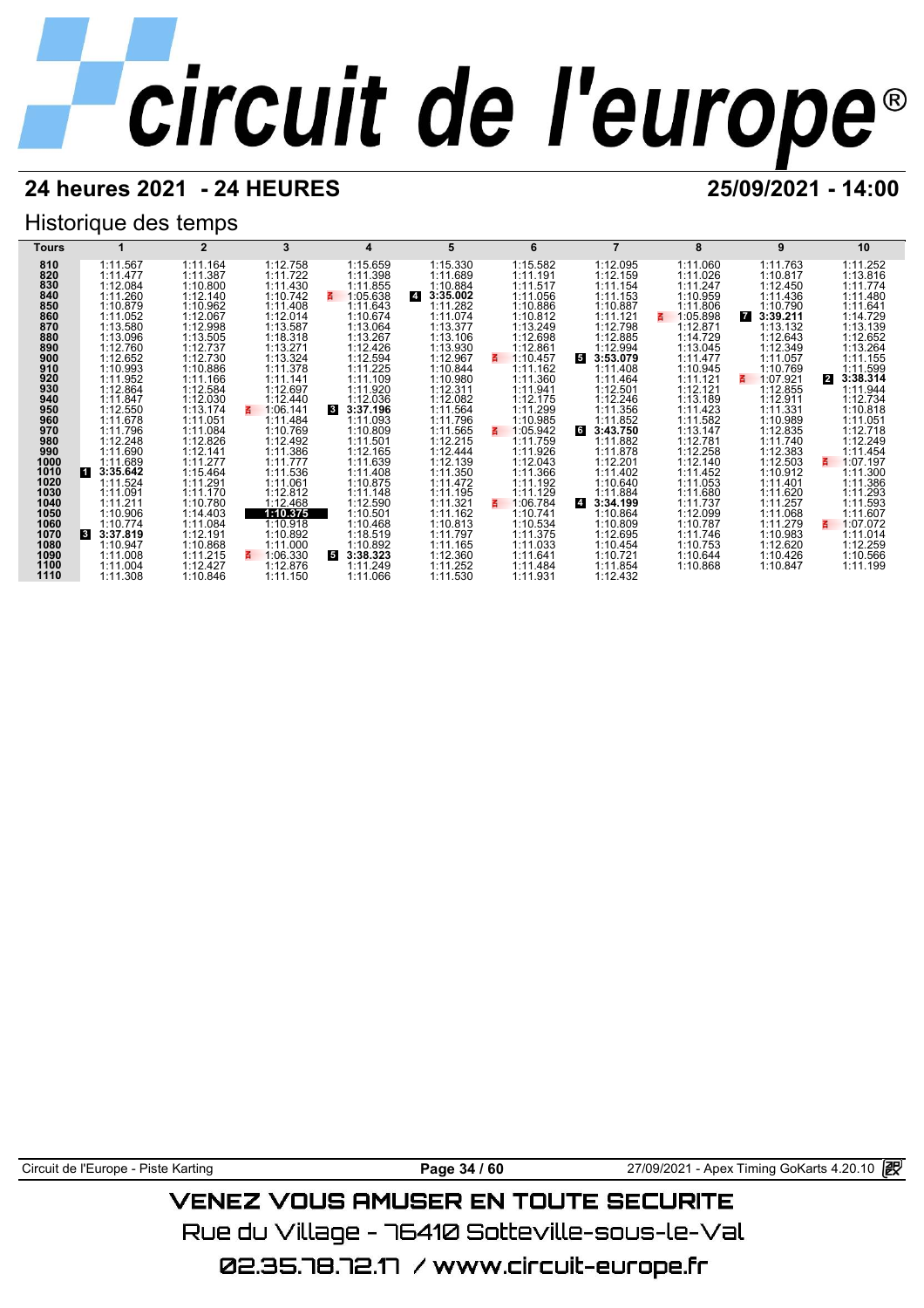Historique des temps

## **23 - KART WARS**

| <b>Tours</b>                                                                                                                                                                                                                                                                                                                                                                                                                                                                               |                                                                                                                                                                                                                                                                                                                                                                                                                                                                                                                                                                                                                                                                                                                                                                                                                                                                                                   |                                                                                                                                                                                                                                                                                                                                                                                                                                                                                                                                                                                                                                                                                                                                                                                                                                                                                                           |                                                                                                                                                                                                                                                                                                                                                                                                                                                                                                                                                                                                                                                                                                              |                                                                                                                                                                                                                |                                                                                                                                                                                                                                                                                                                                                                                                                                                                                                                                                                                                                                                                                                                                                                                                                                                                                                                                                                                                        |                                                                                                                                                                                                                                                                                                                                                                |                                                                                                                                                                   |                                                                                                                                                                                                                                                                                                                                                                                                                                                                                                                                                                                                                                                                                                                                                                                                                                                                               |                                                                                                                                                                                                                                                                                                                                                                                                                                                                                                                                                                                                                                                                                                                                                                                                                                                                                                      |                                                                                                                                                                                                                                                                                                                                                                                                                                                                                                                                                                                                                                                                                                                                                                                                                                                                      |
|--------------------------------------------------------------------------------------------------------------------------------------------------------------------------------------------------------------------------------------------------------------------------------------------------------------------------------------------------------------------------------------------------------------------------------------------------------------------------------------------|---------------------------------------------------------------------------------------------------------------------------------------------------------------------------------------------------------------------------------------------------------------------------------------------------------------------------------------------------------------------------------------------------------------------------------------------------------------------------------------------------------------------------------------------------------------------------------------------------------------------------------------------------------------------------------------------------------------------------------------------------------------------------------------------------------------------------------------------------------------------------------------------------|-----------------------------------------------------------------------------------------------------------------------------------------------------------------------------------------------------------------------------------------------------------------------------------------------------------------------------------------------------------------------------------------------------------------------------------------------------------------------------------------------------------------------------------------------------------------------------------------------------------------------------------------------------------------------------------------------------------------------------------------------------------------------------------------------------------------------------------------------------------------------------------------------------------|--------------------------------------------------------------------------------------------------------------------------------------------------------------------------------------------------------------------------------------------------------------------------------------------------------------------------------------------------------------------------------------------------------------------------------------------------------------------------------------------------------------------------------------------------------------------------------------------------------------------------------------------------------------------------------------------------------------|----------------------------------------------------------------------------------------------------------------------------------------------------------------------------------------------------------------|--------------------------------------------------------------------------------------------------------------------------------------------------------------------------------------------------------------------------------------------------------------------------------------------------------------------------------------------------------------------------------------------------------------------------------------------------------------------------------------------------------------------------------------------------------------------------------------------------------------------------------------------------------------------------------------------------------------------------------------------------------------------------------------------------------------------------------------------------------------------------------------------------------------------------------------------------------------------------------------------------------|----------------------------------------------------------------------------------------------------------------------------------------------------------------------------------------------------------------------------------------------------------------------------------------------------------------------------------------------------------------|-------------------------------------------------------------------------------------------------------------------------------------------------------------------|-------------------------------------------------------------------------------------------------------------------------------------------------------------------------------------------------------------------------------------------------------------------------------------------------------------------------------------------------------------------------------------------------------------------------------------------------------------------------------------------------------------------------------------------------------------------------------------------------------------------------------------------------------------------------------------------------------------------------------------------------------------------------------------------------------------------------------------------------------------------------------|------------------------------------------------------------------------------------------------------------------------------------------------------------------------------------------------------------------------------------------------------------------------------------------------------------------------------------------------------------------------------------------------------------------------------------------------------------------------------------------------------------------------------------------------------------------------------------------------------------------------------------------------------------------------------------------------------------------------------------------------------------------------------------------------------------------------------------------------------------------------------------------------------|----------------------------------------------------------------------------------------------------------------------------------------------------------------------------------------------------------------------------------------------------------------------------------------------------------------------------------------------------------------------------------------------------------------------------------------------------------------------------------------------------------------------------------------------------------------------------------------------------------------------------------------------------------------------------------------------------------------------------------------------------------------------------------------------------------------------------------------------------------------------|
| 10<br>20<br>30<br>40<br>50<br>50<br>60<br>70<br>80<br>90<br>100<br>110<br>120<br>130<br>140<br>150<br>160<br>170<br>180<br>190<br>200<br>210<br>220<br>230<br>240<br>250<br>260<br>270<br>280<br>290<br>300<br><b>2</b><br>310<br>320<br>320<br>330<br>340<br>350<br>360<br>370<br>380<br>390<br>400<br>410<br>420<br>430<br>440<br>450<br>460<br>470<br>480<br>490<br>500<br>510<br>520<br>530<br>540<br>550<br>560<br>570<br>580<br>590<br>600<br>610<br>620<br>630<br>640<br>650<br>660 | 1<br>1:16.844<br>1:10.450<br>$1:10.430\n1:10.411\n1:10.836\n1:13.178\n1:11.367\n1:11.362\n1:11.303\n1:14.142$<br>1:11.197<br>$\begin{array}{c} 1:12.125 \\ 1:13.131 \\ 1:147 \\ 1:1471.983 \\ 1:13.144 \\ 1:11.983 \\ 1:13.024 \\ 1:13.1283 \\ 1:12.333 \\ 1:12.594 \\ 1:11.907 \\ 1:11.106 \\ 1:11.106 \\ 1:10.410 \end{array}$<br>1:10.413<br>8 3:40.074<br>1:12.246<br>1:13.365<br>4:00.209<br>21 4:00.209<br>1:25.496<br>1:25.496<br>1:25.496<br>1:25.970<br>1:16.239<br>1:14.247<br>1:14.247<br>1:14.834<br>1:14.834<br>1:14.834<br>1:14.834<br>1:14.834<br>1:14.834<br>1:14.834<br>1:11.822<br>1:12.185<br>1:10.853<br>1:12.777<br>$1:12.103$<br>$1:13.007$<br>$1:12.650$<br>$1:12.135$<br>$1:12.305$<br>1:13.038<br>1:12.734<br>4 6:25.059<br>1:14.316<br>$1:12.032$<br>$1:15.925$<br>$1:14.317$<br>$1:13.030$<br>$1:13.281$<br>1:13.019<br>1:12.457<br>1:12.574<br>$\frac{2}{5}$ 1:10.314 | $\overline{2}$<br>1:12.980<br>1:10.438<br>1:10.349<br>1:10.108<br>1:12.877<br>1:13.430<br>1:11.576<br>1:11.576<br>1:11.7206<br>1:11.2064<br>1:12.684<br>1:12.480<br>1:12.775<br>1:11.2.32<br>1:12.775<br>1:11.40<br>1:12.775<br>1:11.40<br>1:12.775<br>1:11.40<br>1:12.775<br>$\begin{array}{rl} 1:11.900 \\ 1:07.288 \\ 1:107.288 \\ 1:12.348 \\ 1:10.431 \\ 1:12.905 \\ 1:11.890 \\ 1:14.424 \\ 1:31.090 \end{array}$<br>$21.31.029\n1:31.029\n1:22.881\n1:15.598\n1:16.778\n1:14.019$<br>1:14.153<br>1:12.876<br>1:12.340<br>1:12.734<br>1:12.716<br>1:12.556<br>1:12.556<br>1:10.664<br>$1:10.664$<br>$1:12.279$<br>$1:12.270$<br>$1:14.513$<br>$1:11.737$<br>$1:11.424$<br>$1:11.246$<br>$1:11.246$<br>$1:11.272$<br>$1:11.2772$<br>$1:11.2772$<br>$1:11.2772$<br>$1:11.2772$<br>$1:13.481$<br>$1:13.242$<br>$1:10.927$<br>1:13.569<br>1:13.634<br>1:13.805<br>$6$ $4:12.638$<br><b>6</b> $4:12.171$ | 3<br>1:11.944<br>$4:10.283$ $1:10.237$ $1:07.017$ $1:11.705$<br>1:12.117<br>$1:12.117$ $1:12.063$ $1:11.297$ $1:11.081$ $1:11.633$ $1:11.390$<br>$\begin{array}{c} 1:11.649 \\ 1:13.002 \\ 1:14.715 \\ 1:12.033 \end{array}$<br>1:13.614<br>1:12.240<br>1:12.136<br>1:18.767<br>1:12.686<br>1:12.2406 1:14.3346 1:15.2406 1:14.3346 1:15.356 1:15.356 1:15.596 1:14.0597 1:15.3947 1:15.3947 1:15.3947 1:15.3947 1:15.3947 1:15.3947 1:15.3947 1:15.3938 1:13.3938 1:13.3938 1:13.3938 1:13.3938 1:13.3938 1:13.2942 4:15<br>$1:11.452$<br>$1:11.874$<br>$1:13.943$<br>$1:13.077$<br>$1:14.345$<br>$1:13.656$<br>$1:13.521$<br>$3:44.648$<br>$1:14.093$<br>5<br>1:13.122<br>1:13.291<br>1:13.985<br>1:15.431 | 1 KEVIN<br>$\overline{\mathbf{4}}$<br>1:11.072<br>1:10.459<br>$1:10.406$<br>3:40.299<br>1:13.179<br>1:13.620<br>1:12.594<br>1:14.332<br>1:13.198                                                               | 2 BENJAMIN<br>5<br>1:10.506<br>1:10.322<br>$1:10.111$<br>$1:12.680$<br>1:12.143<br>$1:12.143$ $1:12.646$ $1:11.734$ $1:11.991$ $1:11.552$ $1:12.162$<br>$1:13.082$<br>$1:12.061$<br>$3:40.795$<br>$\overline{\mathbf{5}}$<br>1:12.099<br>1:12.099<br>1:12.3855<br>1:12.3855<br>1:12.933<br>1:13.854<br>1:12.47<br>1:12.644<br>1:12.358<br>1:12.47<br>1:12.358<br>1:12.358<br>1:12.47<br>1:12.358<br>1:12.47<br>1:12.358<br>1:12.44<br>1:12.358<br>1:12.44<br>1:12.358<br>1:12.44<br>1:12.358<br>1:12.55<br>1:12.55<br>1:12.55<br>1:12.5<br>5<br>1:17.147<br>1:15.632<br>$\begin{array}{r} 1.13.235 \\ 1.12.913 \\ 1.11.930 \\ 1.11.930 \\ 1.12.918 \\ 1.13.137 \\ 1.13.137 \\ 1.14.84 \\ 1.14.465 \end{array}$<br>1:11.465<br>1:12.764<br>$\frac{2}{1}$ 1:06.259<br>$1:12.456$<br>$1:12.546$<br>$1:12.767$<br>$1:11.820$<br>$1:11.810$<br>$1:12.801$<br>$1:13.490$<br>$1:13.539$<br>$1:13.532$<br>$1:14.004$<br>$1:15.203$<br>$1:14.004$<br>$1:15.203$<br>1:15.203<br>1:12.467<br>1:14.466<br>1:13.179 | 8 JACQUES<br>6<br>1:11.775<br>1:12.650<br>1:12.850<br>1:12.850<br>1:11.862<br>1:11.860<br>1:11.4664<br>1:12.404<br>1:12.404<br>1:12.404<br>1:12.202<br>1:12.32<br>1:11.404<br>1:11.404<br>1:11.404<br>1:11.404<br>1:11.404<br>1:11.404<br>1:11.404<br>1:11.404<br>1:11.404<br>1:11.404<br>1:11.404<br>1:11.404<br>1:12.831<br>1:13.293<br>1:13.575<br>1:13.172 | 4 VICTOR<br>$\overline{7}$<br>1:12.588<br>1:14.261<br>1:14.229<br>1:14.826                                                                                        | 5 MATTHIEU<br>8<br>1:10.533<br>1:10.010<br>1:12.207<br>1:12.268<br>1:12.269<br>1:13.368<br>1:11.262<br>1:11.705<br>1:07.617<br>1:11.326<br>$1:12.728$<br>1:13.217<br>1:13.395<br>$\frac{1112.370}{112.772}$<br>1:12.113<br>$\frac{1113.901}{1.12.777}$<br>1:12.096<br>$1:12.090$<br>$1:12.179$<br>$1:10.523$<br>$1:10.701$<br>$1:10.361$<br>$1:12.451$<br>$1:29.198$<br>$1:29.198$<br>$1:30.676$<br>1:29.161<br>1:26.053<br>1:20.109<br>1:20.275<br>1:14.872<br>1:13.434<br>1:14.992<br>1:13.981<br>1:14.099<br>1:12.606<br>1:12.407<br>1:11.174<br>1:11.174<br>$\begin{array}{c} 1:11.166 \\ 1:11.192 \\ 1:14.210 \\ 1:12.961 \end{array}$<br>1:12.273<br>$\begin{array}{l} 1:12.655\\ 1:12.573\\ 1:14.237\\ 1:14.2337\\ 1:12.337\\ 1:14.043\\ 1:13.481\\ 1:13.754\\ 1:13.754\\ 1:12.980\\ 1:13.206\\ 1:13.206\\ 1:13.500\\ \end{array}$<br>1:13.302<br>1:14.187<br>1:13.224 | <b>6 PIERRE HENRI</b><br>9<br>1:10.614<br>1:10.686<br>$1:10.664$<br>$1:13.179$<br>$1:13.220$<br>1:13.019<br>$1:12.245$<br>$1:11.514$<br>$1:11.779$<br>$4:28.083$<br>1:11.146<br>1:11.478<br>1:11.077<br>$1:14.538$ $1:14.015$ $1:11.875$ $3:44.362$<br>1:13.372<br>$1:13.372$<br>$1:12.622$<br>$1:12.762$<br>$1:12.762$<br>$1:12.762$<br>$1:10.475$<br>$1:10.091$<br>$1:11.770$<br>$1:11.796$<br>$1:12.984$<br>$1:33.267$<br>$1:29.994$<br>$1:29.642$<br>$1:25.697$<br>$1:17.532$<br>$1:19.365$<br>$1:15.623$<br>$\frac{2}{1}$ 1:11.559<br>$1:12.973$<br>$1:15.076$<br>$1:14.294$<br>$1:12.386$<br>$1:12.110$<br>$1:12.260$<br>$1:11.1326$<br>$1:11.1336$<br>1:13.236<br>1:12.860<br>$1:12.694$<br>1:09.506<br>1:11.971<br>2<br>1:11.804<br>1:12.715<br>1:12.800<br>1:12.003<br>1:12.830<br>1:12.830<br>1:13.940<br>1:12.346<br>1:14.249<br>1:13.603<br>1:15.143<br>1:12.484<br>1:12.669<br>1:12.770 | 7 LOIC<br>10<br>1:10.196<br>1:10.411<br>$1:10.238$<br>$1:12.960$<br>$1:11.802$<br>1:11.597<br>1:12.447<br>1:11.360<br>1:11.461<br>1:11.170<br>1:11.508<br>$1:12.270$<br>$1:11.657$<br>$1:12.253$<br>$1:13.501$<br>1:11.944<br>1:13.302<br>1:13.667<br>1:12.419<br>1:13.006<br>$1:13.159$<br>$1:12.503$<br>$1:12.380$<br>$1:10.755$<br>$1:10.566$<br>$1:10.443$<br>$\frac{2}{9}$ 1:12.128<br>1:11.990<br>1:13.823<br>$\frac{2}{1}$ 1:30.932<br>1:30.633<br>1:29.656<br>1:26.333<br>1:16.202<br>1:18.799<br>1:14.478<br>3:48.378<br>1:12.418<br>1:12.397<br>1:13.516<br>1:13.101<br>1:12.849<br>1:10.775<br>1:10.968<br>1:11.063<br>$1:12.278$<br>$1:12.353$<br>$1:12.777$<br>$3:57.686$<br>1:12.166<br>1:12.182<br>1:11.995<br>1:12.495<br>1:14.457<br>1:12.384<br>1:13.404<br>1:12.948<br>$1:13.297$<br>$1:13.597$<br>$1:13.951$<br>1:13.352<br>1:13.684<br>1:12.746 |
| 670<br>680                                                                                                                                                                                                                                                                                                                                                                                                                                                                                 | $1:13.647$ $1:13.285$ $1:14.492$ $1:12.696$ $3:41.217$                                                                                                                                                                                                                                                                                                                                                                                                                                                                                                                                                                                                                                                                                                                                                                                                                                            | 1:13.326<br>1:13.604                                                                                                                                                                                                                                                                                                                                                                                                                                                                                                                                                                                                                                                                                                                                                                                                                                                                                      | 1:12.464<br>1:13.698                                                                                                                                                                                                                                                                                                                                                                                                                                                                                                                                                                                                                                                                                         |                                                                                                                                                                                                                |                                                                                                                                                                                                                                                                                                                                                                                                                                                                                                                                                                                                                                                                                                                                                                                                                                                                                                                                                                                                        | 1:12.733<br>1:12.816                                                                                                                                                                                                                                                                                                                                           |                                                                                                                                                                   |                                                                                                                                                                                                                                                                                                                                                                                                                                                                                                                                                                                                                                                                                                                                                                                                                                                                               |                                                                                                                                                                                                                                                                                                                                                                                                                                                                                                                                                                                                                                                                                                                                                                                                                                                                                                      |                                                                                                                                                                                                                                                                                                                                                                                                                                                                                                                                                                                                                                                                                                                                                                                                                                                                      |
| 690<br>700<br>7<br>710<br>720<br>730<br>740<br>750<br>760<br>770<br>780<br>790<br>800<br>青                                                                                                                                                                                                                                                                                                                                                                                                 | 1:13.146<br>1:13.149<br>1:12.708<br>1:12.392<br>1:11.239<br>1:11.294<br>1:10.732<br>1:06.392<br>1:06.392                                                                                                                                                                                                                                                                                                                                                                                                                                                                                                                                                                                                                                                                                                                                                                                          | 1:13.004<br>1:12.795<br>1:15.197<br>1:14.392<br>1:14.392<br>1:11.906<br>1:11.575<br>1:11.575<br>1:11.069<br>1:11.004<br>$1:11.094$<br><b>8</b> 3:48.284                                                                                                                                                                                                                                                                                                                                                                                                                                                                                                                                                                                                                                                                                                                                                   | $1:13.618$<br>$1:12.756$<br>$1:13.502$<br>1:13.014<br>1:13.162<br>$\begin{array}{r} 1:12.494 \\ 1:12.419 \\ 1:13.508 \\ 1:11.149 \\ \end{array}$<br>$1:11.283$<br>$1:11.431$<br>1:10.602<br>1:14.326                                                                                                                                                                                                                                                                                                                                                                                                                                                                                                         | $\begin{array}{l} 1:13 \, .144 \\ 1:13 \, .568 \\ 1:13 \, .494 \\ 1:13 \, .539 \\ 1:13 \, .539 \\ 1:13 \, .508 \\ 1:13 \, .206 \\ 1:12 \, .258 \\ 1:14 \, .603 \\ 1:11 \, .144 \\ 1:14 \, .179 \\ \end{array}$ | $\begin{array}{l} 1:13.188\\ 1:12.796\\ 1:13.982\\ 1:14.677\\ 1:13.572\\ 1:12.343\\ 1:11.547\\ 1:12.363\\ 1:11.434\\ 1:11.568\\ 1:11.639\\ 1:13.130 \end{array}$                                                                                                                                                                                                                                                                                                                                                                                                                                                                                                                                                                                                                                                                                                                                                                                                                                       | $1:12.8102$<br>$1:13.737$<br>$1:13.451$<br>$1:12.867$<br>$1:13.240$<br>$1:12.258$<br>$1:15.329$<br>$1:11.4830$<br>$1:11.41008$<br>1:11.008<br>1:12.867<br>1:12.423<br>1:12.892                                                                                                                                                                                 | $\begin{array}{l} 1:12.438\\ 1:13.395\\ 1:14.199\\ 1:12.762\\ 1:12.294\\ 1:12.2881\\ 1:12.285\\ 1:13.103\\ 1:10.792\\ 1:10.669\\ 1:10.911\\ 1:13.434 \end{array}$ | $1:13.662$ $1:13.669$ $1:13.741$ $1:13.195$ $1:13.387$ $1:12.7496$<br>$1:12.116$<br>1:06.733<br>1:11.710<br>1:11.063<br>1:11.177<br>1:11.073<br>1:10.725<br>1:12.638                                                                                                                                                                                                                                                                                                                                                                                                                                                                                                                                                                                                                                                                                                          | $112.70$<br>1:13.668<br>1:13.172<br>1:13.374<br>1:13.374<br>1:12.878<br>1:12.019<br>1:11.982<br>3:46.598<br>$1:11.836$ $1:10.474$ $1:10.557$ $1:10.798$<br>$1:12.041$<br>$1:13.576$                                                                                                                                                                                                                                                                                                                                                                                                                                                                                                                                                                                                                                                                                                                  |                                                                                                                                                                                                                                                                                                                                                                                                                                                                                                                                                                                                                                                                                                                                                                                                                                                                      |
|                                                                                                                                                                                                                                                                                                                                                                                                                                                                                            |                                                                                                                                                                                                                                                                                                                                                                                                                                                                                                                                                                                                                                                                                                                                                                                                                                                                                                   |                                                                                                                                                                                                                                                                                                                                                                                                                                                                                                                                                                                                                                                                                                                                                                                                                                                                                                           |                                                                                                                                                                                                                                                                                                                                                                                                                                                                                                                                                                                                                                                                                                              |                                                                                                                                                                                                                |                                                                                                                                                                                                                                                                                                                                                                                                                                                                                                                                                                                                                                                                                                                                                                                                                                                                                                                                                                                                        |                                                                                                                                                                                                                                                                                                                                                                |                                                                                                                                                                   |                                                                                                                                                                                                                                                                                                                                                                                                                                                                                                                                                                                                                                                                                                                                                                                                                                                                               |                                                                                                                                                                                                                                                                                                                                                                                                                                                                                                                                                                                                                                                                                                                                                                                                                                                                                                      |                                                                                                                                                                                                                                                                                                                                                                                                                                                                                                                                                                                                                                                                                                                                                                                                                                                                      |
| Circuit de l'Europe - Piste Karting                                                                                                                                                                                                                                                                                                                                                                                                                                                        |                                                                                                                                                                                                                                                                                                                                                                                                                                                                                                                                                                                                                                                                                                                                                                                                                                                                                                   |                                                                                                                                                                                                                                                                                                                                                                                                                                                                                                                                                                                                                                                                                                                                                                                                                                                                                                           |                                                                                                                                                                                                                                                                                                                                                                                                                                                                                                                                                                                                                                                                                                              |                                                                                                                                                                                                                | Page 35 / 60                                                                                                                                                                                                                                                                                                                                                                                                                                                                                                                                                                                                                                                                                                                                                                                                                                                                                                                                                                                           |                                                                                                                                                                                                                                                                                                                                                                |                                                                                                                                                                   |                                                                                                                                                                                                                                                                                                                                                                                                                                                                                                                                                                                                                                                                                                                                                                                                                                                                               | 27/09/2021 - Apex Timing GoKarts 4.20.10 2                                                                                                                                                                                                                                                                                                                                                                                                                                                                                                                                                                                                                                                                                                                                                                                                                                                           |                                                                                                                                                                                                                                                                                                                                                                                                                                                                                                                                                                                                                                                                                                                                                                                                                                                                      |

VENEZ VOUS AMUSER EN TOUTE SECURITE Rue du Village – 76410 Sotteville–sous–le–Val 02.35.78.72.17 / www.circuit-europe.fr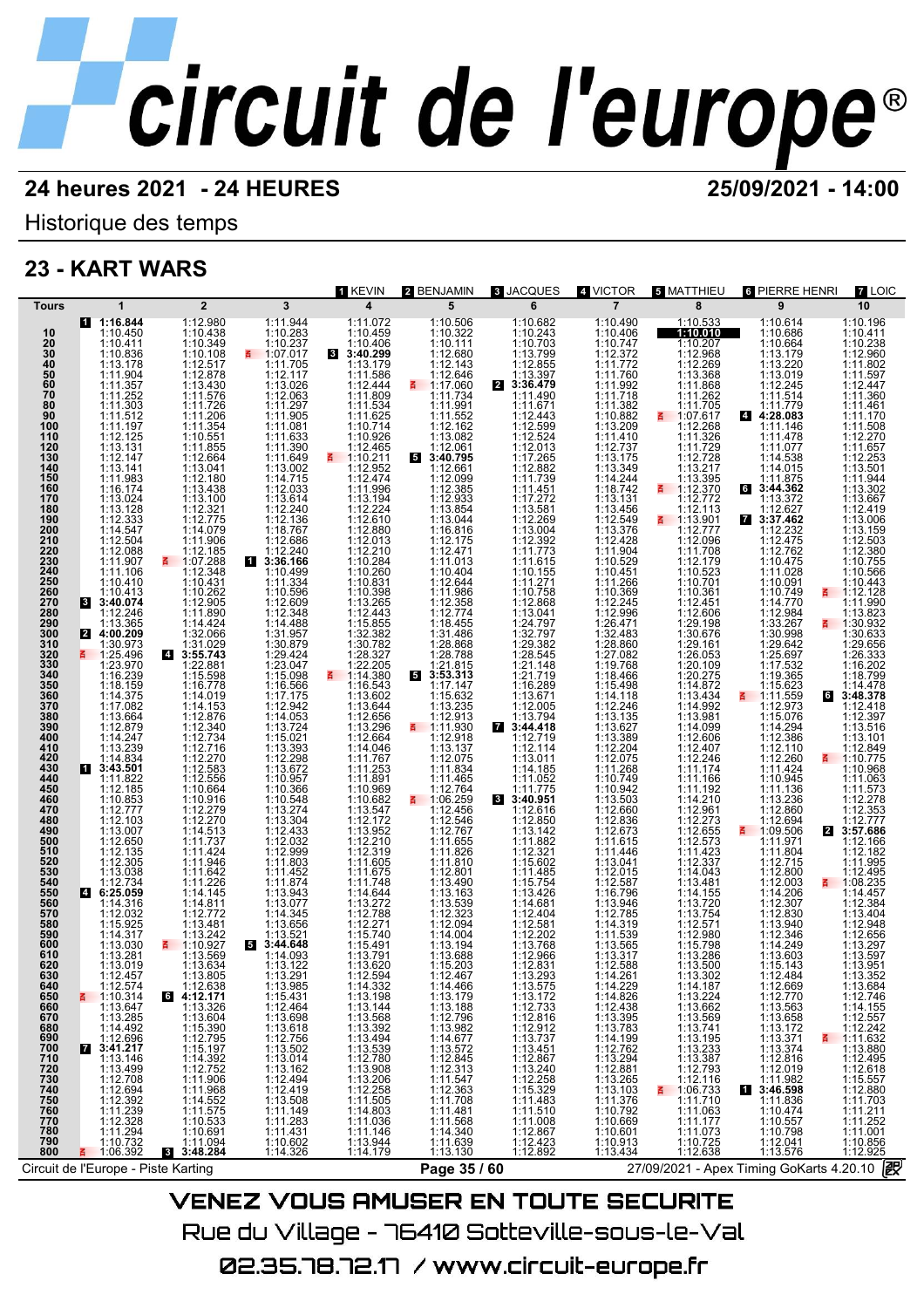## **24 heures 2021 - 24 HEURES 25/09/2021 - 14:00**

## Historique des temps



Circuit de l'Europe - Piste Karting **Page 36 / 60** 27/09/2021 - Apex Timing GoKarts 4.20.10

## VENEZ VOUS AMUSER EN TOUTE SECURITE

Rue du Village – 76410 Sotteville-sous-le-Val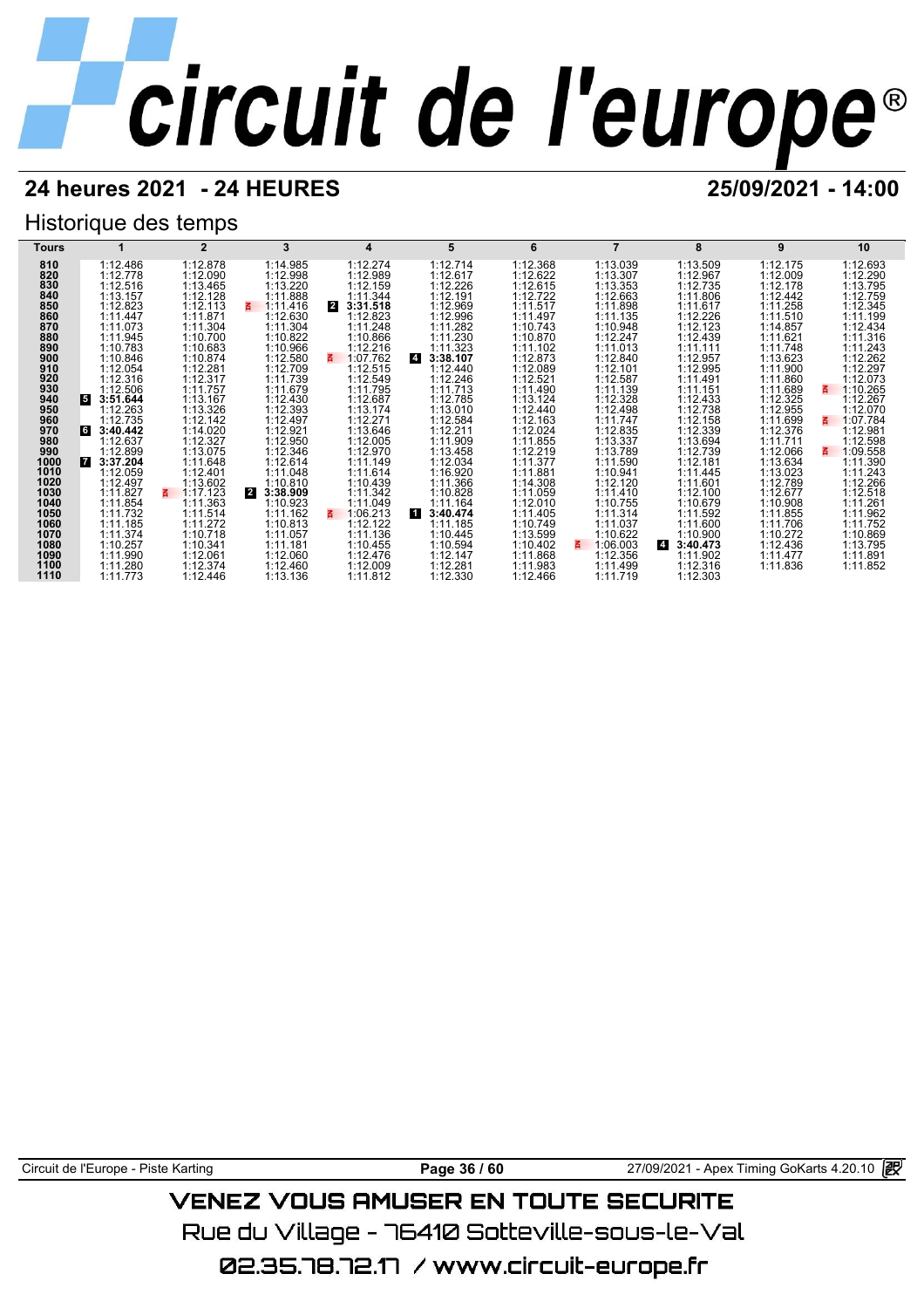Historique des temps

## **35 - STRAT&GIE**

|                      |                                                                                |                                                                             | 1 STEPHANE LA                                        | 2 MAXIME                                                                              | 8 STEPHANE LE                                                                                          | 4 MICKAEL D                                                                                    | 5 MATHIEU                                                            | 6 BENOIT                                                           | <b>7 YACINE</b>                                            | 8 MICKAEL R                                                        |
|----------------------|--------------------------------------------------------------------------------|-----------------------------------------------------------------------------|------------------------------------------------------|---------------------------------------------------------------------------------------|--------------------------------------------------------------------------------------------------------|------------------------------------------------------------------------------------------------|----------------------------------------------------------------------|--------------------------------------------------------------------|------------------------------------------------------------|--------------------------------------------------------------------|
| <b>Tours</b>         | 1                                                                              | $\overline{2}$                                                              | 3                                                    | $\overline{\mathbf{4}}$                                                               | 5                                                                                                      | 6                                                                                              | $\overline{7}$                                                       | 8                                                                  | 9                                                          | 10                                                                 |
|                      | 7 1:18.983                                                                     | 1:12.479<br>1:11.441                                                        | 1:11.542<br>1:10.513                                 | 1:12.549<br>1:10.890                                                                  | 1:10.784                                                                                               | 1:11.242<br>1:11.033                                                                           | 1:10.727<br>1:10.887                                                 | 1:10.978<br>1:11.220                                               | 1:10.800                                                   | 1:11.016                                                           |
| 10                   | 1:11.195<br>1:10.819                                                           |                                                                             | 1:13.402                                             |                                                                                       | 1:11.076<br>1:10.267                                                                                   | 1:12.019                                                                                       | 1:10.767                                                             | 1:10.773                                                           | 1:11.061                                                   | 1:11.060<br>1:10.922                                               |
|                      |                                                                                | $1:12.201$<br>4:08.624                                                      |                                                      | 1:11.646<br>1:13.167<br>1:13.027                                                      | 1:13.712                                                                                               |                                                                                                |                                                                      | 1:14.609                                                           | 1:11.901<br>1:13.850<br>1:13.898                           | 1:13.642                                                           |
| 20<br>30<br>40<br>50 | $\frac{2}{1}$ 1:06.595<br>1:15.657                                             | 1:13.701                                                                    | $1:14.123$<br>$1:13.212$                             |                                                                                       | 1:14.071                                                                                               | 1:13.982<br>1:13.538                                                                           | $\frac{1:13.407}{1:12.638}$                                          | $\overline{4}$<br>4:22.538                                         |                                                            | 1:13.610                                                           |
| 60                   | 1:13.716<br>1:13.549                                                           | 1:13.665                                                                    | 1:13.748<br>1:12.394                                 | 1:13.269                                                                              | 1:13.082                                                                                               | 1:12.997                                                                                       | 1:13.227<br>1:13.264<br>1:15.285<br>1:12.224                         | 1:12.763                                                           | 1:13.769<br>1:13.476                                       | 1:14.980<br>1:13.633                                               |
| 70                   | 1:24.021                                                                       | 1:12.429<br>1:13.078                                                        | 1:13.092                                             | $1:14.927$<br>1:12.861<br>3:39.848                                                    | $1:15.303$<br>$1:12.742$                                                                               | $1:13.622$<br>$1:15.352$<br>$1:12.958$<br>$1:11.997$                                           |                                                                      | 1:12.311<br>1:13.906                                               | 1:12.915                                                   | 1:12.819                                                           |
| 80                   | 1:14.063                                                                       | 1:12.621                                                                    |                                                      |                                                                                       | $1:13.524$<br>$1:11.972$                                                                               |                                                                                                |                                                                      | 1:12.514<br>1:12.828                                               | 1:12.435                                                   | 1:12.722                                                           |
| 90                   | 1:12.001                                                                       |                                                                             | $\frac{1109.031}{112.265}$<br>1:12.279               | 1:13.110                                                                              |                                                                                                        |                                                                                                | 1:11.676                                                             |                                                                    | 1:11.655                                                   | 1:12.191                                                           |
| 100<br>110           | 1:11.982<br>1:12.158                                                           | 1:11.669                                                                    | 1:14.389                                             | 1:15.063<br>1:12.197                                                                  | 1:12.883<br>1:12.075                                                                                   | 1:11.888<br>1:11.782                                                                           | 1:11.426<br>1:11.780                                                 | 1:11.708<br>1:11.725                                               | 1:13.496<br>1:11.573                                       | 1:12.010<br>1:13.629                                               |
| 120<br>130           | 1:11.862                                                                       | 1:11.599<br>1:11.237                                                        | 1:13.682                                             | 1:12.306                                                                              | 1:13.178                                                                                               |                                                                                                | 1:11.550                                                             | 1:11.270                                                           | $\frac{2}{9}$ 1:08.767                                     | 2 3:40.251                                                         |
|                      | 1:12.801<br>1:12.525                                                           | 1:13.218                                                                    | 1:14.320<br>1:11.666                                 | 1:12.856<br>1:12.404                                                                  | 1:11.977<br>1:12.321                                                                                   | 1:11.833<br>1:12.253<br>1:12.496                                                               | 1:12.636<br>1:12.173                                                 | 1:11.724                                                           | 1:14.169<br>1:12.219                                       | 1:11.629<br>1:12.791                                               |
| 140<br>150           | 1:12.492                                                                       |                                                                             | 1:11.882                                             |                                                                                       | 1:11.548                                                                                               |                                                                                                | 1:12.245                                                             | 1:15.078                                                           | 1:13.005                                                   | 1:12.171                                                           |
| 160                  | 1:11.722                                                                       | 1:12.659                                                                    | 1:11.932                                             | 1:12.837<br>1:12.182                                                                  | 1:12.152                                                                                               | 1:12.118<br>1:11.877                                                                           | $1:1\overline{1}.\overline{7}3\overline{2}$                          | 1:11.681                                                           | 1:11.456                                                   | 1:12.513                                                           |
| 170                  | 1:13.283                                                                       | 1:11.827<br>1:13.744                                                        | 1:11.975                                             |                                                                                       | ₹ 1:07.654                                                                                             | 3:43.806                                                                                       | 1:13.977                                                             | 1:14.259<br>1:13.750                                               | 1:13.590                                                   | 1:13.614                                                           |
| 180<br>190           | 1:14.122<br>1:13.159                                                           | 1:13.495                                                                    | $1:13.544$<br>$1:14.207$<br>$1:13.385$               | $1:11.581$<br>$1:13.733$<br>$1:15.418$                                                | 1:14.777                                                                                               | 1:13.835<br>1:13.698                                                                           | 1:13.343<br>1:12.848                                                 | 1:15.361                                                           | 1:13.499                                                   | 1:12.675<br>1:15.080                                               |
| 200                  | 1:12.590                                                                       | 1:13.139                                                                    |                                                      | 1:12.819                                                                              | 1:13.656<br>1:12.788                                                                                   | 1:12.555                                                                                       | 1:14.233                                                             | 1:12.691                                                           |                                                            | 1:13.924                                                           |
| 210                  | 1:14.318                                                                       | 1:13.412                                                                    | 1:14.189                                             | 1:13.418                                                                              | 1:13.063                                                                                               | 1:13.515                                                                                       | ₹ 1:08.657                                                           | 3:36.835                                                           | $1:14.395$<br>$1:13.236$<br>$1:12.228$                     | 1:12.163                                                           |
| 220<br>230           | 1:11.911<br>1:12.126                                                           | 1:11.712<br>1:12.649                                                        | 1:11.853<br>1:13.902                                 | 1:13.099<br>1:11.470                                                                  | 1:12.875<br>1:12.833                                                                                   | 1:12.362<br>1:11.978                                                                           |                                                                      | 1:13.790<br>1:12.653                                               | 1:12.673<br>1:11.656                                       | 1:13.250<br>1:12.112                                               |
| 240                  |                                                                                |                                                                             |                                                      |                                                                                       |                                                                                                        |                                                                                                | $1:13.507$<br>$1:12.267$<br>$1:11.939$<br>$1:12.496$<br>$1:14.844$   |                                                                    |                                                            |                                                                    |
| 250                  | 1:13.410                                                                       | 1:12.973                                                                    | 1:12.163<br>1:11.978                                 | 1:12.238                                                                              | 1:13.325<br>1:11.868                                                                                   | 1:12.349                                                                                       |                                                                      | 1:12.150<br>1:12.264                                               | 1:12.092<br>1:12.258                                       | 1:12.091<br>1:12.072                                               |
| 260<br>270           | 1:11.809<br>1:14.314                                                           | 1:11.686<br>1:14.620                                                        | 1:12.445<br>1:14.665                                 | ₹ 1:06.737<br>1:14.450                                                                | 3:41.124<br>$3\phantom{.0}$<br>1:13.574                                                                | 1:15.199<br>1:14.155                                                                           | 1:13.517                                                             | 1:14.741<br>1:13.302                                               | 1:14.290<br>1:13.522                                       | 1:13.984<br>1:13.733                                               |
| 280                  | 1:13.891                                                                       | 1:13.118                                                                    | 1:14.483                                             | 1:13.704                                                                              | 1:13.622                                                                                               | 1:12.979                                                                                       | 1:13.860                                                             | 1:14.124                                                           | 1:14.705                                                   | 1:14.495                                                           |
| 290                  | 1:15.281                                                                       | 1:14.704                                                                    | 1:15.221                                             | $1:16.840$<br>1:28.950                                                                | 1:22.309                                                                                               | 1:26.888<br>1:30.881                                                                           | 1:30.105                                                             | 1:32.208                                                           | 1:32.213<br>1:31.480                                       | 1:30.041<br>1:30.352                                               |
| 300<br>310           | 1:29.664<br>1:31.022                                                           | 1:31.644                                                                    | 1:32.674<br>1:29.970                                 | 1:55.373                                                                              | 8<br>3:57.457<br>3.                                                                                    | 3:54.767                                                                                       | 1:31.064                                                             | 1:29.910<br>1:28.553                                               | 1:29.703                                                   | 1:27.983                                                           |
| 320                  | 1:29.181                                                                       | 1:28.036<br>1:27.886                                                        | 1:27.193                                             | 1:26.814                                                                              | 1:22.758<br>1:28.023                                                                                   | 1:26.283                                                                                       | 1:27.817<br>1:25.036                                                 | 1:25.041                                                           | 1:26.371                                                   | 1:23.092                                                           |
| 330                  | 1:22.781                                                                       | 1:22.273<br>3:48.480                                                        | 1:21.905<br>1:17.889                                 |                                                                                       | 1:20.328                                                                                               | 1:23.072<br>1:15.082                                                                           | 1:18.334                                                             | 1:17.529<br>1:14.706                                               | 1:16.644                                                   | 1:16.746                                                           |
| 340<br>350           | <b>M</b> 1:10.911<br>1:15.618                                                  | $\overline{7}$<br>1:14.934                                                  | 1:13.552                                             | $1:22.649$<br>$1:17.927$<br>$1:13.879$<br>$1:12.418$                                  | 1:16.116<br>1:12.789                                                                                   | 1:16.143                                                                                       |                                                                      | 1:15.039                                                           | 1:14.484                                                   | 1:18.318<br>1:12.266                                               |
| 360                  | 1:13.813                                                                       | 1:13.204                                                                    | 1:13.455                                             |                                                                                       | 1:13.139                                                                                               | 1:15.074                                                                                       | 1:14.495<br>1:12.739                                                 | 1:12.301                                                           | 1:11.980<br>1:12.270                                       | 1:12.819                                                           |
| 370                  | 1:13.987                                                                       | 1:12.639                                                                    | 1:11.936                                             | $1:14.015$ $1:11.542$ $1:16.797$ $1:13.287$ $1:13.300$ $1:13.302$                     | 1:11.894                                                                                               | 1:12.072                                                                                       | $1:12.113$<br>1:16.135                                               | 1:12.303                                                           | 1:11.860                                                   | 1:12.361                                                           |
| 380<br>390           | 1:12.720                                                                       | 1:11.686                                                                    | 1:12.872                                             |                                                                                       | 1:11.881                                                                                               | 1:12.000                                                                                       |                                                                      | 4 3:45.867                                                         | 1:15.628                                                   | 1:13.075                                                           |
| 400                  | 1:13.952<br>1:13.414                                                           | 1:14.352<br>1:13.218                                                        | 1:16.486<br>1:13.254<br>1:12.831                     |                                                                                       | 1:14.606<br>1:13.114                                                                                   | 1:13.844<br>1:18.605                                                                           | 1:13.338<br>1:14.155                                                 | 1:13.649<br>1:13.246                                               | 1:14.369<br>1:13.522                                       | 1:13.801<br>1:12.890                                               |
| 410                  | 1:13.108                                                                       | 1:13.473                                                                    |                                                      |                                                                                       | 1:13.888                                                                                               | 1:14.363                                                                                       | 1:14.957                                                             | 1:13.897                                                           | 1:13.462                                                   | 1:12.957                                                           |
| 420<br>430           | 1:12.505                                                                       | 1:16.743                                                                    | $1:14.737$<br>1:13.535                               | 1:13.937<br>1:12.498                                                                  | 1:12.837<br>1:12.974                                                                                   | 1:13.516<br>1:12.364                                                                           | 1:12.933                                                             | $\frac{1110.215}{1:12.746}$                                        | $\begin{array}{r} 5 \ \ 3:42.175 \ \ 1:12.822 \end{array}$ | 1:15.511                                                           |
| 440                  | 1:13.796<br>1:14.401                                                           |                                                                             |                                                      |                                                                                       |                                                                                                        |                                                                                                | 1:14.655<br>1:13.090<br>1:12.286                                     |                                                                    | 1:13.042                                                   | 1:12.487<br>1:12.082                                               |
| 450                  | 1:11.574                                                                       | 1:12.409<br>1:11.404                                                        | 1:13.825<br>1:12.218                                 | 1:12.175<br>1:12.240                                                                  | 1:13.923<br>1:12.872                                                                                   | 1:12.492<br>1:12.168                                                                           |                                                                      | 1:12.032<br>1:11.720                                               | 1:12.463                                                   | 1:13.868                                                           |
| 460                  | 1:12.699                                                                       | 1:11.699                                                                    | 1:11.494                                             | 1:11.394                                                                              | 1:12.013                                                                                               | 1:11.350                                                                                       | 1:11.835                                                             | 1:12.489                                                           | 1:11.496                                                   | 1:13.195                                                           |
| 470<br>480           | 1:12.559<br>1:13.034                                                           | 1:11.555<br>1:12.501                                                        | 1:11.510<br>1:12.201                                 | $\frac{2}{1}$ 1:08.535<br>1:12.155                                                    | 2 3:41.464<br>1:12.912                                                                                 | 1:13.292<br>1:12.661                                                                           | 1:13.182<br>1:13.156                                                 | 1:13.474<br>1:12.722                                               | 1:13.204<br>1:12.142                                       | 1:12.354<br>1:12.225                                               |
| 490                  | 1:12.858<br>1:12.040                                                           | $1:12.335$<br>$1:12.882$                                                    | 1:12.858<br>1:12.516                                 | 1:13.507<br>1:12.480                                                                  | 1:12.086                                                                                               | $1:12.512$<br>$1:12.361$                                                                       | 1:13.144<br>1:12.565                                                 | 1:12.599<br>1:11.942                                               | $1:12.187$<br>$1:12.065$                                   | 1:12.549                                                           |
| 500                  |                                                                                |                                                                             |                                                      |                                                                                       | 1:15.063                                                                                               |                                                                                                |                                                                      |                                                                    |                                                            |                                                                    |
| 510<br>520           | 1:12.858<br>1:15.005                                                           | 1:12.748                                                                    | 1:13.695<br>1:13.537                                 | 1:12.872<br>1:13.983                                                                  | 1:12.739<br>1:14.994                                                                                   | 1:12.570<br>1:15.424                                                                           | $1:12.273$<br>$1:13.335$                                             | 1:13.442<br>1:14.200                                               | $\frac{2}{1}$ 1:07.738<br>1:13.092                         | 6<br>6:25.606<br>1:12.813                                          |
| 530                  | 1:13.220                                                                       | 1:15.629                                                                    | $1:14.447$<br>$1:15.145$                             | 1:13.152                                                                              | $1:12.751$<br>$1:12.633$                                                                               | 1:12.836                                                                                       | 1:13.117                                                             | 1:13.982                                                           | 1:13.230<br>1:13.206                                       | 1:13.470                                                           |
| 540                  | 1:14.114<br>1:13.784                                                           | 1:12.476<br>1:13.962                                                        |                                                      | 1:13.148                                                                              |                                                                                                        |                                                                                                | 1:13.287<br>1:15.265                                                 | 1:12.929<br>$\frac{1}{2}$ 1:08.623                                 |                                                            | 1:14.077                                                           |
| 550<br>560           | 1:12.951                                                                       | 1:13.534                                                                    | 1:13.551<br>1:15.001                                 | 1:12.915<br>1:12.301                                                                  | 1:13.284<br>1:12.497                                                                                   | 1:13.351                                                                                       | 1:12.650                                                             | 1:13.246                                                           | 1 3:39.932<br>1:14.670                                     | 1:12.948<br>1:13.469                                               |
| 570                  | 1:12.435                                                                       | 1:13.666                                                                    | 1:12.770                                             | 1:13.173                                                                              | 1:12.611                                                                                               | 1:13.496<br>1:12.952                                                                           | 1:12.739                                                             | 1:12.645                                                           | 1:12.872                                                   | 1:13.198                                                           |
| 580<br>590           | 1:13.160                                                                       | 1:12.138                                                                    | 1:13.734                                             | 1:12.650                                                                              | 1:12.128                                                                                               | 1:13.355                                                                                       | 1:12.297                                                             | 1:12.285                                                           | 1:12.516                                                   | 1:12.586<br>1:13.350                                               |
| 600                  | 1:22.546<br>1:13.110                                                           | 1:13.558<br>1:13.359                                                        | 1:13.438                                             | 1:14.160<br>8 3:38.510                                                                | 1:12.547                                                                                               | 1:13.176                                                                                       | 1:13.479                                                             | 1:12.552                                                           | 1:13.362<br>1:13.303                                       | 1:12.959                                                           |
| 610                  | 1:13.388                                                                       | 1:16.310                                                                    | $\frac{1109.670}{113.572}$                           | 1:13.028                                                                              | $1:14.833$<br>$1:13.975$                                                                               | $1:14.159$<br>$1:12.173$                                                                       | $1:14.018$<br>1:13.893                                               | 1:13.805<br>1:13.057                                               | 1:12.170                                                   | 1:12.281                                                           |
| 620<br>630           | 1:12.177                                                                       | 1:14.847                                                                    | 1:13.066                                             | 1:12.824                                                                              | 1:12.387                                                                                               | 1:13.040                                                                                       | 1:12.446                                                             | 1:12.356                                                           | 1:13.368                                                   | 1:13.407                                                           |
| 640                  | 1:13.160<br>1:13.307                                                           | 1:12.292                                                                    | 1:12.111<br>1:12.398                                 | 1:11.895<br>1:13.878                                                                  | 1:12.831<br>1:14.403                                                                                   | 1:12.202<br>1:13.338                                                                           | 1:13.907<br>1:13.038                                                 | 1:19.068<br>1:09.489                                               | 1:13.890<br>83:39.222                                      | 1:12.378                                                           |
| 650                  | 1:14.040                                                                       | 1:13.106<br>1:12.235                                                        | 1:11.923                                             | 1:12.048                                                                              | 1:12.002                                                                                               | 1:12.665                                                                                       | 1:12.081                                                             | 1:12.513                                                           | 1:11.492                                                   | 1:14.446<br>1:12.172                                               |
| 660                  | $\begin{array}{c} 1:11.737 \\ 1:12.100 \\ 1:11.729 \\ 1:11.704 \\ \end{array}$ | 1:13.215<br>1:11.598<br>1:11.728<br>1:11.782<br>1:12.774<br>1:11.365        | 1:11.503                                             | 1:12.135<br>1:12.340<br>1:12.710<br>1:12.141<br>1:12.116<br>1:11.825                  | $1:13.410$<br>$1:12.068$<br>$1:12.257$                                                                 | $1:12.647$<br>$1:12.529$<br>$1:11.712$<br>$1:15.646$<br>$1:12.232$<br>$1:11.625$<br>$1:11.625$ | 1:12.692<br>1:11.872                                                 | $1:11.592$<br>$1:11.883$<br>$1:11.553$<br>$1:12.488$<br>$1:11.918$ | 1:11.901<br>1:11.667                                       | $1:11.730$<br>$1:12.532$<br>$1:11.735$<br>$1:12.355$<br>$1:12.623$ |
| 670<br>680           |                                                                                |                                                                             | $1:12.800$<br>$1:13.632$<br>$1:11.851$<br>$1:12.354$ |                                                                                       |                                                                                                        |                                                                                                |                                                                      |                                                                    |                                                            |                                                                    |
| 690                  |                                                                                |                                                                             |                                                      |                                                                                       | 3:38.843                                                                                               |                                                                                                | 1:11.822<br>1:12.291<br>1:12.550<br>1:12.034<br>1:11.803<br>1:11.677 |                                                                    | 1:11.413<br>1:12.862<br>1:12.897                           |                                                                    |
| 700                  | 1:12.119                                                                       |                                                                             |                                                      |                                                                                       | 1:11.950                                                                                               |                                                                                                |                                                                      |                                                                    |                                                            |                                                                    |
| 710<br>720<br>730    | $1:11.761$<br>$1:12.078$<br>$1:13.781$<br>$1:12.054$<br>$1:13.960$             |                                                                             | $1:11.749$<br>$1:12.529$<br>$1:13.569$               |                                                                                       | 1:11.776                                                                                               |                                                                                                |                                                                      | 1:12.168<br>1:12.657                                               | 1:11.867<br>1:12.176                                       | 1:14.442<br>1:12.042                                               |
|                      |                                                                                |                                                                             |                                                      |                                                                                       | 1:11.592<br>1:11.742                                                                                   | 1:12.399                                                                                       |                                                                      | 1:11.989                                                           | 1:11.964                                                   |                                                                    |
| 740                  |                                                                                |                                                                             | 1:11.823<br>1:12.339                                 |                                                                                       |                                                                                                        |                                                                                                |                                                                      |                                                                    | 1:12.396<br>1:13.343                                       | $1:12.465$<br>$1:12.040$<br>$1:14.860$                             |
| 750<br>760           | 1:13.169                                                                       | $\begin{array}{c} 1:14.133 \\ 1:12.414 \\ 1:11.052 \\ 1:21.912 \end{array}$ | 1:14.846                                             |                                                                                       | $\begin{array}{r}\n 1:12.506 \\  - 1:07.169 \\  \hline\n 1:14.964 \\  \hline\n 1:13.358\n \end{array}$ | $\begin{array}{r}\n 1:12.611 \\  3:46.007 \\  1:13.334\n \end{array}$                          |                                                                      |                                                                    | 1:13.478                                                   |                                                                    |
| 770                  |                                                                                |                                                                             |                                                      |                                                                                       |                                                                                                        |                                                                                                |                                                                      |                                                                    |                                                            |                                                                    |
| 780                  | 1:14.443<br>1:12.622                                                           | 1:13.957<br>1:14.283                                                        |                                                      |                                                                                       | 1:15.488                                                                                               |                                                                                                |                                                                      | $1:12.368$<br>$1:13.401$<br>$1:14.395$<br>$1:12.995$<br>$1:13.785$ |                                                            | 1:43.463<br>1:12.970<br>1:13.704                                   |
| 790<br>800           | $1:13.544$<br>$1:12.523$                                                       | 1:13.861<br>1:13.417                                                        | $1:15.058$ $1:14.235$ $1:13.079$ $1:14.330$          | 1:11.620<br>1:11.258<br>1:11.258<br>1:15.330<br>1:13.989<br>1:13.191<br>1:11.367<br>昌 | $1:13.208$<br>3:55.665                                                                                 | 1:14.099<br>1:14.561<br>1:13.064<br>1:13.885                                                   | 1:11.077<br>1:14.731<br>1:13.843<br>1:13.617<br>1:13.677<br>1:13.876 | 1:13.697<br>1:12.600                                               | $1:13.045$ $1:14.612$ $1:13.803$ $1:12.375$                | 1:13.942<br>1:12.412                                               |
|                      |                                                                                |                                                                             |                                                      |                                                                                       |                                                                                                        |                                                                                                |                                                                      |                                                                    |                                                            |                                                                    |
|                      | Circuit de l'Europe - Piste Karting                                            |                                                                             |                                                      |                                                                                       | Page 37 / 60                                                                                           |                                                                                                |                                                                      | 27/09/2021 - Apex Timing GoKarts 4.20.10                           |                                                            | 毆                                                                  |
|                      |                                                                                |                                                                             |                                                      |                                                                                       |                                                                                                        | \/=\!=ㅋ \/^! !^ ^\J! !^=^ =\! ?^! !?= ^=^! !^!?=                                               |                                                                      |                                                                    |                                                            |                                                                    |

VENEZ VOUS AMUSER EN TOUTE SECURITE Rue du Village – 76410 Sotteville–sous–le–Val 02.35.78.72.17 / www.circuit-europe.fr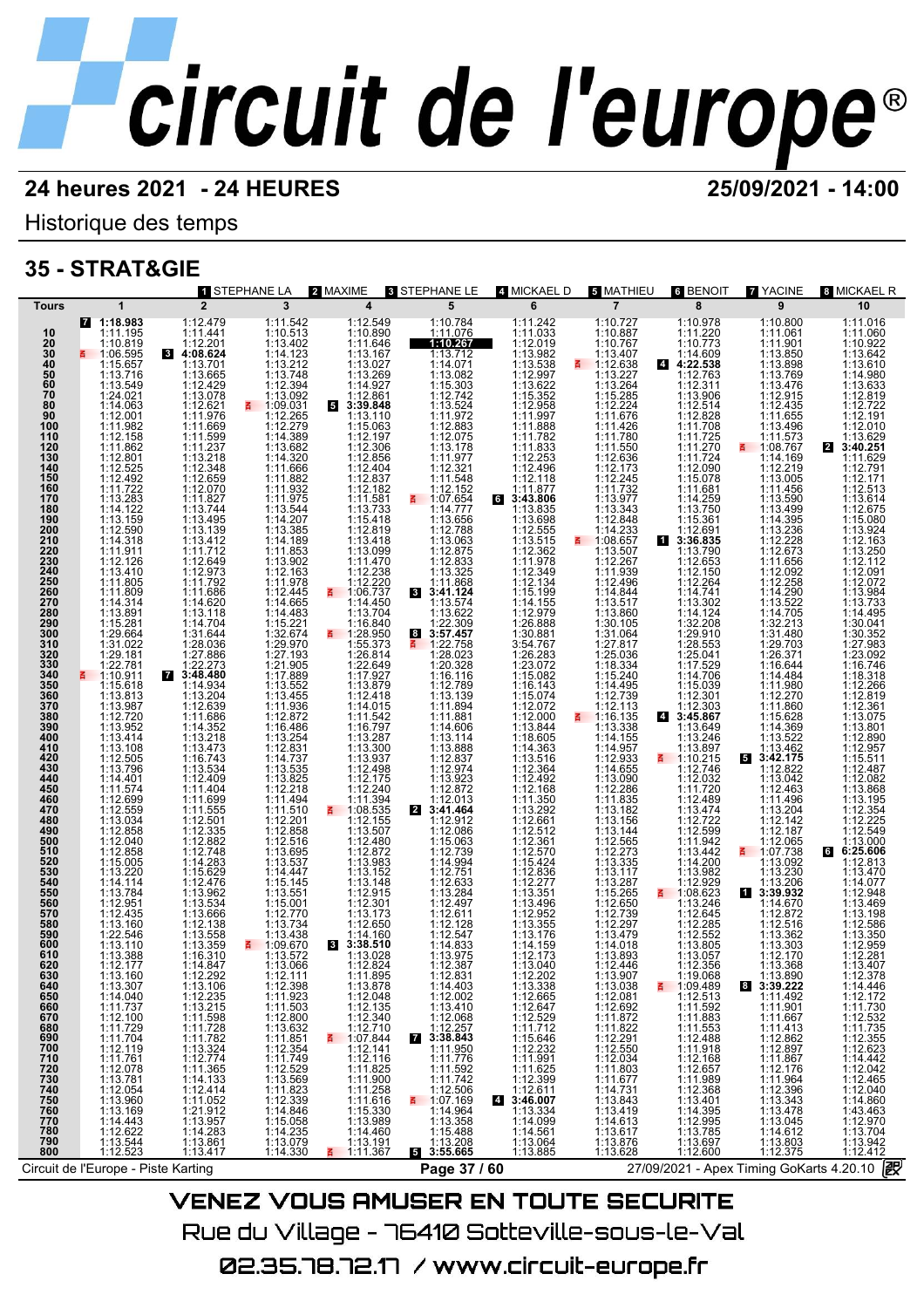## **24 heures 2021 - 24 HEURES 25/09/2021 - 14:00**

## Historique des temps



Circuit de l'Europe - Piste Karting **Page 38 / 60 Page 38 / 60** 27/09/2021 - Apex Timing GoKarts 4.20.10

## VENEZ VOUS AMUSER EN TOUTE SECURITE

Rue du Village – 76410 Sotteville-sous-le-Val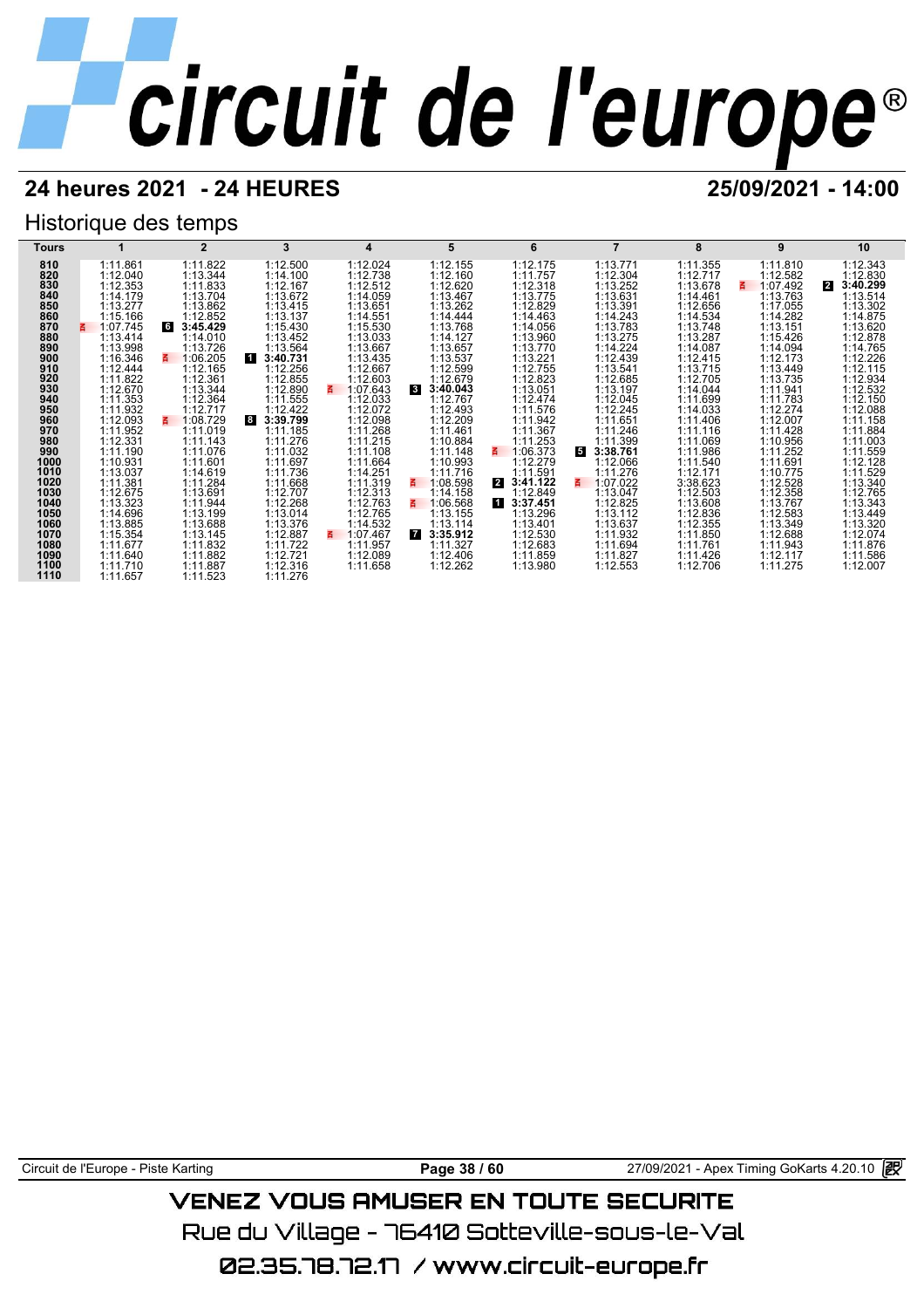## Historique des temps

## **12 - MSP**

|                                                                                  |                                                                                                                                                                                                                                               | 1 MAXIME S                                                                                                      | 2 MAXIME D                                                                                                                     | 3 THIBAULT                                                                                                                                                             | 4 NOLAN                                                                                                          | <b>5 BAPTISTE</b>                                                                                                           | 6 PIERRE                                                                                                                                                        | 7 MATTHIEU                                                                                                 | 8 GEORGES                                                                                                                      |  |  |  |
|----------------------------------------------------------------------------------|-----------------------------------------------------------------------------------------------------------------------------------------------------------------------------------------------------------------------------------------------|-----------------------------------------------------------------------------------------------------------------|--------------------------------------------------------------------------------------------------------------------------------|------------------------------------------------------------------------------------------------------------------------------------------------------------------------|------------------------------------------------------------------------------------------------------------------|-----------------------------------------------------------------------------------------------------------------------------|-----------------------------------------------------------------------------------------------------------------------------------------------------------------|------------------------------------------------------------------------------------------------------------|--------------------------------------------------------------------------------------------------------------------------------|--|--|--|
| <b>Tours</b>                                                                     | $\overline{2}$<br>$\mathbf{1}$                                                                                                                                                                                                                | 3                                                                                                               | $\overline{\mathbf{4}}$                                                                                                        | 5                                                                                                                                                                      | 6                                                                                                                | $\overline{7}$                                                                                                              | 8                                                                                                                                                               | 9                                                                                                          | 10                                                                                                                             |  |  |  |
| 10<br>$\frac{20}{30}$<br>$\frac{40}{50}$<br>60<br>70                             | 1:19.018<br>1:14.349<br>1:12.645<br>1:12.143<br>1:12.461<br>1:11.830<br>1:13.730<br>1:11.524<br>1:12.061<br>1:13.253<br>1:12.850<br>1:14.108<br>1:12.545<br>1:13.276<br>1:12.371<br>1:13.033                                                  | 1:13.188<br>1:12.721<br>1:12.192<br>1:12.906<br>1:13.133<br>1:12.592<br>1:12.736<br>1:13.204                    | 1:13.313<br>1:16.041<br>1:12.699<br>₹ 1:06.810<br>1:12.197<br>1:12.516                                                         | 1:12.156<br>1:12.961<br>1:13.144<br>83:40.266<br>1:12.926<br>1:12.714<br>1:12.777<br>1:13.033                                                                          | 1:13.172<br>1:12.250<br>1:12.567<br>1:14.157<br>1:12.981<br>1:15.170<br>$1:12.275$<br>1:12.251<br>1:08.828       | 1:12.758<br>1:12.902<br>1:12.678<br>1:18.122<br>1:13.220<br>1:12.127<br>$\frac{11.09.185}{1.12.421}$                        | 1:12.176<br>1:12.094<br>$1:12.893$<br>$1:13.632$<br>$1:13.421$<br>1:12.788<br>5<br>3:52.336<br>1:12.534                                                         | 1:12.821<br>1:12.197<br>1:12.955<br>1:14.343<br>1:13.294<br>1:12.229<br>1:14.275<br>1:12.526               | 1:12.481<br>1:12.181<br>1:12.339<br>1:13.402<br>1:13.675<br>1:12.055<br>1:13.312<br>1:14.257                                   |  |  |  |
| 80<br>90<br>100<br>110<br>$\frac{120}{130}$<br>140<br>150                        | 1:12.321<br>1:12.800<br>1:13.619<br>1:14.896<br>1:14.750<br>1:15.867<br>1:14.268<br>1:13.072<br><b>G</b><br>3:43.017<br>1:13.131<br>1:12.857<br>1:13.014<br>$1:12.245$<br>$1:12.733$<br>1:12.930<br>1:12.444<br>1:12.965<br>1:12.438          | 1:12.981<br>1:13.919<br>1:14.215<br>1:14.739<br>1:14.987<br>$\frac{1:12.986}{1:09.472}$<br>1:12.630<br>1:12.944 | $1:13.200$<br>$1:13.030$<br>$1:13.949$<br>$1:13.892$<br>1:13.503<br>1:12.860<br>1:12.875<br>$4:12.696$<br>3:38.341<br>1:12.954 | 1:12.712<br>$1:14.396$<br>1:15.097<br>1:13.630<br>1:13.906<br>1:12.842<br>1:12.266                                                                                     | 1:14.433<br>1:13.536<br>1:13.247<br>1:13.138<br>1:13.158<br>1:13.594<br>1:13.871                                 | 3:40.975<br>$\overline{4}$<br>1:14.588<br>1:14.693<br>1:15.096<br>1:13.696<br>1:12.821<br>1:13.090<br>1:12.448              | 1:15.494<br>1:14.520<br>1:13.580<br>1:13.048<br>1:12.429<br>1:12.416<br>1:13.018<br>1:12.684<br>1:13.487                                                        | 1:15.041<br>1:15.369<br>1:17.851<br>1:13.263<br>1:13.864<br>1:12.537<br>1:12.670<br>1:12.057<br>1:11.919   | 1:15.430<br>1:13.768<br>$\frac{2}{9}$ 1:10.805<br>1:14.505<br>1:13.690<br>1:12.499<br>1:12.801<br>1:12.430                     |  |  |  |
| 160<br>170<br>180<br>190<br>200<br>210<br>220<br>230                             | 1:11.767<br>1:12.019<br>1:13.215<br>$1:13.492$<br>$1:13.130$<br>1:14.019<br>1:13.511<br>1:12.975<br>1:12.781<br>1:11.900<br>1:12.195<br>1:12.046<br>1:12.447<br>1:12.049                                                                      | 1:12.252<br>1:14.326<br>1:13.814<br>1:13.439<br>1:11.945<br>1:11.877<br>1:12.076                                | 1:12.692<br>1:05.689<br>1:13.838<br>1:13.165<br>1:12.432<br>1:13.020<br>1:12.261<br>1:12.176                                   | 1:13.366<br>3<br>3:44.356<br>1:13.103<br>1:13.196<br>1:13.958<br>1:12.900<br>1:11.954                                                                                  | 1:13.298<br>1:13.795<br>1:13.070<br>1:15.431<br>4:13.126<br>1:12.125<br>1:11.671<br>1:12.316                     | 1:13.804<br>1:12.907<br>1:13.237<br>1<br>3:41.870<br>1:12.282<br>1:11.556                                                   | 1:15.626<br>1:12.965<br>1:13.075<br>1:13.305<br>1:12.137<br>1:11.921<br>1:11.757                                                                                | 1:13.822<br>1:14.965<br>1:14.171<br>1:12.234<br>1:12.243<br>$1:12.890$<br>1:06.357                         | 1:12.290<br>1:14.611<br>1:13.183<br>1:14.018<br>1:12.631<br>1:12.002<br>1:12.066<br>3:45.923<br>8                              |  |  |  |
| 240<br>250<br>260<br>270<br>280<br>290<br>300<br>310<br>320                      | 1:12.859<br>1:12.773<br>$1:12.421$<br>$1:13.106$<br>1:11.694<br>1:12.570<br>1:15.387<br>1:14.472<br>1:15.612<br>1:14.579<br>1:32.902<br>1:28.067<br>1:34.931<br>1:35.039<br>1:33.877<br>1:32.754<br>1:27.063<br>1:28.216                      | 1:12.353<br>$1:12.315$<br>1:14.141<br>1:15.315<br>$\frac{2}{1.47.336}$<br>1:32.941<br>1:27.993                  | 1:12.184<br>1:12.923<br>1:14.638<br>1:15.668<br>5 4:03.063<br>1:32.517<br>1:32.491<br>1:24.614                                 | 1:12.595<br>1:13.892<br>1:12.512<br>1:14.189<br>1:16.749<br>$1:33.142$<br>$\overline{5}$ 1:25.978<br>1:31.864<br>1:26.621                                              | 1:12.727<br>1:11.908<br>1:12.369<br>1:15.055<br>1:16.468<br>1:37.091<br>$8$ 4:09.404<br>1:31.114<br>1:23.721     | 1:11.978<br>1:13.042<br>1:12.627<br>1:13.004<br>1:14.896<br>1:17.797<br>1:42.297<br>1:36.827<br>1:24.201<br>1:23.089<br>E.  | 1:14.993<br>1:12.717<br>1:14.566<br>1:17.781<br>1:37.306<br>1:38.054<br>И                                                                                       | 1:13.159<br>1:14.955<br>₹ 1:08.058<br>1:14.534<br>1:21.451<br>1:38.482<br>1:38.554<br>1:36.970<br>1:19.915 | 1:13.012<br>1:13.607<br>3:39.225<br>4<br>1:15.140<br>1:24.821<br>1:40.634<br>1:34.982<br>1:30.043<br>1:21.997                  |  |  |  |
| 330<br>340<br>350<br>360<br>370<br>380<br>390<br>400<br>410                      | 1:18.586<br>1:17.228<br>1:14.874<br>1:11.021<br>6<br>3:49.944<br>1:14.889<br>1:13.826<br>1:14.034<br>1:15.806<br>$\begin{array}{c} 1:13.233 \\ 1:13.723 \\ 1:14.142 \end{array}$<br>1:13.064<br>1:13.770<br>1:13.386<br>1:13.242<br>1:14.101  | 1:17.775<br>1:15.598<br>1:20.938<br>1:15.397<br>1:13.708<br>1:12.360<br>1:13.044<br>1:13.396<br>1:13.494        | $1:20.632$ $1:17.226$ $1:17.551$ $1:16.108$<br>1:12.350<br>1:13.618<br>$1:13.800$<br>$1:13.227$<br>$1:16.545$                  | 1:18.422<br>1:16.714<br>1:14.817<br>1:14.027<br>1:12.639<br>1:13.930<br>1:13.371<br>1:13.781<br>1:13.882                                                               | 1:17.083<br>1:14.170<br>1:15.704<br>1:14.114<br>1:13.997<br>$1:13.416$<br>$1:13.590$<br>$1:13.427$<br>$1:13.433$ | 1:14.964<br>1:15.849<br>1:13.609<br>1:13.096<br>$\begin{array}{r} 1:13.921 \\ 1:13.516 \\ 1:12.914 \\ 1:13.705 \end{array}$ | 4:01.845<br>1:23.259<br>1:14.292<br>1:13.590<br>1:15.419<br>1:13.864<br>1:13.077<br>1:14.375<br>$\begin{array}{c} 1:14.179 \\ 1:13.003 \\ 1:13.756 \end{array}$ | 1:17.934<br>1:17.380<br>1:14.534<br>1:14.356<br>1:12.617<br>$\frac{2}{1}$ 1:09.750<br>1:13.626<br>1:14.079 | 1:16.327<br>1:15.122<br>1:15.939<br>1:13.926<br>1:13.790<br>1:12.870<br>8 3:42.983<br>1:13.248<br>1:14.806                     |  |  |  |
| 420<br>430<br>440<br>450<br>460<br>470<br>480<br>490                             | 1:13.452<br>1:12.835<br>1:13.198<br>1:16.023<br>1:13.630<br>1:13.123<br>1:12.968<br>1:12.768<br>1:13.322<br>$1:12.700\n1:12.381\n1:07.889\n1:13.221\n1:13.473\n1:14.073$<br>1:13.132<br>1:13.362                                              | 1:13.193<br>1:13.261<br>$1:13.777$<br>$1:13.700$<br>$1:13.096$<br>1:13.614<br>$1:13.605$<br>3:43.409            | 1:13.208<br>1:13.665<br>1:09.232<br>1:13.052<br>1:13.569<br>1:13.307<br>1:15.346<br>1:13.415<br>1:13.673                       | 1:13.491<br>1:13.048<br>$\mathbf{z}$<br>3:39.897<br>1:12.706<br>1:13.275<br>1:12.223<br>1:11.947<br>1:13.219<br>1:12.085                                               | 1:14.582<br>1:13.261<br>1:13.952<br>1:13.575<br>1:13.945<br>1:13.386<br>1:13.392<br>1:13.334                     | $1:13.7058$<br>$1:14.772$<br>$1:13.275$<br>$1:13.275$<br>$1:12.416$<br>$1:13.034$<br>$1:14.158$<br>$1:13.602$<br>$1:13.602$ | 1:14.376<br>1:14.519<br>1:13.412<br>1:13.204<br>1:13.486<br>1:13.280<br>1:13.942<br>1:13.177<br>1:13.025                                                        | 1:13.218<br>1:14.231<br>1:12.768<br>1:12.796<br>1:12.673<br>1:13.082<br>1:12.650<br>1:13.361               | 1:14.921<br>1:16.080<br>1:12.878<br>1:13.208<br>1:12.820<br>1:12.877<br>1:12.904<br>1:13.844                                   |  |  |  |
| 500<br>510<br>520<br>530<br>540<br>550<br>560<br>570<br>580                      | $1:12.947$<br>$1:13.313$<br>$1:25.318$<br>1:16.281<br>1:13.249<br>1:15.617<br>1:14.456<br>1:14.174<br>1:12.044<br>1:12.019<br>1:11.823<br>1:12.034<br>1:12.843<br>1:11.325                                                                    | 1:14.236<br>1:13.371<br>1:13.766<br>1:15.243<br>$1:13.622$<br>$1:13.254$<br>1:11.601<br>1:12.598                | 1:15.294<br>1:13.941<br>1:15.565<br>1:13.532<br>1:11.835<br>1:11.272<br>1:14.416                                               | $1:13.709$<br>$1:15.248$<br>$1:15.329$<br>$1:13.766$<br>1:12.876<br>1:11.387<br>1:12.025                                                                               | 1:13.452<br>1:15.616<br>1:15.633<br>1:12.740<br>1:13.670<br>1:11.114<br>1:12.813<br>1:12.818                     | $1:13.162$<br>$1:15.570$<br>$1:15.295$<br>$1:12.573$<br>1:11.894<br>1:13.473<br>1:12.076                                    | 1:08.885<br>1:14.444<br>1:14.289<br>1:11.951<br>1:11.302<br>1:13.076                                                                                            | 6:25.718<br>$\overline{4}$<br>1:15.954<br>₹ 1:10.246<br>1:12.398<br>1:12.166<br>1:12.656<br>1:11.938       | 1:14.308<br>1:15.655<br>1:19.526<br>3:38.772<br>Ш<br>1:14.911<br>1:11.730<br>1:12.184<br>1:12.712                              |  |  |  |
| 590<br>600<br>610<br>620<br>630<br>640<br>650<br>660                             | 1:12.195<br>1:19.997<br>1:12.917<br>1:12.629<br>1:12.784<br>1:12.063<br><b>4:02.267</b><br>1:07.404<br>6<br>呂<br>1:16.292<br>1:14.968<br>1:14.166<br>1:14.099<br>1:13.578<br>1:14.971                                                         | $\frac{2}{1}$ 1:06.476<br>1:12.677<br>1:12.481<br>1:16.293<br>1:14.737<br>1:12.688<br>1:12.537<br>1:12.626      | 3:41.523<br>8<br>1:12.658<br>1:12.487<br>1:14.401<br>1:13.821<br>1:13.465<br>1:12.917<br>1:12.835                              | 1:14.068<br>1:12.458<br>1:13.673<br>1:13.767<br>1:14.444<br>1:13.446<br>1:12.959<br>1:11.957                                                                           | 1:13.046<br>1:12.712<br>1:14.260<br>1:13.918<br>1:13.994<br>1:12.252<br>1:13.425                                 | 1:12.683<br>1:12.729<br>1:13.137<br>1:13.721<br>1:13.016<br>1:12.629                                                        | 1:14.591<br>1:12.276<br>1:12.678<br>1:14.178<br>1:13.888<br>1:13.050<br>1:14.516<br>2:45.030<br>1:14.762                                                        | 1:13.564<br>1:13.689<br>1:13.289<br>1:13.919<br>1:15.843<br>1:14.474<br>1:13.624<br>8 2:59.679             | 1:14.773<br>1:11.955<br>1:12.891<br>1:14.463<br>1:13.171<br>1:13.108<br>1:12.426<br>1:15.004                                   |  |  |  |
| 670<br>680<br>690<br>700<br>710<br>720<br>730<br>740<br>750<br>750<br>760<br>770 | 1:14.145<br>1:13.821<br>1:14.286<br>1:14.740<br>1:13.563<br>1:13.553<br>1:13.537<br>$1:14.199$ $1:12.837$ $1:13.796$ $1:13.141$<br>3:40.628<br>1:15.976<br>1:12.120<br>2<br>1:12.908                                                          | 1:14.040<br>1:12.982<br>1:13.624<br>1:12.975<br>1:12.383<br>$1:16.174$<br>$1:12.381$<br>$1:12.228$              | $1:13.741$<br>$1:12.893$<br>$1:13.487$<br>$1:13.280$<br>$1:12.776$<br>1:12.770<br>1:13.388<br>1:11.889<br>1:12.229<br>1:12.747 | 1:11.9578<br>1:12.972<br>1:12.9774<br>1:13.477<br>1:13.477<br>1:13.477<br>1:12.530<br>1:12.530<br>1:13.850<br>1:13.250<br>1:13.453<br>1:13.450<br>1:13.450<br>1:13.450 | 1:13.366<br>1:12.937<br>1:12.608<br>1:13.780<br>1:13.386<br>1:12.686<br>1:21.620<br>1:12.437<br>1:13.860         | $1:13.353$<br>2:03.560<br>2:03.560<br>1:13.538<br>1:14.498<br>1:14.498<br>1:12.273<br>1:12.476<br>1:12.476<br>1:14.476      | $1:12.460$<br>$1:13.039$<br>$1:14.308$<br>$1:13.032$<br>$1:12.817$<br>$1:12.538$<br>$1:13.228$<br>$1:12.663$<br>$1:13.631$<br>$1:13.364$                        | 1:14.662<br>1:12.789<br>1:13.038<br>1:12.900<br>1:13.404<br>1:12.640<br>1:12.640<br>1:12.107               | $\begin{array}{r} 1:15.059 \\ 1:12.588 \\ 1:12.693 \\ 1:13.559 \\ \end{array}$<br>1:09.035<br>1:12.865<br>1:13.039<br>1:12.158 |  |  |  |
| 780<br>790<br>800                                                                | $1:14.776$ $1:12.799$ $1:12.607$ $1:12.992$ $1:12.996$ $1:12.996$<br>$1:14.012$ $1:14.059$ $1:12.760$ $3:38.784$ $1:12.966$ $1:13.029$ $1:13.024$<br>8<br>1:13.485<br>1:12.568<br>1:13.611<br>1:13.095<br>Circuit de l'Europe - Piste Karting | $1:11.783$<br>$1:12.854$<br>$1:13.050$<br>$1:12.918$<br>$1:12.913$<br>1:12.584<br>1:13.154                      | 1:12.747<br>1:12.093<br>1:13.062<br>1:13.316<br>1:14.114                                                                       | 1:13.303<br>1:14.846<br>Page 39 / 60                                                                                                                                   | 1:12.957<br>1:13.874<br>1:13.539<br>1:12.730<br>1:12.933                                                         | $1:14.476$<br>$1:12.946$<br>$1:13.055$<br>1:21.028<br>1:06.281                                                              | 1:14.611<br>1:12.569<br>$1:12.880$<br><b>6</b> 3:39.633                                                                                                         | 1:12.516<br>1:14.697<br>1:12.922<br>1:13.208<br>1:13.069<br>1:12.795<br>1:13.691                           | 1:13.600<br>1:12.848<br>1:12.770<br>1:14.281<br>1:13.186<br>1:14.171<br>1:13.601<br>歐                                          |  |  |  |
|                                                                                  | 27/09/2021 - Apex Timing GoKarts 4.20.10                                                                                                                                                                                                      |                                                                                                                 |                                                                                                                                |                                                                                                                                                                        |                                                                                                                  |                                                                                                                             |                                                                                                                                                                 |                                                                                                            |                                                                                                                                |  |  |  |
|                                                                                  |                                                                                                                                                                                                                                               |                                                                                                                 |                                                                                                                                | <b>VENEZ VOUS AMUSER EN TOUTE SECURITE</b>                                                                                                                             |                                                                                                                  |                                                                                                                             |                                                                                                                                                                 |                                                                                                            |                                                                                                                                |  |  |  |

Rue du Village – 76410 Sotteville-sous-le-Val 02.35.78.72.17 / www.circuit-europe.fr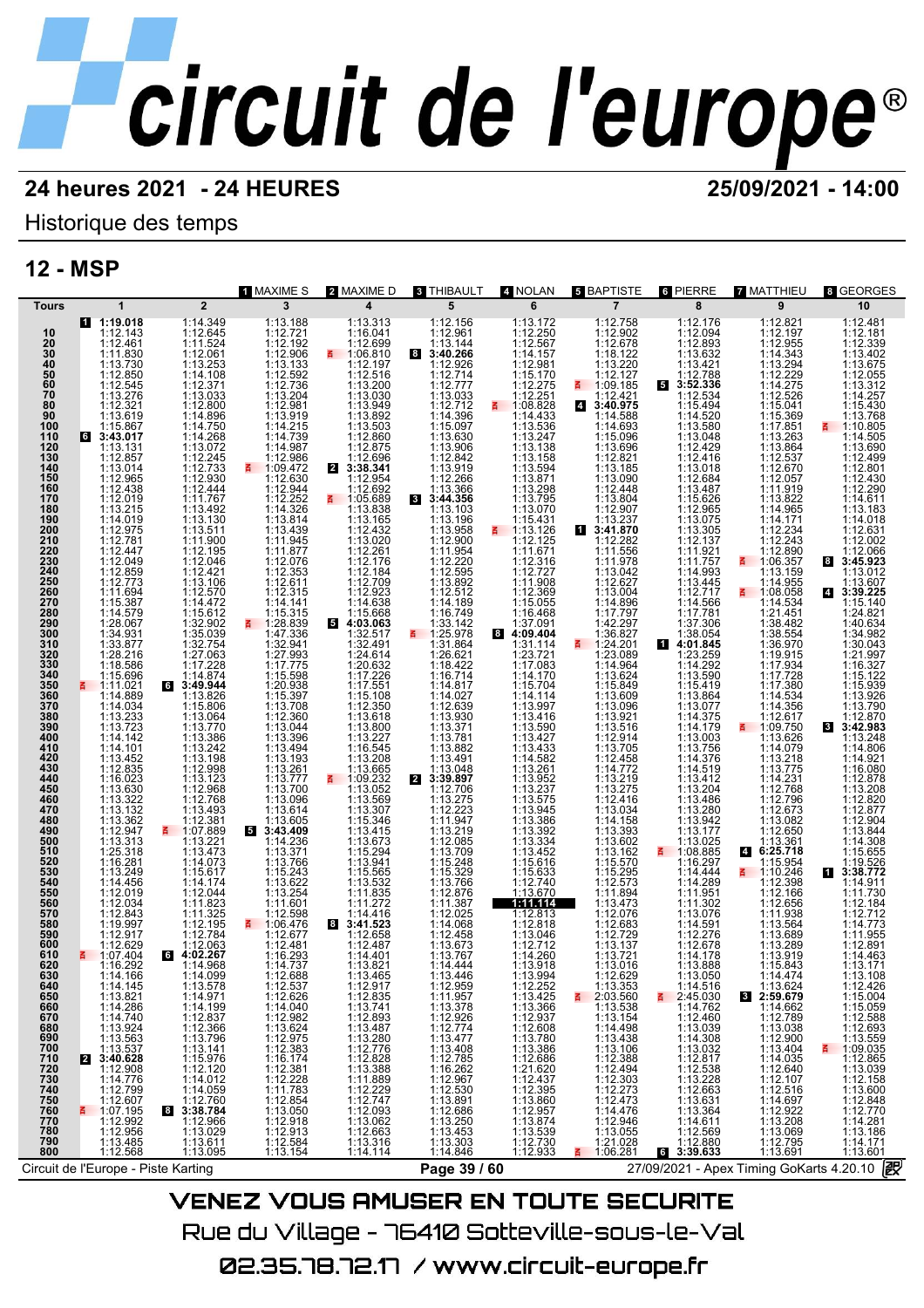## **24 heures 2021 - 24 HEURES 25/09/2021 - 14:00**

## Historique des temps

| Tours        |                      | $\overline{2}$       | 3                          |                      | 5                    | 6                    |                      | 8                    | 9                    | 10                   |
|--------------|----------------------|----------------------|----------------------------|----------------------|----------------------|----------------------|----------------------|----------------------|----------------------|----------------------|
| 810          | 1:14.944             | 1:13.370             | 1:13.606                   | 1:13.260             | 1:13.511             | 1:13.318             | 1:12.940             | 1:13.759             | 1:12.568             | 1:13.702             |
| 820          | 1:12.863             | 1:13.304             | 1:13.234                   | 1:12.795             | 1:13.294             | 1:12.851             | 1:12.661             | 1:12.298             | 1:12.558             | 1:13.046             |
| 830          | 1:13.961             | 1:12.559             | 1:12.622                   | 1:11.992             | 1:12.925             | 1:12.757             | 1:12.012             | 1:11.677             | 1:12.171             | 1:12.685             |
| 840          | 1:12.233             | 1:12.206             | 1:12.348                   | 1:08.723<br>3.       | 5<br>3:40.039        | 1:13.460             | 1:13.474             | 1:13.778             | 1:13.027             | 1:12.482             |
| 850          | 1:12.961             | 1:12.350             | 1:12.292                   | 1:12.253             | 1:13.177             | 1:12.905             | 1:12.971             | 1:13.663             | 1:13.423             | 1:13.624             |
| 860<br>870   | 1:12.697             | 1:12.437             | 1:12.229                   | 1:12.493             | 1:13.255             | 1:13.072             | 1:11.871             | 1:12.008             | 1:12.296             | 1:12.980             |
| 880          | 1:11.620<br>1:12.370 | 1:13.005<br>1:11.787 | 1:13.038<br>1:12.784       | 1:13.250<br>1:12.324 | 1:11.848<br>1:11.767 | 1:11.987<br>1:11.963 | 1:12.047<br>1:12.184 | 1:13.045<br>1:12.309 | 1:12.963<br>1:14.664 | 1:12.302<br>1:12.290 |
| 890          | 1:13.712             | 1:13.313<br>z        | $\overline{4}$<br>3:39.081 | 1:13.681             | 1:14.353             | 1:14.856             | 1:13.354             | 1:13.444             | 1:13.425             | 1:13.835             |
| 900          | 1:13.356             | 1:13.657             | 1:14.502                   | 1:14.719             | 1:14.096             | 1:13.702             | 1:13.769             | 1:14.463             | 1:13.952             | 1:13.633             |
| 910          | 1:13.331             | 1:13.175             | 1:13.735                   | 1:13.719             | 1:14.153             | 1:13.619             | 1:14.053             | 1:14.251             | 1:13.108             | 1:13.567             |
| 920          | 1:09.462             | 5<br>3:39.390        | 1:13.521                   | 1:13.268             | 1:11.997             | 1:12.820             | 1:12.524             | 1:12.126             | 1:12.858             | 1:13.969             |
| 930          | 1:12.834             | 1:49.065             | 1:15.210                   | 1:12.373             | 1:12.275             | 1:12.671             | 1:12.392             | 1:12.443             | 1:12.867             | 1:11.676             |
| 940          | 1:12.723             | 1:12.345             | 1:12.757                   | 1:12.151             | 1:12.926             | 1:12.650             | 1:12.188             | 1:12.350             | 1:12.668             | 1:12.598             |
| 950          | 1:13.283             | 1:13.885             | 1:12.439                   | 1:12.364             | 1:12.482             | 1:12.269             | 1:12.465             | 1:11.646             | 1:12.464             | 1:12.115             |
| 960          | 1:13.101             | 1:12.261             | 1:13.015                   | 1:13.151             | 1:12.284             | 1:12.993             | 1:12.081             | 1:12.960             | 1:13.310             | 1:09.112<br>3.       |
| 970          | 3:39.082<br><b>8</b> | 1:14.280             | 1:13.931                   | 1:13.416             | 1:13.713             | 1:11.825             | 1:14.035             | 1:12.282             | 1:12.881             | 1:12.653             |
| 980          | 1:12.634             | 1:12.839             | 1:12.834                   | 1:13.795             | 1:12.078             | 1:12.158             | 1:12.691             | 1:13.134             | 1:12.986             | 1:12.822             |
| 990          | 1:12.629             | 1:12.269             | 1:12.174                   | 1:12.405             | 1:13.293             | 1:13.021             | 1:12.458             | 1:12.164             | 1:13.943             | 1:16.290             |
| 1000<br>1010 | 1:12.998<br>1:12.505 | 1:12.194<br>1:12.061 | 1:14.439<br>1:11.964       | 1:14.081<br>1:12.246 | 1:13.602<br>1:12.430 | 1:12.040<br>1:12.879 | 1:12.675<br>1:14.075 | 1:14.530<br>1:12.596 | 1:12.710<br>1:12.441 | 1:13.160<br>1:12.457 |
| 1020         | 1:11.991             | 1:12.557             | 1:12.021                   | 1:12.247             | 1:12.123             | 1:11.726             | 1:12.096             | 1:13.063             | 1:12.159             | 1:12.368             |
| 1030         | 1:12.893             | 1:12.370             | 1:12.714                   | 1:12.592             | 1:06.893<br>3.       | и.<br>3:37.549       | 1:13.474             | 1:11.831             | 1:12.130             | 1:12.550             |
| 1040         | 1:12.712             | 1:12.559             | 1:12.073                   | 1:11.861             | 1:13.928             | 1:13.553             | 1:12.022             | 1:11.850             | 1:12.311             | 1:12.099             |
| 1050         | 1:12.262             | 1:12.131             | 1:12.467                   | 1:13.282             | 1:12.720             | 1:12.666             | 1:12.392             | 1:12.973             | 1:12.956             | 1:12.599             |
| 1060         | 1:13.452             | 1:12.956             | 1:14.363                   | 1:11.976             | 1:12.368             | 1:12.695             | 1:12.247             | 1:12.441             | 1:12.165             | 1:11.883             |
| 1070         | 1:12.624             | 1:13.222             | 1:12.625                   | 1:12.457             | 1:12.083             | 1:12.404             | 1:12.591             | 1:12.269             | 1:12.531             | 1:12.579             |
| 1080         | 1:12.917             | 1:12.274             | 1:12.578                   | 1:12.412             | 1:12.705             | 1:12.139             | 1:12.562             | 1:12.815             | 1:13.276             | 1:12.613             |
| 1090         | 1:13.261             | 1:12.887             | 1:12.297                   | 1:13.264             | 1:12.067             | 1:12.719             | 1:12.112             | 1:12.522             | 1:11.988             | 1:12.438             |
| 1100         | 1:12.625             | 1:12.461             | 1:12.401                   | 1:12.587             | 1:12.227             | 1:12.035             | 1:12.254             |                      |                      |                      |

Circuit de l'Europe - Piste Karting **Page 40 / 60** Page 40 / 60 27/09/2021 - Apex Timing GoKarts 4.20.10 图

## **VENEZ VOUS AMUSER EN TOUTE SECURITE**

Rue du Village – 76410 Sotteville-sous-le-Val

02.35.78.72.17 / www.circuit-europe.fr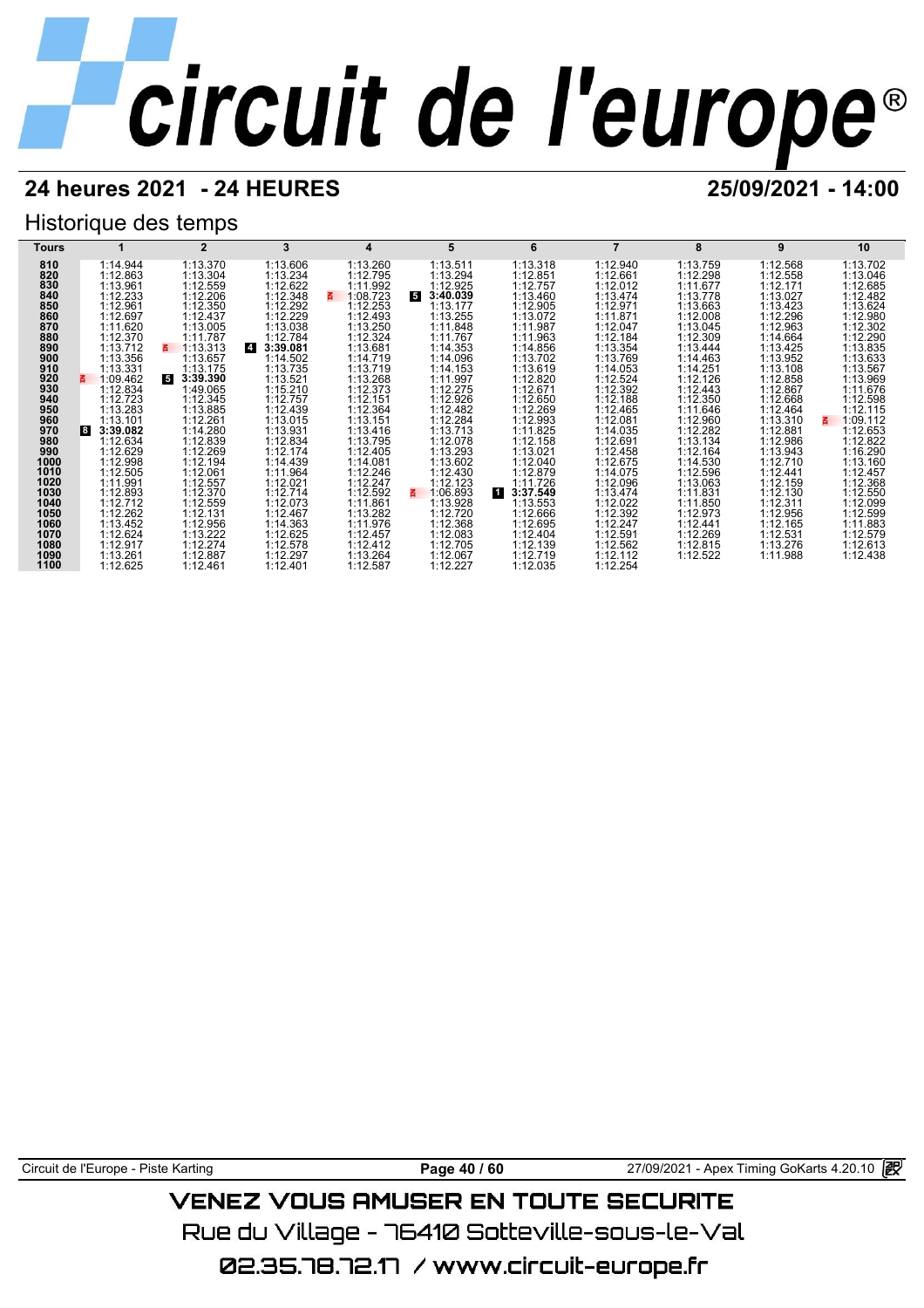Historique des temps

## **9 - MATHILDE**

| Tours<br>10                                                                                                                                                                                                    | $\mathbf 1$<br>$1:17.436$<br>1:11.326                                                                                                                                                                                                               | $\overline{2}$<br>1:12.985<br>1:12.145                                                                                                                                                                                                          | $\overline{3}$                                                                                                                                                                                                                                              | 1 REMY<br>$\overline{\mathbf{4}}$                                                                                                                                                                                           | 2 NICOLAS<br>3 BENOIT<br>5                                                                                                                                                                                                                                  | 4 THEO<br>6                                                                                                                                                                                                                                                        | <b>5 STEPHANE</b><br>$\overline{7}$                                                                                                                                                                                  | 8                                                                                                                                                                                              | 6 PIERRE ALEXANDRE<br>9                                                                                                                                                                                                                                           | <b>7 OLIVIER</b><br>10                                                                                                                                                                                                                                                                             |
|----------------------------------------------------------------------------------------------------------------------------------------------------------------------------------------------------------------|-----------------------------------------------------------------------------------------------------------------------------------------------------------------------------------------------------------------------------------------------------|-------------------------------------------------------------------------------------------------------------------------------------------------------------------------------------------------------------------------------------------------|-------------------------------------------------------------------------------------------------------------------------------------------------------------------------------------------------------------------------------------------------------------|-----------------------------------------------------------------------------------------------------------------------------------------------------------------------------------------------------------------------------|-------------------------------------------------------------------------------------------------------------------------------------------------------------------------------------------------------------------------------------------------------------|--------------------------------------------------------------------------------------------------------------------------------------------------------------------------------------------------------------------------------------------------------------------|----------------------------------------------------------------------------------------------------------------------------------------------------------------------------------------------------------------------|------------------------------------------------------------------------------------------------------------------------------------------------------------------------------------------------|-------------------------------------------------------------------------------------------------------------------------------------------------------------------------------------------------------------------------------------------------------------------|----------------------------------------------------------------------------------------------------------------------------------------------------------------------------------------------------------------------------------------------------------------------------------------------------|
|                                                                                                                                                                                                                |                                                                                                                                                                                                                                                     |                                                                                                                                                                                                                                                 |                                                                                                                                                                                                                                                             |                                                                                                                                                                                                                             |                                                                                                                                                                                                                                                             |                                                                                                                                                                                                                                                                    |                                                                                                                                                                                                                      |                                                                                                                                                                                                |                                                                                                                                                                                                                                                                   |                                                                                                                                                                                                                                                                                                    |
| 510<br>520<br>530<br>540<br>550<br>560<br>570<br>580<br>600<br>610<br>620<br>630<br>640<br>650<br>660<br>670<br>680<br>690<br>700<br>710<br>720<br>730<br>740<br>750<br>750<br>760<br>770<br>780<br>790<br>800 | 1:16.963<br>1:14.791<br>$1:14.379$<br>3:43.623<br>1:16.965<br>1:14.487<br>1:14.198<br>$1:12.059$<br>1:16.836<br>1:13.528<br>3:37.187<br>1:11.107<br>1:13.757<br>1:12.881<br>1:11.962<br>1:13.046<br>1:13.033<br>Circuit de l'Europe - Piste Karting | 1:13.945<br>1:15.195<br>$\begin{array}{r}\n 1:14.198 \\  1:14.866 \\  1:15.303 \\  1:14.012 \\  1:14.012\n \end{array}$<br>1:14.012<br>1:16.630<br>1:13.870<br>1:13.846<br>1:11.893<br>1:11.814<br>1:12.001<br>1:11.552<br>1:11.740<br>1:11.740 | 1:09.680<br>1:14.399<br>1:15.271<br>1:14.340<br>1:15.116<br>$\begin{array}{r} 1.14.137 \\ 1.14.307 \\ 1.14.300 \\ 1.12.232 \\ 1.12.949 \end{array}$<br>$1:12.349$ $1:12.138$ $1:12.100$ $1:12.139$ $1:14.126$ $1:12.956$ $1:14.949$<br>1:11.812<br>1:11.522 | 1:09.604<br>1:14.957<br>1:16.219<br>$\begin{array}{c} 1:13.070 \\ 1:15.300 \\ 1:16.218 \\ 1:14.780 \\ 1:16.419 \\ 1:12.273 \\ 1:12.505 \\ 1:13.842 \\ 1:11.385 \\ 1:12.774 \\ 1:12.111 \\ 1:11.333 \\ 1:11.957 \end{array}$ | 1:15.459<br>1:14.841<br>$1:14.069$ $1:14.168$ $1:14.716$ $1:10.481$ $1:12.410$ $1:14.635$ $1:14.635$<br>1:12.264<br>$\begin{array}{r}\n 1:12.722 \\  1:11.587 \\  1:06.376 \\  1:12.619 \\  1:12.312\n \end{array}$<br>1:11.172<br>1:12.643<br>Page 41 / 60 | 1:09.613<br>1:11.428<br>1:15.154<br>1:17.430<br>1:13.706<br>$1:14.505$<br>$1:14.325$<br>$1:17.446$<br><b>5</b> 3:44.391<br>1:13.078<br>$1:13.443$<br>$1:13.197$<br>$1:13.125$<br>$1:13.049$<br><b>2</b> $3:41.738$<br>1:13.341<br>1:12.137<br>1:12.816<br>1:11.179 | 1:14.905<br>1:20.186<br>1:13.890<br>1:15.486<br>1:15.574<br>1:17.407<br>1:12.650<br>1:12.348<br>1:12.543<br>1:13.248<br>1:11.576<br>1:11.576<br>1:11.576<br>1:11.577<br>1:11.577<br>1:11.577<br>1:11.577<br>1:11.572 | 1:14.827<br>1:15.224<br>1:14.243<br>1:14.718<br>1:17.927<br>1:15.667<br>1:11.963<br>1:11.994<br>1:12.799<br>1:12.890<br>1:12.311<br>1:12.866<br>1:11.763<br>1:12.006<br>$1:16.746$<br>3:52.014 | 1:10.851<br>1:14.853<br>1:14.977<br>1:14.671<br>1:13.961<br>1:15.081<br>1:14.358<br>1:14.8348<br>1:12.848<br>1:12.831<br>1:12.603<br>1:12.603<br>1:12.254<br>1:12.812<br>1:12.347<br>1:12.347<br>1:57.135<br>1:24.488<br>27/09/2021 - Apex Timing GoKarts 4.20.10 | 1:21.602<br>1:21.841<br>1:09.811<br>1:09.830<br>1:10.166<br>1:10.667<br>1:15.540<br>1:15.083<br>1:14.152<br>$1:14.953$<br>$1:14.953$<br>$1:14.951$<br>$1:14.951$<br>$1:12.415$<br>$1:12.415$<br>$112.414$<br>1:08.628<br>1:11.603<br>1:12.672<br>1:12.361<br>1:11.885<br>1:14.968<br>1:23.112<br>毆 |
|                                                                                                                                                                                                                |                                                                                                                                                                                                                                                     |                                                                                                                                                                                                                                                 |                                                                                                                                                                                                                                                             |                                                                                                                                                                                                                             |                                                                                                                                                                                                                                                             |                                                                                                                                                                                                                                                                    |                                                                                                                                                                                                                      |                                                                                                                                                                                                |                                                                                                                                                                                                                                                                   |                                                                                                                                                                                                                                                                                                    |
|                                                                                                                                                                                                                |                                                                                                                                                                                                                                                     |                                                                                                                                                                                                                                                 |                                                                                                                                                                                                                                                             |                                                                                                                                                                                                                             | VENEZ VOLIE OMLIEED EN TOLITE EECLIDITE                                                                                                                                                                                                                     |                                                                                                                                                                                                                                                                    |                                                                                                                                                                                                                      |                                                                                                                                                                                                |                                                                                                                                                                                                                                                                   |                                                                                                                                                                                                                                                                                                    |

Rue du Village – 76410 Sotteville-sous-le-Val 02.35.78.72.17 /www.circuit-europe.fr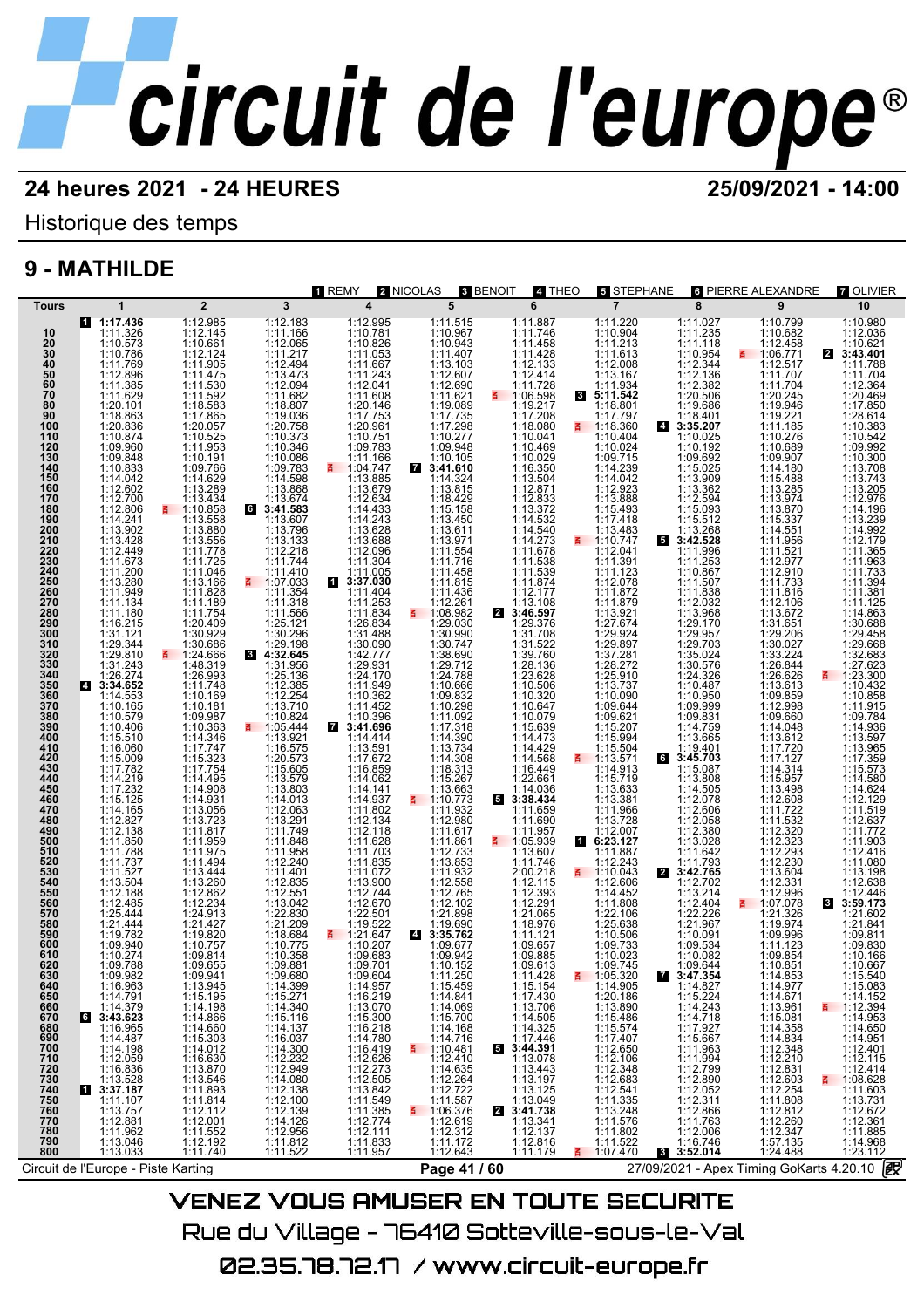## **24 heures 2021 - 24 HEURES 25/09/2021 - 14:00**

## Historique des temps



Circuit de l'Europe - Piste Karting **Page 42 / 60** 27/09/2021 - Apex Timing GoKarts 4.20.10

## VENEZ VOUS AMUSER EN TOUTE SECURITE

Rue du Village – 76410 Sotteville-sous-le-Val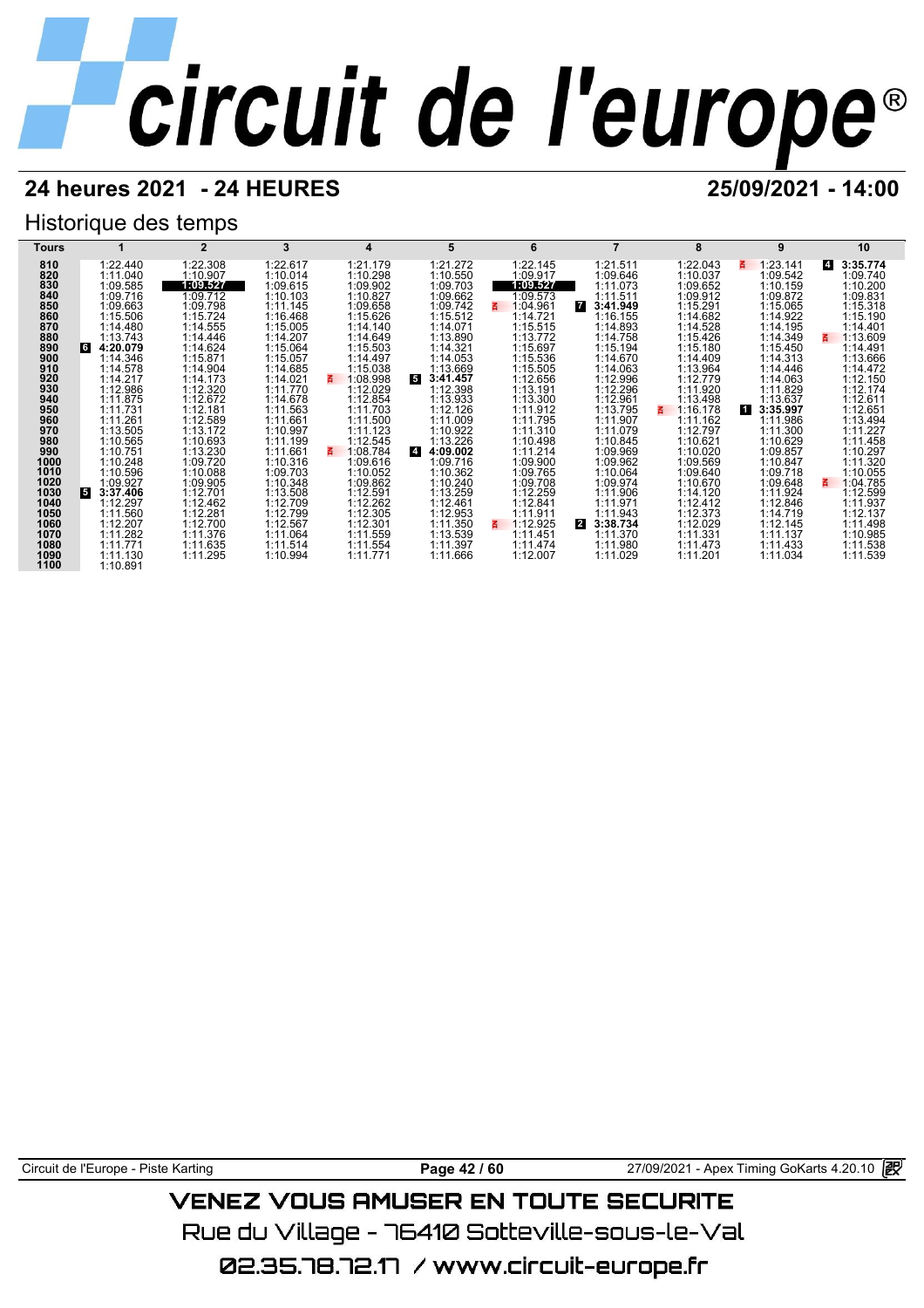## **24 heures 2021 - 24 HEURES 25/09/2021 - 14:00**

Historique des temps

## **30 - KAPITAL CONSEIL 1**

|                                                                                                                                                                                                                                                                                                                                                                                                                                                                            |                                                                                                                                                                                                                                                                                                                                                                                                                                                                                                                                                                                                                                                                                                                                                                                                                                |                                                                                                                                                                                                                                                                                                                                                                                                                                                                                                                                                                                                                                                                                                                                                                                                                                                                                            |                                                                                                                                                                                                                                                                                                                                                                                                                                                                                                                                                                                                                                                                                                                                                                                                                                                               |                                                                                                                                                                                                                                                                                                                                                                                                                                                                                                                                                                                                                                                                                                                                                                                                                     |                                                                                                                                                                                                                                                                                                                                                                                                                                                                                                                                                                                                                                                                                                                                                                                                 | <b>1 BAPTISTE</b>                                                                                                                                                                                                                                                                                                                                                                                                                                                                                                                                                                                                                                                                                                                                                                 | 2 DAVID                                                                                                                                                                                                                                                                                                                                                                                                                                                                                                                                                                                                                                                                                                                                                                                                                 | 3 EMILIEN                                                                                                                                                                                                                                                                                                                                                                                                                                                                                                                                                                                                                                                                                                                                                                                                                                                                                                  | 4 MATTHIAS                                                                                                                                                                                                                                                                                                                                                                                                                                                                                                                                                                                                                                                                                                                                                                                                                               | 5 ROBIN                                                                                                                                                                                                                                                                                                                                                                                                                                                                                                                                                                                                                                                                                                                                                                                                         |
|----------------------------------------------------------------------------------------------------------------------------------------------------------------------------------------------------------------------------------------------------------------------------------------------------------------------------------------------------------------------------------------------------------------------------------------------------------------------------|--------------------------------------------------------------------------------------------------------------------------------------------------------------------------------------------------------------------------------------------------------------------------------------------------------------------------------------------------------------------------------------------------------------------------------------------------------------------------------------------------------------------------------------------------------------------------------------------------------------------------------------------------------------------------------------------------------------------------------------------------------------------------------------------------------------------------------|--------------------------------------------------------------------------------------------------------------------------------------------------------------------------------------------------------------------------------------------------------------------------------------------------------------------------------------------------------------------------------------------------------------------------------------------------------------------------------------------------------------------------------------------------------------------------------------------------------------------------------------------------------------------------------------------------------------------------------------------------------------------------------------------------------------------------------------------------------------------------------------------|---------------------------------------------------------------------------------------------------------------------------------------------------------------------------------------------------------------------------------------------------------------------------------------------------------------------------------------------------------------------------------------------------------------------------------------------------------------------------------------------------------------------------------------------------------------------------------------------------------------------------------------------------------------------------------------------------------------------------------------------------------------------------------------------------------------------------------------------------------------|---------------------------------------------------------------------------------------------------------------------------------------------------------------------------------------------------------------------------------------------------------------------------------------------------------------------------------------------------------------------------------------------------------------------------------------------------------------------------------------------------------------------------------------------------------------------------------------------------------------------------------------------------------------------------------------------------------------------------------------------------------------------------------------------------------------------|-------------------------------------------------------------------------------------------------------------------------------------------------------------------------------------------------------------------------------------------------------------------------------------------------------------------------------------------------------------------------------------------------------------------------------------------------------------------------------------------------------------------------------------------------------------------------------------------------------------------------------------------------------------------------------------------------------------------------------------------------------------------------------------------------|-----------------------------------------------------------------------------------------------------------------------------------------------------------------------------------------------------------------------------------------------------------------------------------------------------------------------------------------------------------------------------------------------------------------------------------------------------------------------------------------------------------------------------------------------------------------------------------------------------------------------------------------------------------------------------------------------------------------------------------------------------------------------------------|-------------------------------------------------------------------------------------------------------------------------------------------------------------------------------------------------------------------------------------------------------------------------------------------------------------------------------------------------------------------------------------------------------------------------------------------------------------------------------------------------------------------------------------------------------------------------------------------------------------------------------------------------------------------------------------------------------------------------------------------------------------------------------------------------------------------------|------------------------------------------------------------------------------------------------------------------------------------------------------------------------------------------------------------------------------------------------------------------------------------------------------------------------------------------------------------------------------------------------------------------------------------------------------------------------------------------------------------------------------------------------------------------------------------------------------------------------------------------------------------------------------------------------------------------------------------------------------------------------------------------------------------------------------------------------------------------------------------------------------------|------------------------------------------------------------------------------------------------------------------------------------------------------------------------------------------------------------------------------------------------------------------------------------------------------------------------------------------------------------------------------------------------------------------------------------------------------------------------------------------------------------------------------------------------------------------------------------------------------------------------------------------------------------------------------------------------------------------------------------------------------------------------------------------------------------------------------------------|-----------------------------------------------------------------------------------------------------------------------------------------------------------------------------------------------------------------------------------------------------------------------------------------------------------------------------------------------------------------------------------------------------------------------------------------------------------------------------------------------------------------------------------------------------------------------------------------------------------------------------------------------------------------------------------------------------------------------------------------------------------------------------------------------------------------|
|                                                                                                                                                                                                                                                                                                                                                                                                                                                                            |                                                                                                                                                                                                                                                                                                                                                                                                                                                                                                                                                                                                                                                                                                                                                                                                                                |                                                                                                                                                                                                                                                                                                                                                                                                                                                                                                                                                                                                                                                                                                                                                                                                                                                                                            |                                                                                                                                                                                                                                                                                                                                                                                                                                                                                                                                                                                                                                                                                                                                                                                                                                                               |                                                                                                                                                                                                                                                                                                                                                                                                                                                                                                                                                                                                                                                                                                                                                                                                                     |                                                                                                                                                                                                                                                                                                                                                                                                                                                                                                                                                                                                                                                                                                                                                                                                 |                                                                                                                                                                                                                                                                                                                                                                                                                                                                                                                                                                                                                                                                                                                                                                                   |                                                                                                                                                                                                                                                                                                                                                                                                                                                                                                                                                                                                                                                                                                                                                                                                                         |                                                                                                                                                                                                                                                                                                                                                                                                                                                                                                                                                                                                                                                                                                                                                                                                                                                                                                            |                                                                                                                                                                                                                                                                                                                                                                                                                                                                                                                                                                                                                                                                                                                                                                                                                                          |                                                                                                                                                                                                                                                                                                                                                                                                                                                                                                                                                                                                                                                                                                                                                                                                                 |
| <b>Tours</b><br>10<br>$\frac{20}{30}$<br>40<br>50<br>$\frac{60}{70}$<br>80<br>90<br>100<br>110<br>120<br>130<br>140<br>150<br>160<br>170<br>180<br>190<br>200<br>210<br>220<br>230<br>240<br>250<br>260<br>270<br>280<br>290<br>300<br>310<br>320<br>330<br>340<br>350<br>360<br>370<br>380<br>390<br>400<br>410<br>420<br>430<br>440<br>450<br>460<br>470<br>480<br>490<br>500<br>510<br>520<br>530<br>540<br>550<br>560<br>570<br>580<br>590<br>600<br>610<br>620<br>630 | $\mathbf{1}$<br>8 1:22.635<br>1:12.969<br>1:12.375<br>1:13.165<br>1:13.290<br>1:12.241<br>1:11.917<br>1:11.422<br>1:11.409<br>1:12.665<br>1:12.440<br>$1:16.354$<br>$1:16.904$<br>$1:15.398$<br>1:14.112<br>1:14.325<br>1:14.047<br>1:14.630<br>1:12.893<br>1:12.493<br>1:12.648<br>1:13.418<br>1:12.249<br>1:12.105<br>1:11.922<br>1:12.063<br>3:42.739<br>1:18.469<br>1:31.137<br>1:30.219<br>■ 1:20.345<br>1:21.294<br>1:14.349<br>1:13.654<br>1:16.870<br>1:16.634<br>1:15.821<br>1:14.970<br>8 3:41.926<br>1:13.142<br>1:12.920<br>1:12.904<br>1:14.751<br>1:16.921<br>1:14.263<br>1:13.812<br>1:14.889<br>1:12.495<br>1:11.768<br>1:11.647<br>1:13.928<br>1:16.242<br>1:16.426<br>1:16.613<br>1:15.731<br>1:13.462<br>1:11.909<br>1:11.293<br>1:12.377<br>1:13.307<br>$1:14.486$<br>$1:14.553$<br>$1:14.156$<br>1:14.113 | $\overline{2}$<br>1:14.200<br>1:12.839<br>1:12.197<br>1:12.780<br>1:12.479<br>1:13.163<br>1:11.499<br>1:11.461<br>1:11.646<br>1:12.200<br>1:13.021<br>1:12.479<br>1:12.100<br>1:15.114<br>1:15.137<br>1:16.424<br>1:14.121<br>1:13.449<br>1:14.487<br>1:16.096<br>1:12.307<br>1:12.958<br>1:12.791<br>1:12.760<br>1:12.758<br>1:11.883<br>1:12.252<br>1:12.050<br>1:15.183<br>1:17.082<br>1:37.042<br>1:27.914<br>3:51.281<br>1:21.674<br>1:15.721<br>1:17.686<br>1:17.782<br>1:17.261<br>1:14.311<br>1:16.405<br>1:14.616<br>1:13.416<br>1:12.826<br>1:16.592<br>1:12.189<br>1:15.064<br>1:15.621<br>1:14.323<br>1:14.866<br>1:15.179<br>1:12.350<br>1:11.538<br>1:12.241<br>1:12.893<br>1:17.027<br>1:18.486<br>1:16.808<br>1:13.359<br>1:12.453<br>1:12.427<br>1:13.479<br>$1:13.491$<br>$1:13.770$<br>$1:13.770$<br>$1:13.930$<br>$1:14.275$<br>$1:10.443$<br>$1:16.973$<br>$1:16.973$ | 3<br>1:13.733<br>1:12.654<br>1:12.268<br>1:12.107<br>1:12.327<br>1:13.169<br>1:11.713<br>1:11.344<br>1:11.471<br>1:12.204<br>1:12.840<br>1:12.426<br>$\begin{array}{c} 1:13.481 \\ 1:15.053 \\ 1:14.205 \end{array}$<br>1:14.826<br>1:14.207<br>1:13.568<br>1:13.782<br>1:13.065<br>1:12.400<br>1:13.051<br>1:13.944<br>$\begin{array}{c} 1:13.203 \\ 1:12.912 \\ 1:12.117 \end{array}$<br>1:11.980<br>1:12.368<br>$1:13.256$<br>$1:17.823$<br>$1:36.869$<br>1:27.748<br>1:27.015<br>1:21.034<br>1:14.958<br>1:20.898<br>4 3:43.994<br>1:16.626<br>1:16.172<br>1:15.346<br>1:14.349<br>1:13.246<br>1:13.950<br>1:13.432<br>1:12.593<br>1:13.678<br>1:15.604<br>1:14.866<br>1:13.646<br>1:13.975<br>1:12.302<br>1:11.796<br>1:13.346<br>$\frac{2}{5}$ 1:05.604<br>1:17.616<br>1:15.448<br>1:19.546<br>1:15.304<br>1:12.901<br>1:13.153<br>1:11.966<br>1:12.212 | 4<br>1:13.006<br>1:12.377<br>1:11.965<br>1:12.617<br>1:13.292<br>1:12.257<br>1:11.774<br>1:13.045<br>1:12.333<br>1:13.003<br>1:12.498<br>1:13.428<br>1:12.037<br>1:15.149<br>1:13.906<br>1:13.594<br>1:17.296<br>1:14.703<br>1:13.606<br>1:14.687<br>1:13.981<br>1:12.667<br>1:12.444<br>1:11.874<br>1:11.960<br>1:11.915<br>1:11.966<br>1:13.349<br>1:13.959<br>1:19.448<br>$\frac{2}{1.33.817}$<br>1:27.444<br>1:30.161<br>1:18.075<br>1:17.523<br>1:13.100<br>1:19.037<br>1:20.458<br>1:15.396<br>1:14.364<br>1:14.771<br>1:13.774<br>1:12.909<br>1:14.412<br>1:12.920<br>1:13.407<br>1:15.517<br>1:14.485<br>1:14.459<br>1:14.823<br>1:14.401<br>1:14.188<br>1:11.997<br>1:12.038<br>6:36.599<br>$\overline{4}$<br>1:16.267<br>1:15.900<br>1:18.584<br>1:17.498<br>1:12.821<br>1:12.635<br>1:12.338<br>1:12.642 | 5<br>1:13.305<br>1:12.382<br>1:11.999<br>1:13.123<br>1:13.159<br>1:11.882<br>1:11.598<br>1:11.958<br>$\frac{11.09.245}{1.12.893}$<br>1:12.319<br>1:11.813<br>1:14.174<br>1:14.657<br>1:14.140<br>1:13.729<br>1:16.187<br>1:14.706<br>1:17.350<br>1:14.020<br>1:12.203<br>1:12.441<br>1:13.088<br>1:13.193<br>1:11.857<br>1:11.954<br>1:12.380<br>1:13.823<br>1:15.208<br>$\frac{24:00.748}{1:29.132}$<br>1:25.541<br>1:20.898<br>1:13.919<br>1:12.374<br>1:17.561<br>1:16.999<br>1:14.514<br>1:13.958<br>1:15.498<br>$1:14.285$<br>$1:12.647$<br>1:14.021<br>1:13.959<br>1:13.215<br>1:15.474<br>1:14.632<br>1:15.101<br>1:13.781<br>₹ 1:07.864<br>1:13.448<br>1:12.199<br>1:11.713<br>1:18.057<br>1:15.731<br>1:16.383<br>1:17.701<br>1:15.140<br>1:12.712<br>1:12.233<br>1:12.155<br>1:12.457 | 6<br>1:13.256<br>1:12.088<br>1:12.807<br>1:13.520<br>1:12.084<br>1:12.670<br>1:12.582<br>1:11.304<br>13:50.852<br>1:12.382<br>1:12.176<br>1:12.979<br>1:12.525<br>1:15.685<br>1:14.130<br>1:14.799<br>1:14.641<br>1:13.233<br>1:14.652<br>1:12.835<br>1:12.456<br>1:13.051<br>1:13.948<br>1:12.866<br>1:12.554<br>1:12.118<br>1:12.874<br>1:14.174<br>1:24.179<br>1:33.674<br>1:29.485<br>1:24.395<br>1:17.144<br>1:13.413<br>$1:13.409$ $1:15.938$ $1:16.272$ $1:16.078$<br>1:14.360<br>1:17.082<br>1:12.925<br>1:12.909<br>1:16.093<br>$1:12.922$<br>$1:13.297$<br>$1:15.382$<br>1:15.187<br>1:14.757<br>1:13.913<br>2 3:40.057<br>1:13.517<br>1:12.789<br>1:11.431<br>1:17.268<br>1:23.151<br>1:15.505<br>1:17.561<br>1:15.614<br>1:13.114<br>1:13.169<br>1:12.860<br>1:12.660 | $\overline{7}$<br>1:13.149<br>1:12.692<br>1:12.950<br>1:15.242<br>1:13.525<br>1:12.761<br>1:12.732<br>1:11.414<br>1:14.980<br>1:12.543<br>1:12.463<br>1:12.657<br>1:13.525<br>1:14.500<br>1:14.474<br>1:15.006<br>1:14.498<br>$1:13.493$<br>1:09.875<br>3<br>1:13.109<br>1:12.200<br>1:13.254<br>1:13.154<br>$\frac{11.09.953}{1.12.515}$<br>1:13.116<br>1:12.209<br>1:11.938<br>1:14.022<br>1:28.237<br>1:32.366<br>1:26.688<br>1:25.809<br>E.<br>1:15.824<br>1:13.316<br>1:13.882<br>1:15.773<br>1:16.474<br>1:18.358<br>1:15.520<br>1:16.142<br>1:14.348<br>1:13.218<br>1:13.807<br>1:13.559<br>1:14.088<br>1:14.250<br>1:14.346<br>1:17.245<br>1:14.506<br>1:13.743<br>1:13.173<br>1:12.265<br>1:12.235<br>1:16.551<br>1:17.983<br>1:15.552<br>1:15.391<br>1:14.793<br>1:13.814<br>1:13.813<br>1:12.060<br>1:13.160 | 8<br>1:13.089<br>1:12.346<br>1:13.048<br>1:13.749<br>1:12.714<br>1:11.413<br>1:11.895<br>1:15.457<br>1:15.443<br>1:12.398<br>1:13.412<br>$\begin{array}{c} 1:13.273 \\ 1:16.223 \\ 1:13.711 \end{array}$<br>1:13.853<br>1:14.284<br>1:13.017<br>3:42.628<br>1:13.117<br>1:12.815<br>1:13.878<br>1:14.207<br>13:38.914<br>1:13.858<br>1:12.514<br>1:11.968<br>1:13.620<br>$1:14.839$ $1:32.862$ $1:31.311$ $1:27.923$<br>E.<br>1:26.289<br>1:15.421<br>1:13.762<br>1:11.967<br>1:15.016<br>$1:14.713$<br>$1:15.758$<br>$1:15.900$<br>$1:16.505$<br>1:14.624<br>1:12.909<br>1:12.708<br>$\begin{array}{c} 1:13.601 \\ 1:13.431 \\ 1:14.522 \\ 1:14.686 \\ \end{array}$<br>$1:14.172$<br>$1:14.314$<br>$1:15.201$<br>$1:13.414$<br>1:11.803<br>1:11.647<br>1:15.342<br>1:17.501<br>1:17.218<br>1:16.196<br>1:15.495<br>1:14.266<br>1:13.570<br>1:12.857<br>1:12.689<br>$\mathbf{3}$<br>$\frac{2}{1}$ 1:07.198 | 9<br>1:12.789<br>1:13.721<br>1:12.670<br>₹ 1:13.629<br>1:12.967<br>1:11.731<br>1:11.623<br>1:12.710<br>1:12.745<br>1:12.825<br>1:12.452<br>1:12.433<br>₹ 1:06.474<br>1:15.446<br>1:10.199<br>1:13.587<br>1:20.320<br>1:13.174<br>1:13.337<br>1:13.304<br>1:12.299<br>1:13.394<br>1:12.762<br>$\begin{array}{c} 1:12.911 \\ 1:12.232 \\ 1:11.763 \end{array}$<br>1:12.485<br>1:12.845<br>1:16.081<br>1:23.779<br>1:31.459<br>1:29.426<br>3:48.143<br>1:14.609<br>1:14.262<br>1:12.355<br>1:14.689<br>1:21.976<br>1:15.158<br>1:15.282<br>1:16.226<br>1:13.502<br>1:13.127<br>1:13.267<br>$1:12.563$<br>1:09.729<br>1:14.803<br>1:14.704<br>1:15.206<br>1:14.853<br>1:13.482<br>1:12.042<br>1:11.447<br>1:11.591<br>1:16.715<br>1:16.994<br>1:17.365<br>1:14.645<br>₹ 1:12.749<br>1:14.089<br>1:13.374<br>1:12.979<br>1:13.014<br>3:40.487 | 10<br>1:12.684<br>1:12.546<br>1:12.726<br>2 3:43.229<br>1:13.224<br>1:11.709<br>1:11.635<br>1:11.521<br>1:13.167<br>1:13.224<br>1:12.285<br>1:12.126<br>42:28.055<br>1:15.826<br>5 3:48.533<br>1:13.698<br>1:14.823<br>1:13.481<br>1:13.035<br>1:12.427<br>1:12.322<br>1:12.826<br>1:12.466<br>1:12.150<br>1:12.131<br>1:12.300<br>1:11.987<br>$\frac{2}{9}$ 1:06.191<br>1:15.030<br>3:59.533<br>1:30.681<br>1:27.855<br>1:22.389<br>1:14.572<br>1:15.081<br>1:13.942<br>1:18.607<br>1:15.013<br>1:15.745<br>1:15.850<br>₹ 1:15.648<br>1:13.960<br>1:13.173<br>1:13.478<br>1:12.336<br>5 3:47.558<br>1:13.794<br>1:15.132<br>1:13.642<br>1:14.758<br>1:12.547<br>1:12.491<br>1:11.983<br>1:11.414<br>1:16.778<br>1:17.543<br>1:16.657<br>1:15.281<br>1 3:36.618<br>1:12.589<br>1:13.281<br>1:13.394<br>1:13.076 |
| 800                                                                                                                                                                                                                                                                                                                                                                                                                                                                        | 1:14.710<br>1:14.710 1:16.436<br>1:16.436 1:15.298<br>1:15.564<br>1:15.564<br>1:14.022<br>1:14.022<br>1:14.092<br>1:14.092<br>1:14.998<br>1:13.658                                                                                                                                                                                                                                                                                                                                                                                                                                                                                                                                                                                                                                                                             | $1:15.813$ $1:15.813$ $1:15.376$ $1:15.379$ $1:14.740$ $1:25.89$<br>3:36.688<br>1:12.676<br>и<br>1:11.994<br>1:12.866                                                                                                                                                                                                                                                                                                                                                                                                                                                                                                                                                                                                                                                                                                                                                                      | $1:12.364\n1:14.182\n1:14.182\n1:14.1839\n1:14.3363\n3:51.375\n1:16.128\n1:16.128\n1:15.696\n1:15.750\n1:15.750\n1:15.385\n1:13.854\n1:13.005\n1:14.470\n$<br>$\overline{a}$                                                                                                                                                                                                                                                                                                                                                                                                                                                                                                                                                                                                                                                                                  | 1:12.708<br>1:13.510<br>1:13.510<br>1:13.906<br>1:14.376<br>1:14.376<br>1:16.556<br>1:14.240<br>1:14.240<br>1:14.240<br>1:14.240<br>1:14.240<br>1:14.240<br>1:14.240<br>1:14.240<br>1:14.240<br>1:14.240                                                                                                                                                                                                                                                                                                                                                                                                                                                                                                                                                                                                            | $\begin{array}{c} 1:13.615 \\ 1:13.636 \\ 1:13.001 \\ 1:14.300 \\ 1:14.400 \\ 1:14.400 \\ 1:14.400 \\ 1:17.533 \\ 1:16.660 \\ 1:14.900 \\ 1:14.902 \\ 1:14.452 \\ 1:12.466 \\ 1:13.380 \end{array}$                                                                                                                                                                                                                                                                                                                                                                                                                                                                                                                                                                                             | $\begin{smallmatrix} 1:13.190 \\ 1:13.626 \\ 1:13.480 \\ 1:14.454 \\ 1:15.626 \\ 1:15.6258 \\ 1:15.640 \\ 1:15.644 \\ 1:14.937 \\ 1:14.357 \\ 1:13.574 \\ 1:13.574 \\ 1:13.574 \\ 1:13.574 \\ 1:13.580 \\ 1:12.664 \end{smallmatrix}$                                                                                                                                                                                                                                                                                                                                                                                                                                                                                                                                             | 1:13.577<br>1:13.374<br>1:13.374<br>1:13.3887<br>1:13.887<br>1:13.887<br>1:16.912<br>1:16.912<br>1:14.633<br>1:14.540<br>1:11.279<br>1:11.27<br>1:11.27<br>1:11.27<br>1:11.3.95<br>1:11.14.540<br>1:12.695<br>1:12.123<br>1:12.189<br>1:12.281                                                                                                                                                                                                                                                                                                                                                                                                                                                                                                                                                                          | 1:07.1988<br>1:13.4287<br>1:13.1287<br>1:13.705<br>1:13.705<br>1:13.706<br>1:13.798<br>1:11.8478<br>1:11.4.745<br>1:11.4.745<br>1:11.4.745<br>1:11.4.745<br>1:11.4.745<br>1:11.4.745<br>1:11.5.75<br>1:11.5.11.11.4.00<br>1:11.5.11.11.4.00<br>1:11.4.20<br>1:11.4.20<br>5<br>$1:12.187$<br>$1:12.134$                                                                                                                                                                                                                                                                                                                                                                                                                                                                                                                                                                                                     | 3:40.467<br>1:13.171<br>1:14.918<br>1:14.105<br>1:15.478<br>1:15.853<br>3:52.393<br>3:52.393<br>1:15.880<br>1:15.471<br>1:14.972<br>1:14.220<br>1:12.203<br>1:12.829<br>1:12.824                                                                                                                                                                                                                                                                                                                                                                                                                                                                                                                                                                                                                                                         | $1:14.718$<br>$1:14.718$<br>$1:13.538$<br>$1:14.630$<br>$1:14.630$<br>$1:14.630$<br>$1:15.606$<br>$1:15.338$<br>$1:15.606$<br>$1:16.139$<br>$1:14.132$<br>$1:14.132$<br>$1:14.132$<br>$1:14.132$<br>1:12.601<br>1:12.801<br>1:13.675<br>1:12.004                                                                                                                                                                                                                                                                                                                                                                                                                                                                                                                                                                |
|                                                                                                                                                                                                                                                                                                                                                                                                                                                                            | Circuit de l'Europe - Piste Karting                                                                                                                                                                                                                                                                                                                                                                                                                                                                                                                                                                                                                                                                                                                                                                                            |                                                                                                                                                                                                                                                                                                                                                                                                                                                                                                                                                                                                                                                                                                                                                                                                                                                                                            |                                                                                                                                                                                                                                                                                                                                                                                                                                                                                                                                                                                                                                                                                                                                                                                                                                                               |                                                                                                                                                                                                                                                                                                                                                                                                                                                                                                                                                                                                                                                                                                                                                                                                                     | Page 43 / 60                                                                                                                                                                                                                                                                                                                                                                                                                                                                                                                                                                                                                                                                                                                                                                                    |                                                                                                                                                                                                                                                                                                                                                                                                                                                                                                                                                                                                                                                                                                                                                                                   |                                                                                                                                                                                                                                                                                                                                                                                                                                                                                                                                                                                                                                                                                                                                                                                                                         |                                                                                                                                                                                                                                                                                                                                                                                                                                                                                                                                                                                                                                                                                                                                                                                                                                                                                                            | 27/09/2021 - Apex Timing GoKarts 4.20.10                                                                                                                                                                                                                                                                                                                                                                                                                                                                                                                                                                                                                                                                                                                                                                                                 | 飮                                                                                                                                                                                                                                                                                                                                                                                                                                                                                                                                                                                                                                                                                                                                                                                                               |
|                                                                                                                                                                                                                                                                                                                                                                                                                                                                            |                                                                                                                                                                                                                                                                                                                                                                                                                                                                                                                                                                                                                                                                                                                                                                                                                                |                                                                                                                                                                                                                                                                                                                                                                                                                                                                                                                                                                                                                                                                                                                                                                                                                                                                                            |                                                                                                                                                                                                                                                                                                                                                                                                                                                                                                                                                                                                                                                                                                                                                                                                                                                               |                                                                                                                                                                                                                                                                                                                                                                                                                                                                                                                                                                                                                                                                                                                                                                                                                     |                                                                                                                                                                                                                                                                                                                                                                                                                                                                                                                                                                                                                                                                                                                                                                                                 | <b>VENEZ VOUS AMUSER EN TOUTE SECURITE</b>                                                                                                                                                                                                                                                                                                                                                                                                                                                                                                                                                                                                                                                                                                                                        |                                                                                                                                                                                                                                                                                                                                                                                                                                                                                                                                                                                                                                                                                                                                                                                                                         |                                                                                                                                                                                                                                                                                                                                                                                                                                                                                                                                                                                                                                                                                                                                                                                                                                                                                                            |                                                                                                                                                                                                                                                                                                                                                                                                                                                                                                                                                                                                                                                                                                                                                                                                                                          |                                                                                                                                                                                                                                                                                                                                                                                                                                                                                                                                                                                                                                                                                                                                                                                                                 |

Rue du Village – 76410 Sotteville-sous-le-Val 02.35.78.72.17 / www.circuit-europe.fr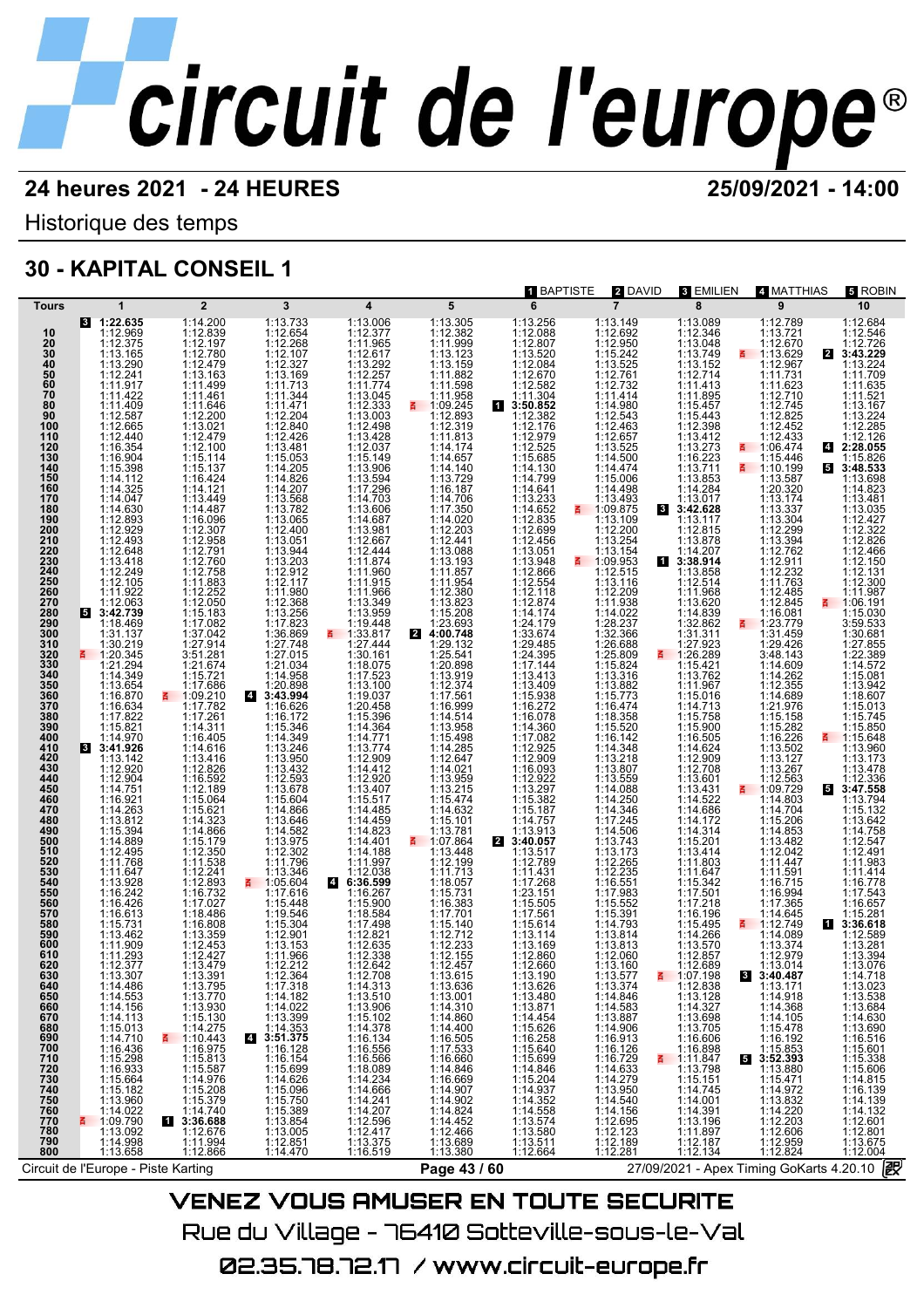## **24 heures 2021 - 24 HEURES 25/09/2021 - 14:00**

## Historique des temps



Circuit de l'Europe - Piste Karting **Page 44 / 60** Page 44 / 60 27/09/2021 - Apex Timing GoKarts 4.20.10 **in** 

## VENEZ VOUS AMUSER EN TOUTE SECURITE

Rue du Village – 76410 Sotteville-sous-le-Val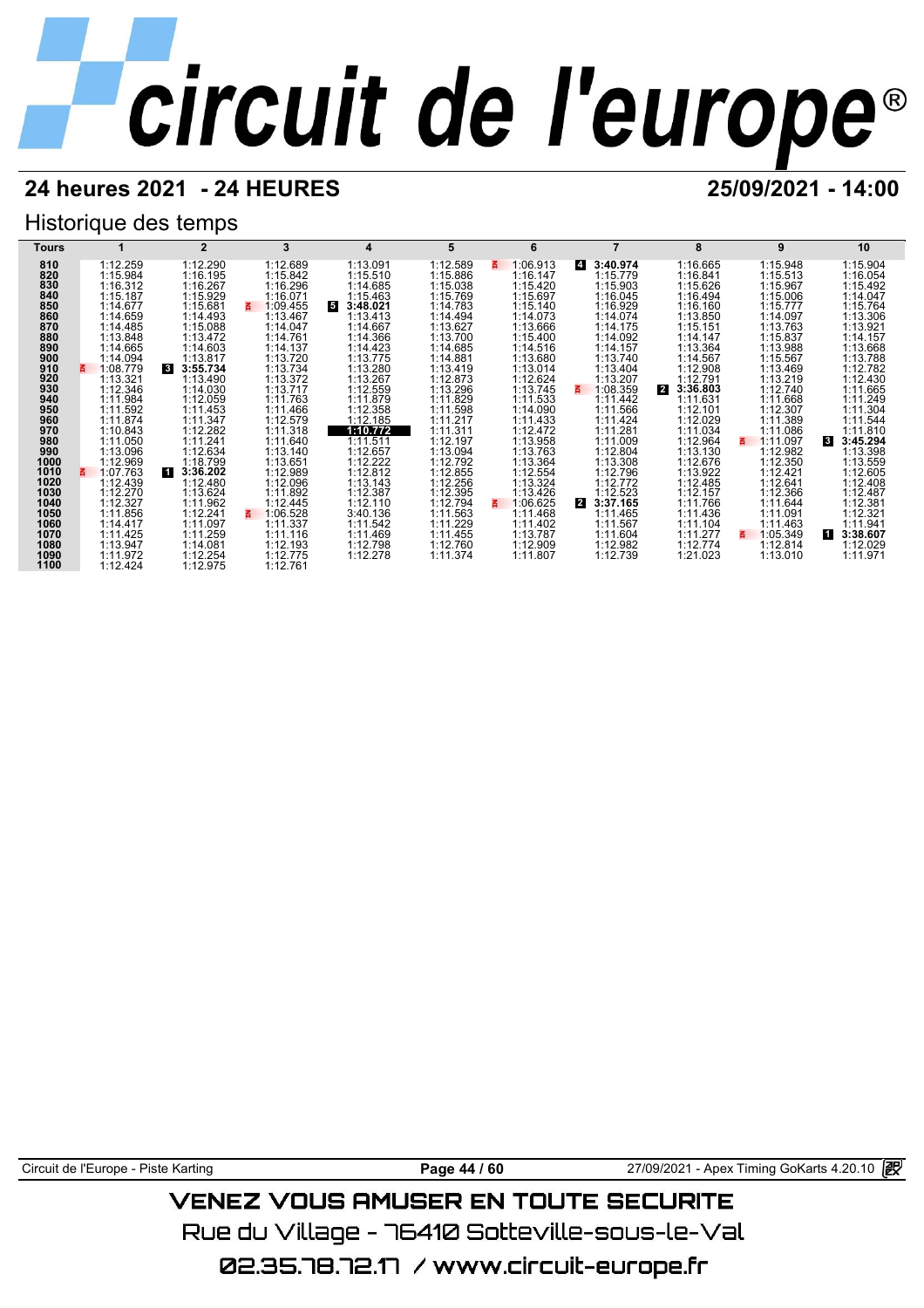Historique des temps

## **10 - TEAM SVI**

|                                                                                                                                                                                                                                                                                                                                                                                                                 |                                                                                                                                                                                                                                                                                                                                                                                                                                                                                                                                                                                                                                                                                                                                                                    |                                                                                                                                                                                                                                                                                                                                                                                                                                                                                                                                                                                                                                                                                                                                                                                                                                                      | 1 SEBASTIEN                                                                                                                                                                                                                                                                                                                                                                                                                                                                                                                                                                                                                                                                                                                                                                                                                                                 |                                                                                                                                                                                                                                                                                                                                                                                                                                                                                                                                                                                                                                                                                                                                                  | 8 SACHA                                                                                                                                                                                                                                                                                                                                                                                                                                                                                                                                                                                                                                                                                                                                       | 4 MAXIME                                                                                                                                                                                                                                                                                                                                                                                                                                                                                                                                                                                                                                                                                                                                                                                         |                                                                                                                                                                                                                                                                                                                                                                                                                                                                                                                                                                                                                                                                                                                                                                                                                                        |                                                                                                                                                                                                                                                                                                                                                                                                                                                                                                                                                                                                                                                                                                                                           |                                                                                                                                                                                                                                                                                                                                                                                                                                                                                                                                                                                                                                                                                                                                             |                                                                                                                                                                                                                                                                                                                                                                                                                                                                                                                                                                                                                                                                                                                                  |
|-----------------------------------------------------------------------------------------------------------------------------------------------------------------------------------------------------------------------------------------------------------------------------------------------------------------------------------------------------------------------------------------------------------------|--------------------------------------------------------------------------------------------------------------------------------------------------------------------------------------------------------------------------------------------------------------------------------------------------------------------------------------------------------------------------------------------------------------------------------------------------------------------------------------------------------------------------------------------------------------------------------------------------------------------------------------------------------------------------------------------------------------------------------------------------------------------|------------------------------------------------------------------------------------------------------------------------------------------------------------------------------------------------------------------------------------------------------------------------------------------------------------------------------------------------------------------------------------------------------------------------------------------------------------------------------------------------------------------------------------------------------------------------------------------------------------------------------------------------------------------------------------------------------------------------------------------------------------------------------------------------------------------------------------------------------|-------------------------------------------------------------------------------------------------------------------------------------------------------------------------------------------------------------------------------------------------------------------------------------------------------------------------------------------------------------------------------------------------------------------------------------------------------------------------------------------------------------------------------------------------------------------------------------------------------------------------------------------------------------------------------------------------------------------------------------------------------------------------------------------------------------------------------------------------------------|--------------------------------------------------------------------------------------------------------------------------------------------------------------------------------------------------------------------------------------------------------------------------------------------------------------------------------------------------------------------------------------------------------------------------------------------------------------------------------------------------------------------------------------------------------------------------------------------------------------------------------------------------------------------------------------------------------------------------------------------------|-----------------------------------------------------------------------------------------------------------------------------------------------------------------------------------------------------------------------------------------------------------------------------------------------------------------------------------------------------------------------------------------------------------------------------------------------------------------------------------------------------------------------------------------------------------------------------------------------------------------------------------------------------------------------------------------------------------------------------------------------|--------------------------------------------------------------------------------------------------------------------------------------------------------------------------------------------------------------------------------------------------------------------------------------------------------------------------------------------------------------------------------------------------------------------------------------------------------------------------------------------------------------------------------------------------------------------------------------------------------------------------------------------------------------------------------------------------------------------------------------------------------------------------------------------------|----------------------------------------------------------------------------------------------------------------------------------------------------------------------------------------------------------------------------------------------------------------------------------------------------------------------------------------------------------------------------------------------------------------------------------------------------------------------------------------------------------------------------------------------------------------------------------------------------------------------------------------------------------------------------------------------------------------------------------------------------------------------------------------------------------------------------------------|-------------------------------------------------------------------------------------------------------------------------------------------------------------------------------------------------------------------------------------------------------------------------------------------------------------------------------------------------------------------------------------------------------------------------------------------------------------------------------------------------------------------------------------------------------------------------------------------------------------------------------------------------------------------------------------------------------------------------------------------|---------------------------------------------------------------------------------------------------------------------------------------------------------------------------------------------------------------------------------------------------------------------------------------------------------------------------------------------------------------------------------------------------------------------------------------------------------------------------------------------------------------------------------------------------------------------------------------------------------------------------------------------------------------------------------------------------------------------------------------------|----------------------------------------------------------------------------------------------------------------------------------------------------------------------------------------------------------------------------------------------------------------------------------------------------------------------------------------------------------------------------------------------------------------------------------------------------------------------------------------------------------------------------------------------------------------------------------------------------------------------------------------------------------------------------------------------------------------------------------|
| <b>Tours</b>                                                                                                                                                                                                                                                                                                                                                                                                    |                                                                                                                                                                                                                                                                                                                                                                                                                                                                                                                                                                                                                                                                                                                                                                    |                                                                                                                                                                                                                                                                                                                                                                                                                                                                                                                                                                                                                                                                                                                                                                                                                                                      |                                                                                                                                                                                                                                                                                                                                                                                                                                                                                                                                                                                                                                                                                                                                                                                                                                                             |                                                                                                                                                                                                                                                                                                                                                                                                                                                                                                                                                                                                                                                                                                                                                  |                                                                                                                                                                                                                                                                                                                                                                                                                                                                                                                                                                                                                                                                                                                                               |                                                                                                                                                                                                                                                                                                                                                                                                                                                                                                                                                                                                                                                                                                                                                                                                  |                                                                                                                                                                                                                                                                                                                                                                                                                                                                                                                                                                                                                                                                                                                                                                                                                                        |                                                                                                                                                                                                                                                                                                                                                                                                                                                                                                                                                                                                                                                                                                                                           |                                                                                                                                                                                                                                                                                                                                                                                                                                                                                                                                                                                                                                                                                                                                             |                                                                                                                                                                                                                                                                                                                                                                                                                                                                                                                                                                                                                                                                                                                                  |
| 10<br>20<br>30<br>40<br>50<br>50<br>60<br>70<br>80<br>90<br>100<br>110<br>120<br>130<br>140<br>150<br>160<br>170<br>180<br>190<br>200<br>210<br>220<br>230<br>240<br>250<br>260<br>270<br>280<br>290<br>300<br>310<br>320<br>330<br>340<br>350<br>360<br>370<br>380<br>390<br>400<br>410<br>420<br>430<br>440<br>450<br>460<br>470<br>480<br>490<br>500<br>510<br>520<br>530<br>540<br>550<br>560<br>570<br>580 | $\mathbf{1}$<br>1:19.527<br>8<br>1:10.190<br>1:10.191<br>1:10.602<br>1:13.724<br>1:14.828<br>$1:14.332$<br>$\overline{5}$ 1:17.172<br>1:19.948<br>1:12.299<br>1:14.521<br>1:12.826<br>$\begin{array}{c} 1:14.70 \\ 1:12.875 \\ 1:12.838 \\ 1:12.450 \end{array}$<br>1:20.966<br>1:17.488<br>1:14.139<br>1:13.509<br>1:13.846<br>1:13.415<br>1:13.110<br>1:11.953<br>1:11.617<br>1:14.741<br>1:14.389<br>1:14.876<br>1:32.383<br>1:34.117<br>1:31.823<br>1:23.552<br>1:16.080<br>1:11.633<br>1:21.144<br>1:13.989<br>1:13.931<br>1:14.946<br>1:12.915<br>1:12.506<br>1:12.323<br>1:11.872<br>$4:12.575$<br>3:44.046<br>1:12.812<br>1:12.709<br>1:13.560<br>1:13.249<br>1:14.437<br>1:14.913<br>1:17.050<br>1:15.381<br>1:25.789<br>1:12.437<br>1:12.485<br>1:13.044 | $\overline{2}$<br>1:11.566<br>1:11.248<br>$\begin{array}{c} 1:10.801 \\ 1:11.620 \\ 1:15.618 \end{array}$<br>1:14.015<br>$1:15.229$<br>3:51.608<br>1:20.476<br>1:14.420<br>$1:12.145$<br>1:08.720<br>1:15.338<br>1:12.868<br>1:12.538<br>$\frac{2}{1}$ 1:10.305<br>$1:17.017$<br>$1:15.737$<br>$1:14.568$<br>$1:13.382$<br>$1:14.803$<br>$1:14.803$<br>$1:12.437$<br>$1:12.088$<br>$1:11.203$<br>$1:14.783$<br>$1:14.266$<br>$1:31.399$<br>$1:32.566$<br>$\begin{array}{r} 1:33.962 \\ 1:23.322 \\ 1:15.100 \\ 1:13.909 \end{array}$<br>1:11.490<br>1:19.593<br>1:13.584<br>1:25.610<br>$1:12.698$<br>$1:13.107$<br>$1:18.445$<br>$1:12.286$<br>$1:12.418$<br>$1:11.847$<br>$1:14.519$<br>1:12.704<br>1:13.406<br>1:13.231<br>$1:13.985$<br>3:46.584<br>1:15.566<br>1:15.597<br>1:15.319<br>1:16.555<br>1:12.720<br>1:16.253<br>1:12.063<br>1:14.061 | 3<br>1:12.301<br>1:10.087<br>$\begin{array}{r}\n 1:13.895 \\  1:10.278 \\  1:13.506 \\  1:13.274\n \end{array}$<br>1:16.007<br>1:21.406<br>1:18.311<br>$\frac{1:22.012}{4:00.724}$<br>$\frac{1113.665}{1:13.543}$<br>$4:11.811$<br>3:48.017<br>1:13.760<br>1:14.183<br>$\begin{array}{r}\n 1:13.032 \\  \hline\n 3:54.762 \\  1:17.533\n \end{array}$<br>1:18.596<br>1:14.715<br>1:12.754<br>1:13.620<br>1:13.095<br>1:12.798<br>$\frac{2}{1}$ 1:13.991<br>1:15.573<br>1:12.066<br>1:12.557<br>1:15.239<br>1:31.683<br>1:32.145<br>1:44.638<br>1:24.055<br>1:16.810<br>1:13.115<br>1:11.262<br>1:17.060<br>1:16.733<br>1:14.672<br>1:13.795<br>1:14.459<br>$1:11.831$<br>1:11.382<br>1:12.633<br>1:13.073<br>1:12.368<br>1:13.113<br>1:12.884<br>1:12.901<br>1:15.478<br>1:14.441<br>1:14.707<br>1:14.238<br>$1:15.365$<br>6:28.862<br>1:12.061<br>1:12.391 | 2 KILLIAN<br>$\overline{\mathbf{4}}$<br>1:13.737<br>1:10.260<br>1:11.388<br>1:10.888<br>1:12.667<br>1:14.112<br>1:14.256<br>1:24.689<br>1:11.941<br>1:11.684<br>$1:13.674$<br>$1:12.320$<br>$1:12.838$<br>$1:22.821$<br>1:17.743<br>1:15.046<br>1:14.617<br>1:13.929<br>1:13.053<br>1:13.188<br>1:11.798<br>1:12.670<br>1:12.313<br>1:11.629<br>1:15.546<br>1:33.927<br>1:33.209<br>1:31.733<br>1:24.005<br>$1:15.771$<br>$1:13.194$<br>$1:11.059$<br>$1:19.024$<br>$1:12.969$<br>$1:12.715$<br>$1:13.061$<br>$1:14.071$<br>$1:12.386$<br>$1:11.352$<br>$1:11.643$<br>$1:12.074$<br>$1:13.143$<br>$1:13.132$<br>$1:12.511$<br>$1:13.214$<br>$1:12.676$<br>$1:15.014$<br>$1:16.265$<br>$1:16.265$<br>1:14.253<br>1:12.323<br>1:12.995<br>1:12.621 | 5<br>1:10.917<br>1:10.180<br>$\begin{array}{r}\n 1:10.236 \\  1:10.688 \\  1:13.618 \\  1:13.832 \\  \end{array}$<br>$1:14.937$<br>$1:24.096$<br>$1:18.762$<br>$1:12.686$<br>1:11.414<br>1:11.501<br>1:12.657<br>1:12.729<br>1:12.457<br>1:21.258<br>1:16.268<br>1:14.774<br>$1:14.611$<br>1:12.915<br>3:45.177<br>$1:13.787$<br>$1:12.504$<br>$1:13.310$<br>1:11.788<br>1:14.062<br>1:17.436<br>1:35.587<br>1:32.220<br>1:33.897<br>1:25.700<br>1:16.048<br>1:18.795<br>1:11.440<br>1:16.177<br>1:14.198<br>1:12.748<br>1:12.445<br>1:12.445<br>1:11.646<br>1:12.130<br>1:13.061<br>1:13.240<br>1:13.019<br>1:15.032<br>1:12.470<br>1:14.646<br>1:21.666<br>1:15.762<br>1:14.962<br>1:13.419<br>1:12.626<br>1:12.275<br>1:12.342<br>1:11.805 | 6<br>1:13.867<br>1:10.038<br>1:11.331<br>1:10.599<br>1:14.234<br>1:14.641<br>1:16.013<br>1:22.034<br>1:18.496<br>1:12.568<br>1:11.714<br>$1:12.891$<br>$1:12.927$<br>$1:13.102$<br>$1:12.753$<br>$1:12.809$<br>$1:20.210$<br>1:16.554<br>$\frac{1109.383}{114.791}$<br>1:14.791<br>1:12.167<br>1:13.377<br>1:12.769<br>1:13.903<br>1:11.581<br>1:12.783<br>$1:11.471$<br>1:10.354<br>$\overline{4}$<br>$1:18.831$<br>$1:36.536$<br>$1:32.415$<br>$1:25.755$<br>$1:25.272$<br>1:17.161<br>1:11.816<br>1:12.564<br>1:16.547<br>$1:13.213$ $1:14.413$ $1:12.916$ $1:13.431$ $1:12.455$<br>$1:11.603$<br>1:11.351<br>1:11.622<br>1:12.964<br>1:12.541<br>1:13.126<br>1:14.644<br>$1:13.335$ $1:14.286$ $1:14.783$ $1:15.243$<br>1:17.652<br>1:15.126<br>1:11.951<br>1:12.994<br>1:13.199<br>1:12.566 | <del>រ</del> CAROLE<br>$\overline{7}$<br>1:13.159<br>1:10.651<br>1:11.029<br>1:10.403<br>1:14.331<br>1:14.568<br>1:22.524<br>1:17.524<br>$\begin{array}{c} 1.27.374 \\ 1.17.374 \\ 1.11.895 \\ 1.13.428 \end{array}$<br>1:11.918<br>1:11.918<br>1:13.049<br>1:12.848<br>1:12.848<br>1:17.212<br>1:17.212<br>$3:39.\overline{800}$<br>1:15.499<br>1:14.087<br>1:15.167<br>$1:12.962$<br>$1:12.844$<br>$1:11.604$<br>$1:13.464$<br>1:11.412<br>4:19.565<br>1:25.122<br>$\frac{3}{2}$ 1:31.142<br>1:34.498<br>$8$ 3:59.078<br>1:23.562<br>1:18.499<br>$\frac{2}{107.034}$<br>1:15.809<br>1:13.518<br>$1:14.737$ $1:14.737$ $1:12.176$ $1:12.969$ $1:11.904$ $1:12.924$ $1:12.942$<br>1:12.426<br>1:15.102<br>$1:16.087$ $1:12.820$ $1:14.626$ $1:18.330$ $1:15.208$<br>$1:15.142$ $1:12.725$ $1:13.313$ $1:11.983$ $1:12.181$<br>1:12.176 | 6 ROMAIN<br>8<br>1:11.041<br>1:10.691<br>$1:10.91$<br>1.11.101<br>1.105.782<br>1.17.671<br>1.14.390<br>1.20.787<br>1.11.980<br>1.11.11.380<br>1:13.101<br>1:12.781<br>$\begin{array}{l} 1:12.539\\ 1:12.387\\ 1:13.030\\ 1:13.030\\ 1:18.939\\ 1:18.949\\ 1:13.867\\ 1:12.622\\ 1:12.663\\ 1:11.680\\ 1:11.942\\ 1:11.952\\ 1:15.740 \end{array}$<br>1:28.188<br>3:49.159<br>1:32.391<br>$1:27.215$<br>$1:19.823$<br>$1:13.981$<br>$1:11.739$<br>$4:10.575$<br>6<br>$1:14.844$<br>$1:15.255$<br>$1:13.596$<br>$1:14.878$<br>3:41.579<br>1:12.564<br>7<br>1:11.386<br>1:12.726<br>1:12.037<br>1:12.531<br>1:12.907<br>1:12.367<br>1:14.592<br>1:14.968<br>1:26.900<br>1:16.171<br>1:15.010<br>1:11.577<br>1:12.066<br>1:12.181<br>1:11.854 | 7 ALEXIS<br>9<br>1:11.946<br>1:10.794<br>$1:11.666$<br>3:55.223<br>1:14.009<br>1:14.424<br>1:16.380<br>1:21.212<br>1:20.460<br>1:12.062<br>1:12.211<br>1:11.781<br>1:12.565<br>1:13.083<br>1:12.595<br>1:14.100<br>1:18.655<br>1:16.896<br>1:15.146<br>1:15.140<br>1:13.191<br>1:12.558<br>1:12.558<br>1:12.216<br>1:14.283<br>1:12.645<br>1:15.273<br>1:32.089<br>1:36.174<br>1:32.263<br>1:32.269<br>1:27.099<br>1:17.530<br>1:13.665<br>1:14.569<br>1:22.155<br>1:16.906<br>1:15.434<br>$1:13.504$<br>$1:13.717$<br>1:13.121<br>1:11.950<br>1:11.763<br>1:11.465<br>1:12.057<br>1:12.779<br>1:14.764<br>1:13.960<br>1:12.458<br>1:12.953<br>1:14.623<br>1:15.800<br>1:16.634<br>1:16.990<br>1:12.820<br>1:12.946<br>1:12.908<br>1:12.267 | 8 MATHIEU<br>10<br>1:10.904<br>1:10.885<br>1:10.729<br>1:14.114<br>1:13.974<br>1:15.014<br>1:17.034<br>1:22.696<br>1:19.740<br>1:11.672<br>1:11.602<br>1:12.355<br>1:12.663<br>1:12.903<br>1:12.718<br>1:13.328<br>1:17.332<br>1:15.454<br>1:14.524<br>1:13.601<br>1:13.451<br>1:12.628<br>1:12.511<br>1:13.543<br>1:11.798<br>2:05.716<br>1:13.895<br>1:15.460<br>1:32.811<br>1:33.001<br>1:33.055<br>1:24.735<br>1:15.890<br>1:15.864<br>1:23.856<br>1:15.333<br>1:12.996<br>1:16.000<br>1:13.669<br>1:12.113<br>1:12.552<br>1:11.745<br>1:12.213<br>昌<br>1:09.010<br>1:14.514<br>1:13.657<br>1:13.176<br>1:12.530<br>1:12.171<br>1:15.586<br>1:16.337<br>1:14.898<br>1:14.978<br>1:12.933<br>1:13.175<br>1:13.294<br>1:12.699 |
| 590<br>600<br>610<br>620<br>630<br>640<br>650<br>660<br>670<br>680<br>690<br>700<br>710<br>720<br>730<br>740<br>750<br>760<br>770<br>780<br>790<br>800                                                                                                                                                                                                                                                          | 1:12.880<br>1:14.861<br>1:13.765<br>1:14.412<br>1:14.378<br>$\sqrt{3}$<br>3:43.964<br>1:12.014<br>1:11.294<br>1:11.362<br>1:10.977<br>1:13.706<br>1:14.434<br>1:13.714<br>1:14.790<br>1:13.219<br>1:15.219<br>1:14.137<br>1:14.137<br>1:12.949<br>1:12.949<br>1:13.169                                                                                                                                                                                                                                                                                                                                                                                                                                                                                             | $\frac{1108.173}{1:16.155}$<br>1:14.085<br>1:14.066<br>1:14.170<br>1:11.942<br>1:11.523<br>1:11.467<br>1:11.431<br>$1:11.141$<br>$1:13.785$<br>$1:16.484$<br>1:14.354<br>1:13.060<br>1:14.329<br>1:13.972<br>1:15.021<br>1:15.297<br>1:12.973<br>1:13.976<br>2:03.545                                                                                                                                                                                                                                                                                                                                                                                                                                                                                                                                                                                | $1:13.397$<br>1:14.211<br>3:50.475<br>1:14.613<br>1:13.659<br>1:15.085<br>1:15.981<br>1:11.654<br>1:11.193<br>$1:11.355$<br>$1:10.718$<br>3:48.379<br>4:43.845<br>1:11.508<br>1:10.993<br>$\frac{1107.034}{113.727}$<br>1:15.198<br>1:12.988<br>1:14.309<br>$\frac{2}{1}$ 1:12.013<br>4:03.338<br>1:14.871<br>1:15.695<br>1:15.829<br>1:14.146<br>1:12.822<br>1:14.189<br>1:18.222                                                                                                                                                                                                                                                                                                                                                                                                                                                                          | 1:16.066<br>1:15.460<br>1:14.008<br>1:14.321<br>1:14.299<br>1:11.299<br>1:12.219<br>1:13.845<br>1:13.629<br>1:13.478<br>1:14.605<br>1:14.720<br>1:14.720<br>1:14.348<br>1:12.587<br>1:12.601<br>1:12.442                                                                                                                                                                                                                                                                                                                                                                                                                                                                                                                                         | 1:14.441<br>1:17.488<br>1:14.689<br>1:13.853<br>1:14.493<br>1:11.346<br>1:13.795<br>1:11.654<br>1:11.708<br>$1:16.492$<br>$1:13.589$<br>$1:14.082$<br>1:15.622<br>1:13.001<br>1:14.158<br>$1:15.875$<br>1:16.178<br>1:14.291<br>5 1:13.781<br>1:12.261<br>1:12.190<br>1:12.790                                                                                                                                                                                                                                                                                                                                                                                                                                                                | 1:14.844<br>1:14.593<br>1:14.590<br>1:14.517<br>1:14.487<br>1:12.804<br>1:11.002<br>$\begin{array}{r} 1:11.105 \\ 1:10.995 \\ 1:14.280 \\ 1:13.312 \\ 1:13.615 \end{array}$<br>1:13.140<br>1:13.472<br>$1:14.343$<br>$1:13.658$<br>$1:13.514$<br>$1:14.994$<br><b>2</b> 3:48.846<br>1:12.464<br>1:12.344<br>1:12.118                                                                                                                                                                                                                                                                                                                                                                                                                                                                             | 1:14.382<br>1:16.011<br>1:13.675<br>1:13.672<br>1:14.135<br>1:11.889<br>1:11.593<br>$1:10.913$<br>$1:10.941$<br>$1:14.332$<br>$1:13.393$<br>$1:18.800$<br>$1:13.701$ $1:13.610$ $1:14.842$ $1:14.761$ $1:13.872$ $1:14.307$ $1:14.946$<br>1:16.119<br>1:12.912                                                                                                                                                                                                                                                                                                                                                                                                                                                                                                                                                                         | $1:11.834$ $1:15.216$ $1:14.262$ $1:13.421$<br>1:13.385<br>1:15.028<br>1:11.672<br>1:11.328<br>1:12.191<br>1:11.498<br>1:14.307<br>1:15.092<br>1:13.186<br>1:14.943<br>1:13.127<br>$\begin{array}{r}\n 1:13.943 \\  1:14.386 \\  1:15.448 \\  1:14.606\n \end{array}$<br>$1:14.588$<br>$1:13.548$<br>$1:12.923$<br>$1:13.334$                                                                                                                                                                                                                                                                                                                                                                                                             | 1:13.213<br>1:16.033<br>1:13.492<br>1:14.333<br>1:13.667<br>1:14.986<br>1:11.537<br>$1:13.580$<br>$1:11.210$<br>$1:11.552$<br>$\begin{array}{c} 1:14.712 \\ 1:15.257 \\ 1:15.488 \\ 1:13.839 \\ 1:13.873 \end{array}$<br>$\begin{array}{r} 1.13.853 \\ 1.15.420 \\ 1.14.301 \\ 1.14.827 \\ 1.15.531 \end{array}$<br>1:12.648<br>1:13.167<br>1:12.301<br>1:13.245                                                                                                                                                                                                                                                                                                                                                                            | 1:12.374<br>1:13.784<br>1:15.478<br>1:14.575<br>1:15.447<br>₹ 1:10.068<br>1:11.719<br>1:11.606<br>1:11.274<br>1:11.175<br>1:16.143<br>1:14.094<br>1:14.146<br>1:13.456<br>1:13.892<br>$\begin{array}{c} 1.19.824 \\ 1.14.810 \\ 1.15.879 \end{array}$<br>1:14.849<br>1:12.785<br>1:13.251<br>1:13.014<br>1:14.030                                                                                                                                                                                                                                                                                                                                                                                                                |
|                                                                                                                                                                                                                                                                                                                                                                                                                 | Circuit de l'Europe - Piste Karting                                                                                                                                                                                                                                                                                                                                                                                                                                                                                                                                                                                                                                                                                                                                |                                                                                                                                                                                                                                                                                                                                                                                                                                                                                                                                                                                                                                                                                                                                                                                                                                                      |                                                                                                                                                                                                                                                                                                                                                                                                                                                                                                                                                                                                                                                                                                                                                                                                                                                             |                                                                                                                                                                                                                                                                                                                                                                                                                                                                                                                                                                                                                                                                                                                                                  | Page 45 / 60                                                                                                                                                                                                                                                                                                                                                                                                                                                                                                                                                                                                                                                                                                                                  |                                                                                                                                                                                                                                                                                                                                                                                                                                                                                                                                                                                                                                                                                                                                                                                                  |                                                                                                                                                                                                                                                                                                                                                                                                                                                                                                                                                                                                                                                                                                                                                                                                                                        | 27/09/2021 - Apex Timing GoKarts 4.20.10                                                                                                                                                                                                                                                                                                                                                                                                                                                                                                                                                                                                                                                                                                  |                                                                                                                                                                                                                                                                                                                                                                                                                                                                                                                                                                                                                                                                                                                                             | 毆                                                                                                                                                                                                                                                                                                                                                                                                                                                                                                                                                                                                                                                                                                                                |
|                                                                                                                                                                                                                                                                                                                                                                                                                 |                                                                                                                                                                                                                                                                                                                                                                                                                                                                                                                                                                                                                                                                                                                                                                    |                                                                                                                                                                                                                                                                                                                                                                                                                                                                                                                                                                                                                                                                                                                                                                                                                                                      |                                                                                                                                                                                                                                                                                                                                                                                                                                                                                                                                                                                                                                                                                                                                                                                                                                                             |                                                                                                                                                                                                                                                                                                                                                                                                                                                                                                                                                                                                                                                                                                                                                  |                                                                                                                                                                                                                                                                                                                                                                                                                                                                                                                                                                                                                                                                                                                                               |                                                                                                                                                                                                                                                                                                                                                                                                                                                                                                                                                                                                                                                                                                                                                                                                  |                                                                                                                                                                                                                                                                                                                                                                                                                                                                                                                                                                                                                                                                                                                                                                                                                                        |                                                                                                                                                                                                                                                                                                                                                                                                                                                                                                                                                                                                                                                                                                                                           |                                                                                                                                                                                                                                                                                                                                                                                                                                                                                                                                                                                                                                                                                                                                             |                                                                                                                                                                                                                                                                                                                                                                                                                                                                                                                                                                                                                                                                                                                                  |
|                                                                                                                                                                                                                                                                                                                                                                                                                 |                                                                                                                                                                                                                                                                                                                                                                                                                                                                                                                                                                                                                                                                                                                                                                    |                                                                                                                                                                                                                                                                                                                                                                                                                                                                                                                                                                                                                                                                                                                                                                                                                                                      | VENEZ VOUC OM ICED EN TOUTE CECUDITE                                                                                                                                                                                                                                                                                                                                                                                                                                                                                                                                                                                                                                                                                                                                                                                                                        |                                                                                                                                                                                                                                                                                                                                                                                                                                                                                                                                                                                                                                                                                                                                                  |                                                                                                                                                                                                                                                                                                                                                                                                                                                                                                                                                                                                                                                                                                                                               |                                                                                                                                                                                                                                                                                                                                                                                                                                                                                                                                                                                                                                                                                                                                                                                                  |                                                                                                                                                                                                                                                                                                                                                                                                                                                                                                                                                                                                                                                                                                                                                                                                                                        |                                                                                                                                                                                                                                                                                                                                                                                                                                                                                                                                                                                                                                                                                                                                           |                                                                                                                                                                                                                                                                                                                                                                                                                                                                                                                                                                                                                                                                                                                                             |                                                                                                                                                                                                                                                                                                                                                                                                                                                                                                                                                                                                                                                                                                                                  |

VENEZ VOUS AMUSER EN TOUTE SECURITE Rue du Village – 76410 Sotteville-sous-le-Val 02.35.78.72.17 / www.circuit-europe.fr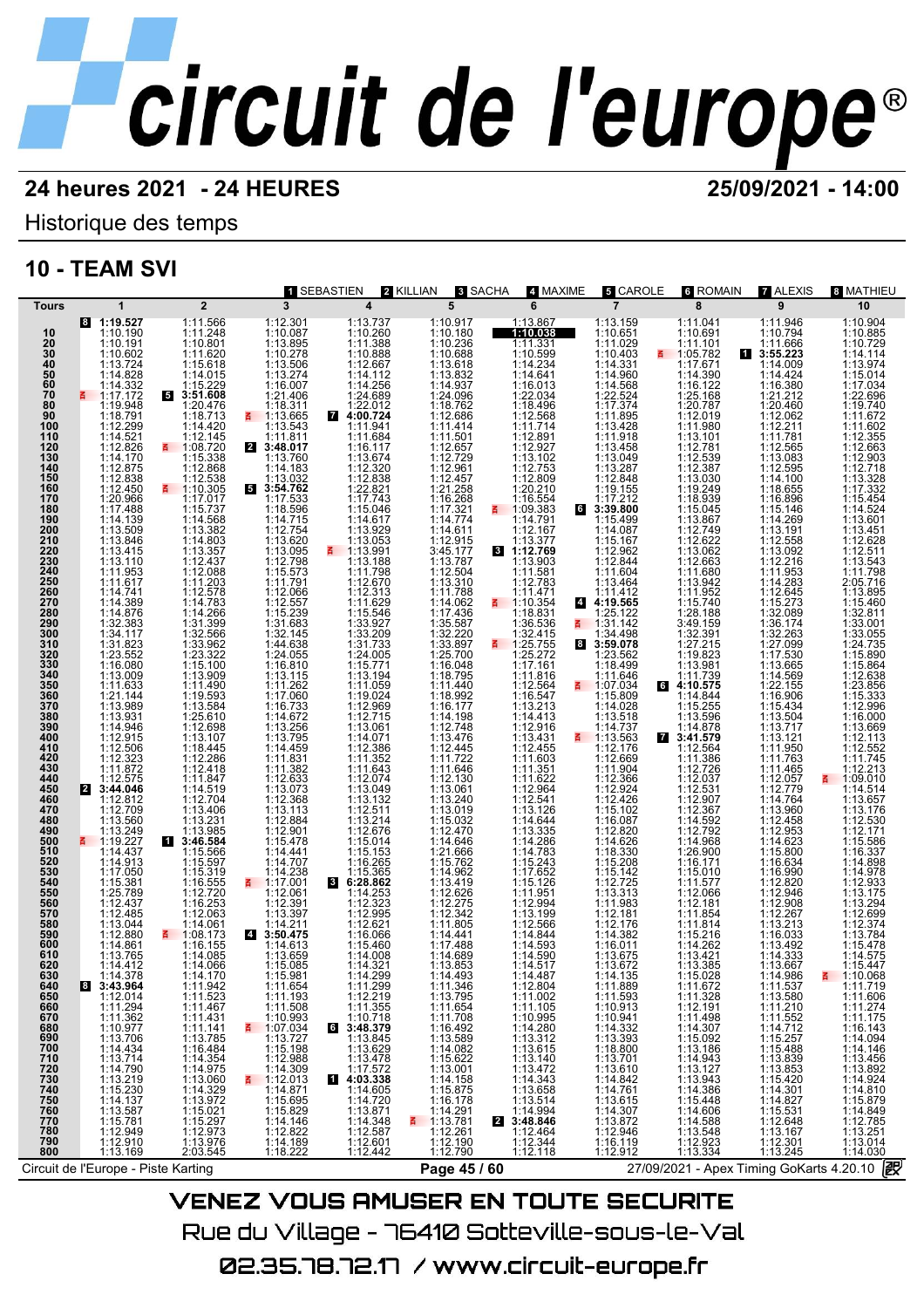## **24 heures 2021 - 24 HEURES 25/09/2021 - 14:00**

## Historique des temps

| Tours       |                      |                      | 3                    | 4                    | 5                    | 6                    |                      | 8                    | 9                          | 10                               |
|-------------|----------------------|----------------------|----------------------|----------------------|----------------------|----------------------|----------------------|----------------------|----------------------------|----------------------------------|
| 810         | 1:12.761             | 1:13.605             | 1:13.046             | 1:13.769             | 1:11.816             | 1:12.825             | 1:14.106             | 1:12.574             | 1:13.597                   | 1:11.201<br>3.                   |
| 820         | 7<br>4:06.339        | 1:12.202             | 1:11.611             | 1:12.270             | 1:11.928             | 1:11.941             | 1:12.069             | 1:11.651             | 1:12.261                   | 1:12.346                         |
| 830         | 1:12.109             | 1:11.085             | 1:11.560             | 1:11.949             | 1:11.841             | 1:11.680             | 1:13.391             | 1:15.722             | 1:12.400                   | 1:12.757                         |
| 840         | 1:12.754             | 1:12.959             | 1:12.693             | 1:12.146             | 1:11.998             | 1:12.346             | 1:13.784             | 1:11.510             | 1:12.571                   | 1:11.664                         |
| 850         | 1:12.149             | 1:12.003             | 1:08.630<br>z.       | 3:37.517             | 1:12.140             | 1:11.837             | 1:12.057             | 1:12.748             | 1:11.867                   | 1:13.255                         |
| 860         | 1:12.463             | 1:11.543             | 1:11.644             | 1:11.986             | 1:11.963             | 1:12.349             | 1:11.623             | 1:12.107             | 1:10.987<br>3.             | 3:46.205<br>$\vert 4 \vert$      |
| 870<br>880  | 1:14.727<br>1:14.212 | 1:15.161<br>1:13.521 | 1:14.385<br>1:14.630 | 1:16.034<br>1:13.756 | 1:13.344<br>1:14.646 | 1:15.838<br>1:14.196 | 1:14.257<br>1:13.453 | 1:13.990<br>1:14.633 | 1:13.946<br>1:14.353       | 1:13.414<br>1:15.820             |
| 890         | 1:13.851             | 1:14.820             | 1:13.342             | 1:13.303             | 1:12.896             | 1:13.098             | 1:13.213             | 1:12.888             | 1:13.712                   | 1:14.651                         |
| 900         | 1:13.952             | 1:12.543             | 1:13.152             | 1:13.263             | 1:12.892             | 1:13.274             | 1:13.089             | 1:12.828             | 1:13.032                   | 1:12.854                         |
| 910         | 1:12.714             | 1:13.554             | 1:16.206<br>z.       | 1<br>3:53.956        | 1:14.156             | 1:14.046             | 1:13.943             | 1:13.957             | 1:13.572                   | 1:14.244                         |
| 920         | 1:13.590             | 1:14.066             | 1:14.143             | 1:14.944             | 1:12.758             | 1:13.675             | 1:13.618             | 1:14.323             | 1:13.382                   | 1:13.645                         |
| 930         | 1:14.040             | 1:14.549             | 1:13.122             | 1:14.012             | 1:13.467             | 1:13.626             | 1:14.912             | 1:13.629             | 1:13.705                   | 1:13.747                         |
| 940         | 1:13.151             | 1:14.583             | 1:13.697             | 1:14.153             | 1:14.678             | 1:13.901             | 1:13.647             | 1:13.365             | 5<br>4:01.225              | 1:20.329                         |
| 950         | 1:35.609             | 1:21.835             | 1:20.539             | 1:18.844             | 1:19.468             | 1:18.188             | 1:18.959             | 1:18.765             | 1:19.467                   | 1:18.084                         |
| 960         | 1:17.903             | 1:18.648             | 1:17.500             | 1:18.806             | 1:17.329             | 1:16.826             | 1:19.606             | 1:17.616             | 1:17.193                   | 1:18.722                         |
| 970         | 1:17.199             | 1:11.124             | 4:06.021             | 1:10.704<br>3.       | <b>7</b><br>3:37.374 | 1:11.758             | 1:12.447             | 1:11.910             | 1:11.823                   | 1:11.622                         |
| 980         | 1:12.369             | 1:11.628             | 1:11.947             | 1:12.475             | 1:11.932             | 1:11.914             | 1:11.866             | 1:12.296             | 1:11.936                   | 1:12.006                         |
| 990<br>1000 | 1:12.647<br>1:12.551 | 1:12.431<br>1:12.540 | 1:15.136<br>1:12.230 | 1:12.498<br>1:12.516 | 1:12.364<br>1:11.604 | 1:11.666<br>1:12.576 | 1:11.923<br>1:11.842 | 1:12.014<br>1:13.704 | 1:07.963<br>3.<br>1:12.173 | <b>3</b><br>3:39.582<br>1:12.294 |
| 1010        | 1:11.909             | 1:12.333             | 1:11.878             | 1:11.717             | 1:12.623             | 1:12.513             | 1:12.742             | 1:12.273             | 1:12.689                   | 1:11.855                         |
| 1020        | 1:12.148             | 1:11.883             | 1:12.110             | 1:11.492             | 1:12.182             | 1:13.067             | 1:11.671             | 1:12.734             | 1:11.979                   | 1:11.911                         |
| 1030        | 1:11.810             | 1:12.002             | 1:11.607             | 1:12.627             | 1:12.104             | 1:11.632             | 1:13.705             | 1:13.396             | 1:12.887                   | 1:12.331                         |
| 1040        | 1:11.240             | 1:11.058             | 1:13.595             | 1:06.124<br>3.       | 3:52.474<br>5.       | 1:17.511             | 1:19.504             | 1:18.522             | 1:16.906                   | 1:16.994                         |
| 1050        | 1:17.264             | 1:17.679             | 1:31.275             | 1:16.133             | 1:15.052             | 1:16.050             | 1:17.984             | 1:17.197             | 1:16.739                   | 1:17.383                         |
| 1060        | 1:14.753             | 1:15.769             | 1:15.808             | 1:16.423             | 1:10.933<br>3.       | 3:37.386<br>8        | 1:11.447             | 1:13.018             | 1:11.695                   | 1:11.051                         |
| 1070        | 1:11.052             | 1:11.791             | 1:11.022             | 1:11.248             | 1:11.020             | 1:11.036             | 1:11.194             | 1:11.443             | 1:11.109                   | 1:11.661                         |
| 1080        | 1:11.263             | 1:10.865             | 1:11.645             | 1:11.309             | 1:10.899             | 1:11.015             | 1:11.051             | 1:11.086             | 1:11.006                   | 1:12.019                         |
| 1090        | 1:11.020             | 1:11.148             | 1:11.146             | 1:11.368             | 1:10.916             |                      |                      |                      |                            |                                  |

Circuit de l'Europe - Piste Karting **Page 46 / 60** Page 46 / 60 27/09/2021 - Apex Timing GoKarts 4.20.10 **图** 

## **VENEZ VOUS AMUSER EN TOUTE SECURITE**

Rue du Village – 76410 Sotteville-sous-le-Val

02.35.78.72.17 / www.circuit-europe.fr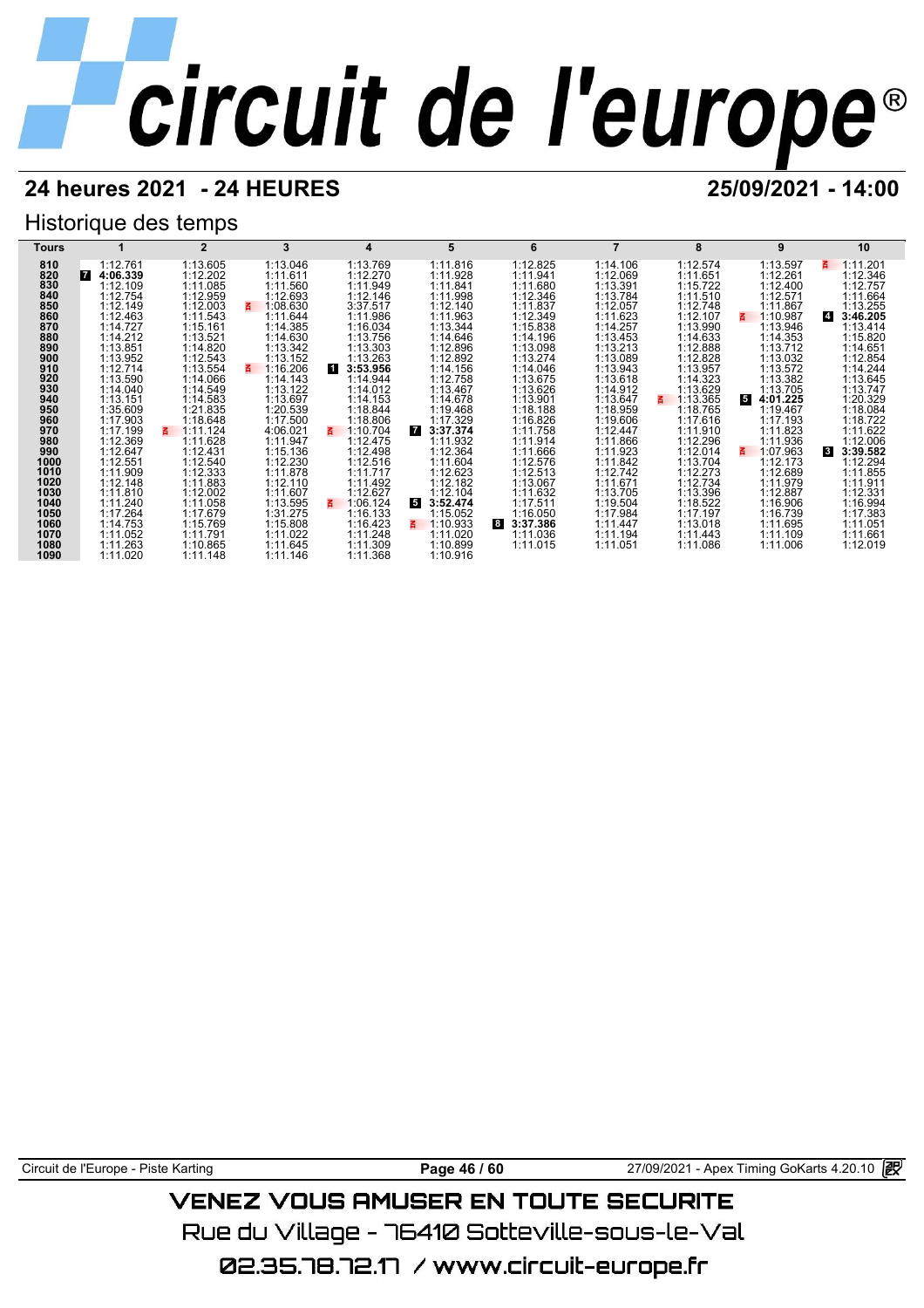## Historique des temps

## **24 - MPI 2**

| $\overline{\mathbf{4}}$<br>5<br>6<br>$\overline{7}$<br>$\overline{2}$<br>3<br>8<br>9<br>10<br>$\mathbf 1$<br><b>Tours</b><br>1:15.037<br>1:13.151<br>1:13.000<br>$\frac{5}{1120.292}$<br>1:12.785<br>1:14.244<br>1:14.023<br>1:14.377<br>1:12.631<br>1:13.872<br>1:12.607<br>1:12.492<br>1:13.501<br>1:12.658<br>1:13.664<br>1:12.925<br>1:12.294<br>1:13.092<br>1:14.408<br>1:12.501<br>1:12.966<br>10<br>1:12.668<br>1:12.815<br>1:13.080<br>1:13.583<br>1:12.278<br>1:14.452<br>1:13.367<br>1:12.701<br>1:12.487<br>$\frac{20}{30}$<br>$\frac{40}{50}$<br>1:12.887<br>1:12.649<br>$\frac{11.05.155}{1.08.258}$<br>1:12.173<br>1:12.417<br>13:45.645<br>1:12.341<br>1:13.442<br>1:13.184<br>1:13.455<br>1:11.853<br>1:13.419<br>1:12.126<br>1:11.812<br>1:11.765<br>1:11.481<br>1:14.707<br>1:13.147<br>1:13.396<br>$1:12.957$<br>$1:11.503$<br>1:13.273<br>1:14.718<br>1:12.343<br>1:14.180<br>1:12.914<br>1:12.608<br>1:11.416<br>1:11.698<br>1:12.814<br>1:11.422<br>1:12.570<br>1:12.828<br>60<br>1:11.014<br>1:12.186<br>1:13.362<br>1:12.976<br>$1:11.918$<br>$1:14.331$<br>$1:17.445$<br>$1:13.663$<br>1:11.497<br>$1:12.214$ $1:12.852$ $1:12.776$ $1:15.052$ $1:13.916$<br>1:12.305<br>1:13.429<br>1:12.473<br>E 1:12.164<br>$\frac{70}{80}$<br>$1:11.503\n1:12.884\n1:12.587\n1:12.789\n1:13.534\n1:13.826\n3:41.398\n5\n1:28.988$<br>$1:13.846$ $1:13.214$ $1:13.218$ $1:12.488$<br>8 4:22.389<br>1:13.485<br>1:12.587<br>1:13.117<br>1:12.998<br>1:14.749<br>1:14.133<br>1:13.281<br>1:13.144<br>1:13.905<br>1:13.661<br>1:12.695<br>1:13.800<br>1:13.728<br>90<br>1:13.311<br>1:12.736<br>₹ 1:11.005<br>2 3:41.716<br>100<br>1:12.737<br>1:15.446<br>1:12.406<br>1:13.494<br>1:13.469<br>1:12.351<br>1:41.331<br>1:12.386<br>1:13.144<br>110<br>1:15.595<br>1:12.887<br>1:14.396<br>1:12.880<br>1:14.557<br>1:14.312<br>1:12.256                                                                                                                                                                                                                                                                                                                                                                                                                                                                                                                                                                                                                                                                                                                                         |
|-----------------------------------------------------------------------------------------------------------------------------------------------------------------------------------------------------------------------------------------------------------------------------------------------------------------------------------------------------------------------------------------------------------------------------------------------------------------------------------------------------------------------------------------------------------------------------------------------------------------------------------------------------------------------------------------------------------------------------------------------------------------------------------------------------------------------------------------------------------------------------------------------------------------------------------------------------------------------------------------------------------------------------------------------------------------------------------------------------------------------------------------------------------------------------------------------------------------------------------------------------------------------------------------------------------------------------------------------------------------------------------------------------------------------------------------------------------------------------------------------------------------------------------------------------------------------------------------------------------------------------------------------------------------------------------------------------------------------------------------------------------------------------------------------------------------------------------------------------------------------------------------------------------------------------------------------------------------------------------------------------------------------------------------------------------------------------------------------------------------------------------------------------------------------------------------------------------------------------------------------------------------------------------------------------------------------------------------------------------------------------------------------------------------------------------------------------------------------------------------------------------------------------------------------------------------------------------------|
|                                                                                                                                                                                                                                                                                                                                                                                                                                                                                                                                                                                                                                                                                                                                                                                                                                                                                                                                                                                                                                                                                                                                                                                                                                                                                                                                                                                                                                                                                                                                                                                                                                                                                                                                                                                                                                                                                                                                                                                                                                                                                                                                                                                                                                                                                                                                                                                                                                                                                                                                                                                         |
| $1:13.163$<br>$1:13.271$<br>$1:13.358$<br>$1:18.016$<br>$\begin{array}{r}\n 1:13.058 \\  1:12.159 \\  1:13.080 \\  1:17.902 \\  \end{array}$<br>120<br>130<br>1:12.832<br>1:12.516<br>1:18.665<br>1:14.586<br>1:24.442<br>1:21.850<br>1:25.493<br>1:15.721<br>1:14.139<br>1:12.971<br>1:22.165<br>$1:12.640$<br>$1:22.960$<br>$1:22.280$<br>$1:20.133$<br>1:12.882<br>1:17.451<br>1:12.850<br>1:17.706<br>140<br>1:20.772<br>1:21.832<br>150<br>1:15.803<br>1:19.955<br>1:28.988<br>1:19.353<br>1:22.883<br>1:21.548<br>1:23.623<br>1:21.317<br>1:20.426<br>1:15.805<br>1:19.461<br>1:19.112<br>1:15.384<br>1:19.539<br>1:21.672<br>1:20.603<br>160<br>1:20.808<br>1:22.374<br>170<br>■ 1:14.102<br>$4\quad 3:43.882$<br>1:15.913<br>1:15.678<br>1:15.922<br>1:15.440<br>1:14.444<br>$1:14.278$<br>1:14.225<br>1:08.625<br>1:14.526<br>180<br>1:14.914<br>1:14.793<br>1:13.954<br>1:14.611<br>1:13.889<br>1:14.288<br>1:14.356<br>$\begin{array}{c} 1:13.690 \\ 1:12.983 \\ 1:12.241 \end{array}$<br>1:14.342<br>190<br>1:14.143<br>1:21.566<br>1:16.154<br>1:13.793<br>1:13.124<br>1:15.256<br>1:13.970<br>1:11.890<br>1:13.372<br>200<br>1:14.528<br>1:12.572<br>53:39.386<br>1:13.215<br>210<br>1:13.381<br>1:14.662<br>1:12.687<br>1:12.104<br>1:16.731<br>1:13.119<br>1:13.346<br>1:12.325<br>1:12.529<br>1:12.406<br>1:12.472<br>1:13.053<br>1:13.590<br>1:12.165<br>1:12.920<br>1:12.280<br>1:13.224<br>1:16.090<br>1:13.372<br>220<br>230<br>1:13.639<br>1:14.782<br>1:11.536<br>1:11.836<br>1:12.895<br>1:13.479<br>1:09.962<br>1:11.973<br>$\begin{array}{r}\n 1:13.429 \\  \hline\n 3:55.958 \\  1:11.832 \\  \end{array}$<br>$\begin{array}{c} 1:12.441 \\ 1:12.513 \\ 1:11.939 \\ 1:14.387 \end{array}$<br>1:13.881<br>1:12.262<br>$\begin{array}{c} 1.12.280 \\ 1.11.894 \\ 1.11.857 \\ 1.13.362 \end{array}$<br>240<br>1:13.622<br>1:11.971<br>$1:13.135$<br>$1:11.646$<br>$1:11.769$<br>$1:21.523$<br>$1:35.239$<br>$1:35.239$<br>$1:36.702$<br>1:26.833<br>1:13.825<br>1:11.660<br>1:12.967<br>1:12.026<br>250<br>1:11.607<br>1:11.774<br>260<br>1:11.451<br>1:12.859<br>1:14.515<br>1:11.600<br>1:11.264<br>1:11.820<br>8 4:28.205<br>1:13.381<br>270<br>1:12.484<br>1:11.501<br>3:44.576<br>1:11.578<br>₹ 1:08.497<br>1:13.626<br>1:32.133<br>$1:14.\overline{203}$                                                                                                                                                                                                                                                                                                  |
| 280<br>1:25.457<br>■ 1:12.407<br>1:16.744<br>1:32.806<br>1:33.365<br>1:16.016<br>1:33.440<br>1:31.734<br>1:28.997<br>1:32.105<br>1:32.505<br>1:36.854<br>1:31.205<br>290<br>1:31.443<br>1:32.632<br>1:34.531<br>1:30.666<br>1:32.650<br>1:33.187<br>1:31.943<br>1:32.922<br>300<br>2 4:13.688<br>1:39.505<br>1:35.721<br>1:37.230<br>1:29.305<br>1:40.112<br>1:26.373<br>1:18.175<br>1:17.087<br>1:17.540<br>1:35.133<br>1:24.868<br>$1:30.624$<br>$1:22.165$<br>$1:16.935$<br>$1:23.303$<br>1:39.133<br>1:23.009<br>1:35.324<br>310<br>1:36.986<br>1:29.524<br>1:35.548<br>1:25.923<br>1:22.255<br>1:19.872<br>1:17.677<br>1:33.692<br>1:23.201<br>1:19.074<br>1:18.848<br>1:17.820<br>1:30.415<br>320<br>330<br>1:22.948<br>1:22.456<br>1:18.924<br>1:18.384<br>1:21.374<br>1:18.069<br>1:19.763<br>1:16.994<br>1:12.0.216<br>1:17.934<br>1:12.0.066<br>$\frac{1113.324}{1:17.992}$<br>$4:39.238$<br>1:18.843<br>6<br>1:24.260<br>1:19.479<br>340<br>1:20.088<br>350<br>1:19.559<br>1:17.836<br>1:16.694<br>1:17.807<br>1:16.659<br>1:16.044<br>1:16.431<br>1:19.764<br>1:16.621<br>1:15.230<br>1:20.360<br>360<br>4 3:57.018<br>1:17.126<br>1:17.574<br>1:14.129<br>370<br>1:16.084<br>$1:14.751$<br>$1:14.454$<br>$1:16.074$<br>1:16.738<br>1:14.990<br>1:15.174<br>1:12.797<br>1:12.548<br>1:12.548<br>1:15.524<br>1:15.916<br>1:15.222<br>$1:14.400$<br>$1:15.791$<br>$1:16.326$<br>1:14.868<br>$1:14.215$ $1:17.731$ $3:42.126$ $1:13.112$<br>1:16.583<br>1:23.837<br>380<br>1:14.129<br>1:15.327<br>1:14.742<br>1:12.701<br>1:14.508<br>1:12.751<br>1:13.967<br>390<br>1:16.406<br>1:15.854<br>1:13.397<br>1:12.459<br>1:15.431<br>1:15.961<br>1:12.337<br>1:19.246<br>1:12.730<br>1:14.997<br>1:12.380<br>1:13.785<br>1:11.646<br>$\frac{1112.108}{1.13.487}$<br>1:14.579<br>1:12.384<br>400<br>1:12.623<br>1:12.606<br>1:11.967<br>410<br>$1:12.329$<br>$1:12.443$<br>1:12.307<br>1:12.841<br>1:12.585<br>$1:12.517$<br>$1:12.602$<br>$1:13.134$<br>$1:12.026$<br>$\begin{array}{r} 1:13.144 \\ 1:12.679 \\ 1:12.653 \\ 1:11.650 \end{array}$<br>$1:12.308$<br>$1:14.055$<br>$1:12.487$<br>$1:11.059$<br>420<br>430<br>1:13.700<br>1:16.400<br>1:11.186<br>E.<br>440<br>13:42.311<br>$1:13.415$<br>1:11.837<br>1:14.897<br>1:12.346<br>1:13.702<br>1:11.416<br>1:12.258<br>1:11.076<br>1:12.269                                                                                                                                                                                                                                                                               |
| 450<br>1:13.000<br>1:11.022<br>1:11.200<br>1:11.099<br>460<br>1:12.206<br>1:11.773<br>1:11.763<br>1:11.386<br>$1:12.256$<br>$1:13.319$<br>$1:13.548$<br>$1:13.138$<br>$1:13.126$<br>$1:12.167$<br>1:12.027<br>1:12.719<br>1:11.009<br>1:11.444<br>1:11.027<br>1:11.686<br>1:11.762<br>1:12.322<br>$\frac{1109.378}{6}$<br>1:11.372<br>84:02.019<br>470<br>1:14.101<br>1:14.986<br>1:13.070<br>1:12.661<br>$1:12.995$<br>$1:13.761$<br>$1:12.531$<br>480<br>1:13.566<br>1:13.069<br>1:13.814<br>1:14.538<br>$\begin{array}{c} 1:12.944 \\ 1:13.195 \\ 1:13.017 \end{array}$<br>1:15.259<br>1:13.936<br>1:13.102<br>1:14.853<br>$\begin{array}{c} 1.13.399 \\ 1.13.399 \\ 1.13.667 \\ 1.12.763 \\ 1.14.032 \end{array}$<br>$1:14.388$<br>1:14.294<br>1:13.321<br>$1:14.277$ $1:12.784$ $1:18.147$ $1:14.584$<br>1:14.701<br>490<br>$1:12.545$<br>$1:15.103$<br>500<br>1:12.888<br>1:14.915<br>1:15.475<br>$1:12.847$<br>$1:15.015$<br>1:12.771<br>1:14.608<br>2 3:48.670<br>1:15.339<br>1:14.863<br>1:15.645<br>510<br>520<br>1:15.040<br>1:14.729<br>1:15.243<br>1:14.436<br>530<br>1:14.604<br>1:13.179<br>1:14.019<br>1:12.946<br>1:14.353<br>1:13.730<br>1:13.498<br>1:13.769<br>1:14.381<br>1:14.232<br>1:13.518<br>540<br>1:13.116<br>1:13.565<br>1:15.135<br>1:14.054<br>1:13.573<br>1:13.857<br>1:15.139<br>1:15.482<br>1:08.589<br>550<br>1:14.980<br>$\begin{array}{r} 6 \\ 7:38.049 \\ 1:17.496 \end{array}$<br>1:19.263<br>1:18.365<br>1:20.323<br>1:16.672<br>1:22.968<br>1:18.662<br>1:18.221<br>1:20.276<br>1:17.834<br>$1:21.651$<br>$1:24.857$<br>$1:17.803$<br>1:21.888<br>1:18.281<br>1:20.909<br>1:22.735<br>1:23.357<br>1:24.385<br>560<br>1:22.597<br>1:24.989<br>1:17.596<br>₹ 1:20.227<br>570<br>1:23.111<br>1:17.056<br>$1:20.394$<br>$1:17.480$<br>$1:15.350$<br>$1:16.916$<br>1:22.011<br>1:21.559<br>1:24.484<br>4 3:51.255<br>1:17.020<br>1:17.147<br>1:15.696<br>1:17.079<br>1:17.451<br>1:14.188<br>580<br>1:19.367<br>1:16.401<br>1:18.259<br>590<br>1:17.563<br>1:16.948<br>1:16.119<br>1:17.582<br>1:15.866<br>1:17.186<br>1:15.807<br>1:17.184<br>1:13.240<br>1:19.051<br>1:18.040<br>1:13.578<br>1:17.965<br>1:17.512<br>600<br>1:16.069<br>1:17.295<br>1:19.807<br>1:14.171<br>1:17.834<br>1:16.917<br>610<br>1:20.179<br>₹ 1:10.857<br>53:39.321<br>1:13.167<br>1:13.623<br>1:13.270<br>1:13.422<br>1:12.699<br>$1:13.\overline{1}45$<br>1:12.753<br>1:13.333<br>1:12.549<br>620<br>1:13.651<br>1:12.193<br>1:13.244<br>630<br>1:13.670<br>1:12.946<br>1:13.101<br>1:12.896<br>1:12.790<br>1:12.934<br>1:13.733<br>1:13.762<br>1:12.731<br>1:12.618 |
| 640<br>1:13.252<br>1:13.078<br>1:12.398<br>1:08.726<br>1:13.573<br>1:12.443<br>1:14.272<br>1:12.646<br>1:12.842<br>1:12.949<br>1:14.896<br>1:12.143<br>1:13.308<br>1:13.704<br>1:12.333<br>1:14.079<br>1:13.150<br>1:13.377<br>650<br>13:50.610<br>1:12.049<br>1:15.331<br>1:12.789<br>1:13.897<br>1:12.108<br>1:13.802<br>1:13.369<br>1:13.386<br>1:11.504<br>$1:13.182$ $1:11.814$ $1:13.190$ $1:13.470$ $1:13.780$<br>1:12.067<br>1:11.284<br>$1:11.846$<br>$1:12.565$<br>1:12.216<br>1:11.563<br>660<br>1:15.559<br>1:11.551<br>1:14.434<br>1:11.315<br>670<br>680<br>1:11.560<br>1:14.161<br>1:12.848<br>1:12.808<br>1:14.011<br>$1:12.448$ $1:10.391$ $1:13.603$ $1:13.655$ $1:12.394$<br>1:11.743<br>$1:11.\overline{772}$<br>$1:11.597$ $1:12.922$ $1:13.513$ $1:13.881$ $1:13.807$<br>$1:11.\overline{360}$<br>$1:13.749$<br>$1:18.741$<br>$1:11.737$<br>$1:13.940$<br>$1:17.332$<br>$1:13.976$<br>$1:13.124$<br>1:10.983<br>1:13.656<br>690<br>$4:05.667$<br>1:13.629<br>1:12.256<br>1:12.580<br>$1:14.775$<br>1:13.880<br>1:12.708<br>1:13.544<br>1:14.333<br>1:12.642<br>1:12.903<br>1:15.589<br>1:15.589<br>1:13.607<br>1:12.286<br>700<br>1:13.926<br>1:13.271<br>1:13.025<br>$1:14.270$<br>$1:13.498$<br>$1:12.733$<br>710<br>720<br>730<br>1:14.077<br>1:13.462<br>1:13.151<br>$1:13.854$<br>$1:13.483$<br>$1:13.519$<br>$1:11.928$<br>$1:11.712$<br>1:12.774<br>4:15.976<br>2 3:53.305<br>1:14.214<br>1:13.207<br>1:12.900<br>1:13.308<br>1:12.739<br>740<br>1:12.535<br>1:12.845<br>$1:12.248$ $1:12.131$ $1:12.964$ $1:15.676$ $1:16.603$<br>1:12.847<br>1:12.446<br>$1:13.374$<br>$1:12.418$<br>$1:12.550$<br>$1:15.862$<br>$1:13.240$<br>1:13.809<br>1:06.897<br>$1:13.835$<br>1:11.415<br>1:344.689<br>1:17.687<br>1:49.739<br>1:13.943<br>1:11.717<br>1:13.341<br>1:12.544<br>1:13.536<br>750<br>1:14.970<br>1:16.798<br>1:18.555<br>1:23.208<br>1:15.486<br>760<br>1:12.899<br>E.<br>1:16.743<br>770<br>1:16.972<br>1:16.437<br>1:18.869<br>1:18.574<br>1:16.915<br>1:18.833<br>$1:16.117$ $1:18.646$ $-1:13.597$ $1:17.044$<br>780<br>1:18.138<br>1:16.541<br>1:20.224<br>1:16.007<br>1:18.918<br>1:22.226<br>1:14.975<br>1:19.065<br>1:22.468<br>1:14.976<br>1:18.728<br>790<br>1:22.494<br>1:16.399<br>1:20.815<br>1:16.250<br>1:24.830<br>1:20.874<br>1:17.100<br>1:20.844<br>1:17.370<br>4 3:46.684<br>800<br>毆<br>27/09/2021 - Apex Timing GoKarts 4.20.10<br>Page 47 / 60<br>Circuit de l'Europe - Piste Karting                                                                                                                                         |

VENEZ VOUS AMUSER EN TOUTE SECURITE Rue du Village – 76410 Sotteville-sous-le-Val 02.35.78.72.17 / www.circuit-europe.fr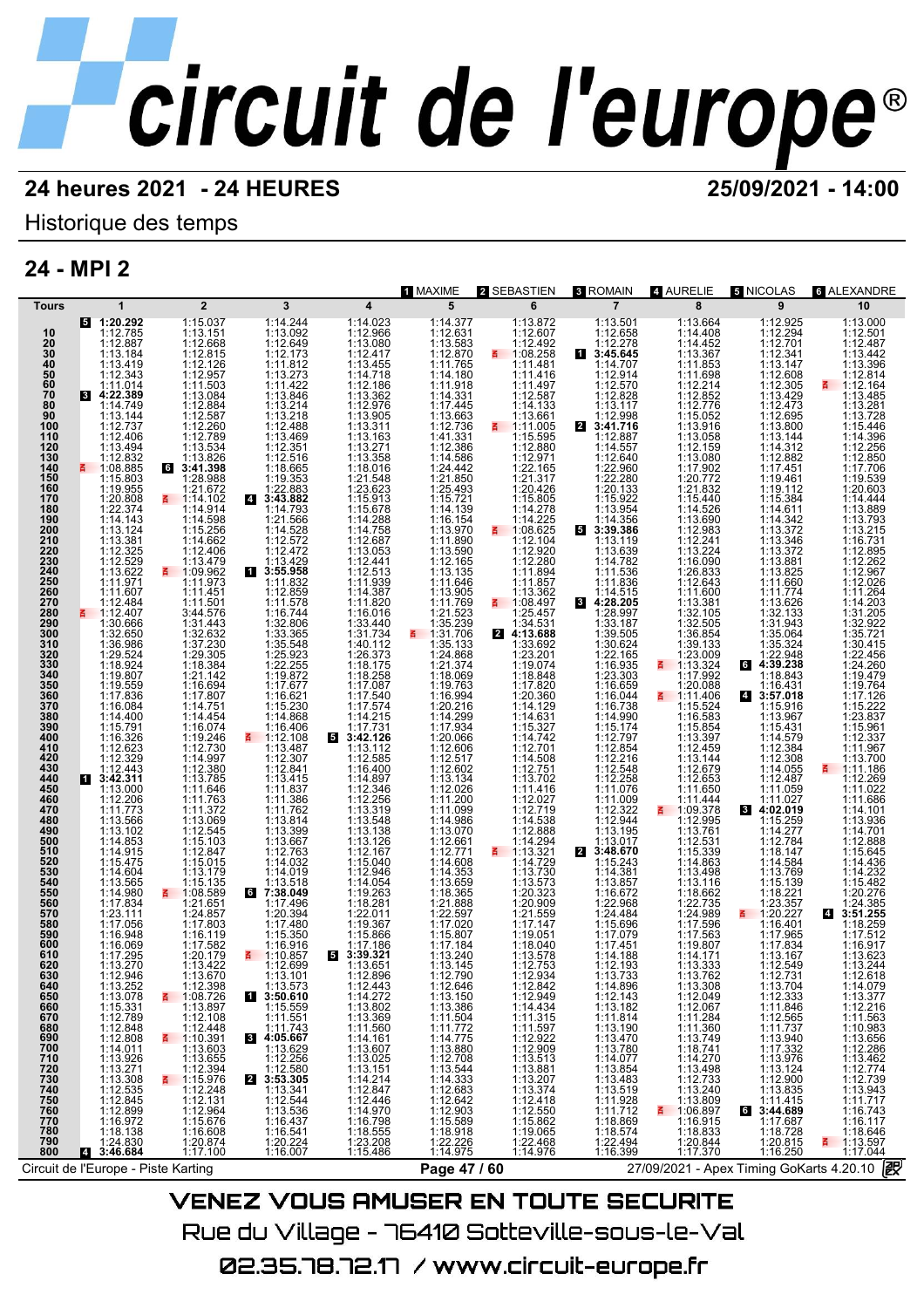## **24 heures 2021 - 24 HEURES 25/09/2021 - 14:00**

## Historique des temps



Circuit de l'Europe - Piste Karting **Page 48 / 60** Page 48 / 60 27/09/2021 - Apex Timing GoKarts 4.20.10 **in** 

## VENEZ VOUS AMUSER EN TOUTE SECURITE

Rue du Village – 76410 Sotteville-sous-le-Val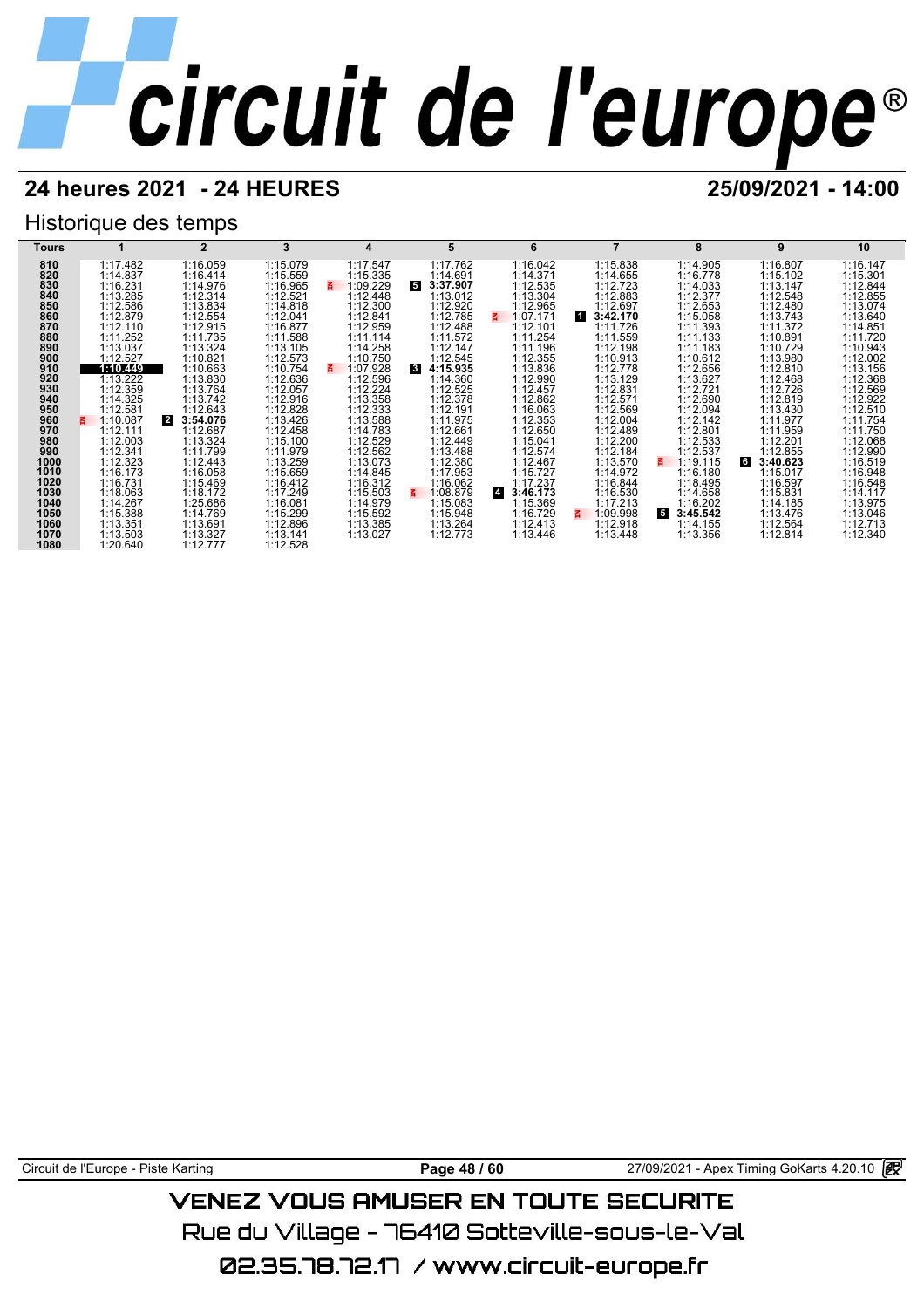Historique des temps

## **17 - KAPITAL CONSEIL 2**

|                                                                                                                                                                                                                                                                                                                                                                                                                                                                                                                                                        |                                                                                                                                                                                                                                                                                                                                                                                                                                                                                                                                                                                                                                                                                                                                                                                                                                                                                                                                                                                         |                                                                                                                                                                                                                                                                                                                                                                                                                                                                                                                                                                                                                                                                                                                                                                                                                                                                                                                                       |                                                                                                                                                                                                                                                                                                                                                                                                                 | 1 JONATHAN                                                                                                                                                                                                                                                                                                                                                                                                                                                                                                                                                                                                                                                                                        | 2 PAUL ETIENNE                                                                                                                                                                                                                                                                                                                                                                                                                                                                                                                                                                                                                                                                                                                                                                                                                                                                                                                                                                                                    | 3 BENJAMIN                                                                                                                                                                                                                                                                                                                                                                                                                                                                                                                                                                                                                                                                                                                                                                                                                                                               | 4 THIBAULT                                                                                                                                                                                                                                                                                                                                                                                                                                                                                                                                                                                                                                                                                                                                                                                                                                                                                                                                                                                                                                                                                                                          | $\overline{\mathbf{s}}$ EDGAR                                                                                                                                                                                                                                                                                                                                                                                                                                                                                                                                                                                                                                                                                                                                                                                                                                                                                                             | 6 OLIVIER                                                                                                                                                                                                                                                                                                                                                                                                                                                                                                                                                                                                                                                                                                                                                                                                                                                                                                                                 | <b>7 NICOLAS</b>                                                                                                                                                                                                                                                                                                                                                                                                                                                                                                                                                                                                                                                                                                                                                                                                                                                                                                                                                                                                              |
|--------------------------------------------------------------------------------------------------------------------------------------------------------------------------------------------------------------------------------------------------------------------------------------------------------------------------------------------------------------------------------------------------------------------------------------------------------------------------------------------------------------------------------------------------------|-----------------------------------------------------------------------------------------------------------------------------------------------------------------------------------------------------------------------------------------------------------------------------------------------------------------------------------------------------------------------------------------------------------------------------------------------------------------------------------------------------------------------------------------------------------------------------------------------------------------------------------------------------------------------------------------------------------------------------------------------------------------------------------------------------------------------------------------------------------------------------------------------------------------------------------------------------------------------------------------|---------------------------------------------------------------------------------------------------------------------------------------------------------------------------------------------------------------------------------------------------------------------------------------------------------------------------------------------------------------------------------------------------------------------------------------------------------------------------------------------------------------------------------------------------------------------------------------------------------------------------------------------------------------------------------------------------------------------------------------------------------------------------------------------------------------------------------------------------------------------------------------------------------------------------------------|-----------------------------------------------------------------------------------------------------------------------------------------------------------------------------------------------------------------------------------------------------------------------------------------------------------------------------------------------------------------------------------------------------------------|---------------------------------------------------------------------------------------------------------------------------------------------------------------------------------------------------------------------------------------------------------------------------------------------------------------------------------------------------------------------------------------------------------------------------------------------------------------------------------------------------------------------------------------------------------------------------------------------------------------------------------------------------------------------------------------------------|-------------------------------------------------------------------------------------------------------------------------------------------------------------------------------------------------------------------------------------------------------------------------------------------------------------------------------------------------------------------------------------------------------------------------------------------------------------------------------------------------------------------------------------------------------------------------------------------------------------------------------------------------------------------------------------------------------------------------------------------------------------------------------------------------------------------------------------------------------------------------------------------------------------------------------------------------------------------------------------------------------------------|--------------------------------------------------------------------------------------------------------------------------------------------------------------------------------------------------------------------------------------------------------------------------------------------------------------------------------------------------------------------------------------------------------------------------------------------------------------------------------------------------------------------------------------------------------------------------------------------------------------------------------------------------------------------------------------------------------------------------------------------------------------------------------------------------------------------------------------------------------------------------|-------------------------------------------------------------------------------------------------------------------------------------------------------------------------------------------------------------------------------------------------------------------------------------------------------------------------------------------------------------------------------------------------------------------------------------------------------------------------------------------------------------------------------------------------------------------------------------------------------------------------------------------------------------------------------------------------------------------------------------------------------------------------------------------------------------------------------------------------------------------------------------------------------------------------------------------------------------------------------------------------------------------------------------------------------------------------------------------------------------------------------------|-------------------------------------------------------------------------------------------------------------------------------------------------------------------------------------------------------------------------------------------------------------------------------------------------------------------------------------------------------------------------------------------------------------------------------------------------------------------------------------------------------------------------------------------------------------------------------------------------------------------------------------------------------------------------------------------------------------------------------------------------------------------------------------------------------------------------------------------------------------------------------------------------------------------------------------------|-------------------------------------------------------------------------------------------------------------------------------------------------------------------------------------------------------------------------------------------------------------------------------------------------------------------------------------------------------------------------------------------------------------------------------------------------------------------------------------------------------------------------------------------------------------------------------------------------------------------------------------------------------------------------------------------------------------------------------------------------------------------------------------------------------------------------------------------------------------------------------------------------------------------------------------------|-------------------------------------------------------------------------------------------------------------------------------------------------------------------------------------------------------------------------------------------------------------------------------------------------------------------------------------------------------------------------------------------------------------------------------------------------------------------------------------------------------------------------------------------------------------------------------------------------------------------------------------------------------------------------------------------------------------------------------------------------------------------------------------------------------------------------------------------------------------------------------------------------------------------------------------------------------------------------------------------------------------------------------|
| <b>Tours</b>                                                                                                                                                                                                                                                                                                                                                                                                                                                                                                                                           | $\mathbf{1}$                                                                                                                                                                                                                                                                                                                                                                                                                                                                                                                                                                                                                                                                                                                                                                                                                                                                                                                                                                            | $\overline{2}$                                                                                                                                                                                                                                                                                                                                                                                                                                                                                                                                                                                                                                                                                                                                                                                                                                                                                                                        |                                                                                                                                                                                                                                                                                                                                                                                                                 | $\overline{\mathbf{4}}$                                                                                                                                                                                                                                                                                                                                                                                                                                                                                                                                                                                                                                                                           |                                                                                                                                                                                                                                                                                                                                                                                                                                                                                                                                                                                                                                                                                                                                                                                                                                                                                                                                                                                                                   |                                                                                                                                                                                                                                                                                                                                                                                                                                                                                                                                                                                                                                                                                                                                                                                                                                                                          |                                                                                                                                                                                                                                                                                                                                                                                                                                                                                                                                                                                                                                                                                                                                                                                                                                                                                                                                                                                                                                                                                                                                     | 8                                                                                                                                                                                                                                                                                                                                                                                                                                                                                                                                                                                                                                                                                                                                                                                                                                                                                                                                         |                                                                                                                                                                                                                                                                                                                                                                                                                                                                                                                                                                                                                                                                                                                                                                                                                                                                                                                                           |                                                                                                                                                                                                                                                                                                                                                                                                                                                                                                                                                                                                                                                                                                                                                                                                                                                                                                                                                                                                                               |
| 10<br>20<br>30<br>40<br>50<br>50<br>70<br>80<br>90<br>100<br>110<br>$\frac{120}{130}$<br>140<br>150<br>160<br>170<br>180<br>190<br>200<br>210<br>220<br>230<br>240<br>250<br>260<br>270<br>280<br>290<br>300<br>310<br>320<br>320<br>330<br>340<br>350<br>360<br>370<br>380<br>390<br>400<br>410<br>$420$<br>$430$<br>$440$<br>$450$<br>460<br>470<br>480<br>490<br>500<br>510<br>520<br>520<br>530<br>540<br>550<br>560<br>570<br>580<br>590<br>600<br>610<br>620<br>630<br>640<br>650<br>660<br>670<br>680<br>690<br>700<br>710<br>720<br>730<br>740 | 1:21.042<br><b>3</b><br>1:12.663<br>1:12.747<br>1:13.233<br>1:12.967<br>1:14.214<br>1:14.710<br>1:13.295<br>1:12.853<br>1:16.167<br>1:16.905<br>1:21.251<br>1:15.888<br>1:15.500<br>1:13.544<br>1:12.829<br>1:14.911<br>1:16.596<br>1:16.596<br>る<br>1:15.669<br>1:13.920<br>1:13.951<br>$1:13.438$<br>$1:38.597$<br>$1:13.679$<br>$1:12.859$<br>$1:13.721$<br>1:15.722<br>$\begin{array}{r} 1.16.296 \\ 2.19.729 \\ 1.32.401 \end{array}$<br>$\begin{array}{r} 1.31.432 \\ 1.34.953 \\ 1.23.809 \\ 1.17.092 \end{array}$<br>1:20.856<br>1:14.192<br>1:15.661<br>1:13.714<br>1:13.995<br>1:14.829<br>1:15.271<br>1:19.014<br>1:15.320<br>1:14.341<br>1:14.472<br>1:15.407<br>1:14.977<br>1:14.043<br>1:12.973<br>1:13.620<br>1:13.721<br>1:16.698<br>1:16.183<br>1:14.779<br>1:14.668<br>1:14.212<br>1:16.350<br>1:16.016<br>$1:15.100$<br>1:16.793<br>1:14.896<br>1:14.175<br>1:18.121<br>1:13.726<br>1:14.777<br>1:14.777<br>1:15.546<br>1:14.310<br>1:13.303<br>1:13.735<br>1:13.079 | 1:14.412<br>1:13.310<br>1:13.186<br>1:13.438<br>1:13.363<br>$1:14.739$<br>$1:14.739$<br>$1:13.275$<br>$1:12.745$<br>$1:18.267$<br>$1:17.873$<br>$1:17.457$<br>1:15.666<br>3:45.900<br>1:12.800<br>$1:12.814$<br>$1:12.726$<br>$1:12.815$<br>1:16.300<br>1:14.401<br>1:14.401<br>1:13.970<br>1:13.931<br>1:15.416<br>1:14.062<br>1:12.926<br>1:14.485<br>$1:14.485$<br>$1:37.018$<br>$1:33.773$<br>$1:30.211$ $1:32.266$ $1:23.601$ $1:15.723$ $1:16.257$ $1:14.354$<br>1:17.633<br>1:14.201<br>1:14.322<br>1:14.565<br>1:16.664<br>1:15.609<br>1:15.610<br>1:15.41<br>$1:16.184$ $1:14.743$ $1:12.897$ $1:13.513$ $1:13.150$ $1:13.232$ $1:16.649$ $1:16.670$<br>1:15.579<br>$1:14.533$<br>$1:16.277$<br>$1:15.773$<br>$1:16.465$<br>$1:15.365$<br>$1:17.972$<br>$3:49.696$<br>$\mathbf{2}$<br>1:15.822<br>1:15.525<br>1:17.874<br>1:15.183<br>$\frac{1109.733}{113.959}$<br>1:13.959<br>1:13.841<br>1:13.576<br>1:08.654<br>1:14.207 | $\overline{3}$<br>$\begin{array}{c} 1:14.682\\ 1:12.908\\ 1:13.592\\ 1:13.677\\ 1:14.568\\ 1:13.478\\ 1:13.478\\ 1:16.667\\ 1:21.380\\ 1:17.525\\ 1:16.392\\ 1:17.525\\ 1:16.039\\ \end{array}$<br>1:15.635<br>1:34.059<br>1:14.915<br>1:14.631<br>$\begin{array}{r} 61 \ 3:54.053 \\ 1:15.522 \end{array}$<br>1:13.787<br>1:13.606<br>1:13.924<br>$\begin{array}{r} 5 \ \ 3:49.815 \ \ 1:15.774 \ \end{array}$ | 1:13.444<br>$\begin{array}{r} 1:12.991 \\ 1:13.601 \\ 1:12.922 \\ 1:13.317 \end{array}$<br>$1:14.475$<br>$1:32.300$<br>$1:34.161$<br>$1:30.791$<br>$1:33.627$<br>$1:19.913$<br>$1:15.765$<br>$1:14.091$<br>$1:13.851$<br>$1:13.851$<br>$1:14.085$<br>$1:14.252$<br>$1:14.150$<br>$1:14.150$<br>$1:15.802$<br>$1:15.564$<br>$1:15.092$<br>$1:15.092$<br>$1:15.138$<br>$1:15.171$<br>$1:15.078$<br>$1:16.381$<br>$1:13.869$<br>$1:17.818$<br>$1:17.818$<br>$1:17.8180$<br>$1:15.090$<br>$1:15.692$<br>$1:14.843$<br>$1:17.398$<br>$1:16.132$<br>$1:18.111$<br>$1:17.282$<br>$1:16.7875$<br>1:15.385<br>1:15.407<br>1:13.942<br>1:15.015<br>1:16.080<br>1:13.881<br>1:13.622<br>1:13.352<br>1:13.606 | 5<br>1:13.870<br>1:13.431<br>1:14.136<br>1:13.528<br>1:12.855<br>1:14.175<br>$\begin{array}{c} 1:13.468\\ 1:15.168\\ 1:17.984\\ 1:17.399\\ 1:17.399\\ 1:17.390\\ 1:15.964\\ 1:15.964\\ 1:15.575\\ 1:14.675\\ 1:14.614\\ 1:12.311\\ 1:14.614\\ 1:14.614\\ 1:14.614\\ \end{array}$<br>$\frac{1112.114}{1.14.477}$<br>1:13.364<br>1:12.811<br>1:12.392<br>1:13.083<br>1:15.108<br>1:30.257<br>1:32.289<br>1:31.099<br>1:27.570<br>1:21.349<br>1:14.688<br>1:13.656<br>1:13.731<br>1:14.295<br>1:13.431<br>1:15.504<br>1:13.801<br>1:16.669<br>1:15.468<br>1:15.216<br>1:15.001<br>1:17.159<br>$1:13.296$<br>$1:12.998$<br>$1:13.538$<br>$1:14.518$<br>$1:14.375$<br>$1:19.004$<br>1:15.873<br>1:14.619<br>1:14.717<br>1:14.717<br>1:14.919<br>1:16.367<br>1:15.421<br>1:16.755<br>1:17.846<br>1:15.222<br>1:16.110<br>1:13.574<br>1:14.080<br>$1:14.228$<br>$1:13.424$<br>$1:13.424$<br>$1:13.789$<br>$1:13.789$<br>$1:14.739$<br>$1:14.739$<br>$1:11.3.611$<br>$1:13.631$<br>$1:11.633$<br>$1:11.633$<br>$1:12.631$ | 6<br>$114.428\n1:16.330\n1:16.330\n1:16.330\n1:14.127\n1:13.782\n1:16.303\n1:14.127\n1:13.838\n1:16.303\n1:19.040\n1:15.552\n1:13.997\n1:12.397\n1:12.397\n1:12.397\n1:12.397\n1:12.397\n1:12.397\n1:14.459\n1:14.449\n1:14.44986\n1:14.44986\n1:14.459\n1$<br>1:16.192<br>$1:16.192\n1:30.394\n1:29.427\n1:27.494\n1:19.956\n1:26.701\n1:14.602\n5\n1:14.745$<br>$1:14.745$<br>1:14.810<br>1:15.085<br>1:14.438<br>5<br>1:11.170<br>1:18.390<br>1:15.840<br>1:15.440<br>1:16.391<br>$\frac{2}{1}$ 1:12.040<br>1:12.040<br>1:13.799<br>1:13.799<br>1:13.384<br>1:13.828<br>1:13.828<br>1:15.550<br>1:15.557<br>1:13.380<br>1:15.557<br>1:13.380<br>1:13.380<br>1:18.811<br>$\begin{array}{c} 1.10.011 \\ 1.16.167 \\ 1.17.933 \\ 1.14.864 \end{array}$<br>1:16.267<br>1:18.006<br>1:13.123<br>1:14.237<br>1:14.607<br>1:13.947<br>$1:13.436$<br>$1:13.965$<br>$1:13.860$ | $\overline{7}$<br>1:14.187<br>1:13.466<br>1:13.636<br>1:13.924<br>1:13.201<br>$\begin{smallmatrix} 1.13.877 & 1.13.487 & 1.13.487 & 1.13.487 & 1.13.487 & 1.14.913 & 1.14.913 & 1.14.913 & 1.14.14.14 & 1.12.12 & 1.13.085 & 1.14.464 & 1.14.873 & 1.14.873 & 1.14.873 & 1.13.156 & 1.14.893 & 1.13.156 & 1.14.893 & 1.13.156 & 1.14.893 & 1.$<br>$1:14.510$<br>$1:13.655$<br>$1:13.552$<br>$1:13.425$<br>$1:14.412$<br>$1:14.588$<br>$114.583$<br>$1:33.730$<br>$1:31.285$<br>$1:29.817$<br>$1:17.935$<br>$1:14.063$<br>$1:13.478$<br>3:42.009<br>$1:13.478$<br>1:13.242<br>1:15.298<br>1:14.719<br>1:13.236<br>3:48.485<br>1:17.380<br>1:15.311<br>$1:16.109$<br>$1:15.171$<br>14:05.455<br>1:14.009<br>1:13.849<br>1:13.849<br>1:14.371<br>1:14.371<br>1:18.232<br>1:15.708<br>1:15.708<br>6:51.507<br>1:15.887<br>1:15.887<br>1:15.887<br>7<br>1:15.884<br>1:21.974<br>1:15.975<br>1:17.450<br>1:14.343<br>1:15.480<br>1:16.200<br>1:16.093<br>1:14.961<br>$1:14.961$<br>$1:15.562$<br>$1:15.562$<br>$1:15.562$<br>$1:13.291$<br>$1:13.993$<br>$1:13.419$<br>$1:13.415$<br>$1:13.026$<br>$1:14.101$<br>$1:12.652$<br>$1:13.487$ | 1:13.552<br>1:12.677<br>1:13.862<br>1:13.098<br>1:13.544<br>1:13.575<br>1:13.207<br>1:14.202<br>1:10.543<br>1:15.947<br>1:17.609<br>1:16.305<br>1:17.164<br>$1:17.194$<br>$1:12.816$<br>$1:12.415$<br>$1:13.764$<br>$1:13.764$<br>$1:14.825$<br>$1:14.566$<br>$1:14.8298$<br>1:14.828<br>1:15.489<br>1:14.378<br>1:13.035<br>1:12.853<br>1:14.644<br>1:18.395<br>1:33.746<br>1:25.752<br>5 1:25.752<br>1:29.994<br>$1:23.993$<br>$1:14.875$<br>$1:14.875$<br>$1:14.875$<br>$1:16.259$<br>$1:14.310$<br>$1:14.673$<br>$1:14.6302$<br>$1:16.031$<br>$1:15.713$<br>$1:15.094$<br>$\begin{array}{c} 1.15.094 \\ 1.13.673 \\ 1.13.531 \end{array}$<br>$1:14.061$<br>$1:13.834$<br>$3:42.358$<br>$1:15.677$<br>1:15.077<br>1:17.405<br>1:17.405<br>1:17.406<br>1:17.466<br>1:16.210<br>1:18.652<br>1:16.603<br>1:15.189<br>1:14.245<br>1:14.988<br>1:13.937<br>1:15.091<br>1:14.230<br>1:13.578<br>1:15.007<br>1:13.931<br>1:13.606<br>1:13.037 | 9<br>1:12.722<br>1:13.097<br>1:13.779<br>1:13.916<br>1:13.135<br>1:12.775<br>1:13.205<br>4:344338<br>4:147.613<br>1:17.613<br>$1:15.347$ $1:15.247$ $1:13.410$ $1:12.899$ $1:12.859$ $1:00.004$<br>₹ 1:09.991<br>1:14.907<br>1:14.883<br>1:13.743<br>1:12.811<br>1:15.140<br>1:14.788<br>1:14.770<br>1:13.437<br>1:14.202<br>1:14.482<br>$1:21.482$<br>$1:32.413$<br>$1:32.413$<br>$1:24.488$<br>$1:19.914$<br>$1:17.409$<br>$1:15.409$<br>1:17.409<br>1:15.334<br>1:14.058<br>1:14.406<br>1:17.785<br>1:17.002<br>1:17.002<br>1:15.039<br>$1:17.024$<br>$1:15.767$<br>$1:14.641$<br>$1:13.105$<br>$1:13.322$<br>$1:14.492$<br>$1:13.407$<br>$1:16.288$<br>$1:16.843$<br>1:18.843<br>1:19.190<br>1:14.543<br>1:16.148<br>1:16.518<br>1:16.852<br>1:16.985<br>1:16.985<br>1:16.985<br>1:16.337<br>1:16.337<br>1:15.390<br>1:16.084<br>1:16.387<br>1:14.739<br>$1:14.789$ $1:14.449$ $1:14.603$ $1:14.142$ $1:14.100$ $1:13.859$ $1:13.677$ | 10<br>1:12.538<br>1:12.671<br>$1:13.477$<br>$1:13.326$<br><b>3:40.969</b><br>$\overline{5}$<br>1:13.486<br>1:13.262<br>1:13.267<br>1:18.489<br>1:16.313<br>1:16.535<br>1:17.094<br>1:15.435<br>1:13.604<br>1:12.525<br>1:13.175<br>1:12.339<br>2<br>3:50.455<br>1:14.984<br>1:14.276<br>1:13.642<br>1:13.497<br>1:13.358<br>1:13.731<br>1:13.293<br>1:15.676<br>1:42.129<br>1:15.442<br>1:30.760<br>1:33.744<br>1:31.925<br>1:39.607<br>1:27.779<br>1:19.194<br>1:15.991<br>1:14.350<br>1:13.845<br>1:13.791<br>1:15.597<br>1:13.665<br>1:13.408<br>1:19.727<br>1:17.000<br>1:15.536<br>1:15.702<br>1:15.292<br>1:15.220<br>1:13.221<br>1:13.099<br>$1:13.102$<br>$1:15.119$<br>$1:15.958$<br>$1:15.794$<br>1:14.628<br>1:14.247<br>1:14.557<br>1:16.693<br>1:17.557<br>$1:16.263$<br>$1:16.094$<br>$1:16.850$<br>$1:15.741$<br>1:16.709<br>1:14.366<br>1:14.925<br>1:16.824<br>$\begin{array}{r} 1:13.949 \\ 1:14.038 \\ 1:13.789 \\ 1:13.789 \\ 1:13.789 \end{array}$<br>1:18.181<br>$1:13.460$<br>$1:12.358$<br>$1:12.777$ |
| 750<br>760                                                                                                                                                                                                                                                                                                                                                                                                                                                                                                                                             | $1:12.967$<br>$1:12.914$<br>$1:12.266$<br>$1:14.497$<br>$1:13.144$                                                                                                                                                                                                                                                                                                                                                                                                                                                                                                                                                                                                                                                                                                                                                                                                                                                                                                                      | 1:13.501<br>$1:13.741$<br>1:12.617<br>4:13.842<br>1:13.817<br>1:14.651                                                                                                                                                                                                                                                                                                                                                                                                                                                                                                                                                                                                                                                                                                                                                                                                                                                                | 1:12.880                                                                                                                                                                                                                                                                                                                                                                                                        | 1:14.680<br>1:12.505<br>1:12.682<br>1:13.478<br>1:14.895<br>1:14.895                                                                                                                                                                                                                                                                                                                                                                                                                                                                                                                                                                                                                              |                                                                                                                                                                                                                                                                                                                                                                                                                                                                                                                                                                                                                                                                                                                                                                                                                                                                                                                                                                                                                   |                                                                                                                                                                                                                                                                                                                                                                                                                                                                                                                                                                                                                                                                                                                                                                                                                                                                          |                                                                                                                                                                                                                                                                                                                                                                                                                                                                                                                                                                                                                                                                                                                                                                                                                                                                                                                                                                                                                                                                                                                                     |                                                                                                                                                                                                                                                                                                                                                                                                                                                                                                                                                                                                                                                                                                                                                                                                                                                                                                                                           |                                                                                                                                                                                                                                                                                                                                                                                                                                                                                                                                                                                                                                                                                                                                                                                                                                                                                                                                           |                                                                                                                                                                                                                                                                                                                                                                                                                                                                                                                                                                                                                                                                                                                                                                                                                                                                                                                                                                                                                               |
| 770<br>780<br>790<br>800                                                                                                                                                                                                                                                                                                                                                                                                                                                                                                                               | 1:13.784<br>1:13.996                                                                                                                                                                                                                                                                                                                                                                                                                                                                                                                                                                                                                                                                                                                                                                                                                                                                                                                                                                    | 1:14.714<br>1:13.648                                                                                                                                                                                                                                                                                                                                                                                                                                                                                                                                                                                                                                                                                                                                                                                                                                                                                                                  | $1:12.425\n1:13.752\n1:13.870\n1:13.870\n1:13.092\n1:14.227\n1:14.747$                                                                                                                                                                                                                                                                                                                                          | 1:14.428<br>1:13.991<br>1:13.215<br>1:14.012                                                                                                                                                                                                                                                                                                                                                                                                                                                                                                                                                                                                                                                      | 1:12.914<br>1:14.963                                                                                                                                                                                                                                                                                                                                                                                                                                                                                                                                                                                                                                                                                                                                                                                                                                                                                                                                                                                              | 1:14.186<br>1:14.186<br>1:13.344<br>1:13.770<br>1:12.554<br>1:14.423<br>1:14.807<br>1:13.516<br>1:12.580<br>1:13.196                                                                                                                                                                                                                                                                                                                                                                                                                                                                                                                                                                                                                                                                                                                                                     | 1:13.487                                                                                                                                                                                                                                                                                                                                                                                                                                                                                                                                                                                                                                                                                                                                                                                                                                                                                                                                                                                                                                                                                                                            | 1:13.061<br>1:12.992<br>1:13.311<br>1:14.958<br>1:12.538<br>1:14.397<br>1:13.543                                                                                                                                                                                                                                                                                                                                                                                                                                                                                                                                                                                                                                                                                                                                                                                                                                                          | 1:13.097<br>1:12.968<br>1:14.351<br>1:13.852<br>1:15.008<br>1:12.948<br>1:12.906                                                                                                                                                                                                                                                                                                                                                                                                                                                                                                                                                                                                                                                                                                                                                                                                                                                          | 1:12.811<br>1:13.776<br>1:14.251<br>1:12.119<br>1:13.655<br>1:13.262<br>1:13.689                                                                                                                                                                                                                                                                                                                                                                                                                                                                                                                                                                                                                                                                                                                                                                                                                                                                                                                                              |
|                                                                                                                                                                                                                                                                                                                                                                                                                                                                                                                                                        | Circuit de l'Europe - Piste Karting                                                                                                                                                                                                                                                                                                                                                                                                                                                                                                                                                                                                                                                                                                                                                                                                                                                                                                                                                     |                                                                                                                                                                                                                                                                                                                                                                                                                                                                                                                                                                                                                                                                                                                                                                                                                                                                                                                                       |                                                                                                                                                                                                                                                                                                                                                                                                                 |                                                                                                                                                                                                                                                                                                                                                                                                                                                                                                                                                                                                                                                                                                   | Page 49 / 60                                                                                                                                                                                                                                                                                                                                                                                                                                                                                                                                                                                                                                                                                                                                                                                                                                                                                                                                                                                                      |                                                                                                                                                                                                                                                                                                                                                                                                                                                                                                                                                                                                                                                                                                                                                                                                                                                                          |                                                                                                                                                                                                                                                                                                                                                                                                                                                                                                                                                                                                                                                                                                                                                                                                                                                                                                                                                                                                                                                                                                                                     | 27/09/2021 - Apex Timing GoKarts 4.20.10                                                                                                                                                                                                                                                                                                                                                                                                                                                                                                                                                                                                                                                                                                                                                                                                                                                                                                  |                                                                                                                                                                                                                                                                                                                                                                                                                                                                                                                                                                                                                                                                                                                                                                                                                                                                                                                                           | 毆                                                                                                                                                                                                                                                                                                                                                                                                                                                                                                                                                                                                                                                                                                                                                                                                                                                                                                                                                                                                                             |
|                                                                                                                                                                                                                                                                                                                                                                                                                                                                                                                                                        |                                                                                                                                                                                                                                                                                                                                                                                                                                                                                                                                                                                                                                                                                                                                                                                                                                                                                                                                                                                         |                                                                                                                                                                                                                                                                                                                                                                                                                                                                                                                                                                                                                                                                                                                                                                                                                                                                                                                                       |                                                                                                                                                                                                                                                                                                                                                                                                                 |                                                                                                                                                                                                                                                                                                                                                                                                                                                                                                                                                                                                                                                                                                   |                                                                                                                                                                                                                                                                                                                                                                                                                                                                                                                                                                                                                                                                                                                                                                                                                                                                                                                                                                                                                   |                                                                                                                                                                                                                                                                                                                                                                                                                                                                                                                                                                                                                                                                                                                                                                                                                                                                          |                                                                                                                                                                                                                                                                                                                                                                                                                                                                                                                                                                                                                                                                                                                                                                                                                                                                                                                                                                                                                                                                                                                                     |                                                                                                                                                                                                                                                                                                                                                                                                                                                                                                                                                                                                                                                                                                                                                                                                                                                                                                                                           |                                                                                                                                                                                                                                                                                                                                                                                                                                                                                                                                                                                                                                                                                                                                                                                                                                                                                                                                           |                                                                                                                                                                                                                                                                                                                                                                                                                                                                                                                                                                                                                                                                                                                                                                                                                                                                                                                                                                                                                               |
|                                                                                                                                                                                                                                                                                                                                                                                                                                                                                                                                                        |                                                                                                                                                                                                                                                                                                                                                                                                                                                                                                                                                                                                                                                                                                                                                                                                                                                                                                                                                                                         |                                                                                                                                                                                                                                                                                                                                                                                                                                                                                                                                                                                                                                                                                                                                                                                                                                                                                                                                       |                                                                                                                                                                                                                                                                                                                                                                                                                 |                                                                                                                                                                                                                                                                                                                                                                                                                                                                                                                                                                                                                                                                                                   |                                                                                                                                                                                                                                                                                                                                                                                                                                                                                                                                                                                                                                                                                                                                                                                                                                                                                                                                                                                                                   |                                                                                                                                                                                                                                                                                                                                                                                                                                                                                                                                                                                                                                                                                                                                                                                                                                                                          |                                                                                                                                                                                                                                                                                                                                                                                                                                                                                                                                                                                                                                                                                                                                                                                                                                                                                                                                                                                                                                                                                                                                     |                                                                                                                                                                                                                                                                                                                                                                                                                                                                                                                                                                                                                                                                                                                                                                                                                                                                                                                                           |                                                                                                                                                                                                                                                                                                                                                                                                                                                                                                                                                                                                                                                                                                                                                                                                                                                                                                                                           |                                                                                                                                                                                                                                                                                                                                                                                                                                                                                                                                                                                                                                                                                                                                                                                                                                                                                                                                                                                                                               |

VENEZ VOUS AMUSER EN TOUTE SECURITE Rue du Village – 76410 Sotteville-sous-le-Val 02.35.78.72.17 /www.circuit-europe.fr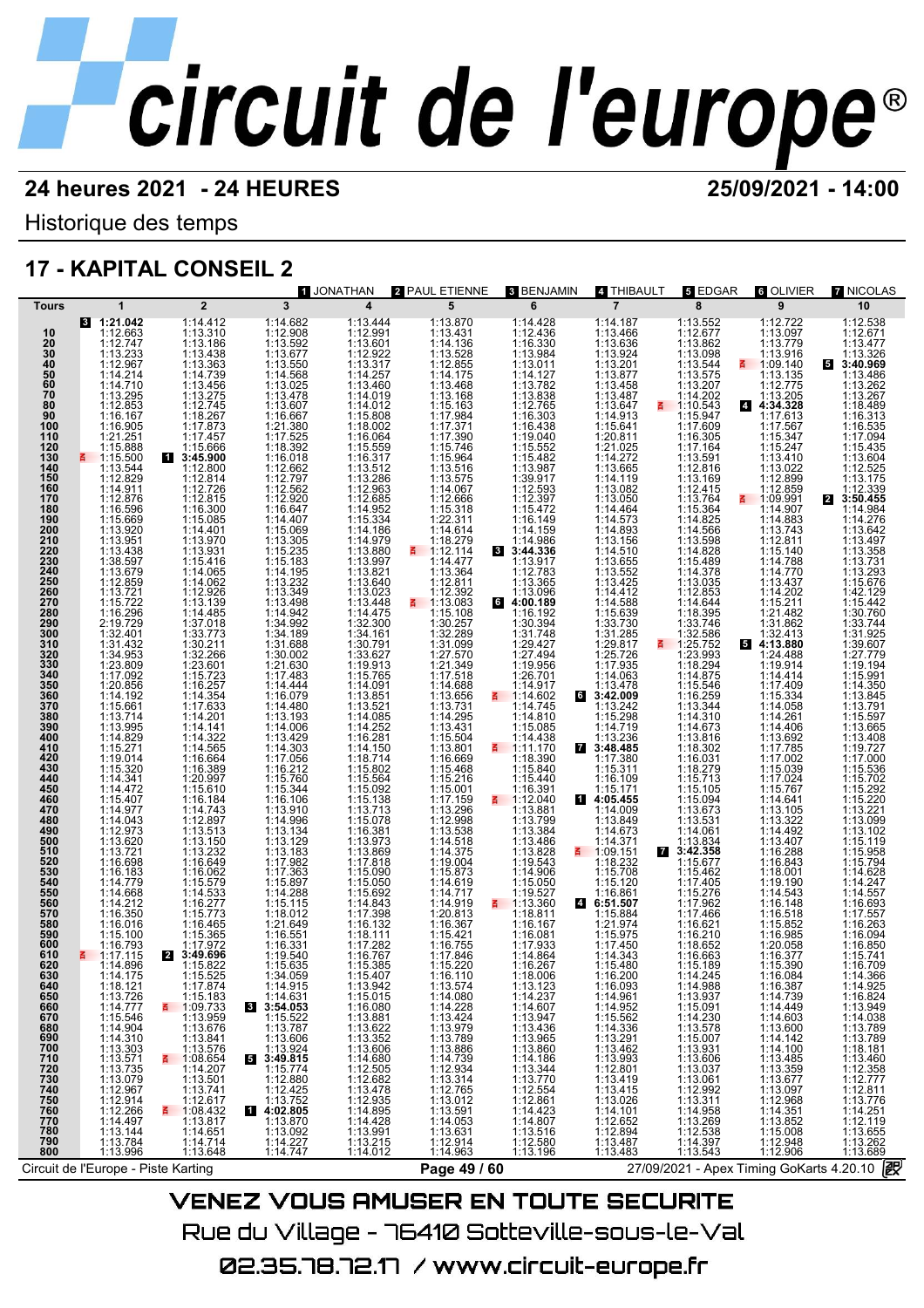## **24 heures 2021 - 24 HEURES 25/09/2021 - 14:00**

## Historique des temps



Circuit de l'Europe - Piste Karting **Page 50 / 60** 27/09/2021 - Apex Timing GoKarts 4.20.10

## VENEZ VOUS AMUSER EN TOUTE SECURITE

Rue du Village – 76410 Sotteville-sous-le-Val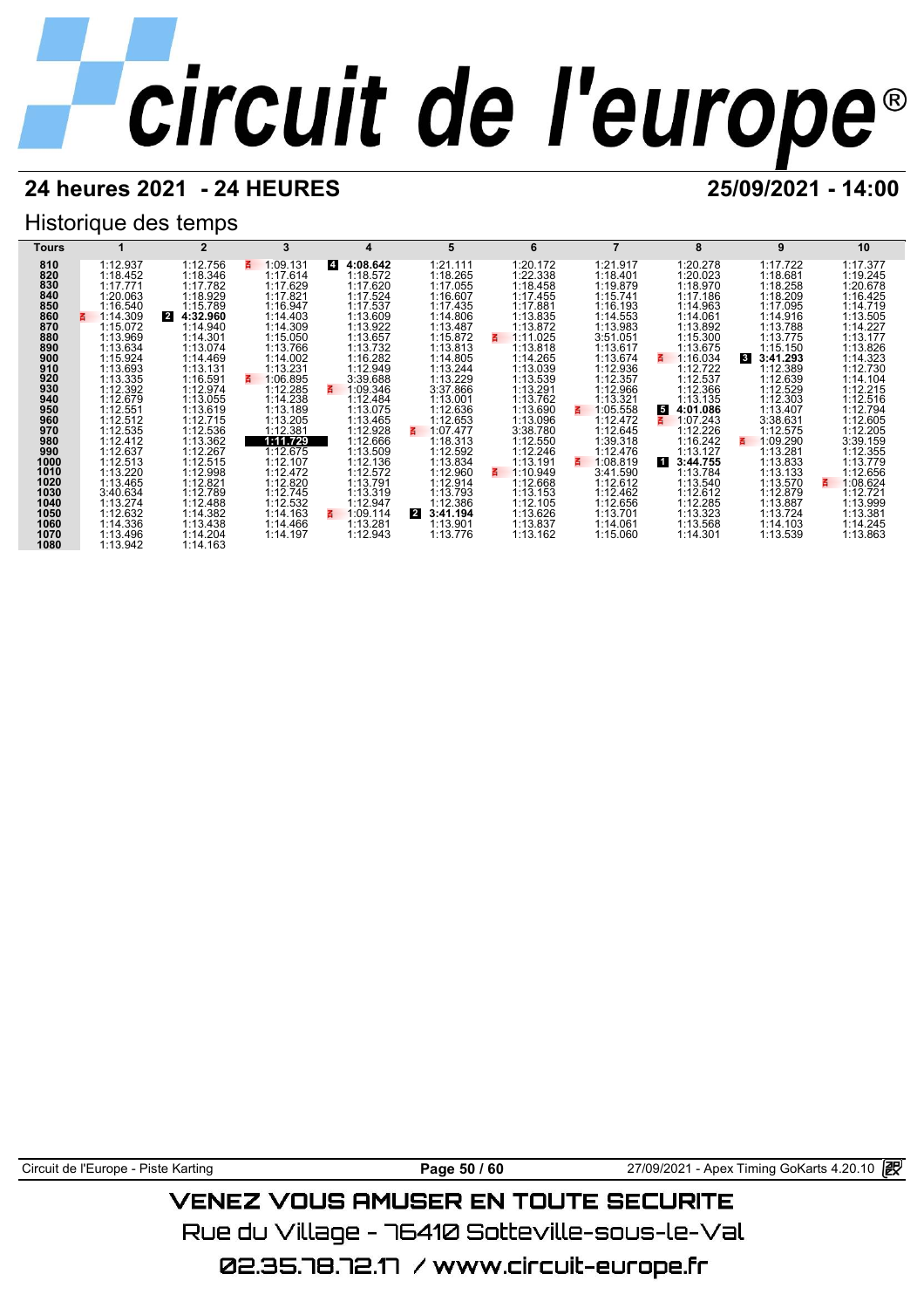Historique des temps

## **21 - LES GAGNANTS**

| 1 DAVID                                                                                                                                                                                                                                                                                                                                                                                                                                                                                                                                                                                                                                                                                                                                                                                                                                                                                                                                                                                                                                                                                                                                                                                                                                                                                                                                                                                                                                       | 2 FREDERIC                                                                                                                                                                                                                                                                                                                                                                                                                                                                                                                                                                                                                                                                                                                                                                                                                                                                                                                                           | <b>8 LUDOVIC</b>                                                                                                                                                                                                                                                                                                                                                                                                                                                                                                                                                                                                                                                                                                                                                                                                                                                                            | 4 ROMAIN                                                                                                                                                                                                                                                                                                                                                                                                                                                                                                                                                                                                                                                                                                                                                                                                                                      | <b>5 LAURENT</b>                                                                                                                                                                                                                                                                                                                                                                                                                                                                                                                                                                                                                                                                                                                                                                                                                                                     | <b>6 LOIC</b>                                                                                                                                                                                                                                                                                                                                                                                                                                                                                                                                                                                                                                                                                                                                                                                                               | <b>Z</b> CYRILLE                                                                                                                                                                                                                                                                                                                                                                                                                                                                                                                                                                                                                                                                                                                                                                                                                                                               | 8 PHILIPPE                                                                                                                                                                                                                                                                                                                                                                                                                                                                                                                                                                                                                                                                                                                                                                                                                                                 | <b>9 SYLVAIN</b>                                                                                                                                                                                                                                                                                                                                                                                                                                                                                                                                                                                                                                     | <b>TO GEOFFREY</b>                                                                                                                                                                                                                                                                                                                                                                                                                                                                                                                                                                                                                                                                                                                                                                 |
|-----------------------------------------------------------------------------------------------------------------------------------------------------------------------------------------------------------------------------------------------------------------------------------------------------------------------------------------------------------------------------------------------------------------------------------------------------------------------------------------------------------------------------------------------------------------------------------------------------------------------------------------------------------------------------------------------------------------------------------------------------------------------------------------------------------------------------------------------------------------------------------------------------------------------------------------------------------------------------------------------------------------------------------------------------------------------------------------------------------------------------------------------------------------------------------------------------------------------------------------------------------------------------------------------------------------------------------------------------------------------------------------------------------------------------------------------|------------------------------------------------------------------------------------------------------------------------------------------------------------------------------------------------------------------------------------------------------------------------------------------------------------------------------------------------------------------------------------------------------------------------------------------------------------------------------------------------------------------------------------------------------------------------------------------------------------------------------------------------------------------------------------------------------------------------------------------------------------------------------------------------------------------------------------------------------------------------------------------------------------------------------------------------------|---------------------------------------------------------------------------------------------------------------------------------------------------------------------------------------------------------------------------------------------------------------------------------------------------------------------------------------------------------------------------------------------------------------------------------------------------------------------------------------------------------------------------------------------------------------------------------------------------------------------------------------------------------------------------------------------------------------------------------------------------------------------------------------------------------------------------------------------------------------------------------------------|-----------------------------------------------------------------------------------------------------------------------------------------------------------------------------------------------------------------------------------------------------------------------------------------------------------------------------------------------------------------------------------------------------------------------------------------------------------------------------------------------------------------------------------------------------------------------------------------------------------------------------------------------------------------------------------------------------------------------------------------------------------------------------------------------------------------------------------------------|----------------------------------------------------------------------------------------------------------------------------------------------------------------------------------------------------------------------------------------------------------------------------------------------------------------------------------------------------------------------------------------------------------------------------------------------------------------------------------------------------------------------------------------------------------------------------------------------------------------------------------------------------------------------------------------------------------------------------------------------------------------------------------------------------------------------------------------------------------------------|-----------------------------------------------------------------------------------------------------------------------------------------------------------------------------------------------------------------------------------------------------------------------------------------------------------------------------------------------------------------------------------------------------------------------------------------------------------------------------------------------------------------------------------------------------------------------------------------------------------------------------------------------------------------------------------------------------------------------------------------------------------------------------------------------------------------------------|--------------------------------------------------------------------------------------------------------------------------------------------------------------------------------------------------------------------------------------------------------------------------------------------------------------------------------------------------------------------------------------------------------------------------------------------------------------------------------------------------------------------------------------------------------------------------------------------------------------------------------------------------------------------------------------------------------------------------------------------------------------------------------------------------------------------------------------------------------------------------------|------------------------------------------------------------------------------------------------------------------------------------------------------------------------------------------------------------------------------------------------------------------------------------------------------------------------------------------------------------------------------------------------------------------------------------------------------------------------------------------------------------------------------------------------------------------------------------------------------------------------------------------------------------------------------------------------------------------------------------------------------------------------------------------------------------------------------------------------------------|------------------------------------------------------------------------------------------------------------------------------------------------------------------------------------------------------------------------------------------------------------------------------------------------------------------------------------------------------------------------------------------------------------------------------------------------------------------------------------------------------------------------------------------------------------------------------------------------------------------------------------------------------|------------------------------------------------------------------------------------------------------------------------------------------------------------------------------------------------------------------------------------------------------------------------------------------------------------------------------------------------------------------------------------------------------------------------------------------------------------------------------------------------------------------------------------------------------------------------------------------------------------------------------------------------------------------------------------------------------------------------------------------------------------------------------------|
| $\mathbf{1}$<br>Tours                                                                                                                                                                                                                                                                                                                                                                                                                                                                                                                                                                                                                                                                                                                                                                                                                                                                                                                                                                                                                                                                                                                                                                                                                                                                                                                                                                                                                         | $\overline{2}$                                                                                                                                                                                                                                                                                                                                                                                                                                                                                                                                                                                                                                                                                                                                                                                                                                                                                                                                       | 3                                                                                                                                                                                                                                                                                                                                                                                                                                                                                                                                                                                                                                                                                                                                                                                                                                                                                           | 4                                                                                                                                                                                                                                                                                                                                                                                                                                                                                                                                                                                                                                                                                                                                                                                                                                             | 5                                                                                                                                                                                                                                                                                                                                                                                                                                                                                                                                                                                                                                                                                                                                                                                                                                                                    | 6                                                                                                                                                                                                                                                                                                                                                                                                                                                                                                                                                                                                                                                                                                                                                                                                                           | $\overline{7}$                                                                                                                                                                                                                                                                                                                                                                                                                                                                                                                                                                                                                                                                                                                                                                                                                                                                 | 8                                                                                                                                                                                                                                                                                                                                                                                                                                                                                                                                                                                                                                                                                                                                                                                                                                                          | 9                                                                                                                                                                                                                                                                                                                                                                                                                                                                                                                                                                                                                                                    | 10                                                                                                                                                                                                                                                                                                                                                                                                                                                                                                                                                                                                                                                                                                                                                                                 |
| $5 - 1:18.570$<br>1:12.776<br>10<br>$\frac{20}{30}$<br>1:11.842<br>$\begin{array}{c} 1:13.276 \\ 1:14.274 \\ 1:13.327 \end{array}$<br>$\frac{40}{50}$<br>60<br>$1:11.101$<br>1:13.254<br>$\frac{5}{6}$<br>80<br>1:12.972<br>90<br>$\frac{1109.087}{2}$<br>100<br>1:13.442<br>$\begin{array}{r} 1:16.351 \\ 1:28.749 \\ 1:23.355 \\ 1:17.029 \end{array}$<br>110<br>120<br>$\frac{1}{1}$<br>140<br>150<br>160<br>1:14.124<br>1:13.820<br>170<br>180<br>1:15.623<br>1:15.320<br>190<br>$1:16.002$<br>$1:15.641$<br>$1:14.466$<br>$1:14.179$<br>200<br>210<br>220<br>230<br>1:15.389<br>240<br>1:14.269<br>250<br>1:14.863<br>260<br>270<br>1:14.050<br>1:12.892<br>280<br>$1:16.785$<br>$1:33.380$<br>$1:32.320$<br>$1:30.668$<br>$1:23.438$<br>$1:21.601$<br>290<br>300<br>310<br>320<br>$\frac{3\bar{3}0}{340}$<br>1:13.919<br>350<br>360<br>1:13.586<br>1:15.518<br>370<br>380<br>1:21.769<br>1:15.832<br>390<br>1:14.377<br>1:14.006<br>400<br>410<br>1:14.789<br>1:15.041<br>420<br>430<br>63:46.919<br>440<br>1:14.792<br>1:19.053<br>450<br>460<br>470<br>$1:16.441$<br>$1:17.067$<br>$1:18.414$<br>$1:18.072$<br>$1:17.358$<br>$1:18.102$<br>480<br>490<br>500<br>510<br>520<br>1:18.936<br>530<br>540<br>1:19.530<br>1:17.346<br>1:14.372<br>550<br>560<br>1:16.016<br>570<br>1:14.085<br>580<br>1:14.827<br>590<br>1:14.099<br>1:13.589<br>600<br>610<br>1:12.443<br>1:13.144<br>620<br>630<br>640<br>650<br>660<br>670<br>680<br>690 | 1:14.156<br>$\begin{array}{r} 111.131 \\ 1:12.596 \\ 1:13.353 \\ 1:11.915 \\ 1:13.620 \end{array}$<br>1:11.108<br>1:13.825<br>$1:13.667$<br>3:44.646<br>1:16.646<br>1:13.149<br>$1:30.661$<br>$1:26.215$<br>$1:14.309$<br>$1:13.664$<br>$1:13.578$<br>$1:13.5789$<br>$1:16.451$<br>$1:14.921$<br>$1:14.363$<br>$1:14.680$<br>$1:13.717$<br>$1:14.077$<br>$1:16.328$<br>$1:13.4298$<br>1:12.068<br>1:14.618<br>$1:19.477$<br>$1:33.542$<br>$1:31.745$<br>1:30.527<br>1:22.964<br>₹ 1:18.771<br>1:13.369<br>1:13.578<br>1:13.791<br>1:13.791<br>1:13.792<br>1:14.584<br>1:14.890<br>1:14.890<br>1:14.890<br>1:15.579<br>1:16.957<br>1:16.900<br>1:17.204<br>1:17.204<br>1:17.393<br>1:17.723<br>1:18.507<br>1:18.507<br>1:18.503<br>1:18.508<br>$1:17.047$ $1:15.509$ $1:17.067$ $1:16.484$ $1:14.272$<br>1:14.687<br>1:14.638<br>1:12.904<br>1:13.740<br>$1:13.805$<br>$1:12.962$<br>$1:15.763$<br>$1:13.191$<br>$1:12.584$<br>$1:12.568$<br>3:51.583 | 1:13.569<br>1:12.494<br>$1:12.457$<br>$1:13.047$<br>$1:12.880$<br>$1:12.461$<br>$\begin{array}{r} 1:11.913 \\ 1:15.128 \\ 1:13.912 \\ 1:15.698 \\ \end{array}$<br>$1:14.088$<br>$1:13.587$<br>$1:29.355$<br>$1:25.691$<br>$1:14.171$<br>$1:14.171$<br>$1:13.260$<br>$1:13.933$<br>$1:14.084$<br>$1:15.504$<br>$1:15.378$<br>$1:14.670$<br>$1:13.716$<br>$1:13.716$<br>$1:13.716$<br>1:13.166<br>1:13.465<br>$1:54.463$<br>$1:28.396$<br>$1:33.076$<br>$1:29.207$<br>1:23.520<br>8 3:51.500<br>1:14.202<br>1:16.864<br>1:13.549<br>$1:13.549$<br>$3:44.024$<br>$1:13.197$<br>$1:13.716$<br>$1:14.816$<br>$1:15.392$<br>$1:16.077$<br>$1:16.077$<br>$1:17.724$<br>1:17.724<br>1:18.616<br>1:18.470<br>1:18.174<br>1:18.935<br>1:18.935<br>1:18.280<br>1:15.282<br>1:15.223<br>1:15.500<br>1:14.642<br>1:15.909<br>$\begin{array}{c} 1:14.497 \\ 1:13.821 \\ 1:12.555 \\ 1:12.967 \end{array}$ | 1:13.704<br>1:14.847<br>1:12.358<br>1:13.418<br>1:12.992<br>1:11.841<br>1:11.126<br>$1:13.804$<br>$1:14.193$<br>$1:13.953$<br>$1:13.822\n1:13.251\n1:28.690\n1:29.112\n1:14.116\n1:14.807\n1:13.957\n1:13.957$<br>$\begin{array}{r} 1:13.563 \\ 1:15.943 \\ 1:17.067 \\ 1:15.061 \\ \end{array}$<br>$1:13.747$<br>1:11.510<br>1:13.676<br>1:15.513<br>1:12.000<br>1:12.544<br>1:13.289<br>$4:33.\overline{650}$<br>1:32.531<br>1:29.250<br>1:21.538<br>1:17.147<br>$1:14.464$<br>$1:12.758$<br>$1:15.170$<br>$1:17.611$<br>$1:13.279$<br>$1:14.702$<br>$1:15.340$<br>$1:16.099$<br>$1:16.099$<br>1:19.846<br>1:16.570<br>1:15.399<br>$1:16.712$<br>$1:18.495$<br>$1:18.162$<br>$1:18.206$<br>$1:19.531$<br>$1:18.598$<br>1:18.566<br>1:18.833<br>1:14.102<br>1:15.881<br>1:15.881<br>1:17.487<br>1:17.487<br>1:13.265<br>1:13.502<br>1:12.892 | 1:12.444<br>1:14.236<br>1:08.690<br>2:04.236<br>1:13.695<br>1:13.700<br>1:13.713<br>1:13.760<br>1:13.173<br>1:13.173<br>$1:13.173$<br>$1:28.124$<br>$1:24.555$<br>$1:14.024$<br>$1:15.090$<br>$1:13.447$<br>$1:15.607$<br>$1:15.607$<br>$1:14.481$<br>1:14.481<br>13:45.859<br>1:13.866<br>$1:13.866$<br>$1:12.596$<br>$1:12.596$<br>$1:13.337$<br>$1:37.383$<br>$1:37.383$<br>$1:37.383$<br>$1:37.383$<br>$1:31.928$<br>$1:28.153$<br>$1:15.598$<br>$1:15.596$<br>$1:14.652$<br>$1:15.315$<br>$1:14.036$<br>$1:13.104$<br>$1:13.104$<br>$1:14.867$<br>$1:14.240$<br>$1:15.194$<br>$1:15.286$<br>$1:15.286$<br>$1:15.2362$<br>$1:18.417$<br>$1:19.515$<br>$1:17.977$<br>$1:17.735$<br>$1:18.865$<br>$1:18.123$<br>$1:19.286$<br>$1:14.214$<br>$1:14.211$<br>$1:14.835$<br>$1:14.390$<br>1:15.453<br>1:16.568<br>$1:14.162$<br>$1:13.229$<br>$1:12.150$<br>$1:14.330$ | $1:12.342$<br>1:12.123<br>2:51.992<br>$\overline{3:}41.799$<br>1:11.534<br>1:11.922<br>1:13.040<br>1:12.929<br>1:14.207<br>1:17.191<br>$\frac{1113.911}{1124.261}$<br>1:13.494<br>1:13.146<br>1:13.879<br>1:14.051<br>1:15.239<br>$\begin{array}{r}\n 1:14.832 \\  1:14.056 \\  1:13.598 \\  1:15.293\n \end{array}$<br>$1:13.614$<br>1:23.657<br>1:13.155<br>1:12.427<br>1:14.174<br>$1:14.174$<br>$1:35.958$<br>$1:31.699$<br>$1:27.214$<br>$1:19.986$<br>$1:14.803$<br>$1:12.495$<br>$1:15.995$<br>$1:14.656$<br>1:14.6567<br>1:16.1523<br>1:15.229<br>1:14.760<br>1:14.754<br>1:16.136<br>1:14.815<br>1:16.637<br>1:10.8316<br>1:17.605<br>1:17.747<br>1:17.747<br>1:17.3842<br>1:18.842<br>1:17.516<br>1:15.634<br>1:14.437<br>1:14.146<br>1:15.115<br>$\frac{1110.318}{1:13.910}$<br>1:13.225<br>1:14.196<br>1:13.277 | 1:12.664<br>1:12.785<br>1:13.539<br>$1:12.501$<br>$1:13.181$<br>$1:14.074$<br>$1:11.814$<br>$1:14.388$<br>1:13.571<br>1:14.699<br>1:18.249<br>8 4:05.454<br>1:24.063<br>$1:15.551$<br>$1:14.615$<br>$1:15.022$<br>1:13.590<br>$\frac{2}{9}$ 1:11.052<br>1:15.365<br>$1:15.574$<br>$1:14.397$<br>$1:14.242$<br>$1:14.898$<br>1:13.656<br>54:29.772<br>1:14.637<br>1:12.294<br>1:14.319<br>1:14.31988<br>1:33.7486<br>1:33.746<br>1:26.541<br>1:13.787<br>1:13.787<br>1:15.653<br>1:16.639<br>$1:15.952$<br>$1:14.548$<br>$1:14.592$<br>$1:14.576$<br>$1:14.852$<br>$1:14.127$<br>$1:15.334$<br>1:15.072<br>1:17.515<br>$\begin{array}{r} 1.17.313 \\ 1.17.096 \\ 1.17.214 \\ 1.18.831 \\ 1.18.308 \\ 1.17.945 \\ 1.19.107 \end{array}$<br>1:19.049<br>$10$ 7:46.043<br>1:16.583<br>1:16.351<br>1:15.619<br>1:15.370<br>1:14.326<br>3:40.742<br>1:14.099<br>1:13.628<br>1:13.227 | 1:14.195<br>1:12.389<br>1:13.044<br>1:12.869<br>1:13.073<br>1:11.769<br>$\frac{2}{9}$ 1:08.810<br>1:12.400<br>$\begin{array}{c} 1:12.311 \\ 1:14.112 \\ 1:14.766 \end{array}$<br>1:31.333<br>1:23.736<br>1:15.460<br>1:14.415<br>1:14.783<br>1:14.664<br>$1:19.016\n1:15.355\n1:14.735\n1:14.045$<br>$1:16.106$ $1:15.113$ $1:13.600$ $1:14.789$ $1:13.477$<br>$\begin{array}{c} 1:13.918\\ 1:13.476\\ 1:29.706\\ 1:34.057\\ 1:31.280\\ 1:31.280\\ 1:16.445\\ 1:16.476\\ 1:11.177\\ 1:11.16.654\\ 1:11.4.825\\ 1:14.325\\ 1:14.305\\ 1:14.307\\ \end{array}$<br>$1:15.468$<br>$1:15.278$<br>$1:16.868$<br>$1:17.603$<br>3:54.534<br>3:54.534<br>1:18.623<br>1:18.470<br>1:18.470<br>1:18.597<br>1:18.597<br>1:14.753<br>1:14.255<br>1:14.354<br>1:14.354<br>1:14.354<br>$\begin{array}{r}\n 1:16.442 \\  1:14.312 \\  1:14.398 \\  1:13.963\n \end{array}$ | 1:11.784<br>1:12.222<br>1:13.901<br>1:12.997<br>1:13.103<br>1:11.071<br>$4$ 3:43.236<br>1:12.885<br>1:12.854<br>1:14.362<br>$1.34.228411113284111322841132284113226413322641332564133256413325641333264133326413332641333264133425275131332641133425175117.055$<br>$\begin{array}{r} 1.13.980 \\ 1.14.428 \\ 1.13.914 \\ 1.14.948 \\ 1.14.280 \end{array}$<br>1:16.689<br>1:15.539<br>1:15.836<br>1:16.403<br>1:16.119<br>$1:19.815$<br>$1:18.778$<br>$1:17.355$<br>$1:19.984$<br>$1:19.037$<br>1:19.561<br>1:17.257<br>$1:14.517$<br>$1:14.727$<br>$1:14.722$<br>$1:14.445$<br>$1:13.081$<br>$1:14.321$<br>$1:13.075$<br>$1:13.074$<br>$\mathbf{2}$ | 1:12.586<br>1:14.558<br>1:14.492<br>1:13.024<br>1:13.181<br>1:11.815<br>1:14.237<br>1:12.667<br>1:12.723<br>1:14.869<br>1:13.044<br>1:32.160<br>1:23.509<br>1:15.707<br>1:14.261<br>1:12.901<br>1:13.983<br>1:15.460<br>1:14.896<br>1:14.349<br>1:14.340<br>1:14.895<br>1:14.054<br>1:13.529<br>1:15.709<br>1:13.651<br>1:12.454<br>1:15.559<br>1:31.108<br>1:35.423<br>1:33.425<br>1:24.522<br>1:23.600<br>1:17.195<br>1:13.053<br>1:12.793<br>1:15.660<br>1:13.434<br>1:14.611<br>1:14.146<br>1:15.152<br>1:15.470<br>₹ 1:10.867<br>1:16.176<br>1:15.382<br>1:15.888<br>1:17.550<br>1:19.868<br>1:18.918<br>1:18.159<br>1:19.157<br>1:20.021<br>1:21.060<br>1:16.276<br>1:14.147<br>1:15.990<br>1:15.091<br>1:16.050<br>1:15.546<br>1:13.187<br>1:18.532<br>1:12.626<br>1:12.764 |
| 1:12.587<br>1:12.587<br>1:12.587<br>1:13.144<br>1:12.025<br>1:13.144<br>1:13.40<br>1:13.421<br>1:13.421<br>1:13.421<br>1:13.421<br>1:13.422<br>1:13.422<br>1:13.422<br>1:13.422<br>1:13.422<br>1:13.42<br>1:13.42<br>1:13.42<br>1:14.42<br>1:13.42<br>1:14.42<br>1:14.42<br><br>710                                                                                                                                                                                                                                                                                                                                                                                                                                                                                                                                                                                                                                                                                                                                                                                                                                                                                                                                                                                                                                                                                                                                                           |                                                                                                                                                                                                                                                                                                                                                                                                                                                                                                                                                                                                                                                                                                                                                                                                                                                                                                                                                      | $1:12.890\n1:15.418\n1:12.930\n1:15.418\n1:12.153\n1:12.153\n1:14.750\n1:14.3845\n1:13.737\n1:12.844\n1:13.395\n1:15.607\n1:15.607\n1:15.607\n1:15.202\n1:15.202\n1:15.202\n1:15.202\n1:15.202\n1:15.202\$                                                                                                                                                                                                                                                                                                                                                                                                                                                                                                                                                                                                                                                                                  | $1:12.574\n1:14.442\n1:14.142.080\n1:14.147\n1:15.755\n1:12.008\n1:12.008\n1:15.4437\n1:14.3942\n1:14.3942\n1:14.757\n1:14.636\n1:15.614\n1:16.614\n1:17.614\n1:18.614\n1:19.614\n1:19.614\n1:19.614\n1:19.614\n1:19.614\n1:19.614\n1:19.614\n1:19.6$                                                                                                                                                                                                                                                                                                                                                                                                                                                                                                                                                                                         | 1:12.660<br>1:12.94577<br>1:12.94577748<br>1:12.748<br>1:12.748<br>1:12.748<br>1:14.400<br>1:13.749<br>1:13.86<br>1:13.444<br>1:13.444<br>1:13.444<br>1:13.444<br>1:13.444<br>1:13.444<br>1:13.444<br>1:13.749                                                                                                                                                                                                                                                                                                                                                                                                                                                                                                                                                                                                                                                       | 1:13.277<br>1:13.322<br>1:13.322<br>1:13.324<br>1:12.839<br>1:15.350<br>1:15.350<br>1:12.848<br>1:12.466<br>1:12.466<br>1:14.923                                                                                                                                                                                                                                                                                                                                                                                                                                                                                                                                                                                                                                                                                            | $1:13.227$ 1:12.1863<br>1:13.963<br>1:13.444<br>1:13.245<br>1:11.2489<br>1:14.400<br>1:14.247<br>1:14.15.153<br>1:14.457<br>1:15.153<br>1:15.153<br>1:15.153<br>1:15.153<br>1:15.153<br>1:15.153<br>1:13.69<br>1:15.153<br>1:15.153<br>1:15.153<br>1:15.153<br>1:15.1                                                                                                                                                                                                                                                                                                                                                                                                                                                                                                                                                                                                          | $\begin{array}{rl} 1:13.963\\ \textbf{5} & 1:35.742\\ 1:14.283\\ 1:114.662\\ 1:114.670\\ 1:11.670\\ 1:11.670\\ 1:11.6986\\ \textbf{1}:12.909\\ 1:12.3285\\ 1:14.987\\ 1:13.6542\\ 1:14.103\\ 1:15.6642\\ 1:14.103\\ 1:15.6642\\ \textbf{1}:14.964\\ 1:15.6642\\ \textbf{1}:14.964$                                                                                                                                                                                                                                                                                                                                                                                                                                                                                                                                                                         | 1:13.914<br>1:13.622<br>1:12.907<br>1:12.907<br>1:12.998<br>1:14.578<br>1:13.209<br>1:14.087<br>1:13.589<br>1:14.087<br>1:13.539<br>1:14.087<br>1:14.540<br>1:14.540<br>1:14.540<br>1:14.540                                                                                                                                                                                                                                                                                                                                                                                                                                                         | $1:12.3694111.06654111.06764111.06764111.09311.09311.09311.09311.09311.09311.09311.09311.09311.09311.09311.09311.09311.09311.09311.09311.09311.09311.09311.09311.09311.09311.09311.09311.09311.09311.09311.09311.09311.09311.$                                                                                                                                                                                                                                                                                                                                                                                                                                                                                                                                                     |
| 720<br>730<br>740<br>750<br>760<br>770<br>780<br>790<br>6<br>1:15.089<br>1:13.608<br>$\frac{2}{112.830}$<br>1:16.250<br>800<br>Circuit de l'Europe - Piste Karting                                                                                                                                                                                                                                                                                                                                                                                                                                                                                                                                                                                                                                                                                                                                                                                                                                                                                                                                                                                                                                                                                                                                                                                                                                                                            | $1:13.917$ $1:12.994$ $1:13.288$ $1:14.4014$ $1:12.974$ $3:43.354$ $1:13.685$<br>1:13.069<br>1:14.148<br>14:03.467<br>1:17.534                                                                                                                                                                                                                                                                                                                                                                                                                                                                                                                                                                                                                                                                                                                                                                                                                       | <u> 1980 - Johann Barnett, fransk politiker (</u>                                                                                                                                                                                                                                                                                                                                                                                                                                                                                                                                                                                                                                                                                                                                                                                                                                           |                                                                                                                                                                                                                                                                                                                                                                                                                                                                                                                                                                                                                                                                                                                                                                                                                                               | Page 51 / 60                                                                                                                                                                                                                                                                                                                                                                                                                                                                                                                                                                                                                                                                                                                                                                                                                                                         | $1:16.915$ $1:14.110$ $1:13.253$ $1:16.342$ $1:18.231$                                                                                                                                                                                                                                                                                                                                                                                                                                                                                                                                                                                                                                                                                                                                                                      |                                                                                                                                                                                                                                                                                                                                                                                                                                                                                                                                                                                                                                                                                                                                                                                                                                                                                | $1:15.103$<br>3:40.787                                                                                                                                                                                                                                                                                                                                                                                                                                                                                                                                                                                                                                                                                                                                                                                                                                     | 1:16.821<br>1:15.373                                                                                                                                                                                                                                                                                                                                                                                                                                                                                                                                                                                                                                 | 27/09/2021 - Apex Timing GoKarts 4.20.10 2                                                                                                                                                                                                                                                                                                                                                                                                                                                                                                                                                                                                                                                                                                                                         |

VENEZ VOUS AMUSER EN TOUTE SECURITE Rue du Village – 76410 Sotteville-sous-le-Val 02.35.78.72.17 / www.circuit-europe.fr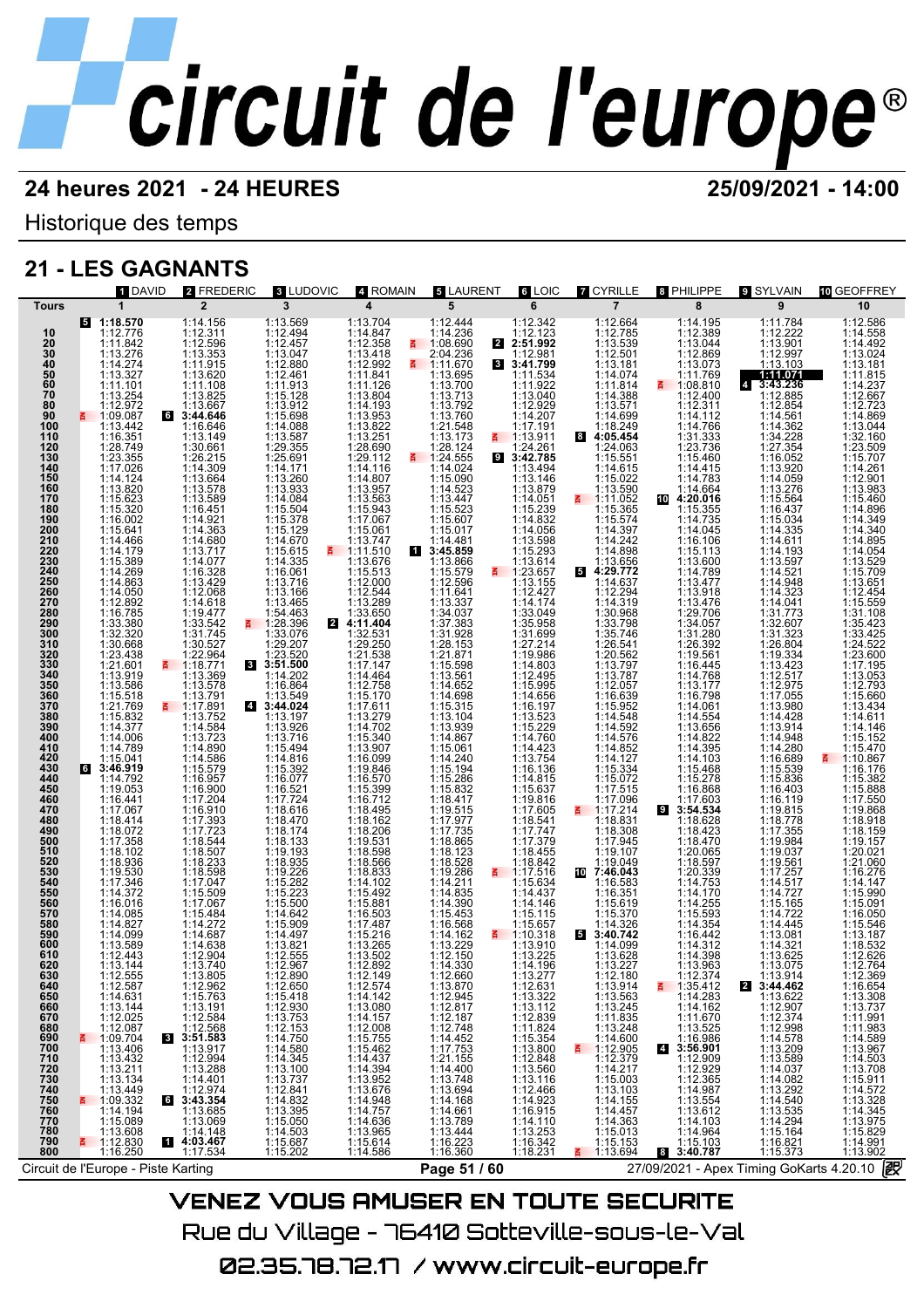## **24 heures 2021 - 24 HEURES 25/09/2021 - 14:00**

## Historique des temps

| Tours        |                      | $\mathbf{2}$              | 3                    | 4                    | 5                    | 6                    |                      | 8                    | 9                            | 10                    |
|--------------|----------------------|---------------------------|----------------------|----------------------|----------------------|----------------------|----------------------|----------------------|------------------------------|-----------------------|
| 810          | 1:14.021             | 1:13.578                  | 1:13.557             | 1:14.171             | 1:14.799             | 1:15.410             | 1:15.467             | 1:14.414             | 1:14.177                     | 1:15.182              |
| 820          | 1:14.749             | 1:14.854                  | 1:16.944             | 1:14.760             | 1:13.859             | 1:14.373             | 1:14.843             | 1:13.953             | 1:14.820                     | 1:14.554              |
| 830          | 1:14.931             | 1:14.764                  | 1:13.954             | 1:15.106             | 1:14.794             | 1:13.785             | 1:14.971             | 1:15.590             | 1:14.731                     | 1:15.194              |
| 840          | 1:14.867             | 1:15.242                  | 1:14.301             | 1:14.348             | 1:14.187             | 1:14.486             | 1:14.027             | 1:15.101             | 1:14.552                     | 1:13.286              |
| 850          | 1:14.631             | 1:14.260                  | 1:15.117             | 1:13.747             | 1:14.424             | 1:13.819             | 1:14.286             | 1:08.934             | $\overline{2}$<br>3:53.645   | 1:16.208              |
| 860          | 1:13.683             | 1:13.892                  | 1:13.843             | 1:13.484             | 1:12.647             | 1:13.190             | 1:13.046             | 1:14.128             | 1:14.108                     | 1:13.512              |
| 870          | 1:15.486             | 1:13.745                  | 1:13.951             | 1:14.153             | 1:14.116             | 1:15.947             | 1:13.825             | 1:12.568             | 1:13.352                     | 1:13.123              |
| 880          | 1:12.073             | 1:13.209                  | 1:12.854             | 1:13.719             | 1:14.660             | 1:13.832             | 1:12.109             | 1:12.466             | 1:11.734<br>3.               | 3:58.931<br><b>11</b> |
| 890          | 1:16.560             | 1:14.826                  | 1:15.268             | 1:14.814             | 1:15.444             | 1:14.996             | 1:15.113             | 1:14.073             | 1:14.630                     | 1:13.851              |
| 900          | 1:14.352             | 1:14.715                  | 1:14.051             | 1:13.559             | 1:14.378             | 1:14.915             | 1:14.302             | 1:14.153             | 1:14.742                     | 1:14.896              |
| 910          | 1:08.594             | $\mathbf{3}$<br>3:40.818  | 1:14.201             | 1:13.891             | 1:14.153             | 1:13.432             | 1:13.284             | 1:14.027             | 1:13.401                     | 1:12.997              |
| 920          | 1:13.019             | 1:12.801                  | 1:12.297             | 1:12.484             | 1:12.380             | 1:12.228             | 1:11.808             | 1:12.784             | 1:12.823                     | 1:12.963              |
| 930          | 1:12.458             | 1:11.446                  | 1:11.758             | 1:13.269             | 1:11.951             | 1:12.843<br>3.       | 3:44.261             | 1:15.792             | 1:15.927                     | 1:15.516              |
| 940          | 1:13.846             | 1:15.137                  | 1:14.445             | 1:13.585             | 1:13.779             | 1:16.416             | 1:15.645             | 1:11.221             | 3:42.188                     | 1:12.629              |
| 950          | 1:12.707             | 1:12.989                  | 1:12.404             | 1:11.973             | 1:12.971             | 1:12.998             | 1:12.772             | 1:11.975             | 1:12.098                     | 1:12.584              |
| 960          | 1:12.826             | 1:13.194                  | 1:11.607             | 1:12.021             | 1:12.123             | 1:11.664             | 1:12.952             | 1:06.447             | $\boldsymbol{8}$<br>3:39.061 | 1:18.584              |
| 970          | 1:16.452             | 1:14.443                  | 1:15.861             | 1:14.808             | 1:15.817             | 1:14.599             | 1:14.817             | 1:15.002             | 1:16.294                     | 1:13.550              |
| 980          | 1:14.286             | 1:14.301                  | 1:14.584             | 1:14.999             | 1:15.224             | 1:14.865             | 1:13.876             | 1:14.175             | 1:14.532                     | 1:15.098              |
| 990          | 1:14.866             | 1:15.425                  | 1:14.133<br>1:12.993 | 1:14.268             | 1:14.293             | 1:14.191             | 1:14.386<br>1:13.732 | 1:14.529<br>1:12.565 | 1:14.631                     | 1:14.363              |
| 1000<br>1010 | 1:08.938<br>1:14.209 | 6<br>3:43.783<br>1:13.066 | 1:14.197             | 1:14.859<br>1:13.261 | 1:13.182<br>1:13.913 | 1:13.341<br>1:13.452 | 1:19.340             | 1:13.389             | 1:13.151<br>1:13.489         | 1:13.452<br>1:14.556  |
| 1020         | 1:14.412             | 1:13.886                  | 1:16.064             | 1:13.096             | 1:12.794             | 1:14.725             | 1:13.912             | 1:13.136             | 1:14.047                     | 1:12.794              |
| 1030         | 1:13.947             | 1:14.121                  | 1:13.798             | 1:13.569             | 1:13.712             | 1:13.749             | 1:13.894             | 1:13.392             | 1:15.677                     | 1:50.565              |
| 1040         | 1:09.463             | <b>11</b><br>4:05.526     | 1:14.742             | 1:13.147             | 1:12.438             | 1:13.852             | 1:12.509             | 1:13.231             | 1:13.252                     | 1:12.922              |
| 1050         | 1:12.494             | 1:12.673                  | 1:12.601             | 1:13.961             | 1:14.739             | 1:13.473             | 1:12.468             | 1:13.267             | 1:12.347                     | 1:12.586              |
| 1060         | 1:13.159             | 1:12.681                  | 1:12.392             | 1:12.523             | 1:13.291             | 1:12.444             | 1:12.343             | 1:12.098             | 1:13.622                     | 1:13.427              |
| 1070         | 1:14.017             | 1:11.953                  | 1:12.106             | 1:12.678             | 1:11.824             | 1:12.688             | 1:11.767             | 1:11.679             | 1:11.682                     | 1:11.977              |
| 1080         | 1:11.883             |                           |                      |                      |                      |                      |                      |                      |                              |                       |

Circuit de l'Europe - Piste Karting **Page 52 / 60 Page 52 / 60** 27/09/2021 - Apex Timing GoKarts 4.20.10

## **VENEZ VOUS AMUSER EN TOUTE SECURITE**

Rue du Village – 76410 Sotteville-sous-le-Val

02.35.78.72.17 /www.circuit-europe.fr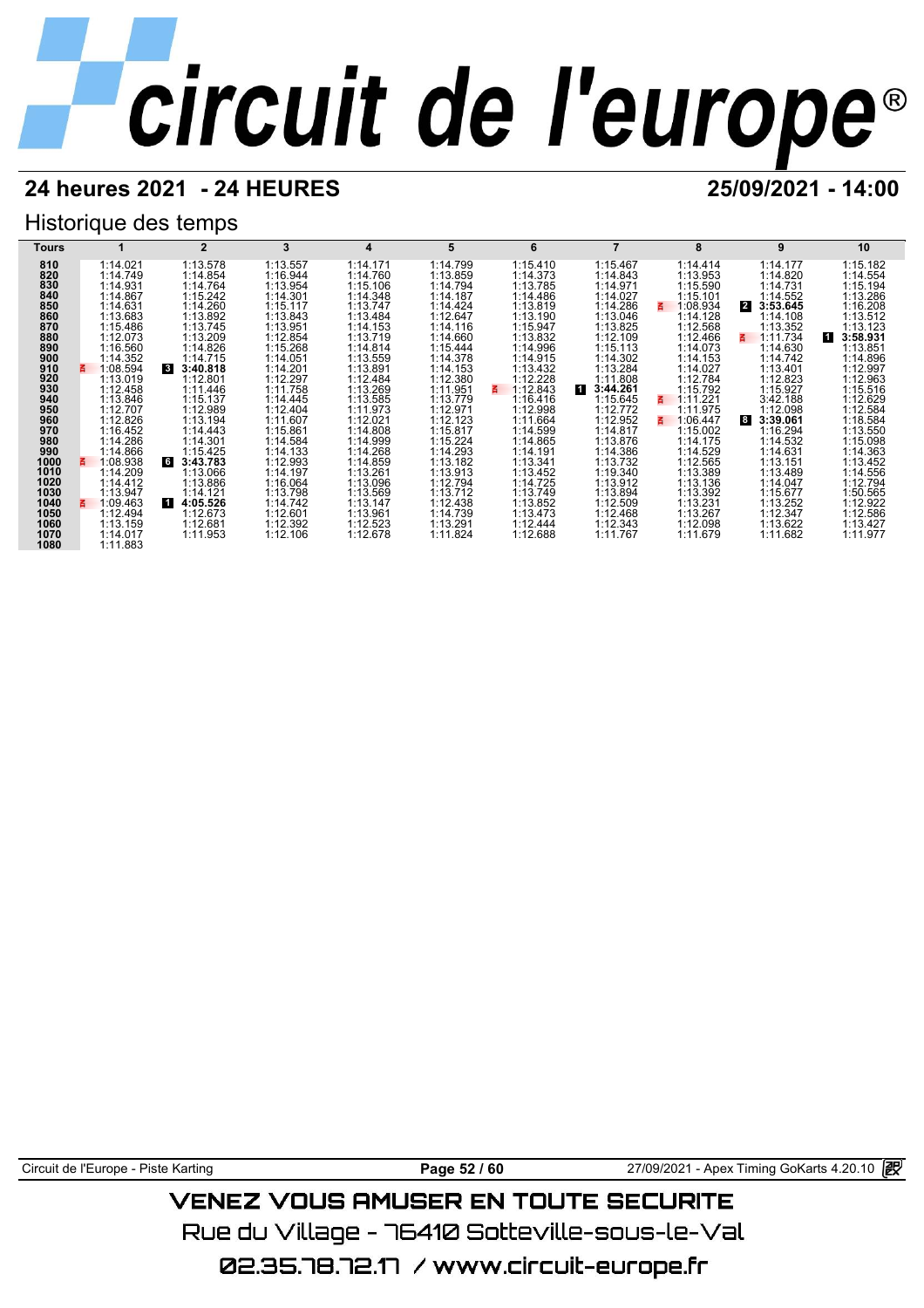Historique des temps

## **4 - PLANET WASH**

| <b>1 JEAN PIERRE</b>                                                                                                                                                                                                                                                                                                                                                                                                                                                                                                                                                                                                                                                                                                                                                                                                                                                               | 2 NATHAN                                                                                                                                                                                                                                                                                                                                                                                                                                                     | 3 MARINE 4 GUILLAUME                                                                                                                                                                                                                                                                                                                                                                                                                                                                                                                                                                                                                                                                                                             |                                                                                                                                                                                                                                                                                                                                                                                                                                                                                                                                                                                                                      | <b>5 EDOUARD</b>                                                                                                                                                                                                                                                                                                                                                                                           | <b>6 DOMINIQUE</b>                                                                                                                                                                                                                                                                                                                                                                         | <b>7 KEVIN</b>                                                                                                                                                                                                                                                                                                                                                                                                                                                                                        | 8 THIERRY                                                                                                                                                                                                                                                                                                                                                                                                                                                                                                      | <b>9 CHRISTOPHE</b>                                                                                                                                                                                                                                                                                                                                                      | <b>THOMAS</b>                                                                                                                                                                                                                                                                                                                                                                                                                                                                                                  |
|------------------------------------------------------------------------------------------------------------------------------------------------------------------------------------------------------------------------------------------------------------------------------------------------------------------------------------------------------------------------------------------------------------------------------------------------------------------------------------------------------------------------------------------------------------------------------------------------------------------------------------------------------------------------------------------------------------------------------------------------------------------------------------------------------------------------------------------------------------------------------------|--------------------------------------------------------------------------------------------------------------------------------------------------------------------------------------------------------------------------------------------------------------------------------------------------------------------------------------------------------------------------------------------------------------------------------------------------------------|----------------------------------------------------------------------------------------------------------------------------------------------------------------------------------------------------------------------------------------------------------------------------------------------------------------------------------------------------------------------------------------------------------------------------------------------------------------------------------------------------------------------------------------------------------------------------------------------------------------------------------------------------------------------------------------------------------------------------------|----------------------------------------------------------------------------------------------------------------------------------------------------------------------------------------------------------------------------------------------------------------------------------------------------------------------------------------------------------------------------------------------------------------------------------------------------------------------------------------------------------------------------------------------------------------------------------------------------------------------|------------------------------------------------------------------------------------------------------------------------------------------------------------------------------------------------------------------------------------------------------------------------------------------------------------------------------------------------------------------------------------------------------------|--------------------------------------------------------------------------------------------------------------------------------------------------------------------------------------------------------------------------------------------------------------------------------------------------------------------------------------------------------------------------------------------|-------------------------------------------------------------------------------------------------------------------------------------------------------------------------------------------------------------------------------------------------------------------------------------------------------------------------------------------------------------------------------------------------------------------------------------------------------------------------------------------------------|----------------------------------------------------------------------------------------------------------------------------------------------------------------------------------------------------------------------------------------------------------------------------------------------------------------------------------------------------------------------------------------------------------------------------------------------------------------------------------------------------------------|--------------------------------------------------------------------------------------------------------------------------------------------------------------------------------------------------------------------------------------------------------------------------------------------------------------------------------------------------------------------------|----------------------------------------------------------------------------------------------------------------------------------------------------------------------------------------------------------------------------------------------------------------------------------------------------------------------------------------------------------------------------------------------------------------------------------------------------------------------------------------------------------------|
| $\mathbf{1}$<br><b>Tours</b>                                                                                                                                                                                                                                                                                                                                                                                                                                                                                                                                                                                                                                                                                                                                                                                                                                                       |                                                                                                                                                                                                                                                                                                                                                                                                                                                              |                                                                                                                                                                                                                                                                                                                                                                                                                                                                                                                                                                                                                                                                                                                                  |                                                                                                                                                                                                                                                                                                                                                                                                                                                                                                                                                                                                                      |                                                                                                                                                                                                                                                                                                                                                                                                            | 6                                                                                                                                                                                                                                                                                                                                                                                          |                                                                                                                                                                                                                                                                                                                                                                                                                                                                                                       |                                                                                                                                                                                                                                                                                                                                                                                                                                                                                                                | 9                                                                                                                                                                                                                                                                                                                                                                        | 10                                                                                                                                                                                                                                                                                                                                                                                                                                                                                                             |
| 74:20.130<br>10<br>20<br>30<br>40<br>50<br>50<br>70<br>80<br>1:12.653<br>$1:12.297$ $1:12.454$ $1:12.500$ $1:09.236$ $1:22.003$<br>1:16.182<br>$1:14.376$<br>$1:14.3781$<br>$1:14.533$<br>$1:12.876$<br>$1:14.977$<br>$1:14.396$<br>$1:14.3476$<br>$\frac{90}{100}$<br>110<br>120<br>130<br>140<br>150<br>1:13.470<br>160<br>170<br>$1:14.026$<br>$1:14.451$<br>$1:14.451$<br>$1:16.927$<br>$1:12.229$<br>$1:13.201$<br>$1:11.279$<br>$1:11.267$<br>180<br>190<br>200<br>210<br>220<br>230<br>240<br>250<br>260<br>270<br>280<br>1:14.467<br>1:14.430<br>1:14.151<br>290<br>300                                                                                                                                                                                                                                                                                                    | $\overline{2}$<br>1:14.657<br>1:13.441<br>1:11.830<br>1:13.172<br>1:3.150<br>3.53.150<br>3:53.150<br>1:20.844<br>1:15.627<br>1:15.627<br>1:14.170<br>1:14.560<br>1:14.560<br>1:14.560<br>3:40.880<br>$10$ 3:40.980<br>1:14.837<br>1:14.388<br>$1:16.457$ $1:16.457$ $1:12.755$ $1:12.049$ $1:11.644$ $1:12.099$ $1:13.809$                                                                                                                                   | $\overline{\mathbf{3}}$<br>$\begin{smallmatrix} 1:14.412\\ 1:12.926\\ 1:12.272\\ 1:15.154\\ 1:22.155\\ 1:25.154\\ 1:21.797\\ 1:14.575\\ 1:14.772\\ 1:15.026\\ 1:15.888\\ 1:13.861\\ 1:17.115\\ 1:19.111\\ 1:19.111\\ 1:19.111\\ 1:19.111\\ 1:19.111\\ 1:19.111\\ 1:19.111\\ 1:19.111\\ 1:1$                                                                                                                                                                                                                                                                                                                                                                                                                                      | $\overline{\mathbf{4}}$<br>$\begin{array}{l} 1:13.836\\ 1:12.928\\ 1:11.844\\ 1:12.644\\ 1:12.644\\ 1:20.791\\ 1:15.302\\ 1:14.330\\ 1:14.300\\ 1:15.660\\ 1:15.600\\ 1:15.600\\ 1:14.430\\ 1:15.760\\ 1:14.430\\ 1:12.859 \end{array}$<br>1:22.859<br>1:14.604<br>1:14.257<br>1:14.257<br>1:12.335<br>1:12.335<br>1:12.977<br>1:12.772<br>1:14.644<br>1:14.644<br>1:30.677<br>1:30.405<br>1:30.405                                                                                                                                                                                                                  | 5<br>1:14.182<br>1:12.812                                                                                                                                                                                                                                                                                                                                                                                  | 1:13.983<br>1:13.009 122.646 0702 1:23.646 0702 1:24.640 1:14.2405<br>1:13.009 1:22.646 0707 1:33.62 1:44.7722 646 0702 1:44.656 0702 1:44.656 0702 1:44.656 0702 1:44.656 0702 1:44.656 0702 1:44.656 0702 1:44.656 0702 1:44.656                                                                                                                                                         | $\overline{7}$<br>1:14.266<br>1:13.818<br>$1:12.233$<br>$1:16.113$<br>$1:12.919$<br>$1:21.966$<br>64:10.673<br>1:13.477<br>$\begin{array}{r} 1:13.477 \\ 1:15.880 \\ 1:14.744 \\ 1:13.390 \\ 1:14.744 \\ 1:15.648 \\ 1:15.683 \\ 1:13.544 \\ 1:13.544 \\ 1:13.549 \\ 1:14.405 \\ 1:14.064 \\ 1:14.064 \\ 1:12.328 \\ 1:12.328 \\ 1:12.328 \\ 1:14.065 \\ 1:14.065 \end{array}$<br>$1:14.065$<br>$1:15.114$<br>$1:15.164$                                                                              | 8<br>$\begin{smallmatrix} 1:13.030\\ 1:12.278\\ 1:13.184\\ 1:13.006\\ 1:12.218\\ 1:13.608\\ 1:13.449\\ 1:13.347\\ 1:13.477\\ 1:16.626\\ 1:13.840\\ 1:14.760\\ 1:14.760\\ 1:14.760\\ 1:11.651\\ 1:11.651\\ 1:11.651\\ 1:11.651\\ 1:11.662\\ 1:11.651\\ 1:12.840\\ 1:1$<br>1:12.367<br>1:12.108<br>$1:13.494$<br>$1:14.397$<br>$1:16.136$                                                                                                                                                                        | $1:12.268$ $1:12.268$ $1:12.268$ $1:12.268$ $1:13.8078$ $1:19.993$ $1:19.993$ $1:12.956$ $1:12.2674$ $1:13.2674$ $1:13.654$ $1:14.2690$ $1:15.947$ $1:12.956$ $1:14.2693$ $1:11.418$ $1:11.418$<br>1:12.933<br>1:21.767<br>$1:11.743$<br>1:05.156<br>1:13.502<br>1:13.916<br>1:18.188                                                                                    | 1:12.845<br>1:12.357<br>1:12.472<br>1:12.467<br>1:13.300<br>1:23.179<br>1:14.154<br>1:13.510<br>1:13.565<br>1:13.708<br>1:13.488<br>1:17.234<br>1:15.375<br>$\begin{array}{c} 1:13.365 \\ 1:13.942 \\ 1:13.230 \\ 1:15.794 \end{array}$<br>1:14.004<br>1:16.330<br>1:17.676<br>$\mathbf{3}$<br>3:51.249<br>1:12.388<br>1:13.525<br>1:12.767<br>1:11.712<br>2 3:37.845<br>1:13.486<br>1:14.305<br>1:21.002<br>1:33.274<br>1:33.660                                                                              |
| $1:30.207$<br>$1:33.773$<br>$1:33.594$<br>$1:28.041$<br>$1:26.605$<br>$1:18.993$<br>$1:17.840$<br>$1:14.641$<br>310<br>320<br>330<br>330<br>340<br>350<br>360<br>370<br>380<br>390<br>$\begin{array}{r} 1.14.641 \\ 1.14.749 \\ 1.15.043 \\ 1.16.862 \\ 1.14.730 \end{array}$<br>400<br>410<br>420<br>430<br>1:14.014<br>1:15.826<br>440<br>450<br>460<br>1:26.972<br>1:25.428<br>1:13.607<br>1:13.578<br>1:12.971<br>1:14.903<br>1:17.290<br>470<br>480<br>490<br>500<br>510<br>1:19.325<br>510<br>520<br>530<br>540<br>550<br>1:15.487<br>1:15.996<br>1:12.596<br>1:14.768<br>560<br>1:13.745<br>1:14.939<br>570<br>580<br>590<br>1:15.165<br>1:12.091<br>600<br><b>2</b> 3:40.919<br>610<br>620<br>630<br>1:13.590<br>1:13.219<br>640<br>650<br>1:13.219<br>1:15.726<br>1:15.726<br>1:13.831<br>1:14.027<br>1:16.724<br>1:12.971<br>1:12.971<br>660<br>670<br>680<br>690<br>700 | $\begin{array}{c} 1:13.899\\ 1:14.294\\ 1:27.720\\ 1:33.802\\ 1:27.720\\ 1:39.802\\ 1:29.486\\ 1:24.383\\ 1:24.359\\ 1:14.552\\ 1:17.831\\ 1:15.290\\ 1:14.952\\ 1:14.574\\ \end{array}$<br>1:15.154<br>1:15.147<br>1:26.673<br>1:26.802<br>1:14.113<br>1:13.465<br>1:15.389<br>1:15.399<br>1:16.434<br>1:16.434<br>1:16.785<br>1:14.702<br>1:14.810<br>1:14.810<br>1:14.810<br>$1:14.387$<br>$1:12.780$<br>$1:14.446$<br>$1:13.376$<br>1:14.067<br>1:12.884 | $11.14.6324$<br>$11.14.6344$<br>$11.15.411$<br>$11.13.99626$<br>$11.15.411$<br>$11.1.3966$<br>$11.14.686$<br>$11.14.630$<br>$11.14.320$<br>$11.13.276$<br>$11.15.26$<br>$11.16.666$<br>$11.17.25$<br>$11.16.471$<br>$11.16.472$<br>$11.15.594$<br>$11.15.594$<br>$11.17.265$<br>$11$<br>$\begin{array}{ll} \textbf{5} & 1:23.715 \\ \textbf{1}:32.004 \\ \textbf{1}:13.200 \\ \textbf{1}:12.964 \\ \textbf{1}:17.038 \\ \textbf{1}:15.597 \\ \textbf{1}:14.444 \\ \textbf{1}:14.476 \\ \textbf{1}:11.4476 \\ \textbf{1}:11.9347 \\ \textbf{1}:15.665 \\ \textbf{1}:13.902 \end{array}$<br>$1:13.902$<br>$1:14.957$<br>$1:12.763$<br>1:13.323<br>1:12.764<br>1:14.067<br>1:16.110<br>1:15.960<br>1:13.898<br>1:13.378<br>1:13.456 | $1:39.677$<br>$1:26.479$<br>$1:21.292$<br>$1:16.402$<br>$1:14.039$<br>$1:14.995$<br>$1:13.285$<br>$1:14.938$<br>$1:177$<br>$1:17.756$<br>1:17.656<br>1:16.854<br>$1:28.434$<br>3:43.934<br>1:14.443<br>1:15.110<br>$\begin{array}{l} 111.410 \\ 113.412 \\ 1108.305 \\ 114.985 \\ 114.905 \\ 114.4285 \\ 114.4277 \\ 114.277 \\ 114.274 \\ 114.274 \\ 114.2383 \\ 114.583 \\ 1115.071 \\ 111.261 \\ 111.261 \\ 111.261 \\ 111.261 \\ 111.261 \\ 111.261 \\ 111.261 \\ 111.261 \\ 111.261 \\ 111.261 \\ $<br>1:13.841<br>1:13.988<br>$1:14.970$<br>$1:16.070$<br>$1:13.339$<br>$1:15.345$<br>$1:13.233$<br>$1:12.812$ | $1:29.667$<br>$1:11.6654$<br>$1:14.572$<br>$1:14.569$<br>$1:13.947$<br>$1:13.225$<br>$1:14.903$<br>$1:15.957$<br>$1:14.531$<br>$1:15.231$<br>1:13.964<br>1:28.946<br>1:16.461<br>$1:13.406$ $1:14.156$ $1:13.617$ $6:32.597$ $1:18.770$<br>1:18.770<br>1:129.868<br>1:15.287<br>1:15.771<br>1:15.734<br>1:15.734<br>1:12.479<br>1:12.479<br>1:12.768<br>1:12.768<br>1:13.768<br>1:13.564<br>1:13.443<br>E. | $1:13.474$<br>3:56.447<br>1:27.804<br>1:15.484<br>1:13.241<br>1:13.241<br>1:14.414<br>1:22.1424<br>1:15.97<br>$1:15.922$<br>1:15.373<br>$1:15.373$<br>$1:15.988$<br>$1:15.302$<br>$1:15.302$<br>$1:15.348$<br>$1:12.471$<br>$1:12.367$<br>$1:14.628$<br>$1:14.696$<br>1:15.044<br>1:13.933<br>$1:14.526$<br>$1:13.617$<br>$1:13.370$<br>3:53.431<br>$1:14.312$<br>$1:14.036$<br>$1:19.390$ | $1:29.13$<br>$1:29.13$<br>$1:29.776$<br>$1:29.776$<br>$1:20.697$<br>$1:21.013$<br>$1:14.406$<br>$1:14.088$<br>$1:13.309$<br>$1:16.070$<br>$1:14.663$<br>1:18.775<br>1:26.428<br>1:27.802<br>1:14.972<br>1:15.025<br>1:12.442<br>1:19.794<br>1:16.877<br>1:15.977<br>$10$ 3:43.144<br>1:13.252<br>1:27.699<br>1:13.699<br>1:13.346<br>1:14.120<br>$1:13.331$<br>$1:13.422$<br>$1:16.050$<br>1:13.074<br>1:14.513<br>$1:13.321$<br>1:13.571<br>1:13.280<br>1:14.480<br>1:14.480<br>1:12.861<br>1:12.869 | 1:16.130<br>1:31.150<br>1:33.458<br>1:30.472<br>1:22.068<br>1:15.342<br>1:14.045<br>1:15.4045<br>1:15.402<br>$\begin{array}{r}\n 113.276 \\  113.276 \\  112.719 \\  114.083 \\  115.071\n \end{array}$<br>$1:14.049$<br>$1:27.077$<br>$1:25.556$<br>$1:15.851$<br>$\begin{array}{l} 1:12.77 \\ 1:12.77 \\ 1:13.464 \\ 1:13.464 \\ 1:18.337 \\ 1:16.805 \\ 1:16.808 \\ 1:16.808 \\ 1:13.521 \\ 1:13.965 \\ 1:13.971 \\ 1:14.761 \\ 1:12.372 \\ 1:14.767 \\ \end{array}$<br>1:13.359<br>$\overline{5}$ 1:08.136 | $1:18.188$ $1:34.187$ $1:29.683$ $1:35.666$ $1:20.437$ $1:115.557$<br>1113.910<br>1114.865<br>1114.865<br>1114.865<br>1114.865<br>1114.865<br>1114.239<br>1114.239<br>1114.239<br>1114.239<br>1114.239<br>1114.239<br>1114.239<br>1114.239<br>1114.239<br>1114.239<br>1114.239<br>1114.239<br>1114.238<br>11114.09<br>1114.25<br>11111.25<br>1<br>$1:12.273$<br>3:40.468 | 1:30.259<br>1:27.869<br>$1:17.643$<br>3:53.933<br>1:13.845<br>1:13.511<br>1:14.641<br>1:14.718<br>$1:19.142$<br>$1:15.724$<br>1:13.806<br>1:16.212<br>1:28.607<br>1:26.183<br>1:13.888<br>1:13.491<br>1:12.498<br>1:13.789<br>1:15.910<br>1:18.158<br>1:14.295<br>1:20.905<br>1:15.310<br>1:13.564<br>1:14.640<br>1:15.147<br>1:12.838<br>1:14.550<br>■ 1:05.717<br>1:13.067<br>1:12.929<br>1:17.894<br>1:14.321<br>1:12.586<br>1:13.646<br>$1:14.371$<br>$1:13.524$<br>$1:18.019$<br>$1:16.574$<br>$1:12.824$ |
| 710<br>720<br>730<br>740<br>750<br>760<br>770<br>$1:17.160$ $1:16.399$ $1:15.004$ $3:45.818$ $1:14.190$<br>$1:14.216$ $1:13.369$ $4:12.629$<br>780<br>790<br>800<br>1:15.808<br>Circuit de l'Europe - Piste Karting                                                                                                                                                                                                                                                                                                                                                                                                                                                                                                                                                                                                                                                                | $1:13.552\newline 1:33.026\newline 1:13.026\newline 1:16.454\newline 1:14.079\newline 1:13.525\newline 1:14.070\newline 1:13.525\newline 1:13.704\newline 1:13.734\newline 1:15.714\newline 1:13.704\newline 1:15.714\newline 1:13.937\newline 1:15.751\newline 1:13.937\newline 1:15.751\newline 1:13.937\newline 1:15.751\newline$                                                                                                                         | $\begin{array}{ll} 113.456\, \text{at}\ & 111.004\, \text{at}\ & 115.679\, \text{at}\ & 115.679\, \text{at}\ & 115.675\, \text{at}\ & 114.256\, \text{at}\ & 114.256\, \text{at}\ & 114.325\, \text{at}\ & 111.4325\, \text{at}\ & 117.749\, \text{at}\ & 115.028\ \end{array}$                                                                                                                                                                                                                                                                                                                                                                                                                                                  | $\begin{array}{ll} \textbf{7:} & 3:49.619 \\ \textbf{3:} & 49.619 \\ \textbf{1:15.112} & 1:15.262 \\ \textbf{1:16.440} & 1:16.449 \\ \textbf{1:14.308} & 1:14.525 \\ \textbf{1:14.4301} & 1:17.727 \\ \textbf{1:14.468} \end{array}$                                                                                                                                                                                                                                                                                                                                                                                 | $1:13.443$<br>$1:17.329$<br>$1:14.400$<br>$1:13.300$<br>$1:12.186$<br>$1:13.300$<br>$1:15.725$<br>$1:16.295$<br>$1:15.796$<br>$1:15.796$<br>$1:15.796$<br>$1:15.796$<br>$1:15.796$<br>$1:15.796$<br>$1:15.796$<br>1:15.569<br>1:14.923<br>Page 53 / 60                                                                                                                                                     | 1:14.036<br>1:19.300<br>1:16.581<br>1:16.581<br>1:15.896<br>1:13.662<br>1:13.6323<br>1:16.323<br>1:15.461<br>\/=\!=ㅋ \/^! !^ ^\! !^=^ =\! ?^! !?~ ^=~! !^!?=                                                                                                                                                                                                                               | 1:12.861<br>1:19.088<br>1:16.341<br>1:16.360<br>1:15.268<br>1:13.509<br>1:17.365<br>1:17.101<br>1:16.547<br>1:15.140                                                                                                                                                                                                                                                                                                                                                                                  | $\begin{smallmatrix} 1:13.631\\ 1:14.270\\ 1:13.619\\ 1:13.844\\ 1:12.705\\ 1:12.673\\ 1:17.074\\ 1:17.065\\ 1:15.426\\ 1:13.089\\ 1:13.534\\ 1:14.048\\ 1:13.938\\ \end{smallmatrix}$                                                                                                                                                                                                                                                                                                                         | 1:13.950<br>1:13.312<br>1:13.312<br>1:14.821<br>1:12.487<br>1:12.2006<br>1:16.750<br>1:14.361<br>1:14.3461<br>1:11.3.441<br>1:13.441<br>1:15.655<br>1:15.655<br>1:15.650<br>27/09/2021 - Apex Timing GoKarts 4.20.10 2                                                                                                                                                   | 1:12.824<br>1:15.110<br>1:15.711<br>1:12.879<br><b>1:14.397</b><br>1:14.397<br>1:13.524<br>1:07.396<br>1:15.753<br>1:14.578<br>1:14.578                                                                                                                                                                                                                                                                                                                                                                        |

VENEZ VOUS AMUSER EN TOUTE SECURITE Rue du Village – 76410 Sotteville-sous-le-Val 02.35.78.72.17 /www.circuit-europe.fr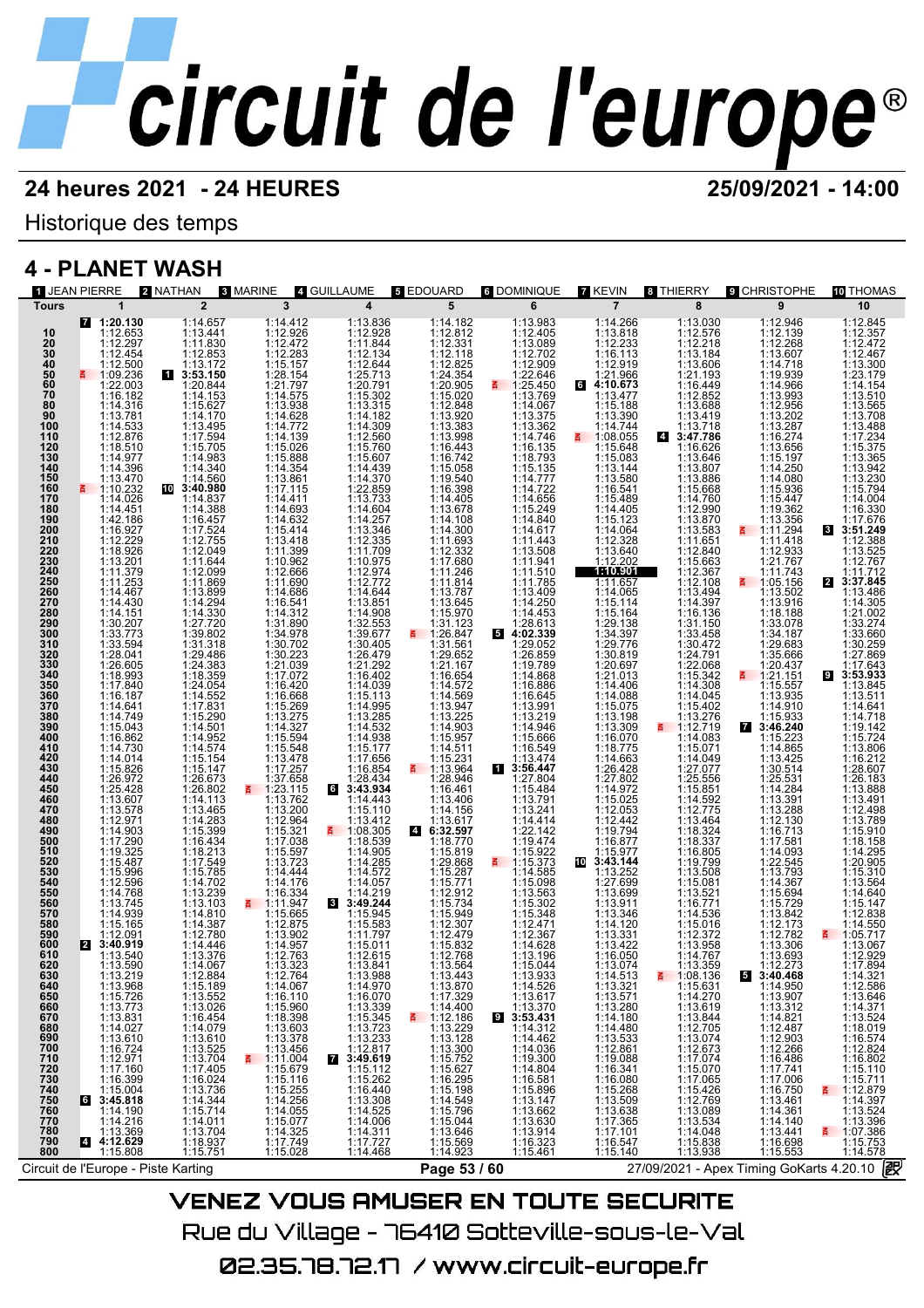## **24 heures 2021 - 24 HEURES 25/09/2021 - 14:00**

## Historique des temps

| Tours        |                      |                      | 3                          | 4                         | 5                    |                      |                      | 8                          | 9                          | 10                   |
|--------------|----------------------|----------------------|----------------------------|---------------------------|----------------------|----------------------|----------------------|----------------------------|----------------------------|----------------------|
| 810          | 1:13.997             | 1:13.691             | 1:14.586                   | 1:14.171                  | 1:13.842             | 1:14.247             | 1:14.690             | 1:15.323                   | 1:13.662                   | 1:15.164             |
| 820          | 1:15.187             | 1:13.482             | 1:13.293                   | 1:13.612                  | 1:14.152             | 1:14.171             | 1:12.053             | 10<br>3:37.297             | 1:13.746                   | 1:13.260             |
| 830          | 1:13.909             | 1:13.928             | 1:13.674                   | 1:13.169                  | 1:15.269             | 1:14.539             | 1:13.489             | 1:13.266                   | 1:13.850                   | 1:13.547             |
| 840          | 1:13.259             | 1:13.070             | 1:13.719                   | 1:13.566                  | 1:13.332             | 1:13.071             | 1:12.946             | 1:13.557                   | 1:13.341                   | 1:13.912             |
| 850          | 1:13.103             | 1:13.958             | 1:13.329                   | 1:15.883                  | 1:15.127             | 1:15.510             | 1:14.119             | 1:14.057                   | 1:13.861                   | 1:15.387             |
| 860          | 1:13.717             | 1:14.054             | 1:13.035                   | 1:13.121                  | 1:09.283<br>B.       | 1<br>4:48.263        | 1:23.736             | 1:23.952                   | 1:23.945                   | 1:22.725             |
| 870          | 1:22.660             | 1:22.816             | 1:23.168                   | 1:24.380                  | 1:21.852             | :22.724              | 1:22.347             | 1:22.907                   | 1:23.934                   | 1:21.680             |
| 880          | 1:23.434             | 1:20.852             | 1:21.674                   | 1:22.736                  | 1:21.484             | 1:22.460             | 1:23.954             | 1:23.477                   | 1:22.114                   | 1:23.456             |
| 890          | 1:23.431             | 1:22.497             | 1:23.027                   | 1:22.829                  | 1:24.017             | 1:24.166             | 1:24.391             | 1:32.731<br>z              | $\mathbf{3}$<br>3:41.216   | 1:12.889             |
| 900          | 1:13.307             | 1:13.448             | 1:13.173                   | 1:12.437                  | 1:13.396             | 1:14.303             | 1:13.510             | 1:13.289                   | 1:16.752                   | 1:13.617             |
| 910          | 1:12.555             | 1:13.009             | 1:13.955                   | 1:14.022                  | 1:16.027             | 1:13.414             | 1:12.478             | 1:13.410                   | 1:13.169                   | 1:15.596             |
| 920          | 1:13.690             | 1:13.104             | 1:13.060                   | 1:05.806<br>3.            | 9<br>3:43.652        | 1:13.963             | 1:13.651             | 1:14.344                   | 1:13.366                   | 1:13.037             |
| 930          | 1:13.428             | 1:13.090             | 1:13.300                   | 1:14.677                  | 1:13.590             | 1:14.303             | 1:14.182             | 1:13.449                   | 1:14.491                   | 1:15.011             |
| 940          | 1:14.451             | 1:18.532             | 1:14.478                   | 1:13.561                  | 1:14.450             | 1:13.772             | 1:12.829             | 1:12.854                   | 1:09.239<br>3.             | 5<br>3:39.066        |
| 950          | 1:13.973             | 1:14.972             | 1:15.724                   | 1:14.900                  | 1:14.416             | 1:17.226             | 1:15.565             | 1:16.364                   | 1:18.004                   | 1:17.034             |
| 960          | 1:19.851             | 1:15.749             | 1:15.320                   | 1:14.383                  | 1:15.586             | 1:16.986             | 1:16.447             | 1:18.280                   | 1:16.412                   | 1:11.766<br>3.       |
| 970          | 12<br>3:41.652       | 1:14.073             | 1:13.271                   | 1:13.164                  | 1:12.758             | 1:12.959             | 1:13.317             | 1:12.896                   | 1:12.664                   | 1:17.537             |
| 980          | 1:15.346             | 1:14.890             | 1:15.089                   | 1:14.110                  | 1:09.941<br>g.       | и.<br>3:48.993       | 1:20.803             | 1:21.914                   | 1:22.268                   | 1:20.304             |
| 990          | :20.540              | 1:22.114             | 1:21.691                   | 1:22.267                  | 1:22.727             | 1:21.456             | 1:22.727             | 1:21.656                   | 1:22.987                   | 1:22.766             |
| 1000<br>1010 | 1:22.341             | 1:21.730             | 1:23.338<br>1:14.695       | 1:22.503                  | 1:22.813             | 1:22.586             | 1:18.422             | $\overline{7}$<br>3:45.788 | 1:13.310                   | 1:13.722<br>1:15.996 |
| 1020         | 1:14.179             | 1:14.611             |                            | 1:16.449                  | 1:14.388             | 1:15.035             | 1:15.627<br>1:15.064 | 1:14.518                   | 1:14.395                   |                      |
| 1030         | 1:14.819<br>1:16.863 | 1:14.193<br>1:15.397 | 1:14.153<br>1:11.983<br>z. | 1:14.526<br>9<br>3:44.498 | 1:14.441<br>1:20.623 | 1:14.953<br>1:13.585 | 1:12.861             | 1:15.506<br>1:13.991       | 1:15.150<br>1:12.981       | 1:14.979<br>1:13.250 |
| 1040         | 1:12.629             | 1:12.983             | 1:12.916                   | 1:12.868                  | 1:12.517             | 1:12.186             | 1:12.561             | 1:12.512                   | 1:12.838                   | 1:12.784             |
| 1050         | 1:12.918             | 1:12.554             | 1:12.814                   | 1:12.343                  | 1:14.028             | 1:12.241             | 1:12.546             | 1:09.720                   | $\overline{2}$<br>3:45.980 | 1:13.205             |
| 1060         | 1:17.438             | 1:13.870             | 1:13.081                   | 1:13.622                  | 1:13.097             | 1:13.136             | 1:12.877             | 1:13.200                   | 1:13.338                   | 1:13.137             |
| 1070         | 1:13.442             | 1:13.998             | 1:14.874                   | 1:12.813                  | 1:13.792             | 1:13.375             |                      |                            |                            |                      |
|              |                      |                      |                            |                           |                      |                      |                      |                            |                            |                      |

Circuit de l'Europe - Piste Karting **Page 54 / 60** Page 54 / 60 27/09/2021 - Apex Timing GoKarts 4.20.10 图

## **VENEZ VOUS AMUSER EN TOUTE SECURITE**

Rue du Village – 76410 Sotteville-sous-le-Val

02.35.78.72.17 / www.circuit-europe.fr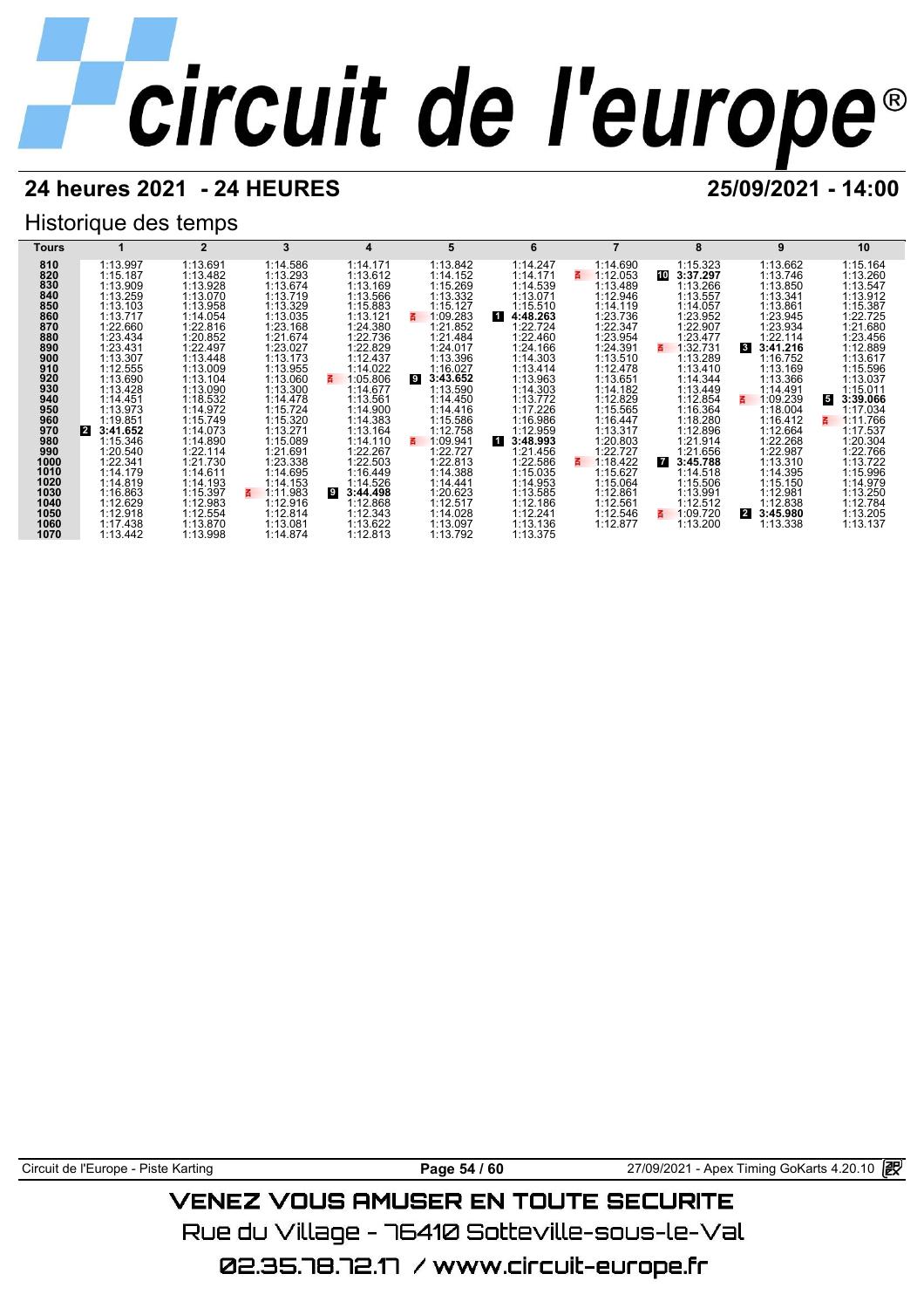Historique des temps

## **28 - LES LAITIERES**

|                                                                                                      | <b>1 ESTELLE</b>                                                                                                                                                                                             | 2 STEPHANE                                                                       | <b>8 ANNABELLE</b>                                                                                                                                         | 4 PAULINE                                                                                                                                                                                                                                                                   | <b>5 VINCENT</b>                                                                                        | <b>6 ANTHONY</b>                                                                                                                                                                                                                                                                              | <b>7 FREDERIC</b>                                                                                                                                                                      | 8 ROMAIN                                                                                                                                                                                                                                                                  | 9 DAVID                                                                                                                                                                                                                                                                     | <b>10 FRANCK</b>                                                                                                                                                                                                           |
|------------------------------------------------------------------------------------------------------|--------------------------------------------------------------------------------------------------------------------------------------------------------------------------------------------------------------|----------------------------------------------------------------------------------|------------------------------------------------------------------------------------------------------------------------------------------------------------|-----------------------------------------------------------------------------------------------------------------------------------------------------------------------------------------------------------------------------------------------------------------------------|---------------------------------------------------------------------------------------------------------|-----------------------------------------------------------------------------------------------------------------------------------------------------------------------------------------------------------------------------------------------------------------------------------------------|----------------------------------------------------------------------------------------------------------------------------------------------------------------------------------------|---------------------------------------------------------------------------------------------------------------------------------------------------------------------------------------------------------------------------------------------------------------------------|-----------------------------------------------------------------------------------------------------------------------------------------------------------------------------------------------------------------------------------------------------------------------------|----------------------------------------------------------------------------------------------------------------------------------------------------------------------------------------------------------------------------|
| <b>Tours</b>                                                                                         | $\mathbf{1}$                                                                                                                                                                                                 | $\overline{2}$                                                                   | 3                                                                                                                                                          | $\overline{\mathbf{4}}$                                                                                                                                                                                                                                                     | 5                                                                                                       | 6                                                                                                                                                                                                                                                                                             | $\overline{7}$                                                                                                                                                                         | 8                                                                                                                                                                                                                                                                         | 9                                                                                                                                                                                                                                                                           | 10                                                                                                                                                                                                                         |
| 10                                                                                                   | $5 - 1:18.050$<br>1:10.837                                                                                                                                                                                   | 1:13.796<br>1:11.627                                                             | 1:12.412<br>1:12.046                                                                                                                                       | 1:11.273<br>1:11.986                                                                                                                                                                                                                                                        | 1:11.374<br>1:11.540                                                                                    | 1:13.827<br>1:11.845                                                                                                                                                                                                                                                                          | 1:11.433<br>1:11.902                                                                                                                                                                   | 1:11.270<br>1:11.101                                                                                                                                                                                                                                                      | 1:12.630<br>1:11.222<br>1:11.707                                                                                                                                                                                                                                            | 1:11.992<br>1:11.591                                                                                                                                                                                                       |
|                                                                                                      | 1:11.815                                                                                                                                                                                                     | 1:11.440                                                                         | 1:12.024                                                                                                                                                   |                                                                                                                                                                                                                                                                             | 1:11.385                                                                                                | 1:11.678                                                                                                                                                                                                                                                                                      | 1:11.556                                                                                                                                                                               | 1:11.571                                                                                                                                                                                                                                                                  |                                                                                                                                                                                                                                                                             | 1:13.485                                                                                                                                                                                                                   |
| $\frac{20}{30}$<br>40                                                                                |                                                                                                                                                                                                              | $1:11.694$<br>1:05.320                                                           | $1:11.287$<br>3:04.992                                                                                                                                     |                                                                                                                                                                                                                                                                             | 1:11.454<br>1:21.907                                                                                    | 1:11.419<br>1:21.439                                                                                                                                                                                                                                                                          | 1:11.641                                                                                                                                                                               |                                                                                                                                                                                                                                                                           |                                                                                                                                                                                                                                                                             | 1:11.463<br>1:19.139                                                                                                                                                                                                       |
| $\frac{50}{60}$                                                                                      | $\begin{array}{c} 1:11.370 \\ 1:11.930 \\ 1:17.143 \end{array}$                                                                                                                                              | 1:17.770                                                                         | 1:16.519                                                                                                                                                   | 1:11.587<br>1:11.615<br>1:22.185<br>1:16.468<br>1:16.911                                                                                                                                                                                                                    | 1:17.869<br>1:15.289                                                                                    | 1:17.293                                                                                                                                                                                                                                                                                      | 1:18.770<br>1:17.373                                                                                                                                                                   | $1:11.264$<br>$1:24.034$<br>$1:16.275$                                                                                                                                                                                                                                    | $\begin{array}{c} 1111.707 \\ 111.423 \\ 119.758 \\ 118.574 \\ 114.921 \\ \end{array}$                                                                                                                                                                                      | 1:16.004                                                                                                                                                                                                                   |
|                                                                                                      | 1:16.165                                                                                                                                                                                                     | 1:21.566                                                                         | 1:17.980                                                                                                                                                   |                                                                                                                                                                                                                                                                             |                                                                                                         | 1:15.122                                                                                                                                                                                                                                                                                      | 4:14.448                                                                                                                                                                               | 1:15.614                                                                                                                                                                                                                                                                  |                                                                                                                                                                                                                                                                             | 1:17.328<br>1:18.727                                                                                                                                                                                                       |
| $\frac{70}{80}$                                                                                      | 1:16.662<br>1:19.143                                                                                                                                                                                         | $1:15.462$<br>$1:20.244$<br>$1:16.983$                                           | 1:16.312<br>1:18.698<br>1:17.139                                                                                                                           | $1:17.687$<br>$1:18.631$<br>$1:18.216$<br>$1:16.391$                                                                                                                                                                                                                        | 1:16.548<br>1:19.747<br>1:17.994                                                                        | $\frac{2}{117.464}$                                                                                                                                                                                                                                                                           | 1:16.842                                                                                                                                                                               | $\begin{array}{c} 1:20.235 \\ 1:18.411 \\ 1:18.056 \end{array}$                                                                                                                                                                                                           | 1:19.178<br>1:17.158                                                                                                                                                                                                                                                        | 1:17.368                                                                                                                                                                                                                   |
| 90<br>100                                                                                            | 1:16.520                                                                                                                                                                                                     |                                                                                  |                                                                                                                                                            |                                                                                                                                                                                                                                                                             | 1:17.426                                                                                                | 1:18.493<br>1:16.785                                                                                                                                                                                                                                                                          | 1:18.009                                                                                                                                                                               | 1:19.241                                                                                                                                                                                                                                                                  | 1:17.467<br>1:17.502                                                                                                                                                                                                                                                        | 1:16.581                                                                                                                                                                                                                   |
| 110                                                                                                  | 1:17.565<br>■ 1:15.446                                                                                                                                                                                       | 1:17.020<br>10 3:38.574                                                          | 1:17.821<br>1:13.263                                                                                                                                       | 1:13.093                                                                                                                                                                                                                                                                    |                                                                                                         | 1:14.002                                                                                                                                                                                                                                                                                      | 1:17.772<br>1:12.629                                                                                                                                                                   | 1:15.100                                                                                                                                                                                                                                                                  | 1:14.978                                                                                                                                                                                                                                                                    | 1:19.258<br>1:14.674                                                                                                                                                                                                       |
| $\frac{120}{130}$                                                                                    | 1:13.042                                                                                                                                                                                                     | 1:12.777                                                                         | 1:12.552<br>1:12.588<br>1:12.948<br>1:24.025                                                                                                               |                                                                                                                                                                                                                                                                             | 1:12.925<br>1:13.894                                                                                    | $\begin{array}{r} 114.082 \\ 1:13.636 \\ 1:12.659 \\ 1:13.843 \\ 1:18.755 \end{array}$                                                                                                                                                                                                        | $1:13.792$<br>$1:12.808$<br>$1:13.087$<br>$1:16.520$                                                                                                                                   | 1:13.324<br>1:12.559<br>1:13.320<br>1:16.603                                                                                                                                                                                                                              | $1:12.933\n1:12.580\n1:12.491\n1:17.791$                                                                                                                                                                                                                                    | 1:12.961                                                                                                                                                                                                                   |
| 140                                                                                                  | 1:12.524<br>1:12.491                                                                                                                                                                                         | 1:12.829<br>1:13.185                                                             |                                                                                                                                                            |                                                                                                                                                                                                                                                                             | $1:12.893$<br>$1:14.095$<br>$1:18.811$                                                                  |                                                                                                                                                                                                                                                                                               |                                                                                                                                                                                        |                                                                                                                                                                                                                                                                           |                                                                                                                                                                                                                                                                             | 1:13.476<br>1:13.116                                                                                                                                                                                                       |
| 150<br>160                                                                                           | ■ 1:08.159<br>1:18.113                                                                                                                                                                                       | 3:57.255<br>1:17.009                                                             |                                                                                                                                                            | 1:13.519<br>1:12.857<br>1:12.062<br>1:22.008<br>1:14.788                                                                                                                                                                                                                    |                                                                                                         |                                                                                                                                                                                                                                                                                               |                                                                                                                                                                                        | 1:16.169                                                                                                                                                                                                                                                                  |                                                                                                                                                                                                                                                                             | 1:18.251<br>1:14.988                                                                                                                                                                                                       |
| 170                                                                                                  | 1:14.873                                                                                                                                                                                                     | 1:15.149                                                                         | 1:15.327<br>1:15.615                                                                                                                                       |                                                                                                                                                                                                                                                                             | 1:17.349<br>1:15.560                                                                                    | 1:15.654<br>1:15.245                                                                                                                                                                                                                                                                          | 1:18.839<br>1:14.823                                                                                                                                                                   | 1:14.789                                                                                                                                                                                                                                                                  | 1:15.046<br>1:15.375                                                                                                                                                                                                                                                        | 1:14.317                                                                                                                                                                                                                   |
| 180                                                                                                  | 1:17.722                                                                                                                                                                                                     |                                                                                  |                                                                                                                                                            | 1:19.777<br>1:17.150                                                                                                                                                                                                                                                        |                                                                                                         | 3:43.883                                                                                                                                                                                                                                                                                      |                                                                                                                                                                                        |                                                                                                                                                                                                                                                                           | 1:17.997                                                                                                                                                                                                                                                                    | 1:18.479<br>1:17.658                                                                                                                                                                                                       |
| 190<br>200                                                                                           | 1:17.610                                                                                                                                                                                                     | 1:14.528<br>1:22.029<br>1:17.159                                                 |                                                                                                                                                            | 1:18.428                                                                                                                                                                                                                                                                    | $\frac{1111134}{1:17.895}$<br>1:18.580                                                                  | 1:17.615<br>1:16.054                                                                                                                                                                                                                                                                          | $\begin{array}{c} 1:19.457 \\ 1:17.545 \\ 1:16.288 \\ 1:19.712 \end{array}$                                                                                                            | $1:18.428$<br>$1:16.949$<br>$1:16.959$                                                                                                                                                                                                                                    | 1:18.657<br>1:16.453                                                                                                                                                                                                                                                        | 1:16.910                                                                                                                                                                                                                   |
| 210                                                                                                  | 1:17.767<br>1:17.990<br>1:11.588                                                                                                                                                                             |                                                                                  |                                                                                                                                                            | 1:18.107                                                                                                                                                                                                                                                                    | 1:17.877                                                                                                | 1:17.472                                                                                                                                                                                                                                                                                      |                                                                                                                                                                                        | 1:21.212                                                                                                                                                                                                                                                                  | $\frac{2}{1}$ 1:19.627                                                                                                                                                                                                                                                      | $9$ 3:37.561                                                                                                                                                                                                               |
| 220<br>230<br>240                                                                                    | 1:11.189                                                                                                                                                                                                     |                                                                                  | $1:15.063$ $1:19.106$ $1:16.532$ $1:16.755$ $1:11.652$ $1:12.747$                                                                                          | 1:11.768<br>1:13.639                                                                                                                                                                                                                                                        | 1:12.011<br>1:13.885                                                                                    |                                                                                                                                                                                                                                                                                               |                                                                                                                                                                                        | 1:11.363<br>1:12.177                                                                                                                                                                                                                                                      | 1:11.734<br>1:12.296                                                                                                                                                                                                                                                        | 1:11.952<br>1:11.428                                                                                                                                                                                                       |
| 250                                                                                                  | 1:11.146                                                                                                                                                                                                     | $1:17.238$<br>$1:13.078$<br>$1:11.233$<br>$1:11.309$<br>$1:11.383$<br>$1:17.713$ | $\begin{array}{c} 1:11.661 \\ 1:12.693 \\ 1:22.618 \end{array}$                                                                                            | 1:11.496                                                                                                                                                                                                                                                                    | 1:11.413<br>1:12.770<br>1:18.058                                                                        | $1:11.620$ $1:12.590$ $1:12.012$ $1:17.529$ $1:17.529$                                                                                                                                                                                                                                        | $\begin{array}{r} 1:12.358 \\ 1:12.725 \\ 1:13.170 \\ 1:11.803 \\ 1:17.330 \\ \end{array}$                                                                                             | $1:12.128$<br>$1:11.824$                                                                                                                                                                                                                                                  | 1:11.490<br>$\frac{1}{2}$ 1:08.027                                                                                                                                                                                                                                          | 1:11.750<br>$4\quad 3:42.064$                                                                                                                                                                                              |
| 260                                                                                                  | 1:11.998<br>1:17.435                                                                                                                                                                                         |                                                                                  |                                                                                                                                                            | 1:13.455<br>1:18.214                                                                                                                                                                                                                                                        |                                                                                                         |                                                                                                                                                                                                                                                                                               |                                                                                                                                                                                        | 1:16.685                                                                                                                                                                                                                                                                  | 1:18.805                                                                                                                                                                                                                                                                    | 1:16.898                                                                                                                                                                                                                   |
| 270<br>280                                                                                           | 1:17.305<br>1:17.934                                                                                                                                                                                         | 1:16.974<br>1:19.351                                                             | 1:17.548<br>1:21.359                                                                                                                                       | 1:17.390<br>1:19.850                                                                                                                                                                                                                                                        | 1:15.815<br>1:22.684                                                                                    | 1:16.863<br>1:27.967                                                                                                                                                                                                                                                                          | 1:17.066<br>1:31.758                                                                                                                                                                   | 1:17.133<br>1:35.426                                                                                                                                                                                                                                                      | 1:18.265<br>1:36.864                                                                                                                                                                                                                                                        | 1:18.937<br>₹ 1:31.410                                                                                                                                                                                                     |
| 290<br>300                                                                                           | 63:54.299                                                                                                                                                                                                    | 1:31.920<br>1:31.318                                                             | 1:35.195<br>1:30.659                                                                                                                                       | 1:36.599<br>1:31.901                                                                                                                                                                                                                                                        | 1:36.970<br>1:32.061                                                                                    | 1:33.266<br>1:30.058                                                                                                                                                                                                                                                                          | 1:32.102<br>1:29.835                                                                                                                                                                   |                                                                                                                                                                                                                                                                           | 1:32.767<br>1:29.302                                                                                                                                                                                                                                                        | 1:29.603<br>1:32.010                                                                                                                                                                                                       |
| 310                                                                                                  | 1:33.557<br>1:31.156                                                                                                                                                                                         | 1:31.416                                                                         |                                                                                                                                                            |                                                                                                                                                                                                                                                                             |                                                                                                         |                                                                                                                                                                                                                                                                                               |                                                                                                                                                                                        | 1:32.875<br>1:30.210<br>1:29.479<br>1:19.492<br>1:13.852                                                                                                                                                                                                                  |                                                                                                                                                                                                                                                                             | 1:27.573                                                                                                                                                                                                                   |
| 320<br>330                                                                                           | $\frac{2}{5}$ 1:23.498                                                                                                                                                                                       | 2 4:08.998                                                                       |                                                                                                                                                            | 1:28.836<br>1:24.526                                                                                                                                                                                                                                                        |                                                                                                         | 1:28.434<br>1:21.092                                                                                                                                                                                                                                                                          | 1:28.036<br>1:20.285                                                                                                                                                                   |                                                                                                                                                                                                                                                                           | 1:28.140<br>1:17.865<br>1:14.354                                                                                                                                                                                                                                            | 1:17.846                                                                                                                                                                                                                   |
| 340                                                                                                  | 1:17.757                                                                                                                                                                                                     | 1:17.923<br>1:13.070                                                             |                                                                                                                                                            | 1:15.638                                                                                                                                                                                                                                                                    |                                                                                                         | 1:14.944                                                                                                                                                                                                                                                                                      | 1:16.667                                                                                                                                                                               |                                                                                                                                                                                                                                                                           |                                                                                                                                                                                                                                                                             | 1:13.287<br>1:17.077                                                                                                                                                                                                       |
| 350                                                                                                  | 1:13.813                                                                                                                                                                                                     | 1:12.330                                                                         | 1:30.108<br>1:25.779<br>1:15.560<br>1:15.416<br>1:15.859                                                                                                   | 1:14.954<br>1:15.265                                                                                                                                                                                                                                                        | 1:28.998<br>1:23.239<br>1:15.233<br>1:12.876<br>1:13.312                                                | 1:13.551<br>1:13.338                                                                                                                                                                                                                                                                          | $1:13.525$<br>$1:14.943$<br>$1:29.111$<br>$1:21.362$                                                                                                                                   | 1:14.087<br>1:14.436                                                                                                                                                                                                                                                      | 1:13.803<br>1:15.470                                                                                                                                                                                                                                                        | $\frac{2}{5}$ 1:08.686                                                                                                                                                                                                     |
| 360<br>370                                                                                           | $\sqrt{2}$ 4:16.922                                                                                                                                                                                          | 1:36.129<br>1:21.207                                                             | 1:29.057<br>1:20.623                                                                                                                                       | 1:24.999<br>1:22.013                                                                                                                                                                                                                                                        | 1:24.587<br>1:24.034                                                                                    | 1:27.761                                                                                                                                                                                                                                                                                      |                                                                                                                                                                                        | 1:25.974<br>1:21.565                                                                                                                                                                                                                                                      | 1:24.680<br>1:23.053                                                                                                                                                                                                                                                        | 1:23.468<br>1:20.458                                                                                                                                                                                                       |
| 380                                                                                                  |                                                                                                                                                                                                              | 1:20.429                                                                         |                                                                                                                                                            | $\frac{1}{25.735}$                                                                                                                                                                                                                                                          | 83:40.856                                                                                               |                                                                                                                                                                                                                                                                                               |                                                                                                                                                                                        | 1:14.153                                                                                                                                                                                                                                                                  |                                                                                                                                                                                                                                                                             | 1:13.486                                                                                                                                                                                                                   |
| 390<br>400                                                                                           | $1:23.376$ $1:21.329$ $1:13.430$ $1:13.435$ $1:13.435$                                                                                                                                                       | 1:19.213<br>1:14.824<br>1:13.838<br>1:13.268<br>1:11.764                         | 1:20.142<br>1:13.720<br>1:14.547<br>1:13.578<br>1:12.129                                                                                                   | $1:13.477$<br>$1:13.213$<br>$1:12.424$                                                                                                                                                                                                                                      | 1:13.004                                                                                                | 1:22.441<br>1:16.749<br>1:12.805<br>1:12.595<br>1:11.618                                                                                                                                                                                                                                      | 1:14.436<br>1:13.684<br>1:14.251<br>1:13.672<br>1:14.618                                                                                                                               | $1:13.127$<br>$1:16.719$<br>$1:13.850$                                                                                                                                                                                                                                    | $1:14.224$ $1:13.421$ $1:15.276$ $\blacksquare$ $1:09.849$                                                                                                                                                                                                                  | 1:13.172<br>1:13.636                                                                                                                                                                                                       |
| 410                                                                                                  |                                                                                                                                                                                                              |                                                                                  |                                                                                                                                                            |                                                                                                                                                                                                                                                                             | 1:13.395<br>1:13.327                                                                                    |                                                                                                                                                                                                                                                                                               |                                                                                                                                                                                        |                                                                                                                                                                                                                                                                           |                                                                                                                                                                                                                                                                             | 53:38.124                                                                                                                                                                                                                  |
| 420<br>430<br>440                                                                                    | 1:12.321<br>1:12.646                                                                                                                                                                                         |                                                                                  | 1:11.685                                                                                                                                                   | 1:11.855<br>1:12.519                                                                                                                                                                                                                                                        |                                                                                                         |                                                                                                                                                                                                                                                                                               | 1:12.229                                                                                                                                                                               | 1:11.388<br>1:11.624                                                                                                                                                                                                                                                      | 1:11.892<br>1:13.331                                                                                                                                                                                                                                                        | 1:11.704<br>1:11.368                                                                                                                                                                                                       |
|                                                                                                      | 1:12.451                                                                                                                                                                                                     | 1:11.625                                                                         | 1:11.415                                                                                                                                                   | 1:11.411                                                                                                                                                                                                                                                                    |                                                                                                         |                                                                                                                                                                                                                                                                                               | 1:11.558                                                                                                                                                                               |                                                                                                                                                                                                                                                                           | 1:11.659                                                                                                                                                                                                                                                                    | 1:11.522                                                                                                                                                                                                                   |
| 450<br>460                                                                                           | 1:12.744<br>1:12.194                                                                                                                                                                                         | 1:11.480<br>₹ 1:11.819                                                           | 1:11.624<br>14:00.084                                                                                                                                      | $1:11.951$<br>1:22.069                                                                                                                                                                                                                                                      | $1:11.634$ $1:11.294$ $1:12.925$ $1:11.456$ $1:19.702$                                                  | 1:11.618<br>1:12.134<br>1:11.436<br>1:16.719<br>1:15.316<br>1:15.425<br>1:14.029<br>1:13.488                                                                                                                                                                                                  |                                                                                                                                                                                        | 1:12.400<br>1:12.009<br>1:17.260                                                                                                                                                                                                                                          | 1:12.361<br>1:17.281                                                                                                                                                                                                                                                        | 1:11.795<br>1:16.489                                                                                                                                                                                                       |
| 470<br>480                                                                                           | 1:16.997<br>1:25.701                                                                                                                                                                                         | 1:17.231<br>1:16.788                                                             |                                                                                                                                                            | $1:16.148$<br>$1:15.509$<br>$1:15.041$<br>$1:13.127$                                                                                                                                                                                                                        | $1:17.698$<br>$1:15.220$<br>$1:14.766$<br>$1:13.861$                                                    |                                                                                                                                                                                                                                                                                               |                                                                                                                                                                                        | 1:16.105                                                                                                                                                                                                                                                                  | 1:16.242<br>1:15.626                                                                                                                                                                                                                                                        | 1:17.643                                                                                                                                                                                                                   |
| 490                                                                                                  |                                                                                                                                                                                                              |                                                                                  |                                                                                                                                                            |                                                                                                                                                                                                                                                                             |                                                                                                         |                                                                                                                                                                                                                                                                                               |                                                                                                                                                                                        | 1:16.629                                                                                                                                                                                                                                                                  | $\frac{2}{1}$ 1:11.075                                                                                                                                                                                                                                                      | 1:16.905<br>10 3:37.884                                                                                                                                                                                                    |
| 500                                                                                                  | 1:15.998<br>1:14.356                                                                                                                                                                                         |                                                                                  |                                                                                                                                                            |                                                                                                                                                                                                                                                                             |                                                                                                         |                                                                                                                                                                                                                                                                                               |                                                                                                                                                                                        | 1:15.890<br>1:13.562                                                                                                                                                                                                                                                      | 1:12.837                                                                                                                                                                                                                                                                    | 1:13.161                                                                                                                                                                                                                   |
| 510                                                                                                  | 1:14.236<br>1:13.851                                                                                                                                                                                         | $\begin{array}{r} 1:15.965 \\ 1:15.259 \\ 1:13.656 \\ 1:12.772 \end{array}$      |                                                                                                                                                            | 1:13.113<br>1:13.208                                                                                                                                                                                                                                                        | 1:13.226<br>1:14.643                                                                                    |                                                                                                                                                                                                                                                                                               | $1:11.931\n1:17.516\n1:16.094\n1:16.703\n1:16.744\n1:14.803\n1:15.347\n1:13.386$                                                                                                       | 1:14.719<br>1:14.241                                                                                                                                                                                                                                                      | 1:13.929<br>1:13.830                                                                                                                                                                                                                                                        | 1:12.775<br>1:13.249                                                                                                                                                                                                       |
| 520<br>530                                                                                           | 1:13.762                                                                                                                                                                                                     |                                                                                  | 4:05.044<br>1:15.942<br>1:15.686<br>1:15.384<br>1:13.256<br>1:13.454<br>1:13.509                                                                           |                                                                                                                                                                                                                                                                             | 1:13.265                                                                                                |                                                                                                                                                                                                                                                                                               |                                                                                                                                                                                        | ₹ 1:07.930                                                                                                                                                                                                                                                                | 8 6:49.288                                                                                                                                                                                                                                                                  | 1:29.044                                                                                                                                                                                                                   |
| 540<br>550                                                                                           | 1:25.226<br>1:19.320                                                                                                                                                                                         | $\begin{array}{c} 1:12.811 \\ 1:27.446 \\ 1:18.244 \end{array}$                  | 1:23.848                                                                                                                                                   | 1:12.649<br>1:24.730<br>1:16.586                                                                                                                                                                                                                                            | $1:25.919$<br>$1:17.371$<br>$1:18.321$                                                                  | 1:13.340<br>1:12.879<br>1:21.229<br>1:18.665                                                                                                                                                                                                                                                  | 1:13.323<br>1:21.229<br>1:16.673                                                                                                                                                       | 1:19.974<br>1:16.448                                                                                                                                                                                                                                                      | 1:19.459<br>1:18.519                                                                                                                                                                                                                                                        | 1:20.717<br>1:18.466                                                                                                                                                                                                       |
| 560                                                                                                  | 1:21.302                                                                                                                                                                                                     | 1:18.175                                                                         | 1:23.652<br>1:20.134                                                                                                                                       |                                                                                                                                                                                                                                                                             |                                                                                                         | $1:18.246$<br>3:41.622                                                                                                                                                                                                                                                                        | 1:18.527                                                                                                                                                                               | 1:19.515                                                                                                                                                                                                                                                                  | 1:16.631<br>1:13.336                                                                                                                                                                                                                                                        | 1:16.950                                                                                                                                                                                                                   |
| 570<br>580                                                                                           | 1:17.673                                                                                                                                                                                                     | 1:18.378                                                                         | 1:13.179                                                                                                                                                   |                                                                                                                                                                                                                                                                             | ₹ 1:09.323                                                                                              | 1:12.653                                                                                                                                                                                                                                                                                      | 1:13.419                                                                                                                                                                               | 1:14.141                                                                                                                                                                                                                                                                  |                                                                                                                                                                                                                                                                             | 1:13.131<br>1:12.776                                                                                                                                                                                                       |
| 590                                                                                                  | $\begin{array}{c} 1:12.982 \\ 1:14.212 \\ 1:13.719 \end{array}$                                                                                                                                              | 1:13.309<br>1:12.712<br>1:13.007                                                 | 1:13.009<br>1:13.371                                                                                                                                       | $1:20.161$ $1:20.357$ $1:12.416$ $1:13.399$ $1:12.768$ $1:10.144$                                                                                                                                                                                                           | 1:12.736                                                                                                | 1:13.174                                                                                                                                                                                                                                                                                      | $1:12.877$ $1:13.314$ $1:12.438$ $1:17.750$                                                                                                                                            | 1:12.677<br>1:12.525                                                                                                                                                                                                                                                      | $\begin{array}{c} 1:13.647 \\ 1:13.113 \\ 1:12.075 \\ 1:17.415 \end{array}$                                                                                                                                                                                                 | 1:12.705                                                                                                                                                                                                                   |
| 600<br>610                                                                                           | 1:12.693                                                                                                                                                                                                     | 1:14.495                                                                         | 1:13.603                                                                                                                                                   |                                                                                                                                                                                                                                                                             | 1:12.804<br>4 2:43.663                                                                                  | 1:12.407<br>1:18.548                                                                                                                                                                                                                                                                          |                                                                                                                                                                                        | 1:11.938<br>1:20.783                                                                                                                                                                                                                                                      |                                                                                                                                                                                                                                                                             | 1:12.061<br>1:18.540                                                                                                                                                                                                       |
| 620<br>630                                                                                           | 1:18.466                                                                                                                                                                                                     | 1:24.649<br>1:17.736                                                             | 1:18.278                                                                                                                                                   | 1:19.303<br>1:19.707                                                                                                                                                                                                                                                        | 1:19.114                                                                                                | 1:20.581                                                                                                                                                                                                                                                                                      | 1:19.890                                                                                                                                                                               | 1:22.813<br>1:18.392                                                                                                                                                                                                                                                      | 1:20.834                                                                                                                                                                                                                                                                    | 1:23.752                                                                                                                                                                                                                   |
|                                                                                                      | 1:17.772                                                                                                                                                                                                     |                                                                                  | 1:18.007                                                                                                                                                   |                                                                                                                                                                                                                                                                             | 1:16.862                                                                                                | 1:24.435                                                                                                                                                                                                                                                                                      | 1:18.564                                                                                                                                                                               |                                                                                                                                                                                                                                                                           | 1:16.648                                                                                                                                                                                                                                                                    | 1:16.689<br>$1:11.405$<br>$1:11.405$<br>$1:13.618$<br>$1:12.631$<br>$1:12.631$<br>$3:38.241$<br>$1:12.490$<br>$1:12.490$<br>$1:11.687$<br>$1:11.687$<br>$1:13.932$<br>$1:13.892$<br>$1:13.892$<br>$1:13.892$<br>$1:13.997$ |
| 640<br>650<br>660                                                                                    | 6                                                                                                                                                                                                            |                                                                                  |                                                                                                                                                            |                                                                                                                                                                                                                                                                             |                                                                                                         |                                                                                                                                                                                                                                                                                               |                                                                                                                                                                                        |                                                                                                                                                                                                                                                                           |                                                                                                                                                                                                                                                                             |                                                                                                                                                                                                                            |
|                                                                                                      |                                                                                                                                                                                                              |                                                                                  |                                                                                                                                                            |                                                                                                                                                                                                                                                                             | $1:22.929$<br>$1:14.037$<br>$1:13.036$<br>$1:13.520$<br>$1:12.491$<br>$1:11.796$                        |                                                                                                                                                                                                                                                                                               |                                                                                                                                                                                        |                                                                                                                                                                                                                                                                           |                                                                                                                                                                                                                                                                             |                                                                                                                                                                                                                            |
| 670<br>680<br>690<br>700                                                                             |                                                                                                                                                                                                              |                                                                                  |                                                                                                                                                            |                                                                                                                                                                                                                                                                             |                                                                                                         |                                                                                                                                                                                                                                                                                               |                                                                                                                                                                                        |                                                                                                                                                                                                                                                                           |                                                                                                                                                                                                                                                                             |                                                                                                                                                                                                                            |
|                                                                                                      |                                                                                                                                                                                                              |                                                                                  |                                                                                                                                                            |                                                                                                                                                                                                                                                                             |                                                                                                         |                                                                                                                                                                                                                                                                                               |                                                                                                                                                                                        |                                                                                                                                                                                                                                                                           |                                                                                                                                                                                                                                                                             |                                                                                                                                                                                                                            |
| 710<br>720<br>730<br>740<br>750<br>760<br>770                                                        |                                                                                                                                                                                                              |                                                                                  |                                                                                                                                                            |                                                                                                                                                                                                                                                                             |                                                                                                         |                                                                                                                                                                                                                                                                                               |                                                                                                                                                                                        |                                                                                                                                                                                                                                                                           |                                                                                                                                                                                                                                                                             |                                                                                                                                                                                                                            |
|                                                                                                      |                                                                                                                                                                                                              |                                                                                  |                                                                                                                                                            |                                                                                                                                                                                                                                                                             |                                                                                                         |                                                                                                                                                                                                                                                                                               |                                                                                                                                                                                        |                                                                                                                                                                                                                                                                           |                                                                                                                                                                                                                                                                             |                                                                                                                                                                                                                            |
|                                                                                                      |                                                                                                                                                                                                              |                                                                                  |                                                                                                                                                            |                                                                                                                                                                                                                                                                             |                                                                                                         |                                                                                                                                                                                                                                                                                               |                                                                                                                                                                                        |                                                                                                                                                                                                                                                                           |                                                                                                                                                                                                                                                                             |                                                                                                                                                                                                                            |
|                                                                                                      |                                                                                                                                                                                                              |                                                                                  |                                                                                                                                                            |                                                                                                                                                                                                                                                                             |                                                                                                         |                                                                                                                                                                                                                                                                                               |                                                                                                                                                                                        |                                                                                                                                                                                                                                                                           |                                                                                                                                                                                                                                                                             |                                                                                                                                                                                                                            |
|                                                                                                      |                                                                                                                                                                                                              |                                                                                  |                                                                                                                                                            |                                                                                                                                                                                                                                                                             |                                                                                                         |                                                                                                                                                                                                                                                                                               |                                                                                                                                                                                        |                                                                                                                                                                                                                                                                           |                                                                                                                                                                                                                                                                             |                                                                                                                                                                                                                            |
| 780<br>790                                                                                           | $\begin{array}{l} 1.16.704\\ 4.12.418\\ 1.13.275\\ 1.14.134\\ 1.14.411\\ 1.14.411\\ 1.14.408\\ 1.12.388\\ 1.13.207\\ 1.13.817\\ 1.13.472\\ 1.13.271\\ 1.13.271\\ 1.15.379\\ 1.15.198\\ 1.14.634 \end{array}$ |                                                                                  |                                                                                                                                                            |                                                                                                                                                                                                                                                                             | 1:11.791<br>1:15.319<br>1:13.476<br>1:13.476<br>1:13.235<br>1:14.04<br>1:16.376<br>1:14.044<br>1:12.406 | 1:22.272<br>1:12.337<br>1:12.7113.158<br>1:12.758<br>1:13.758<br>1:13.521<br>1:13.866<br>1:14.508<br>1:12.056<br>1:15.083<br>1:12.056<br>1:15.083<br>1:14.502<br>1:12.07.5<br>1:12.72.05<br>1:15.08<br>1:12.07.14.50<br>1:12.07.14.50<br>1:12.07.14.14.50<br>1:15.08<br>1:14.50<br>1:12.12.14 | $\begin{smallmatrix} 1:17.226\\ 1:14.050\\ 1:14.050\\ 1:12.058\\ 1:13.065\\ 1:13.2787\\ 1:12.128\\ 1:13.254\\ 1:13.6197\\ 1:14.399\\ 1:14.795\\ 1:14.785\\ 1:12.626 \end{smallmatrix}$ |                                                                                                                                                                                                                                                                           |                                                                                                                                                                                                                                                                             | 1:15.952<br>1:15.649<br>1:12.797<br>1:13.120<br>1:12.814                                                                                                                                                                   |
| 800                                                                                                  |                                                                                                                                                                                                              |                                                                                  | $1:18.007$ $1:14.245$ $1:14.2745$ $1:13.394$ $1:13.394$ $1:12.185$ $1:12.797$ $1:09.302$ $1:13.363$ $1:11.259$ $1:13.063$ $1:11.259$ $1:14.441$ $1:13.332$ | 1:120.417<br>1:20.417<br>1:13.736<br>1:13.736<br>1:13.736<br>1:13.205<br>1:14.372<br>1:12.644<br>3:43.207<br>1:13.501<br>1:13.501<br>1:13.203<br>3:54.989<br>1:14.85<br>1:14.85<br>1:14.85<br>1:14.85<br>1:14.85<br>1:14.85<br>1:14.85<br>1:14.85<br>1:14.85<br>1:14.85<br> |                                                                                                         |                                                                                                                                                                                                                                                                                               |                                                                                                                                                                                        | 1:18.392<br>1:13.079<br>1:13.079<br>1:13.079<br>1:12.535<br>1:12.374<br>1:12.374<br>1:12.374<br>1:14.201<br>1:14.201<br>1:14.201<br>1:14.201<br>1:14.201<br>1:14.201<br>1:14.201<br>1:14.201<br>1:14.764<br>1:14.764<br>1:14.764<br>1:14.76<br>1:14.76<br>1:14.76<br>1:14 | 1:16.648<br>1:12.899<br>1:12.899<br>1:13.348<br>1:12.372<br>1:12.572<br>1:12.572<br>1:12.042<br>1:14.756<br>1:14.756<br>1:13.23<br>1:15.88<br>1:15.88<br>1:15.88<br>1:15.88<br>1:15.88<br>1:15.88<br>1:15.88<br>1:15.88<br>1:15.88<br>1:15.88<br>1:15.88<br>1:15.88<br>1:15 |                                                                                                                                                                                                                            |
| 毆<br>27/09/2021 - Apex Timing GoKarts 4.20.10<br>Page 55 / 60<br>Circuit de l'Europe - Piste Karting |                                                                                                                                                                                                              |                                                                                  |                                                                                                                                                            |                                                                                                                                                                                                                                                                             |                                                                                                         |                                                                                                                                                                                                                                                                                               |                                                                                                                                                                                        |                                                                                                                                                                                                                                                                           |                                                                                                                                                                                                                                                                             |                                                                                                                                                                                                                            |
|                                                                                                      |                                                                                                                                                                                                              |                                                                                  |                                                                                                                                                            |                                                                                                                                                                                                                                                                             |                                                                                                         |                                                                                                                                                                                                                                                                                               |                                                                                                                                                                                        |                                                                                                                                                                                                                                                                           |                                                                                                                                                                                                                                                                             |                                                                                                                                                                                                                            |

**VENEZ VOUS AMUSER EN TOUTE SECURITE** Rue du Village – 76410 Sotteville-sous-le-Val 02.35.78.72.17 / www.circuit-europe.fr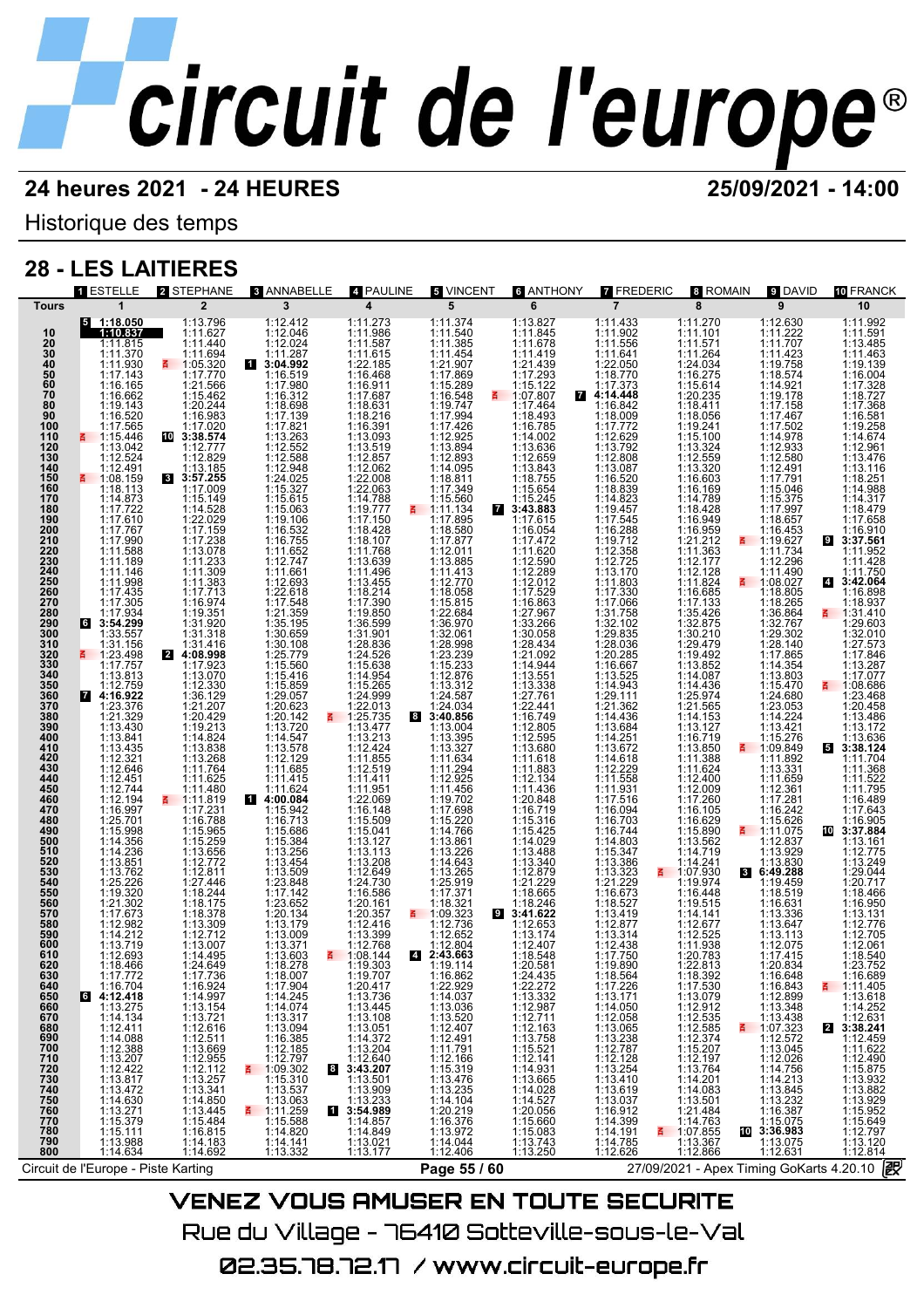## **24 heures 2021 - 24 HEURES 25/09/2021 - 14:00**

## Historique des temps



Circuit de l'Europe - Piste Karting **Page 56 / 60** Page 56 / 60 27/09/2021 - Apex Timing GoKarts 4.20.10 **in** 

## VENEZ VOUS AMUSER EN TOUTE SECURITE

Rue du Village – 76410 Sotteville-sous-le-Val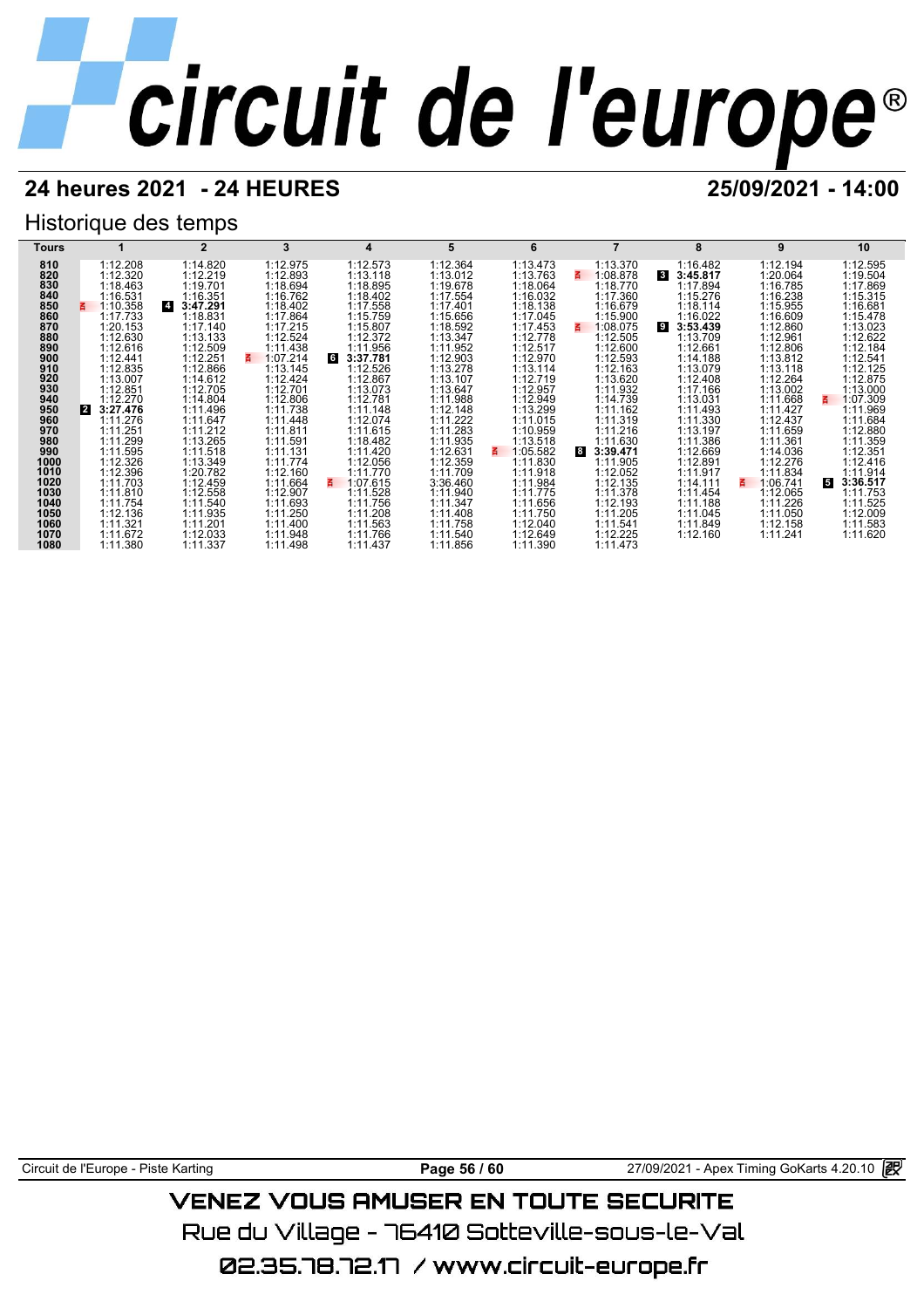## Historique des temps

## **19 - ASDF**

|                                 |                                                                                  |                                                                                                                                                                                                                                                                                  |                                                                                              |                                                                                                                                                                                | 1 GUILLAUME R                                                                                                                                                                                   | 2 JAMES                                                                                                                                                                                                                                                                                       | 3 SEVERINE                                                                                                                                                                | 4 BENJAMIN                                                                                                                                                                                                                                                                                               | ត Guillaume L                                                                                                                             | 6 DJAMEL                                                             |
|---------------------------------|----------------------------------------------------------------------------------|----------------------------------------------------------------------------------------------------------------------------------------------------------------------------------------------------------------------------------------------------------------------------------|----------------------------------------------------------------------------------------------|--------------------------------------------------------------------------------------------------------------------------------------------------------------------------------|-------------------------------------------------------------------------------------------------------------------------------------------------------------------------------------------------|-----------------------------------------------------------------------------------------------------------------------------------------------------------------------------------------------------------------------------------------------------------------------------------------------|---------------------------------------------------------------------------------------------------------------------------------------------------------------------------|----------------------------------------------------------------------------------------------------------------------------------------------------------------------------------------------------------------------------------------------------------------------------------------------------------|-------------------------------------------------------------------------------------------------------------------------------------------|----------------------------------------------------------------------|
| <b>Tours</b>                    | 1                                                                                | $\overline{2}$                                                                                                                                                                                                                                                                   | 3                                                                                            |                                                                                                                                                                                | 5                                                                                                                                                                                               | 6                                                                                                                                                                                                                                                                                             | $\overline{7}$                                                                                                                                                            | 8                                                                                                                                                                                                                                                                                                        | 9                                                                                                                                         | 10                                                                   |
|                                 | 4 1:22.552                                                                       | 1:15.579<br>1:13.342                                                                                                                                                                                                                                                             | 1:16.000                                                                                     | 1:15.513<br>1:12.744<br>1:13.041<br>1:12.030<br>1:13.421                                                                                                                       |                                                                                                                                                                                                 | 1:13.758<br>1:13.896<br>1:12.826<br>1:13.484<br>1:12.524                                                                                                                                                                                                                                      | 1:15.268<br>1:14.777<br>1:12.898<br>1:13.732<br>1:12.857                                                                                                                  | 1:14.754<br>1:13.560<br>1:13.560<br>1:13.560<br>1:14.593<br>1:14.593<br>1:13.368<br>1:13.342<br>1:12.566<br>1:12.566<br>1:15.364<br>1:15.364<br>1:15.364<br>1:15.566<br>1:15.566<br>1:15.56<br>1:15.56<br>1:15.56<br>1:15.56<br>1:15.56<br>1:15.56<br>1:15.56<br>1:15.56<br>1:15.56<br>1:15.56<br>1:15.5 | 1:14.132<br>1:13.871<br>1:14.780<br>1:13.390                                                                                              | 1:13.889                                                             |
| 10                              | 1:13.744                                                                         |                                                                                                                                                                                                                                                                                  | $\begin{array}{c} 1:14.906 \\ 1:13.122 \\ 1:12.505 \\ 1:13.301 \end{array}$                  |                                                                                                                                                                                | $1:14.775$ $1:15.876$ $1:15.836$ $1:15.127$ $1:15.127$ $1:15.127$ $1:13.565$ $1:13.11008321$ $1:12.693248122.763$ $1:22.76372122793$ $1:12.79381122.049$ $1:15.979$ $1:11.414141$ $1:11.414111$ |                                                                                                                                                                                                                                                                                               |                                                                                                                                                                           |                                                                                                                                                                                                                                                                                                          |                                                                                                                                           | 1:12.753<br>1:14.542                                                 |
| $\frac{20}{30}$                 | 1:12.342<br>1:12.883                                                             | 1:12.787<br>1:13.099                                                                                                                                                                                                                                                             |                                                                                              |                                                                                                                                                                                |                                                                                                                                                                                                 |                                                                                                                                                                                                                                                                                               |                                                                                                                                                                           |                                                                                                                                                                                                                                                                                                          |                                                                                                                                           | 1:13.632                                                             |
| $\frac{40}{50}$                 | 1:13.400                                                                         | 1:13.964                                                                                                                                                                                                                                                                         |                                                                                              |                                                                                                                                                                                |                                                                                                                                                                                                 |                                                                                                                                                                                                                                                                                               |                                                                                                                                                                           |                                                                                                                                                                                                                                                                                                          | $\frac{2}{1000}$ 1:08.373                                                                                                                 | $5\phantom{.0}$<br>3:43.213                                          |
| 60                              | 1:15.334                                                                         |                                                                                                                                                                                                                                                                                  |                                                                                              |                                                                                                                                                                                |                                                                                                                                                                                                 |                                                                                                                                                                                                                                                                                               |                                                                                                                                                                           |                                                                                                                                                                                                                                                                                                          | 1:14.677                                                                                                                                  | 1:16.296<br>1:12.443                                                 |
| $\overline{70}$                 | 1:14.358<br>1:12.977                                                             |                                                                                                                                                                                                                                                                                  |                                                                                              |                                                                                                                                                                                |                                                                                                                                                                                                 |                                                                                                                                                                                                                                                                                               | $1:14.429$<br>$1:13.254$<br>$1:12.772$                                                                                                                                    |                                                                                                                                                                                                                                                                                                          | 1:13.887                                                                                                                                  | 1:14.890                                                             |
| 80                              | 1:13.142<br>1:12.266                                                             |                                                                                                                                                                                                                                                                                  |                                                                                              | 1:16.182<br>1:16.182<br>1:13.337<br>1:14.299<br>1:13.184<br>1:12.651<br>1:42.371                                                                                               |                                                                                                                                                                                                 |                                                                                                                                                                                                                                                                                               | $\begin{array}{r} 1.12.834 \\ 1.12.682 \\ 1.32.599 \end{array}$                                                                                                           |                                                                                                                                                                                                                                                                                                          | $\begin{array}{c} 1.14.238 \\ 1.14.238 \\ 1.12.505 \\ 1.27.528 \end{array}$                                                               | 1:12.907                                                             |
| 90<br>100                       | 65:38.026                                                                        |                                                                                                                                                                                                                                                                                  |                                                                                              |                                                                                                                                                                                |                                                                                                                                                                                                 |                                                                                                                                                                                                                                                                                               |                                                                                                                                                                           |                                                                                                                                                                                                                                                                                                          |                                                                                                                                           | $\frac{2}{9}$ 1:08.553<br>1:33.878                                   |
| 110                             | 1:28.265                                                                         |                                                                                                                                                                                                                                                                                  |                                                                                              |                                                                                                                                                                                |                                                                                                                                                                                                 |                                                                                                                                                                                                                                                                                               |                                                                                                                                                                           |                                                                                                                                                                                                                                                                                                          |                                                                                                                                           | 1:23.737                                                             |
| 120<br>130                      | 1:22.874                                                                         | 1:15.4002<br>1:14.652<br>1:14.552<br>1:14.552<br>1:13.634<br>1:13.634<br>1:13.502<br>1:14.6562<br>1:14.5502<br>1:15.32<br>1:15.32<br>1:15.32<br>1:15.32<br>1:15.32<br>1:15.32<br>1:15.32<br>1:15.32<br>1:15.32<br>1:15.32<br>1:15.32<br>1:15.32<br>1:15.32<br>1:15.32<br>1:15.32 | 1:15.301<br>1:15.389<br>1:14.645<br>1:13.058<br>1:13.609<br>1:37.742<br>1:27.715<br>1:22.517 | 1:26.989<br>1:33.166<br>1:30.897<br>1:14.135<br>1:13.083<br>1:13.361                                                                                                           |                                                                                                                                                                                                 |                                                                                                                                                                                                                                                                                               | 1:25.216<br>1:24.965                                                                                                                                                      |                                                                                                                                                                                                                                                                                                          | $1:26.151$<br>$1:23.447$<br><b>3:43.634</b>                                                                                               | 1:23.274                                                             |
| 140                             | $\begin{array}{c} 1:22.432 \\ 1:13.794 \\ 1:17.148 \\ 1:12.774 \end{array}$      |                                                                                                                                                                                                                                                                                  | 1:22.917<br>1:12.836<br>1:12.942<br>1:12.916<br>1:12.916<br>1:14.662<br>1:14.860<br>1:14.667 |                                                                                                                                                                                |                                                                                                                                                                                                 |                                                                                                                                                                                                                                                                                               | 1:23.689<br>1:13.832                                                                                                                                                      |                                                                                                                                                                                                                                                                                                          | П                                                                                                                                         | 1:14.744<br>1:12.449                                                 |
| 150                             |                                                                                  |                                                                                                                                                                                                                                                                                  |                                                                                              |                                                                                                                                                                                |                                                                                                                                                                                                 |                                                                                                                                                                                                                                                                                               |                                                                                                                                                                           |                                                                                                                                                                                                                                                                                                          | $1:14.220$<br>$1:13.328$<br>$1:12.817$                                                                                                    | 1:12.459                                                             |
| 160                             |                                                                                  |                                                                                                                                                                                                                                                                                  |                                                                                              |                                                                                                                                                                                |                                                                                                                                                                                                 |                                                                                                                                                                                                                                                                                               | 1:14.016<br>1:14.088                                                                                                                                                      |                                                                                                                                                                                                                                                                                                          |                                                                                                                                           | 1:13.151                                                             |
| 170<br>180                      | 1:13.887<br>1:12.128                                                             |                                                                                                                                                                                                                                                                                  |                                                                                              |                                                                                                                                                                                |                                                                                                                                                                                                 |                                                                                                                                                                                                                                                                                               |                                                                                                                                                                           |                                                                                                                                                                                                                                                                                                          |                                                                                                                                           | 1:12.522<br>2 1:21.531                                               |
| 190                             |                                                                                  |                                                                                                                                                                                                                                                                                  |                                                                                              |                                                                                                                                                                                |                                                                                                                                                                                                 |                                                                                                                                                                                                                                                                                               | $1:14.325$<br>1:08.440<br>1:17.275<br>1:16.927                                                                                                                            |                                                                                                                                                                                                                                                                                                          |                                                                                                                                           | 1:16.767                                                             |
| 200                             | 1:16.754<br>1:14.728<br>1:14.405                                                 |                                                                                                                                                                                                                                                                                  |                                                                                              |                                                                                                                                                                                |                                                                                                                                                                                                 |                                                                                                                                                                                                                                                                                               |                                                                                                                                                                           |                                                                                                                                                                                                                                                                                                          |                                                                                                                                           | 1:15.410                                                             |
| 210                             |                                                                                  |                                                                                                                                                                                                                                                                                  |                                                                                              | $1:12.587$ $1:14.952$ $1:15.422$ $1:15.481$ $1:17.923$ $1:16.587$ $1:14.365$ $1:14.365$                                                                                        |                                                                                                                                                                                                 |                                                                                                                                                                                                                                                                                               |                                                                                                                                                                           |                                                                                                                                                                                                                                                                                                          | 1:12.817<br>1:16.225<br>1:17.7692<br>1:17.7692<br>1:17.519<br>1:12.539<br>1:12.283<br>1:12.283<br>1:12.283<br>1:13.410<br>1:34.13         | 1:14.829<br>1:14.884                                                 |
| 220<br>230                      | $\begin{array}{r} 1:14.625 \\ 1:15.734 \\ 1:12.210 \\ 1:15.103 \\ \end{array}$   |                                                                                                                                                                                                                                                                                  |                                                                                              |                                                                                                                                                                                | 1:19.782                                                                                                                                                                                        |                                                                                                                                                                                                                                                                                               |                                                                                                                                                                           |                                                                                                                                                                                                                                                                                                          |                                                                                                                                           | 1:11.939                                                             |
| 240<br>250                      |                                                                                  |                                                                                                                                                                                                                                                                                  |                                                                                              |                                                                                                                                                                                | 1:14.441<br>1:12.318                                                                                                                                                                            |                                                                                                                                                                                                                                                                                               |                                                                                                                                                                           |                                                                                                                                                                                                                                                                                                          |                                                                                                                                           | 1:13.468                                                             |
| 260                             | 1:12.474                                                                         |                                                                                                                                                                                                                                                                                  |                                                                                              | 1:12.618                                                                                                                                                                       |                                                                                                                                                                                                 |                                                                                                                                                                                                                                                                                               |                                                                                                                                                                           |                                                                                                                                                                                                                                                                                                          |                                                                                                                                           | 1:13.390<br>1:13.605                                                 |
| 270                             | 2:14.182                                                                         | 1:14.539<br>1:14.948<br>1:12.821<br>1:13.975<br>1:15.242<br>1:15.242                                                                                                                                                                                                             | 1:14.557<br>1:24.588<br>1:12.198<br>1:12.368<br>1:13.555                                     | $1:15.014$<br>3:58.456                                                                                                                                                         |                                                                                                                                                                                                 |                                                                                                                                                                                                                                                                                               |                                                                                                                                                                           |                                                                                                                                                                                                                                                                                                          |                                                                                                                                           | 1:12.702                                                             |
| 280                             | 1:14.268                                                                         | 1:21.308                                                                                                                                                                                                                                                                         |                                                                                              |                                                                                                                                                                                |                                                                                                                                                                                                 |                                                                                                                                                                                                                                                                                               |                                                                                                                                                                           |                                                                                                                                                                                                                                                                                                          |                                                                                                                                           | 1:31.801                                                             |
| 290<br>300                      | 1:36.842<br>1:32.449                                                             | 1:33.519<br>1:31.498                                                                                                                                                                                                                                                             |                                                                                              | 1:34.469<br>1:33.601                                                                                                                                                           | $1:13.360$<br>$1:15.493$<br>$1:32.690$<br>$1:33.165$<br>$1:32.566$                                                                                                                              |                                                                                                                                                                                                                                                                                               | 1:16.947<br>1:16.468<br>1:11.932<br>1:12.687<br>1:15.152<br>1:133.092<br>1:34.200<br>1:34.200<br>1:34.200<br>1:36.021                                                     |                                                                                                                                                                                                                                                                                                          | 1:34.029<br>1:34.531                                                                                                                      | 1:33.262<br>₹ 1:28.418                                               |
| 310                             | $64:25.682$<br>1:35.000                                                          | $1:31.485$<br>$1:34.857$<br>$1:34.964$<br>$1:33.044$<br>$1:33.596$<br>$1:14.679$                                                                                                                                                                                                 |                                                                                              | $1:33.001$<br>$1:34.218$<br>$1:33.452$<br>$1:32.220$<br>$1:30.849$<br>$1:13.043$                                                                                               | 1:45.401<br>1:32.056<br>1:33.057<br>1:28.665<br>1:29.275<br>1:13.795                                                                                                                            | $114.3046$<br>$113.346$<br>$113.3772$<br>$113.7728$<br>$113.7738$<br>$113.7728$<br>$113.7728$<br>$113.776$<br>$12.698$<br>$113.768$<br>$113.899$<br>$113.492$<br>$113.492$<br>$113.492$<br>$113.492$<br>$113.492$<br>$113.492$<br>$113.492$<br>$113.492$<br>$113.492$<br>$113.492$<br>$113.4$ | 1:42.638<br>1:31.663                                                                                                                                                      | $\begin{array}{rl} 1:16.031\\ 1:14.789\\ 1:11.7882\\ 1:11.7882\\ 1:12.396\\ 1:12.3910\\ 1:13.2797\\ 1:141.527\\ 1:147.398\\ 1:132.534\\ 1:26.763\\ 1:12.578\\ 1:141.530\\ \end{array}$                                                                                                                   | $1:41.069$<br>$1:31.238$<br>$1:34.142$<br>$1:30.001$<br>$4:01.136$                                                                        | 1:40.225                                                             |
|                                 |                                                                                  |                                                                                                                                                                                                                                                                                  |                                                                                              |                                                                                                                                                                                |                                                                                                                                                                                                 |                                                                                                                                                                                                                                                                                               |                                                                                                                                                                           |                                                                                                                                                                                                                                                                                                          |                                                                                                                                           | 1:55.364                                                             |
| 320<br>330<br>330<br>340<br>350 | 1:46.412<br>1:40.360                                                             |                                                                                                                                                                                                                                                                                  |                                                                                              |                                                                                                                                                                                |                                                                                                                                                                                                 |                                                                                                                                                                                                                                                                                               | 1:29.441<br>1:35.294<br>1:29.297<br>1:14.327                                                                                                                              |                                                                                                                                                                                                                                                                                                          |                                                                                                                                           | 1:30.352<br>1:26.958                                                 |
|                                 | 1:29.047                                                                         |                                                                                                                                                                                                                                                                                  |                                                                                              |                                                                                                                                                                                |                                                                                                                                                                                                 |                                                                                                                                                                                                                                                                                               |                                                                                                                                                                           |                                                                                                                                                                                                                                                                                                          |                                                                                                                                           | 1:15.249                                                             |
| 360                             | 1:15.584                                                                         |                                                                                                                                                                                                                                                                                  |                                                                                              |                                                                                                                                                                                |                                                                                                                                                                                                 |                                                                                                                                                                                                                                                                                               |                                                                                                                                                                           |                                                                                                                                                                                                                                                                                                          | 1:13.169                                                                                                                                  | 1:12.260                                                             |
| 370                             | 1:12.838<br>1:12.899                                                             |                                                                                                                                                                                                                                                                                  |                                                                                              | 1:12.502                                                                                                                                                                       |                                                                                                                                                                                                 |                                                                                                                                                                                                                                                                                               | 1:13.362<br>1:12.664                                                                                                                                                      |                                                                                                                                                                                                                                                                                                          | 1:12.638                                                                                                                                  | 1:11.959<br>1:13.518                                                 |
| 380<br>390                      | 1:12.099<br>1:14.030<br>1:20.591<br>1:16.325<br>1:17.463<br>1:16.906<br>1:15.769 | 1:14.079<br>1:13.284<br>1:12.940<br>1:13.672<br>1:15.746<br>1:15.746<br>1:15.746<br>1:15.060<br>1:14.506                                                                                                                                                                         |                                                                                              | $\begin{array}{l} 1:12.880 \\ 1:13.376 \\ 1:12.744 \\ 1:15.434 \\ 1:15.434 \\ 1:15.678 \\ 1:15.749 \\ 1:14.540 \\ 1:13.307 \\ 1:12.831 \\ 1:12.792 \\ 1:23.124 \\ \end{array}$ | 1:13.795<br>1:12.952<br>1:12.952<br>1:15.872<br>1:15.872<br>1:15.910<br>1:16.276<br>1:14.0276                                                                                                   |                                                                                                                                                                                                                                                                                               |                                                                                                                                                                           | $1:14.530\n1:13.489\n1:14.507\n1:10.221\n1:20.814$                                                                                                                                                                                                                                                       | $1:13.210$<br>1:18.858<br>4:00.898                                                                                                        | 1:15.973                                                             |
| 400                             |                                                                                  |                                                                                                                                                                                                                                                                                  |                                                                                              |                                                                                                                                                                                |                                                                                                                                                                                                 |                                                                                                                                                                                                                                                                                               | $1:13.332$<br>$1:13.410$<br>$1:28.638$                                                                                                                                    |                                                                                                                                                                                                                                                                                                          |                                                                                                                                           | 1:21.688                                                             |
| 410                             |                                                                                  |                                                                                                                                                                                                                                                                                  |                                                                                              |                                                                                                                                                                                |                                                                                                                                                                                                 |                                                                                                                                                                                                                                                                                               |                                                                                                                                                                           |                                                                                                                                                                                                                                                                                                          | 1:17.526<br>1:15.704<br>1:15.512                                                                                                          | 1:16.685<br>1:15.262                                                 |
| 420<br>430                      |                                                                                  |                                                                                                                                                                                                                                                                                  |                                                                                              |                                                                                                                                                                                |                                                                                                                                                                                                 |                                                                                                                                                                                                                                                                                               | 1:16.545                                                                                                                                                                  | 1:18.468<br>1:15.219                                                                                                                                                                                                                                                                                     |                                                                                                                                           | 1:14.983                                                             |
| 440<br>450                      |                                                                                  |                                                                                                                                                                                                                                                                                  |                                                                                              |                                                                                                                                                                                |                                                                                                                                                                                                 |                                                                                                                                                                                                                                                                                               | 1:15.745                                                                                                                                                                  | 4:27.585                                                                                                                                                                                                                                                                                                 | $1:14.259$ $1:16.486$ $1:12.382$ $1:14.422$ $1:11.959$                                                                                    | 1:15.095<br>1:15.269                                                 |
| 460                             |                                                                                  |                                                                                                                                                                                                                                                                                  |                                                                                              |                                                                                                                                                                                |                                                                                                                                                                                                 |                                                                                                                                                                                                                                                                                               | 1:14.853                                                                                                                                                                  |                                                                                                                                                                                                                                                                                                          |                                                                                                                                           | 1:12.179                                                             |
| 470                             | 1:15.295<br>1:12.252                                                             | 1:15.050<br>1:12.281                                                                                                                                                                                                                                                             |                                                                                              |                                                                                                                                                                                |                                                                                                                                                                                                 |                                                                                                                                                                                                                                                                                               | 1:14.104                                                                                                                                                                  |                                                                                                                                                                                                                                                                                                          |                                                                                                                                           | 1:14.229                                                             |
| 480                             | 1:12.378                                                                         |                                                                                                                                                                                                                                                                                  |                                                                                              |                                                                                                                                                                                |                                                                                                                                                                                                 |                                                                                                                                                                                                                                                                                               | 1:13.680                                                                                                                                                                  |                                                                                                                                                                                                                                                                                                          |                                                                                                                                           | 1:12.376<br>1:12.276                                                 |
| 490<br>500                      | $1:12.800$<br>$1:11.984$<br>$1:26.320$                                           |                                                                                                                                                                                                                                                                                  |                                                                                              |                                                                                                                                                                                |                                                                                                                                                                                                 |                                                                                                                                                                                                                                                                                               |                                                                                                                                                                           | $1:12.191$<br>$1:12.281$<br>$1:13.528$<br>$1:14.163$<br>$\overline{5}$<br>$1:07.404$                                                                                                                                                                                                                     | 1:13.632<br>3:58.130<br>6                                                                                                                 | 1:26.403                                                             |
| 510                             |                                                                                  | 1:12.261<br>1:12.284<br>1:12.722<br>1:26.187<br>1:21.466<br>1:14.315                                                                                                                                                                                                             |                                                                                              |                                                                                                                                                                                | $1:15.820$ $1:13.165$ $1:12.663$ $1:13.567$ $1:13.246$ $1:25.609$ $1:24.2082$                                                                                                                   |                                                                                                                                                                                                                                                                                               | $\begin{array}{l} 1.13.833 \\ 1.11.833 \\ 1.11.919 \\ 1.25.319 \\ 1.28.927 \end{array}$                                                                                   |                                                                                                                                                                                                                                                                                                          | 1:22.714                                                                                                                                  | $1:24.531$<br>6:29.593                                               |
|                                 | 1:23.027                                                                         |                                                                                                                                                                                                                                                                                  |                                                                                              |                                                                                                                                                                                |                                                                                                                                                                                                 |                                                                                                                                                                                                                                                                                               |                                                                                                                                                                           |                                                                                                                                                                                                                                                                                                          | E.<br>1:31.977                                                                                                                            | 5<br>1:15.707                                                        |
| 520<br>530<br>540               | $\begin{array}{c} 1.25.32 \\ 1.17.181 \\ 1.22.398 \\ 1.14.783 \end{array}$       |                                                                                                                                                                                                                                                                                  |                                                                                              |                                                                                                                                                                                | $1:14.305$<br>$1:14.288$<br>$1:13.519$<br>$1:22.519$                                                                                                                                            |                                                                                                                                                                                                                                                                                               |                                                                                                                                                                           |                                                                                                                                                                                                                                                                                                          |                                                                                                                                           | 1:14.010                                                             |
| 550                             |                                                                                  |                                                                                                                                                                                                                                                                                  |                                                                                              |                                                                                                                                                                                |                                                                                                                                                                                                 |                                                                                                                                                                                                                                                                                               |                                                                                                                                                                           |                                                                                                                                                                                                                                                                                                          |                                                                                                                                           | 1:13.920                                                             |
| 560<br>570                      | 1:15.075<br>1:14.117                                                             | 1:14.403<br>1:13.566<br>1:13.877                                                                                                                                                                                                                                                 |                                                                                              | 1:15.494<br>1:13.237<br>1:13.546<br>1:13.781<br>1:13.781                                                                                                                       |                                                                                                                                                                                                 |                                                                                                                                                                                                                                                                                               |                                                                                                                                                                           |                                                                                                                                                                                                                                                                                                          |                                                                                                                                           | 1:13.362<br>1:13.791                                                 |
| 580<br>590                      | 1:13.426                                                                         | $1:13.877$ $1:13.239$ $1:12.864$ $1:13.740$ $1:13.756$ $1:13.756$                                                                                                                                                                                                                |                                                                                              | $1:14.226$<br>$1:14.883$<br>$1:13.533$<br>$1:13.539$<br>$1:12.917$                                                                                                             | $1:13.161$<br>$1:12.292$<br>$1:12.787$<br>$1:13.154$<br>$1:14.107$<br>$1:12.795$                                                                                                                | $\begin{array}{l} 1:14.568\\ 1:15.042\\ 1:16.500\\ 1:11.999\\ 1:11.991\\ 1:12.009\\ 1:12.5.759\\ 1:22.529\\ 1:3.297\\ 1:3.383\\ 1:14.443\\ 1:12.748\\ 1:12.817\\ 1:13.281\\ 1:12.817\\ 1:13.003 \end{array}$                                                                                  | $1:28.927$<br>$1:13.588$<br>$1:13.582$<br>$1:13.708$<br>$1:13.802$<br>$1:13.508$<br>$1:12.670$<br>$1:13.568$<br>$1:12.670$<br>$1:13.504$                                  | 1:07.400<br>1:54.2764<br>1:4.787<br>1:14.787<br>1:14.109<br>1:15.084<br>1:15.084<br>1:13.258<br>1:12.884<br>1:12.884<br>1:12.884<br>1:12.84<br>1:12.84                                                                                                                                                   | $1:31.977$<br>$1:13.334$<br>$1:13.962$<br>$1:13.699$<br>$1:13.123$<br>$1:13.165$<br>$1:13.127$<br>$1:12.661$<br>$1:12.586$<br>$1:12.7940$ | 1:13.389                                                             |
| 600                             | $\frac{1115.725}{1:13.046}$<br>1:13.800                                          |                                                                                                                                                                                                                                                                                  |                                                                                              |                                                                                                                                                                                |                                                                                                                                                                                                 |                                                                                                                                                                                                                                                                                               |                                                                                                                                                                           |                                                                                                                                                                                                                                                                                                          |                                                                                                                                           | 1:12.974<br>1:13.003                                                 |
| 610                             |                                                                                  |                                                                                                                                                                                                                                                                                  |                                                                                              |                                                                                                                                                                                |                                                                                                                                                                                                 |                                                                                                                                                                                                                                                                                               |                                                                                                                                                                           |                                                                                                                                                                                                                                                                                                          |                                                                                                                                           | 1:15.442                                                             |
| 620                             | 1:13.004                                                                         |                                                                                                                                                                                                                                                                                  | 1:12.496                                                                                     |                                                                                                                                                                                |                                                                                                                                                                                                 |                                                                                                                                                                                                                                                                                               | 1:13.241                                                                                                                                                                  |                                                                                                                                                                                                                                                                                                          |                                                                                                                                           | 1:13.359                                                             |
| 630                             | 1:12.822                                                                         |                                                                                                                                                                                                                                                                                  | 1:12.974                                                                                     | 1:13.024                                                                                                                                                                       | 1:12.690                                                                                                                                                                                        |                                                                                                                                                                                                                                                                                               | 1:12.644<br>4:08.425                                                                                                                                                      | 1:13.177<br>2 4:35.833                                                                                                                                                                                                                                                                                   | 1:12.740                                                                                                                                  | 1:12.893                                                             |
| 640<br>650                      | 1:12.571<br>1:19.205                                                             | 1:12.408<br>1:19.204                                                                                                                                                                                                                                                             | 1:13.191<br>1:20.053                                                                         | 1:12.659<br>1:20.169                                                                                                                                                           | 1:12.895<br>1:18.303                                                                                                                                                                            | 1:12.801<br>1:19.417                                                                                                                                                                                                                                                                          | 1:16.856                                                                                                                                                                  | 1:17.134                                                                                                                                                                                                                                                                                                 | 1:19.815<br>1:16.173                                                                                                                      | 1:19.089<br>1:15.715                                                 |
| 660                             | 1:16.624<br>1:16.626<br>1:16.390                                                 | $\begin{array}{r} 1:14.830 \\ 1:15.838 \\ 1:16.533 \\ 1:15.469 \\ 1:12.604 \\ \end{array}$                                                                                                                                                                                       | $1:15.021$<br>$1:15.935$<br>$1:15.208$<br>$1:17.537$<br>$1:14.179$                           | 1:18.351<br>1:15.918                                                                                                                                                           | 1:16.794<br>1:16.235                                                                                                                                                                            | $\begin{array}{r} 1:17.761 \\ 1:19.093 \\ 1:16.493 \\ 1:15.283 \\ 1:12.021 \\ \end{array}$                                                                                                                                                                                                    | 1:15.866<br>1:17.339<br>1:17.339<br>1:16.764<br>1:12.824<br>1:12.857<br>1:12.857<br>1:12.857<br>1:12.87<br>1:12.87<br>1:12.87<br>1:12.87<br>1:12.87<br>1:12.81<br>1:12.81 | 1:17.422<br>1:14.582                                                                                                                                                                                                                                                                                     | 1:17.453<br>1:16.714                                                                                                                      | 1:15.858<br>1:16.515<br>1:15.134<br>1:13.718<br>1:12.250<br>1:14.799 |
| 670<br>680                      |                                                                                  |                                                                                                                                                                                                                                                                                  |                                                                                              |                                                                                                                                                                                |                                                                                                                                                                                                 |                                                                                                                                                                                                                                                                                               |                                                                                                                                                                           |                                                                                                                                                                                                                                                                                                          |                                                                                                                                           |                                                                      |
|                                 |                                                                                  |                                                                                                                                                                                                                                                                                  |                                                                                              | 1:15.382<br>1:16.344<br>1:12.058                                                                                                                                               | 1:16.876<br>1:15.645<br>1:12.827<br>1:12.467<br>1:11.894                                                                                                                                        |                                                                                                                                                                                                                                                                                               |                                                                                                                                                                           | $1:13.829$ $1:12.733$ $1:12.351$ $1:13.611$ $1:14.501$                                                                                                                                                                                                                                                   | 1:23.909<br>1:14.224<br>1:12.601                                                                                                          |                                                                      |
| 690<br>700                      | 1:14.969<br>1:13.167                                                             |                                                                                                                                                                                                                                                                                  |                                                                                              |                                                                                                                                                                                |                                                                                                                                                                                                 |                                                                                                                                                                                                                                                                                               |                                                                                                                                                                           |                                                                                                                                                                                                                                                                                                          |                                                                                                                                           |                                                                      |
| 710                             | $1:13.031$<br>$1:13.401$<br>$1:15.295$                                           | $1:12.504$<br>$1:14.212$<br>$1:12.752$                                                                                                                                                                                                                                           | 1:15.668<br>1:13.106                                                                         | 1:16.141<br>1:12.962                                                                                                                                                           |                                                                                                                                                                                                 |                                                                                                                                                                                                                                                                                               |                                                                                                                                                                           |                                                                                                                                                                                                                                                                                                          | 1:11.779<br>1:11.959<br>1:14.403<br>1:23.122<br>1:19.718                                                                                  |                                                                      |
| 720<br>730<br>740               |                                                                                  |                                                                                                                                                                                                                                                                                  |                                                                                              | 1:13.050                                                                                                                                                                       |                                                                                                                                                                                                 |                                                                                                                                                                                                                                                                                               |                                                                                                                                                                           |                                                                                                                                                                                                                                                                                                          |                                                                                                                                           |                                                                      |
|                                 | 1:13.526<br>1:23.210                                                             | 1:12.026<br>1:20.900                                                                                                                                                                                                                                                             |                                                                                              |                                                                                                                                                                                | $1:19.321$<br><b>6</b> 4:17.670                                                                                                                                                                 |                                                                                                                                                                                                                                                                                               |                                                                                                                                                                           | $1:11.734$<br>$1:22.184$<br>$1:20.661$                                                                                                                                                                                                                                                                   |                                                                                                                                           | 1:13.569<br>1:22.308<br>1:19.914<br>1:18.522                         |
| 750<br>760                      | 1:19.364                                                                         |                                                                                                                                                                                                                                                                                  |                                                                                              | $\frac{1109.087}{1:21.480}$<br>1:21.363                                                                                                                                        | 1:21.346<br>1:19.584                                                                                                                                                                            |                                                                                                                                                                                                                                                                                               |                                                                                                                                                                           |                                                                                                                                                                                                                                                                                                          |                                                                                                                                           |                                                                      |
| 770                             |                                                                                  | $1:19.962$<br>$1:19.421$<br>$1:13.146$                                                                                                                                                                                                                                           |                                                                                              | 53:44.438                                                                                                                                                                      | 1:17.353                                                                                                                                                                                        |                                                                                                                                                                                                                                                                                               |                                                                                                                                                                           | $1:18.857$<br>$1:13.742$                                                                                                                                                                                                                                                                                 | 1:21.022                                                                                                                                  |                                                                      |
| 780                             | 1:21.708<br>1:13.627                                                             |                                                                                                                                                                                                                                                                                  |                                                                                              | 1:13.704                                                                                                                                                                       | 1:13.124                                                                                                                                                                                        |                                                                                                                                                                                                                                                                                               |                                                                                                                                                                           | 1:14.266                                                                                                                                                                                                                                                                                                 |                                                                                                                                           |                                                                      |
| 790                             | 1:13.331<br>1:13.471                                                             | 1:13.464<br>1:13.132                                                                                                                                                                                                                                                             | 1:13.633<br>1:11.960<br>1:20.480<br>1:18.112<br><b>E</b><br>1:13.452<br>1:13.177<br>1:13.330 | 1:12.994<br>1:13.140                                                                                                                                                           | 1:14.096<br>1:13.423                                                                                                                                                                            | 1:12.021<br>1:14.856<br>1:12.338<br>1:2.107<br>1:2.024<br>1:2.024<br>1:15.049<br>1:13.196<br>1:12.471<br>1:13.045                                                                                                                                                                             | 1:12.687<br>1:13.463                                                                                                                                                      | 1:13.851<br>1:13.453                                                                                                                                                                                                                                                                                     | 1:16.025<br>1:12.978<br>1:13.022<br>1:13.134                                                                                              | 1:13.164<br>1:14.402<br>1:13.841<br>1:13.528                         |
| 800                             |                                                                                  |                                                                                                                                                                                                                                                                                  |                                                                                              |                                                                                                                                                                                |                                                                                                                                                                                                 |                                                                                                                                                                                                                                                                                               |                                                                                                                                                                           |                                                                                                                                                                                                                                                                                                          |                                                                                                                                           |                                                                      |
|                                 | Circuit de l'Europe - Piste Karting                                              |                                                                                                                                                                                                                                                                                  |                                                                                              |                                                                                                                                                                                | Page 57 / 60                                                                                                                                                                                    |                                                                                                                                                                                                                                                                                               |                                                                                                                                                                           |                                                                                                                                                                                                                                                                                                          | 27/09/2021 - Apex Timing GoKarts 4.20.10                                                                                                  | 飮                                                                    |
|                                 |                                                                                  |                                                                                                                                                                                                                                                                                  |                                                                                              |                                                                                                                                                                                |                                                                                                                                                                                                 |                                                                                                                                                                                                                                                                                               |                                                                                                                                                                           |                                                                                                                                                                                                                                                                                                          |                                                                                                                                           |                                                                      |

VENEZ VOUS AMUSER EN TOUTE SECURITE Rue du Village – 76410 Sotteville–sous–le–Val 02.35.78.72.17 / www.circuit-europe.fr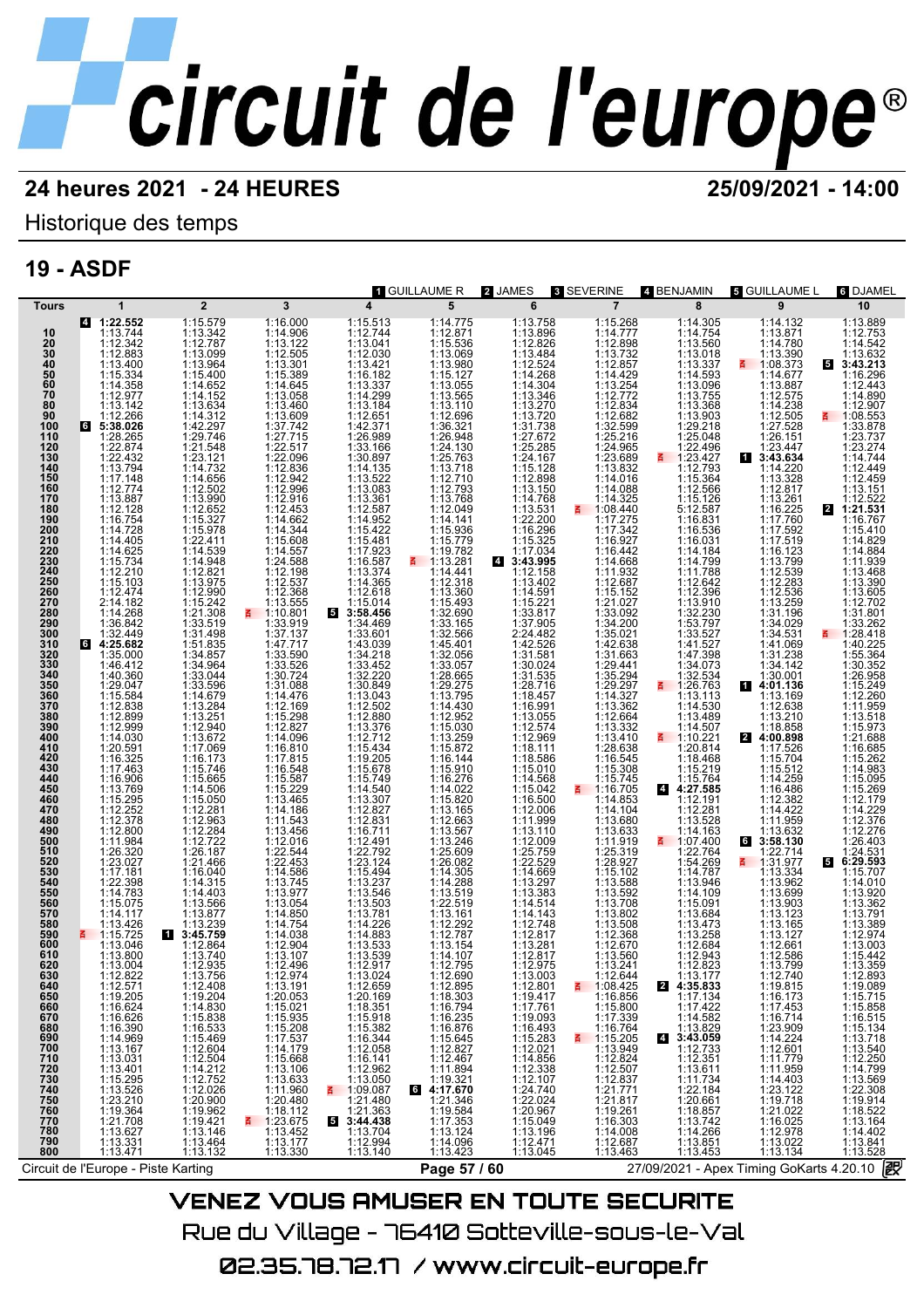## **24 heures 2021 - 24 HEURES 25/09/2021 - 14:00**

## Historique des temps



Circuit de l'Europe - Piste Karting<br> **Page 58 / 60** 27/09/2021 - Apex Timing GoKarts 4.20.10

## VENEZ VOUS AMUSER EN TOUTE SECURITE

Rue du Village – 76410 Sotteville-sous-le-Val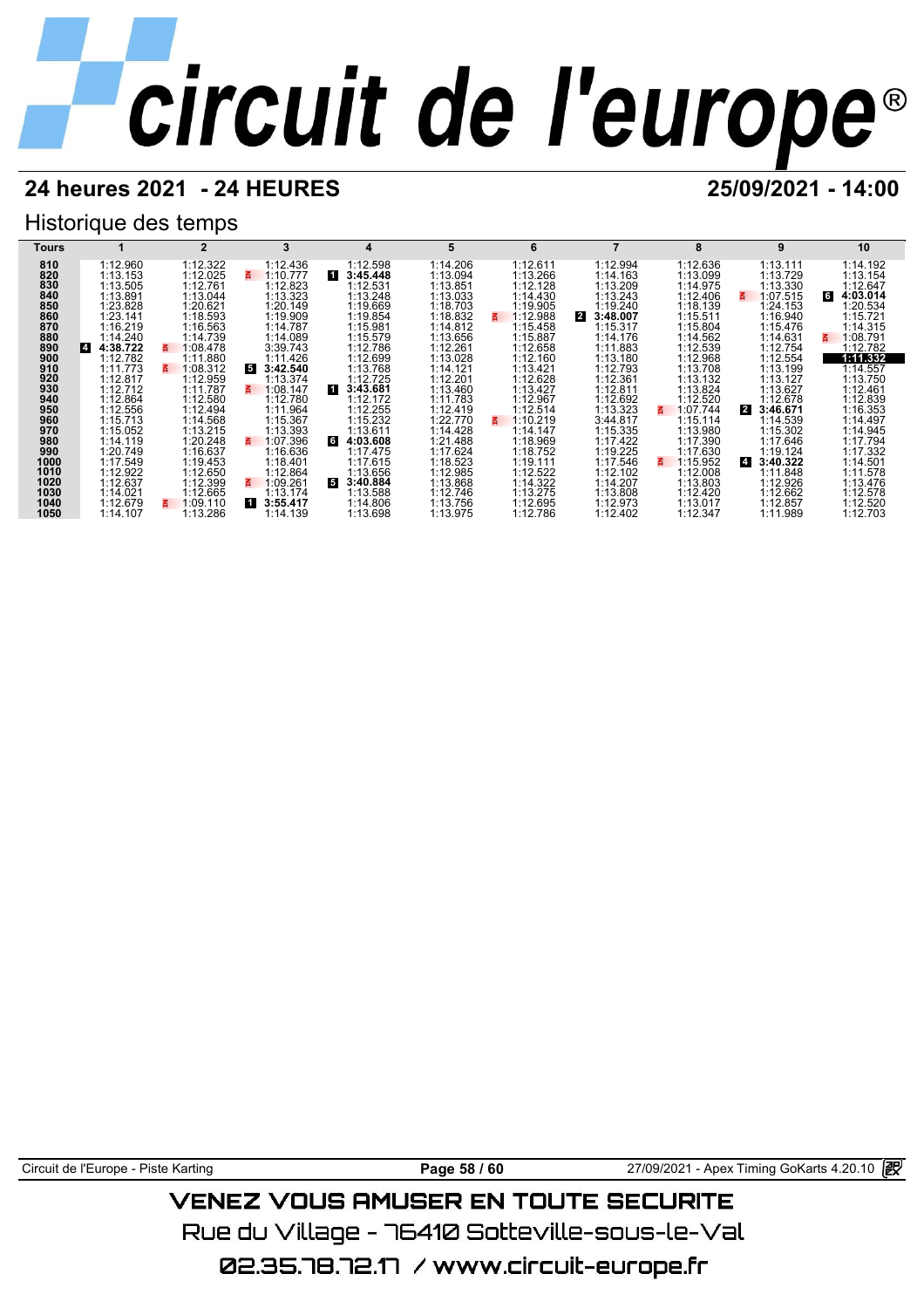Historique des temps

## **31 - LES TOURISTES**

| $5 - 1:22.846$<br>1:14.508<br>1:15.317<br>1:14.142<br>1:12.974<br>1:13.801<br>1:20.212<br>1:14.730<br>1:14.173<br>1:14.152<br>1:14.152<br>$\begin{smallmatrix}1:14.110\\1:13.693\\1:13.934\\1:13.934\\1:14.980\\1:15.497\\1:15.497\\1:15.497\\1:16.441\\1:16.441\\1:16.441\\1:16.441\\1:16.536\\1:14.536\\1:14.436\\1:16.441\\1:16.441\\1:16.441\\1:16.442\\1:17.483\\1:18.442\\1:17.483\\1:19.41\\1:19.422$<br>1:14.029<br>1:20.098<br>1:14.419<br>1:13.299<br>1:14.370<br>1:14.461<br>1:22.392<br>1:17.197<br>1:14.758<br>1:16.969<br>1:15.909<br>1:14.098<br>1:14.632<br>1:14.667<br>1:20.098<br>1:14.2607<br>1:14.020<br>1:25.179<br>1:17.772<br>1:14.025<br>1:14.243<br>1:16.119.11<br>$\begin{array}{c} 1:12.526 \\ 1:12.367 \\ 1:14.112 \\ 1:20.012 \end{array}$<br>1:13.107<br>1:12.904<br>1:14.433<br>1:19.206<br>1:17.083<br>1:14.428<br>1:16.098<br>1:14.221<br>1:16.599<br>1:17.968<br>1:18.155<br>1:15.207<br>1:14.288<br>1:13.750<br>1:13.678<br>10<br>20<br>30<br>40<br>50<br>50<br>70<br>80<br>90<br>$1:14.231$<br>1:09.046<br>1:13.415<br>3:52.060<br>1:17.468<br>8<br>1:19.374<br>1:14.519<br>1:19.162<br>₹ 1:16.514<br>1 5:03.598<br>1:14.815<br>$1:14.411$<br>1:14.124<br>3:46.545<br>1:16.550<br>1:14.577<br>1:14.616<br>1:14.232<br>1:15.330<br>1:14.450<br>1:14.190<br>1:14.627<br>$1:13.867$<br>$1:27.358$<br>$1:14.850$<br>$1:15.285$<br>$1:15.172$<br>$1:14.791$<br>$1:13.751$<br>1:16.417<br>1:18.4962452<br>1:13.942564524456452444.1114.649625277688727766727766727766727776587277765872777653547775887277653554175.5441077766324545175888077588855111558440796638551115584410796684111554410796<br>$1:16.026$ $1:16.369$ $1:15.753$ $1:14.077$ $1:13.600$ $1:13.717$ $1:17.662$<br>1:14.152<br>1:23.813<br>1:15.635<br>1:16.102<br>1:16.106<br>$[\begin{smallmatrix}114.819\\114.476\end{smallmatrix} \  \, 114.487\\ \begin{smallmatrix}114.4676\end{smallmatrix} \  \, 114.876\\ \begin{smallmatrix}115.4948\end{smallmatrix} \  \, 115.497\\ \begin{smallmatrix}117.722\end{smallmatrix} \  \, 117.7721\\ \begin{smallmatrix}111.3.3149\end{smallmatrix} \  \, 111.3149\\ \begin{smallmatrix}111.3149\end{smallmatrix} \  \, 111.31421\\ \begin{smallmatrix}111.$<br>$1:16.588$<br>1:15.682<br>1:15.776<br>1:15.345<br>1:16.512<br>$\begin{array}{c} 1.19.800 \\ 1.14.070 \\ 1.15.567 \\ 1.15.016 \end{array}$<br>8 4:15.857<br>1:14.558<br>1:14.456<br>1:14.187<br>1:15.319<br>$1:13.751$<br>$1:19.571$<br>$1:17.701$<br>$1:17.482$<br>$1:13.440$<br>$1:13.444$<br>$1:13.444$<br>1:14.878<br>9 3:47.998<br>$\frac{2}{1}$ 1:10.511<br>1:17.930<br>$1:13.717$<br>$1:17.662$<br>$1:18.165$<br>$1:17.424$<br>$1:13.724$<br>$1:12.727$<br>$1:12.823$<br>1:17.996<br>1:17.691<br>1:17.996<br>1:17.403<br>1:17.947<br>$\frac{1116.125}{113.369}$<br>$21 3:38.657\n1:13.394\n1:14.394\n1:14.657$<br>1:13.821<br>1:12.623<br>1:13.058<br>1:13.634<br>1:13.410<br>$\overline{4}$ $\overline{)112.814}$<br>$\overline{3148.308}$<br>1:12.823<br>1:18.388<br>1:16.389<br>1:16.149<br>1:16.099<br>1:30.617<br>1:32.046<br>1:32.046<br>1:34.404<br>1:13.389<br>1:17.153<br>$\begin{array}{c} 1:13.821 \\ 1:17.501 \\ 1:18.362 \end{array}$<br>$\frac{2}{5}$ 1:08.775<br>1:17.032<br>1:17.185<br>1:17.627<br>1:16.776<br>1:17.300<br>$\frac{2}{5}$ 1:20.592<br>1:16.171<br>64:19.315<br>$1:15.101$ $1:31.944$ $1:32.179$ $1:29.289$<br>$1:15.544$<br>$1:23.938$<br>$1:36.257$<br>$1:31.148$<br>1:14.827<br>1:31.366<br>1:32.320<br>1:33.355<br>1:27.455<br>1:15.817<br>1:18.117<br>1:32.881<br>$1:3387$<br>$1:32.549$<br>$1:46.037$<br>$1:27.727$<br>$1:19.078$<br>$1:23.650$<br>$1:20.409$<br>$1:16.755$<br>$1:15.312$<br>$1:15.259$<br>$1:15.259$<br>$1:15.259$<br>$1:15.259$<br>$1:15.259$<br>$[ \begin{smallmatrix} 114.450 \\ 113.0521 \\ 133.777 \\ 1134.663 \\ 1132.877 \\ 121.34.663 \\ 1122.861 \\ 1121.377 \\ 1121.377 \\ 1121.377 \\ 1121.328 \\ 1112.328 \\ 1112.328 \\ 1112.328 \\ 1112.328 \\ 1112.328 \\ 1112.338 \\ 1112.338 \\ 1112.339 \\ 1113.304 \end{smallmatrix} ]$<br>1:32.724<br>$\begin{array}{c} 1.32.917 \\ 1.35.846 \\ 1.42.625 \end{array}$<br>1:31.853<br>1:33.144<br>1:35.793<br>1:28.197<br>1:27.971<br>1:23.210<br>$1:24.360$<br>$1:19.362$<br>$1:24.174$<br>$1:20.940$<br>1:23.339<br>1:19.691<br>1:22.094<br>1:19.903<br>$1:21.649$<br>1:13.954<br>1:25.468<br>84:05.646<br>1:27.630<br>1:23.983<br>1:27.051<br>1:22.192<br>1:24.574<br>1:23.298<br>1:24.108<br>1:23.676<br>$1:19.903$<br>$1:23.891$<br>$1:21.706$<br>$1:17.237$<br>$1:16.772$<br>$1:17.237$<br>$1:16.742$<br>$1:17.614$<br>$1:17.634$<br>$1:14.230$<br>$1:14.230$<br>$1:14.230$<br>$1:14.230$<br>$1:14.230$<br>$1:14.230$<br>$1:14.230$<br>$1:14.230$<br>$1:14.230$<br>$1:14.230$<br>1:24.118<br>1:22.798<br>1:20.949<br>3:46.062<br>1:14.788<br>1:15.240<br>1:15.240<br>1:15.240<br>1:15.277<br>1:15.727<br>1:15.545<br>1:17.829<br>1:17.829<br>1:22.250<br>1:17.777<br>1:15.466<br>1:18.236<br>1:15.158<br>$1:25.484$<br>$1:23.610$<br>$1:15.216$<br>$1:15.291$<br>$1:17.447$<br>$1:18.063$<br>1:24.405<br>1:15.42081<br>1:15.4201<br>1:15.4201<br>1:15.4201<br>1:14.286<br>1:19.5231<br>1:15.401<br>1:15.401<br>1:15.401<br>1:15.401<br>1:15.401<br>1:15.401<br>1:15.401<br>1:15.401<br>1:15.401<br>1:15.401<br>1:15.401<br>1:15.401<br>1:15.203<br>1:15.401<br>1:15.203<br>1:15.401<br>1:15.203<br><br>1:21.285<br>$1:21.246$<br>$1:15.957$<br>$1:15.326$<br>$1:15.824$<br>1:16.012<br>$1:14.490$<br>$1:15.873$<br>$1:15.925$<br>1:15.171<br>$4:48.462$<br>1:15.793<br>1:18.735<br>$\frac{2}{9}$ 1:11.431<br>1:16.597<br>1:16.782<br>1:15.557<br>1:15.348<br>1:16.659<br>1:14.820<br>$1:19.206$ $1:15.628$ $1:15.628$ $1:15.484$ $1:15.481$ $1:15.481$ $1:21.240$ $1:14.404$ $1:13.456$ $1:21.290742$ $1:19.520742$ $1:19.620742$<br>1:15.587<br>1:18.129<br>1:14.788<br>1:15.814<br>$\begin{array}{rl} 111.679 \\ \textbf{5} & 113.609 \\ \textbf{6} & 111.6547 \\ \textbf{7} & 115.547 \\ \textbf{8} & 1115.741 \\ \textbf{9} & 119.402 \\ \textbf{11} & 9.266 \\ \textbf{11} & 2.2605 \\ \textbf{11} & 3.626 \\ \textbf{11} & 4.787 \\ \textbf{11} & 3.626 \\ \textbf{11} & 4.787 \\ \textbf{12} & 3.626 \\ \textbf{12} & 3.626 \\ \$<br>1:16.702<br>1:15.855<br>$1.14.820\n1.16.443\n1.15.411\n1.17.026\n1.19.407\n1.19.381\n1.20.459$<br>$1:15.304$<br>1:14.483<br>1:15.261<br>5<br>1:11.867<br>1:12.11.90<br>1:17.152<br>$\begin{smallmatrix} 1:17.821\\ 1:15.379\\ 1:16.720\\ 1:18.890\\ 1:18.890\\ 1:14.151\\ 1:14.1563\\ 1:14.563\\ 1:13.948\\ 1:19.661\\ 1:18.595\\ 1:15.262\\ 1:14.951\\ \end{smallmatrix}$<br>$1:14.709$<br>$1:14.709$<br>$1:22.662$<br>1:15.805<br>1:14.921<br>1:19.653<br>$\begin{array}{c} 1.21.590 \\ 1.20.591 \\ 1.15.325 \end{array}$<br>1:22.165<br>1:20.654<br>$1:19.786$<br>$1:20.930$<br>$1:15.721$<br>$1:15.465$<br>$1:13.349$<br>1:20.450<br>$\frac{1117.152}{1:13.846}$<br>1:13.846<br>4 3:45.458<br>1:14.790<br>1:15.337<br>1:15.228<br>1:13.404<br>1:13.606<br>1:23.848<br>1:19.828<br>1:14.238<br>1:13.005<br>1:13.350<br>$1:13.202$ $1:14.093$ $1:22.135$ $1:21.277$<br>$1:13.0683$<br>$1:14.4910$<br>$1:22.800$<br>$1:20.539$<br>$1:18.514$<br>$1:13.803$<br>$1:15.464$<br>$1:13.7244$<br>$1:12.967$<br>1:08.885<br>$\overline{4}$ :14.180<br>1:13.830<br>1:13.744<br>1:22.526<br>1:20.940<br>560<br>1:21.839<br>1:19.988<br>1:20.650<br>1:22.962<br>1:19.896<br>1:14.401<br>1:18.384<br>$\frac{1.22.280}{1.13.534}$<br>1:13.534<br>3:40.451<br>$\begin{array}{c} 1:20.901 \\ 1:14.486 \\ 1:16.292 \\ 1:13.560 \\ 1:44.980 \end{array}$<br>1:15.979<br>$1:15.097$<br>$1:13.745$<br>$1:14.745$<br>1:13.982<br>1:14.917<br>590<br>1:13.987<br>1:14.283<br>1:14.691<br>1:16.025<br>1:16.583<br>1:14.185<br>$\frac{2}{11}$ 1:14.882<br>1:13.293<br>1:13.243<br>1:18.759<br>1:13.647<br>1:14.521<br>1:14.089<br>1:13.116<br>1:13.460<br>$\frac{2}{1}$ 1:08.103<br>1:13.423<br>1:12.425<br>1:12.844<br>1:13.423<br>1:19.35046<br>1:19.3502<br>1:19.3742<br>1:14.728<br>1:14.728<br>1:14.2349<br>1:23.497<br>1:22.865<br>1:22.865<br>1:22.865<br>1:123.496<br>1:123.496<br>1:12.349<br>1:12.349<br>1:12.349<br>1:12.349<br>1:12.349<br>1:12.349<br>1:12.349<br>1:12.349<br>1:12.<br>1:21.385<br>1:21.996<br>1:18.1637243<br>1:18.16323<br>1:15.323<br>1:15.323588<br>1:15.320.835<br>1:20.835<br>1:16.548<br>1:16.548<br>1:11.3.320<br>1:14.586<br>1:14.580<br>1:14.580<br>1:14.580<br>1:14.580<br>1:14.580<br>1:13.1188<br>1:21.1807<br>1:17.6075<br>1:11.6075<br>1:11.14.897<br>5:11.13.101<br>1:23.304<br>1:125.231<br>1:23.304<br>1:125.231<br>1:125.232<br>1:125.231<br>1:11.5579<br>1:11.5579<br>1:11.5579<br>1:22.1118<br>1:18.44806<br>1:18.5806<br>1:14.792<br>1:14.792<br>1:14.792<br>1:14.222<br>1:27.522<br>1:12.832<br>1:14.488<br>1:14.488<br>1:14.488<br>1:14.488<br>1:14.488<br>1:14.488<br>1:14.488<br>1:19.701<br>1:15.341<br>1:15.341<br>1:15.440<br>1:14.958<br>1:22.479<br>1:22.479<br>1:12.22.479<br>1:14.584<br>1:14.584<br>1:14.584<br>1:14.584<br>1:14.793<br>1:14.793<br>1:14.793<br>1:14.793<br>1:14.793<br>1:14.793<br>1:14.793<br>1:14.793<br>1:14.089<br>1:18.783<br>1:18.783<br>1:18.783<br>1:19.119.287<br>1:16.387<br>1:16.387<br>1:19.100<br>1:21.443<br>5<br>1:19.1121.43<br>1:14.43<br>1:14.43<br>1:14.43<br>1:14.43<br>1:14.55<br>1:14.121.43<br>1:14.121.43<br>1:14.121.43<br>1:14.02.1<br>1:121.43<br>1:14.02.1<br>1:14.02.1<br>1:14.0<br>1:20.615<br>$1:20.434\atop 1:10.1752\atop 1:10.520\atop 1:14.961\atop 1:14.868\atop 1:23.683\atop 1:23.787\atop 1:22.777\atop 1:22.479\atop 1:5.818\atop 1:14.350\atop 1:17.381\atop 1:17.381$<br>1:21.385<br>1:18.578<br>1:18.578<br>1:18.572<br>1:16.372<br>1:16.372<br>1:16.372<br>1:14.77.806<br>4:24.774<br>1:24.774<br>1:17.85<br>1:124.774<br>1:17.85<br>1:14.765<br>1:14.785<br>1:14.785<br>1:14.785<br>1:14.785<br>1:14.785<br>1:14.785<br>1:14.785<br>1:14.785<br>1:14.785<br>1:14.785<br>1:1<br>ă<br>700<br>710<br>720<br>730<br>740<br>750<br>750<br>770<br>780<br>790<br>$1:14.094$ $1:19.474$ $1:20.277$<br>27/09/2021 - Apex Timing GoKarts 4.20.10 2<br>Page 59 / 60 | <b>1 SAMUEL BE</b>                                                                                                                                                                                                                                                                                                                                                                                                                                                        | 2 STEPHANE | 3 JEREMY                |               | <b>5 SAMUEL BO</b> | <b>6 CHRISTOPHE</b> | <b>7 CLAUDE</b> |                 | <b>9 JULIEN</b> |
|-----------------------------------------------------------------------------------------------------------------------------------------------------------------------------------------------------------------------------------------------------------------------------------------------------------------------------------------------------------------------------------------------------------------------------------------------------------------------------------------------------------------------------------------------------------------------------------------------------------------------------------------------------------------------------------------------------------------------------------------------------------------------------------------------------------------------------------------------------------------------------------------------------------------------------------------------------------------------------------------------------------------------------------------------------------------------------------------------------------------------------------------------------------------------------------------------------------------------------------------------------------------------------------------------------------------------------------------------------------------------------------------------------------------------------------------------------------------------------------------------------------------------------------------------------------------------------------------------------------------------------------------------------------------------------------------------------------------------------------------------------------------------------------------------------------------------------------------------------------------------------------------------------------------------------------------------------------------------------------------------------------------------------------------------------------------------------------------------------------------------------------------------------------------------------------------------------------------------------------------------------------------------------------------------------------------------------------------------------------------------------------------------------------------------------------------------------------------------------------------------------------------------------------------------------------------------------------------------------------------------------------------------------------------------------------------------------------------------------------------------------------------------------------------------------------------------------------------------------------------------------------------------------------------------------------------------------------------------------------------------------------------------------------------------------------------------------------------------------------------------------------------------------------------------------------------------------------------------------------------------------------------------------------------------------------------------------------------------------------------------------------------------------------------------------------------------------------------------------------------------------------------------------------------------------------------------------------------------------------------------------------------------------------------------------------------------------------------------------------------------------------------------------------------------------------------------------------------------------------------------------------------------------------------------------------------------------------------------------------------------------------------------------------------------------------------------------------------------------------------------------------------------------------------------------------------------------------------------------------------------------------------------------------------------------------------------------------------------------------------------------------------------------------------------------------------------------------------------------------------------------------------------------------------------------------------------------------------------------------------------------------------------------------------------------------------------------------------------------------------------------------------------------------------------------------------------------------------------------------------------------------------------------------------------------------------------------------------------------------------------------------------------------------------------------------------------------------------------------------------------------------------------------------------------------------------------------------------------------------------------------------------------------------------------------------------------------------------------------------------------------------------------------------------------------------------------------------------------------------------------------------------------------------------------------------------------------------------------------------------------------------------------------------------------------------------------------------------------------------------------------------------------------------------------------------------------------------------------------------------------------------------------------------------------------------------------------------------------------------------------------------------------------------------------------------------------------------------------------------------------------------------------------------------------------------------------------------------------------------------------------------------------------------------------------------------------------------------------------------------------------------------------------------------------------------------------------------------------------------------------------------------------------------------------------------------------------------------------------------------------------------------------------------------------------------------------------------------------------------------------------------------------------------------------------------------------------------------------------------------------------------------------------------------------------------------------------------------------------------------------------------------------------------------------------------------------------------------------------------------------------------------------------------------------------------------------------------------------------------------------------------------------------------------------------------------------------------------------------------------------------------------------------------------------------------------------------------------------------------------------------------------------------------------------------------------------------------------------------------------------------------------------------------------------------------------------------------------------------------------------------------------------------------------------------------------------------------------------------------------------------------------------------------------------------------------------------------------------------------------------------------------------------------------------------------------------------------------------------------------------------------------------------------------------------------------------------------------------------------------------------------------------------------------------------------------------------------------------------------------------------------------------------------------------------------------------------------------------------------------------------------------------------------------------------------------------------------------------------------------------------------------------------------------------------------------------------------------------------------------------------------------------------------------------------------------------------------------------------------------------------------------------------------------------------------------------------------------------------------------------------------------------------------------------------------------------------------------------------------------------------------------------------------------------------------------------------------------------------------------------------------------------------------------------------------------------------------------------------------------------------------------------------------------------------------------------------------------------------------------------------------------------------------------------------------------------------------------------------------------------------------------------------------------------------------------------------------------------------------------------------------------------------------------------------------------------------------------------------------------------------------------------------------------------------------------------------------------------------------------------------------------------------------------|---------------------------------------------------------------------------------------------------------------------------------------------------------------------------------------------------------------------------------------------------------------------------------------------------------------------------------------------------------------------------------------------------------------------------------------------------------------------------|------------|-------------------------|---------------|--------------------|---------------------|-----------------|-----------------|-----------------|
|                                                                                                                                                                                                                                                                                                                                                                                                                                                                                                                                                                                                                                                                                                                                                                                                                                                                                                                                                                                                                                                                                                                                                                                                                                                                                                                                                                                                                                                                                                                                                                                                                                                                                                                                                                                                                                                                                                                                                                                                                                                                                                                                                                                                                                                                                                                                                                                                                                                                                                                                                                                                                                                                                                                                                                                                                                                                                                                                                                                                                                                                                                                                                                                                                                                                                                                                                                                                                                                                                                                                                                                                                                                                                                                                                                                                                                                                                                                                                                                                                                                                                                                                                                                                                                                                                                                                                                                                                                                                                                                                                                                                                                                                                                                                                                                                                                                                                                                                                                                                                                                                                                                                                                                                                                                                                                                                                                                                                                                                                                                                                                                                                                                                                                                                                                                                                                                                                                                                                                                                                                                                                                                                                                                                                                                                                                                                                                                                                                                                                                                                                                                                                                                                                                                                                                                                                                                                                                                                                                                                                                                                                                                                                                                                                                                                                                                                                                                                                                                                                                                                                                                                                                                                                                                                                                                                                                                                                                                                                                                                                                                                                                                                                                                                                                                                                                                                                                                                                                                                                                                                                                                                                                                                                                                                                                                                                                                                                                                                                                                                                                                                                                                                                                                                                                                                                                                                                                                                                                                                                                                                                                                                                                                                                                                                                                                                                                                                                                                                                                                                                                         | <b>Tours</b>                                                                                                                                                                                                                                                                                                                                                                                                                                                              |            |                         |               |                    |                     |                 |                 |                 |
|                                                                                                                                                                                                                                                                                                                                                                                                                                                                                                                                                                                                                                                                                                                                                                                                                                                                                                                                                                                                                                                                                                                                                                                                                                                                                                                                                                                                                                                                                                                                                                                                                                                                                                                                                                                                                                                                                                                                                                                                                                                                                                                                                                                                                                                                                                                                                                                                                                                                                                                                                                                                                                                                                                                                                                                                                                                                                                                                                                                                                                                                                                                                                                                                                                                                                                                                                                                                                                                                                                                                                                                                                                                                                                                                                                                                                                                                                                                                                                                                                                                                                                                                                                                                                                                                                                                                                                                                                                                                                                                                                                                                                                                                                                                                                                                                                                                                                                                                                                                                                                                                                                                                                                                                                                                                                                                                                                                                                                                                                                                                                                                                                                                                                                                                                                                                                                                                                                                                                                                                                                                                                                                                                                                                                                                                                                                                                                                                                                                                                                                                                                                                                                                                                                                                                                                                                                                                                                                                                                                                                                                                                                                                                                                                                                                                                                                                                                                                                                                                                                                                                                                                                                                                                                                                                                                                                                                                                                                                                                                                                                                                                                                                                                                                                                                                                                                                                                                                                                                                                                                                                                                                                                                                                                                                                                                                                                                                                                                                                                                                                                                                                                                                                                                                                                                                                                                                                                                                                                                                                                                                                                                                                                                                                                                                                                                                                                                                                                                                                                                                                                         | $\overline{2}$<br>$\mathbf{1}$<br>100<br>110<br>$\frac{120}{130}$<br>140<br>150<br>160<br>170<br>180<br>190<br>200<br>210<br>220<br>230<br>230<br>240<br>250<br>260<br>260<br>270<br>280<br>290<br>300<br>310<br>320<br>330<br>340<br>350<br>360<br>370<br>380<br>390<br>400<br>410<br>420<br>430<br>440<br>450<br>460<br>470<br>480<br>490<br>500<br>510<br>520<br>530<br>540<br>550<br>570<br>580<br>600<br>610<br>620<br>630<br>640<br>650<br>660<br>670<br>680<br>690 | 3          | $\overline{\mathbf{4}}$ | 4 ROMAIN<br>5 | 6                  | $\overline{7}$      | 8               | 8 SULLIVAN<br>9 | 10              |
|                                                                                                                                                                                                                                                                                                                                                                                                                                                                                                                                                                                                                                                                                                                                                                                                                                                                                                                                                                                                                                                                                                                                                                                                                                                                                                                                                                                                                                                                                                                                                                                                                                                                                                                                                                                                                                                                                                                                                                                                                                                                                                                                                                                                                                                                                                                                                                                                                                                                                                                                                                                                                                                                                                                                                                                                                                                                                                                                                                                                                                                                                                                                                                                                                                                                                                                                                                                                                                                                                                                                                                                                                                                                                                                                                                                                                                                                                                                                                                                                                                                                                                                                                                                                                                                                                                                                                                                                                                                                                                                                                                                                                                                                                                                                                                                                                                                                                                                                                                                                                                                                                                                                                                                                                                                                                                                                                                                                                                                                                                                                                                                                                                                                                                                                                                                                                                                                                                                                                                                                                                                                                                                                                                                                                                                                                                                                                                                                                                                                                                                                                                                                                                                                                                                                                                                                                                                                                                                                                                                                                                                                                                                                                                                                                                                                                                                                                                                                                                                                                                                                                                                                                                                                                                                                                                                                                                                                                                                                                                                                                                                                                                                                                                                                                                                                                                                                                                                                                                                                                                                                                                                                                                                                                                                                                                                                                                                                                                                                                                                                                                                                                                                                                                                                                                                                                                                                                                                                                                                                                                                                                                                                                                                                                                                                                                                                                                                                                                                                                                                                                                         |                                                                                                                                                                                                                                                                                                                                                                                                                                                                           |            |                         |               |                    |                     |                 |                 |                 |
|                                                                                                                                                                                                                                                                                                                                                                                                                                                                                                                                                                                                                                                                                                                                                                                                                                                                                                                                                                                                                                                                                                                                                                                                                                                                                                                                                                                                                                                                                                                                                                                                                                                                                                                                                                                                                                                                                                                                                                                                                                                                                                                                                                                                                                                                                                                                                                                                                                                                                                                                                                                                                                                                                                                                                                                                                                                                                                                                                                                                                                                                                                                                                                                                                                                                                                                                                                                                                                                                                                                                                                                                                                                                                                                                                                                                                                                                                                                                                                                                                                                                                                                                                                                                                                                                                                                                                                                                                                                                                                                                                                                                                                                                                                                                                                                                                                                                                                                                                                                                                                                                                                                                                                                                                                                                                                                                                                                                                                                                                                                                                                                                                                                                                                                                                                                                                                                                                                                                                                                                                                                                                                                                                                                                                                                                                                                                                                                                                                                                                                                                                                                                                                                                                                                                                                                                                                                                                                                                                                                                                                                                                                                                                                                                                                                                                                                                                                                                                                                                                                                                                                                                                                                                                                                                                                                                                                                                                                                                                                                                                                                                                                                                                                                                                                                                                                                                                                                                                                                                                                                                                                                                                                                                                                                                                                                                                                                                                                                                                                                                                                                                                                                                                                                                                                                                                                                                                                                                                                                                                                                                                                                                                                                                                                                                                                                                                                                                                                                                                                                                                                         | 800                                                                                                                                                                                                                                                                                                                                                                                                                                                                       |            |                         |               |                    |                     |                 |                 |                 |
|                                                                                                                                                                                                                                                                                                                                                                                                                                                                                                                                                                                                                                                                                                                                                                                                                                                                                                                                                                                                                                                                                                                                                                                                                                                                                                                                                                                                                                                                                                                                                                                                                                                                                                                                                                                                                                                                                                                                                                                                                                                                                                                                                                                                                                                                                                                                                                                                                                                                                                                                                                                                                                                                                                                                                                                                                                                                                                                                                                                                                                                                                                                                                                                                                                                                                                                                                                                                                                                                                                                                                                                                                                                                                                                                                                                                                                                                                                                                                                                                                                                                                                                                                                                                                                                                                                                                                                                                                                                                                                                                                                                                                                                                                                                                                                                                                                                                                                                                                                                                                                                                                                                                                                                                                                                                                                                                                                                                                                                                                                                                                                                                                                                                                                                                                                                                                                                                                                                                                                                                                                                                                                                                                                                                                                                                                                                                                                                                                                                                                                                                                                                                                                                                                                                                                                                                                                                                                                                                                                                                                                                                                                                                                                                                                                                                                                                                                                                                                                                                                                                                                                                                                                                                                                                                                                                                                                                                                                                                                                                                                                                                                                                                                                                                                                                                                                                                                                                                                                                                                                                                                                                                                                                                                                                                                                                                                                                                                                                                                                                                                                                                                                                                                                                                                                                                                                                                                                                                                                                                                                                                                                                                                                                                                                                                                                                                                                                                                                                                                                                                                                         | Circuit de l'Europe - Piste Karting                                                                                                                                                                                                                                                                                                                                                                                                                                       |            |                         |               |                    |                     |                 |                 |                 |
|                                                                                                                                                                                                                                                                                                                                                                                                                                                                                                                                                                                                                                                                                                                                                                                                                                                                                                                                                                                                                                                                                                                                                                                                                                                                                                                                                                                                                                                                                                                                                                                                                                                                                                                                                                                                                                                                                                                                                                                                                                                                                                                                                                                                                                                                                                                                                                                                                                                                                                                                                                                                                                                                                                                                                                                                                                                                                                                                                                                                                                                                                                                                                                                                                                                                                                                                                                                                                                                                                                                                                                                                                                                                                                                                                                                                                                                                                                                                                                                                                                                                                                                                                                                                                                                                                                                                                                                                                                                                                                                                                                                                                                                                                                                                                                                                                                                                                                                                                                                                                                                                                                                                                                                                                                                                                                                                                                                                                                                                                                                                                                                                                                                                                                                                                                                                                                                                                                                                                                                                                                                                                                                                                                                                                                                                                                                                                                                                                                                                                                                                                                                                                                                                                                                                                                                                                                                                                                                                                                                                                                                                                                                                                                                                                                                                                                                                                                                                                                                                                                                                                                                                                                                                                                                                                                                                                                                                                                                                                                                                                                                                                                                                                                                                                                                                                                                                                                                                                                                                                                                                                                                                                                                                                                                                                                                                                                                                                                                                                                                                                                                                                                                                                                                                                                                                                                                                                                                                                                                                                                                                                                                                                                                                                                                                                                                                                                                                                                                                                                                                                                         |                                                                                                                                                                                                                                                                                                                                                                                                                                                                           |            |                         |               |                    |                     |                 |                 |                 |

**VENEZ VOUS AMUSER EN TOUTE SECURITE** Rue du Village – 76410 Sotteville-sous-le-Val 02.35.78.72.17 / www.circuit-europe.fr